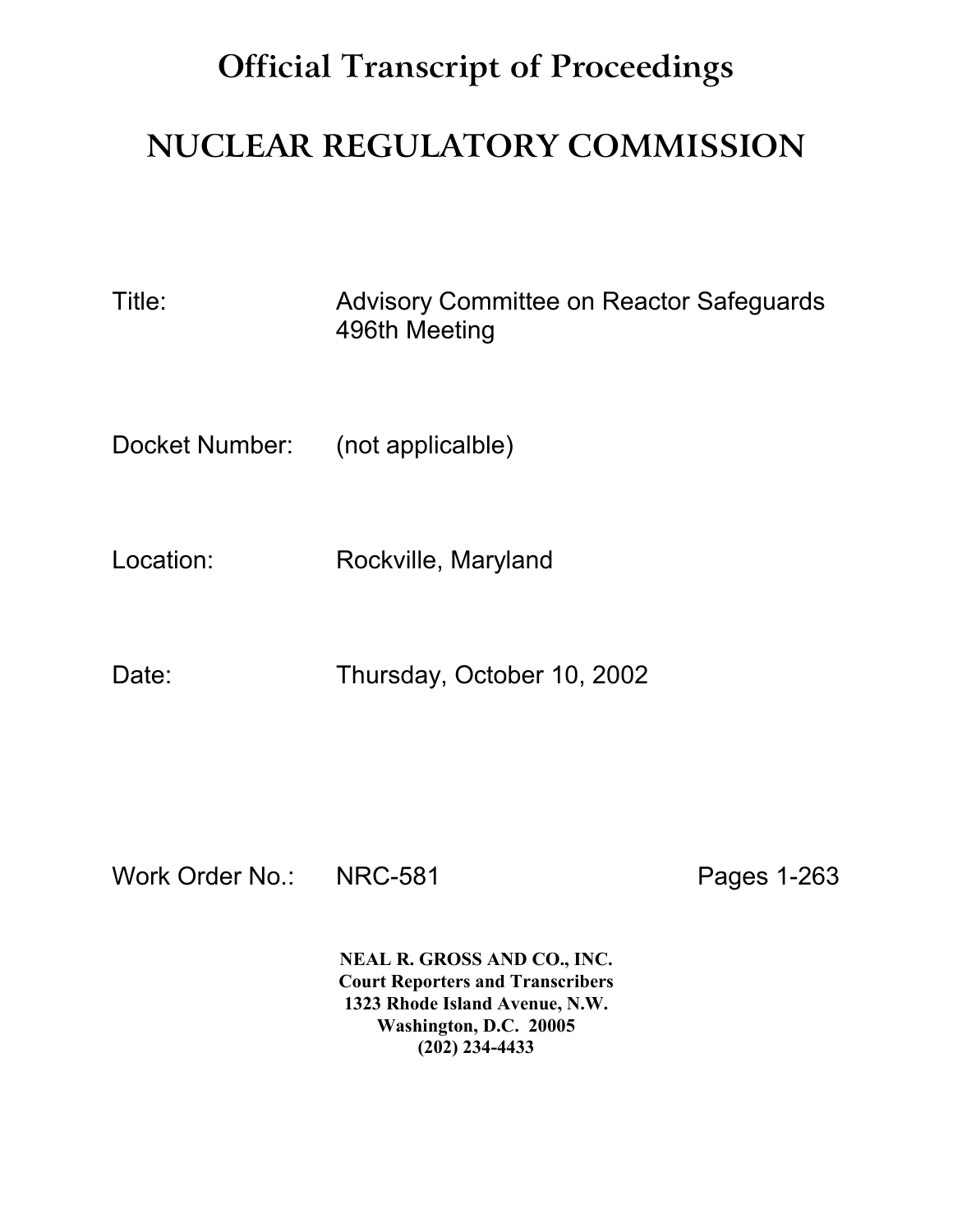|    |                                                   | 1                                                |
|----|---------------------------------------------------|--------------------------------------------------|
| 1  | UNITED STATES OF AMERICA                          |                                                  |
| 2  | NUCLEAR REGULATORY COMMISSION                     |                                                  |
| 3  | $+ + + + + +$                                     |                                                  |
| 4  | ADVISORY COMMITTEE ON REACTOR SAFEGUARDS          |                                                  |
| 5  | (ACRS)                                            |                                                  |
| 6  | 496TH MEETING                                     |                                                  |
| 7  | + + + + +                                         |                                                  |
| 8  | THURSDAY                                          |                                                  |
| 9  | OCTOBER 10, 2002                                  |                                                  |
| 10 | $+ + + + + +$                                     |                                                  |
| 11 | ROCKVILLE, MARYLAND                               |                                                  |
| 12 | $+ + + + + +$                                     |                                                  |
| 13 |                                                   | The Committee met at 8:30 a.m. in Room T2B3, Two |
| 14 | White Flint North, Rockville, Maryland, George E. |                                                  |
| 15 | Apostolakis, Chairman, presiding.                 |                                                  |
| 16 | ACRS MEMBERS PRESENT:                             |                                                  |
| 17 | GEORGE APOSTOLAKIS                                | Chairman                                         |
| 18 | MARIO V. BONACA                                   | Vice-Chairman                                    |
| 19 | F. PETER FORD                                     | Member                                           |
| 20 | THOMAS S. KRESS                                   | Member-at-Large                                  |
| 21 | GRAHAM M. LEITCH                                  | Member                                           |
| 22 | DANA A. POWERS                                    | Member                                           |
| 23 | VICTOR RANSOM                                     | Member                                           |
| 24 | STEPHEN L. ROSEN                                  | Member                                           |
| 25 | WILLIAM J. SHACK                                  | Member                                           |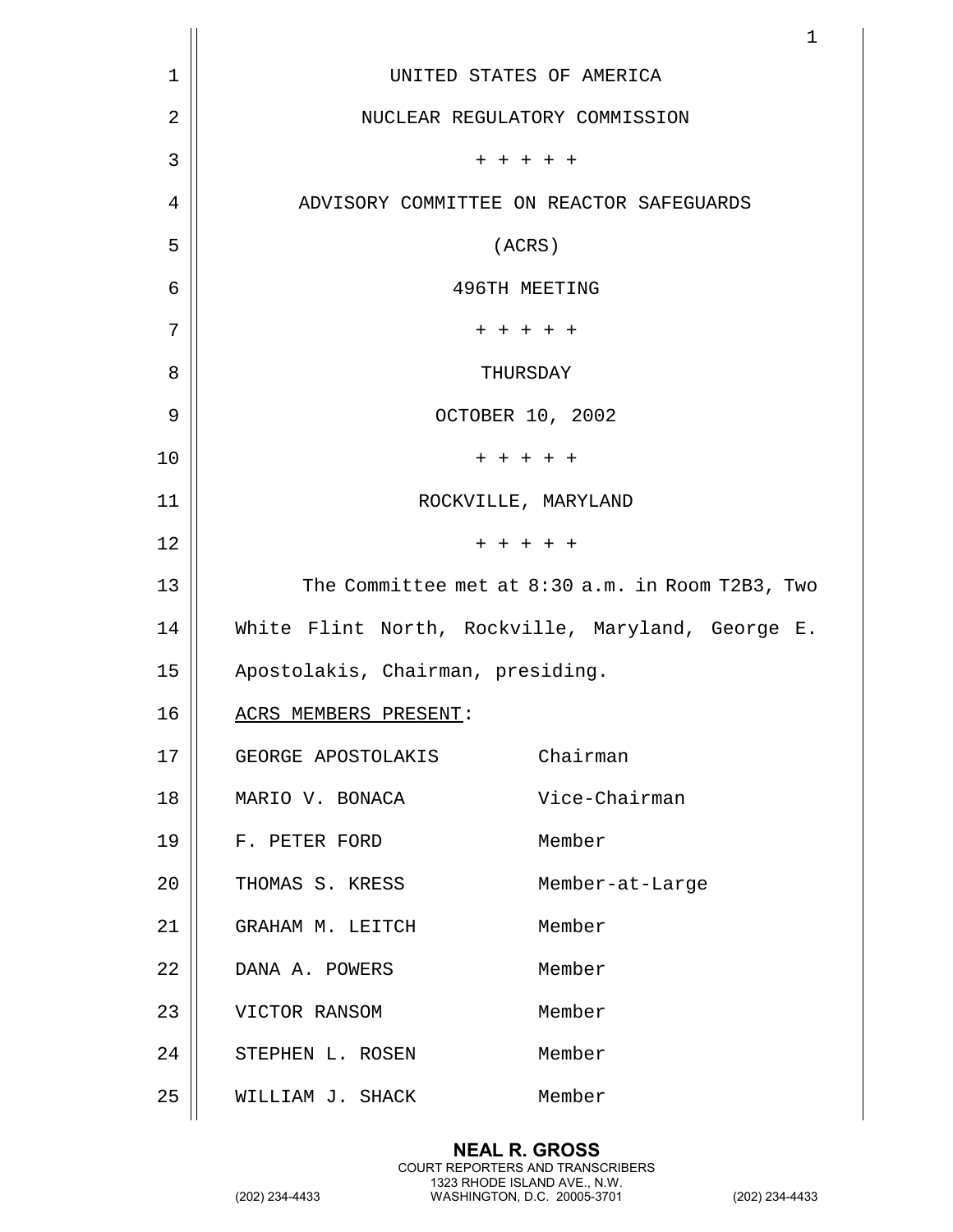|              |                               | $\sqrt{2}$                               |
|--------------|-------------------------------|------------------------------------------|
| $\mathbf 1$  | ACRS MEMBERS PRESENT: (CONT.) |                                          |
| $\sqrt{2}$   | JOHN D. SIEBER                | Member                                   |
| $\mathbf{3}$ | GRAHAM B. WALLIS Member       |                                          |
| $\,4$        |                               |                                          |
| 5            | ALSO PRESENT:                 |                                          |
| $\epsilon$   |                               | JOHN T. LARKINS Executive Director, ACRS |
| 7            |                               |                                          |
| $\, 8$       |                               |                                          |
| $\mathsf 9$  |                               |                                          |
| 10           |                               |                                          |
| 11           |                               |                                          |
| $1\,2$       |                               |                                          |
| 13           |                               |                                          |
| $14\,$       |                               |                                          |
| 15           |                               |                                          |
| $16\,$       |                               |                                          |
| 17           |                               |                                          |
| 18           |                               |                                          |
| 19           |                               |                                          |
| 20           |                               |                                          |
| 21           |                               |                                          |
| 22           |                               |                                          |
| 23           |                               |                                          |
| 24           |                               |                                          |
| 25           |                               |                                          |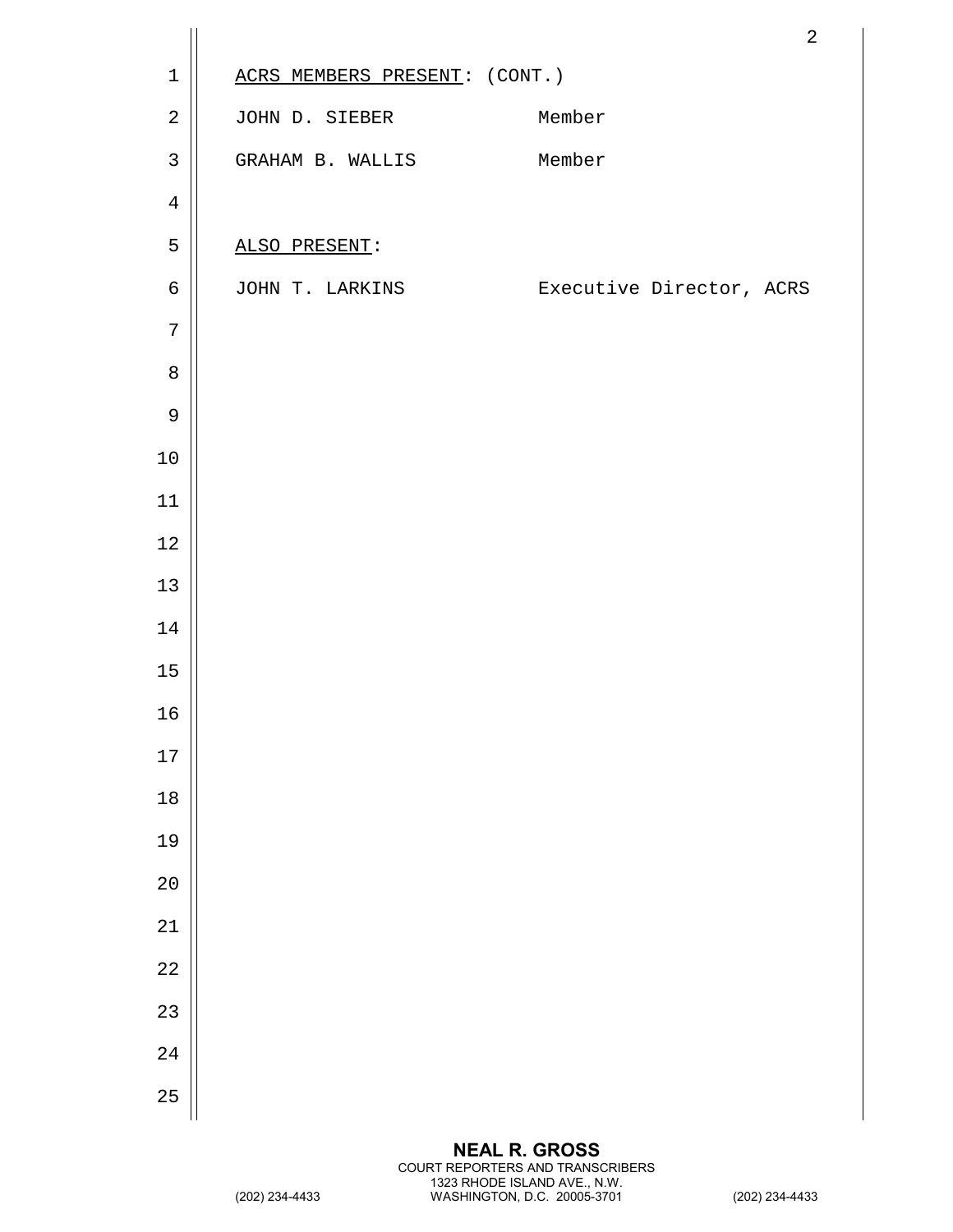|    | 3                                             |
|----|-----------------------------------------------|
| 1  | $I-N-D-E-X$                                   |
| 2  | <b>AGENDA</b><br>PAGE                         |
| 3  | Opening Statement - Chairman Apostolakis<br>4 |
| 4  | Confirmatory Research Program on High         |
| 5  | Burn-up Fuel                                  |
| 6  | Opening Remarks - Mr. Powers<br>- 6           |
| 7  | Presentation - Mr. Meyer<br>10                |
| 8  | 61<br>Presentation - Ms. Shoop                |
| 9  | European simplified boiling water reactor,    |
| 10 | SWR-1000 and the advanced CANDU reactor,      |
| 11 | ACR-700, the pre-application reviews          |
| 12 | 65<br>Opening Remarks - Mr. Kress             |
| 13 | Opening Remarks - Mr. Lyons<br>70             |
| 14 | Presentation by Mr. Stoudt<br>105             |
| 15 | Presentation by Mr. Snell 133                 |
| 16 | Presentation by Member Bonaca<br>160          |
| 17 |                                               |
| 18 |                                               |
| 19 |                                               |
| 20 |                                               |
| 21 |                                               |
| 22 |                                               |
| 23 |                                               |
| 24 |                                               |
| 25 |                                               |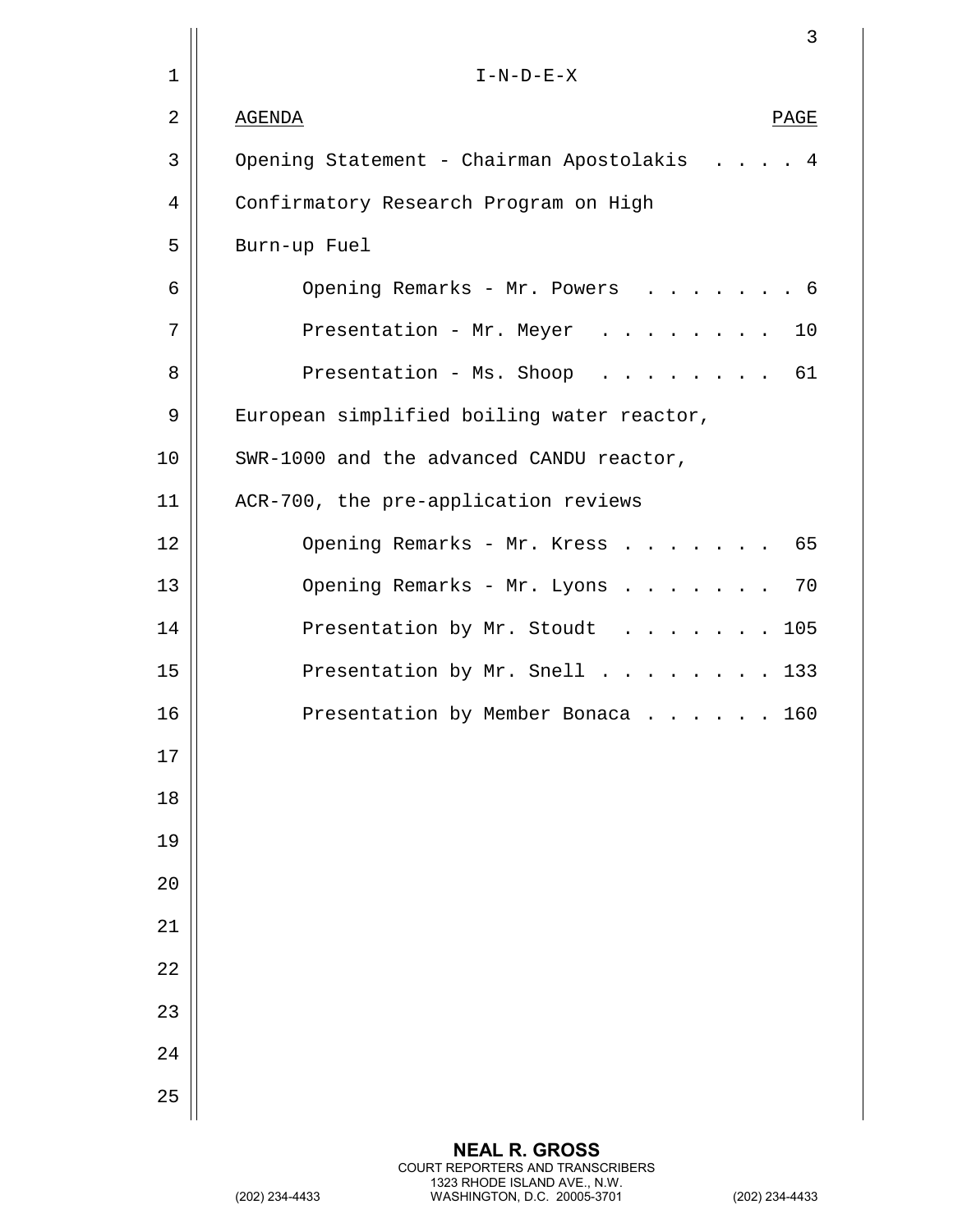|    | $\overline{4}$                                            |
|----|-----------------------------------------------------------|
| 1  | $P-R-O-C-E-E-D-I-N-G-S$                                   |
| 2  | $8:44$ a.m.                                               |
| 3  | CHAIRMAN APOSTOLAKIS: The meeting will                    |
| 4  | now come to order. This is the first day of the 496th     |
| 5  | Meeting of the Advisory Committee on<br>Reactor           |
| 6  | Safeguards. During today's meeting, the Committee will    |
| 7  | consider the following. The confirmatory research         |
| 8  | program on high-burn-up fuel, CANDU reactor ACR-700       |
| 9  | pre-application review, the Subcommittee report on        |
| 10 | Catawba and McGuire License renewal applications,         |
| 11 | policy issues related to advanced reactor licensing       |
| 12 | and proposed ACR reports. This meeting is being           |
| 13 | conducted in accordance with the provisions of the        |
| 14 | Federal Advisory Committee Act. Dr. John T. Larkins       |
| 15 | is the designated federal official for the initial        |
| 16 | portion of the meeting.                                   |
| 17 | We have received no written comments or                   |
| 18 | requests for time to make oral statements from members    |
| 19 | of the public regarding today's sessions.<br>$\mathbb{A}$ |
| 20 | transcript of portions of the meeting is being kept,      |
| 21 | and it is requested that the speakers use one of the      |
| 22 | microphones, identify themselves and speak with           |
| 23 | sufficient clarify and volume so that they can be         |
| 24 | readily heard.                                            |
| 25 | There are a few of items of current                       |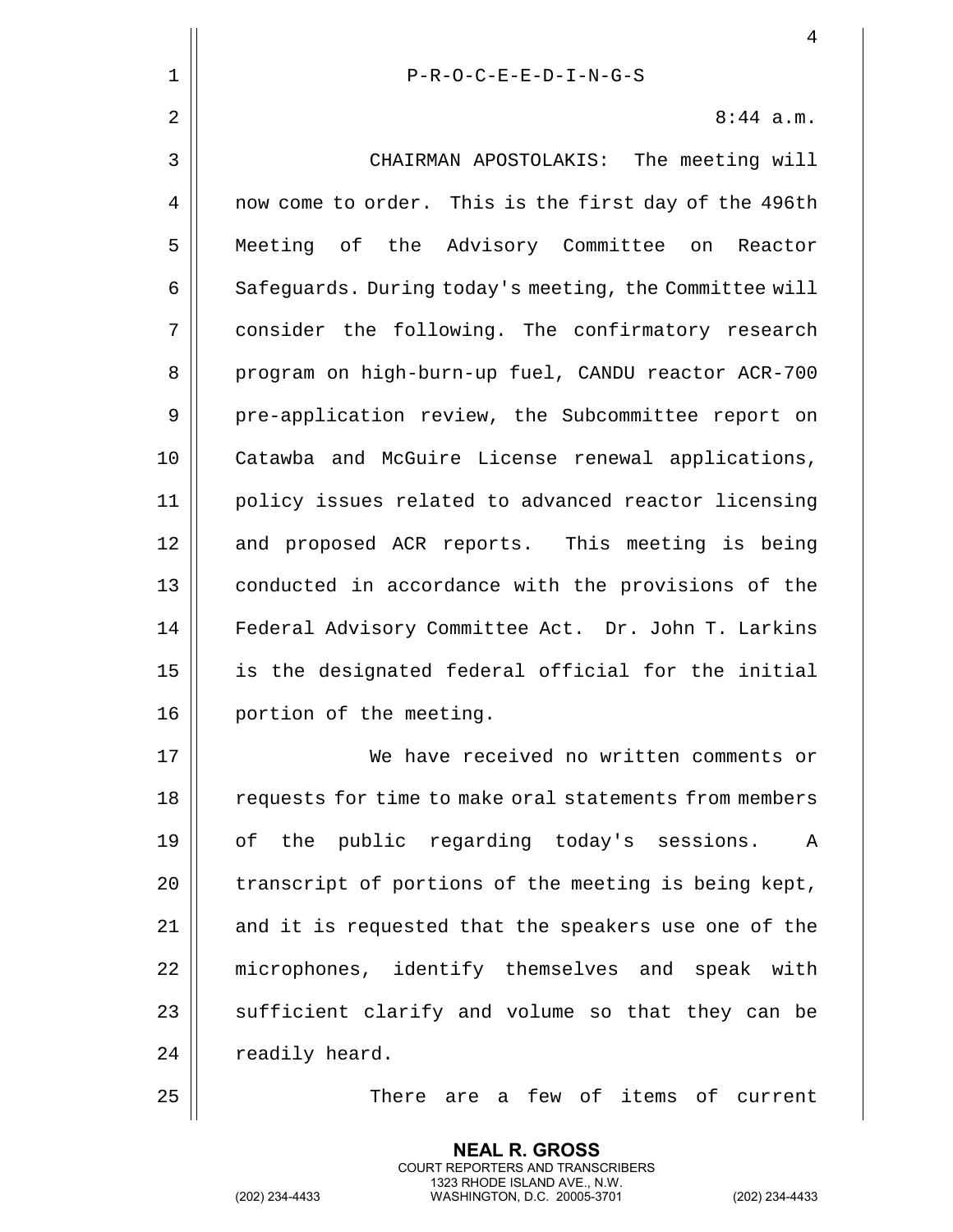|    | 5                                                      |
|----|--------------------------------------------------------|
| 1  | interest. Dr. Gus Kronenberg, ACRS Senior Fellow,      |
| 2  | will be leaving the ACRS on October 18, 2002. He has   |
| 3  | provided outstanding technical support to the ACRS on  |
| 4  | numerous issues, including power uprate review         |
| 5  | process, reactor fuels, risk-informed and performance- |
| 6  | based regulations, genetic safety issues and advanced  |
| 7  | reactors. The ACRS appreciates the support provided    |
| 8  | by Gus and wishes him well in his future endeavors.    |
| 9  | Where is Gus? Stand up.                                |
| 10 | (Applause.)                                            |
| 11 | CHAIRMAN APOSTOLAKIS: We have two new                  |
| 12 | senior staff engineers who joined our staff on October |
| 13 | 7. Mr. Ramin Asa, from the Office of Nuclear Reactor   |
| 14 | Regulation, joined us. He has been with the NRC since  |
| 15 | 1991. Before joining the NRC, he worked at             |
| 16 | Consolidated Edison Company for seven years. He has    |
| 17 | a Bachelor's degree in nuclear engineering and         |
| 18 | Master's degrees in mechanical engineering and in      |
| 19 | international management. And he's a licensed          |
| 20 | professional engineer. Ramin, welcome.                 |
| 21 | (Applause.)                                            |
| 22 | CHAIRMAN APOSTOLAKIS:<br>Mr. Michael                   |
| 23 | Snodderling, also from the Office of Nuclear Reactor   |
| 24 | Regulation, joined us on October 7 as a senior staff   |
| 25 | engineer. He has been with the NRC since 1989.         |

(202) 234-4433 WASHINGTON, D.C. 20005-3701 (202) 234-4433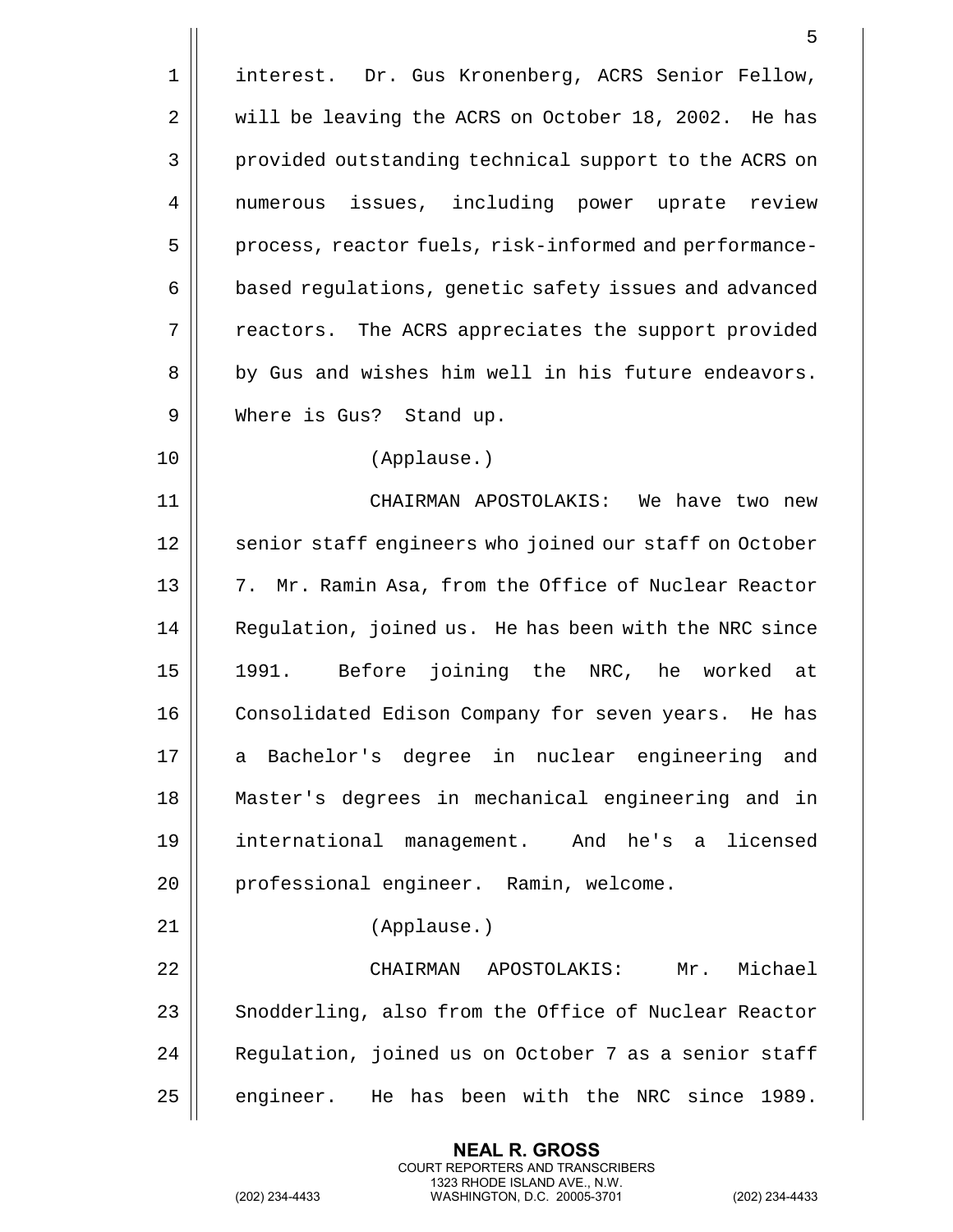|                | 6                                                     |
|----------------|-------------------------------------------------------|
| 1              | Before joining the NRC, he was working for Calvert    |
| $\overline{2}$ | Cliffs Nuclear Power Plant for three years. He has a  |
| 3              | Bachelor's degree in nuclear engineering. Mike,       |
| 4              | welcome.                                              |
| 5              | (Applause.)                                           |
| 6              | CHAIRMAN APOSTOLAKIS: Any other comments?             |
| 7              | Okay. Hearing none, we'll proceed with the agenda.    |
| 8              | The first item is Confirmatory Research Program on    |
| 9              | High Burn-up Fuel. Dr. Powers is the cognizant        |
| 10             | member.                                               |
| 11             | MEMBER POWERS: I am.                                  |
| 12             | CHAIRMAN APOSTOLAKIS: Dana, would you                 |
| 13             | lead us through this complex issue?                   |
| 14             | MEMBER POWERS: With pleasure.                         |
| 15             | CHAIRMAN APOSTOLAKIS: Okay.                           |
| 16             | MEMBER POWERS: We did have a meeting of               |
| 17             | the Reactor Fuel Subcommittee yesterday with a focus  |
| 18             | on the issues of high burn-up fuel. Those of you that |
| 19             | were not able to attend missed a real treat. It was   |
| 20             | many of our high burn-up fuel meetings,<br>like<br>an |
| 21             | information-packed, highly technical discussion of    |
| 22             | this most important issue.                            |
| 23             | I think most of the members are aware that            |
| 24             | there is a tremendous economic driving force to take  |
| 25             | fuels up to higher levels of burn-up. I think they're |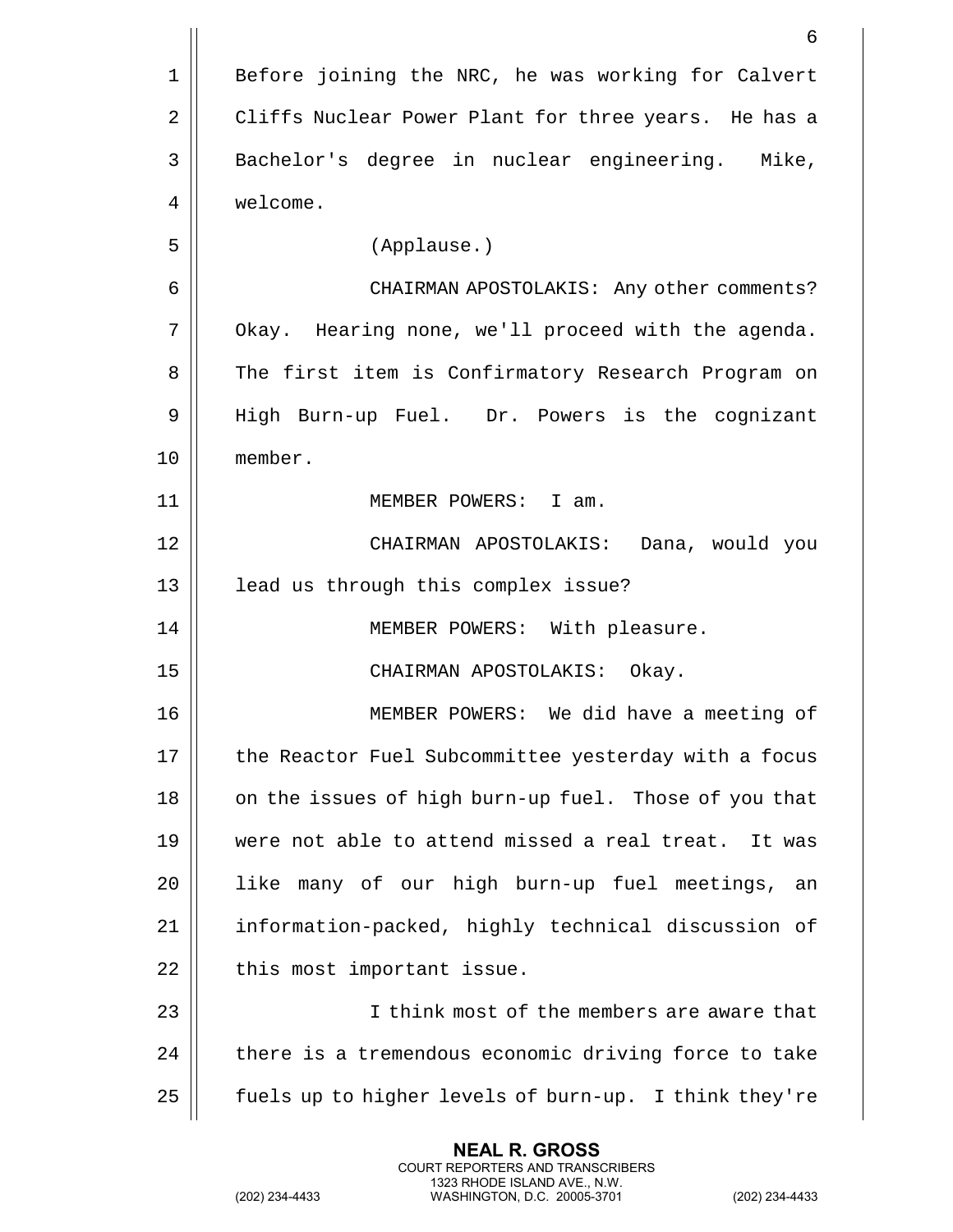1 also aware that there are societal benefits as well. 2 | Using fuel for higher burn-up, one has less fuel to  $3 \parallel$  store, less fuel to dispose of. So there is a 4 | tremendous pressure to use fuel at ever higher burn-5 || ups in the existing fleet in nuclear power reactors.  $6 \parallel$  Of course, we've reached the point at which the fuel 7 is being used at levels of burn-up that exceed our 8 empirical database on how that fuel will behave under 9 || upset conditions. And the members, I believe, are 10 || aware that the first tests in France, and subsequently 11 tests on Japan, on the response of fuel to the 12 | reactivity insertion showed that perhaps some of the 13 || criteria we use for fuel failure and fuel coolability  $14$   $\parallel$  to reactivity insertion in the licensing process were 15 || not adequate to treat these high burn-up fuels. And 16 || NRC has limited the burn-up levels that plants can 17 || take fuel, pending the available of additional of 18 technical information.

 In making the decision, the Agency also 20 || put together a research program to confirm the  $\parallel$  suitability of this limit in preserving the health and  $\parallel$  safety of the public. That research program is |  $\blacksquare$  looking not only at the reactivity insertion for high | burn-up fuel but also the response fuel of our loss 25 | coolant accidents and boiling water ATWS events. The

> **NEAL R. GROSS** COURT REPORTERS AND TRANSCRIBERS 1323 RHODE ISLAND AVE., N.W.

(202) 234-4433 WASHINGTON, D.C. 20005-3701 (202) 234-4433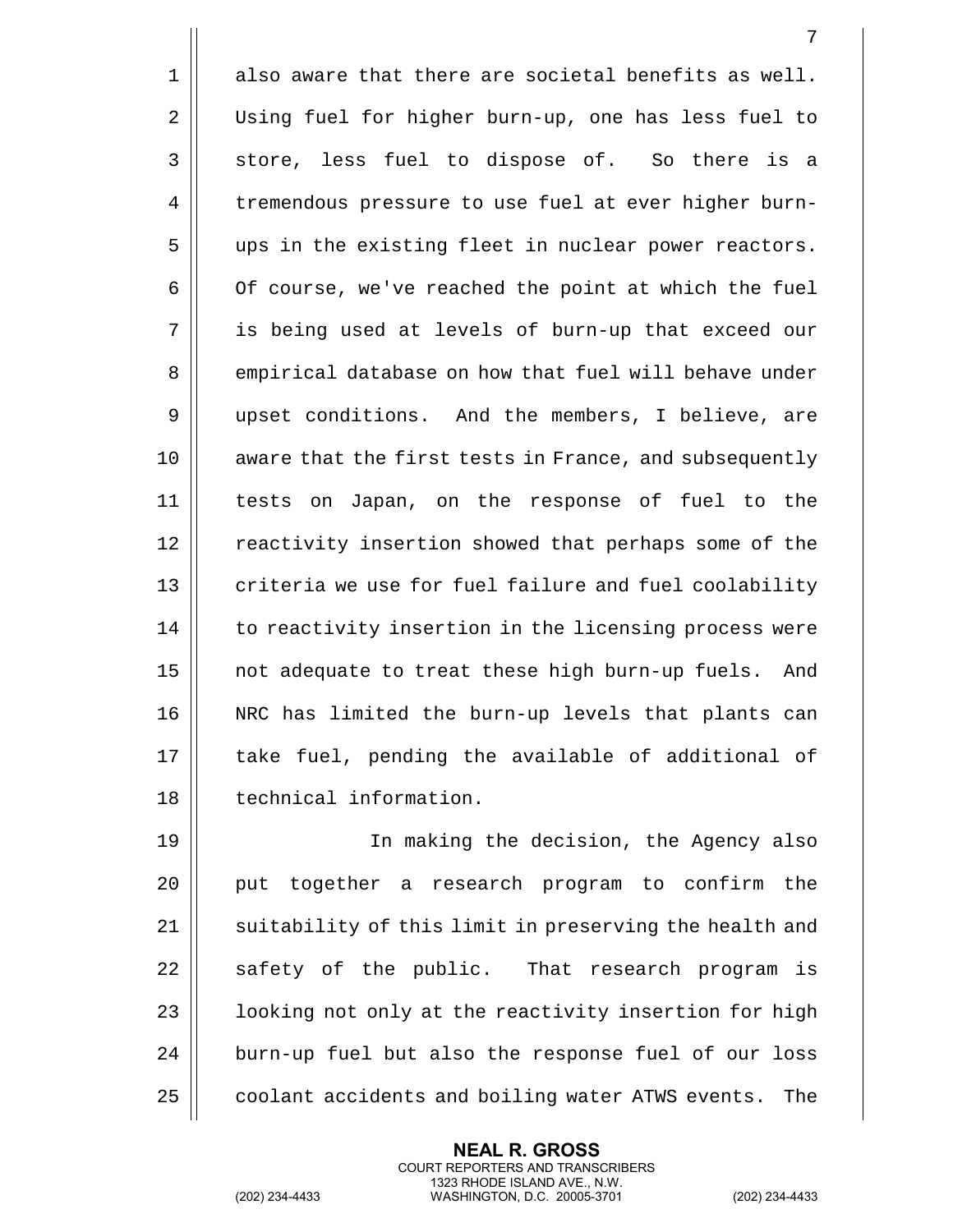1 || selection of what accidents to consider for research 2  $\parallel$  that was done on a risk-informed basis that I thought 3 was an excellent use of risk information to guide a 4 | research program.

5 | At the Subcommittee meeting, we covered a 6 | tremendous amount of material, and of course at this 7 meeting I'm only going to give you a snapshot focused 8 || primarily on the research program and some new 9 | activities undertaken at NRR. We did, however, at the 10 meeting have a very delightful presentation from the 11 Electric Power Research Institute on their 12 || investigations of the reactivity insertion accident 13 || tests that have been done to date. They have been 14 | examining this database which is something in excess 15 | of 50 tests and have developed a hypothesis on how to 16 || explain what fuel rods fail when there is a sudden 17 energy input from a reactivity insertion. This 18 || hypothesis is used on the strain energy density and 19  $\parallel$  the cladding of the fuel; that is, focusing on the  $20$  | clad ductility rather than just the fuel itself.

 They have developed a correlation of  $\parallel$  strain energy -- the critical strain energy density  $\parallel$  for failure based on correlating it with the extent of  $\parallel$  clad oxidation. In reality, probably use hydrogen for  $\parallel$  cladding, but since you don't have access to the

> **NEAL R. GROSS** COURT REPORTERS AND TRANSCRIBERS 1323 RHODE ISLAND AVE., N.W.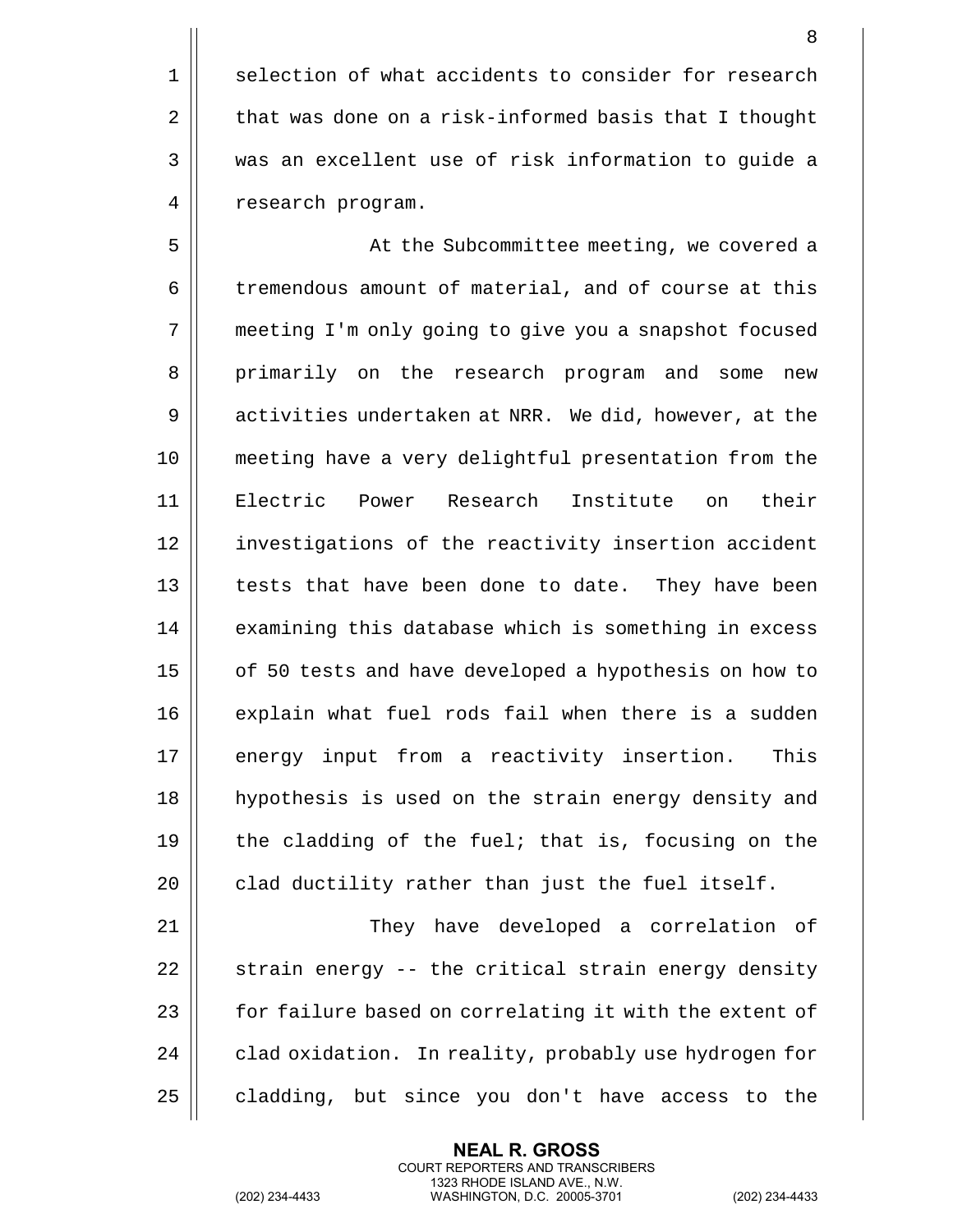1 | hydrogen concentration in the cladding fuel, they have 2 || usually served with only oxidation to describe its 3 underlying physics.

4 | They have also developed a separate 5 | explanation for when the fuel becomes sufficiently 6 damaged that capability comes into it. Look at those 7 || as two separate issues. They've developed a fairly 8 detailed basis for this correlation and have submitted 9 || that as a topical report to the Agency for review, and 10 you're going to hear at the end of today's 11 presentation about the Agency's plans to review that 12 material.

13 I can't say that there is a complete 14 || consensus between the research staff on the details of 15 | these explanations. There does seem to be a consensus 16 || that the ductility of the clad is an issue for the  $17$   $\parallel$  reactivity insertion event that the criteria for fuel 18 || failure is kind of almost like a burn-up. There is an 19 **emerging consensus that the original test that started** 20  $\parallel$  this all, the test in France called REP Na or REP Na- $21$   $\parallel$  1, may well be an outlier and that it will not fall on  $22$  || all the correlations that are developed. 23 This EPRI work, as I indicated, is fairly 24 | well-developed and being reviewed. We're not choosing

 $25$  | to present to the full Committee now; rather we're

**NEAL R. GROSS** COURT REPORTERS AND TRANSCRIBERS 1323 RHODE ISLAND AVE., N.W.

(202) 234-4433 WASHINGTON, D.C. 20005-3701 (202) 234-4433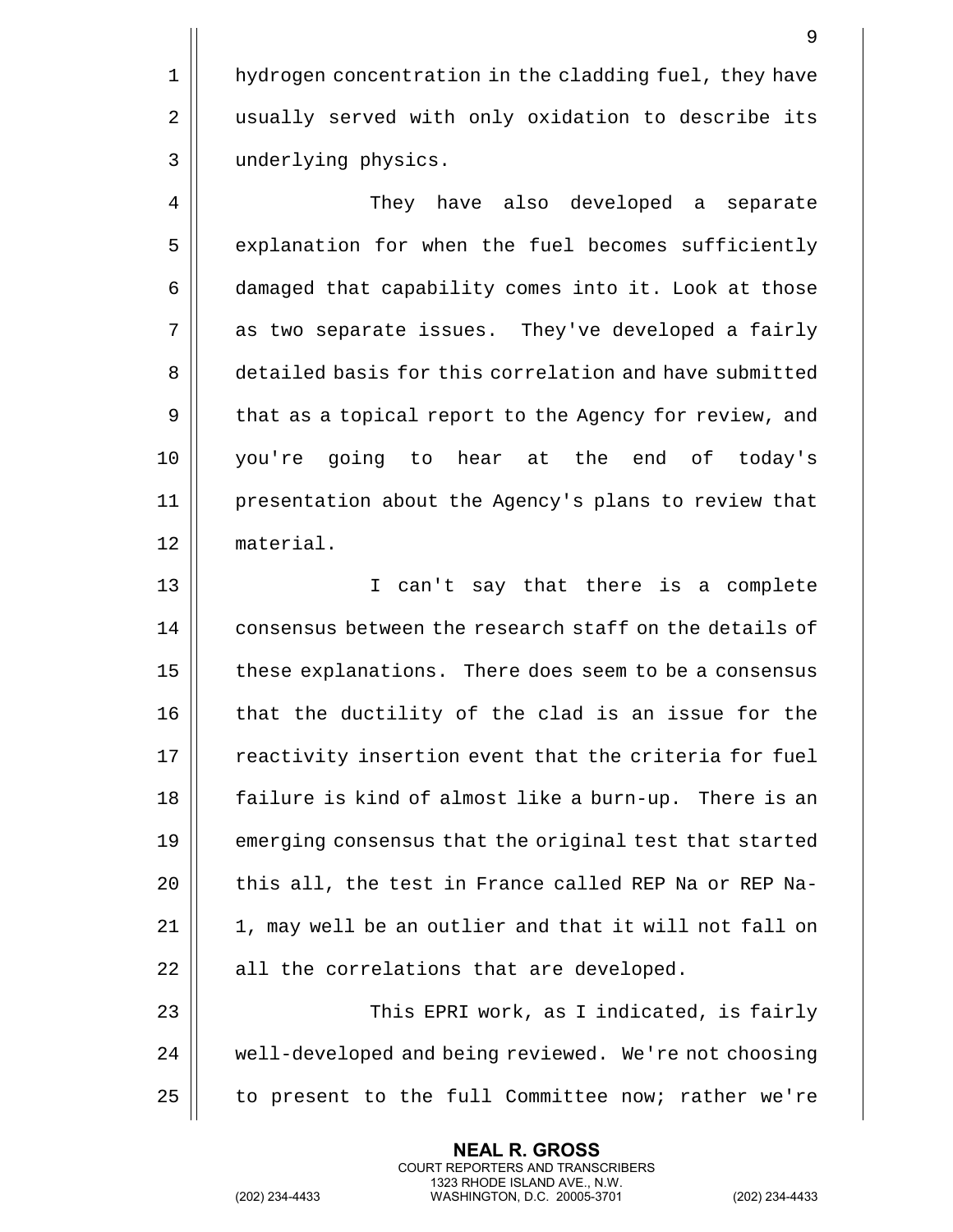1 || reserving that for when we have the benefit of our 2 | review of the material in comparison with the 3 || evaluation report. EPRI also has what they call a 4 || Robust Fuels Program, and they have volunteered 5 | sometime after the 1st of the year to come to the ACRS  $6 \parallel$  and explain that entire program, which should be very  $7 \parallel$  pertinent to us in a variety of different areas.

8 What we want to focus on today is the RES 9 | Program itself, which is a program that we've followed 10 || closely and have endorsed over the years. This is a 11 fairly comprehensive program that evolved with the 12 | collaboration between RES, EPRI and a number of 13 || international partners. And they are looking not just 14 || at the reactor and insertion accidents but also LOCA 15 || accidents, ATWS accidents and even the storage of 16 || spent high burn-up fuel.

17 With that introduction, I'll turn to Ralph 18 Meyer to give us what can only be a synopsis of a 19 fairly elaborate experimental and analytic program.

 MR. MEYER: Good morning. I want to tell you about our research work, but I'd like to do it in | the context of a document. It's a program plan that we || put together in 1998, in which we identified some 24 || issues. The research program was then structured 25 | around these issues to try and get some resolution on

> **NEAL R. GROSS** COURT REPORTERS AND TRANSCRIBERS 1323 RHODE ISLAND AVE., N.W.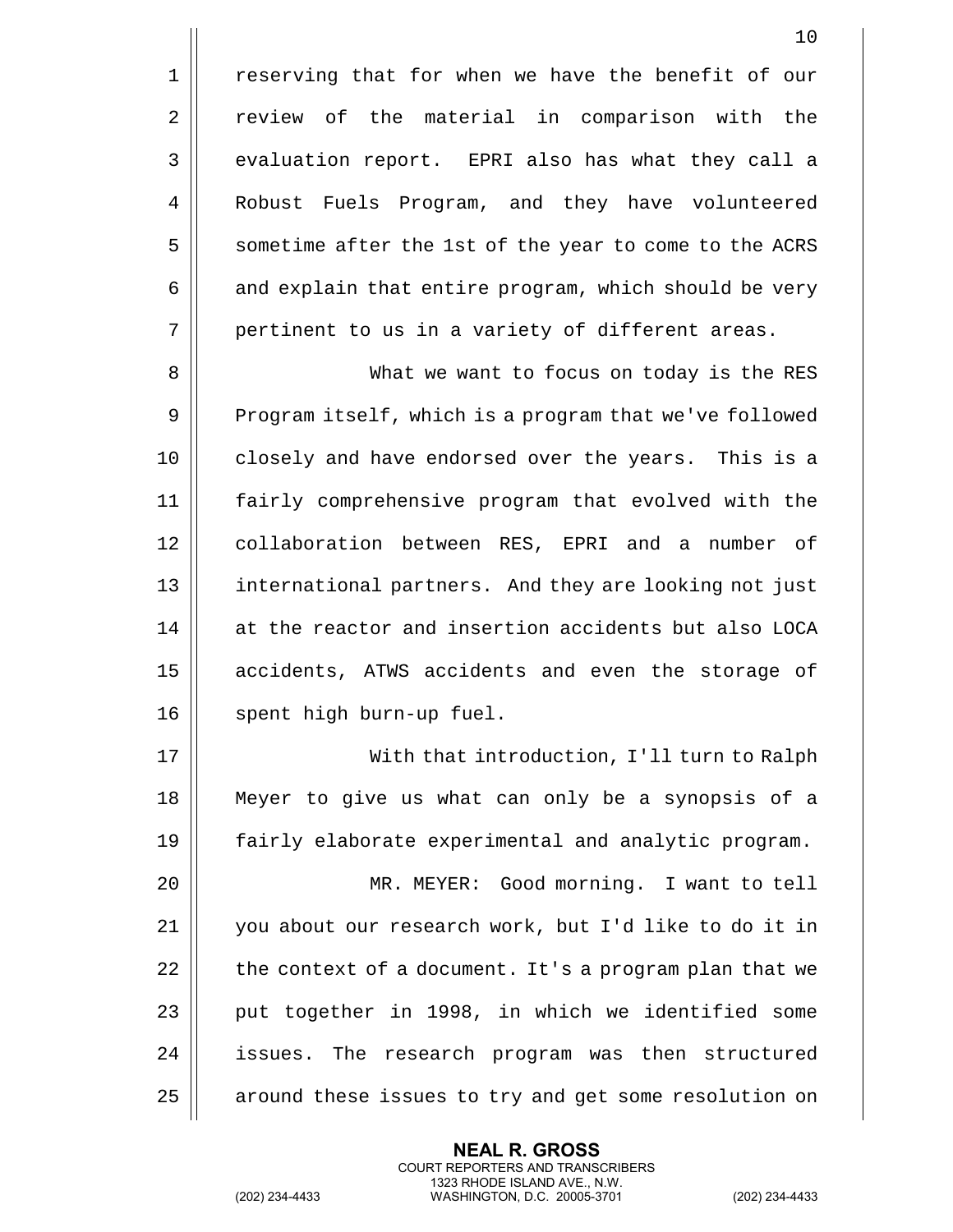1 | them.

2 We are in the process of developing an 3 | updated program plan which may go beyond the scope of 4 | the current program plan. The update is not ready for 5 | public display yet, so we've decided to go back to the 6 '98 program plan, look at the issues and tell you what 7 || progress we've made, and which issues have been 8 || resolved out of those original ones.

9 I think this will then display much of the 10 || research work that is going on at the present time. 11 This is the list of issues that was in the 1998 high-12 || burn-up plan. There were nine of them, cladding, 13 || integrity and high-burn-up during normal operation was 14 | the first issue.

15 Incomplete control rod insertion, you may 16 || recall was an issue. The matter of the acceptance 17 || criteria for the reactivity accidents that Dana 18 mentioned was another one. Then there was the matter 19 of the loss of coolant accident, where we have 20 || embrittlement criteria in 10 CFR 50.46 and evaluation 21 models in Appendix K, and whether or not those are  $22$  | effected by burn-up.

23 When we looked at the risk numbers for the 24 | various accidents for the BWR, it looked like the rod 25 | drop accident, which is the corollary to the PWR rod

> **NEAL R. GROSS** COURT REPORTERS AND TRANSCRIBERS 1323 RHODE ISLAND AVE., N.W.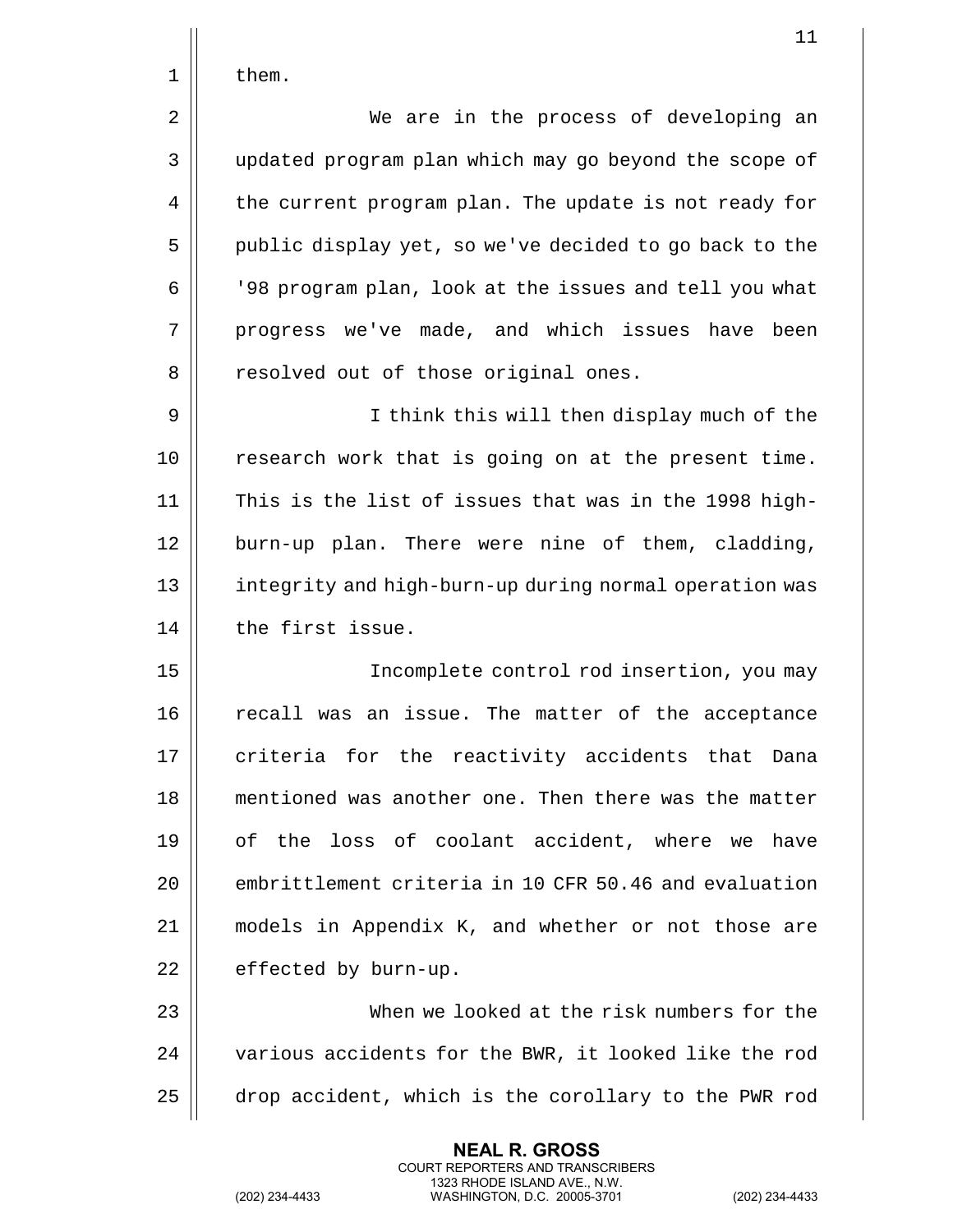|                | 12                                                 |
|----------------|----------------------------------------------------|
| 1              | ejection that we studied, was of lower consequence |
| $\overline{2}$ | than the power spikes that you get during the      |
| 3              | oscillations associated with anticipated transient |
| 4              | without SCRAM.                                     |
| 5              | So we decided to look into fuel behavior           |

6 during those power oscillations to see if our current 7 | understanding was effected by the burn-up that we're 8 | now experiencing.

9 || At that time, we were using some fuel rod 10 || codes to audit vendor submittals, and our fuel rod 11 codes were not able to handle burn-ups up to the range 12 || of 62 to 65 gigawatt days per ton, so it was an issue 13 || to improve these codes to handle the higher burn-ups. 14 MEMBER WALLIS: How do you evaluate this 15 | ATWS? No one's actually run a BWR through an ATWS with 16 major power oscillations, and the predictions from the 17 | code show all kinds of peaks going on for some time. 18 It's not clear whether those are realistic 19 || or only a factor of the code, so knowing just what's 20 || going on in ATWS itself is not something we're very  $21$  secure about. 22 MR. MEYER: What I'd like to do is, I will 23  $\parallel$  say more about three, four, five, six, seven and eight  $24$ 25 MEMBER WALLIS: Later on?

> **NEAL R. GROSS** COURT REPORTERS AND TRANSCRIBERS 1323 RHODE ISLAND AVE., N.W. (202) 234-4433 WASHINGTON, D.C. 20005-3701 (202) 234-4433

 $\mathbf{I}$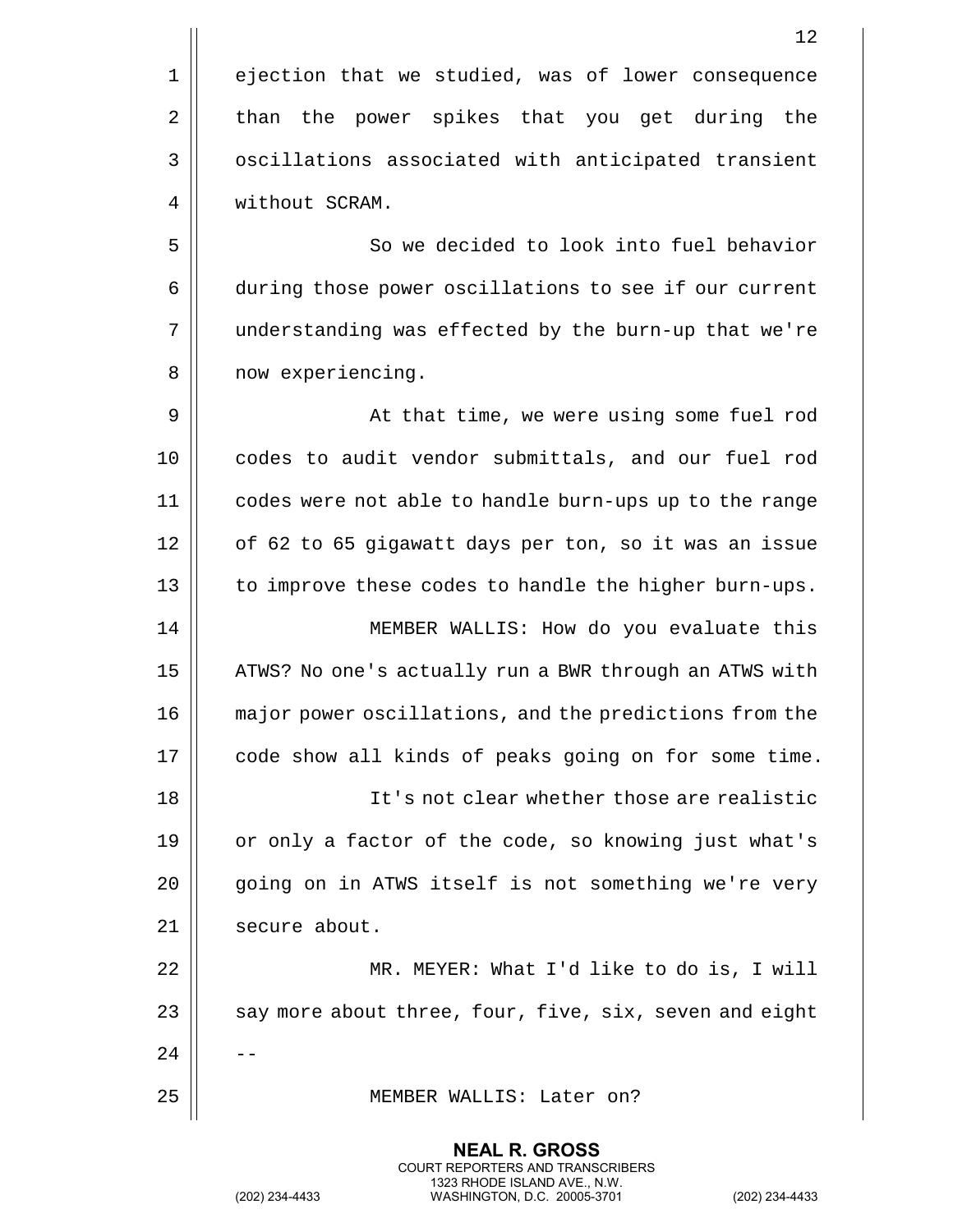|    | 13                                                     |
|----|--------------------------------------------------------|
| 1  | MR. MEYER: Just after this slide. So let's             |
| 2  | just finish. We had a source term in NUREG 15.65 where |
| 3  | the document itself said it might not be applicable    |
| 4  | above 40 gigawatt days per ton.                        |
| 5  | There was the matter of the dry cask for               |
| 6  | shipment, which had been reviewed only up to 45        |
| 7  | gigawatt days per ton, and now we are discharging fuel |
| 8  | at around 60, 65.                                      |
| 9  | And then the question of whether we would              |
| 10 | need enrichments greater than five percent. So in the  |
| 11 | original document we dealt more or less finally with   |
| 12 | number one, number two and number nine. I'm not going  |
| 13 | to say any more about those.                           |
| 14 | I will now run through the rest of them                |
| 15 | with a couple of slides, to remind you what the issue  |
| 16 | was and to tell you what we are doing and have done    |
| 17 | about these.                                           |
| 18 | So the first one is the one that got the               |
| 19 | most attention yesterday. The issue in a nutshell is   |
| 20 | whether the fuel damage criteria in Reg Guide 1.77     |
| 21 | works with high-burn-up fuel.                          |
| 22 | We know rather confidently that it does                |
| 23 | not, and so the real question is what should we        |
| 24 | substitute for this 280 calorie per gram number.       |
| 25 | I'm going to in some subsequent slides                 |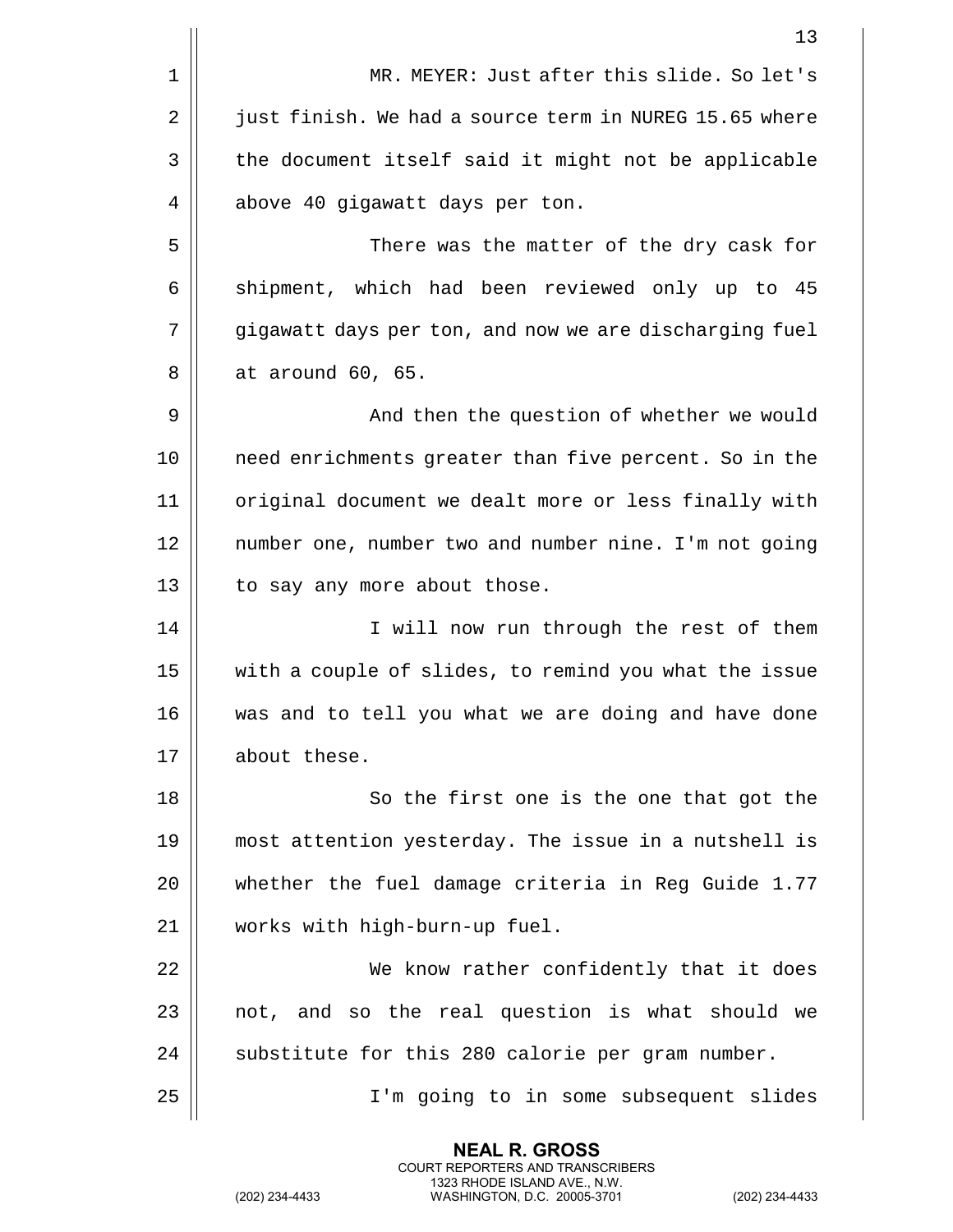1 || show you how we're approaching this issue, and let me  $2 \parallel$  say now that there's a kind of division of effort  $3 \parallel$  here, and this was spelled out rather clearly in the 4 | original program plan. At the time we wrote the 5 || program plan and realized the existence of these high 6 | burn-up issues, the Agency had already approved burn-7 ups up to 62 gigawatt days per ton. So there was some 8 | backward looking to do, and we decided that instead of 9 || raising it as a backfit issue, that the NRC Staff 10 itself would accept the burden of confirming the 11 adequacy of the decision to go to 62. 12 Which meant that RES is going to look at  $13$  || the reactivity-initiated accidents and see if we can, 14 || in effect, provide a safety analysis that shows that 15 what the appropriate fuel damage limits should be and 16 || that the current operating plants remain below those 17 || limits. That's the confirmatory work that the Office 18 || of Research is doing. 19 In addition to that, the industry is 20 | interested now in going to even higher burn-ups, above 21 62 gigawatt days per ton, up to about 75, and the 22 || numbers that we quote are average for the peak rod in  $23$  | the core. 24 And we decided in the original program  $25$  | plan that the industry would have full responsibility

> **NEAL R. GROSS** COURT REPORTERS AND TRANSCRIBERS 1323 RHODE ISLAND AVE., N.W.

(202) 234-4433 WASHINGTON, D.C. 20005-3701 (202) 234-4433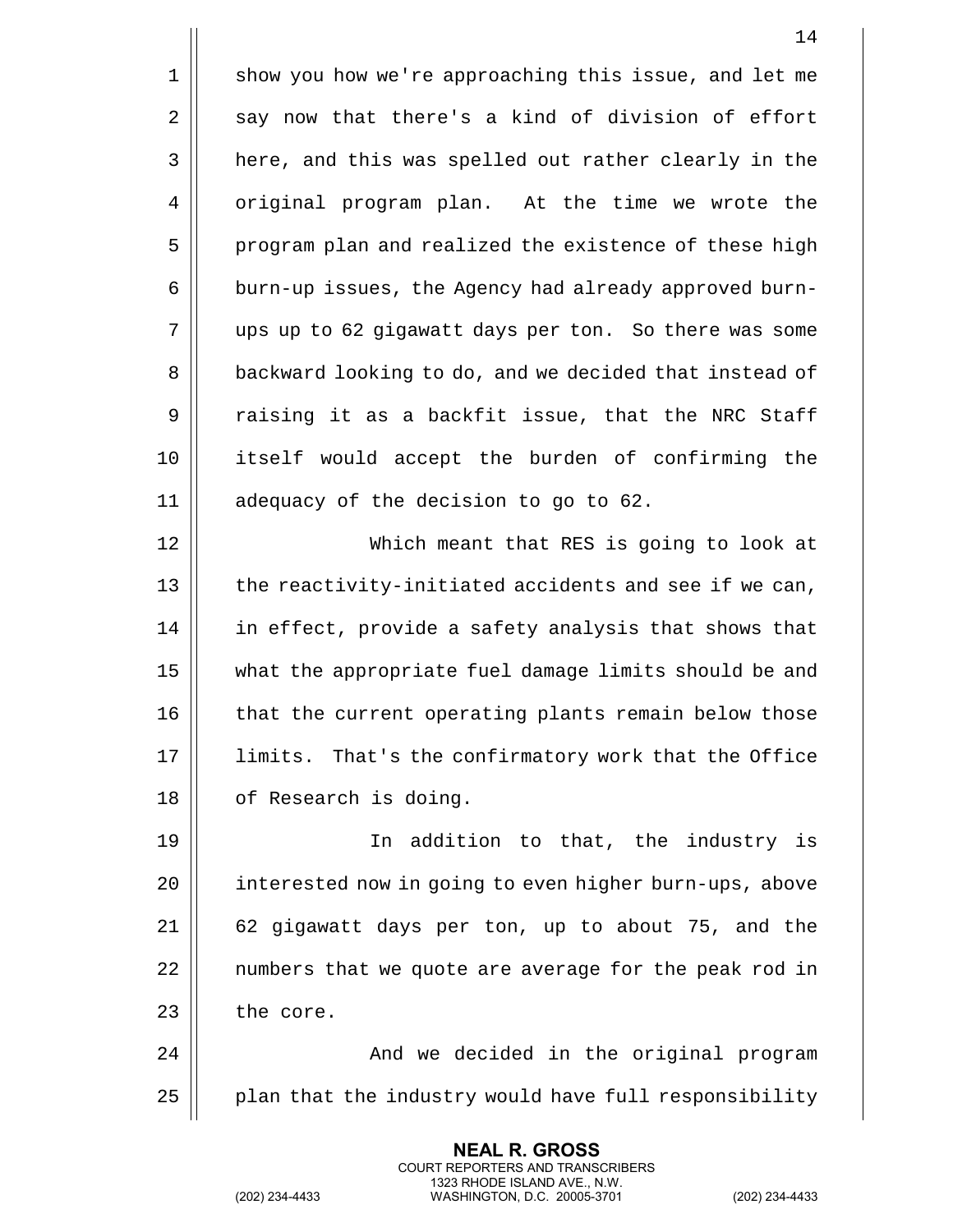1 | for developing the data and presenting for our review 2 | criteria to be used in place of this 280 calories per 3 | gram limit.

4 || So there are two efforts going on 5 Simultaneously. There's an RES effort aimed at  $6 \parallel$  confirming things up to 62. There's an industry 7 || effort aimed at moving from 62 up to 75. And 8 || yesterday both of those were presented to the 9 || Subcommittee.

10 || So with regard to the RES effort to 11 confirm the situation at 62 gigawatt days per ton, 12 || essentially, for the Zircaloy cladding that was the 13 || predominant cladding at the time of the program plan, 14 we have a method of doing this, which I'm going to  $15$  show you, and we have a schedule for doing this, which 16 **ends** with a confirmatory assessment in early 2005.

17 And the reason for this schedule is as 18 || follows: We're expecting to be on a nice new plateau 19 || of understanding at this time, and this will be a good 20 | time to make an assessment because it's going to be a  $21$  |  $\blacksquare$  long after that before we learn much more.

22 || Basically, we have two or three tests 23 | coming out of the Cabri Program, out of the sodium  $24$  |  $1$ oop late this year and early next year. We have 25 mechanical properties under the right conditions for

> **NEAL R. GROSS** COURT REPORTERS AND TRANSCRIBERS 1323 RHODE ISLAND AVE., N.W.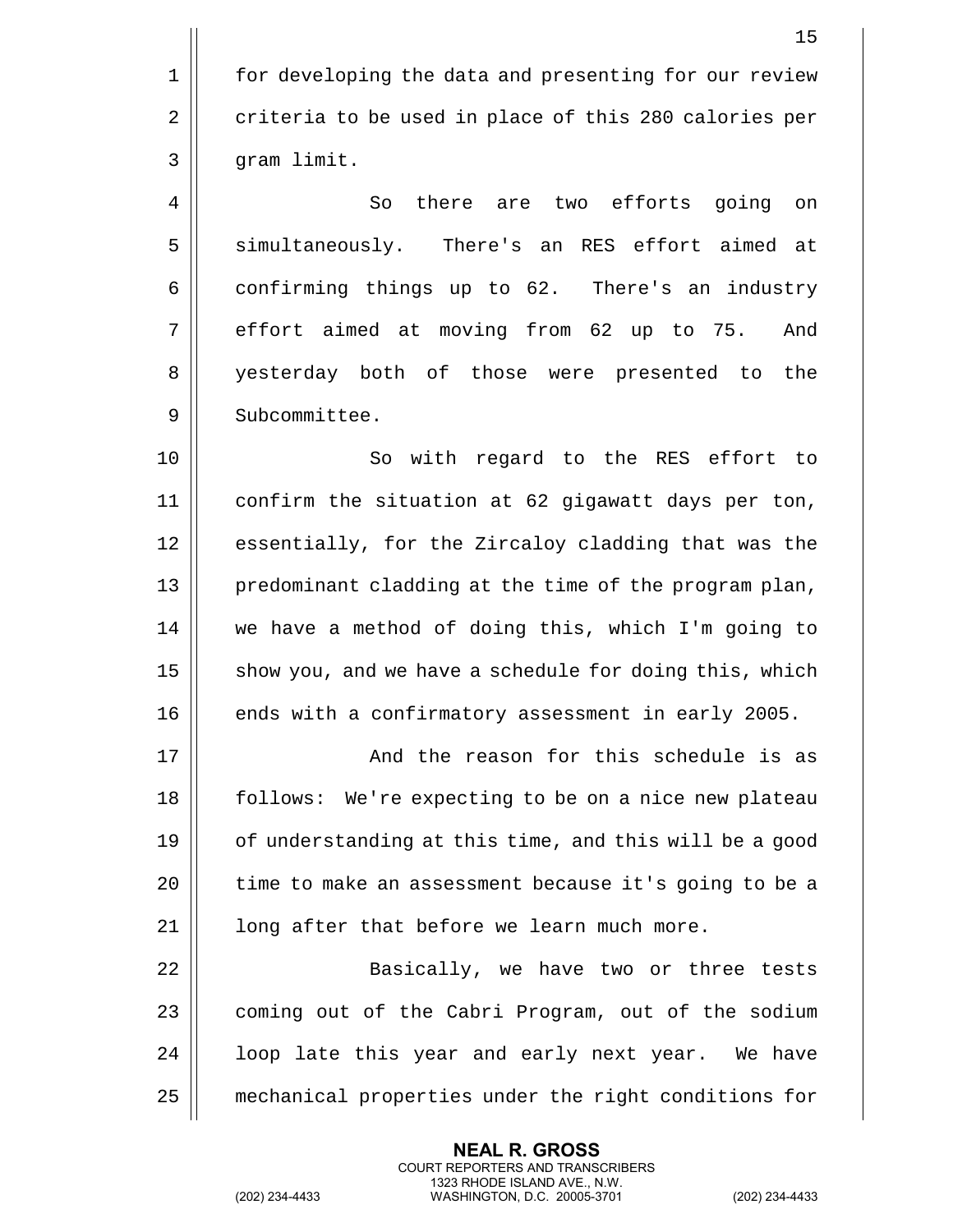1 analyzing this accident, coming out of Argonne 2 | National Laboratory in 2003. And there are some very 3 | special tests that we're waiting for in the NSRR test 4 | reactor in Japan that will be run in 2004 to look at 5 || the effects of test temperature on the results. The 6 | NSRR reactor has run a very large number of tests, and 7 || it's run them all around room temperature, about 25 8 degrees centigrade. And the accident that we're 9 interested in is initiated at about 300 degrees. So 10 it's the run test temperature, and we want to get a 11 direct measure of that from tests before we make our 12 || best estimate of the failure level and complete our 13 || assessment. So that's the schedule. 14 || So this is our infamous paintbrush slide. 15 It's somewhat updated since the last time you saw it. 16 MEMBER WALLIS: Show me where 280 calories 17 | per gram is on there. 18 MR. MEYER: I'm sorry? 19 MEMBER WALLIS: Where is 280 calories per  $20$  | gram? 21 MR. MEYER: Two-eighty calories per gram  $22$  | is up here. 23 MEMBER WALLIS: It's almost above all the  $24$  || data on the map. It's above everything. 25 MR. MEYER: It's above everything on the

> **NEAL R. GROSS** COURT REPORTERS AND TRANSCRIBERS 1323 RHODE ISLAND AVE., N.W.

(202) 234-4433 WASHINGTON, D.C. 20005-3701 (202) 234-4433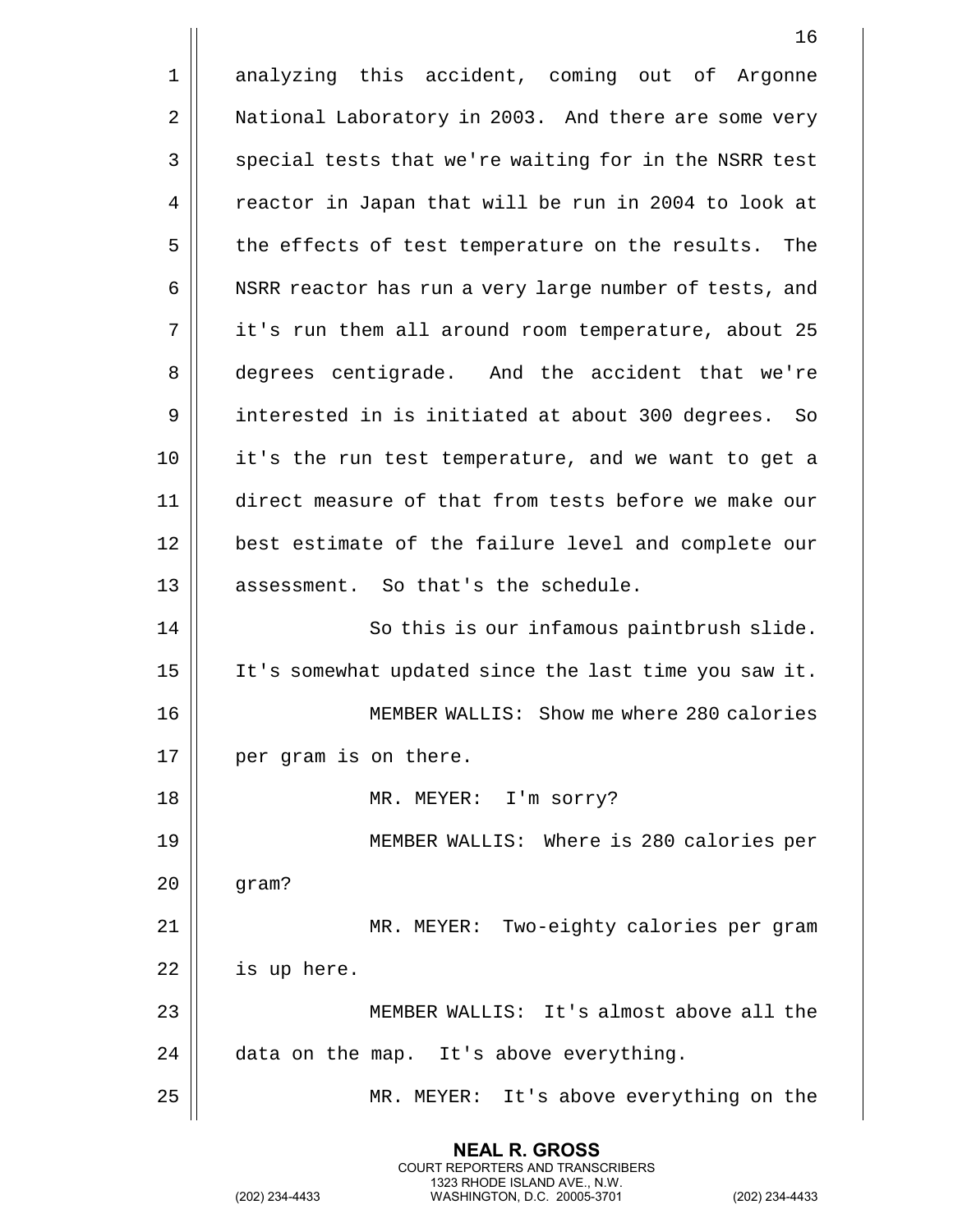|    | 17                                                     |
|----|--------------------------------------------------------|
| 1  | map.                                                   |
| 2  | MEMBER WALLIS: So what's the basis for                 |
| 3  | it? Two hundred and eighty is meaningless.             |
| 4  | MR. MEYER: Okay. A little history.                     |
| 5  | First of all, 280 is a mistake; it should have been    |
| 6  | 230.                                                   |
| 7  | MEMBER WALLIS: Why isn't it 50?                        |
| 8  | MR. MEYER: Why didn't it fix?                          |
| 9  | MEMBER WALLIS: Why isn't it 50?<br>Why                 |
| 10 | isn't it 50?                                           |
| 11 | MR. MEYER: It should be much lower than                |
| 12 | that, and you can tell that at a glance from this      |
| 13 | picture. That's point number one of this picture. It   |
| 14 | isn't 280 calories per gram, and it's not even 230     |
| 15 | calories per gram, except for very low burn-ups.       |
| 16 | MEMBER WALLIS: Not even there. It's more               |
| 17 | like 150.                                              |
| 18 | MR. MEYER: Well, now you have to start                 |
| 19 | being careful about your definitions, because what we  |
| 20 | have plotted on this graph are points that show        |
| 21 | whether the cladding has failed or not failed.<br>And  |
| 22 | initially we used a two-level set of criteria.<br>We   |
| 23 | used a high number, like 230 or 280 calories per gram, |
| 24 | as a limit. Don't go above that limit because bad      |
| 25 | things happen. We used a lower number based either on  |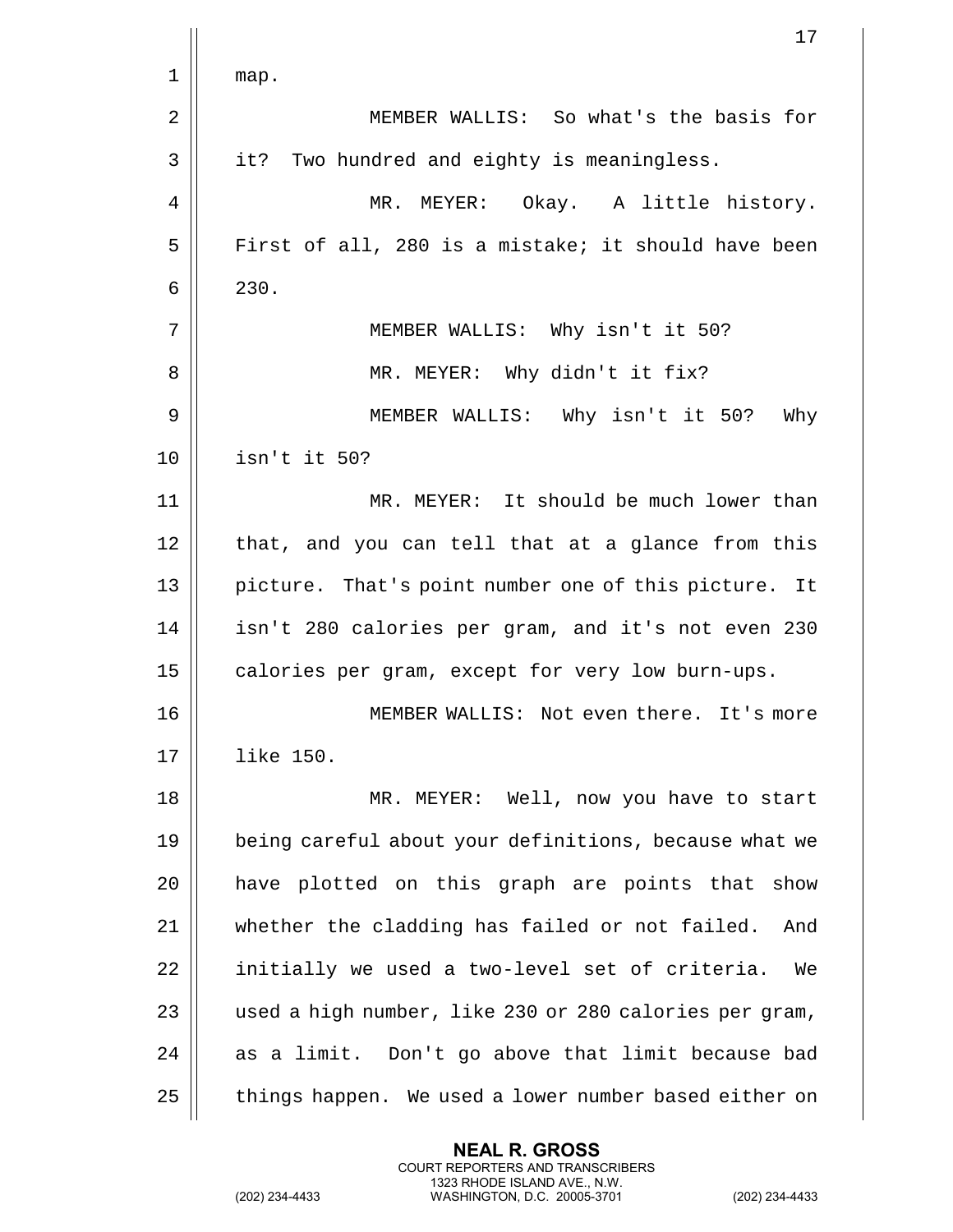1 DNB or sometimes 170 calories per gram was used to 2 | tell you when the cladding failed, and you used that 3 | threshold for those calculations, which are relatively 4 | inconsequential for this accident, and we're not too 5 || much interested in that subject right now.

6 What we found was that you could 7 || experience a cladding split and not expel any fuel 8 || until you got up to an energy at which point you 9 Started melting UO2. Now, the enthalpy for incipient 10 || of UO2 unirradiated is about 267 calories per gram,  $11$  and if you do that  $-$  if you have that in the middle 12 || and you're doing a radial average, the radial average 13 || comes out to about 230 calories per gram. So above 14 230 calories per gram radial average you started 15 having some molten fuel, and molten fuel expands about 16 40 percent compared to solid UO2. And it can do two 17 || things: It can break the cladding apart and it can 18 || throw fuel out into the coolant. And when you get 19 fuel out into the coolant, you can now get a fuel 20 || coolant interaction with some mechanical energy  $21$   $\parallel$  released. And so the limit was put at 280, which 22  $\parallel$  really should have been 230, to keep the fuel -- to  $23$  || make sure that the fuel didn't get ejected out. 24 Now, at high burn-up, you have a different

25 mechanism for getting fuel out of a crack in the

**NEAL R. GROSS** COURT REPORTERS AND TRANSCRIBERS 1323 RHODE ISLAND AVE., N.W.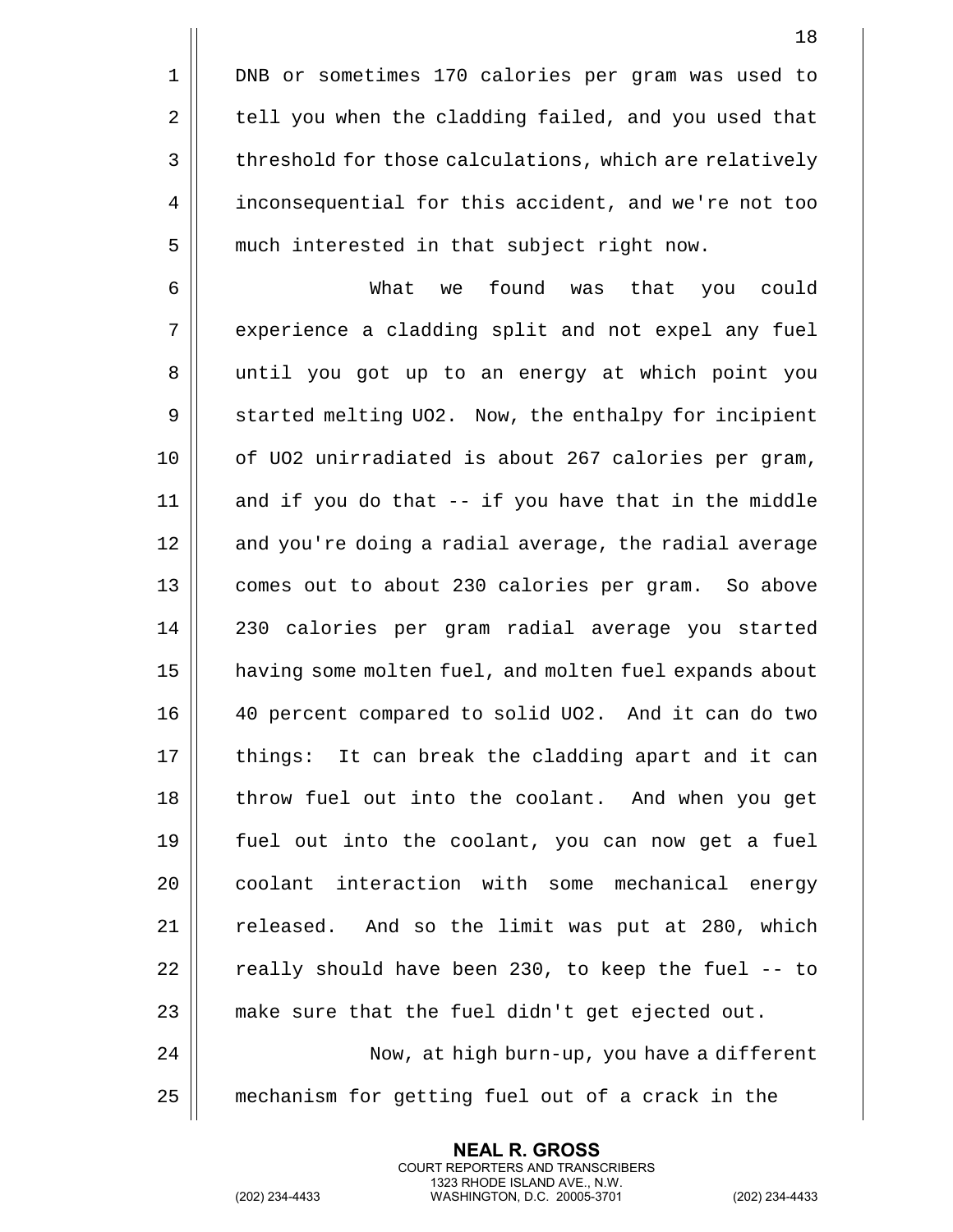1 || cladding, because you have all this gassy 2 | microstructure. And so when you give it a sudden 3 | temperature spike, it can expand. So a number of 4 | these tests have experienced fuel loss.

5 || So what we've decided to do for the RES  $6 \parallel$  exercise of confirmatory assessment at 62 gigawatt 7 days per ton is to take the conservative assumption 8 | that we're going to try and show that if we assume  $9 \parallel$  that the limit is the cladding failure threshold, 10 which is conservative, you know, if you don't crack 11 the cladding, you can't get any fuel out, you can't 12 have any flow blockage, you can't have any energetic 13 coolant interactions. And if we can find a line 14 || somewhere along here which pretty much lower bounds 15 | the failure points and if we can then demonstrate that 16 you can't get that much energy from a currently 17 designed PWR, then that's the bottom line acceptance 18 || that we're looking for. And I'm pretty sure that we  $19 \parallel$  can do that.

20 MEMBER WALLIS: But there's no high burn-21 up indicated on this figure. 22 || MR. MEYER: Ah, you're right.

23 MEMBER WALLIS: You seem to indicate to 24 | have a correlation.

> **NEAL R. GROSS** COURT REPORTERS AND TRANSCRIBERS 1323 RHODE ISLAND AVE., N.W.

25 MR. MEYER: Let me make another point.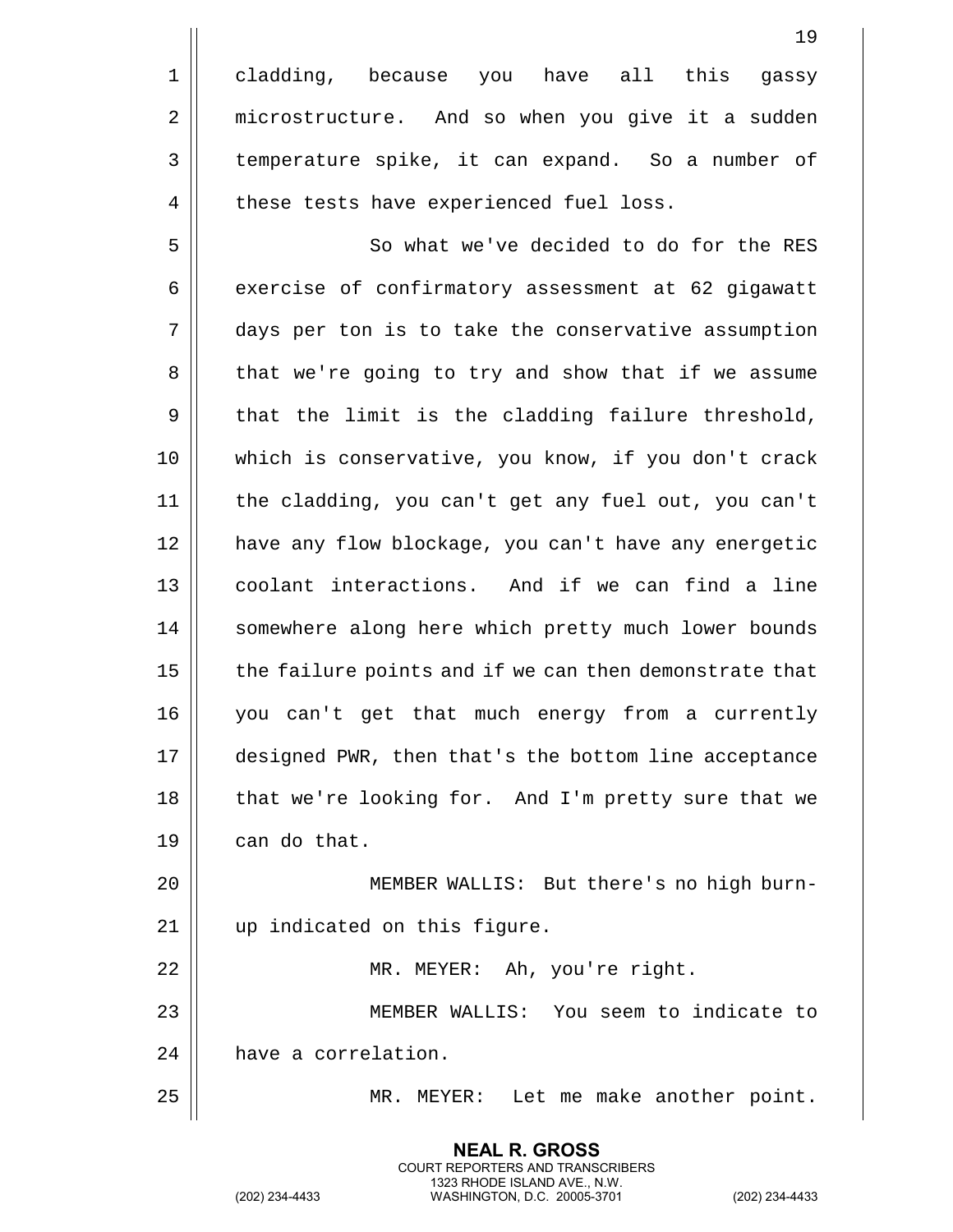|    | 20                                                     |
|----|--------------------------------------------------------|
| 1  | Now, there's also an awful lot of scatter in the data, |
| 2  | and that's because the failure enthalpy depends on     |
| 3  | more variables than just the oxide thickness.<br>It    |
| 4  | depends on burn-up, it depends on the shape of the     |
| 5  | pulse.                                                 |
| 6  | MEMBER WALLIS: The subject is burn-up, so              |
| 7  | you ought to put burn-up on your slides.               |
| 8  | Is oxide thickness the<br>MEMBER KRESS:                |
| 9  | surrogate for burn-up here? It could be --             |
| 10 | MR. MEYER:<br>In a way. In a way.                      |
| 11 | MEMBER KRESS: Maybe it's not one to one.               |
| 12 | MR. MEYER: We used to plot these data as               |
| 13 | a function of burn-up. You get a better correlation    |
| 14 | if you plot them this way because the most important   |
| 15 | of all of those variables in determining where failure |
| 16 | is going to be is the ductility or brittleness of the  |
| 17 | cladding, which is largely affected by the hydrogen,   |
| 18 | which comes from the oxidation process. So oxidation   |
| 19 | is more important than burn-up per se. Now, yesterday  |
| 20 | we saw EPRI's relation between burn-up and oxidation,  |
| 21 | and so you can go back and forth between burn-up and   |
| 22 | oxidation.                                             |
| 23 | CHAIRMAN APOSTOLAKIS: But that depends                 |
| 24 | very much on the material, right?                      |
| 25 | MR. MEYER: It does. And then the amount                |
|    |                                                        |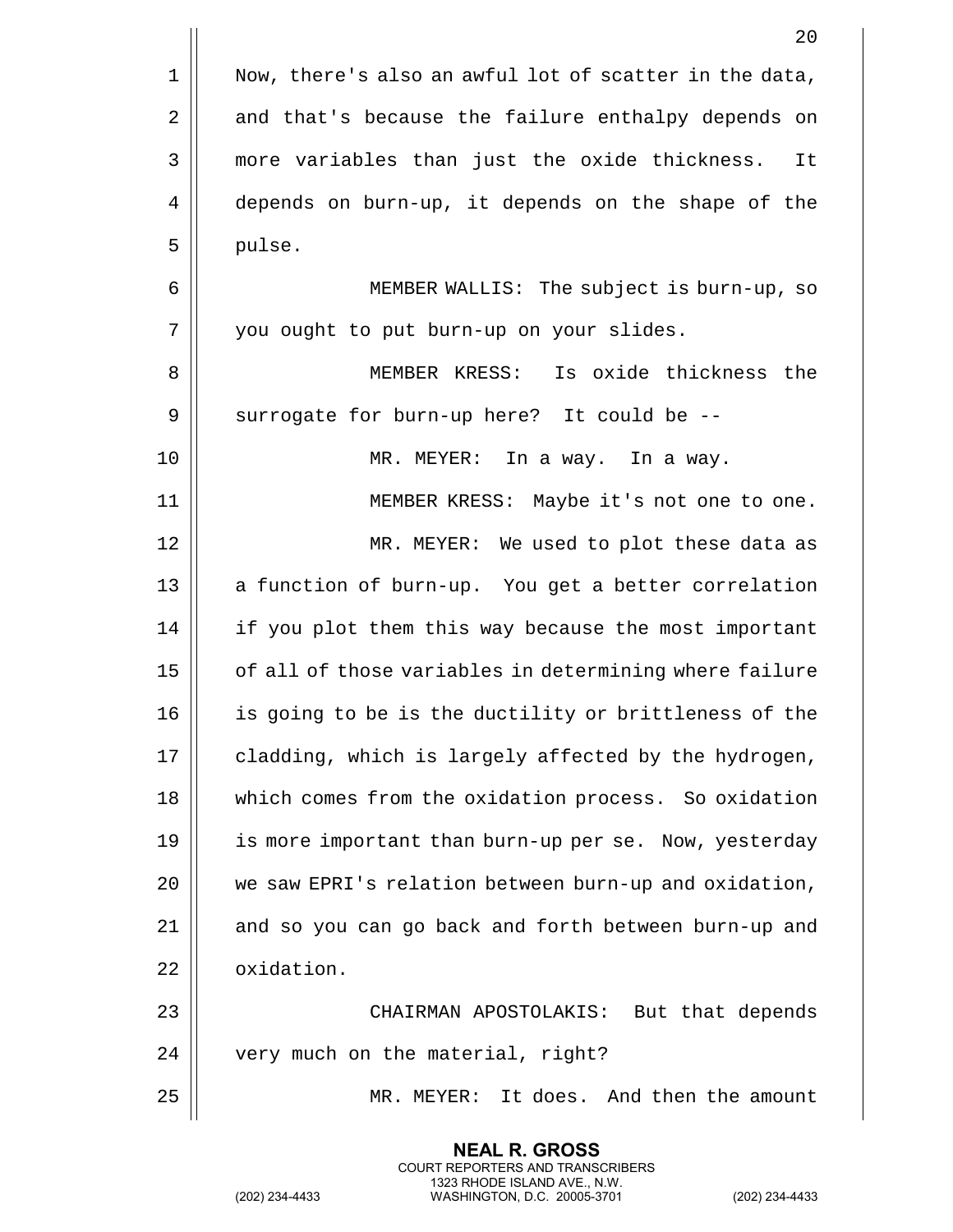|    | 21                                                       |
|----|----------------------------------------------------------|
| 1  | of oxidation depends on the material.                    |
| 2  | MEMBER WALLIS: Depends on the chemistry                  |
| 3  | of the fluid in the reactor.                             |
| 4  | MR. MEYER: All of the above. Let me show                 |
| 5  | you one thing that's interesting here is this set of     |
| 6  | data right here with the 8's on it and with the 5's on   |
| 7  | it, which should be right in here, fit the pattern       |
| 8  | very nicely. They're Russian data on E110 cladding       |
| 9  | that is very lightly oxidized and does not exhibit a     |
| 10 | brittle failure at all; it's a nice ductile failure.     |
| 11 | And it fits right in with the trend that                 |
| 12 | you get as you go down to zero cladding thickness.<br>If |
| 13 | you plotted those data on a plot of enthalpy versus      |
| 14 | burn-up, they would be way out here at 55 gigawatt       |
| 15 | days per ton, and they'd be way off the charts.          |
| 16 | MEMBER<br>KRESS:<br>have<br>Do<br>you<br>now<br>a        |
| 17 | theoretical line that goes --                            |
| 18 | MR. MEYER: No.                                           |
| 19 | MEMBER KRESS: -- does that?                              |
| 20 | MR. MEYER: No.                                           |
| 21 | MEMBER KRESS: -- that has to do with                     |
| 22 | internal stresses and strains? Or is that what EPRI      |
| 23 | has?                                                     |
| 24 | MR. MEYER: No. That's where we're going.                 |
| 25 | MEMBER KRESS: Okay.                                      |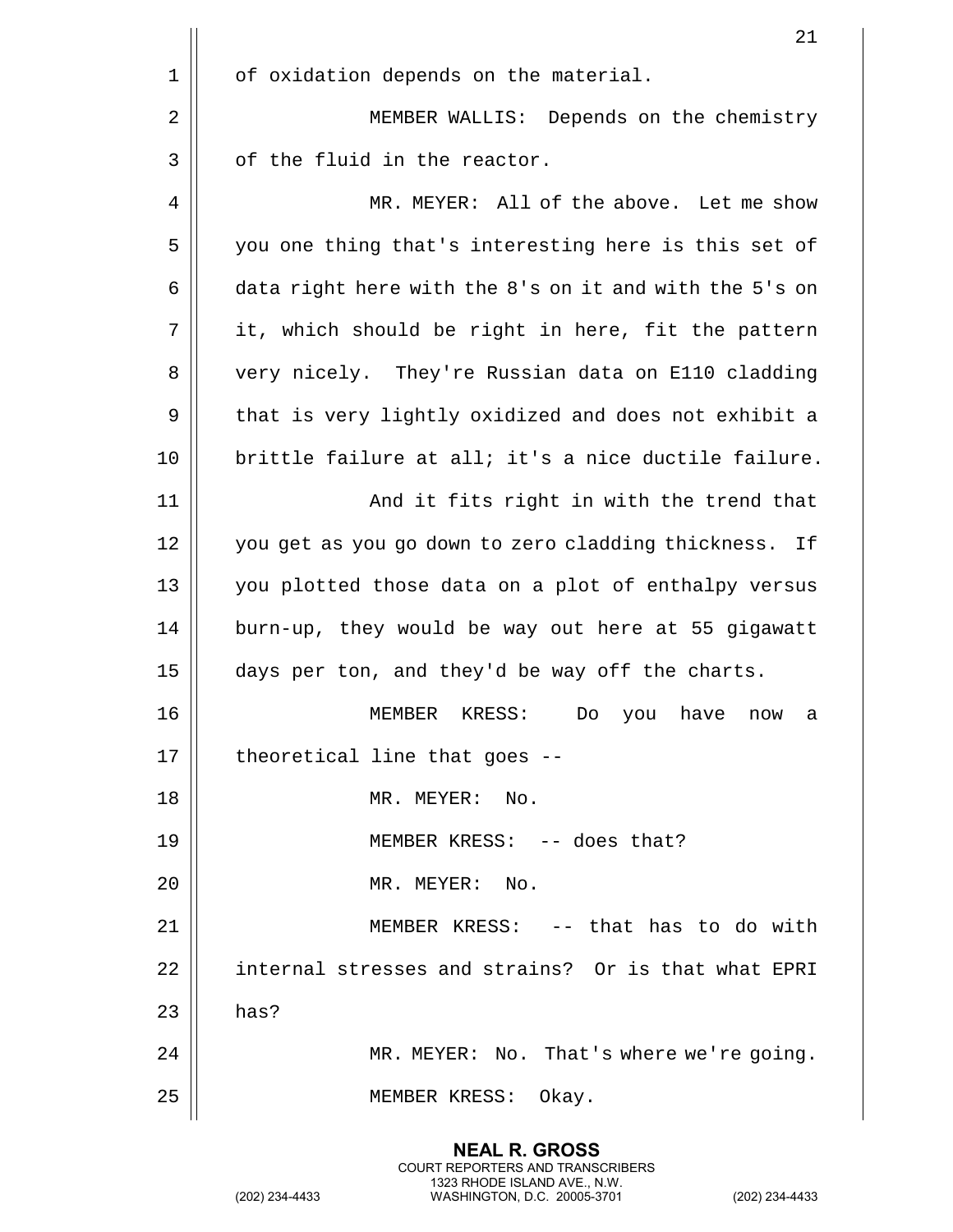|    | 22                                                     |
|----|--------------------------------------------------------|
| 1  | MEMBER RANSOM: Just one --                             |
| 2  | MR. MEYER: So here is the --                           |
| 3  | CHAIRMAN APOSTOLAKIS: There's a question.              |
| 4  | MEMBER RANSOM: Quick question, Ralph?                  |
| 5  | MR. MEYER: Yes, I'm sorry.                             |
| 6  | MEMBER RANSOM: Is this the criterion                   |
| 7  | that's used to decide whether core damage has occurred |
| 8  | or not as far as determining the core damage frequency |
| 9  | and accident analysis?                                 |
| 10 | MR. MEYER: It's part of a design basis                 |
| 11 | accident, so there's a requirement that you do -- in   |
| 12 | the safety analysis that you analyze this accident and |
| 13 | demonstrate that you do not exceed this limit.         |
| 14 | MEMBER KRESS: It's not the definition of               |
| 15 | core damage frequency that you generally see. That's   |
| 16 | a much more severe thing, core damage frequency.       |
| 17 | MR. MEYER: Okay. So we're going to try                 |
| 18 | and get a less ambiguous line that includes the right  |
| 19 | variable effects. And we're going to attempt to do     |
| 20 | this three different ways, and they're not real clear  |
| 21 | from this slide, but I'll explain what they are.       |
| 22 | One of them is analytical. We have a code              |
| 23 | called FRAPTRAN which can calculate stress and strain  |
| 24 | during this rapid transient. It can calculate strain   |
| 25 | energy density just like EPRI's code with strain       |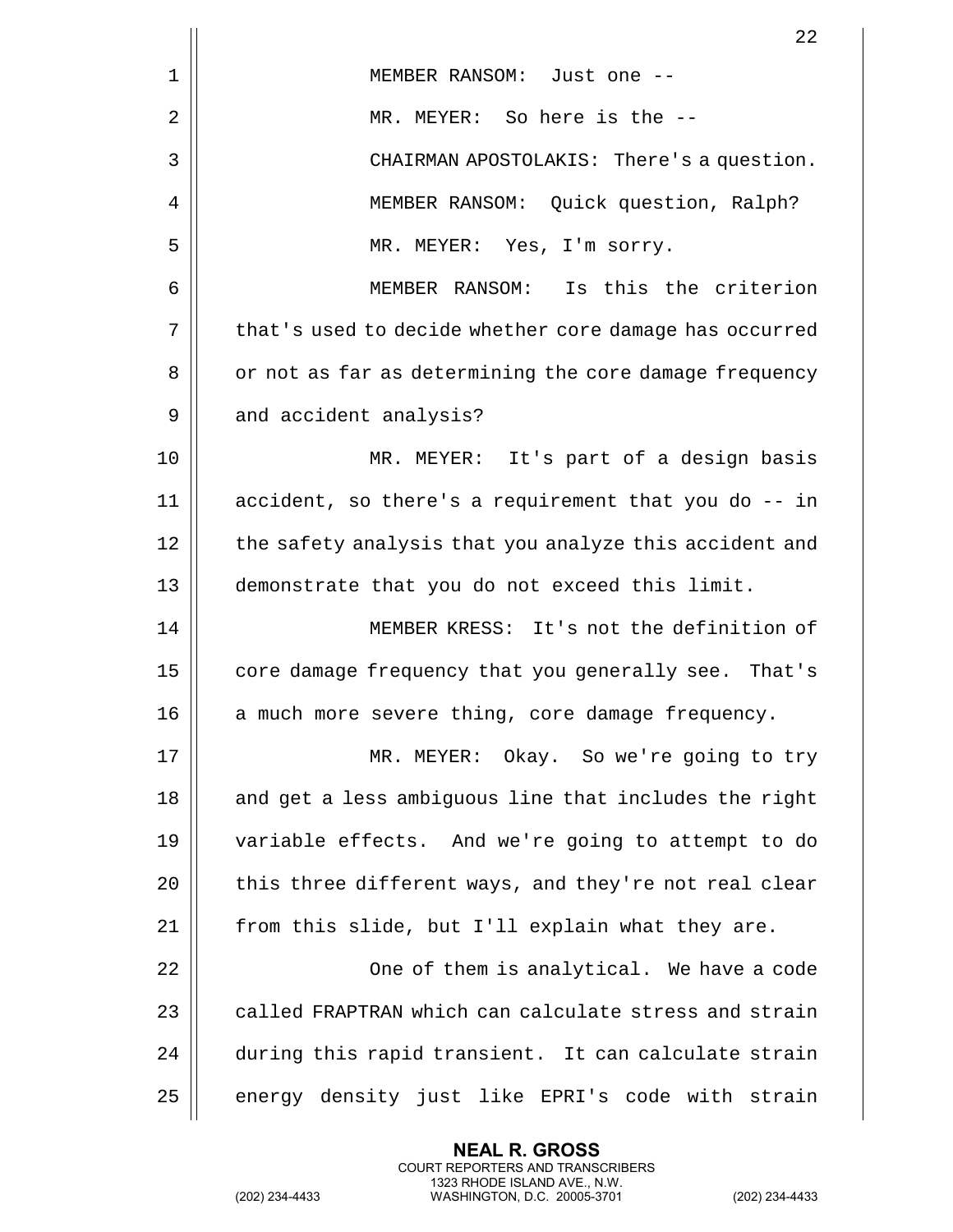$1 \parallel$  energy density just the integral of the stress/strain 2 | curve. And we could use EPRI's critical strain energy 3 | density curve. We could set up our own limit on  $4 \parallel$  strain as a model for failure and do a calculation 5 very similar to what EPRI is doing, in order to  $6 \parallel$  calculate the failure enthalpy. We're going to try and 7 do that.

8 There's another thing that we can do, and 9 | that is we can look at these data points that you saw 10 || on the last slide, and we can make some corrections to 11 them, because certain data points on that slide, like 12 || the whole group of Japanese points from NSRR were 13 || taken at temperatures that were too low.

14 || We can estimate the temperature increment 15 || at the important time of failure, go to the mechanical 16 || properties and make some mapping into enthalpy and so 17 || adjust the points on that previous slide so that the 18 data points directly give a more clear demarcation 19 between failure and non-failure.

 And the third thing we can do is simply to 21 || try and build a multi-parameter correlation and 22 || incorporate all of these variables into the  $\parallel$  correlation and fit it to all of the experiment data. MEMBER KRESS: Have you got a good | explanation for that one bad pretest?

> **NEAL R. GROSS** COURT REPORTERS AND TRANSCRIBERS 1323 RHODE ISLAND AVE., N.W.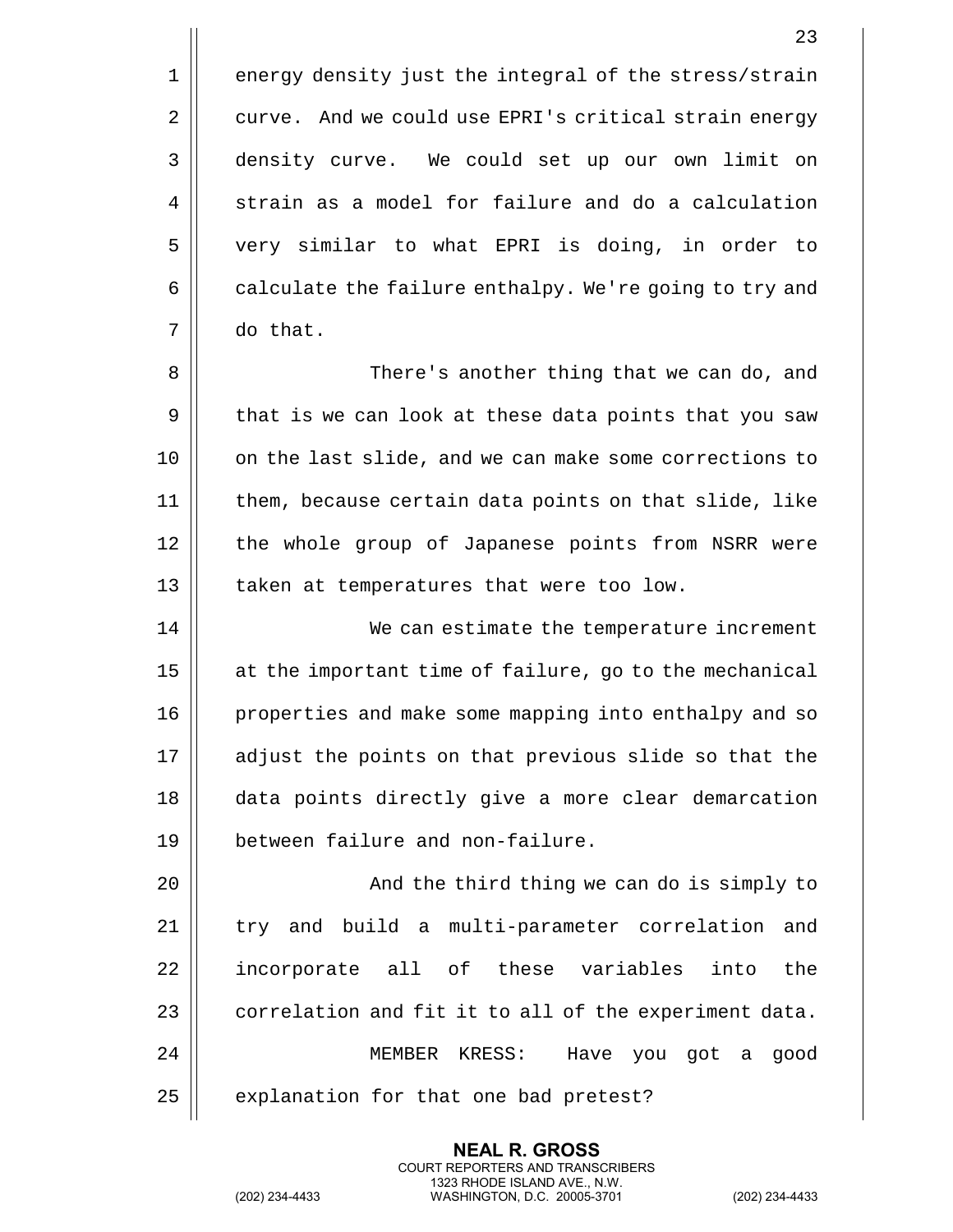|              | 24                                                     |
|--------------|--------------------------------------------------------|
| $\mathbf{1}$ | MR. MEYER: Ah, yes, sorry. Here is the                 |
| 2            | bad point. This is REP Na-1, which Dana mentioned.     |
| 3            | This is the very first test run in the Cabri test      |
| 4            | reactor on high-burn-up fuel, and it failed at an      |
| 5            | extremely low energy.                                  |
| 6            | It has received a very large amount of                 |
| 7            | attention in the last couple of years, because as we   |
| 8            | proceeded with the Cabri program in the technical      |
| 9            | advisory group, we decided that we wanted to have a    |
| 10           | better explanation of what happened to REP Na-1 before |
| 11           | we continued to run the program.                       |
|              |                                                        |

12 || The bottom line is that we're pretty much 13 || convinced this is an outlier and should be disregarded 14 | when you consider the whole body of data. Discussion 15 || on this started in earnest about two years with a 16 | paper by our contractor at Argonne, Hu Chung, at the 17 || Park City meeting, and this has been followed up with 18 a task force effort within the Cabri Technical 19 Advisory Group, an effort that is now being finalized 20 || by Herman Rosenbaum whom some of you may know. He's 21 || an old-timer from GE who is now working as an EPRI 22 | consultant to try and bring the opposing views of this 23  $\parallel$  together and document the understanding of this test. 24  $\parallel$  And that work will be finished about the end of this 25 || year, and very early next year we expect to have a

> **NEAL R. GROSS** COURT REPORTERS AND TRANSCRIBERS 1323 RHODE ISLAND AVE., N.W.

(202) 234-4433 WASHINGTON, D.C. 20005-3701 (202) 234-4433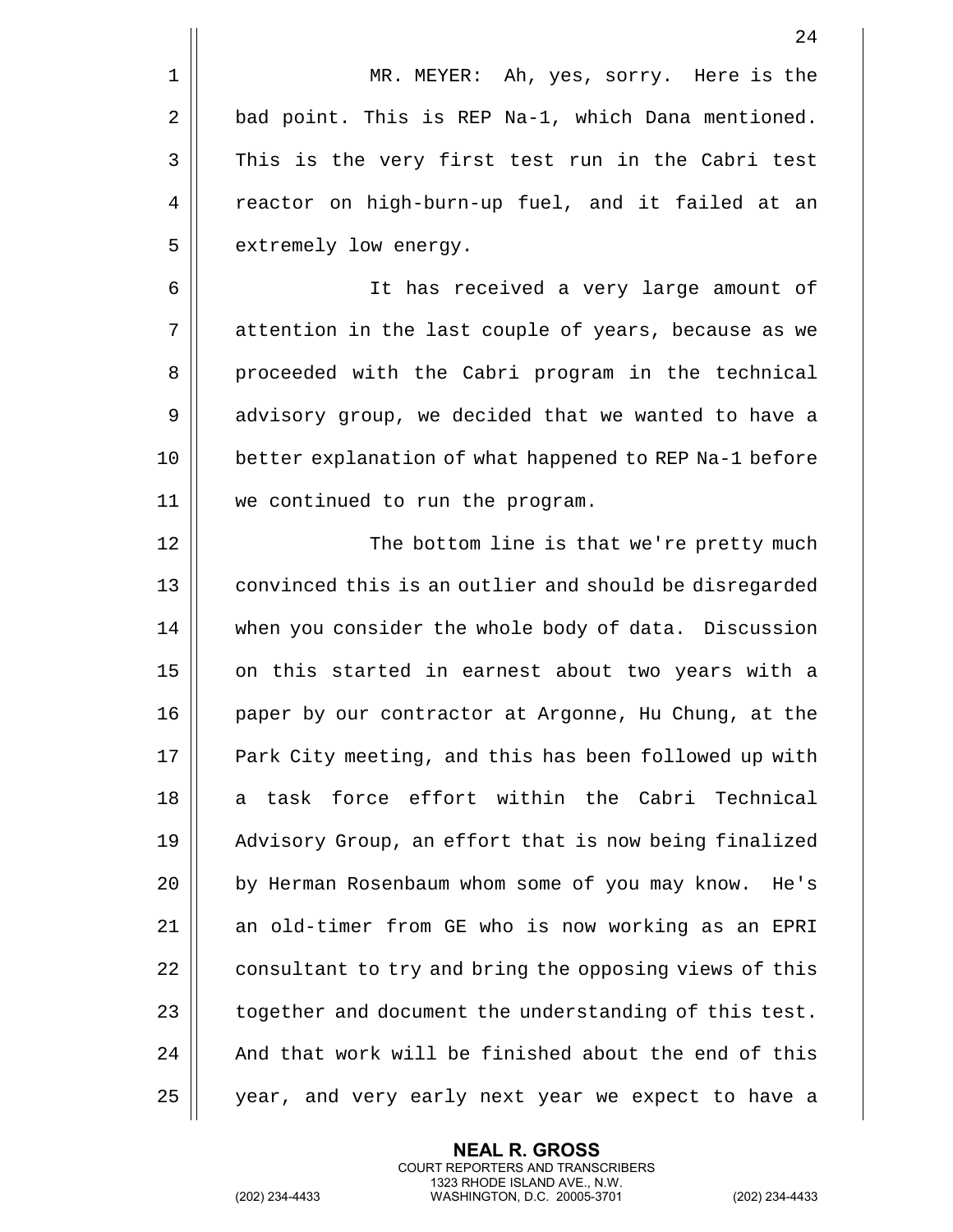|    | 25                                                        |
|----|-----------------------------------------------------------|
| 1  | full documentation on the RepNa-1 test that concludes     |
| 2  | that it's an outlier.                                     |
| 3  | MEMBER KRESS: I mean it's obviously an                    |
| 4  | outlier, but what was the cause of it being<br>an         |
| 5  | outlier?                                                  |
| 6  | MR. MEYER: There actually may have been                   |
| 7  | several causes, but among the leading candidates was      |
| 8  | there was a defect on the rod before it was tested        |
| 9  | that may have -- and it wasn't a normal kind of           |
| 10 | defect.                                                   |
| 11 | MEMBER KRESS: Now, when you test the rod                  |
| 12 | and you fail it and distort it and do all sorts of        |
| 13 | things to it, how do you look at it and know there was    |
| 14 | a defect before you did that?                             |
| 15 | MR. MEYER: Well, they had a picture of it                 |
| 16 | before they tested it.                                    |
| 17 | MEMBER KRESS: Oh, they have pictures                      |
| 18 | before they test it. Okay.                                |
| 19 | MR. MEYER: Unfortunately, they don't have                 |
| 20 | quite enough information before they tested to make it    |
| 21 | easy to figure out if that was -- So initially, that      |
| 22 | defect was known about and it was ruled out as being      |
| 23 | the cause. After a great deal of investigation, it's      |
| 24 | a candidate.<br>back<br>There<br>other<br>on<br>as<br>are |
| 25 | possibilities. One of the main concerns about this        |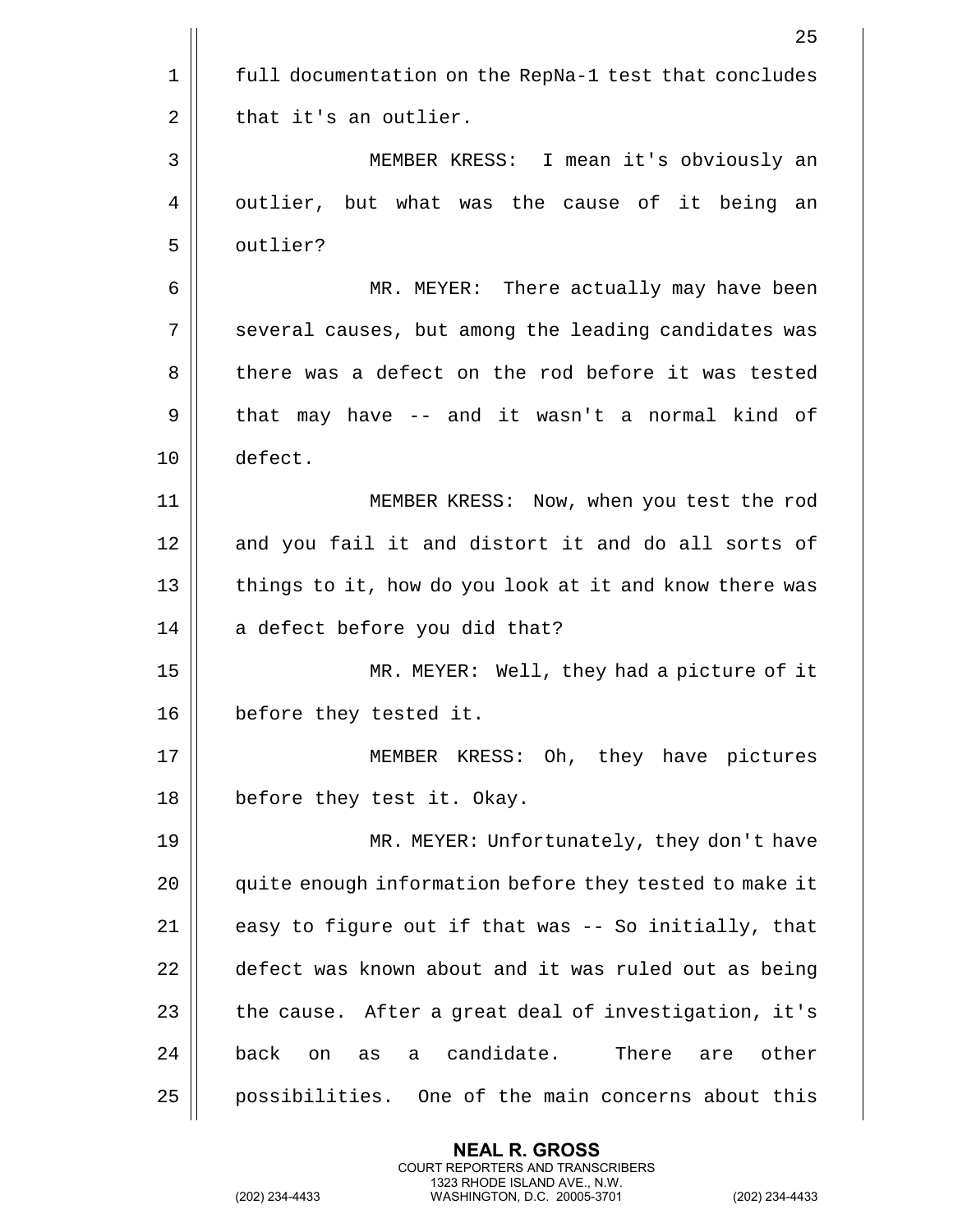$1$  | rod was that it did go through a pre-conditioning 2 | period where they -- in the sodium loop they have to 3 || wet the instruments and so they have to put it in and 4 | run it up to a relatively high temperature. We ran it 5 up to almost 400 degrees and held it there for 14 6 | hours. This is just about high enough for hydrides to 7 | redistribute, and there is some evidence that hydride 8 || redistribution took place. 9 MEMBER KRESS: That would make it more 10 brittle. 11 MR. MEYER: It embrittled the specimen 12 during the specimen preparation. There are rather 13 || large uncertainties in the instrument readings and 14 analysis, so this point really may not be at 30 15  $\parallel$  calories per gram; it may be at 50 calories per gram. 16 || So it's -- you know, not unlike rudder problems on 17 || 737s, it's rather complex to get to the root cause of 18 || this thing, but it's pretty sure that this is not a 19 | qood test point. 20 MEMBER POWERS: Might just inject here Tom 21 || that in the Subcommittee meeting that you didn't  $22$   $\parallel$  intend  $-$ 23 (Laughter.) 24 MEMBER KRESS: That's why I'm asking. 25 MEMBER POWERS: We went blow by blow

> **NEAL R. GROSS** COURT REPORTERS AND TRANSCRIBERS 1323 RHODE ISLAND AVE., N.W.

(202) 234-4433 WASHINGTON, D.C. 20005-3701 (202) 234-4433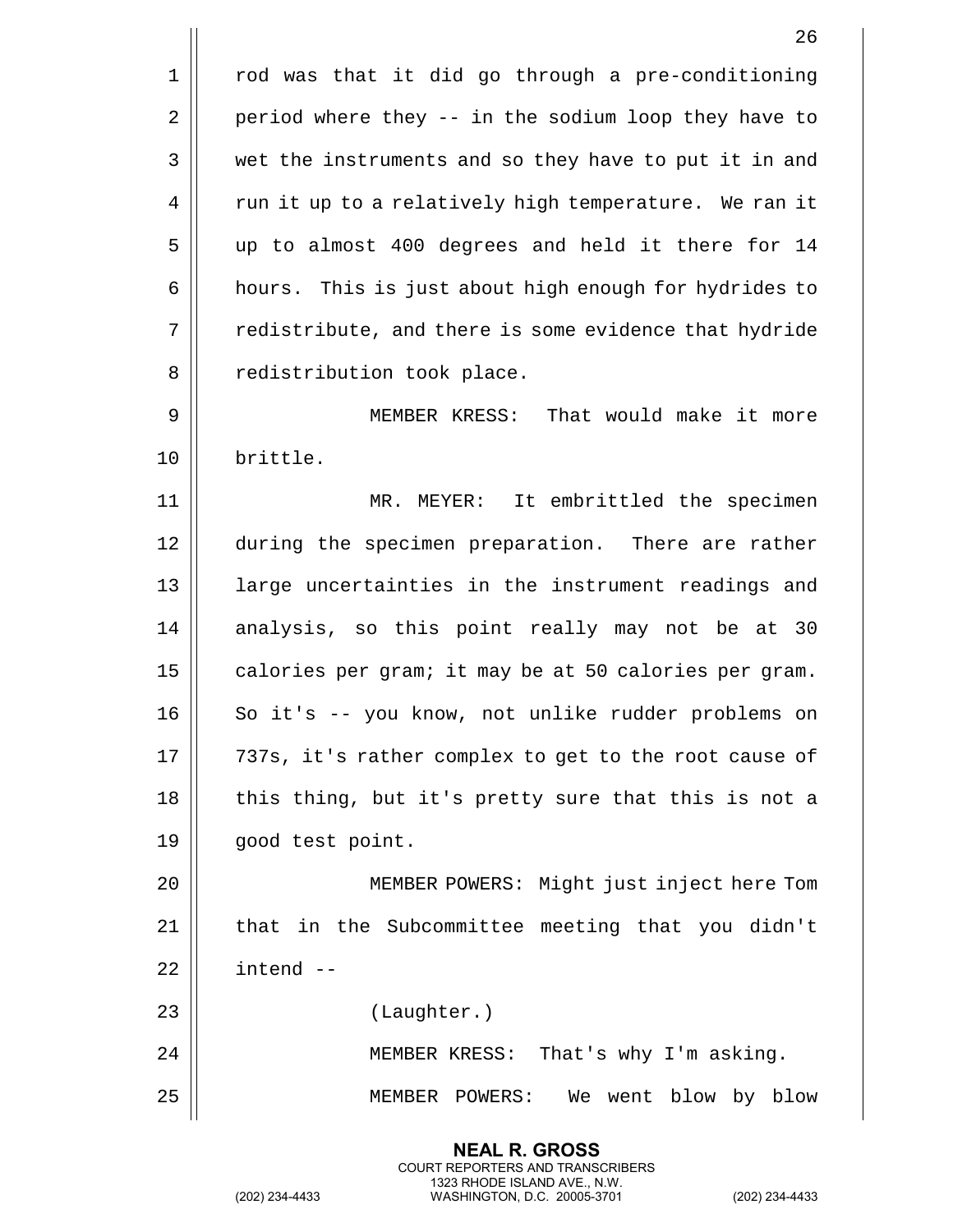|    | 27                                                     |
|----|--------------------------------------------------------|
| 1  | through all of this. As Ralph indicated, they've had   |
| 2  | a task force working this poor data point half to      |
| 3  | death and what not, and I'm terribly disappointed      |
| 4  | because this was a tremendous rhetorical advantage for |
| 5  | beating people over the head on high-burn-up fuels.    |
| 6  | I'm going to miss this data point.                     |
| 7  | MR. MEYER: Well, don't forget these two,               |
| 8  | the HBO1, the very first test. This test was run in    |
| 9  | November of '93 and by February of '94 the Japanese    |
| 10 | had run a test called HBO1, their first high burn-up   |
| 11 | test, and it failed at around 79 or 80 calories per    |
| 12 | gram.                                                  |
| 13 | VICE-CHAIRMAN BONACA: Ralph, one of the                |
| 14 | things that was presented yesterday was also there was |
| 15 | significant spoiling on that sample.                   |
| 16 | MR. MEYER:<br>Yes.                                     |
| 17 | How does<br>it<br>VICE-CHAIRMAN BONACA:                |
| 18 | correlate with this oxide thickness?                   |
| 19 | MEYER: Well, I'm not sure that<br>MR.                  |
| 20 | spalling immediately changes the ductility picture.    |
| 21 | There certainly is a mechanism for the localization of |
| 22 | the hydrides and for further deterioration of the      |
| 23 | ductility. But these two points have spallation also,  |
| 24 | and they seem to fit nicely into the trend.            |
| 25 | VICE-CHAIRMAN BONACA: Thank you.                       |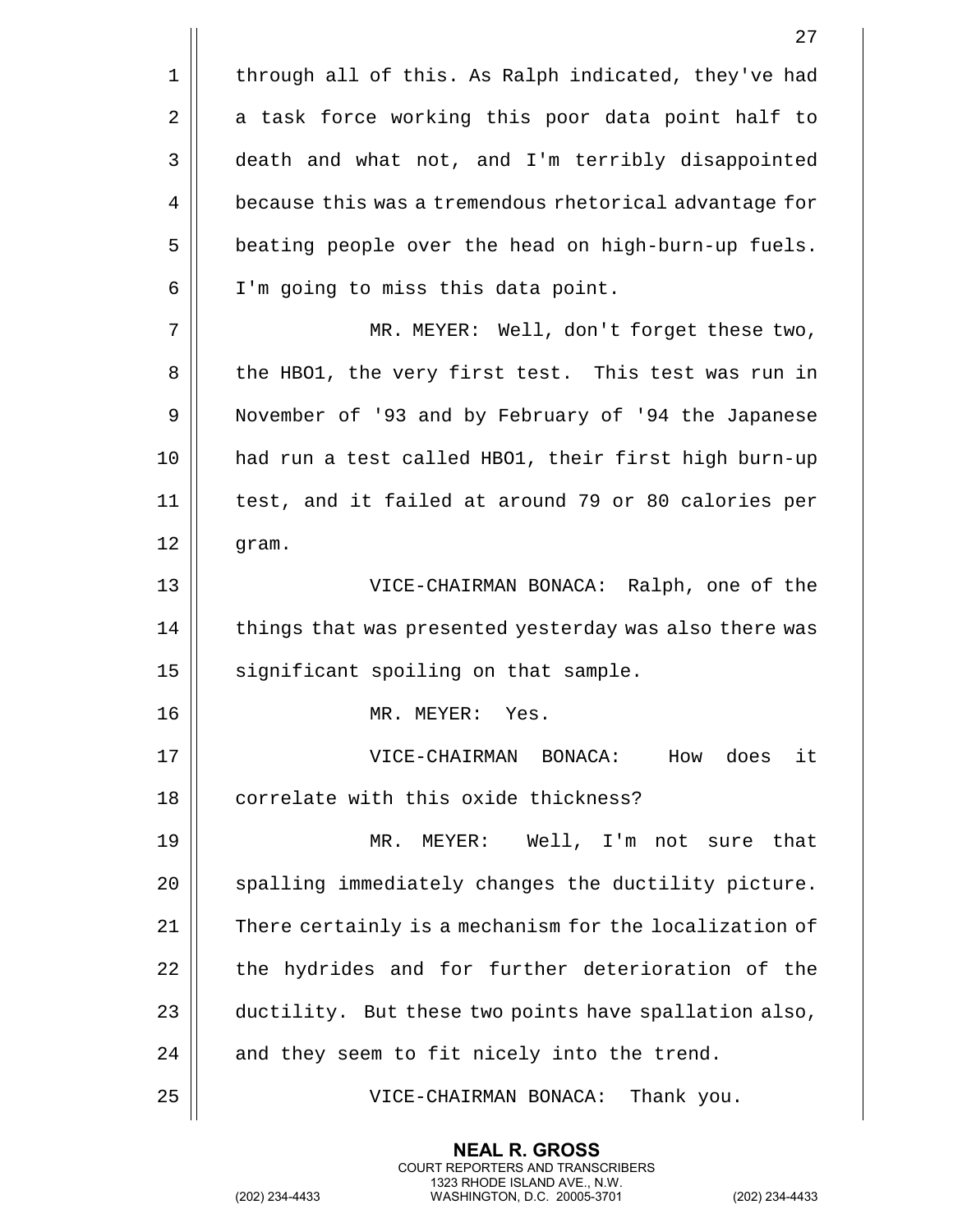|    | 28                                                      |
|----|---------------------------------------------------------|
| 1  | MEMBER POWERS: Ralph, it's also true that               |
| 2  | in high burn-up fuel generally we see incidences of     |
| 3  | spallation.                                             |
| 4  | MR. MEYER: I wouldn't touch that one. We                |
| 5  | have seen it in the test program, rods with spalled     |
| 6  | oxide that have come out of commercial reactors.<br>How |
| 7  | prevalent that is I have no idea.                       |
| 8  | MEMBER FORD: Ralph, you've put forth                    |
| 9  | three physical reasons for why one is where it is.      |
| 10 | MR. MEYER: Yes.                                         |
| 11 | MEMBER FORD: Oxide spallation, hydride                  |
| 12 | redistribution and mechanical defect. These are all     |
| 13 | physical phenomena that can occur on real rods.         |
| 14 | What's the likelihood that you could have that          |
| 15 | conjunction of physical aspects occurring in any one    |
| 16 | rod assembly?                                           |
| 17 | MR. MEYER: Well, I'm really not prepared                |
| 18 | to discuss that defect, because I haven't spent much    |
| 19 | time looking at that. But what we have looked at more   |
| 20 | on our side is this preconditioning matter and the      |
| 21 | redistribution of the hydrides, and that can't take     |
| 22 | place during normal operation, because you don't have   |
| 23 | cladding temperatures up at 400 degrees.                |
| 24 | MEMBER FORD:<br>$\mathbf{I}$<br>my concern is<br>guess  |
| 25 | everyone's trying to get rid of this one ugly fact and  |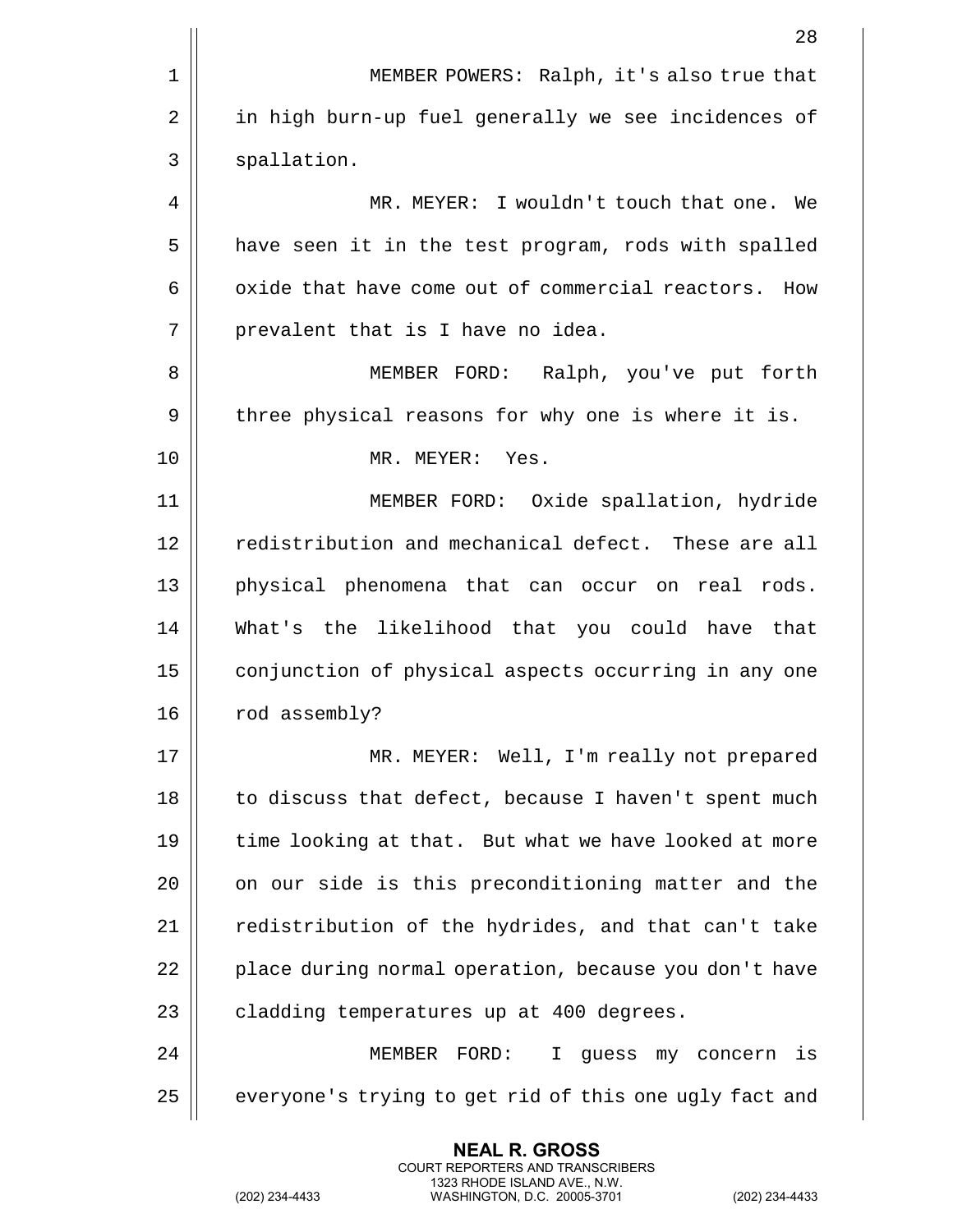|    | 29                                                    |
|----|-------------------------------------------------------|
| 1  | put it under the carpet, and until we're absolutely   |
| 2  | sure that it can't occur to any reasonable extent in  |
| 3  | the operating reactor, you can't ship it under the    |
| 4  | carpet.                                               |
| 5  | You don't have to be<br>MEMBER KRESS:                 |
| 6  | absolutely sure, you just have to have a low enough   |
| 7  | probability.                                          |
| 8  | MEMBER FORD: Yes, that's true.                        |
| 9  | MR. MEYER: Well, we have a lot of other               |
| 10 | tests in this database with real high burn-up fuel    |
| 11 | that has real blemishes on it.                        |
| 12 | MEMBER KRESS: And that's by probability.              |
| 13 | You could probably relegate that to low probability.  |
| 14 | MR. MEYER: This one just -- okay. So we               |
| 15 | do have an empirical correlation. I'm not going to go |
| 16 | into it in any detail. I'm going to say right off     |
| 17 | that I don't think this is in good shape. we've got   |
| 18 | to work on it to improve this correlation. I just     |
| 19 | want to indicate that the first correlation that has  |
| 20 | popped up on this subject was developed by Carlo      |
| 21 | Vitanza who's a well-known guy in our field, and he   |
| 22 | correlates the failure enthalpy with some measure of  |
| 23 | cladding ductility, pulse width, oxide thickness and  |
| 24 | the cladding wall thickness.                          |
| 25 | When you say correlation,<br>MEMBER KRESS:            |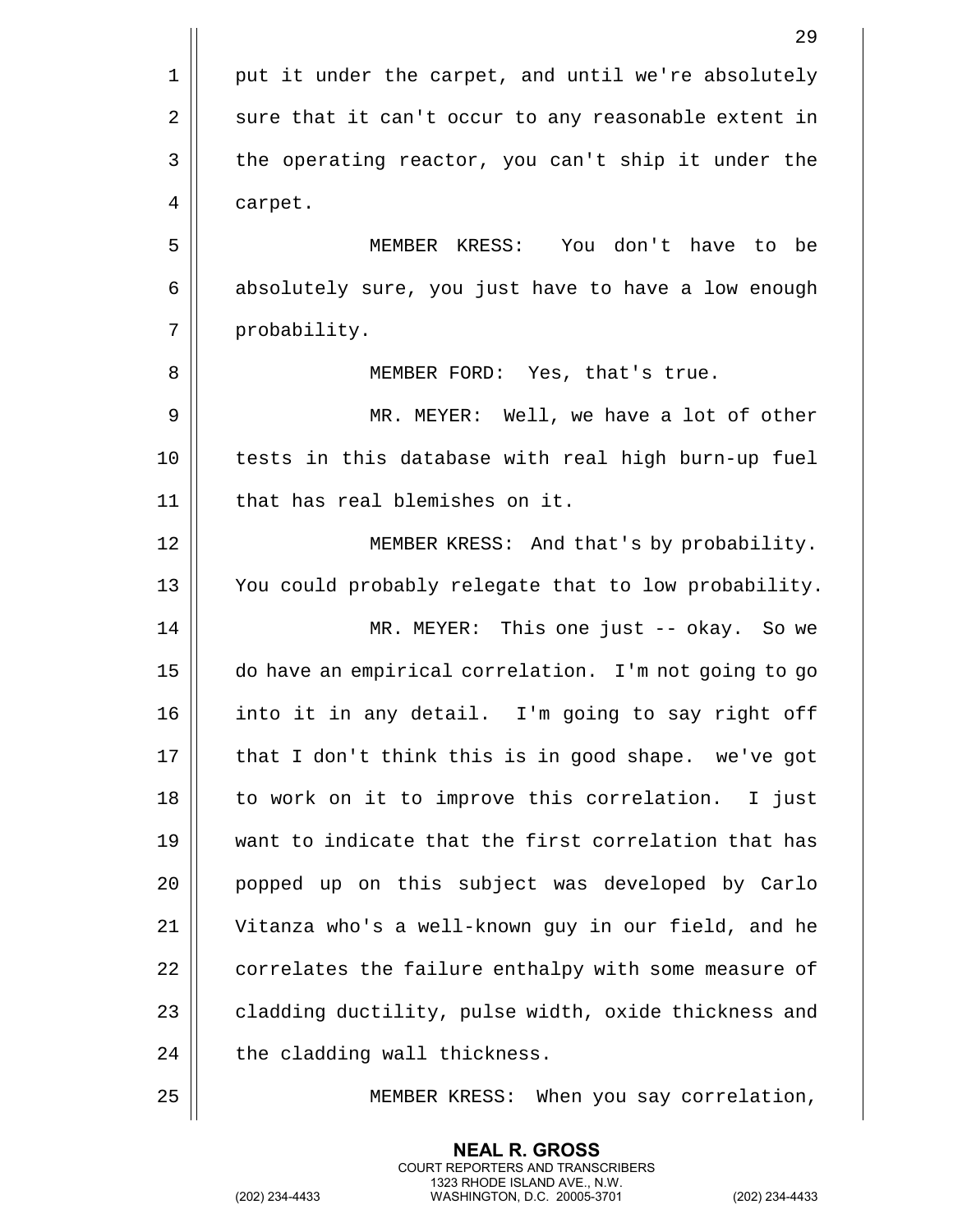|    | 30                                                     |
|----|--------------------------------------------------------|
| 1  | that's all empirical?                                  |
| 2  | MR. MEYER: It's all empirical, it's just               |
| 3  | empirical. But we're going to work with Carlo to try   |
| 4  | and improve this correlation and use it as one of our  |
| 5  | several ways of trying to get a failure line.          |
| 6  | MEMBER WALLIS:<br>Does<br>he estimate                  |
| 7  | uncertainties with this correlation too?               |
| 8  | MR. MEYER: I hope so.                                  |
| 9  | MEMBER WALLIS: You<br>can correlate                    |
| 10 | anything, but you may have tremendous uncertainty.     |
| 11 | MR. MEYER: Yes. We'll have to do that.                 |
| 12 | Let me say now that I know that you're going to worry  |
| 13 | about where this line is and how uncertain this line   |
| 14 | is, and we're going to worry about those things too,   |
| 15 | but in the end it's probably not going to be real      |
| 16 | critical, because I think we're going to have a very   |
| 17 | big margin between where this line is and where a PWR  |
| 18 | is able to get a fuel rod up to. So maybe I'll say a   |
| 19 | little more about that. Pulse width.                   |
| 20 | MEMBER WALLIS: Some of the boron dilution              |
| 21 | events that we've thought about can get you up         |
| 22 | hundreds.                                              |
| 23 | MR. MEYER: Well, we've looked at boron                 |
| 24 | dilution events also. They in fact show up here on the |
| 25 | pulse width slide.                                     |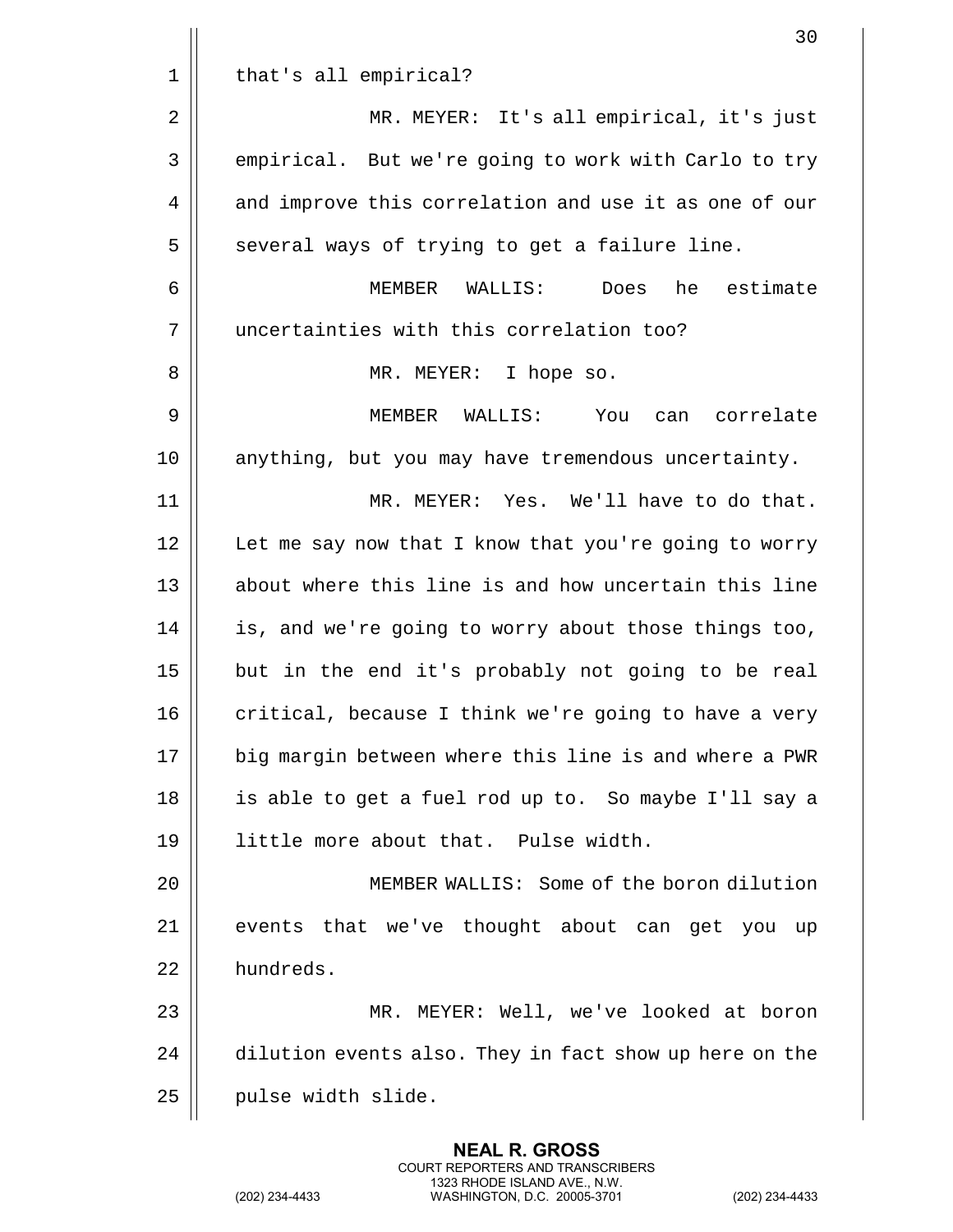|    | 31                                                     |
|----|--------------------------------------------------------|
| 1  | MEMBER WALLIS: They're a moving target.                |
| 2  | The number's been changing in the last month or so.    |
| 3  | MR. MEYER: Okay.                                       |
| 4  | MEMBER WALLIS: Some of them we've heard                |
| 5  | about are up above 100.                                |
| 6  | MR. MEYER: Hundred calories per gram.                  |
| 7  | MEMBER WALLIS: Do the worst thing with                 |
| 8  | the slug $-$ -                                         |
| 9  | MR. MEYER: Yes. But probably not in the                |
| 10 | first 100 milliseconds for that first pulse, because   |
| 11 | that one's a little smaller than the rod ejection      |
| 12 | accident. And it's going to turn out that if you       |
| 13 | can't get enough energy in it quickly, you're not      |
| 14 | going to fail by mechanical means, you're going to end |
| 15 | up just heating it up and having the damage done at    |
| 16 | high temperature at a little higher energy level. And  |
| 17 | in fact the broad picture that's emerging here is that |
| 18 | boron dilution and BWR oscillations look like they fit |
| 19 | that pattern. When we examine the power spikes they    |
| 20 | look small compared to the rod ejection, although they |
| 21 | are repeated and there's power left in the core, so    |
| 22 | you have a mechanism subsequently for getting the      |
| 23 | cladding temperature to go on up higher; whereas, in   |
| 24 | the rod ejection accident you don't. It's all over     |
| 25 | with in a short amount of time. And it turns out the   |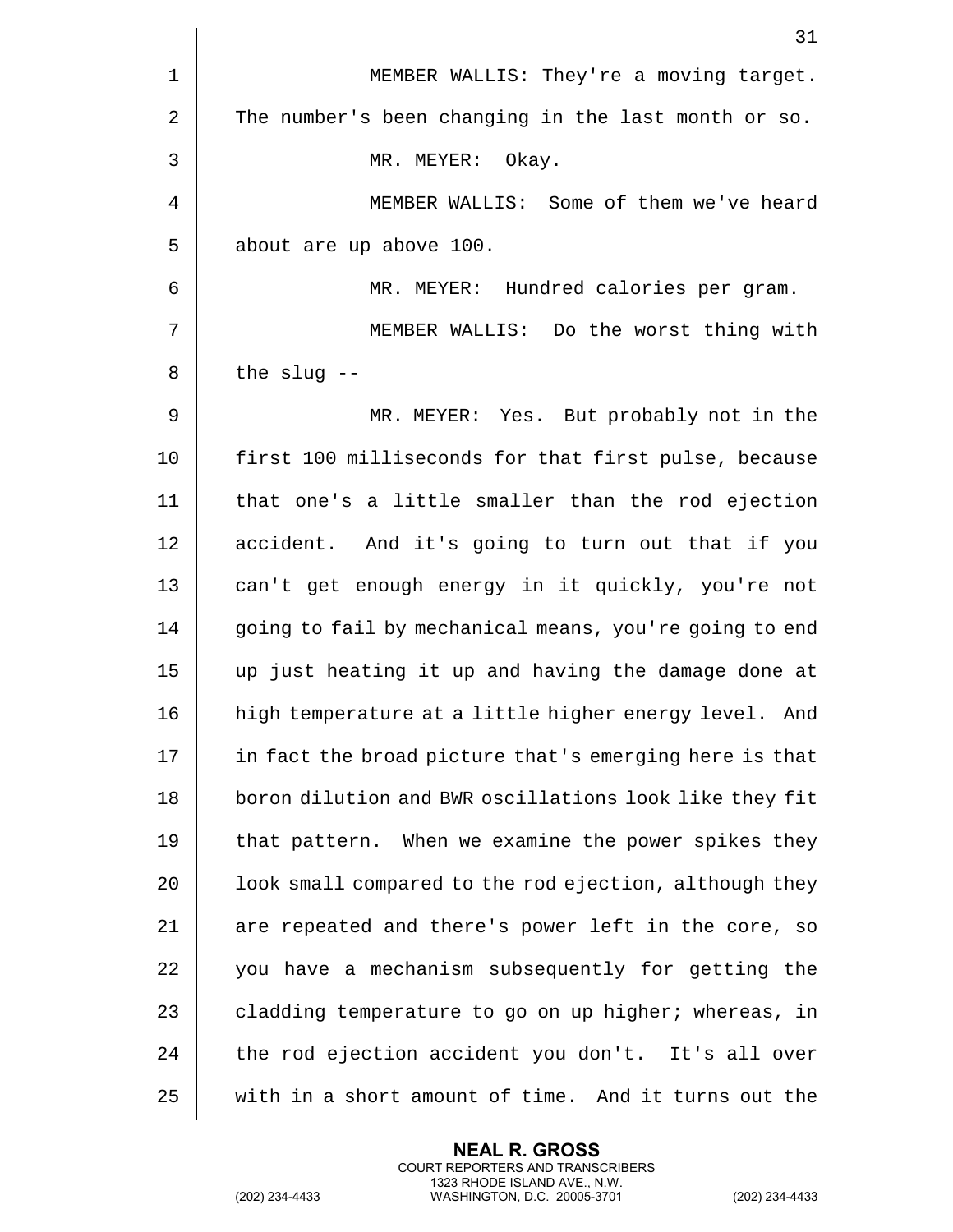|                | 32                                                     |
|----------------|--------------------------------------------------------|
| $\mathbf 1$    | short amount of time matters and has been a big        |
| $\overline{2}$ | subject of controversy in the last year and a half.    |
| 3              | MR. ROSENTHAL: My name is Jack Rosenthal.              |
| 4              | I'm the Branch Chief of the Safety Margins --          |
| 5              | MR. MEYER: My boss.                                    |
| 6              | MR. ROSENTHAL: -- and Systems Analysis                 |
| 7              | Branch. Just to give some time perspectives, like a    |
| 8              | thermal hydraulic time constant for fuel rod like this |
| 9              | is maybe like eight seconds or so. For the rod         |
| 10             | ejection, we are worried about ten versus 30           |
| 11             | millisecond type pulses. For the boron dilution        |
| 12             | events, which we discussed with the Subcommittee on    |
| 13             | Thermal Hydraulics, we're talking about events that    |
| 14             | proceeded over tens of seconds and the ATWS we're      |
| 15             | thinking of even longer time scales. It is good,       |
| 16             | though -- so that the underlying thought should be     |
| 17             | different for these events.                            |
| 18             | On the other hand, it is good to put boron             |
| 19             | dilution on this graph, because what we're trying to   |
| 20             | say is that, you know, a lot of the design basis       |
| 21             | accidents -- you've chosen an accident and you need it |
| 22             | to be a surrogate for a class of accidents so that at  |
| 23             | the very time that we're thinking in terms of ejected  |
| 24             | rod, the Chapter 15 analysis, we are mindful that you  |
| 25             | get more revolution. There are other ways of injecting |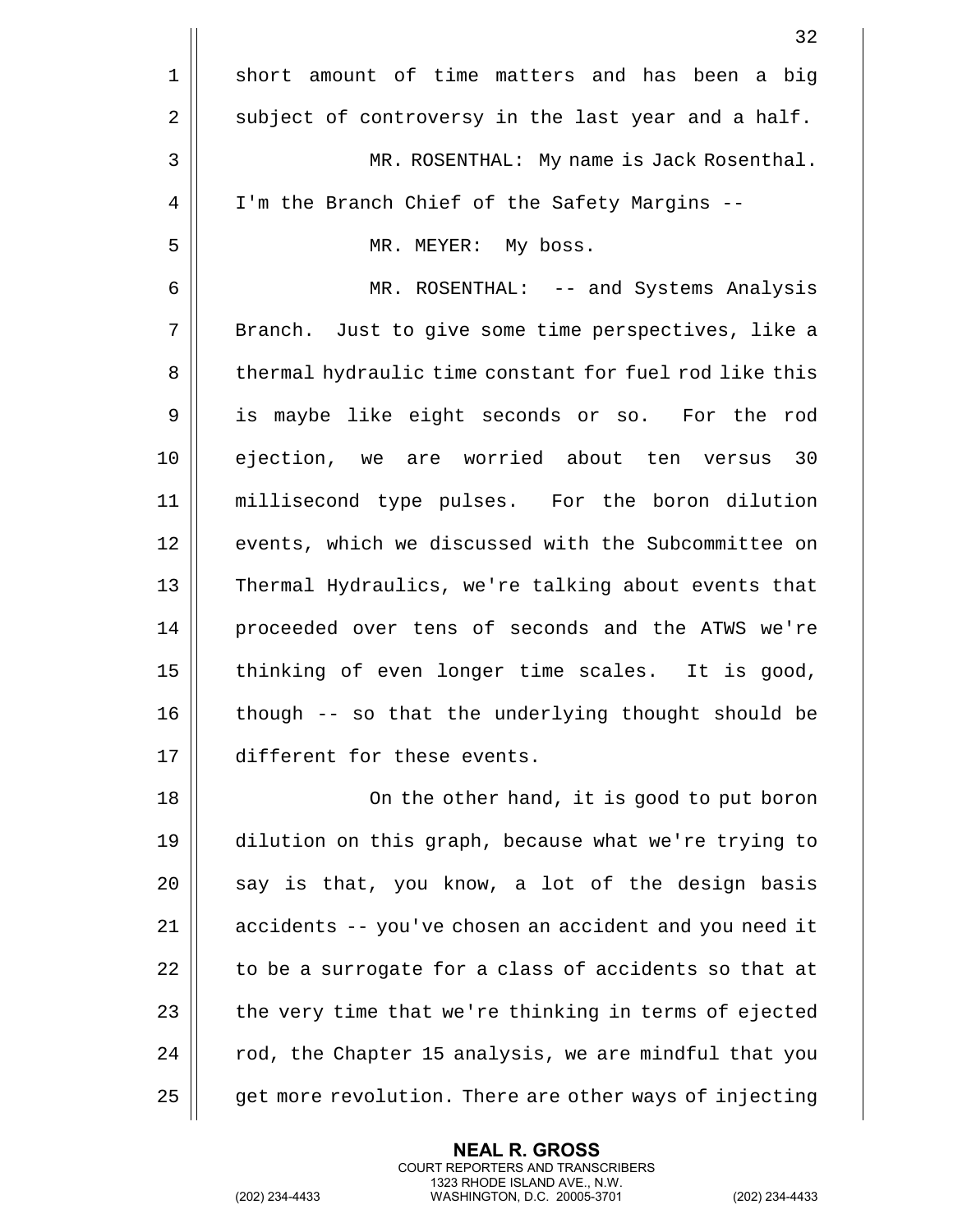|             | 33                                                     |
|-------------|--------------------------------------------------------|
| $\mathbf 1$ | the $--$ changing the $--$                             |
| 2           | MEMBER WALLIS: Jack, then they would be                |
| 3           | absent -- off the scale here in the boron dilution     |
| 4           | event, which takes a long time. The crosswidth is      |
| 5           | long so it's probably off the scale here; is that      |
| 6           | right?                                                 |
| 7           | MR. MEYER: Actually, the initial pulses                |
| 8           | are fairly narrow; they're right here. We've looked    |
| 9           | at a couple of them.                                   |
| 10          | MEMBER WALLIS: But the ones where we get               |
| 11          | large amounts of delta H --                            |
| 12          | MR. MEYER: The first one is -- I believe               |
| 13          | the first one is the biggest one, and that's the       |
| 14          | narrowest one. And in fact it's the point from this    |
| 15          | slide -- and if I can try and go on and get to other   |
| 16          | things, the point of this slide is to show that there  |
| 17          | is a relation between the energy that you deposit and  |
| 18          | the width of the pulse. And it's a law of physics.     |
| 19          | MR. RAO: But one other point I think                   |
| 20          | needs to be made and that is risk, which is what we're |
| 21          | interested in, is the product of frequency and         |
| 22          | constant. And the frequency of boron dilution and      |
| 23          | ATWS core oscillations is likely to be quite a bit     |
| 24          | higher than the frequency of rod ejection. So it's     |
| 25          | not okay to take boron dilution and rod ejection off   |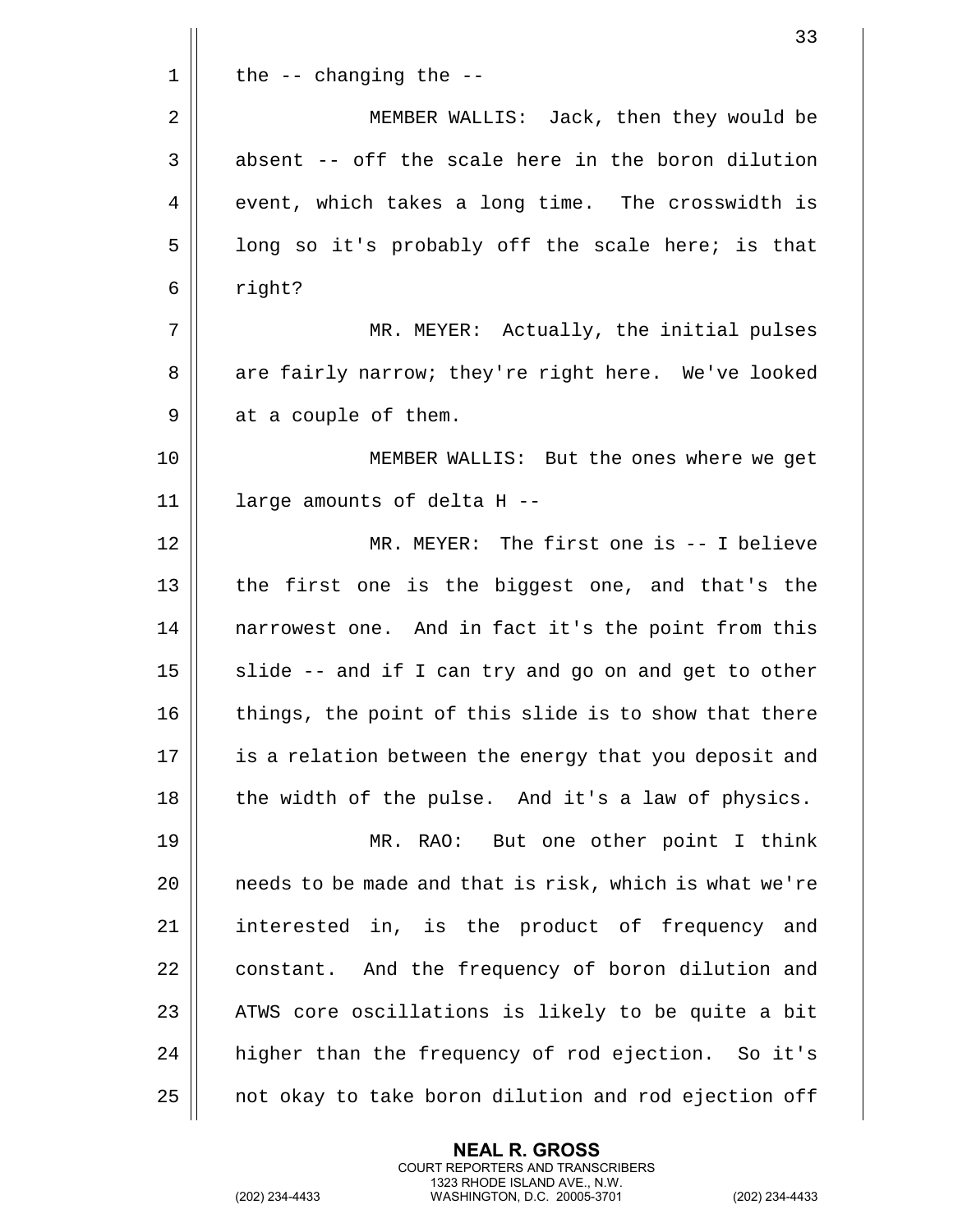|    | 34                                                     |
|----|--------------------------------------------------------|
| 1  | the table if we're interested in risk.                 |
| 2  | MR. MEYER: Well, I'm not trying to.<br>I'm             |
| 3  | just trying to get through my story on the<br>rod      |
| 4  | ejection.                                              |
| 5  | MEMBER WALLIS: This is a very funny                    |
| 6  | slide. It has no width at all. It doesn't really       |
| 7  | happen, if it happens in zero time. You have an        |
| 8  | infinite amount of energy.                             |
| 9  | MR. MEYER: This is 20 to 40 milliseconds               |
| 10 | width on this pulse.                                   |
| 11 | MEMBER WALLIS: But I'm saying the curve                |
| 12 | is really strange. You say it's the law of physics.    |
| 13 | The shorter the width, the higher the integrated       |
| 14 | energy deposition. You're saying it's the law of       |
| 15 | physics?                                               |
| 16 | MR. MEYER:<br>Yes.                                     |
| 17 | MEMBER WALLIS: So if there's no width at               |
| 18 | all, it's infinite energy.                             |
| 19 | MR. MEYER: Well, I don't know about the                |
| 20 |                                                        |
| 21 | RAO: Clearly, if you have a slow<br>MR.                |
| 22 | enough pulse, you allow the rod to heat up, you allow  |
| 23 | the U238 doppler resonance integrals to be affected    |
| 24 | because you've heated the rods so that the normal fuel |
| 25 | feedbacks turn the event off, if you can put the --    |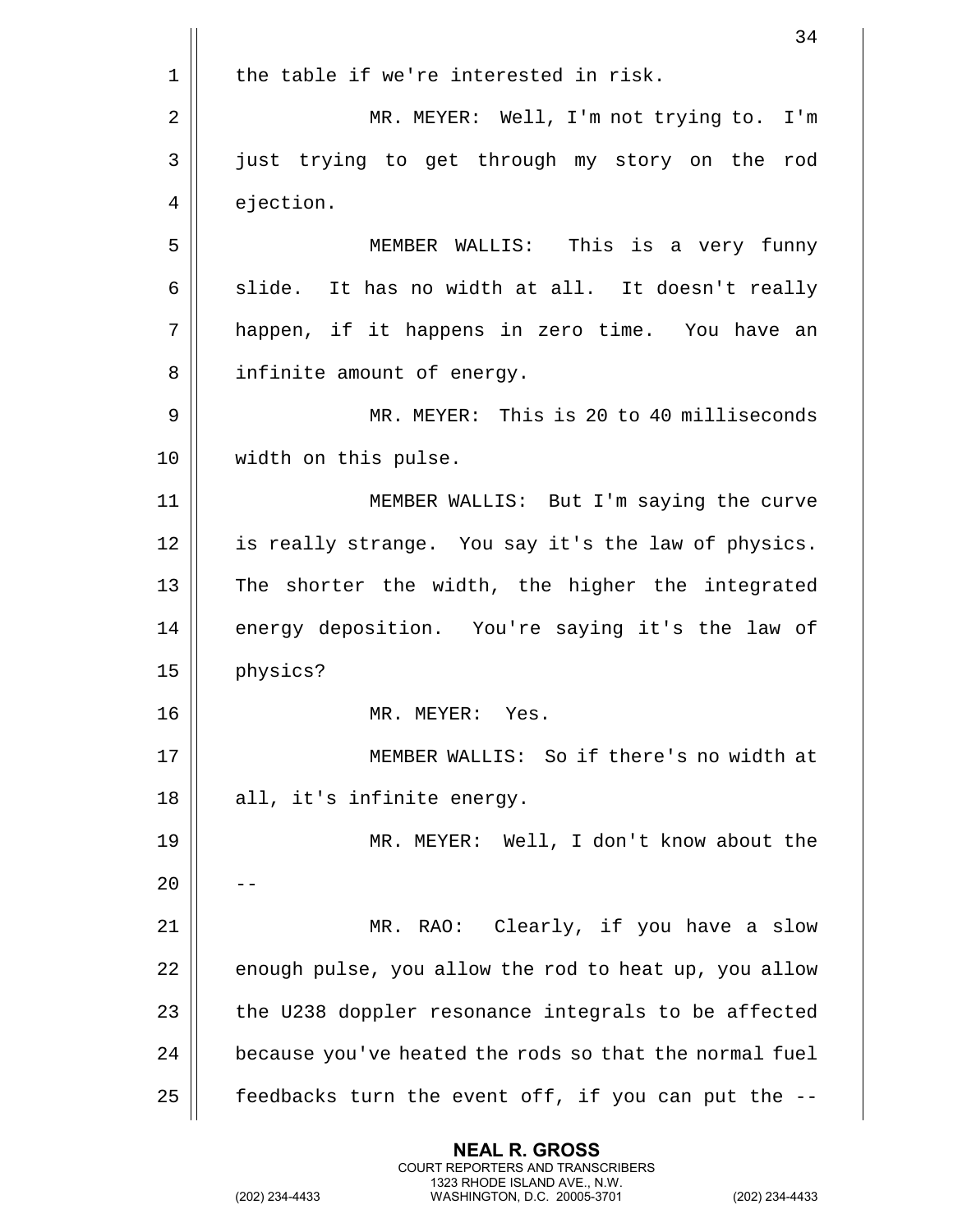1 || pump enough energy in before you shoot the temperature 2 | of the pellet up, then you can go to higher energies 3 before it turns itself off. And I think that that's 4 | the basis for which you get the analytic correlation  $5 \parallel$  that shows that in order to deposit a lot of energy  $6$  | into the system you have to do it fast. 7 MEMBER KRESS: What is your empirical 8 | correlation curve, the one on the previous slide? 9 MR. MEYER: Up here? 10 MEMBER KRESS: Yes. 11 || MR. MEYER: Ten milliseconds. And this is  $12$  | the point that I'd like to make from this slide. For 13 || the moment, don't look at the BWR points or the boron 14 dilution points. Everything else is for PWR rod 15 ejections. I actually showed a different slide 16 yesterday. Yesterday I had a slide that looked just 17 || like this, but it was a bunch of sensitivity data. 18 It's exactly the same. This relation between pulse 19 width and the increase in fuel pellet enthalpy is  $20$  || real. It agrees with an analytic expression, and the 21 Nordheim-Fuchs equation shows the same thing, it's 22 || been calculated by many different laboratories in 23 different codes, and this is a relationship that  $24$   $\parallel$  really hasn't been challenged by anybody, yet the 25 | controversy comes when you look at what do you expect

> **NEAL R. GROSS** COURT REPORTERS AND TRANSCRIBERS 1323 RHODE ISLAND AVE., N.W.

(202) 234-4433 WASHINGTON, D.C. 20005-3701 (202) 234-4433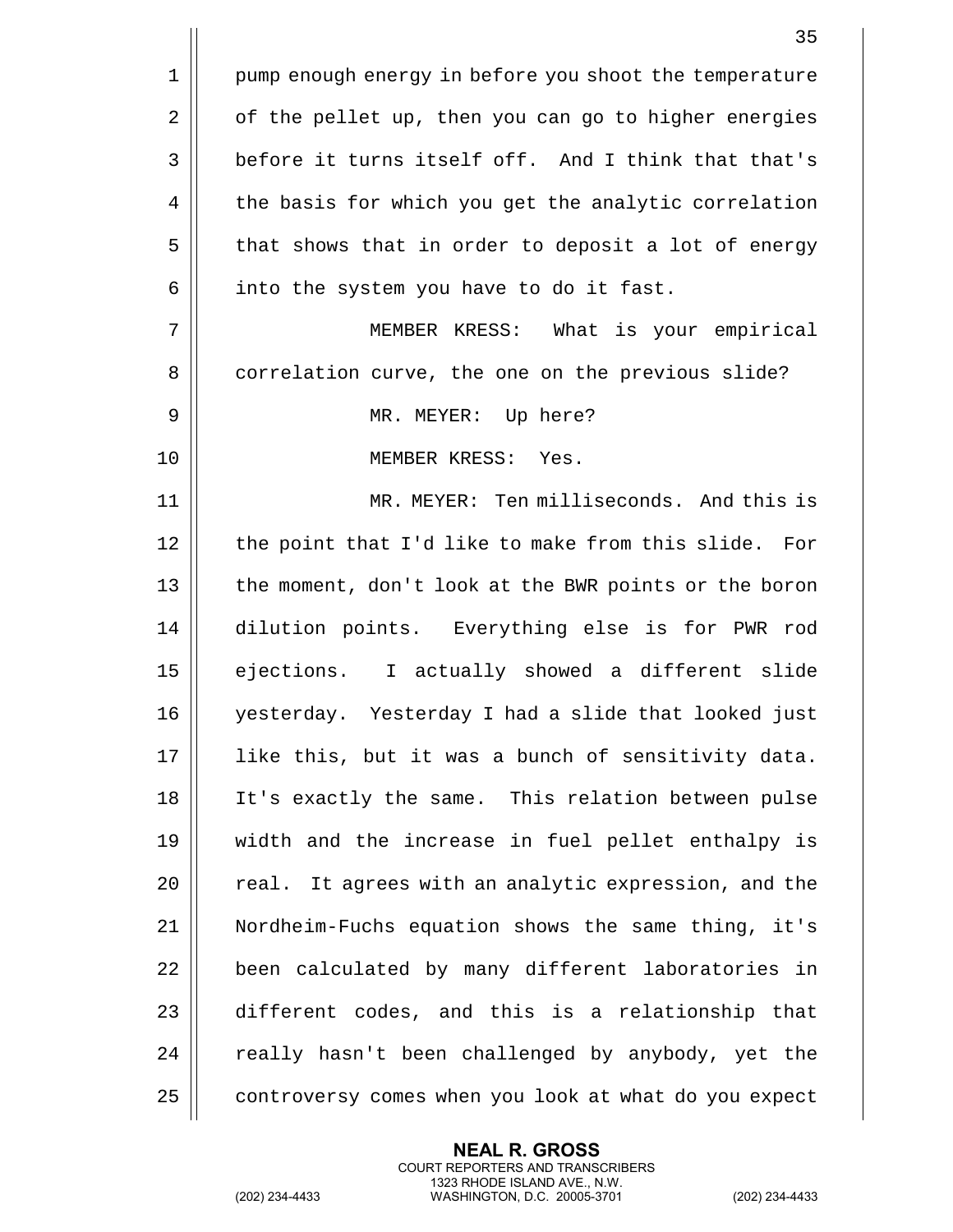1 || a power reactor for a pulse size and pulse width, and 2 || what should you set up in your test reactor for a 3 || pulse size and a pulse width? Power reactors, we're 4 | told, have maximum energies on the order of 20 or 30  $5 \parallel$  calories per gram, maybe 40, so pulse widths in the  $6 \parallel$  range of 30 or 40 milliseconds or bigger.

7 For PWRs, you're down here. Very low 8 energy expected if you eject the rod and do a best 9 | estimate calculation for the power reactor. What we 10 || see from the cladding failure data is that the failure 11 is somewhere out in the range of 80 to 100 calories 12 || per gram. Still a rough number, but you can see that 13 wherever it is along here the pulse width that a PWR 14 would produce if you badly designed the core in order 15 | to get that much reactivity in would be narrow. And  $16$   $\parallel$  so this has a bearing then on the test conditions when 17 you're out here exploring the failure limits as 18 || opposed to running a test back here where you just 19 want to confirm that you don't get any damage for an 20 | expected pulse.

21 || And I'll tell you right now that you can  $\parallel$  see the margin that I think we're dealing with. When  $\parallel$  we do the plant calculations, we're going to be down | here in fuel enthalpies on the order of 20, 30 or 40  $\parallel$  calories per gram. And when we get our failure

> **NEAL R. GROSS** COURT REPORTERS AND TRANSCRIBERS 1323 RHODE ISLAND AVE., N.W.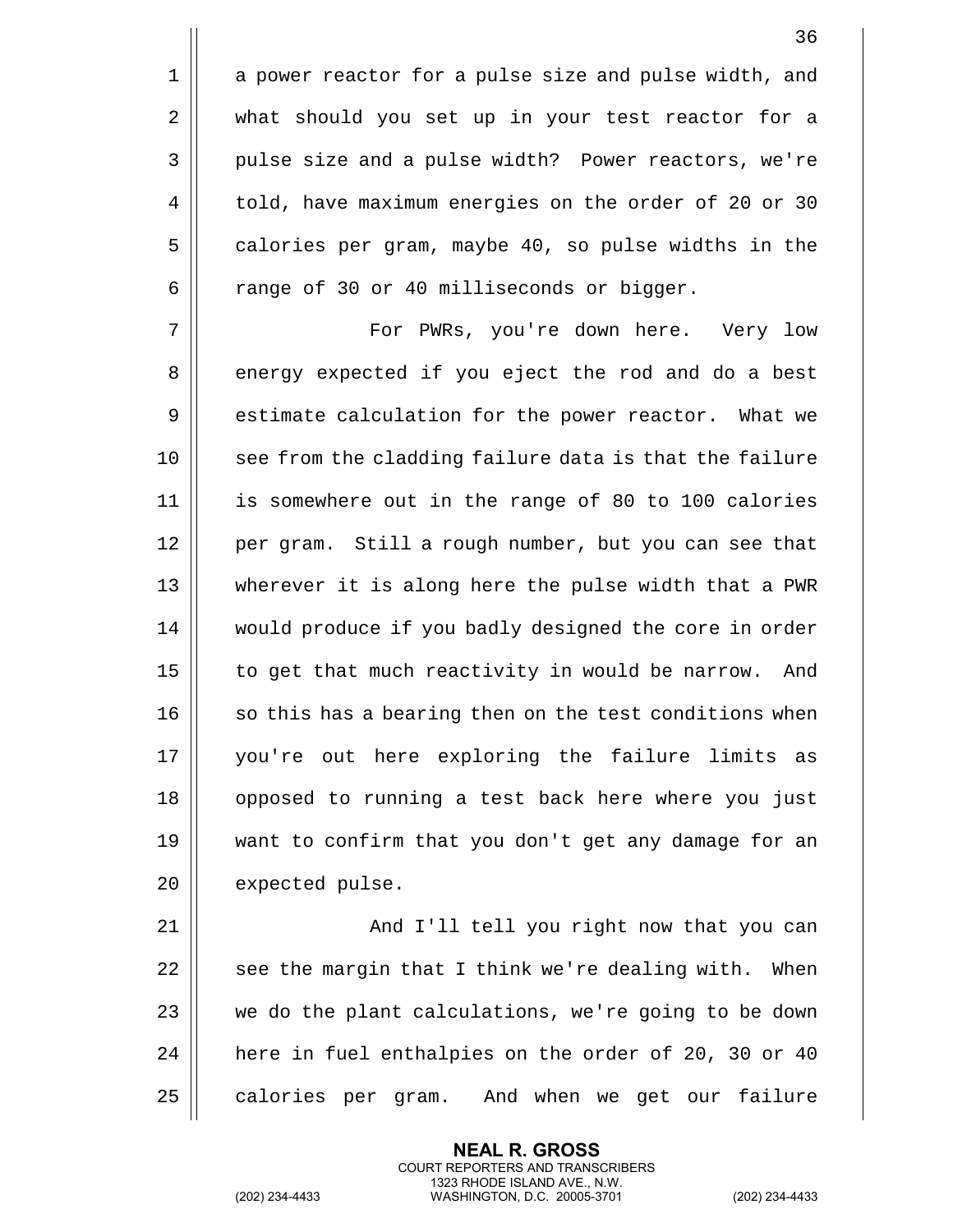$1 ||$  enthalpy -- cladding failure enthalpy curve refined, 2 | it's going to be somewhere up here around 80 or 90 3 | calories per gram. So you have a large margin, and if 4 we have some uncertainties on both ends, I think we  $5$  || can accommodate that.

6 || Now, what difference does the pulse width 7 || make? This slide's kind of a mixture of two things, 8 || but look at the top two curves. These are 9 | calculations that we did recently. The black curve up 10 || on top is a 30-millisecond pulse, this pink is a 10-11 millisecond pulse. Both pulses were arranged to have 12 || 100 calories per gram. So the mental picture here is 13  $\parallel$  that we have a pulse on the order of -- total energy 14 | of 100 calories per gram and a fuel rod whose cladding 15 is going to fail at 80 or 90 calories per gram.

16 || So we look at some enthalpy like 80 17 || calories per gram and we see that along this whole 18 || range that the 30-millisecond pulse has gotten the 19 | cladding up to a significantly higher temperature by  $20$  || the time the failure takes place. Now, this means 21  $\parallel$  that the cladding in the 30-millisecond test is going  $22$  | to have more thermal expansions, it's going to try and  $23$   $\parallel$  run away from the pellet which is pushing on it a 24 || little more successfully than the 10-millisecond 25 || pulse, and the mechanical properties will be

> **NEAL R. GROSS** COURT REPORTERS AND TRANSCRIBERS 1323 RHODE ISLAND AVE., N.W.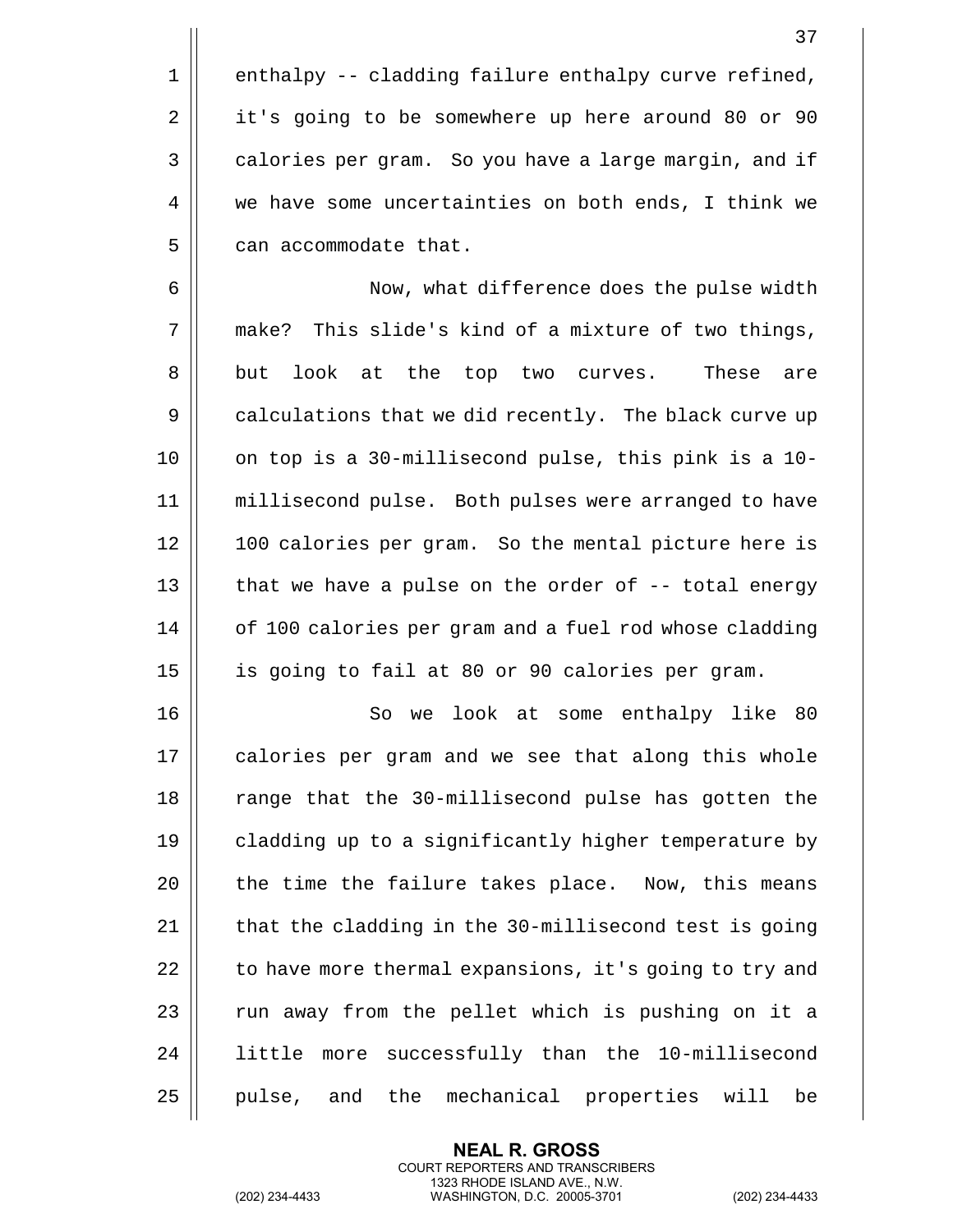|    | 38                                                    |
|----|-------------------------------------------------------|
| 1  | different.                                            |
| 2  | MEMBER KRESS: Excuse me, is this cladding             |
| 3  | picture a result of the fuel thermal time constant or |
| 4  | does it have anything with the heat transfer?         |
| 5  | MR. MEYER: Heat transfer, it's the heat               |
| 6  | transfer.                                             |
| 7  | MEMBER KRESS: Does the heat transfer in               |
| 8  | the coolant matter or is it just the thermal time     |
| 9  | constant of the fuel?                                 |
| 10 | MR. MEYER: Well, Harold, does the coolant             |
| 11 | heat transfer -- this is Harold Scott.                |
| 12 | MR. SCOTT: That's not really the -- the               |
| 13 | main thing is that the pellet has heated up because   |
| 14 | it's energy so it's looking for someplace to put that |
| 15 | heat, and the heat is going to go out through the     |
| 16 | cladding, so the cladding temperature, yes, it's the  |
| 17 | -- it's just the heat flow through the cladding is    |
| 18 | going to heat it up.                                  |
| 19 | MEMBER KRESS: So it's a thermal timing,               |
| 20 | yes It's something like seven or eight seconds, or    |
| 21 | something?                                            |
| 22 | ROSENTHAL: For the fuel rod as a<br>MR.               |
| 23 | system, including the coolant, we're working on it in |
| 24 | such small time scales that you could heat up the     |
| 25 | clad, specifically the clad, but you're not going to  |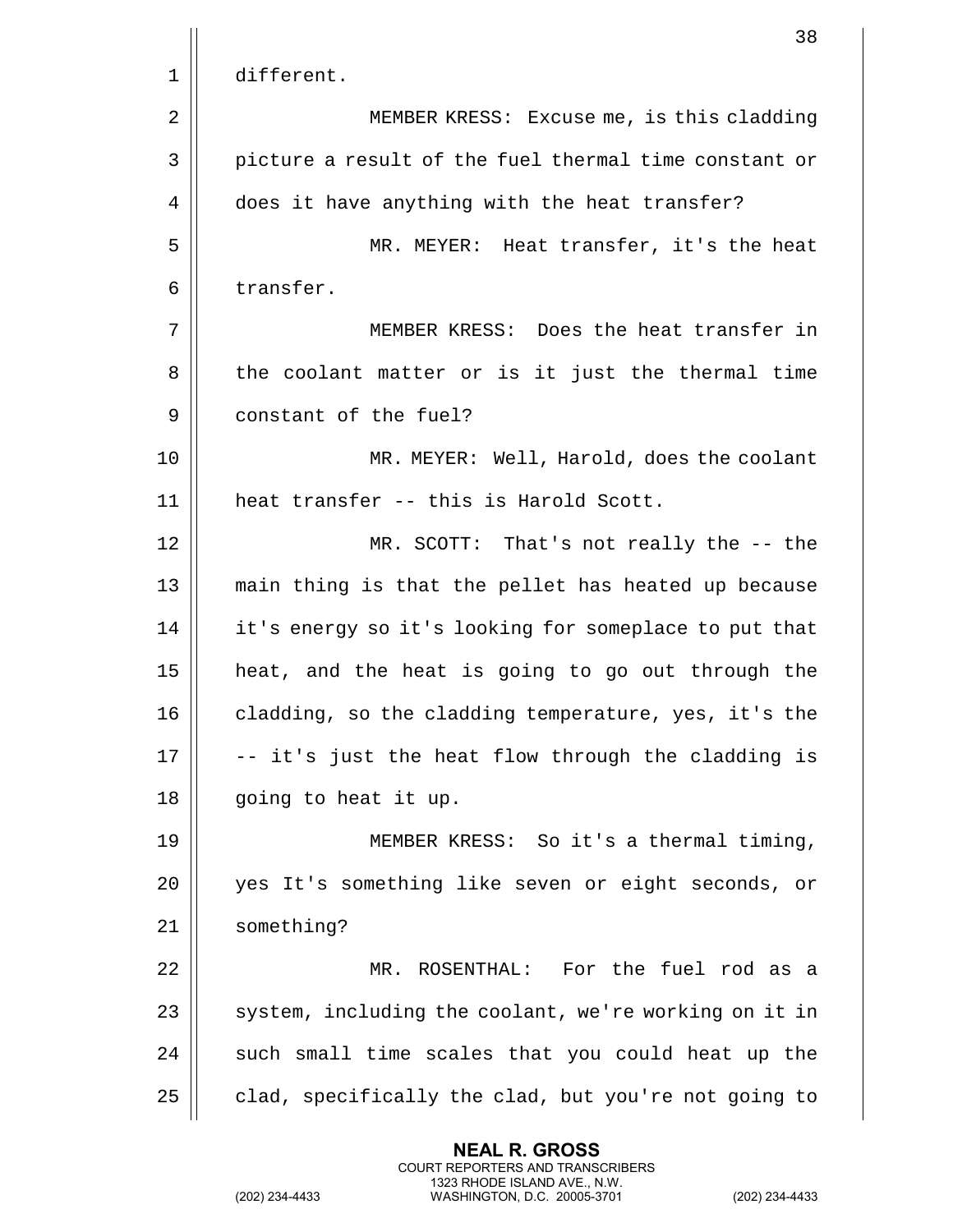|    | 39                                                     |
|----|--------------------------------------------------------|
| 1  | get very much heat transfer to the coolant.            |
| 2  | MEMBER WALLIS: Is it possible for the rod              |
| 3  | without considering the coolant is a lot shorter than  |
| 4  | the fuel rate cycle?                                   |
| 5  | MR. MEYER: The coolant is in there, it's               |
| 6  | in there. This is a calculation with the --            |
| 7  | MEMBER KRESS: So the coolant does matter.              |
| 8  | MR. MEYER: Yes. I just don't have an                   |
| 9  | answer to your question, which is more important, the  |
| 10 | coolant heat transfer or the time constant.            |
| 11 | MEMBER KRESS: But I was wondering, what                |
| 12 | sort of coolant conditions the tests were done in      |
| 13 | because then you worry about the coolant temperature   |
| 14 | as well as the cladding temperature.                   |
| 15 | MR. MEYER: Yes. Exactly, exactly. Well,                |
| 16 | this was done for PWR conditions, this calculation.    |
| 17 | MEMBER KRESS: It's just a calculation.                 |
| 18 | MR. MEYER: Yes. And the tests are done                 |
| 19 |                                                        |
| 20 | MEMBER KRESS: You said some of them were               |
| 21 | done in sodium.                                        |
| 22 | MR. MEYER: Yes. The 30-millisecond Cabri               |
| 23 | tests were done in sodium, the 10-millisecond NSRR     |
| 24 | test were started at a very low temperature, and these |
| 25 | were done in stagnant water.                           |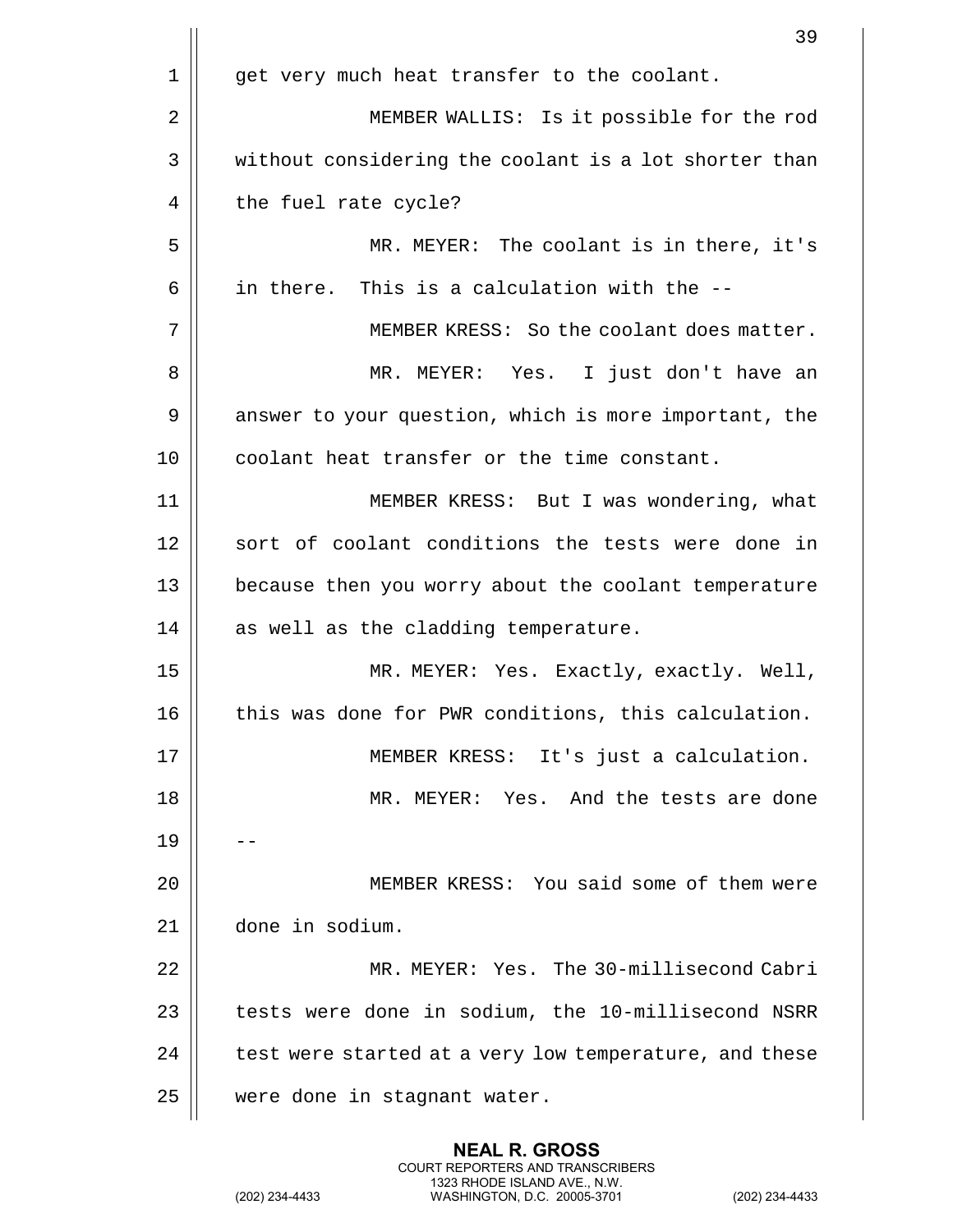|    | 40                                                     |
|----|--------------------------------------------------------|
| 1  | But, anyway, I think we can make at least              |
| 2  | some first order correction for temperature variation, |
| 3  | and this is the source of the temperature variation    |
| 4  | coming from pulse width and testing.                   |
| 5  | Just a couple of words about Cabri. This               |
| 6  | extra slide that's with your handout<br>is<br>on<br>an |
| 7  | somewhere, hopefully. The Cabri International Program  |
| 8  | has 12 tests in the test matrix spread out over a      |
| 9  | bunch of series called CIP, Cabri International        |
| 10 | Program. And the two initial tests are in fact the     |
| 11 | old sodium loop. And I'll show you on the next slide   |
| 12 | a little more about those two tests. These are coming  |
| 13 | up later this month and next month. And then the       |
| 14 | reactor is shut down for some refurbishing and         |
| 15 | installation of the water hose which is under          |
| 16 | construction. And that will be brought back up in      |
| 17 | 2005, with the real test beginning again in 2006 and   |
| 18 | running for about three more years.                    |
| 19 | MEMBER KRESS: Is this BR-3 fuel and                    |
| 20 | testing? Is this BR-3 fuel and testing?                |
| 21 | MR. MEYER: Oh, no. These test rods are                 |
| 22 | all from commercial reactors.                          |
| 23 | MEMBER KRESS: At 80 gigawatt days per                  |
| 24 | ton? What's that in the middle of --                   |
| 25 | MR. MEYER: Well, by that time, yes.                    |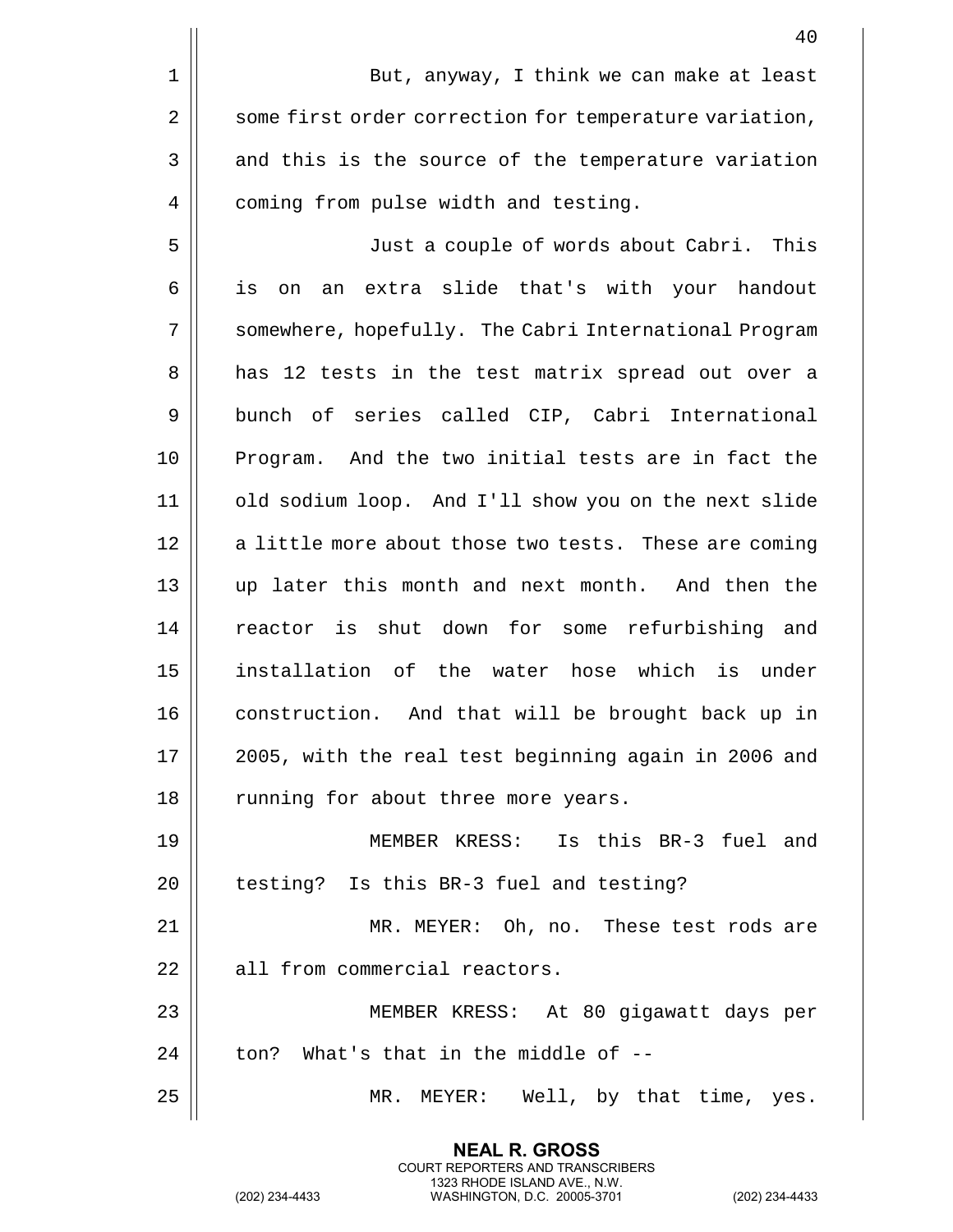|    | 41                                                     |
|----|--------------------------------------------------------|
| 1  | These will come from lead test assemblies.             |
| 2  | MEMBER KRESS:<br>Okay.                                 |
| 3  | MR. MEYER: These are all coming from lead              |
| 4  | test assemblies. The two rods that are being tested    |
| 5  | now there's one with M5 cladding that's coming from    |
| 6  | the Grovelins Plant in France, and there's one with    |
| 7  | Zirlo cladding, which is a Spanish fuel fabricated by  |
| 8  | and used $-$                                           |
| 9  | MEMBER WALLIS: Why is there so few tests?              |
| 10 | I mean there's so much scattered on your graph I'd     |
| 11 | think you'd need a lot of tests.                       |
| 12 | (Laughter.)                                            |
| 13 | MR. MEYER: The --                                      |
| 14 | MEMBER WALLIS: Otherwise you've got                    |
| 15 | another outlier and then you have to argue about that. |
| 16 | Well, first worried about<br>MR.<br>MEYER:             |
| 17 | another outlier, I hope we don't get one. This test    |
| 18 | program breaks the bank. It costs for these 12 tests,  |
| 19 | Rosa said 62, I think it's \$72 million for 12 tests   |
| 20 | with the funding split three ways. IRS and the French  |
| 21 | research --                                            |
| 22 | MEMBER WALLIS: What's the incremental                  |
| 23 | cost of another test?                                  |
| 24 | MR. MEYER: It's about --                               |
| 25 | MEMBER POWERS: It's about \$6 million, \$3             |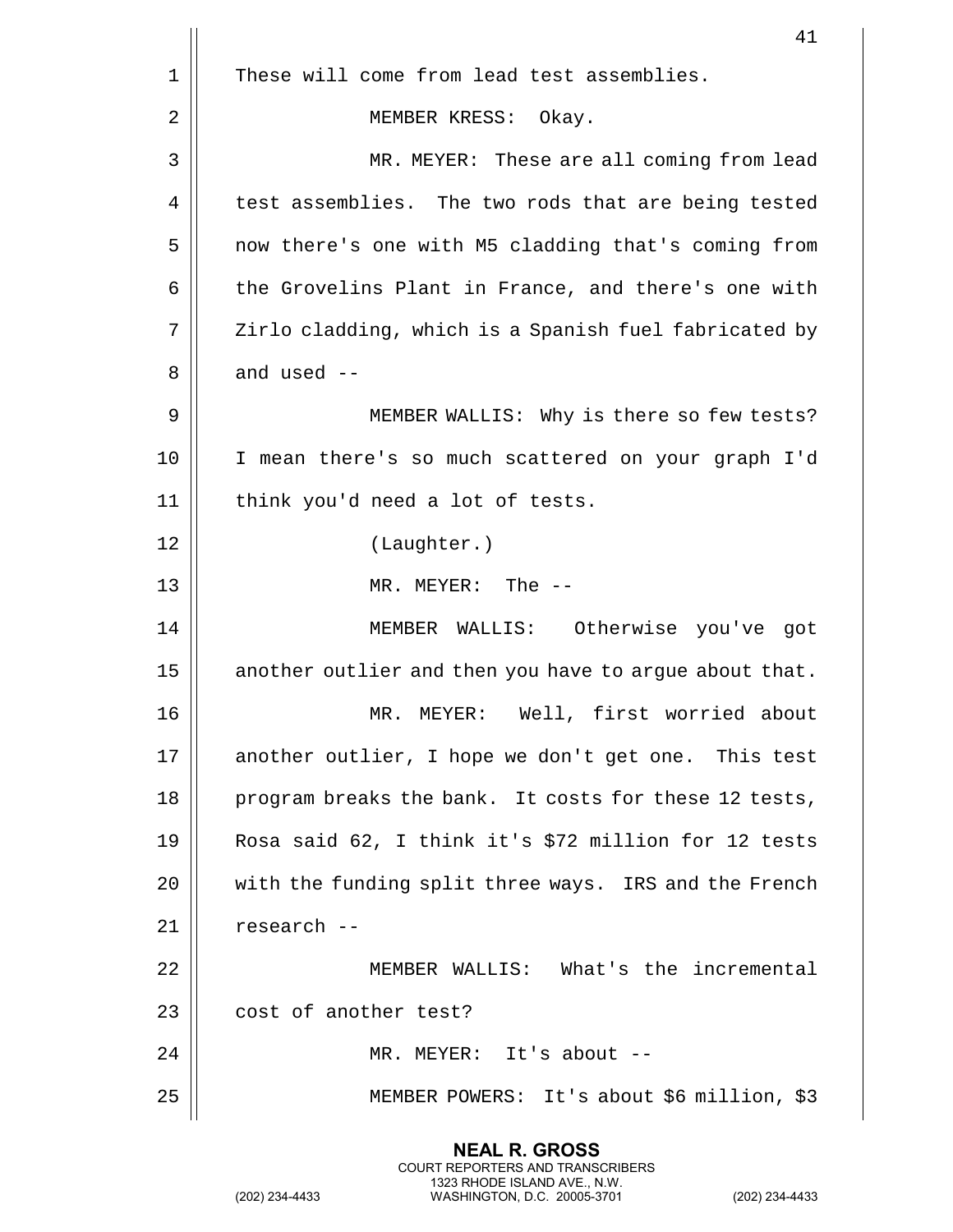|    | 42                                                     |
|----|--------------------------------------------------------|
| 1  | million, something like that.                          |
| 2  | MEMBER WALLIS: Well, you've got the                    |
| 3  | facility.                                              |
| 4  | MR. MEYER: You have the facility but                   |
| 5  | you're handling --                                     |
| 6  | MEMBER POWERS: Ever done a test? It's                  |
| 7  | unbelievable expensive.                                |
| 8  | MR. MEYER: They can run about three of                 |
| 9  | these a year, and it cost, on average, about \$4       |
| 10 | million a test. The Japanese and the NSRR reactor run  |
| 11 | many more tests than that.                             |
| 12 | MEMBER WALLIS: What's the cost of the                  |
| 13 | risk of now knowing the right answer?                  |
| 14 | MEMBER POWERS: I think it's my impression              |
| 15 | that the argument that Ralph's putting together here   |
| 16 | is that we're coming to a belt-and-suspenders kind of  |
| 17 | approach here that on the one hand the mechanics of    |
| 18 | the reactor itself, the way it's loaded and the way    |
| 19 | the rod can get ejected are such that if you look at   |
| 20 | his plot of power input versus the time of the input,  |
| 21 | it's extraordinarily difficult to get to such a short  |
| 22 | pulse that you put enough power in to fail. And then   |
| 23 | phenemonologically is coming at it saying that the     |
| 24 | damage to the cladding occurs at power input levels    |
| 25 | that are, to be sure, a function of the level of burn- |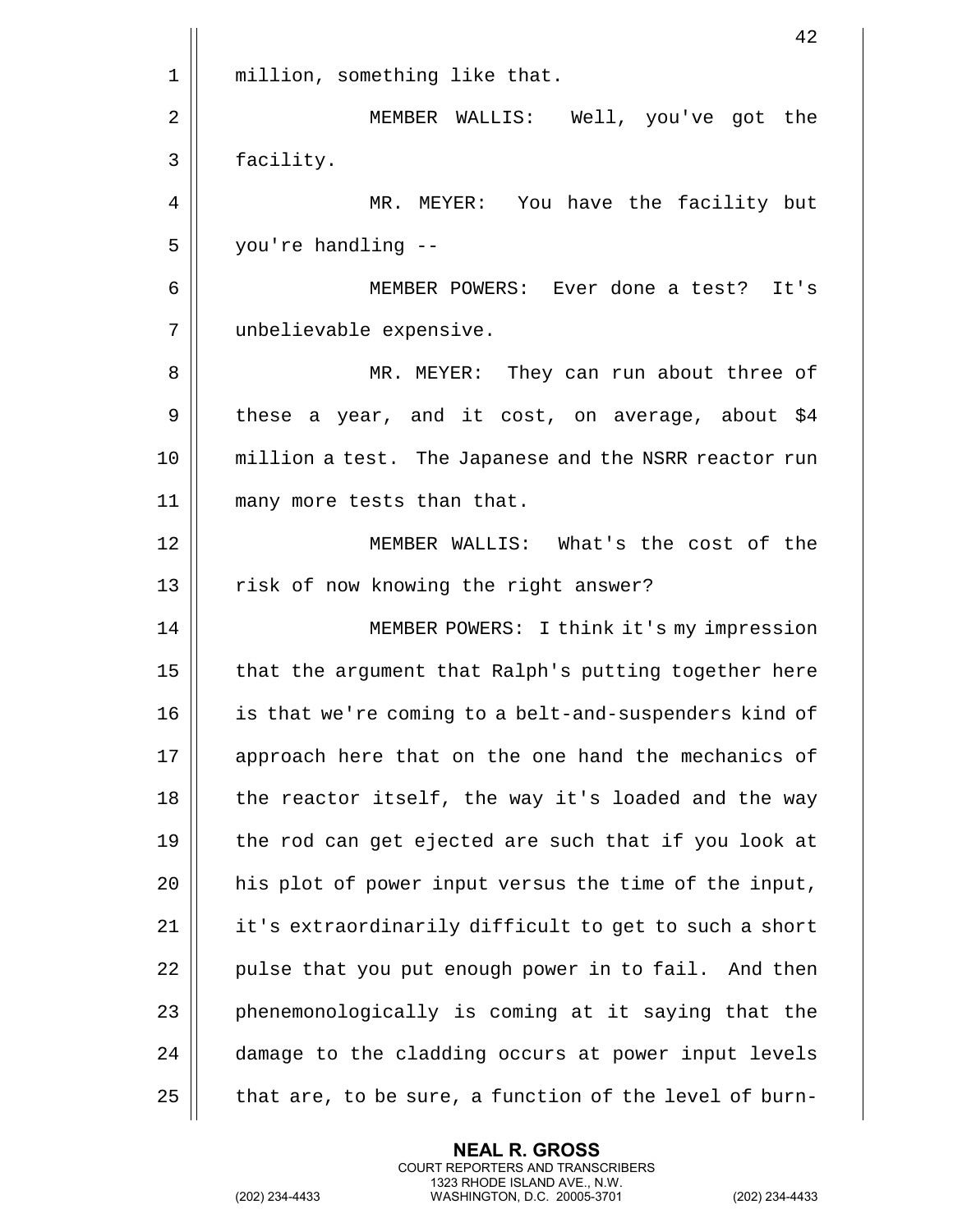| 1 | up as reflected in the loss of ductility from the rod. |
|---|--------------------------------------------------------|
| 2 | But in fact there's still some residual strength up to |
| 3 | the 62 gigawatt days per ton that that protects you    |
| 4 | for foreseeable power impulses. Is that roughly        |
| 5 | correct, Ralph?                                        |
| 6 | MR. MEYER: Yes. I think that we'd be                   |
|   |                                                        |

7 || able to provide an overall satisfactory answer at 62 8 | gigawatt days per ton for Zircaloy and a short period 9 | of time, in spite of the uncertainties and the lack of 10 || repeated tests, to accurately demonstrate what the 11 || error is and things like that. It's imperfect but I 12 mean it's not going to -- in the end, it's not going 13 || to be bad, because I believe there is ample margin and  $14$   $\parallel$  there is also low enough risk with this event that I  $15$  | believe the result will be satisfying.

16 MEMBER KRESS: Ralph, since these are 17 || confirmatory tests, then I presume you don't have a 18 user need list?

19 MR. MEYER: We don't have -- yes, Jack, 20 || you want to handle this? I don't want to answer this 21 | question.

22 MR. ROSENTHAL: Yes. Let me just say that 23 || RES and NRR are revisiting the user need process. The 24 || program plan that's being described to you was an 25 || Agency plan. We're working out -- in the process

> **NEAL R. GROSS** COURT REPORTERS AND TRANSCRIBERS 1323 RHODE ISLAND AVE., N.W.

 $\mathbf{I}$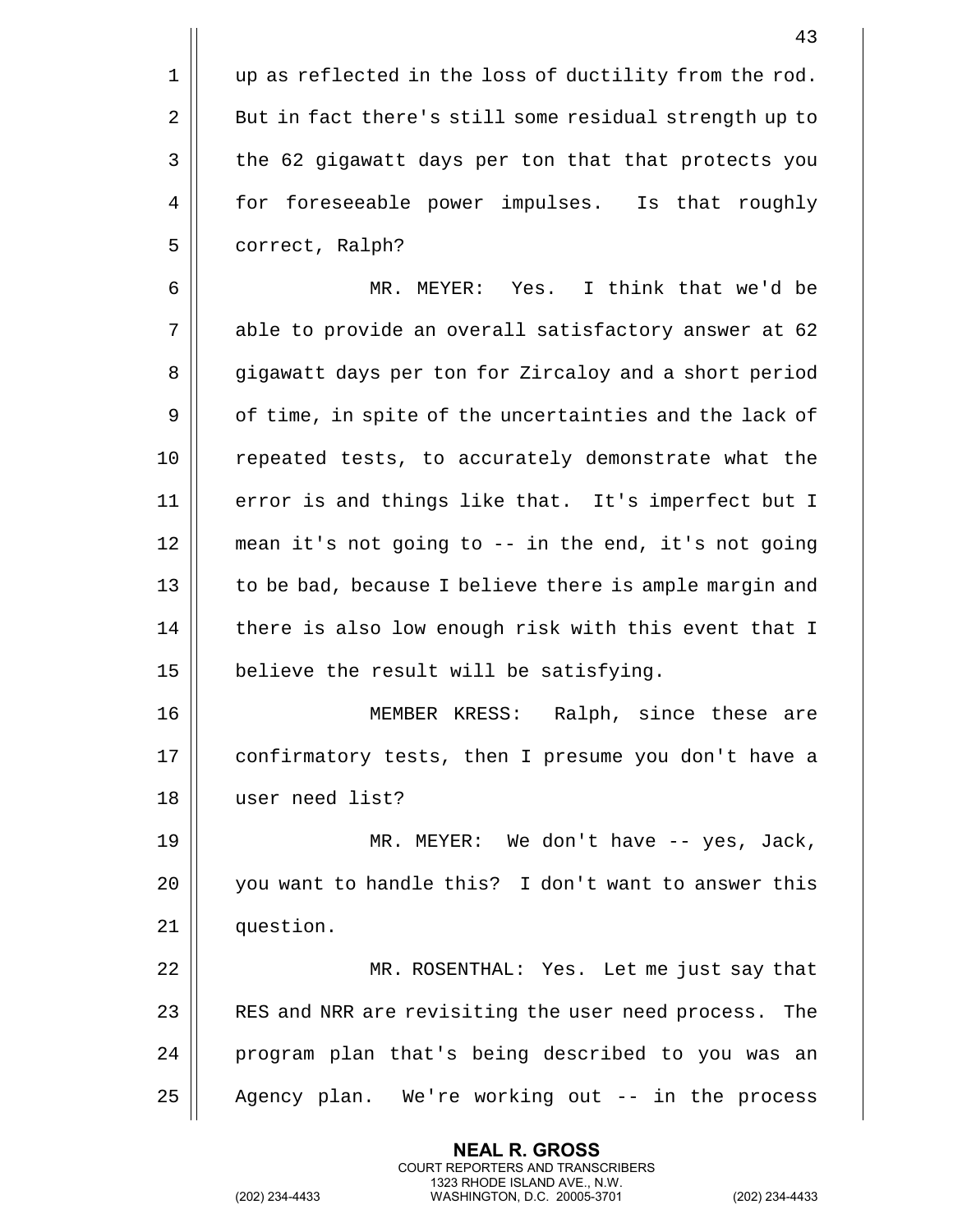44 1 | right now of working out a new Agency plan and that 2 || use needs, if necessary, will stem from that revised  $3 \parallel$  plan. And so that, pragmatically, in terms of doing 4 | the fuel work, generating the experiments, getting the 5 || results, coming to conclusions, it's really not a 6 || problem. And I would recommend that the way NRR and 7 RES work is a broader issue and it might be best to 8 || hear about that in some other context. 9 MEMBER KRESS: I guess I'll ask my 10 question another way: Is the funding for all of this 11 coming out of the research budget and not from other 12 sources? 13 MR. ROSENTHAL: It's coming out of the 14 || NRC's budget for sure. It's money that's allocated to 15 || research to do the work through the PPBM process, 16 which is an Agency-wide process. We've got the money 17 || to do the work at Argonne. We've got some money to 18 participate in Cabri. So it's worked. 19 MR. MEYER: This one is pretty highly 20 | leveraged in terms of cost. But when I explained it,  $21$  | it was a high cost. The funding is split roughly 22 | three ways: RRSN, the Research Institute in France is 23  $\parallel$  carrying a third of the cost; EDF, Energy De France is  $24$   $\parallel$  carrying a third of the cost; and the international

 $25$  | community is carrying the other third of the cost.

**NEAL R. GROSS** COURT REPORTERS AND TRANSCRIBERS 1323 RHODE ISLAND AVE., N.W.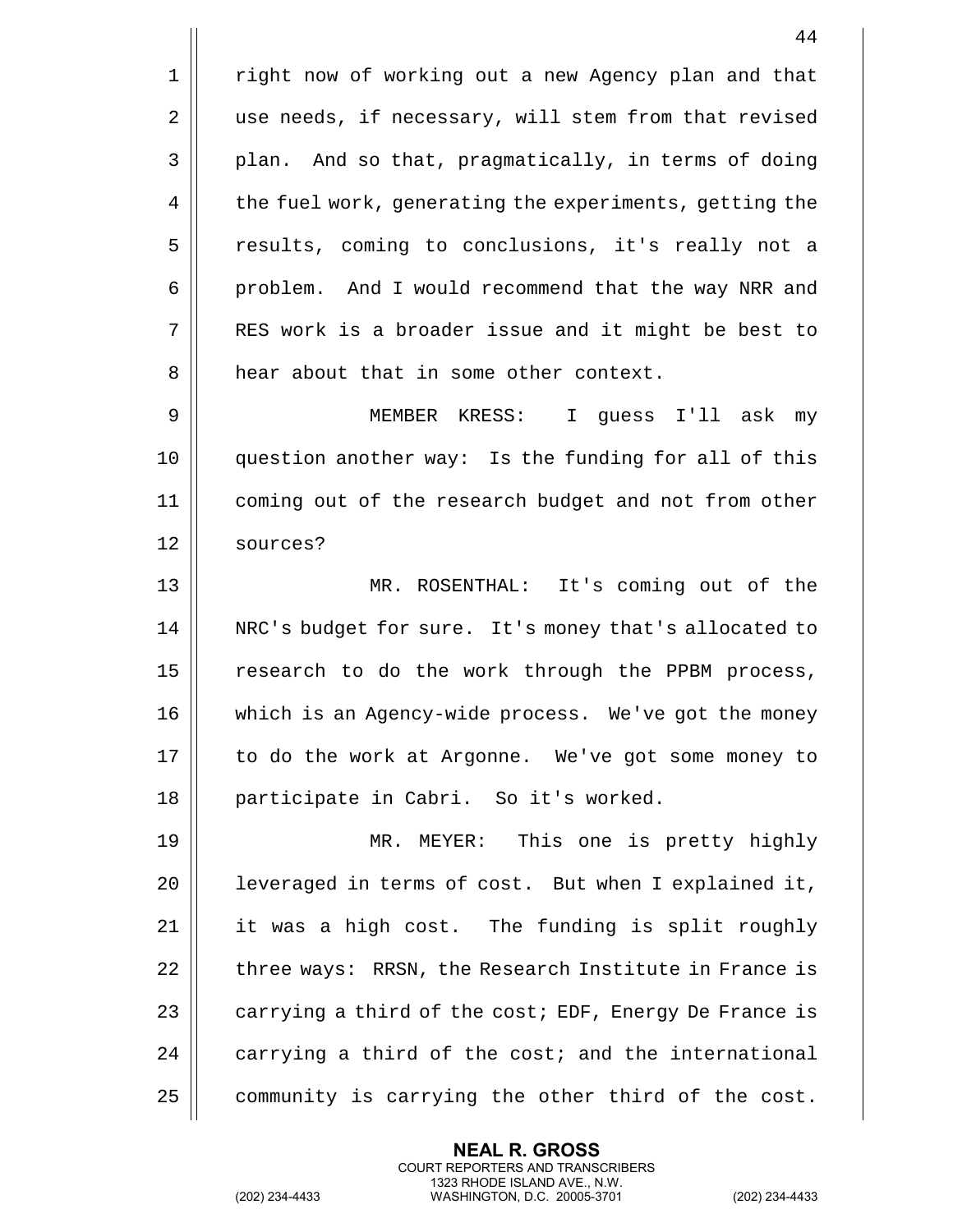|    | 45                                                     |
|----|--------------------------------------------------------|
| 1  | And in that international community we're about one    |
| 2  | out of six.                                            |
| 3  | MR. ROSENTHAL: Yes. And in fairness to                 |
| 4  | EPRI let me say that EPRI and we pay I think the same  |
| 5  | amount or just about the same amount.                  |
| 6  | MEMBER WALLIS: The result will be another              |
| 7  | black or white point on your broad-brushed item?       |
| 8  | MR. MEYER: Yes, that's true, but perhaps               |
| 9  | more importantly is these will be the first tests with |
| 10 | new cladding alloys. And since cladding ductility was  |
| 11 | central to the survival or failure of the cladding we  |
| 12 | have now in these tests for the first time<br>some     |
| 13 | demonstration for M5 and Zirloy cladding.              |
| 14 | MEMBER KRESS: Do you have good database                |
| 15 | on the M5 and Zirloy ductility versus temperature and  |
| 16 | oxidation level and --                                 |
| 17 | MR. MEYER: Well, we don't at this time,                |
| 18 | but in fact the rod and sibling rods within the CAPRI  |
| 19 | Program are having mechanical properties measured. So  |
| 20 | in addition to getting this failure or non-failure     |
| 21 | point out of it, we get mechanical properties, we get  |
| 22 | strain measurements from the tests, quite a lot of     |
| 23 | data that does come out of the test program in         |
| 24 | addition to just the black or white dot on the curve.  |
| 25 | I would like to move on because actually               |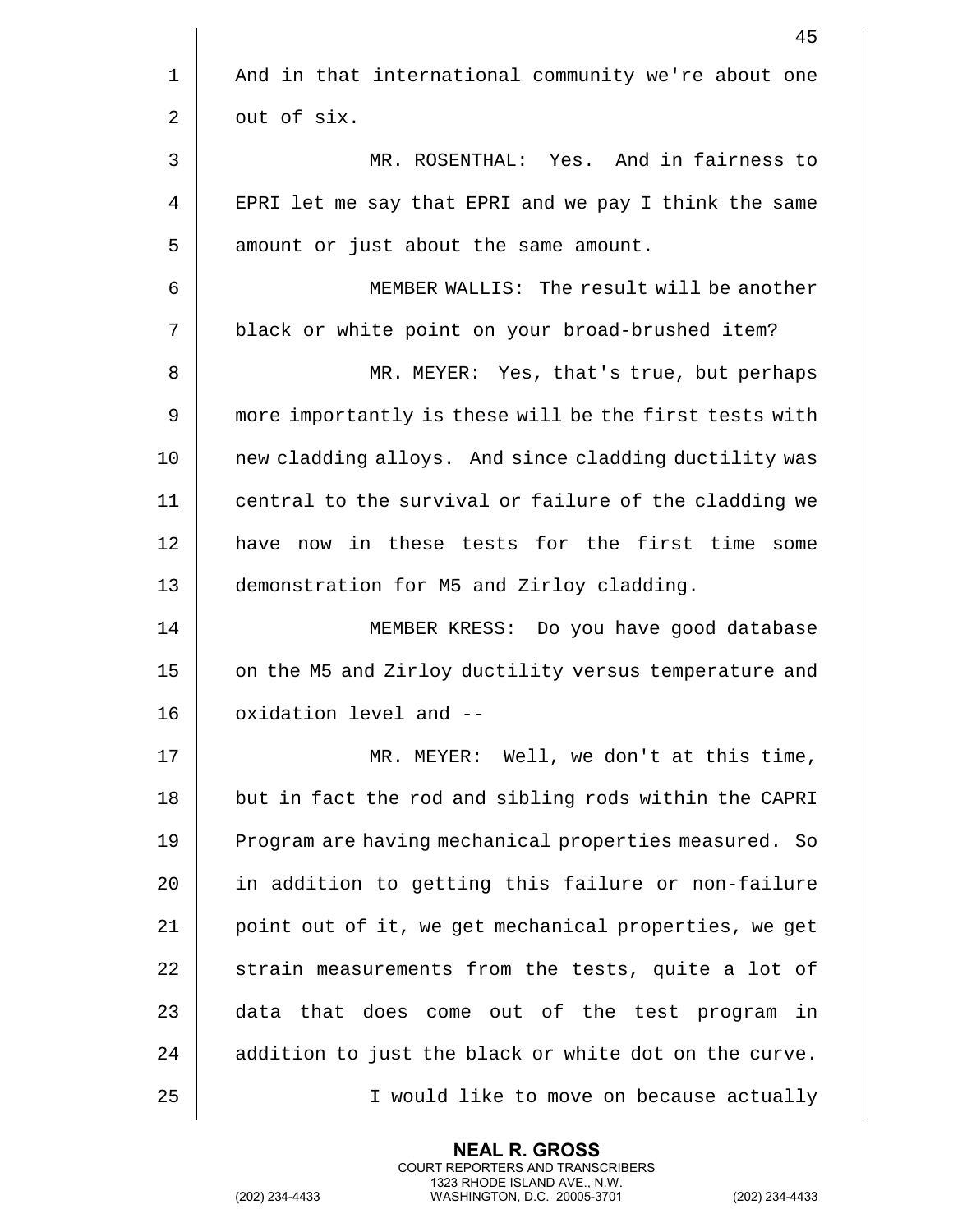1 || the situation with the loss of coolant accidents are 2 | probably more important. I'm not sure it's more 3 | interesting yet, but it's getting more interesting day 4 | by day, because we actually have done some integral 5 | tests with high burn-up rods. We've done two of them,  $6 \parallel$  and I want to move on fast enough to be able to show 7 you that. I mentioned before that the issue has to do 8 || with whether the embrittlement criteria need any kind 9 | of adjustment when you move to high burn-up cladding 10 || and also the evaluation models. 11 || Let me talk from this slide for a moment. 12 || But I'd like you to keep in mind that there are two 13 parameters in 5046 that we call the embrittlement  $14$   $\parallel$  criteria. It's the 17 percent oxidation limit and the 15 2200 Fahrenheit decladding temperature limit. In 16 addition to that, there are four models or 17 || correlations, either in Appendix K or set up in the 18 || regulation, that are related to fuel that might be 19 affected by high burn-up that you have to have in 20 | order to do a LOCA ECCS safety analysis. One of them 21 is oxidation kinetics rate, one of them is a 22 | correlation for when a burst occurs, because these 23 || rods are pressurized and when you depressurize a 24  $\parallel$  system as they heat up they're going to balloon and  $25$  | burst. You need a model to tell you how much strain,

> **NEAL R. GROSS** COURT REPORTERS AND TRANSCRIBERS 1323 RHODE ISLAND AVE., N.W.

(202) 234-4433 WASHINGTON, D.C. 20005-3701 (202) 234-4433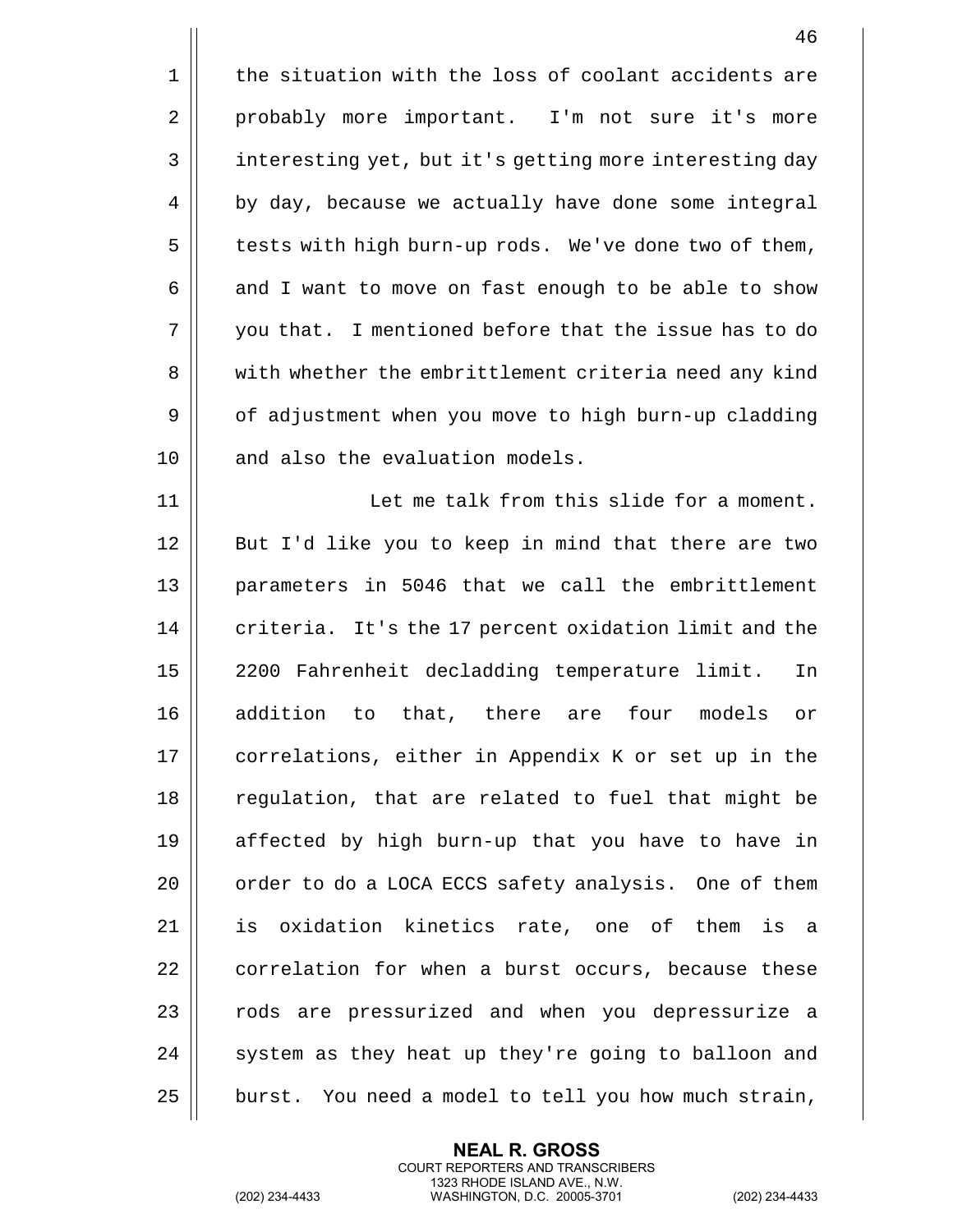|                | 47                                                     |
|----------------|--------------------------------------------------------|
| $\mathbf 1$    | how much deformation is in the burst area of the rod,  |
| $\overline{2}$ | and then you need another model to tell you how that   |
| 3              | parlays into flow area reduction or flow blockage for  |
| 4              | the long-term cooling calculations.                    |
| 5              | So we are doing several series of tests to             |
| 6              | get at all of those issues. I actually should have     |
| 7              | another diagram over here that looks just like this    |
| 8              | one with a single piece of tubing in it which we have  |
| 9              | used for oxidation kinetics measurements. So we have   |
| 10             | completed measurements of oxidation rate for high      |
| 11             | burn-up BWR cladding that has low corrosion on it, and |
| 12             | we haven't done the high corroded PWR rods yet.        |
| 13             | These two test streams are addressing the              |
| 14             | embrittlement criteria and the other models in the     |
| 15             | The embrittlement criteria came from ring<br>process.  |
| 16             | compression tests done by Hobson in the late '60s and  |
| 17             | early '70s, and we are trying to stay close to the     |
| 18             | original intent of the regulation, the hearing in '72  |
| 19             | and '73, and so we're going to try and more or less    |
| 20             | replicate the ring compression tests that were done    |
| 21             | before in order to see if we come out with some        |
| 22             | numbers different than 17 percent and 2200.            |
| 23             | the process, however, we<br>have<br>In                 |
| 24             | discovered -- well, 20 years ago it was discovered     |
| 25             | that there was a phenomenon unknown at the time that   |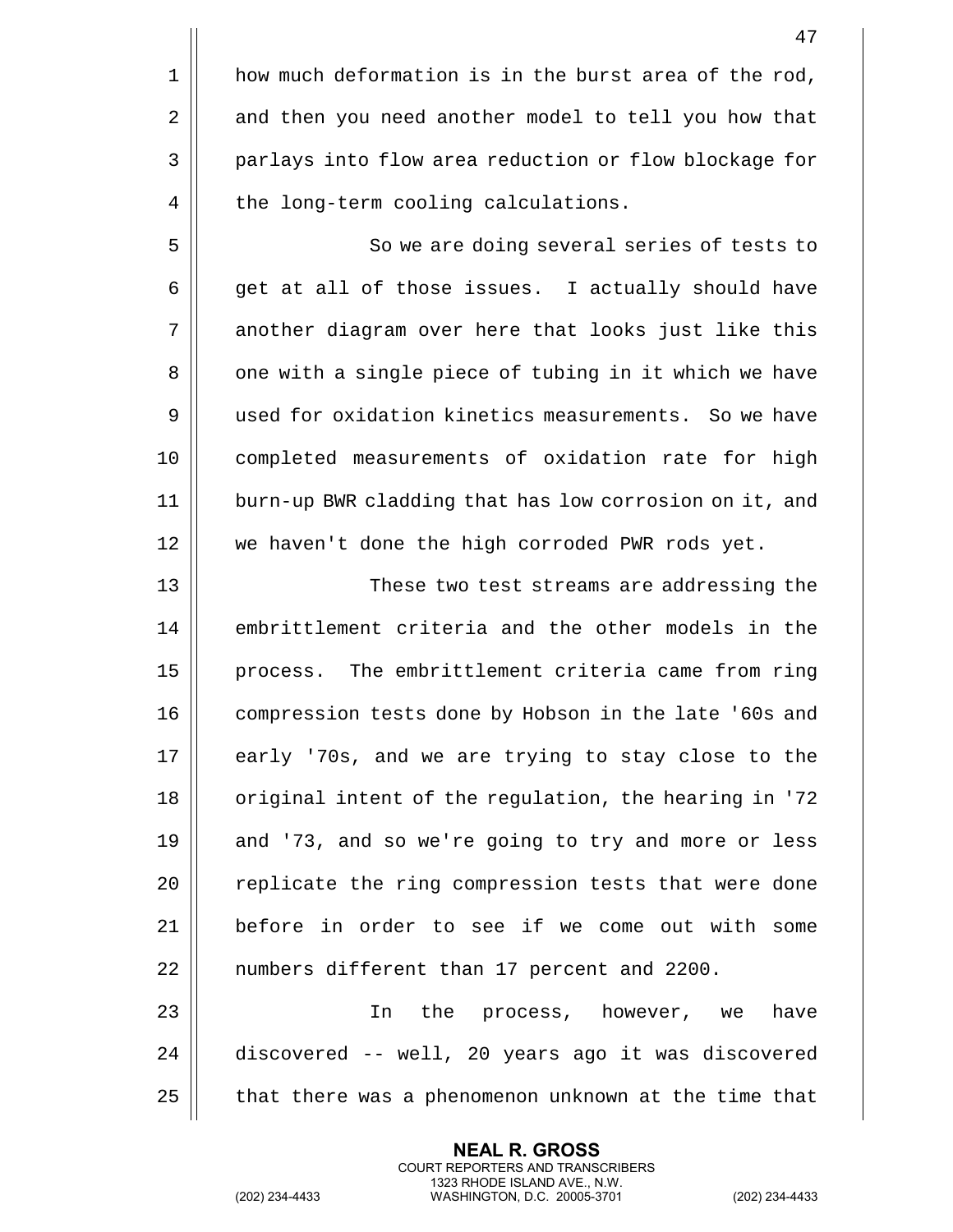1 || the regulation was established having to do with 2 | enhanced hydrogen absorption in the neck of balloon 3 | region of the fuel rod. And so we have to do some 4 | tests to confirm that we have encompassed the effects 5 | of enhanced hydrogen absorption in whatever criteria  $6 \parallel$  we get out of our ring compression tests.

7 || So we are doing a series of what we call 8 || integral tests where we have a segment of a fuel rod  $9 \parallel$  about 15 inches long which has the fuel left in it. 10 This is a high burn-up fuel rod with fuel intact. We 11 pressurize it, we run it through a temperature 12 || transient that's similar to that in a loss of coolant 13 || accident, and the rod heats up, it deforms, it bursts, 14 it continues to heat, it oxidizes, it's cooled a 15 while, it's quenched, it's brought back down, and then 16 || after carefully measuring the temperature and pressure 17 || at rupture, which is one of those correlations, and 18 || measuring the strain on the burst, which is another  $19$  || one of those correlations, then we take that specimen 20 || down and do a four point bend to try and gauge the 21 | impact of this enhanced hydrogen absorption and fold  $22$   $\parallel$  that back in with the results from the ring  $23$  | compression tests and try and wrap it all up. 24 It's a fairly complicated scheme. I think

25 we know what we're doing, and we have some test

**NEAL R. GROSS** COURT REPORTERS AND TRANSCRIBERS 1323 RHODE ISLAND AVE., N.W.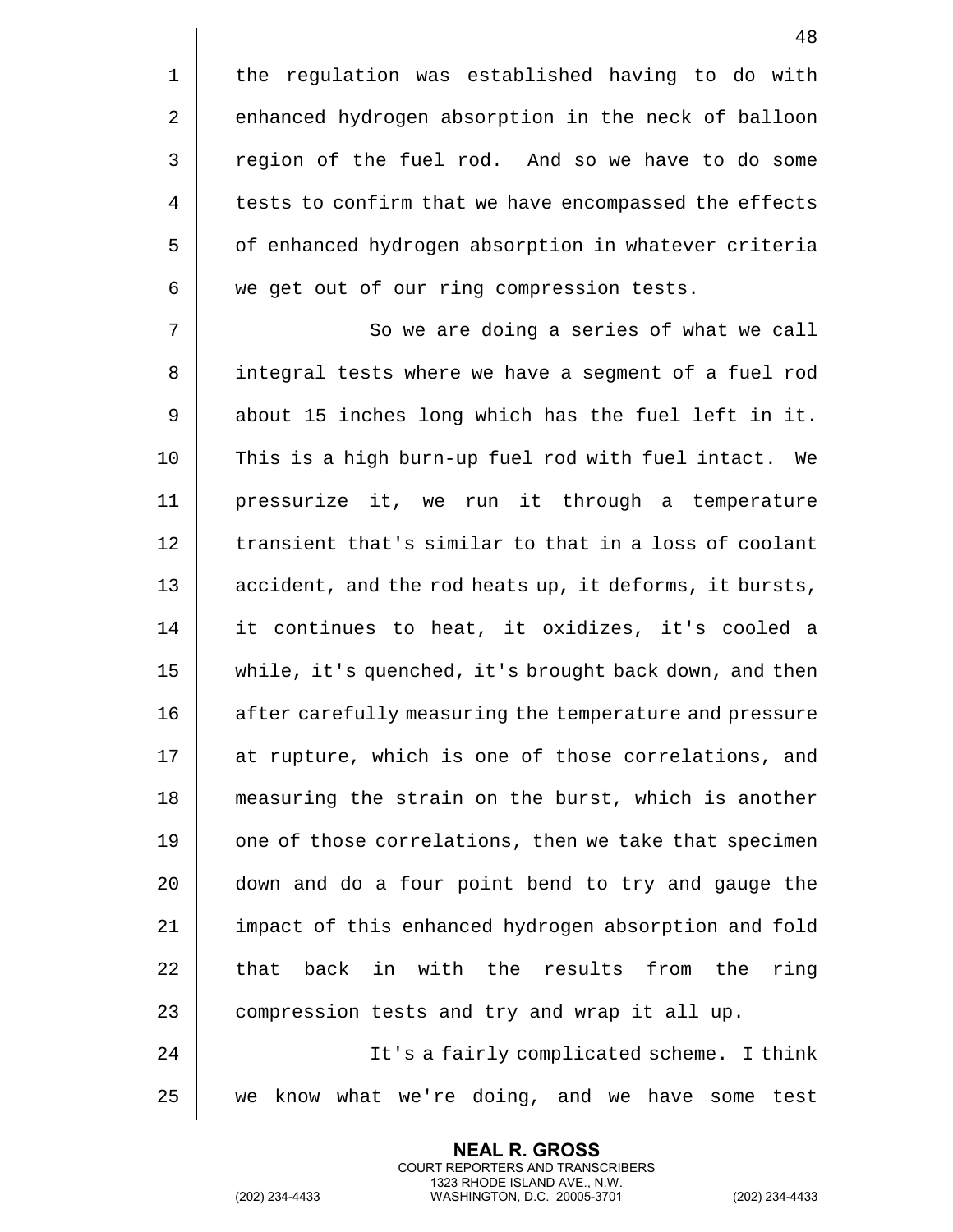|    | 49                                                     |
|----|--------------------------------------------------------|
| 1  | results from the beginning of this. It will take us    |
| 2  | a couple more years to finish this for Zircaloy, but   |
| 3  | this is a curve -- a slide that shows some of the      |
| 4  | oxidation measurements. The LOI, this is an in-cell    |
| 5  | test. This is high burn-up Zircaloy-2. The others      |
| 6  | are unirradiated companion material, or Zircaloy-4,    |
| 7  | and this is the Cathcart-Pavel correlation, and these  |
| 8  | are data points from the Cathcart and Pavel's work.    |
| 9  | So we plotted them all together here, and they fit     |
| 10 | very nicely with the Cathcart-Pavel correlation.       |
| 11 | In fact, we've reviewed a large number of              |
| 12 | other oxidation studies, and the result that seems to  |
| 13 | be emerging is that all zirconian-based alloys,        |
| 14 | whether burn-up or not burn-up, seem to fit the        |
| 15 | Cathcart-Pavel correlation in the vicinity of 1200     |
| 16 | degrees centigrade or 2200 Fahrenheit. It's a very     |
| 17 | convenient handy result, but I have to caution you     |
| 18 | that we have not yet made the measurements on the      |
| 19 | Robinson rods that we have, the PWR rods that we have  |
| 20 | at the lab, which have a heavy layer of corrosion on   |
| 21 | them, so this could change.                            |
| 22 | So sort of the simplistic picture of this              |
| 23 | is that the oxidation rate, the controlling process is |
| 24 | the movement of oxygen through the building up oxide   |
| 25 | layer, and it's ZRO2 on all of them, and this is a     |

(202) 234-4433 WASHINGTON, D.C. 20005-3701 (202) 234-4433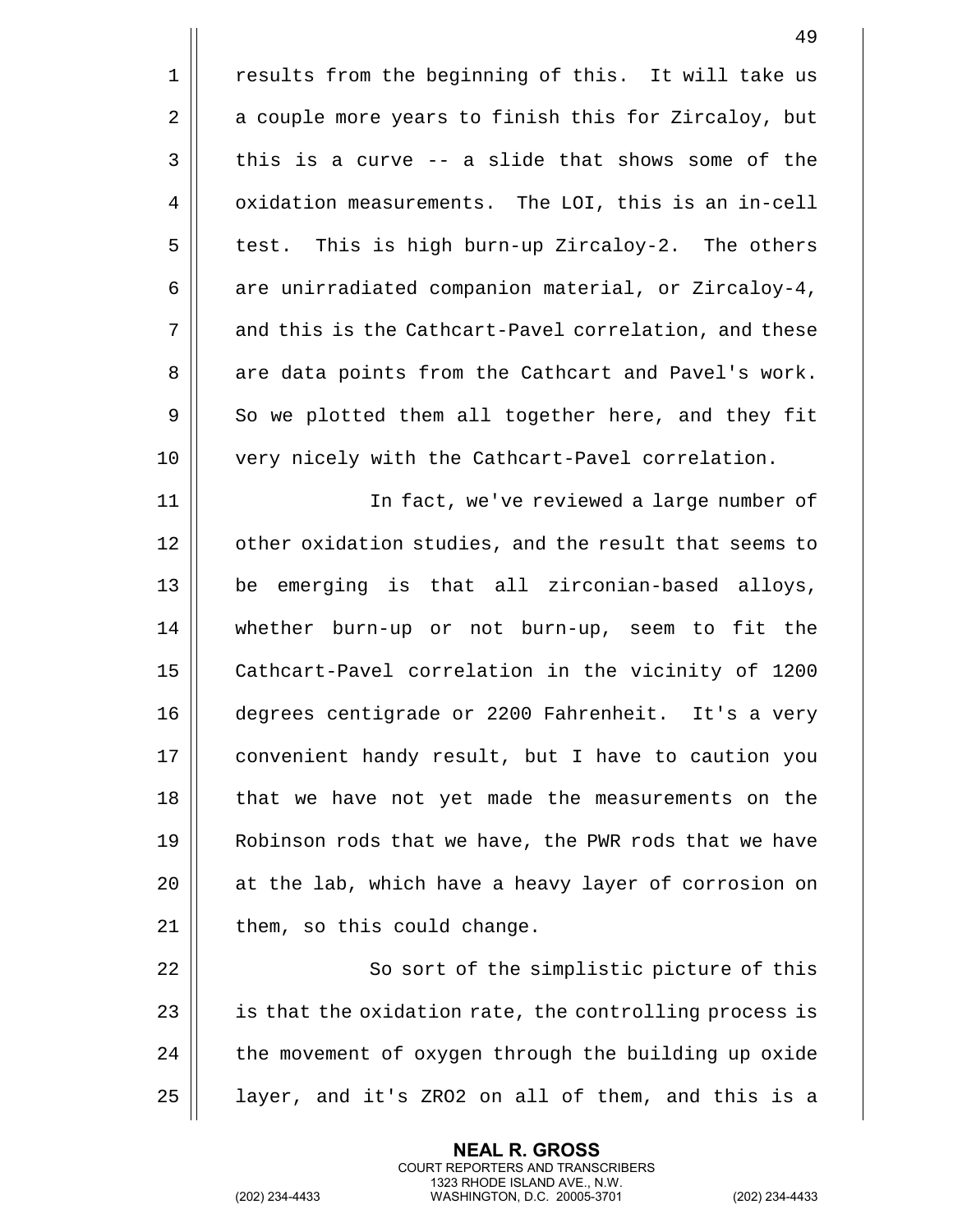|    | 50                                                     |
|----|--------------------------------------------------------|
| 1  | process that's more or less taking place from the      |
| 2  | surface outwards and it's the same. I can't guarantee  |
| 3  | that that is going to be the scientific picture that   |
| 4  | holds up forever and forever, but it looks like it     |
| 5  | about now. You have to keep in mind that you should    |
| 6  | not expect the same result for the mechanical behavior |
| 7  | of the cladding itself, because the ductility or       |
| 8  | embrittlement of the cladding is not going to depend   |
| 9  | on what's sitting up on the surface but what's down in |
| 10 | the material, and that is going to be affected by the  |
| 11 | alloy composition and other factors.                   |
| 12 | MEMBER KRESS: You certainly could use                  |
| 13 | this as measure of the remaining thickness.            |
| 14 | MR. MEYER: I'm sorry?                                  |
| 15 | MEMBER KRESS: You certainly could use                  |
| 16 | this as a measure of the remaining thickness of clad   |
| 17 | you have in terms of the strength of the clad.         |
| 18 | MR. MEYER: Well, certainly there is this               |
| 19 | prior beta layer, and the thickness of the prior beta  |
| 20 | layer was one measure of the ductility of the          |
| 21 | material. There are other measures, and we will look   |
| 22 | at always of characterizing this, but we'll actually   |
| 23 | do the tests so that we have the data.                 |
| 24 | MEMBER WALLIS: This assumes the oxide                  |
| 25 | layer stays on. If we heat it up and cool it down      |

(202) 234-4433 WASHINGTON, D.C. 20005-3701 (202) 234-4433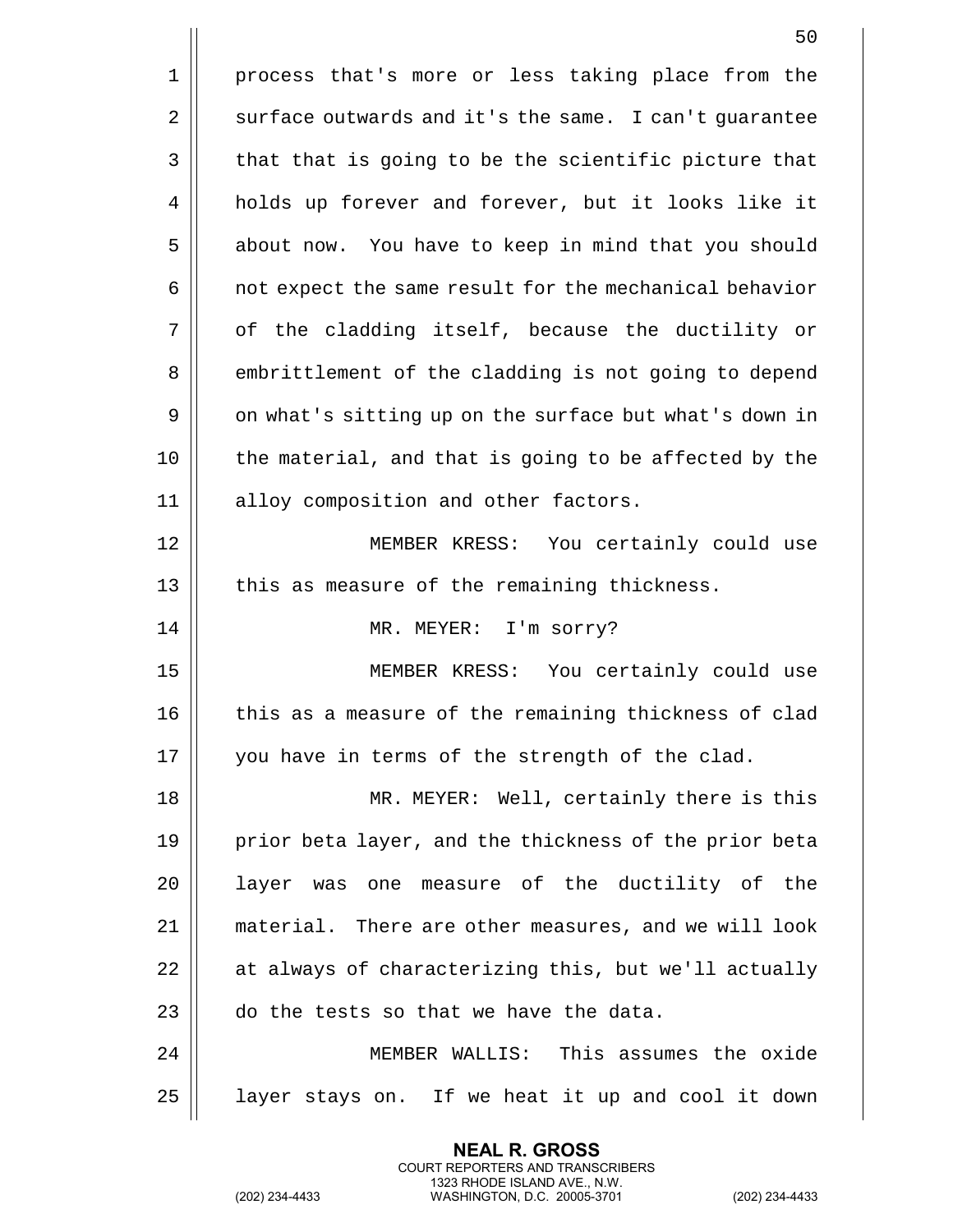1 || cyclically, would this lead to flaking off of the 2 | oxide layer?

3 MR. MEYER: Well, the bulk of the oxide 4 | seems to be full of microcracks, so it really only 5 | | looks like it's depending on the adherent layer that's  $6 \parallel$  right down close to the material, which is why all of  $7 \parallel$  these seem to be fitting this -- why the high burn-up 8 || cods seem to fit the same correlation as if it didn't 9 | have that corrosion on it. But the real test is going 10 to be when we get the heavily corroded Robinson rods 11 and get the data on that. Anyway, so far so good. 12 || The measurements are really precise and the agreement 13 || with the correlation is quite good.

14 || Now, for the integral test, this is where 15 we take a 15-inch long piece of fuel rod, heat it up, 16 || coolant it and rupture it. This is the temperature  $17$   $\parallel$  sequence that we have chosen for the test. Initially, 18 we're doing three tests, A, B and C. The first test 19 || comes up to the point of rupture. We make sure that 20 | it's ruptured, and then when it's ruptured we turn the 21 | furnace off. So that's the first test. That was done 22 | in September, September the 15th -- no, August the  $23$   $\parallel$  15th. Second test --24 MEMBER KRESS: How long were these

25 | specimens?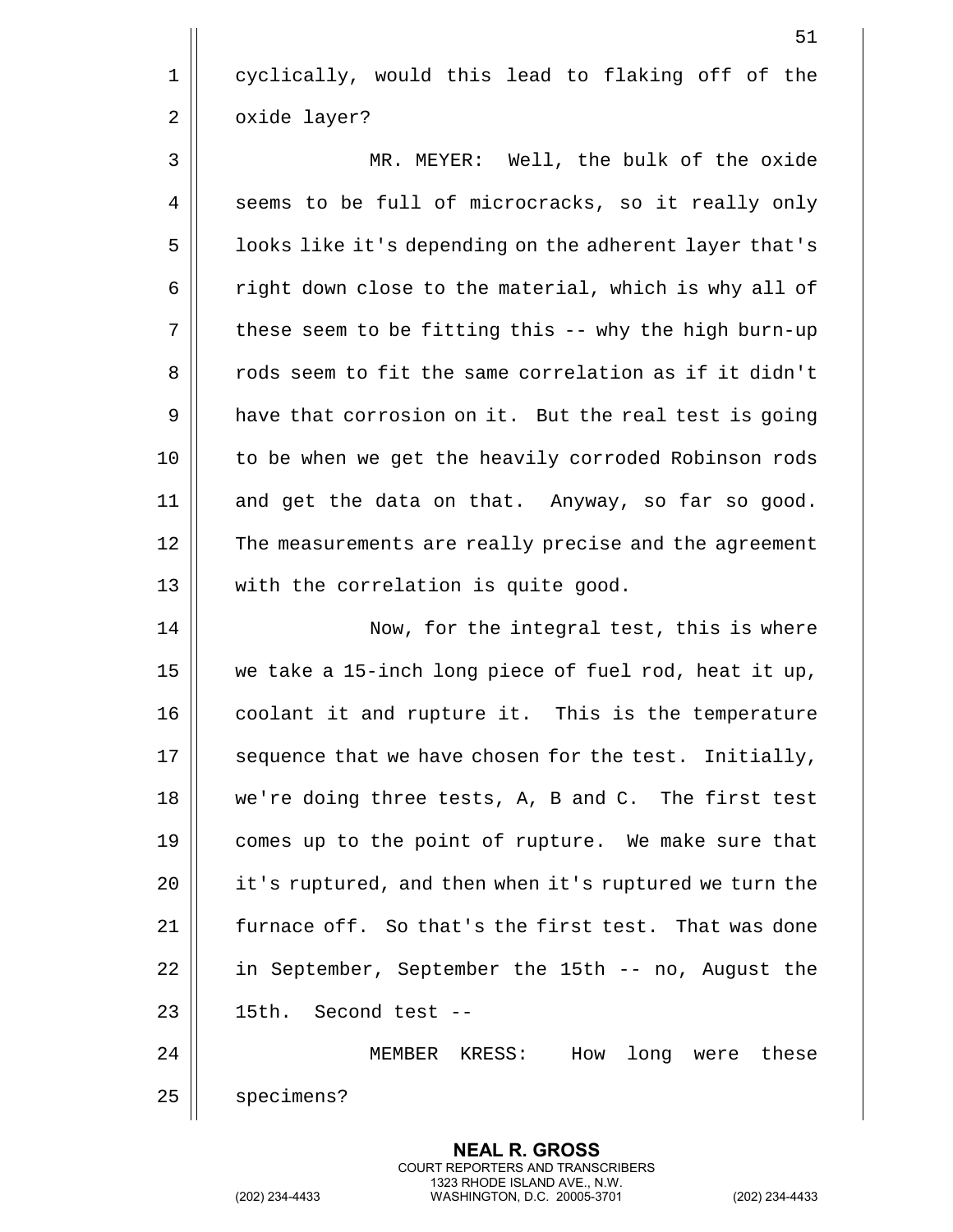|    | 52                                                     |
|----|--------------------------------------------------------|
| 1  | MR. MEYER: About 15 inches.                            |
| 2  | MEMBER KRESS: And you repressurize them                |
| 3  |                                                        |
| 4  | MR. MEYER: Yes.                                        |
| 5  | MEMBER KRESS: -- and the seal the --                   |
| 6  | MR. MEYER: Yes.                                        |
| 7  | MEMBER KRESS: Okay.                                    |
| 8  | MR. MEYER: The pressure part of it is                  |
| 9  | important, of course, because you want ballooning      |
| 10 | deformation. The magnitude of the pressure, how much   |
| 11 | gas you put is important, how big the plenum size is.  |
| 12 | MEMBER KRESS: And 15 inches is long                    |
| 13 | enough to get rid of end defects?                      |
| 14 | MR. MEYER: I think so. You'll see                      |
| 15 | pictures in just a minute. The second test -- the      |
| 16 | first test was done in argon, it wasn't even done in   |
| 17 | The second test was done in steam.<br>steam.<br>It was |
| 18 | taken through the whole transient down to the point of |
| 19 | quenching and we didn't quench it. We just let it      |
| 20 | continue to cool, just made sure that we didn't bang   |
| 21 | up the specimen a lot, and also we didn't have the     |
| 22 | point system installed yet. So a little bit of         |
| 23 | reality --                                             |
| 24 | MEMBER POWERS: The truth comes out.                    |
| 25 | MR. MEYER: And the third test, which has               |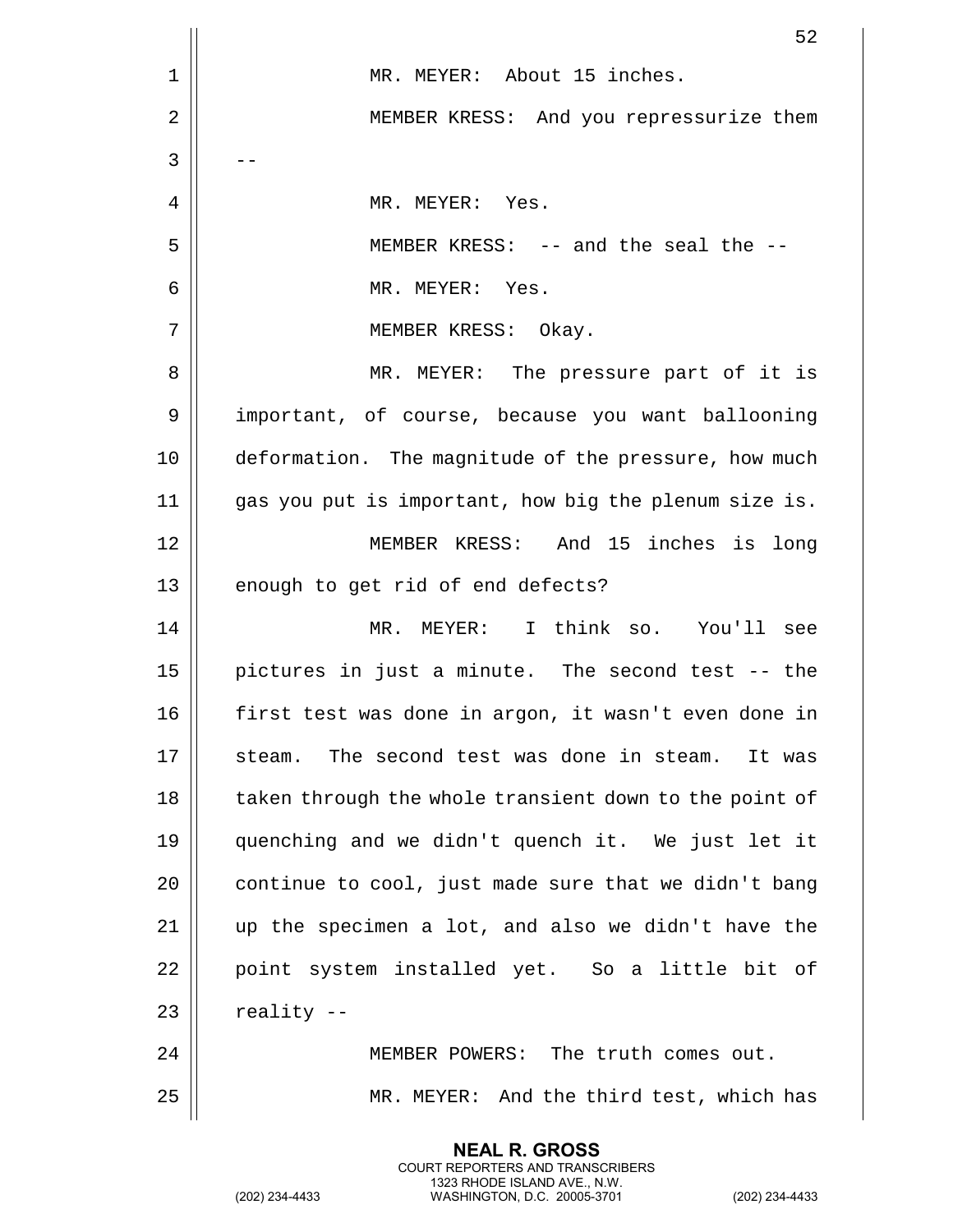1 || not been done, will have the quenching, and it's going 2 | to be done next month.

3 | One of the things that we expected was  $4 \parallel$  that axial gas flow would be substantially restricted, 5 | because you're at high burn-up, you essentially have  $6 \parallel$  -- cladding has crept down, you've lost all of the 7 gap, you don't have much open space, actually. And 8 | tests in the Halden reactor under operating conditions 9 | show very poor gas communication in their fission gas, 10 sweep gas grid. And so we fully expected that the 11 plenum in our test apparatus, which consists of a 12 || gauge and some lines up to a valve going to the gas 13 || bottle, that that would depressurize slowly and it did 14 || not happen. It depressurized very rapidly. And so 15 what you have here in red is the pressure trace for 16 the out-of-cell test and in blue or black the trace 17 || for the in-cell test. And you can see that the 18 || pressure drop down to a rather low pressure was very 19 || rapid. So there's no discernible flow restriction 20 || here in the pressures that are affecting the 21 | ballooning deformation. It's only when you get down 22 || to very low pressure differential that you start  $23$   $\parallel$  seeing some effect of this flow area restriction. 24 This is a picture of the high burn-up rod

 $25$  | that was burst and a picture of the same type of

**NEAL R. GROSS** COURT REPORTERS AND TRANSCRIBERS 1323 RHODE ISLAND AVE., N.W.

(202) 234-4433 WASHINGTON, D.C. 20005-3701 (202) 234-4433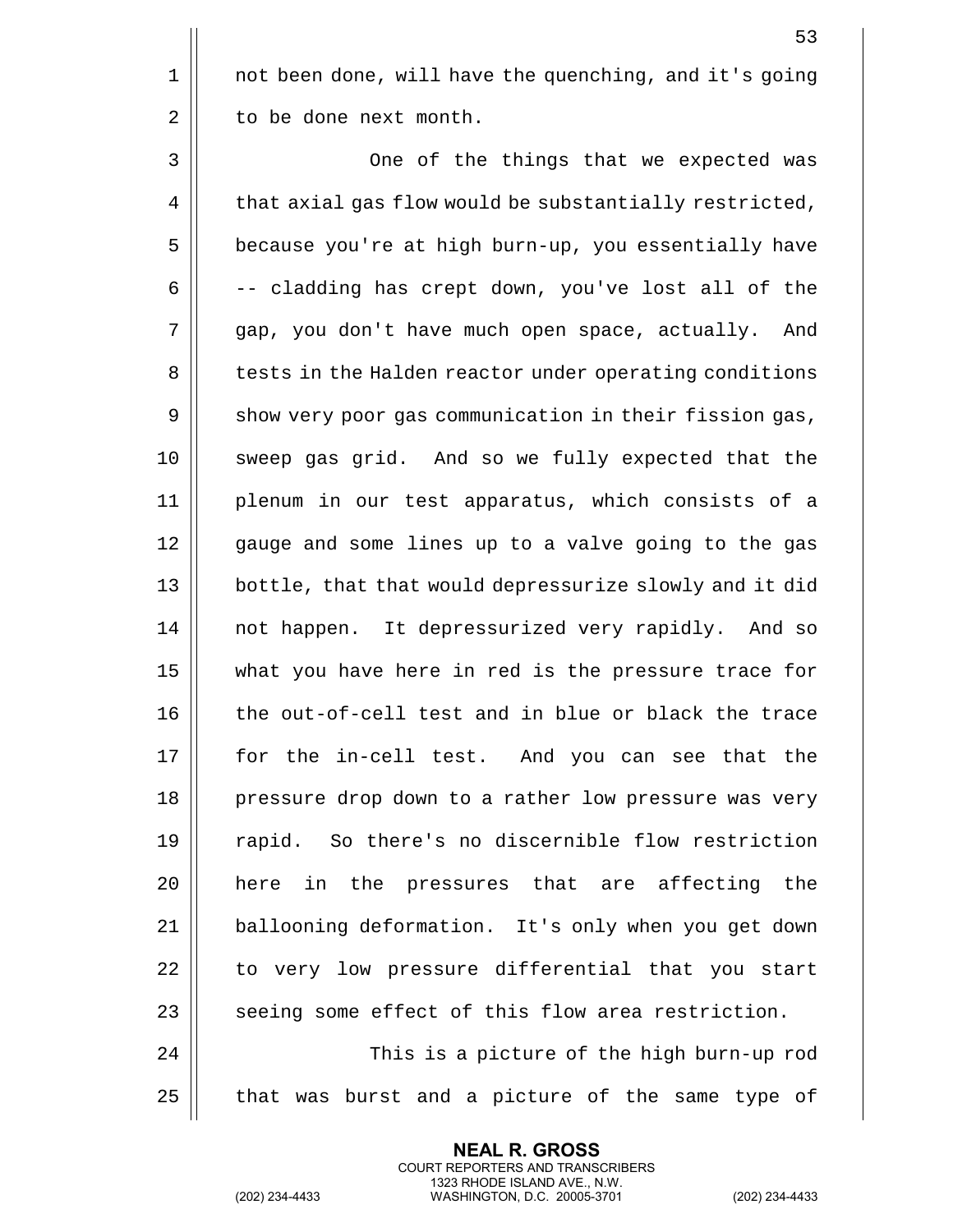|    | 54                                                     |
|----|--------------------------------------------------------|
| 1  | cladding in the unirradiated state that was burst      |
| 2  | basically in the same apparatus, under the same        |
| 3  | conditions. In effect, the size, shape and opening     |
| 4  | are the same. I mean we've already looked at the       |
| 5  | prophelometry traces and compared them quantitatively, |
| 6  | and there's not that much difference.                  |
| 7  | Little interesting stuff you can see in                |
| 8  | the opening of the real fuel rod. Here is the second   |
| 9  | test. This is the one now that was exposed to steam,   |
| 10 | and this is just two views of the same rod now, the    |
| 11 | second one, and you can see that the deformation, the  |
| 12 | opening, is about the same as in the other test that   |
| 13 | was run in argon and in the out-of-cell tests that     |
| 14 | were run in steam.                                     |
| 15 | MEMBER KRESS:<br>Is<br>your<br>temperature             |
| 16 | gradient along this rod or --                          |
| 17 | MR. MEYER: I'm sorry?                                  |
| 18 | MEMBER KRESS:<br>Was your temperature                  |
| 19 | gradient along this rod or was it the<br>same          |
| 20 | temperature?                                           |
| 21 | MR. MEYER: It was uniform. There was no                |
| 22 | intentional temperature gradient. Obviously, you have  |
| 23 | ends where the temperature falls off, but it's quite   |
| 24 | uniform.                                               |
|    |                                                        |

25 MEMBER KRESS: And they all failed in the

**NEAL R. GROSS** COURT REPORTERS AND TRANSCRIBERS 1323 RHODE ISLAND AVE., N.W.

(202) 234-4433 WASHINGTON, D.C. 20005-3701 (202) 234-4433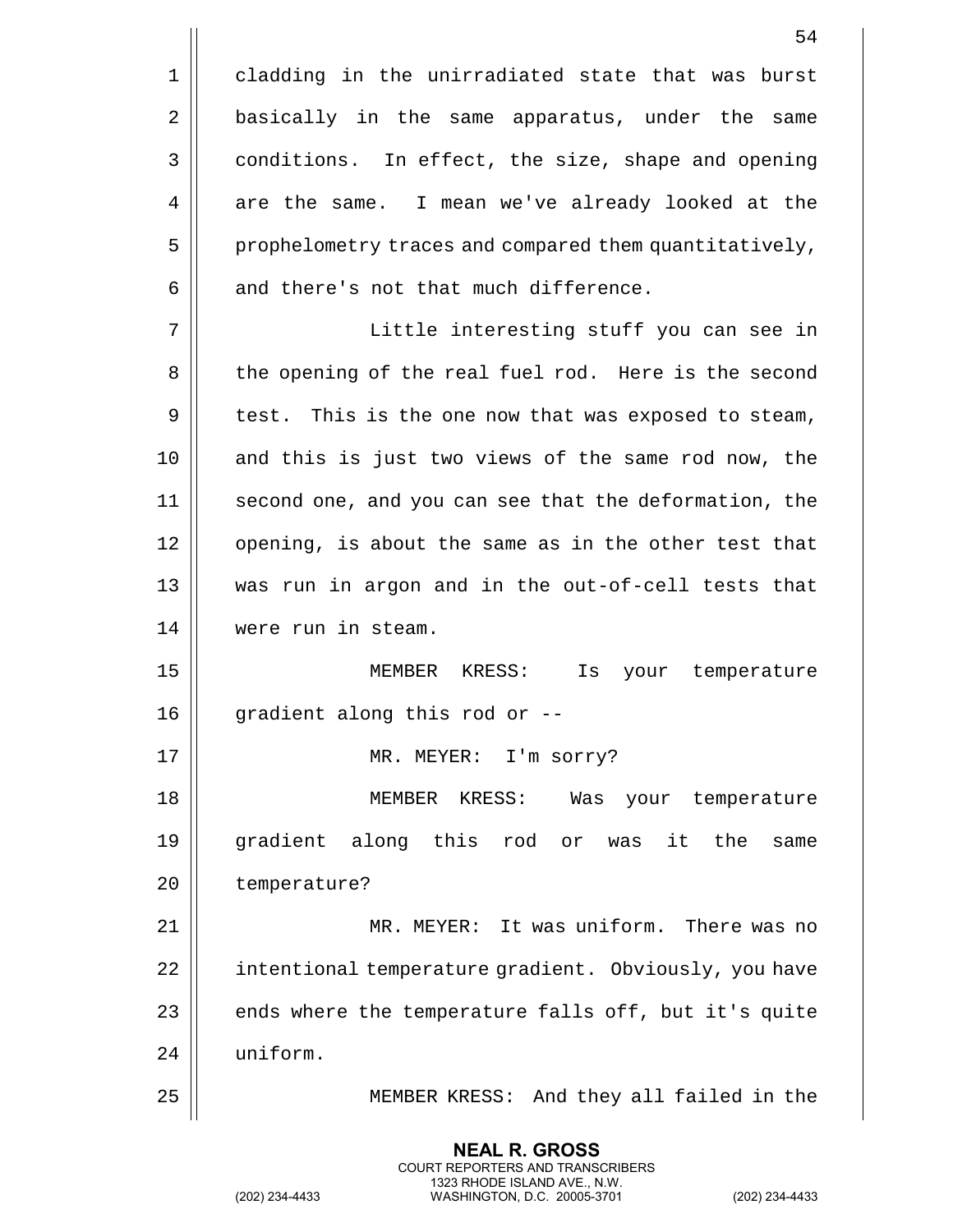|    | 55                                                     |
|----|--------------------------------------------------------|
| 1  | middle like that?                                      |
| 2  | MR. MEYER: Yes. Not exactly in the                     |
| 3  | middle, the position varied a little bit, but, you     |
| 4  | know, an inch or two.                                  |
| 5  | MEMBER KRESS: Makes me worry a little                  |
| 6  | about an end effect for a short rod when they all fail |
| 7  | in the middle.                                         |
| 8  | MR. MEYER: I mean we'll have temperature               |
| 9  | -- there are four thermal couples on this thing and -- |
| 10 | MEMBER KRESS: I was worried more about                 |
| 11 | the physical restraint end of things.                  |
| 12 | MR. MEYER: Oh, the physical restraint.                 |
| 13 | MEMBER KRESS: Yes.                                     |
| 14 | MR. MEYER: Well, I haven't told you                    |
| 15 | anything about the test apparatus, but the physical    |
| 16 | restraint was an important consideration. We spent a   |
| 17 | lot of time on it. In the end, we have what we call    |
| 18 | a hanging test train where we put no axial constraints |
| 19 | on it other than the weight of the specimen. We have   |
| 20 | rings on it that constrain its lateral movement, so it |
| 21 | is not allowed to move sideways a lot, which would be  |
| 22 | the case in a fuel assembly where it has grids.<br>And |
| 23 | so this is kind of simulating a grid span.             |
| 24 | MEMBER KRESS: Yes, it could; you're                    |
| 25 | right.                                                 |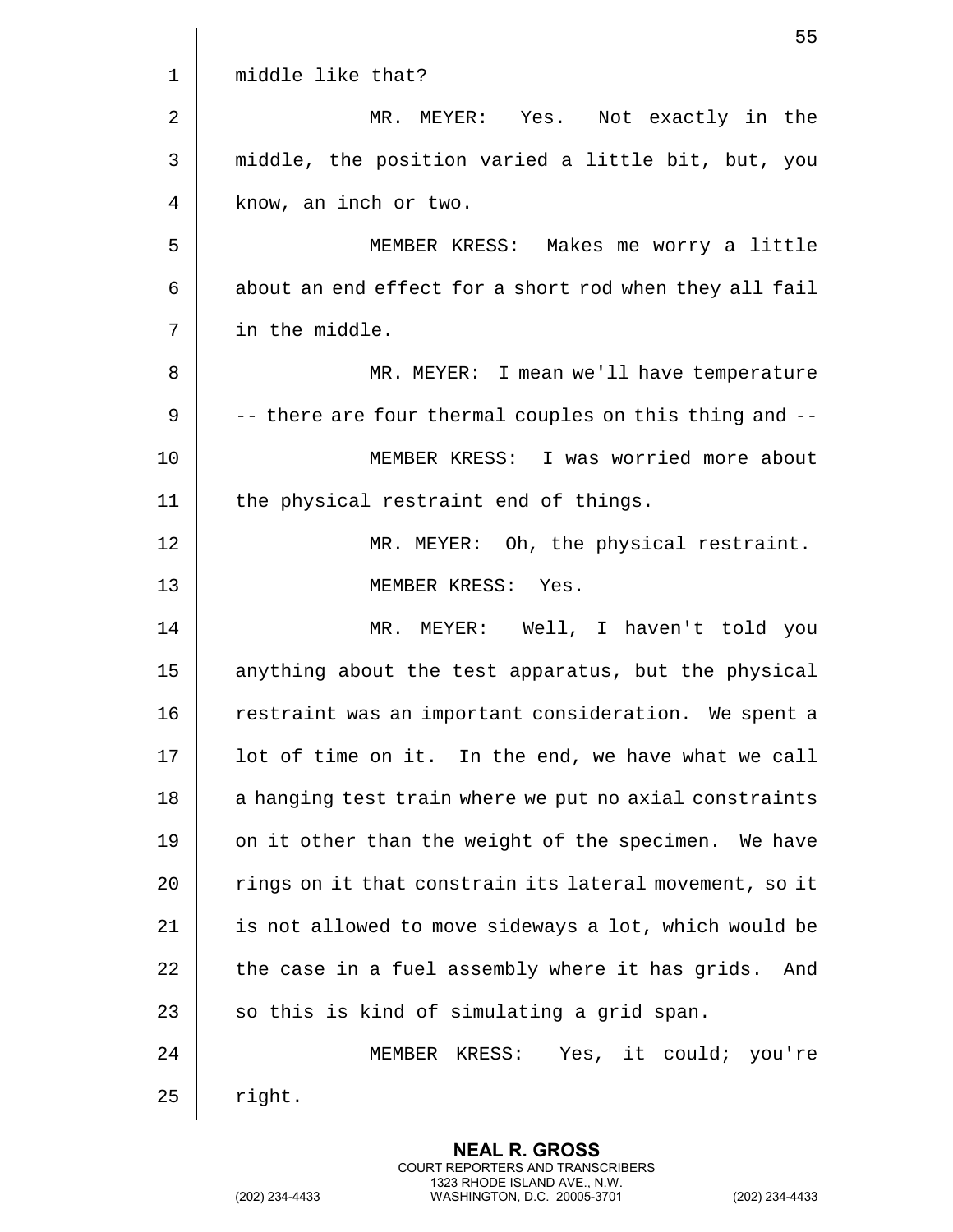|    | 56                                                     |
|----|--------------------------------------------------------|
| 1  | MEMBER WALLIS: This should have been done              |
| 2  | 30 years ago.                                          |
| 3  | MR. MEYER: We just make it look simple                 |
| 4  | today.                                                 |
| 5  | MEMBER KRESS: Those were done but not at               |
| 6  | the high burn-up.                                      |
| 7  | MEMBER WALLIS: Not at the high burn-up,                |
| 8  | yes. So the only difference is the high burn-up?       |
| 9  | The<br>MR. MEYER: Yes, the high burn-up.               |
| 10 | rod burst tests were done 30 years ago.                |
| 11 | MEMBER KRESS: They were almost with fresh              |
| 12 | clad.                                                  |
| 13 | MR. MEYER: Yes.                                        |
| 14 | MEMBER POWERS: Ralph, in order to give                 |
| 15 | time for Undine --                                     |
| 16 | Yes. You want me to quit?<br>MR. MEYER:                |
| 17 | MEMBER POWERS: Quit being<br>SO                        |
| 18 | accommodating to the questions.                        |
| 19 | MR. MEYER: Okay. I do want to point out                |
| 20 | that fuel came out of both of these high burn-up rods. |
| 21 | We did not expect this. It appeared that some of it    |
| 22 | came out during the transient because there's a black  |
| 23 | deposit on the quartz tube that surrounds this in the  |
| 24 | furnace. We're analyzing all this to see what this     |
| 25 | deposit is. About a half a pellet's worth of fuel      |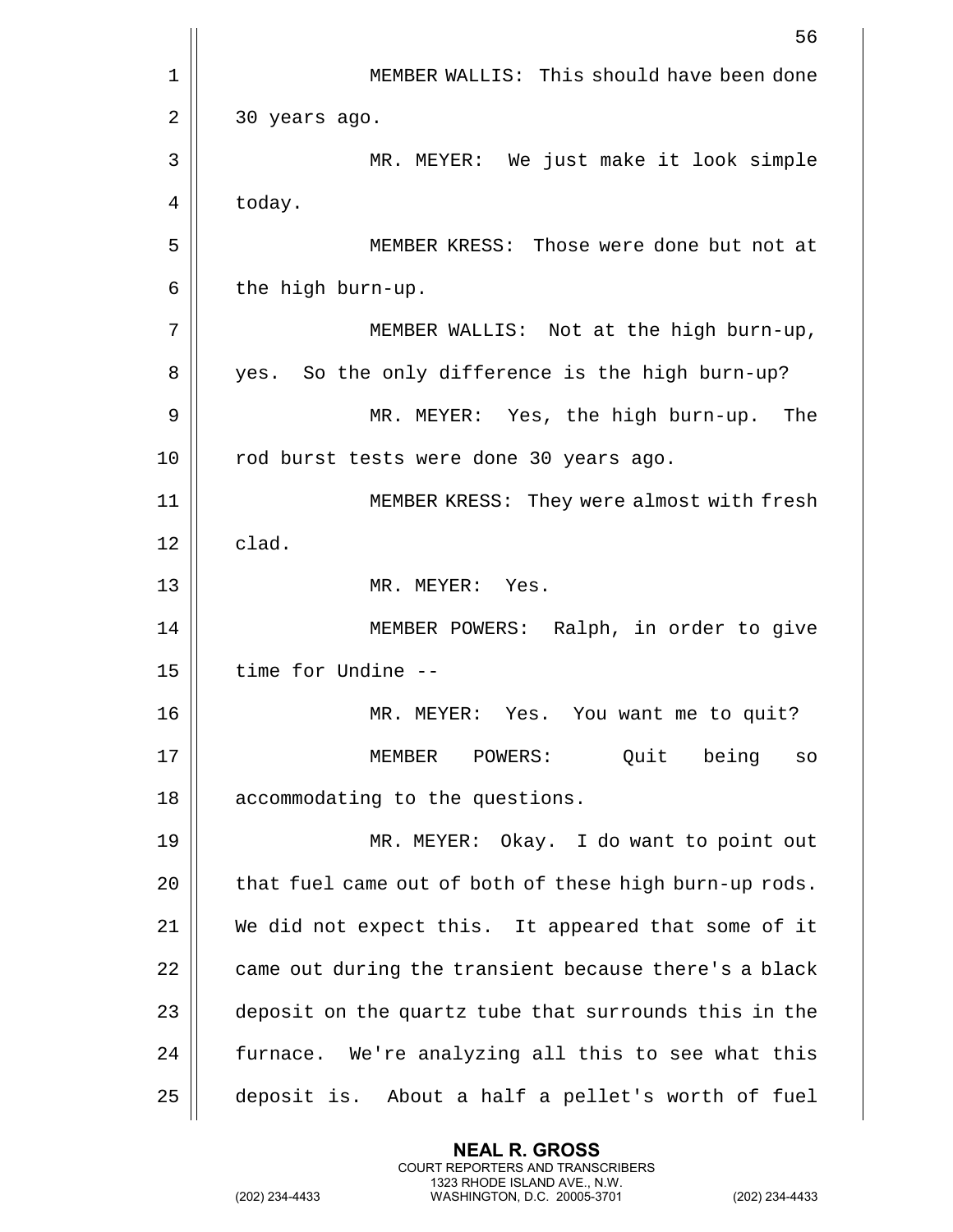|             | 57                                                     |
|-------------|--------------------------------------------------------|
| $\mathbf 1$ | came out, a little bit of that during the transient    |
| $\mathbf 2$ | and some of it after as we were handling it.           |
| 3           | MR. ROSENTHAL: Now that we've been asked               |
| 4           | to go fast, I want to slow it down for just a minute.  |
| 5           | MEMBER POWERS: You were asked not to                   |
| 6           | accommodate -- be so accommodating to the questions.   |
| 7           | MR. ROSENTHAL: So let's go back to the                 |
| 8           | way -- to put it in a PRA context, let's go back to    |
| 9           | the way we did analysis in past years. In a boiler     |
| 10          | ATWS we assumed that you'd lower the cold water level, |
| 11          | you trip the recirc pumps and you'd end up at a power  |
| 12          | between ten and 30 percent of power depending on whose |
| 13          | analysis you had one -- whose analysis told you you    |
| 14          | were using. And then you had the great race between    |
| 15          | the power that you were putting in the suppression     |
| 16          | pool and power that you can extract<br>from<br>the     |
| 17          | suppression pool and what operator reactions would     |
| 18          | occur, and you drew your event tree accordingly. And   |
| 19          | you did not ask questions about what's going on inside |
| 20          | the core. If the operators could successfully          |
| 21          | terminate the event before you overheated the          |
| 22          | suppression pool, then you wrote "okay" on the far     |
| 23          | right of your event tree. And if not, you wrote "core  |
| 24          | melt," and that's about what you did.                  |
| 25          | Now, it's appropriate to go back and think             |

(202) 234-4433 WASHINGTON, D.C. 20005-3701 (202) 234-4433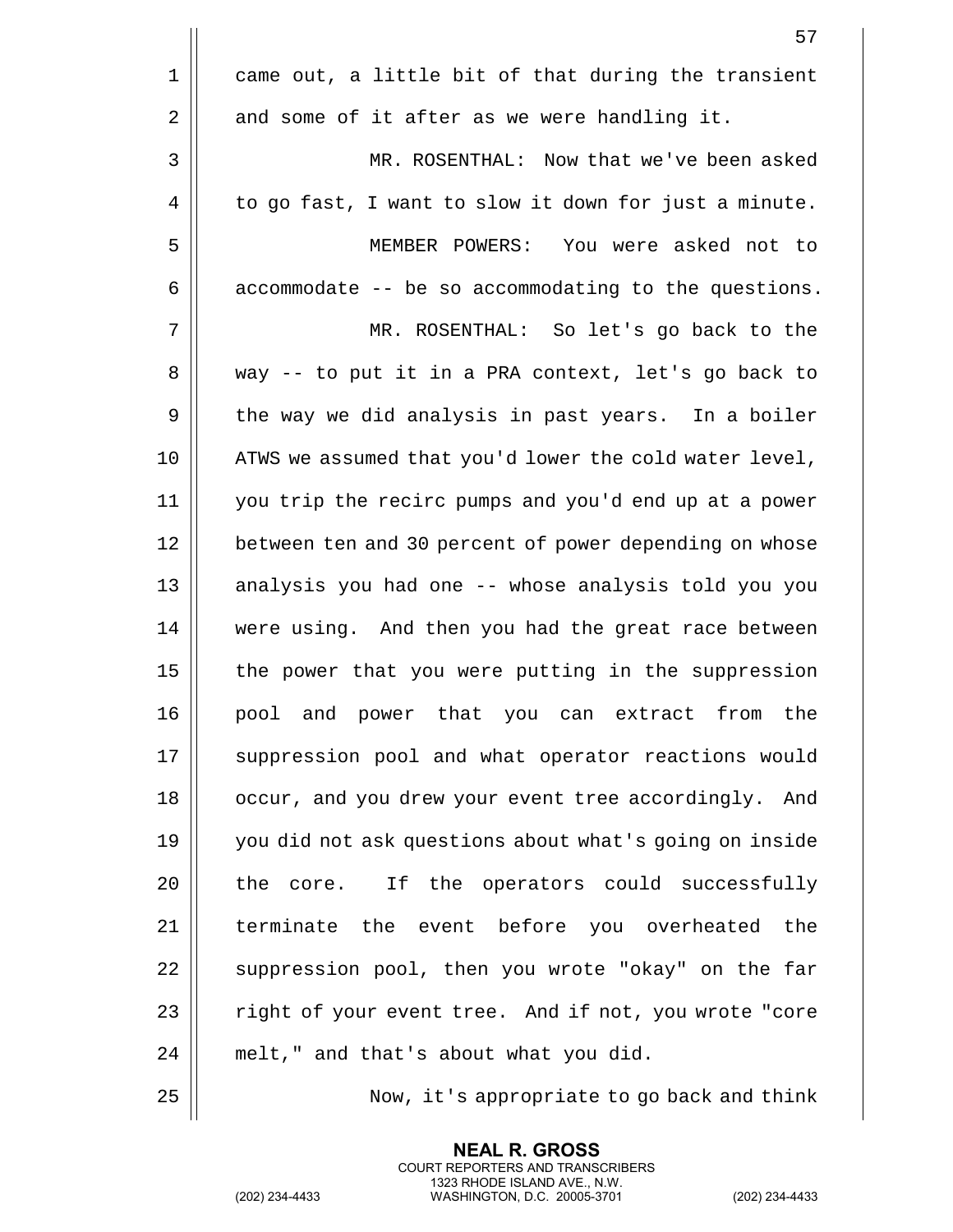|    | 58                                                     |
|----|--------------------------------------------------------|
| 1  | about what's going on inside the core. I think that    |
| 2  | unlike when we did Limerick PRA or something like that |
| 3  | we now recognize post-Liebschtadt and what not. But    |
| 4  | if you trip the RCP -- or the recirc pumps, you'll go  |
| 5  | into a region of instability mechanistically so that   |
| 6  | you'd be at some reduced power but with some           |
| 7  | oscillations going on. And so it's fair to -- I don't  |
| 8  | know if I have a safety issue there, but I know that   |
| 9  | there's enough going on that it's worthwhile to think  |
| 10 | and analyze and experiment their way through this. So  |
| 11 | that's the context to saying why we're doing this      |
| 12 | work, and one can imagine that if in fact one finds    |
| 13 | that one has fuel damage prior to the suppression pool |
| 14 | failing, then you have to rethink what you're doing in |
| 15 | PRA space. I'm not there yet, it's some work that      |
| 16 | we're doing.                                           |
| 17 | This is the kind of<br>MEMBER KRESS:                   |
| 18 | question that comes up in things like power uprates    |
| 19 | where they do a risk analysis. This kind of stuff      |
| 20 | doesn't show up in the risk analysis, but it's a       |
| 21 | potential effect of a power uprate.                    |
| 22 | MR. MEYER: Yes. Okay. So Jack has                      |
| 23 | presented my first slide, and all I want to say is     |
| 24 | that we're not making rapid progress on this, but we   |

25 are making some progress. And I just wanted to

**NEAL R. GROSS** COURT REPORTERS AND TRANSCRIBERS 1323 RHODE ISLAND AVE., N.W.

(202) 234-4433 WASHINGTON, D.C. 20005-3701 (202) 234-4433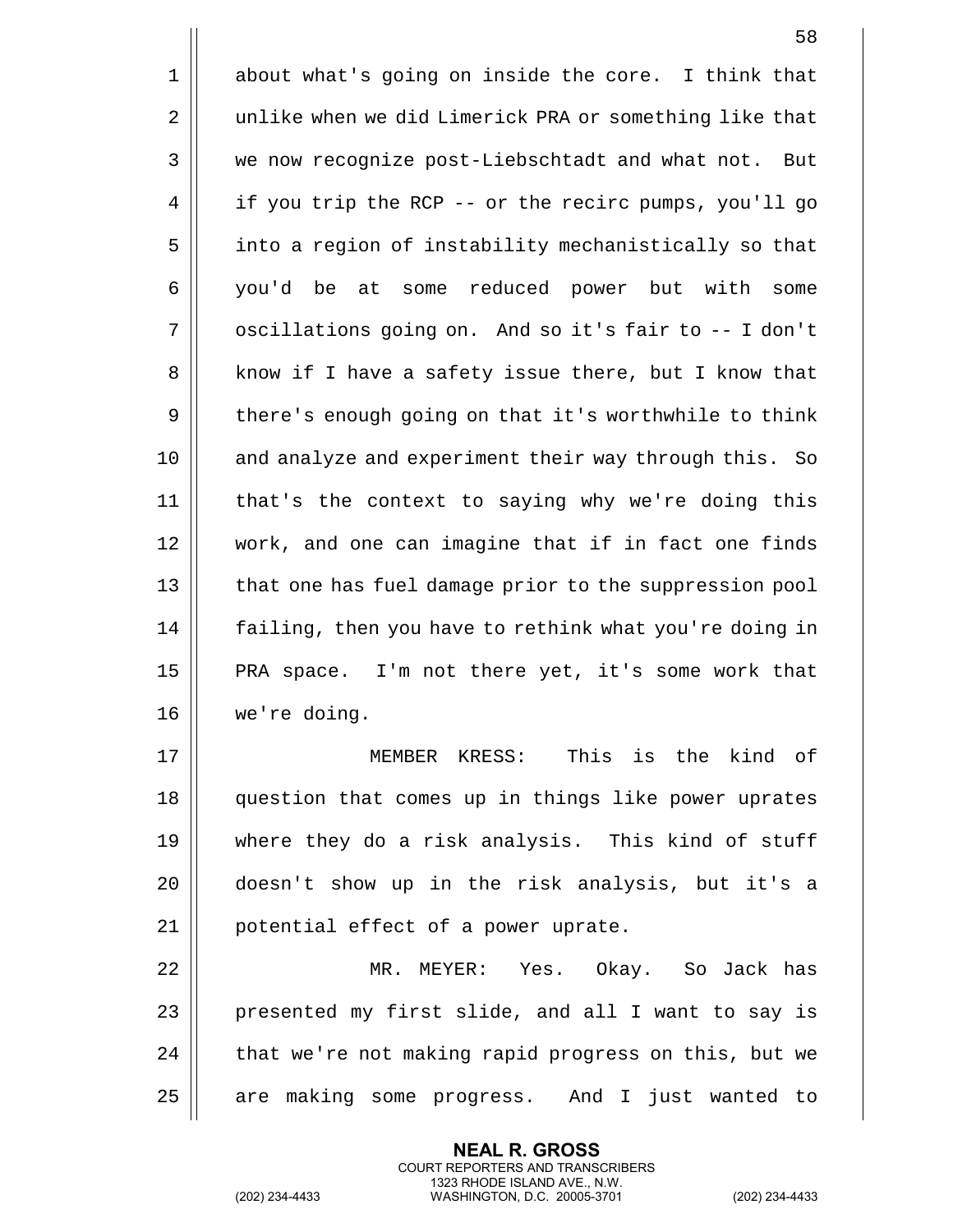1 || indicate to you that we have done something in the 2 | past year to try and move this forward. One of the  $3 \parallel$  things we -- I say "we" loosely, because this was done  $4 \parallel$  by Jerry -- Jerry, as a result of our discussions with 5 | him, actually, has run two tests with repeated pulses 6 || to look at the PCI component of these power 7 | oscillations.

8 This is brand new work. It will be 9 || presented at the Nuclear Safety Research Conference in 10 two weeks by Jerry, and I'm not going to describe this 11 || in detail, other than to say they've done two tests. 12 || This one had seven pulses in it. In neither test did 13 || they see any evidence of what I will call mechanical 14 || ratcheting, where the mechanical expansion in the 15 first pulse was somehow amplified into the second 16 || pulse and lead to a mechanical failure. They didn't 17 || qet any mechanical failures.

 This is consistent with the conclusion from the experts who decided from looking at this  $\parallel$  event that the mechanical action of the pellets on the  $\parallel$  cladding was not going to be the big feature in the 22 | power oscillations. These tests were simply run to | confirm that that is not the right path to go down  $\parallel$  1 ooking at the mechanical behavior, as we are doing 25 | with the rod ejection accident, but rather looking at

> **NEAL R. GROSS** COURT REPORTERS AND TRANSCRIBERS 1323 RHODE ISLAND AVE., N.W.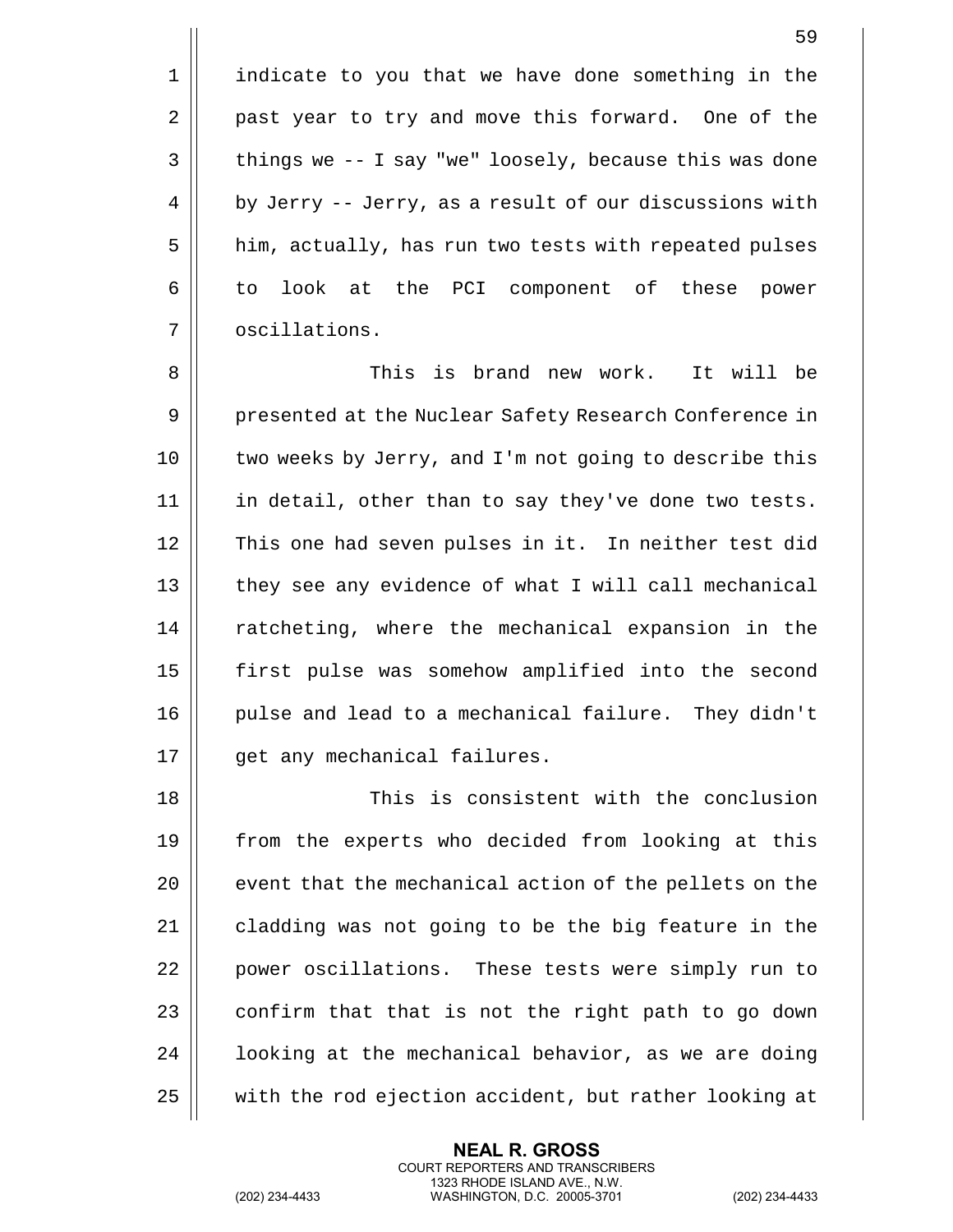60 1 | this more like a LOCA transient where you have a high 2 | temperature excursion. 3 In that regard, the other thing we have 4 done is to work with Stook and VTT in Finland who have 5 || a small thermalhydraulic code called GENFLO, which 6 | they have coupled to our FRAPTRAN code. This allows 7 || one to actually do some cladding temperature analysis 8 during these oscillations. And we installed this code 9 || a few weeks ago up at Battelle, and during the next 10 || year we'll be using it along with Stook to try and --11 CHAIRMAN APOSTOLAKIS: Is there another 12 || presentation after you? Because the whole session is 13 || supposed to end at ten o'clock. 14 MEMBER POWERS: Don't ask so many 15 questions. Okay? 16 CHAIRMAN APOSTOLAKIS: I didn't ask any. 17 MEMBER WALLIS: Don't tell us so much 18 || stuff that will cause questions. 19 CHAIRMAN APOSTOLAKIS: Can we wrap it up  $20$  || in 12 minutes or so, do you think? 21 MR. MEYER: Yes. I can finish up in 90 22 | seconds. 23 || CHAIRMAN APOSTOLAKIS: Okay. 24 MR. MEYER: Okay. Source term, high burn-25 up source term. We had a panel of experts and more or

> **NEAL R. GROSS** COURT REPORTERS AND TRANSCRIBERS 1323 RHODE ISLAND AVE., N.W.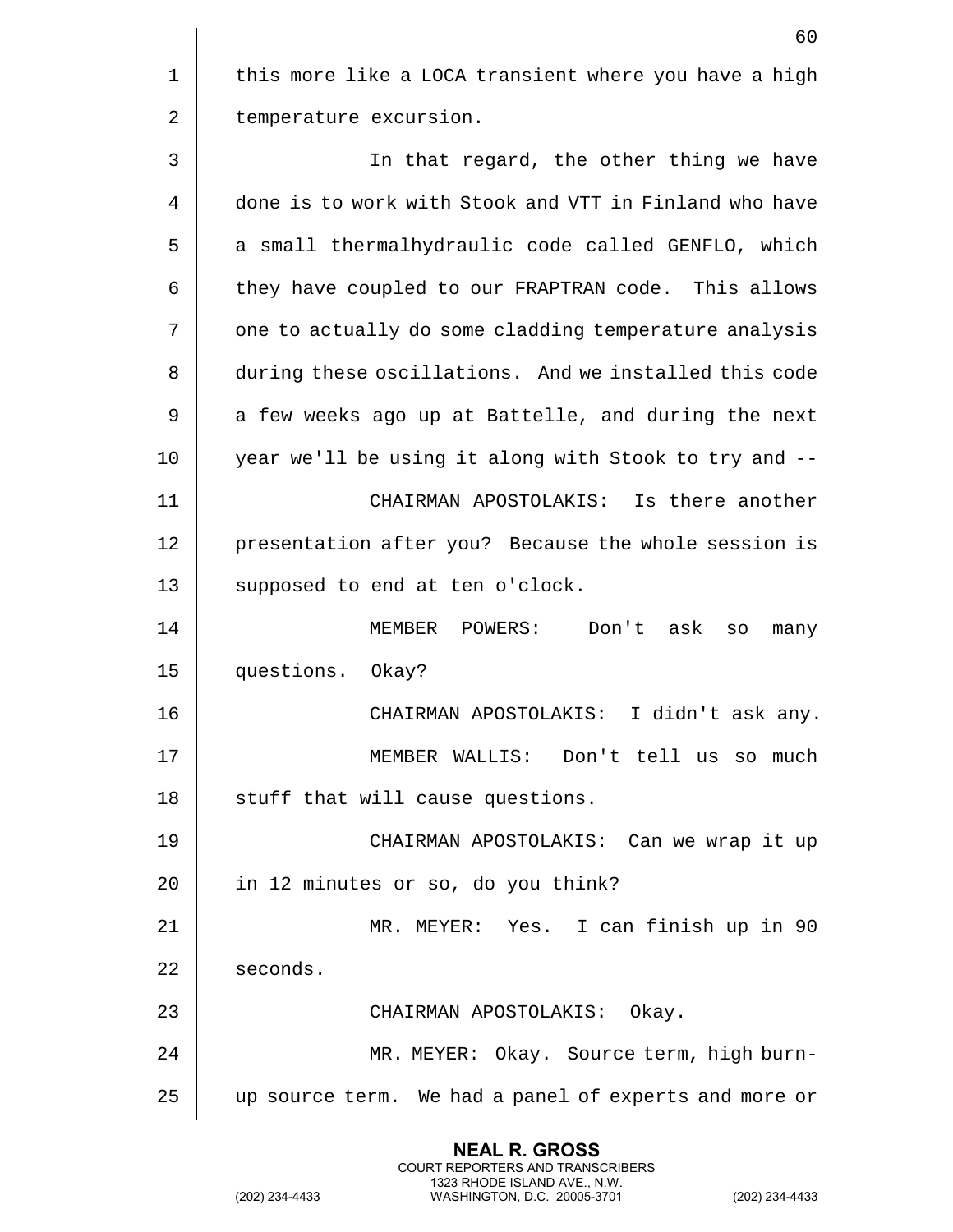61 1 || less they concluded that NUREG-1465 is okay for the 2 | high burn-ups we're talking about, but we'd like to 3 | tie up some loose ends and get a little more data. So 4 || much for the source term slide. 5 Transportation and dry storage. The issue 6 | here is cladding damage after sitting in a storage 7 cask where in fact it's under -- sometimes it's under 8 | higher temperatures and higher pressures than it is 9 during operation. So we ran creep tests. These are 10 || long-term tests, they take six, nine months. We ran 11 || a full series of creep tests on Surrey rods that have 12 || been sitting for 15 years in Idaho, and in July we 13 || inserted HB Robinson rods, the highly corroded PWR 14 | rods and we're accumulating data on those right now. 15 | Thank you very much. 16 MEMBER POWERS: That covers the research 17 || program in a terse fashion that RES has underway for 18 || confirming its positions. As I indicated to you at

19 the beginning of the session, the Electric Power 20 || Research Institute has submitted a topical that has an 21 extensive analysis of the reactivity insertion 22 | accidents. They have asked NRR to review this, and 23 || Undine's going to describe their plans.

24 MS. SHOOP: Okay. Good morning. Thank  $25 \parallel$  you, and I'll try and make this very quick. As my

> **NEAL R. GROSS** COURT REPORTERS AND TRANSCRIBERS 1323 RHODE ISLAND AVE., N.W.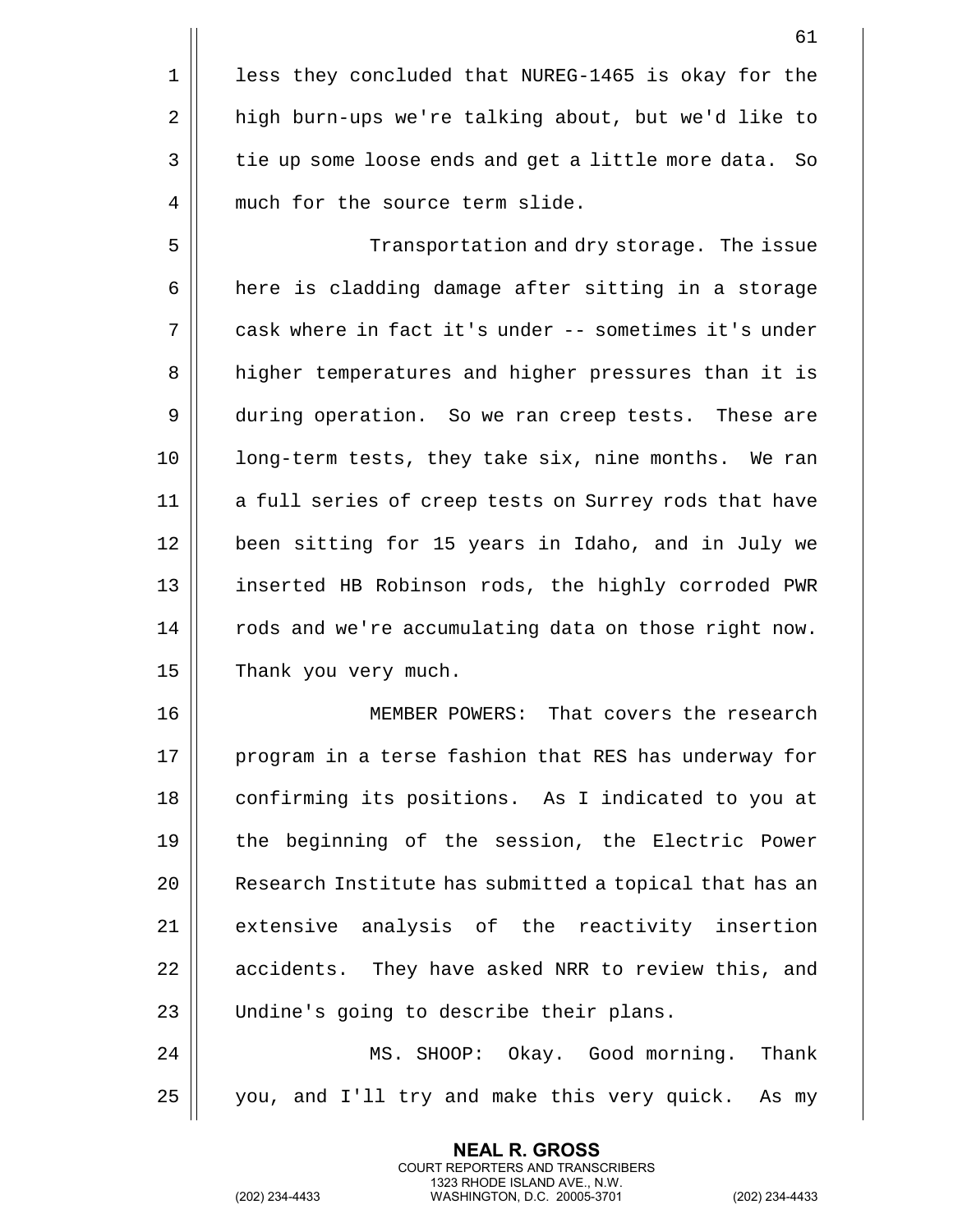1 || slide indicates, what we hope to accomplish by this 2 | presentation is similar to the large LOCA codes that 3 we periodically do -- similar to the large LOCA code 4 | reviews that we do. We typically come in and present 5 | preliminary information to the Committee so that the 6 Committee can come up to speed on the review that 7 || we're doing, and that way we can get some feedback and 8 || your thoughts on the review so that we can make sure 9 | that we accommodate all of your concerns during our 10 || review process. So that's basically what this is. 11 This is the pre-meeting. Once we're done with our 12 || review, we'll come back to you and share with you 13 || everything we found. 14 Next. As Ralph Meyer has alluded to and 15 Dana's already said, back in 1998, we created an 16 || Agency plan for high burn-up fuel. Part of this plan 17 did ask the Office of Research to confirm criteria up 18 || to the 62 gigawatt days per metric ton uranium. That

19 || creiterated the 1993 that the Office of NRR had asked 20  $\parallel$  research to confirm that criteria.

 In addition, what we've realized is that 22 | in the age of declining budgets we no longer have the  $\parallel$  resources to be able to do all the research ourselves,  $\parallel$  and therefore we said that if the industry wanted to  $\parallel$  go above 62 gigawatt days per metric ton uranium, they

> **NEAL R. GROSS** COURT REPORTERS AND TRANSCRIBERS 1323 RHODE ISLAND AVE., N.W.

(202) 234-4433 WASHINGTON, D.C. 20005-3701 (202) 234-4433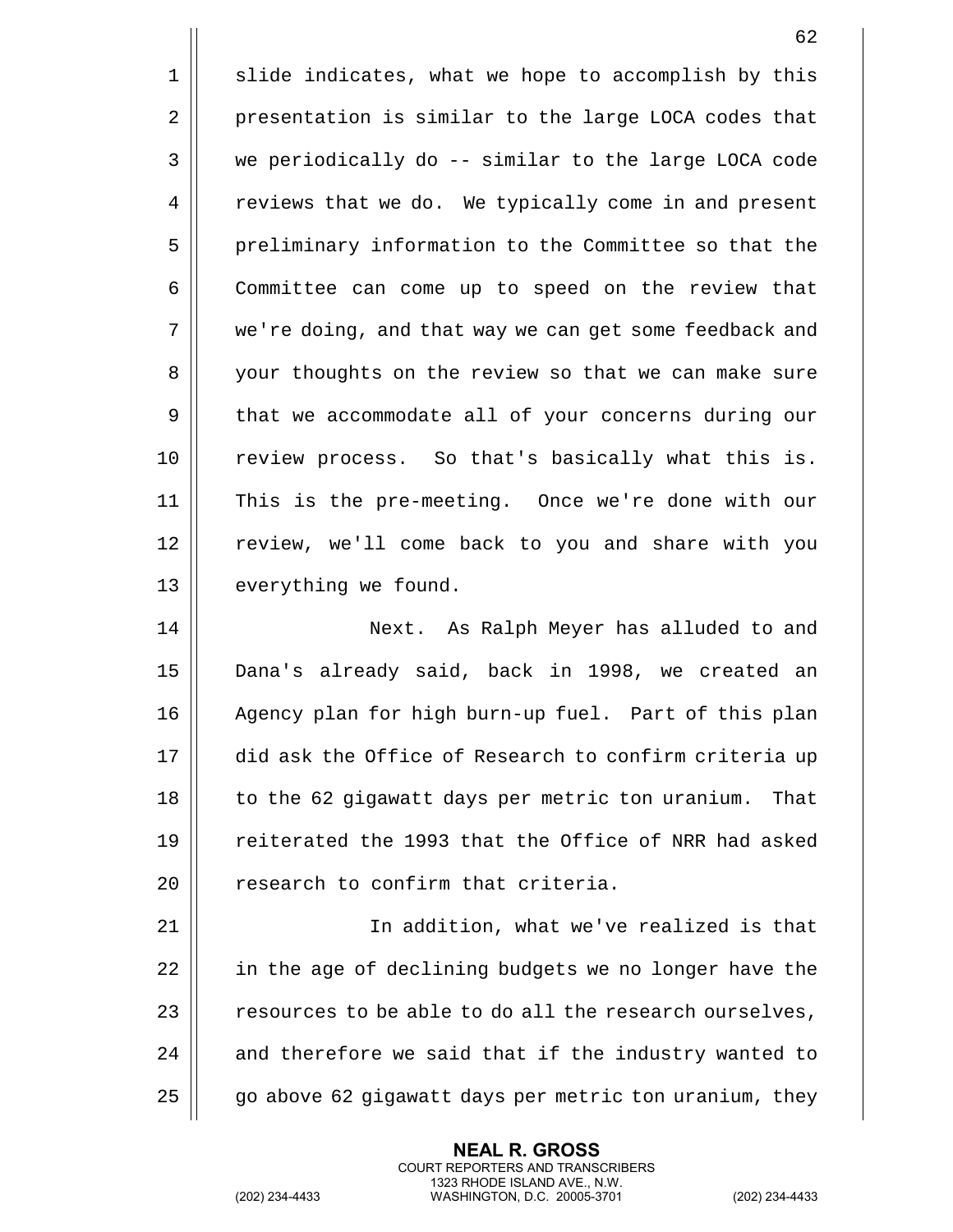|             | 63                                                     |
|-------------|--------------------------------------------------------|
| $\mathbf 1$ | would have to provide the criteria, the database, the  |
| 2           | methodologies and the models to be able to demonstrate |
| 3           | the ability to go to higher burn-ups. So that's        |
| 4           | basically what this is. EPRI developed a program to    |
| 5           | be able to come up with the criteria, the database,    |
| 6           | the models and the methodology, and this is their      |
| 7           | first topical to be one of a series in order to be     |
| 8           | able to justify the industry going to higher burn-ups. |
| 9           | Our preliminary review plan, we came up                |
| 10          | with a preliminary plan, we're still working on the    |
| 11          | final plan, but the focus of the -- the purpose of     |
| 12          | coming up with a plan is to focus our resources and    |
| 13          | make sure that we've addressed all the components so   |
| 14          | that we don't get to the end of the review and then    |
| 15          | find that there is an issue that surprises us. That's  |
| 16          | also why we're talking to you today and yesterday.     |
| 17          | MEMBER KRESS: EPRI, when you tell EPRI or              |
| 18          | when you agree with EPRI that they have to provide the |
| 19          | database for greater than 62, do you tell them what    |
| 20          | information you think you'll need like<br>the          |
| 21          | coolability, fission product release, failure point,   |
| 22          | energetics of any FCI or do you just leave that up to  |
| 23          | them and hope they give you the information you think  |
| 24          | you'll need?                                           |
|             |                                                        |

25 MS. SHOOP: As with any submittal that the

**NEAL R. GROSS** COURT REPORTERS AND TRANSCRIBERS 1323 RHODE ISLAND AVE., N.W.

(202) 234-4433 WASHINGTON, D.C. 20005-3701 (202) 234-4433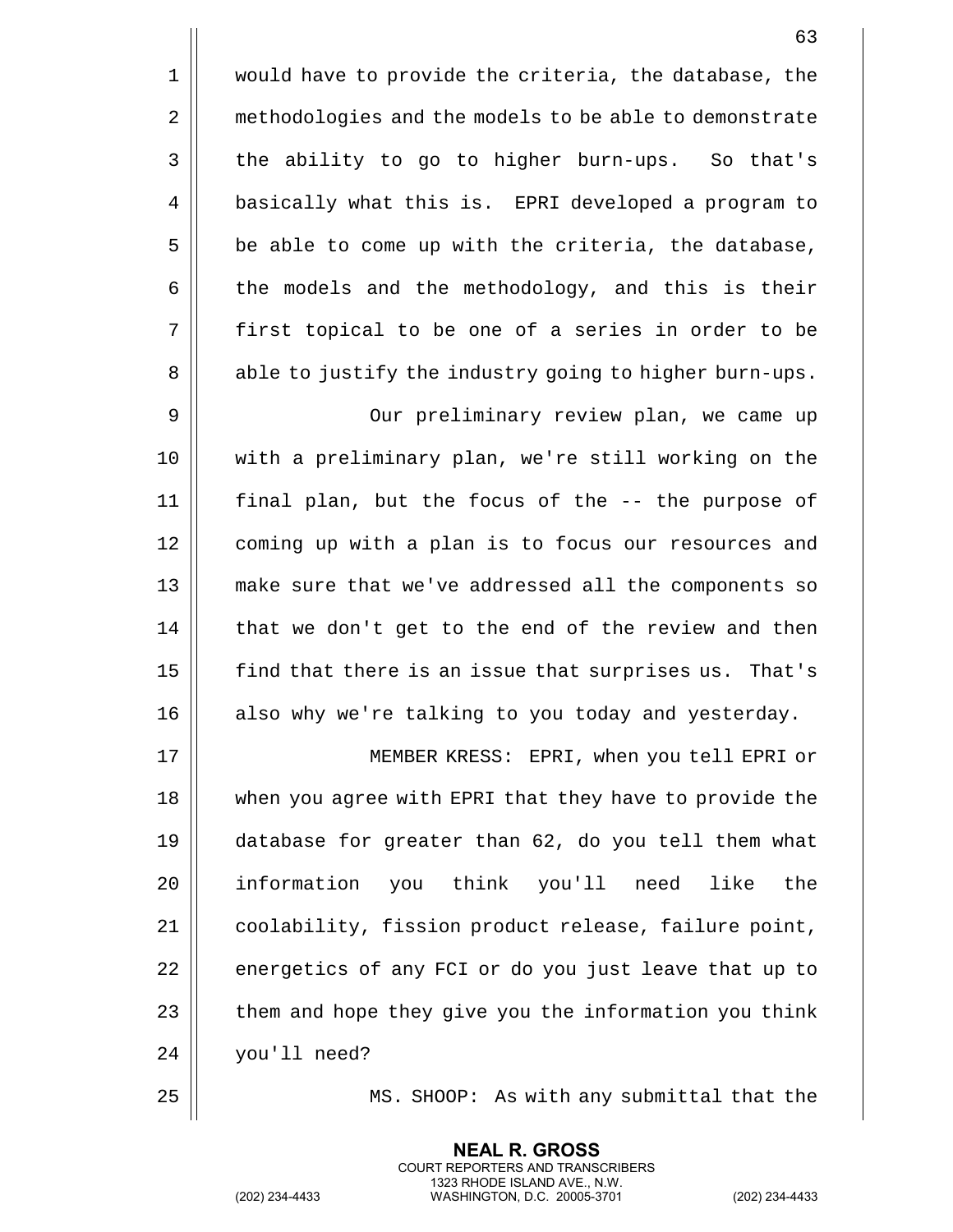|    | 64                                                     |
|----|--------------------------------------------------------|
| 1  | industry puts to the Agency, other than putting out    |
| 2  | reg guides and SRPs, we do not give them additional    |
| 3  | guidance. Just like with the reg guides and the SRPs,  |
| 4  | they have the ability to use our information or not as |
| 5  | they choose. They have to be able to justify --        |
| 6  | So you assume they know<br>MEMBER KRESS:               |
| 7  | what they -- so you assume they know what you'll need. |
| 8  | MS. SHOOP: They have to provide the data               |
| 9  | to be able to support what it is that they would like. |
| 10 | That's our going-in position.                          |
| 11 | The elements of our plan include data                  |
| 12 | verification. As you've just heard Ralph say, there    |
| 13 | are a number of different testing facilities.<br>Each  |
| 14 | facility has their own unique capabilities or non-     |
| 15 | capabilities, and so we're going to have to verify     |
| 16 | that the data is used correctly, it's statistically    |
| 17 | combined correctly.                                    |
| 18 | SED/CSED theory and model.<br>The EPRI                 |
| 19 | program --                                             |
| 20 | We might just remind<br>MEMBER POWERS:                 |
| 21 | people that this is strain energy density and critical |
| 22 | strain energy density.                                 |
| 23 | MS. SHOOP: Yes. They say that they can                 |
| 24 | make an equivalence between that to Rice's J/Jc. That  |
| 25 | was the revolutionary thing in the '60s that Rice put  |

(202) 234-4433 WASHINGTON, D.C. 20005-3701 (202) 234-4433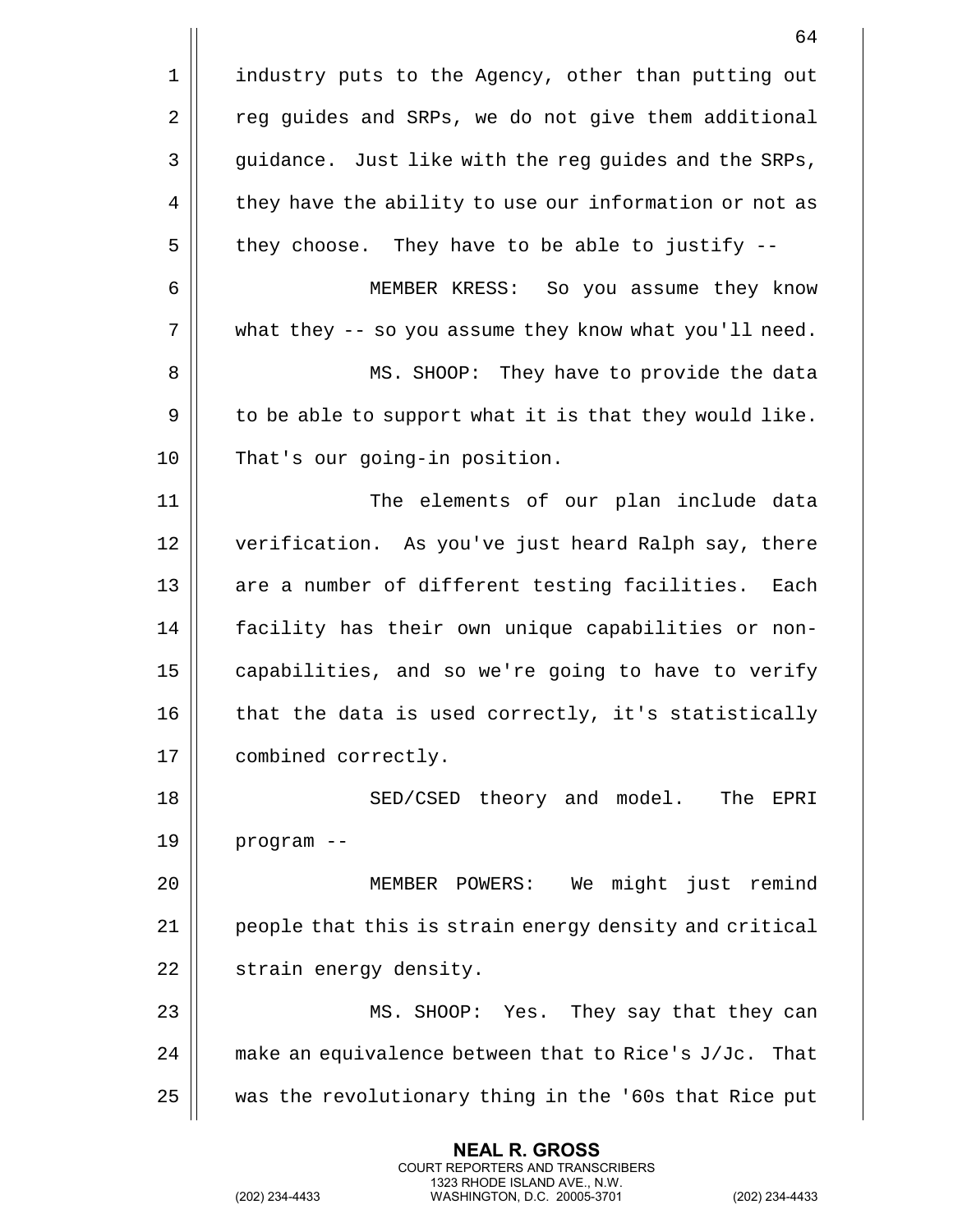1 || forward. So they're saying that they have an 2 equivalent way to do this. That way they can use  $3 \parallel$  codes and methods to be able to come up with that. 4 We're going to have to look into that, and we're going 5 | to code this theory into the FRAPTRAN computer code.  $6 \parallel$  That way we have a way to independently assess the 7 | industry's proposal.

8 Their proposal had a fuel failure limit 9 || and a fuel coolability limit similar to our current 10 Reg Guide 1.77. EPRI's proposal has these same 11 limits, so we're going to have to look at them. The 12 FALCON code, they used the FALCON code in developing  $13$  || a methodology, and that is a code that we have not 14 | reviewed or looked at, so we're going to be looking at 15 || that. Fuel dispersal, we're going to have to review 16 the data for applicability to make sure it's all 17 within where they say it is. Uncertainty and 18 || conservatism. You know, we always have to make sure 19  $\parallel$  that we have the appropriate statistical uncertainty, 20 make sure that they have appropriate conservatisms 21  $\parallel$  built in for the areas that we don't know about. 22 || The limitations of the criteria, there,

 $23$  ||  $a$ qain, the criteria was developed with certain 24 || parameters. We have to make sure that it's applicable 25 | to other parameters or not as we determine. And of

> **NEAL R. GROSS** COURT REPORTERS AND TRANSCRIBERS 1323 RHODE ISLAND AVE., N.W.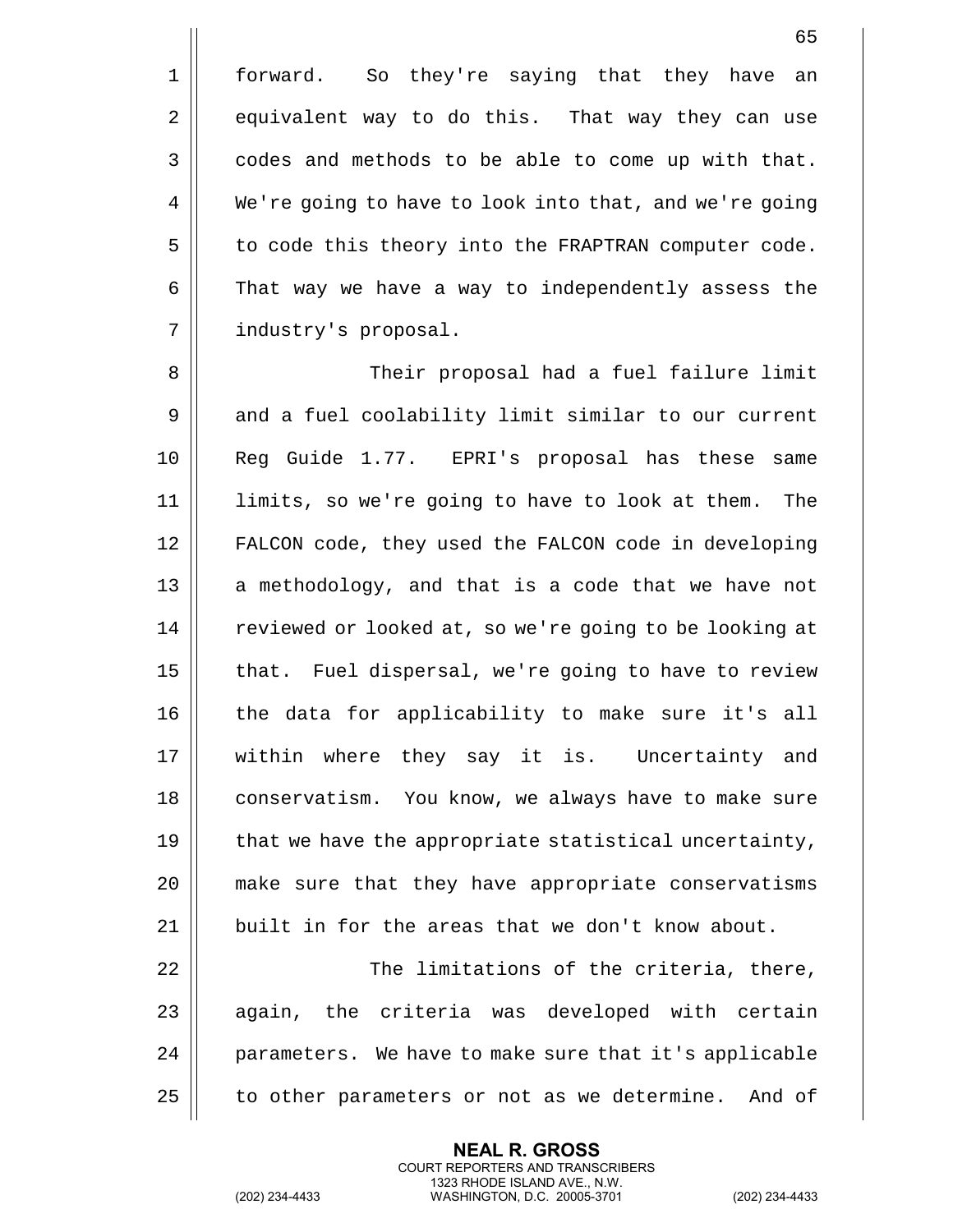1 || course we're always going to have our safety 2 evaluation conditions. And as part of this whole 3 | effort, we're going to revise the appropriate reg 4 guide, and there's actually three SRPs that all 5 | reference this limit, and we'll come back to you as  $6 \parallel$  part of that effort.

7 For our future activities, as I mentioned, 8 || this is our preliminary plan. The Office of Research 9 || and NRR are getting together to be able to develop the 10 final plan, and we hope to have that by December. 11 We'll be keeping you updated of our progress and 12 || everything else. Thank you.

13 MEMBER POWERS: You raise one issue in 14 || this plan, which is with the high burn-up fuel we 15 || encountered a change in physics that the computer 16 || codes didn't predict; we didn't know about it. Is 17 || there a hope that we now know the physics well enough 18 || that we can use these codes in an extrapolated fashion 19  $\parallel$  or do you think that there's going to have to be a 20 || fairly extensive database support for these analyses? 21 MS. SHOOP: As with anything that the 22 | industry proposes and we look at, that is part of our  $23$  || analysis procedure. At this time, we're still  $24$   $\parallel$  qathering data to be able to make an intelligent 25 decision. So it would be premature of me to speak to

> **NEAL R. GROSS** COURT REPORTERS AND TRANSCRIBERS 1323 RHODE ISLAND AVE., N.W.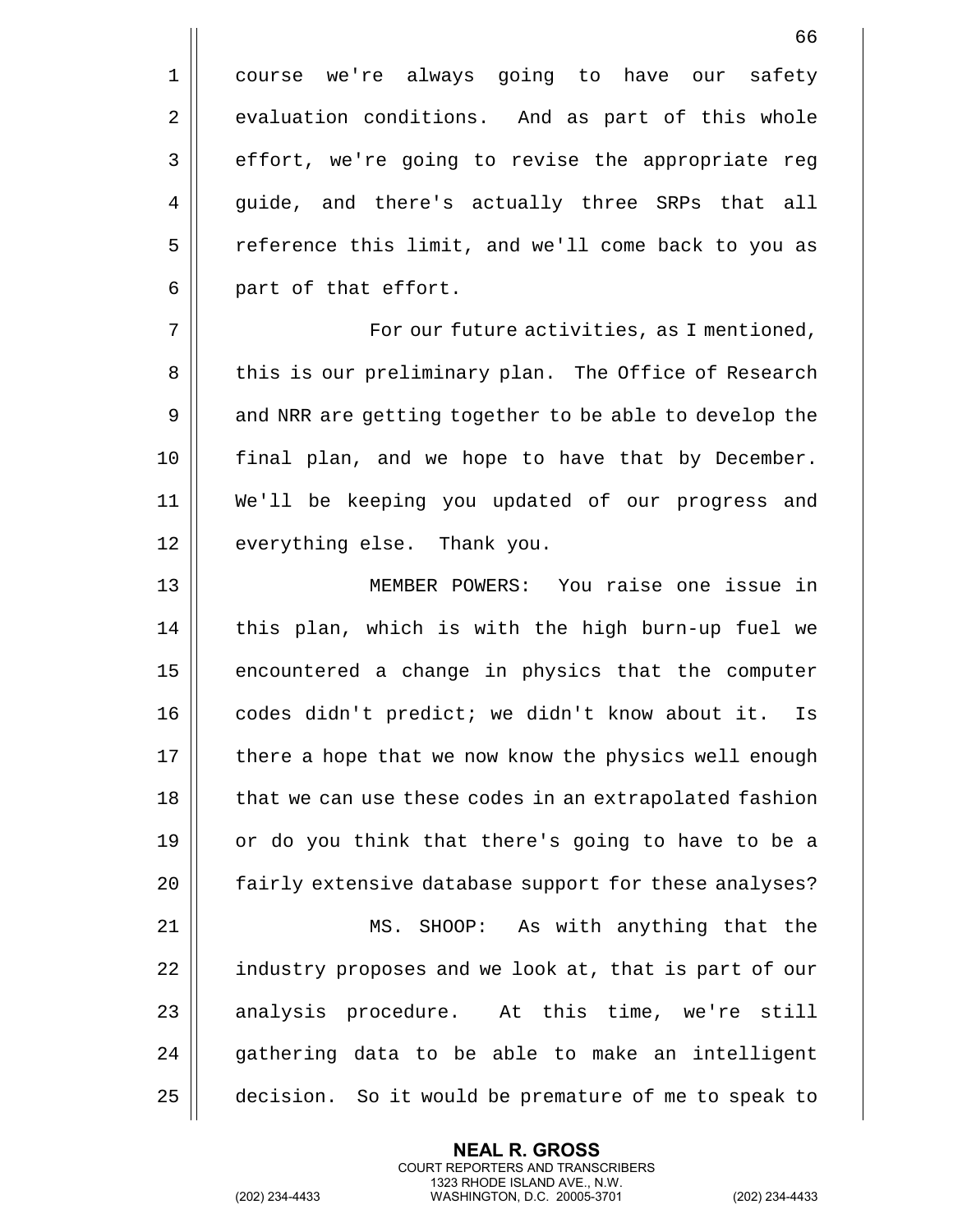|    | 67                                                    |
|----|-------------------------------------------------------|
| 1  | that $-$                                              |
| 2  | MEMBER POWERS: I know that, for instance,             |
| 3  | the Trans-Uranium Institute has taken some fuel up to |
| 4  | like a 100 gigawatt days per ton. I know that as a    |
| 5  | point of information. What I don't know is what they  |
| 6  | found when they went up to those extremely high burn- |
| 7  | ups. And I bring it up just to say, well, maybe there |
| 8  | is some data out there that would tell us if there's  |
| 9  | some change in the physics.                           |
| 10 | SHOOP: Could you please me those<br>MS.               |
| 11 | references, the ones you were going to provide me     |
| 12 | yesterday?                                            |
| 13 | MEMBER POWERS: Undine, you make me work               |
| 14 | so hard.                                              |
| 15 | (Laughter.)                                           |
| 16 | MS. SHOOP: Well, you keep asking me these             |
| 17 | questions.                                            |
| 18 | MEMBER POWERS: I'll see what I can do for             |
| 19 | you.                                                  |
| 20 | MS. SHOOP: Okay. I appreciate it.                     |
| 21 | MEMBER POWERS: Now, are there other                   |
| 22 | questions that people have for this -- Undine's very  |
| 23 | short presentation? I note that she's coming back     |
| 24 | with us with a schedule for the plan in December, but |
| 25 | this is a fairly deliberate undertaking. I don't      |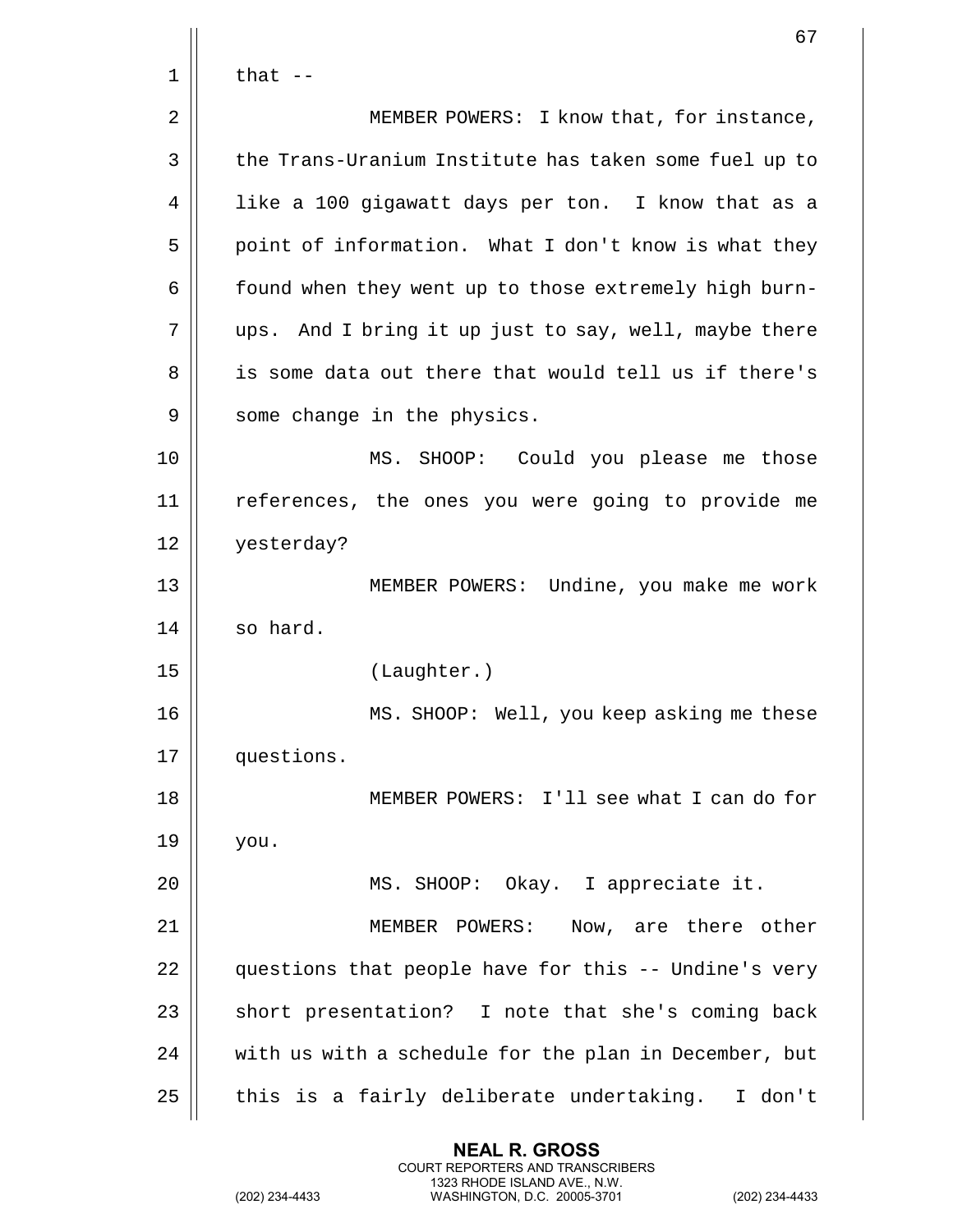|    | 68                                                        |
|----|-----------------------------------------------------------|
| 1  | expect you to come back in February with the results;     |
| 2  | is that correct?                                          |
| 3  | MS. SHOOP: No.                                            |
| 4  | MEMBER POWERS: February perhaps, but not                  |
| 5  | 2003.                                                     |
| 6  | I did have a point of<br>MEMBER KRESS:                    |
| 7  | information. The strain energy density and critical       |
| 8  | strain energy density hypothesis, is that spelled out     |
| 9  | pretty well in the EPRI report so that I can just get     |
| 10 | it and read it?                                           |
| 11 | MEMBER POWERS: Yes. I think it's an                       |
| 12 | extraordinarily simple concept, actually. They write      |
| 13 | it out in detail in there. They're just taking the        |
| 14 | integral under the stress/strain curve.                   |
| 15 | Yes.<br>I'm primarily<br>MEMBER KRESS:                    |
| 16 | interested in the critical strain energy density part     |
| 17 | of it and whether they factor in the things that would    |
| 18 | make it critical.                                         |
| 19 | MEMBER POWERS: That's right. That's the                   |
| 20 | empiricism.                                               |
| 21 | MEMBER KRESS: That's an empiricism.                       |
| 22 | MEMBER POWERS: And they go to elaborate                   |
| 23 | lengths to show you how they derive that empirical        |
| 24 | quantity.                                                 |
| 25 | think<br>that<br>MEMBER KRESS:<br>Because<br>$\mathbf{I}$ |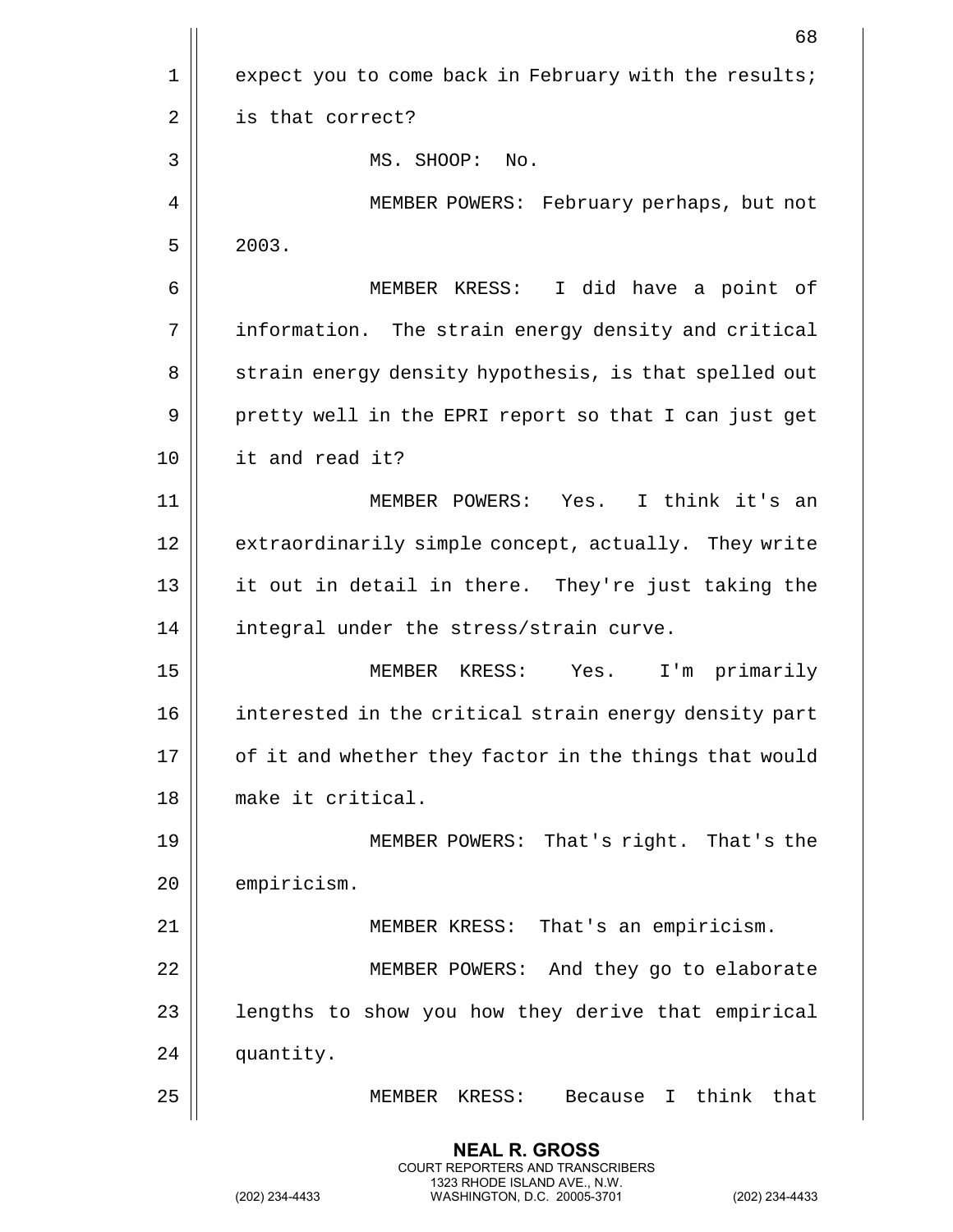|    | 69                                                    |
|----|-------------------------------------------------------|
| 1  | relates to your question about physics up to --       |
| 2  | MEMBER POWERS: Well, it also relates to               |
| 3  | what Undine had as the appropriate statistics and     |
| 4  | things like that, the way you analyze the data        |
| 5  | derived. It's an intriguing aspect of their topical   |
| 6  | report.                                               |
| 7  | MEMBER KRESS: Do we have that topical                 |
| 8  | report?                                               |
| 9  | MEMBER POWERS: We do. I have a copy of                |
| 10 | it, and I think we made Xerox copies of it.           |
| 11 | MEMBER KRESS: Okay. Thank you.                        |
| 12 | MEMBER POWERS: With no other questions,               |
| 13 | I will give it back to you, Mr. Chairman.             |
| 14 | CHAIRMAN APOSTOLAKIS: Thank you, Dana.                |
| 15 | We'll recess until 10:25.                             |
| 16 | (Whereupon, the foregoing matter went off             |
| 17 | the record at 10:09 a.m. and went back on             |
| 18 | the record at $10:25$ a.m.)                           |
| 19 | CHAIRMAN APOSTOLAKIS: Okay. We are back               |
| 20 | The next item on the agenda is the<br>in session.     |
| 21 | overview of the European simplified boiling water     |
| 22 | reactor, the SWR-1000 and the advanced CANDU reactor, |
| 23 | ACR-700, the pre-application reviews. Dr. Kress will  |
| 24 | Chair the session.                                    |
| 25 | MEMBER KRESS: Thank you, Dr. Apostolakis.             |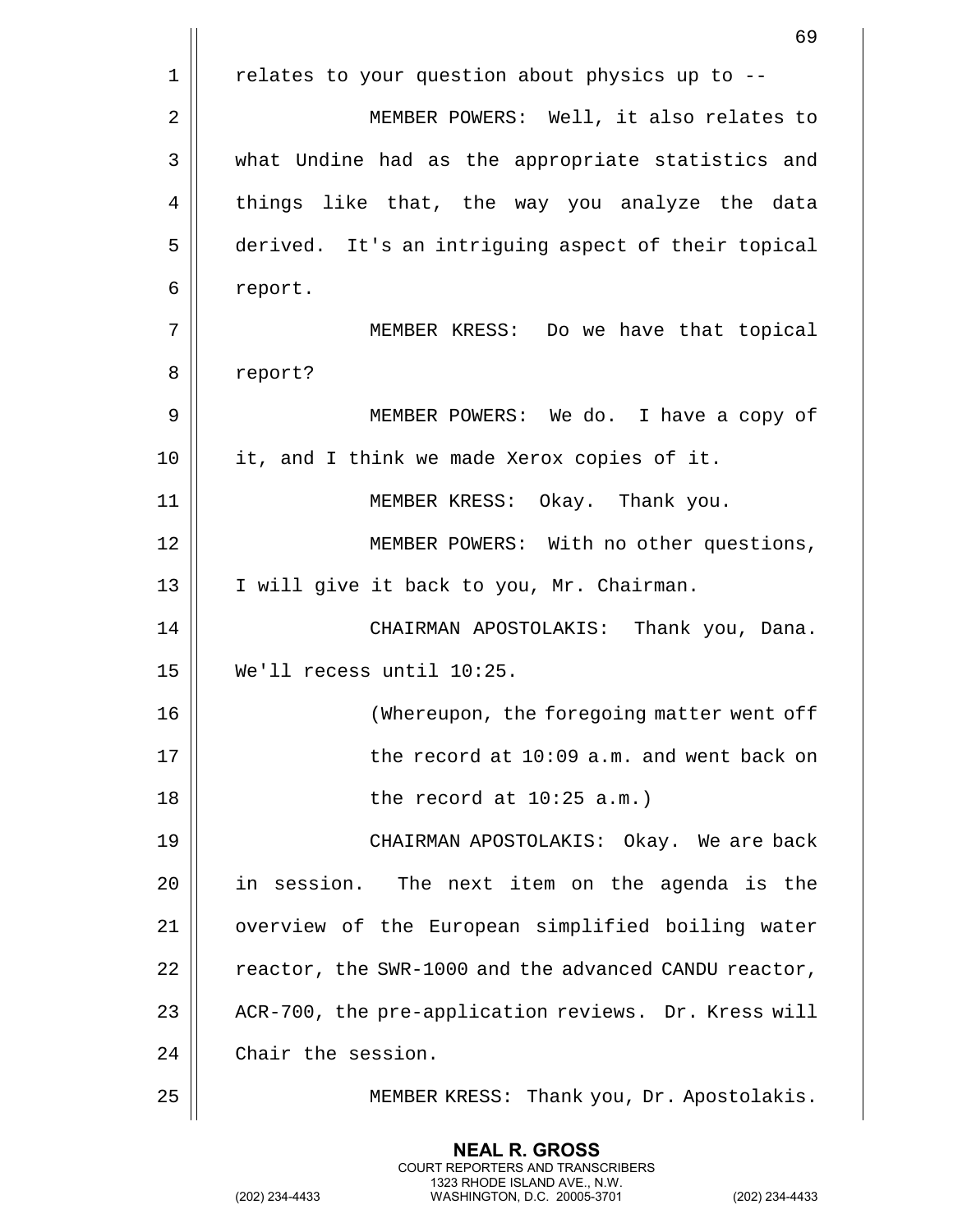1 || This is the nature of a briefing to get us up to speed  $2 \parallel$  a little bit and at least acquainted to some extent 3 || with these concepts that are coming in for pre-4 || application certification in the not too distant 5 future. So pay attention and ask questions, and I 6 | guess we'll ask Jim Lyons if he wants to make any 7 | introductory comments before we get started. 8 CHAIRMAN APOSTOLAKIS: It's too low level 9 for Jim. 10 MR. LYONS: I'm passing out this handout. 11 My name is Jim Lyons. I'm the Director of the New 12 || Reactor Licensing Project Office. And what I wanted 13 || to talk about just briefly to kind of put this in 14 || context of where we are on several reviews that we've 15 || got coming, projects that we're actually working on 16 || the licensing actions. We have three early site 17 || permits that I think we all know about coming in June 18 || to September of next year. We would see that the 19 Committee would be involved in that as part of the  $20$   $\parallel$  site safety analysis that will be done as part of the 21 || early site permit process. The other two portions are 22 | the environmental review and the emergency 23 || preparedness review, and the Committee hasn't in the 24 || past been involved in those.

25 In the way of design certifications,

**NEAL R. GROSS** COURT REPORTERS AND TRANSCRIBERS 1323 RHODE ISLAND AVE., N.W.

(202) 234-4433 WASHINGTON, D.C. 20005-3701 (202) 234-4433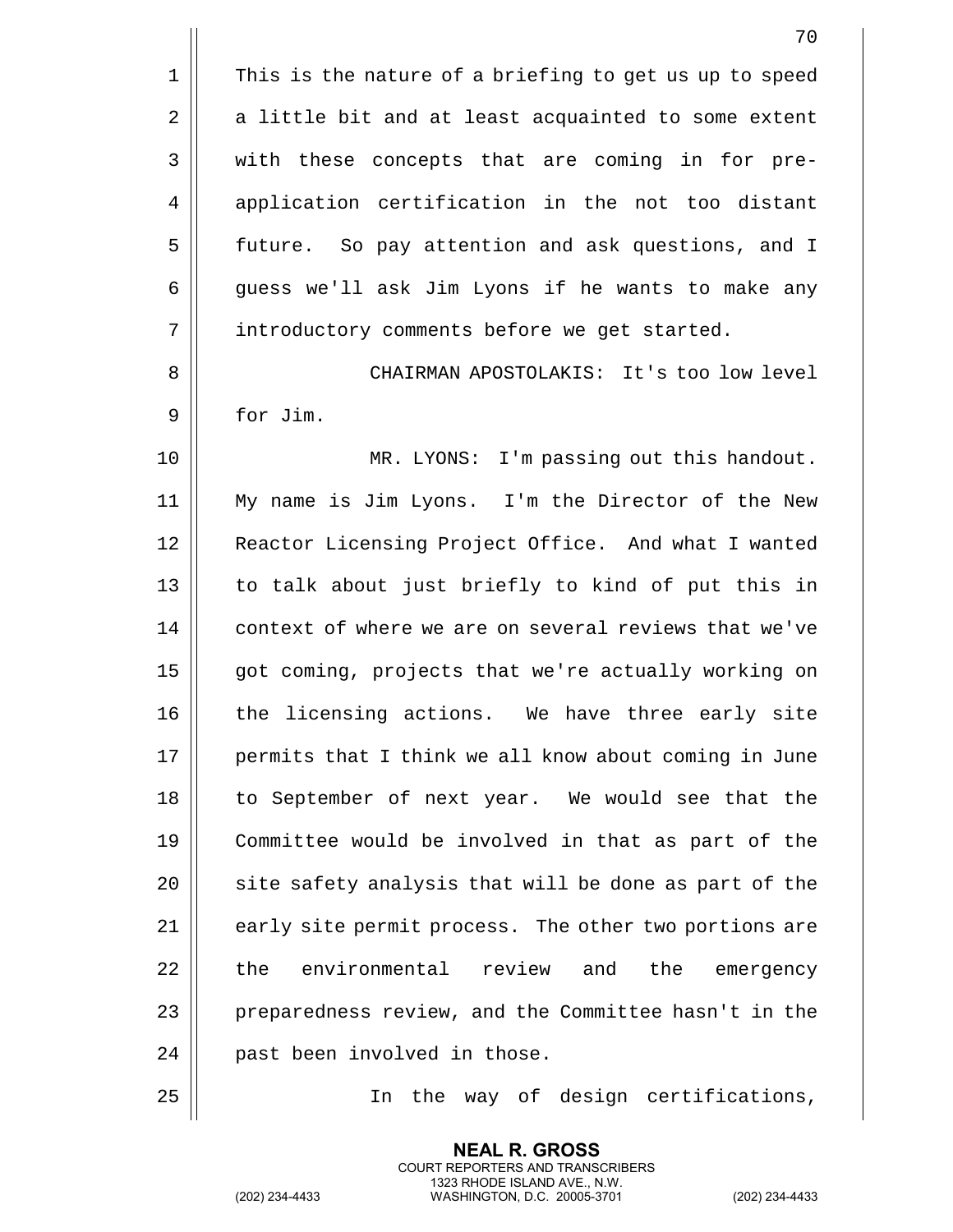|    | 71                                                     |
|----|--------------------------------------------------------|
| 1  | AP1000 is in here for design certification,<br>and     |
| 2  | they'll be -- actually, I think there's a meeting with |
| 3  | They're coming to the full Committee next<br>them.     |
| 4  | month, and we'll talk more about it. I've highlighted  |
| 5  | for both the AP1000 and the ESBWR when we actually     |
| 6  | have some more detailed milestones. The items there    |
| 7  | in red are the points in which the Committee has       |
| 8  | typically been involved in the review, both the draft  |
| 9  | safety evaluation report stage and at the final safety |
| 10 | evaluation report stage where we actually ask for a    |
| 11 | letter. So I've tried to highlight those. Those are    |
| 12 | our due dates. Obviously, the Committee meeting and    |
| 13 | Subcommittee meetings would be held before that.       |
| 14 | And so we have fairly detailed milestones.             |
| 15 | Obviously, on AP1000 we're well into that review.      |
| 16 | We've completed issuing our request for additional     |
| 17 | information on an AP1000 just last week on September   |
| 18 | We got all our RAIs out, which was our first<br>30.    |
| 19 | milestone.                                             |
| 20 | On ESBWR, with General Electric, we've                 |
| 21 | been working with them to develop a schedule for the   |
| 22 | pre-application and we actually have milestones. For   |
| 23 | the other designs, the ACR-700, the SWR-1000, which    |
| 24 | you're going to hear about today, GT-MHR and IRIS and  |
| 25 | PBMR we've just started talking to some of these       |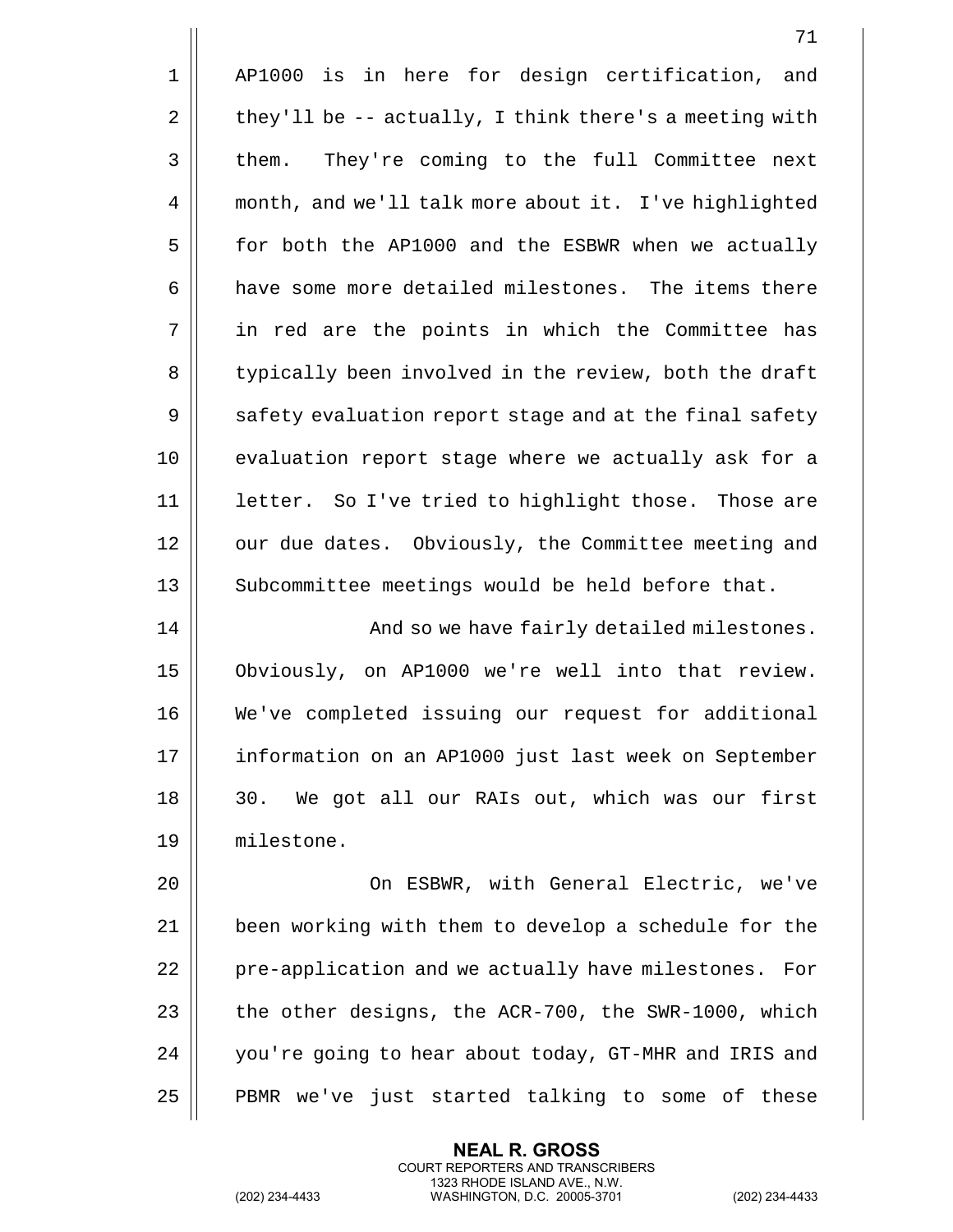|    | 72                                                     |
|----|--------------------------------------------------------|
| 1  | organizations about what the pre-application is going  |
| 2  | to be and what else it will be. But I thought that     |
| 3  | this would be helpful to the Committee to kind of get  |
| 4  | an understanding of overall what we're working on. I   |
| 5  | don't -- I haven't included on here infrastructure     |
| 6  | type changes that we're working on;<br>rules,          |
| 7  | regulations, that type of stuff that we may be coming  |
| 8  | to you and I'll get back to you tomorrow on those.     |
| 9  | But I wanted to at least lay out this kind of as an    |
| 10 | overall before you started on your discussion.         |
| 11 | MEMBER KRESS: Who will be leading the                  |
| 12 | PBMR aspects?                                          |
| 13 | MR. LYONS: We don't know right now, so                 |
| 14 | we're -- that's just -- we'd had some discussions with |
| 15 | PBMR Limited from South Africa, and they talked about  |
| 16 | maybe coming in for a pre-application review in that   |
| 17 | 2005/2006 time frame. So we're just kind of waiting    |
| 18 | to see on that, and we figured we'd put it back on     |
| 19 | there, because it hasn't completely gone away, and I   |
| 20 | know that there was a lot of interest in that.         |
| 21 | MEMBER KRESS: But the GT-MHR is coming                 |
| 22 | in.                                                    |
| 23 | MR. LYONS: We've already started                       |
| 24 | discussions with them, yes. We had meetings in the     |
| 25 | last couple weeks with both General Atomics and        |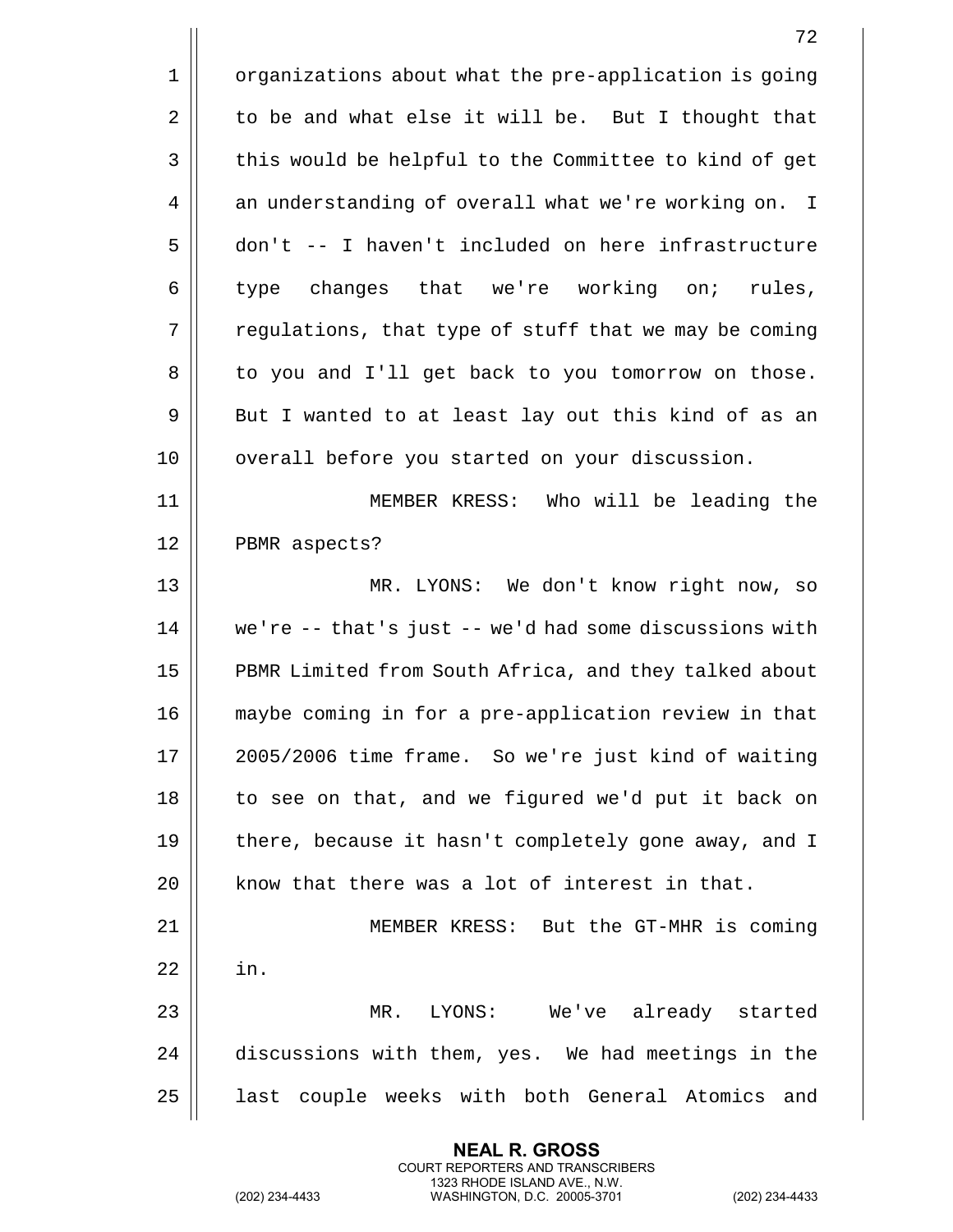|    | 73                                                    |
|----|-------------------------------------------------------|
| 1  | Westinghouse on IRIS. And Westinghouse will tell us   |
| 2  | next month also that for IRIS they'd ask us not to    |
| 3  | defer resources from the AP1000 review, because they  |
| 4  | see AP1000 as their highest priority.                 |
| 5  | So with that, I'd turn it over. I just                |
| 6  | wanted to $-$ -                                       |
| 7  | MEMBER LEITCH: One quick question.                    |
| 8  | MR. LYONS: Sure.                                      |
| 9  | MEMBER LEITCH: The early site permit for              |
| 10 | Exelon is at Clinton, I believe.                      |
| 11 | MR. LYONS: Yes.                                       |
| 12 | MEMBER LEITCH: And I think Clinton is for             |
| 13 | sale, is it not? Do you know if that impacts this     |
| 14 | schedule at all yet or do they still plan to proceed  |
| 15 | with the early site permit application?               |
| 16 | They're proceeding on with<br>MR.<br>LYONS:           |
| 17 | that application, and they said that if they did sell |
| 18 | the Plant, that there would be a decision about       |
| 19 | whether or not whoever bought the Plant would pick up |
| 20 | that early site permit review. And so that would be   |
| 21 | as part of that. But they have not backed off.        |
| 22 | MEMBER LEITCH: Okay.                                  |
| 23 | MR. LYONS: We're still working with them.             |
| 24 | MEMBER LEITCH: Thanks, Jim.                           |
| 25 | MR. LYONS:<br>Okay?                                   |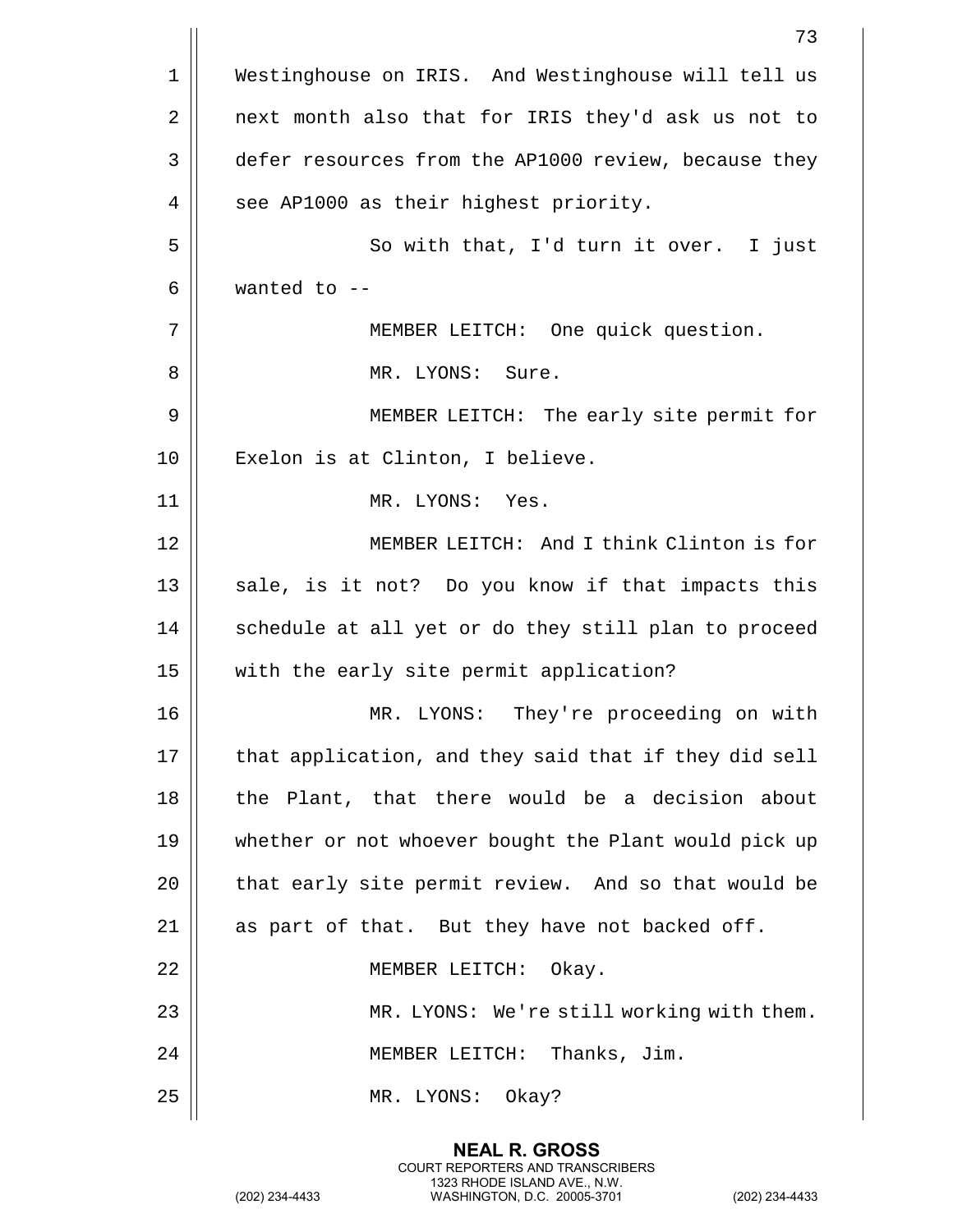|    | 74                                                     |
|----|--------------------------------------------------------|
| 1  | MEMBER KRESS: Okay.                                    |
| 2  | MR. FLACK: This is John Flack at the NRC               |
| 3  | Staff, if I could just add a little bit. We will be    |
| 4  | to the Committee on November 6 with our infrastructure |
| 5  | assessment, which had originally included the four     |
| 6  | plants, PBMR, GT-MHR, AP1000 and IRIS. We have         |
| 7  | subsequently expanded it to also pick up the ACR-700   |
| 8  | and ESBWR at this time, so you'll see some additional  |
| 9  | information that the Committee has not seen before in  |
| 10 | looking at an assessment, but we'll be back November   |
| 11 | 6 to talk to you about that.                           |
| 12 | MEMBER KRESS: Okay.                                    |
| 13 | MR. RAO: Thank you for giving me this                  |
| 14 | time. I'll just give you a very brief --               |
| 15 | CHAIRMAN APOSTOLAKIS: Please identify                  |
| 16 | yourself for the record.                               |
| 17 | MR. RAO: Sorry. Arturam Rao from General               |
| 18 | Electric Company. I'm the Project Manager for the      |
| 19 | ESBWR.                                                 |
| 20 | CHAIRMAN APOSTOLAKIS: Thank you.                       |
| 21 | MR. RAO: I'll be giving you a brief                    |
| 22 | overview of the ESBWR, which is a 4,000 megawatt       |
| 23 | thermal natural circulation reactor with passive       |
| 24 | safety systems.                                        |
| 25 | I'll be covering several aspects of the                |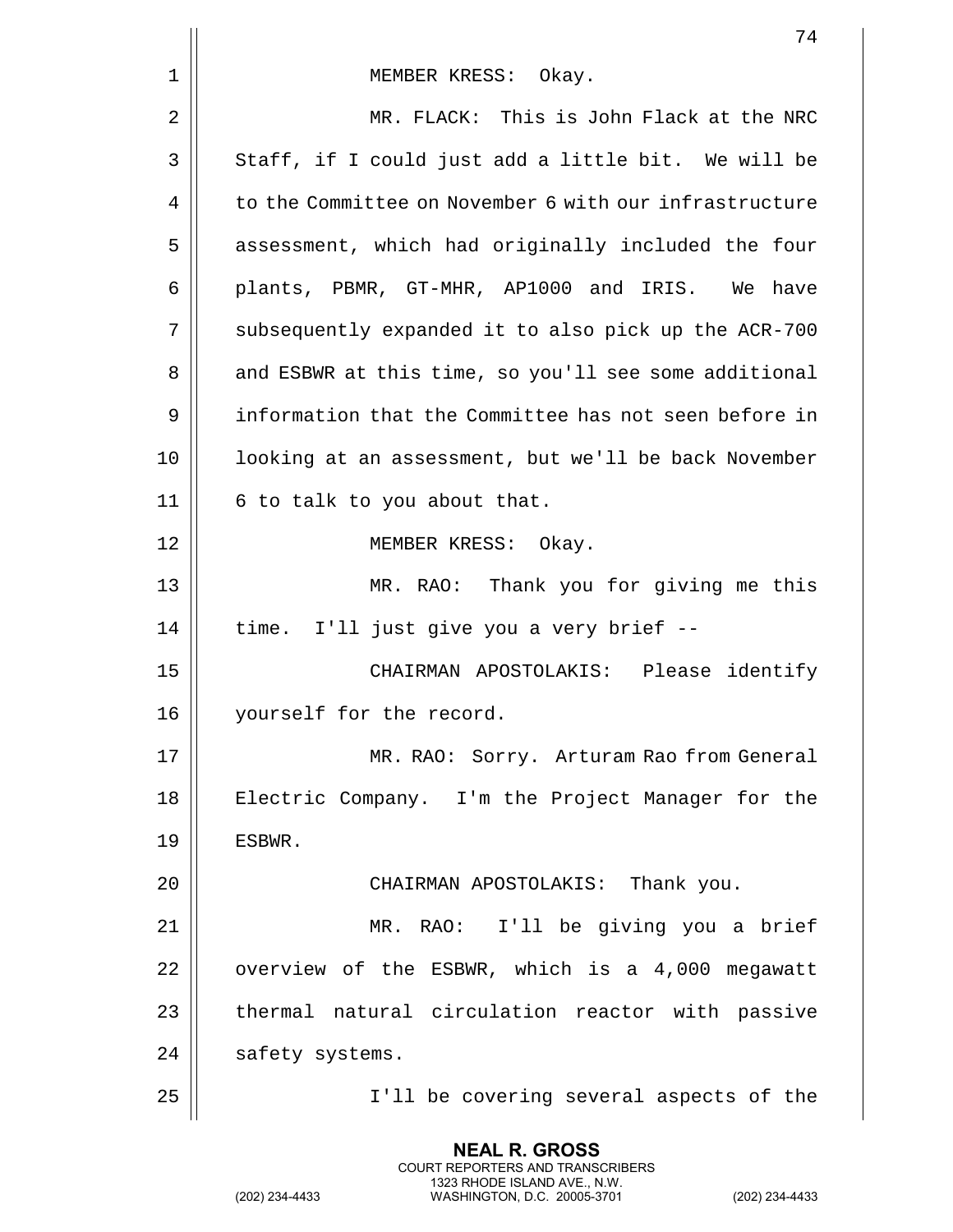1 | design and the technology, a little bit about ESBWR 2 evolution, the design philosophy of the safety  $3 \parallel$  systems, and what I'll be emphasizing as we go through 4 | the design is the basic design philosophy has been to 5 || improve the safety margins by putting in design 6 | features. It's not reliant on complicated analysis 7 methods and extending and minimizing margins and 8 | stretching the limits. What we have ongoing with the 9 || NRC is a 12-month pre-application review which is 10 intended to close the technology issues. What we are 11 trying to do in this period is to get the approval o 12 || the TRACG code for use in LOCA containment analysis 13 || and transient analysis and close the issue on the 14 || adequacy of the testing and the qualification of the 15 | TRACG computer code.

 The ESBWR is actually in some ways an 17 || evolutionary design. In a sense, it has evolved, and || as you can see in the evolution of the design, the old BWRs used to have steam generators. And almost 30 20 || years ago we gave up the idea of steam generators, decided it was a lot simpler to go with the internal 22 || steam separation, external loops, most of the | operating plants are there.

24 The ABWR, an operating plant, would react  $25$  | to internal pumps, and the ESBWR goes a step further

> **NEAL R. GROSS** COURT REPORTERS AND TRANSCRIBERS 1323 RHODE ISLAND AVE., N.W.

(202) 234-4433 WASHINGTON, D.C. 20005-3701 (202) 234-4433

75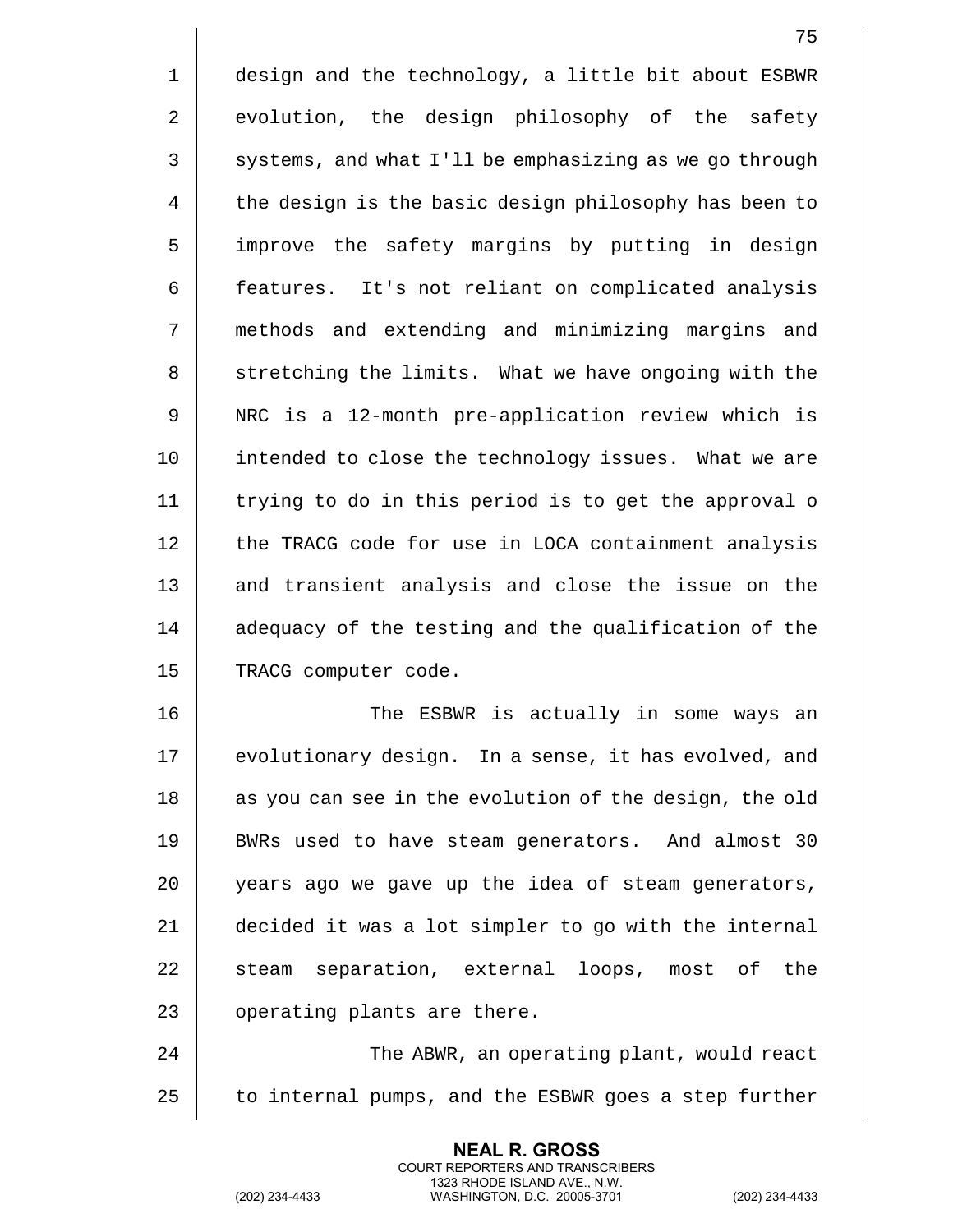1 || in terms of simplification by eliminating all the 2 | pumps and relying on natural circulation and passive  $3 \parallel$  safety features.

4 | So the basic design approach has always 5 | been evolution towards simplicity. We've got a 6 | natural circulation reactor which looks like pretty 7 much like any traditional boiling water reactor, just 8 || a taller vessel, six meters taller than the ABWR 9 design. You get the feedwater coming in and flowing 10 down by gravity, density difference, the water heats 11 up in the core, you get steam and water and separation 12 || in the standard steam separator dryers, and steam goes  $13$  || out to dry the steam turbine.

 What we did in this Plant was to enhance 15 | the natural circulation compared to standard boiling water reactors, basically by reducing the flow 17 || restrictions and a higher driving head. It took three 18 ways we reduced the flow restrictions. We have an improved steam separator with lower resistance. We have a shorter core which reduces the two-phase pressure drop, and we have increased the downcomer || area. It's interesting, when you look at the four- $\parallel$  circulating plant, what you have in a four-circulating 24 | plant is a pump sitting right out here, and this pump  $\parallel$  actually introduces the resistance to the flow.

> **NEAL R. GROSS** COURT REPORTERS AND TRANSCRIBERS 1323 RHODE ISLAND AVE., N.W.

(202) 234-4433 WASHINGTON, D.C. 20005-3701 (202) 234-4433

76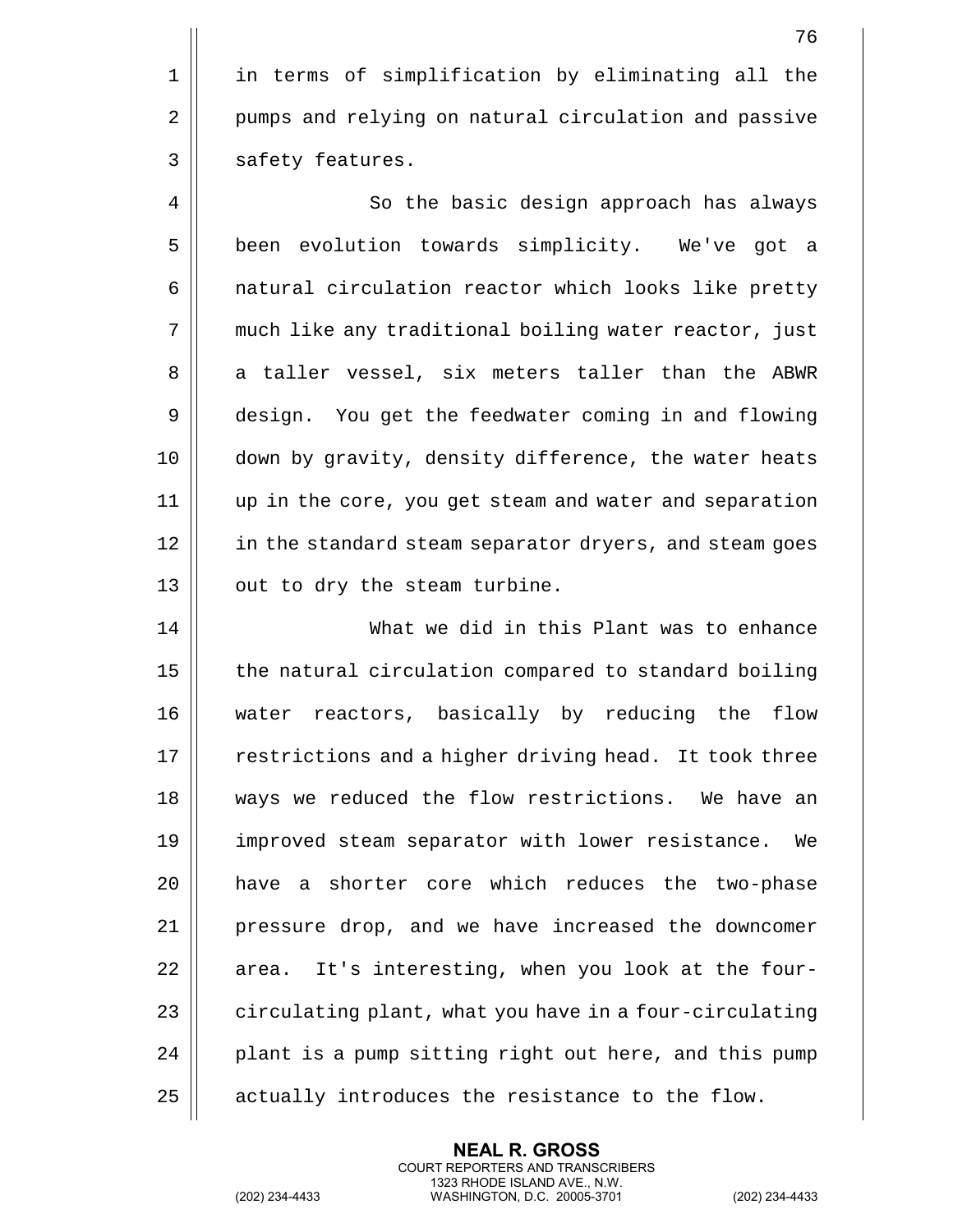|                | 77                                                     |
|----------------|--------------------------------------------------------|
| $\mathbf 1$    | And so what the pump actually does it                  |
| $\overline{2}$ | spends half its energy overcoming that resistance,     |
| 3              | okay, and the other half for providing additional      |
| 4              | flow. So what we did in this Plant was get rid of      |
| 5              | that resistance, and what you end up with is much      |
| 6              | increased natural circulation flow.                    |
| 7              | MEMBER KRESS: Is the efficiency of your                |
| 8              | separators related to its fictional resistance? I      |
| 9              | mean can you maintain the same separating efficiency?  |
| 10             | MR. RAO: Yes. The whole philosophy is to               |
| 11             | make sure that the carry over, carry under are in the  |
| 12             | exact same range.                                      |
| 13             | MEMBER KRESS: Are still the same.                      |
| 14             | And we've done additional<br>MR. RAO:                  |
| 15             | testing in the range of application for the ESBWR. So  |
| 16             | in addition to reducing the flow restrictions, you     |
| 17             | provide a higher driving head by using what's called   |
| 18             | a chimney, which basically increases the driving head  |
| 19             | between the downcomer and the core out here, enhanced  |
| 20             | natural circulation which makes the operation of the   |
| 21             | Plant a lot easier, reduces the vibration, flow rates, |
| 22             | resistances and all in the vessel.                     |
| 23             | Evolution of the BWR containment is shown              |
| 24             | in this chart. Not enough time to go into all the      |
| 25             | details, but this is the ESBWR shown out here.         |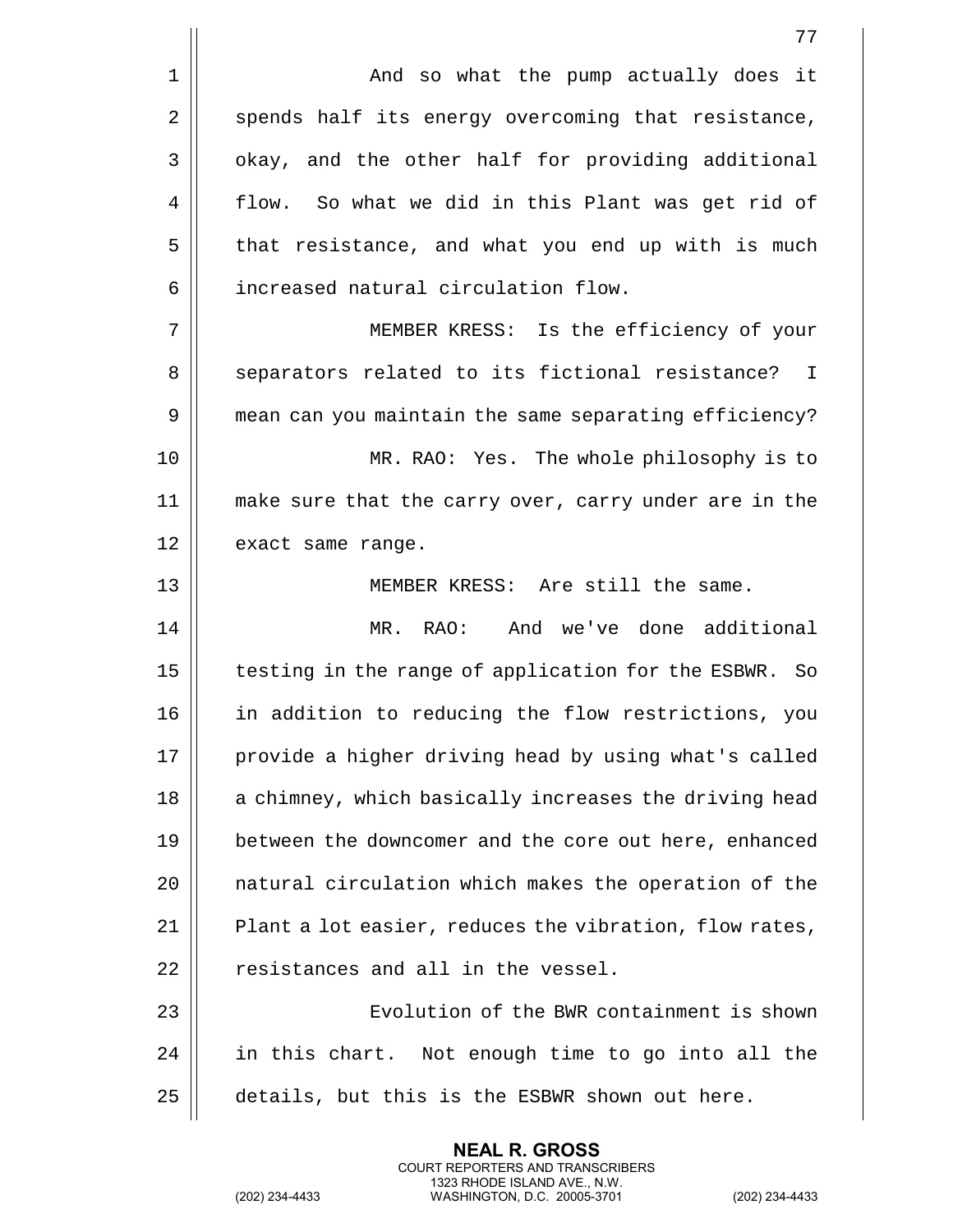|    | 78                                                    |
|----|-------------------------------------------------------|
| 1  | MEMBER KRESS: Are those kind of to scale              |
| 2  | in terms of volume?                                   |
| 3  | MR. RAO: Almost to scale. This is not                 |
| 4  | quite right. We've got to fix this one to get them to |
| 5  | the right scale. This is the Mark III containment,    |
| 6  | which is right circular cylinder which surrounds the  |
| 7  | traditional suppression systems, the drywell and a    |
| 8  | wetwell. In the ESBWR, the size of the<br>ESBWR       |
| 9  | containment, this building, is the same as the Mark   |
| 10 | III. So that's why it's not quite to scale, okay?     |
| 11 | But the basic features are shown out here correctly.  |
| 12 | What they did is the spent fuel storage               |
| 13 | has been moved from the refueling floor down to the   |
| 14 | separate building like the Mark III, and the ESBWR    |
| 15 | moved to a separate building, inclined fuel transfer  |
| 16 | system similar to the Mark III except that it's now   |
| 17 | not part of the containment. Here it's part of the    |
| 18 | containment, so you can't do refueling operations or  |
| 19 | movement of fuel during normal operation in the Mark  |
| 20 | III. Whereas in this one, since it's not part of the  |
| 21 | containment, the containment boundary is out here.    |
| 22 | inclined fuel transfer is outside<br>the<br>This      |
| 23 | containment.                                          |
| 24 | MEMBER KRESS: Do you have an inert gas in             |
| 25 | your containment?                                     |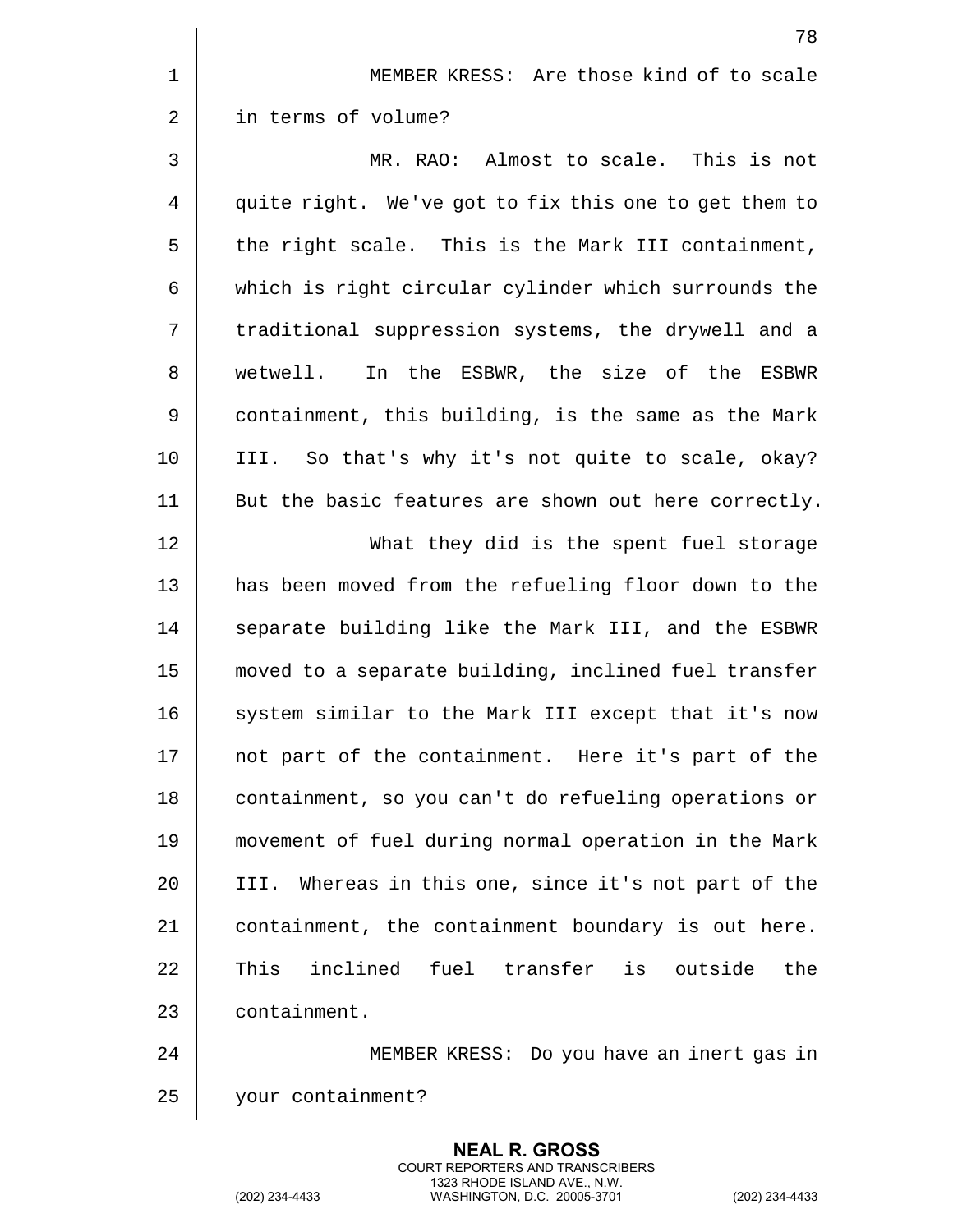|             | 79                                                        |
|-------------|-----------------------------------------------------------|
| $\mathbf 1$ | MR. RAO: Yes. So unlike the Mark III,                     |
| 2           | which is not inerted, it's similar to the ABWR or the     |
| 3           | earlier Mark Is and Mark IIs. It's an inerted             |
| 4           | containment, it's smaller containment. Expect no          |
| 5           | access during normal operation inside the containment.    |
| 6           | The containment boundary is basically                     |
| 7           | shown here. This is a drywell head. This is the           |
| 8           | raised suppression pool shown out here. These are         |
| 9           | what are called gravity-driven cooling system pools,      |
| 10          | which provide water makeup following loss of coolant      |
| 11          | accident. So this is the traditional containment          |
| 12          | boundary. And what you've got is all the safety           |
| 13          | systems, as you'll see later on, are inside the           |
| 14          | containment or just above it, these heat exchanges        |
| 15          | sitting above it.                                         |
| 16          | MEMBER KRESS: Oh, okay.                                   |
| 17          | MR. RAO: So basically have reduced the                    |
| 18          | size of the safety grade buildings by almost half         |
| 19          | compared to the ABWR. Just look at the ABWR.<br>The       |
| 20          | containment of the ABWR and the ESBWR containment look    |
| 21          | essentially the same, and they're about the same size     |
| 22          | What's different is the reactor building.<br>also.<br>The |
| 23          | ABWR has six floors of safety grade equipment, pumps,     |
| 24          | heat exchanges, steam generators and other things.        |
| 25          | Whereas, in the ESBWR, all that's gone because all the    |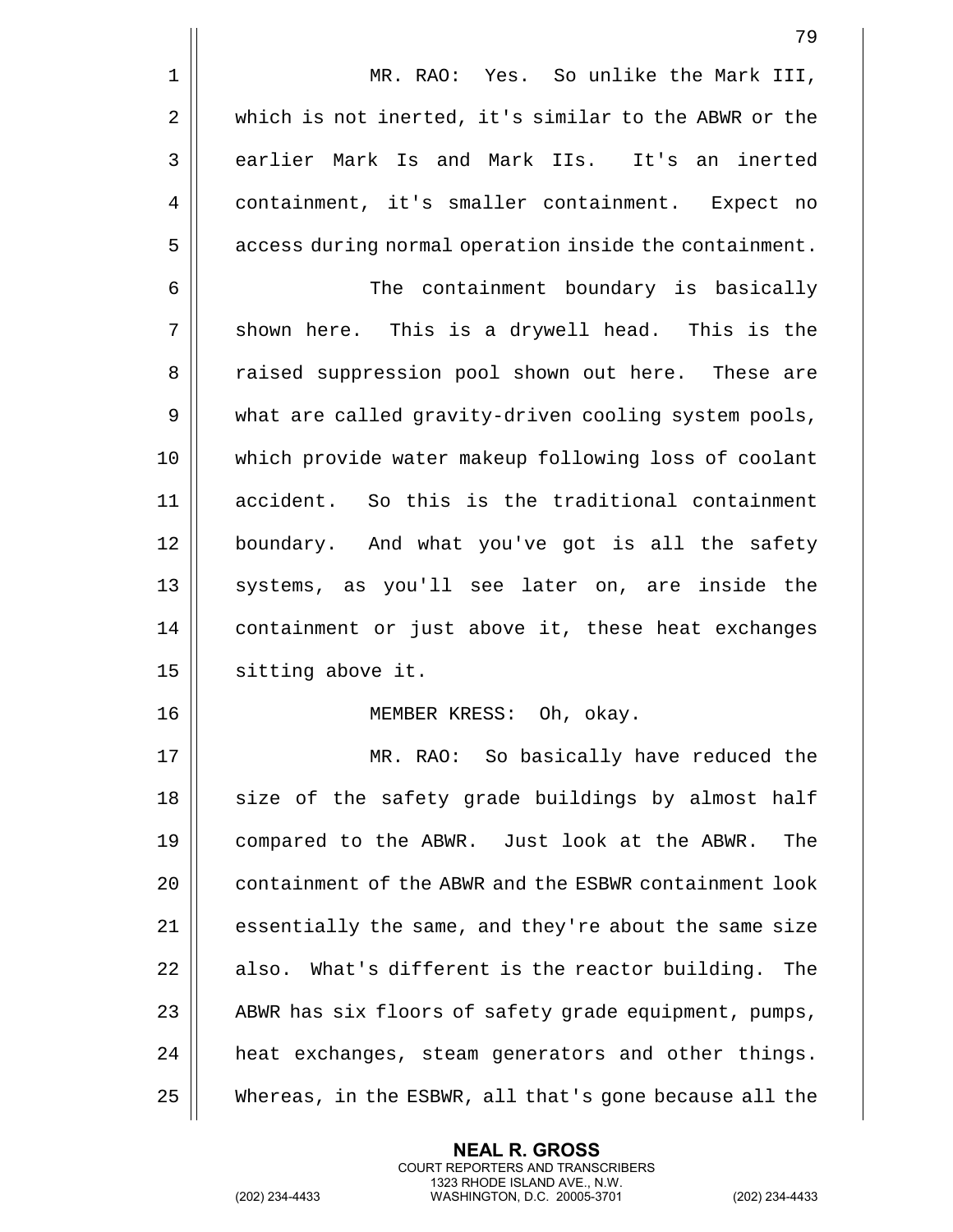|    | 80                                                     |
|----|--------------------------------------------------------|
| 1  | safety systems are now in this envelope.               |
| 2  | MEMBER KRESS: Since you're operating                   |
| 3  | strictly in the natural convection mode, do you have   |
| 4  | any enhanced issues with the oscillations?             |
| 5  | No. Because the natural<br>MR.<br>RAO:                 |
| 6  | circulation is worth four times that of the            |
| 7  | traditional four-circulating plant, you --             |
| 8  | MEMBER KRESS: I see. You really get a                  |
| 9  | good follow through there.                             |
| 10 | MR. RAO: Yes.                                          |
| 11 | MEMBER KRESS: Okay.                                    |
| 12 | MEMBER LEITCH: Could you go back to your               |
| 13 | previous slide for just a moment? The space above the  |
| 14 | core there, that --                                    |
| 15 | MR. RAO: Chimney.                                      |
| 16 | -- chimney or plentum,<br>MEMBER<br>LEITCH:            |
| 17 | whatever it is, is there anything in there or is that  |
| 18 | just an open space to --                               |
| 19 | MR. RAO: Oh, okay. We do have partitions               |
| 20 | there. They're one meter by one meter.                 |
| 21 | MEMBER LEITCH: Just for flow direction?                |
| 22 | MR. RAO: Just for flow direction.                      |
| 23 | MEMBER LEITCH: So it's really just an                  |
| 24 | empty space to give you the differential head that you |
| 25 | need?                                                  |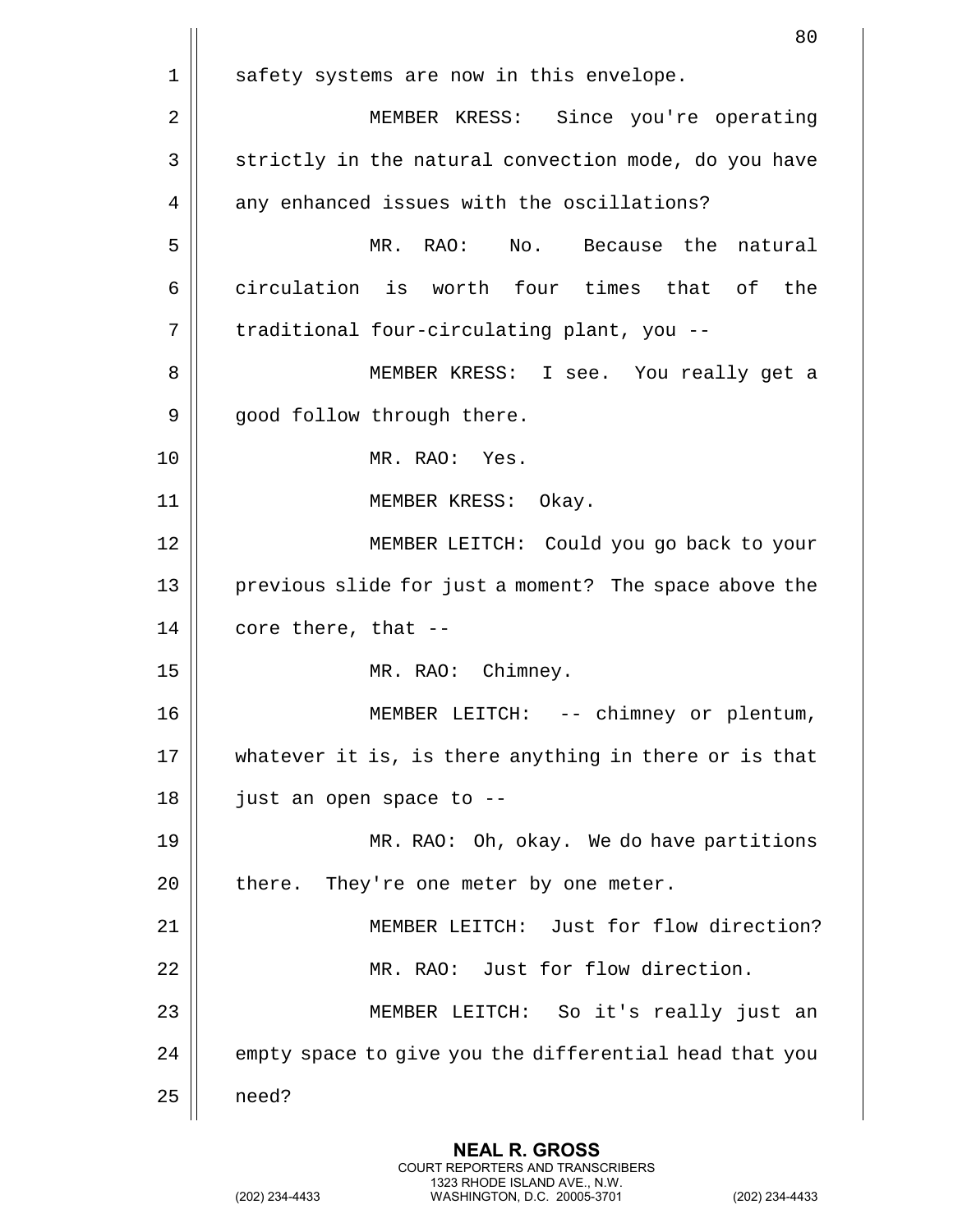|    | 81                                                     |
|----|--------------------------------------------------------|
| 1  | MR. RAO: Right. Just gives additional                  |
| 2  | driving head through the core.                         |
| 3  | MEMBER LEITCH: Okay. Thank you.                        |
| 4  | MEMBER RANSOM: One question one might ask              |
| 5  | is how do you know one meter by one meter is adequate  |
| 6  | to prevent the rate of slope transition that could     |
| 7  | occur in the --                                        |
| 8  | MR. RAO: When we started the initial                   |
| 9  | design we actually had an open chimney, and we went to |
| 10 | one meter by one meter because that's where there was  |
| 11 | data available, so we were sure that at one meter by   |
| 12 | one meter we could -- we wouldn't have any concerns    |
| 13 | about flow and bubbly flow.                            |
| 14 | MEMBER RANSOM: And where is that data                  |
| 15 | from?                                                  |
| 16 | We got -- there was some data<br>MR.<br>RAO:           |
| 17 | from Russia, I don't have the exact reference, okay?   |
| 18 | That was literature data. And we supplemented it by    |
| 19 | additional testing at a test facility in Canada.<br>We |
| 20 | can provide you the details on that, certainly.<br>But |
| 21 | so we've got two pieces of additional data, which      |
| 22 | provided us confidence that was adequate. In fact,     |
| 23 | one of the design philosophies was we want to make     |
| 24 | sure during normal operation we have complete data     |
| 25 | Our expectation is that you probably don't<br>range.   |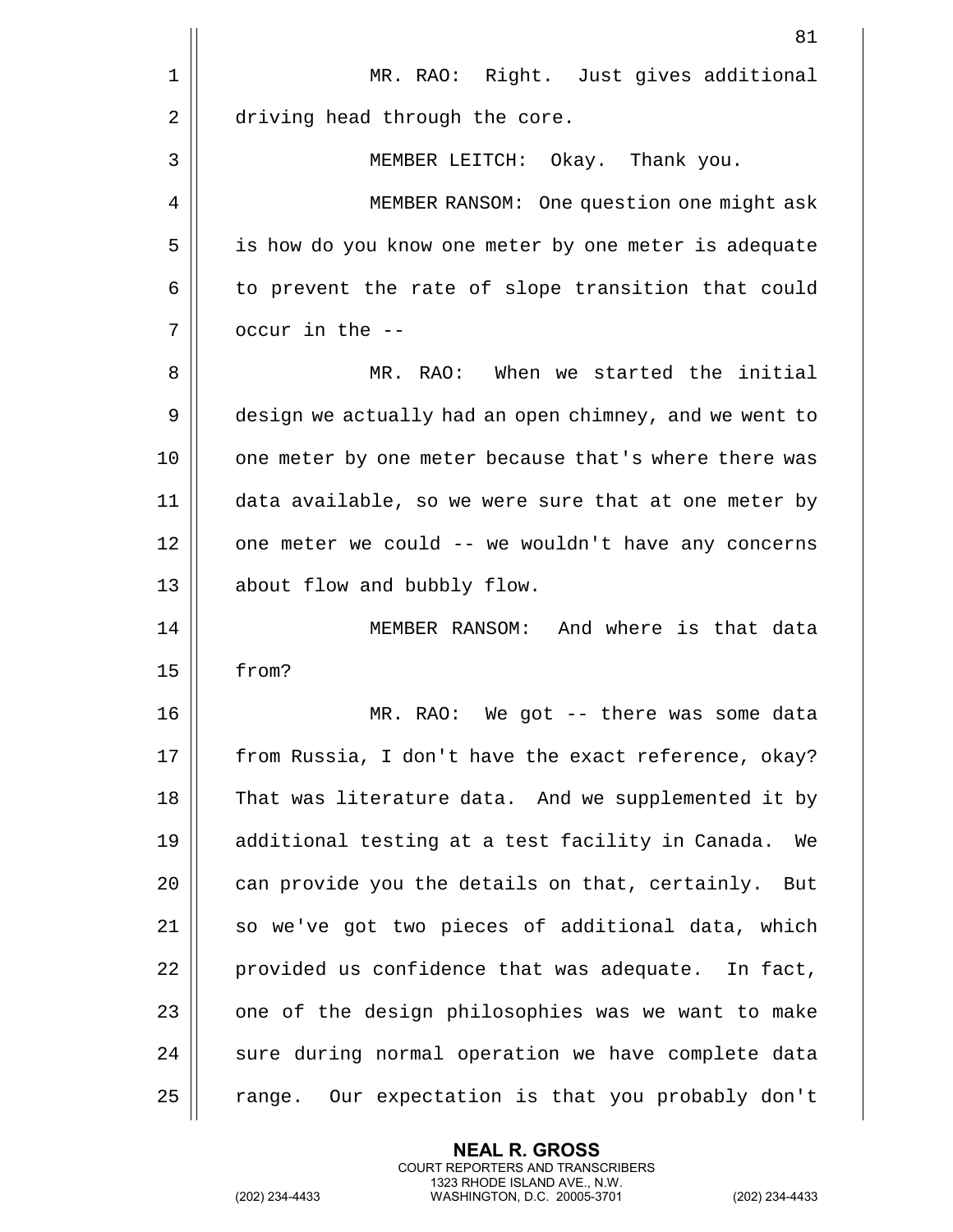82 1 || even need that, and if some five or ten years into the 2 | operation of a plant you decide you want to take the 3 | partitions out, it may be an option. But if there's  $4 \parallel$  additional data --5 MEMBER RANSOM: One would think that would  $6 \parallel$  be an issue, because in pipes the dimension is much  $7$  || smaller than that. 8 MR. RAO: Yes. No, the -- I don't 9 | Pemember the exact dimension of the Ontario Hydro Test 10 || Facility, but I can get you that. 11 This shows the basic passive safety 12 || systems. This is an isometric. You have three pools, 13 || I think, which provide the water makeup. It's about 14 1,000 cubic meters is all you need. The size of the  $15$  | pool -- the size of the safety systems are actually 16 not dependent on the power level. This size is 17 | primarily determined by geometrical considerations. 18 It's determined by how much water is needed to fill up 19 || the lower drywell. That's all outside. That's why 20 when we scaled up from the SBWR design to the ESBWR it 21 was really easy for us to scale up. In fact, we 22 didn't have to give up any margins. The core always 23  $\parallel$  remains covered for any pipe break accident. In fact, 24 || it's three meters of water above the core. 25 | Charlon to that, we have the standard

> **NEAL R. GROSS** COURT REPORTERS AND TRANSCRIBERS 1323 RHODE ISLAND AVE., N.W.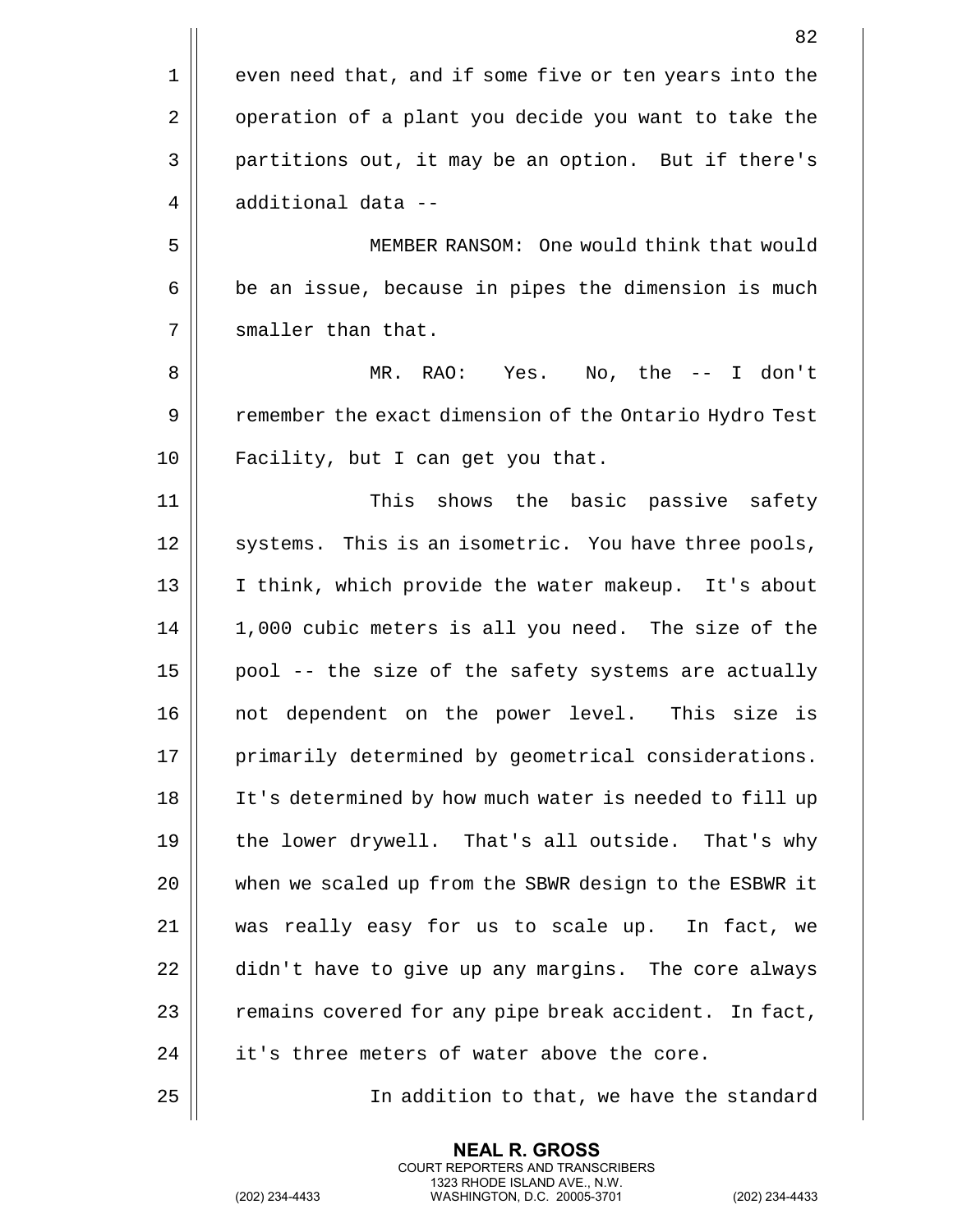1 || suppression pool, except that it's raised from the 2 | base mat so water can also flow by gravity from this 3 | raised suppression pool into the vessel. It provides 4 | another backup source of water in case of pipe break.

5 All pipes and valves are inside the 6 containment, and the decay heat removal heat 7 || exchanges, not shown in this picture, are above the 8 drywell head out here. So all the safety systems are 9 | basically within the containment envelope. That is 10 where you get the big savings, improvement in 11 economics.

12 This chart out here shows the comparison 13 || of ESBWR parameters to operating BWRs. We've tried to 14 do the comparisons at similar power levels. This is 15 || Browns Ferry 3, Grand Gulf, ABWR and the ESBWR. You 16 || qo from left to right. You'll see small changes in 17 | the parameters and basically an evolutionary design in 18 || that sense. The active fuel height is 15 percent 19 || less, the power density is 15 percent more than the 20 || ABWR but still much less than the power density that 21 || you're seeing in some of the recent power uprates.

22 || So the Life Star Plant is up at 62, 64 23 || kilowatts per liter. That's a Mark III BWR 6. We  $24$   $\parallel$  eliminated recirculation pumps, the number of control 25  $\parallel$  rod drives. This is locking piston for LP; this is

> **NEAL R. GROSS** COURT REPORTERS AND TRANSCRIBERS 1323 RHODE ISLAND AVE., N.W.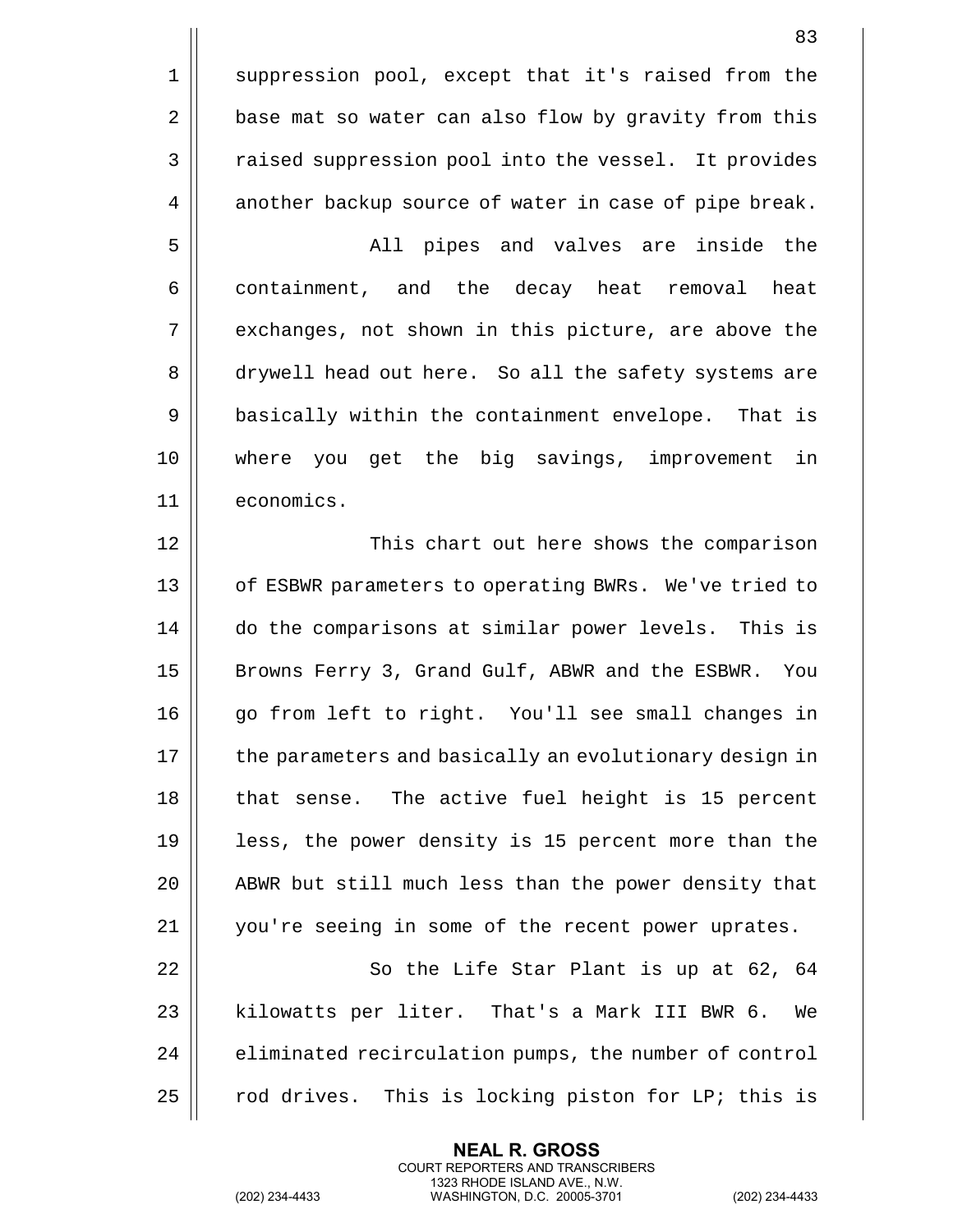|    | 84                                                     |
|----|--------------------------------------------------------|
| 1  | fine motion drives. We've got half the number of       |
| 2  | drives compared to the ABWR similar drives, identical  |
| 3  | drives to the ABWR.                                    |
| 4  | MEMBER KRESS: Did you have to more                     |
| 5  | Gatalin in to do that?                                 |
| 6  | MR. RAO: I don't know the answer to that               |
| 7  | question.<br>The safety system pumps basically         |
| 8  | eliminated them completely. The safety diesel          |
| 9  | generators also eliminated the vessel pressure. All    |
| 10 | the parameters -- feedwater temperatures and all of    |
| 11 | those -- we're keeping them identical for operating    |
| 12 | plants so that we don't have any of the problems of    |
| 13 | learning from new designs.                             |
| 14 | Here is the bottom line: The safety                    |
| 15 | building volume is about half that of the ABWR, less   |
| 16 | than half that of the ABWR. So that's where you get    |
| 17 | the big savings in materials. We are basically doing   |
| 18 | an evolution in the design, which minimizes operations |
| 19 | It's a standard direct cycle plant, fairly<br>risks.   |
| 20 | simple. You pull the control rods and steam comes out  |
| 21 | of the top, feedwater is pumped in and you drive the   |
| 22 | Couldn't find anything simpler than this<br>turbine.   |
| 23 | one.                                                   |
| 24 | The design philosophy for core cooling has             |
| 25 | been basically shown out here to improve the design    |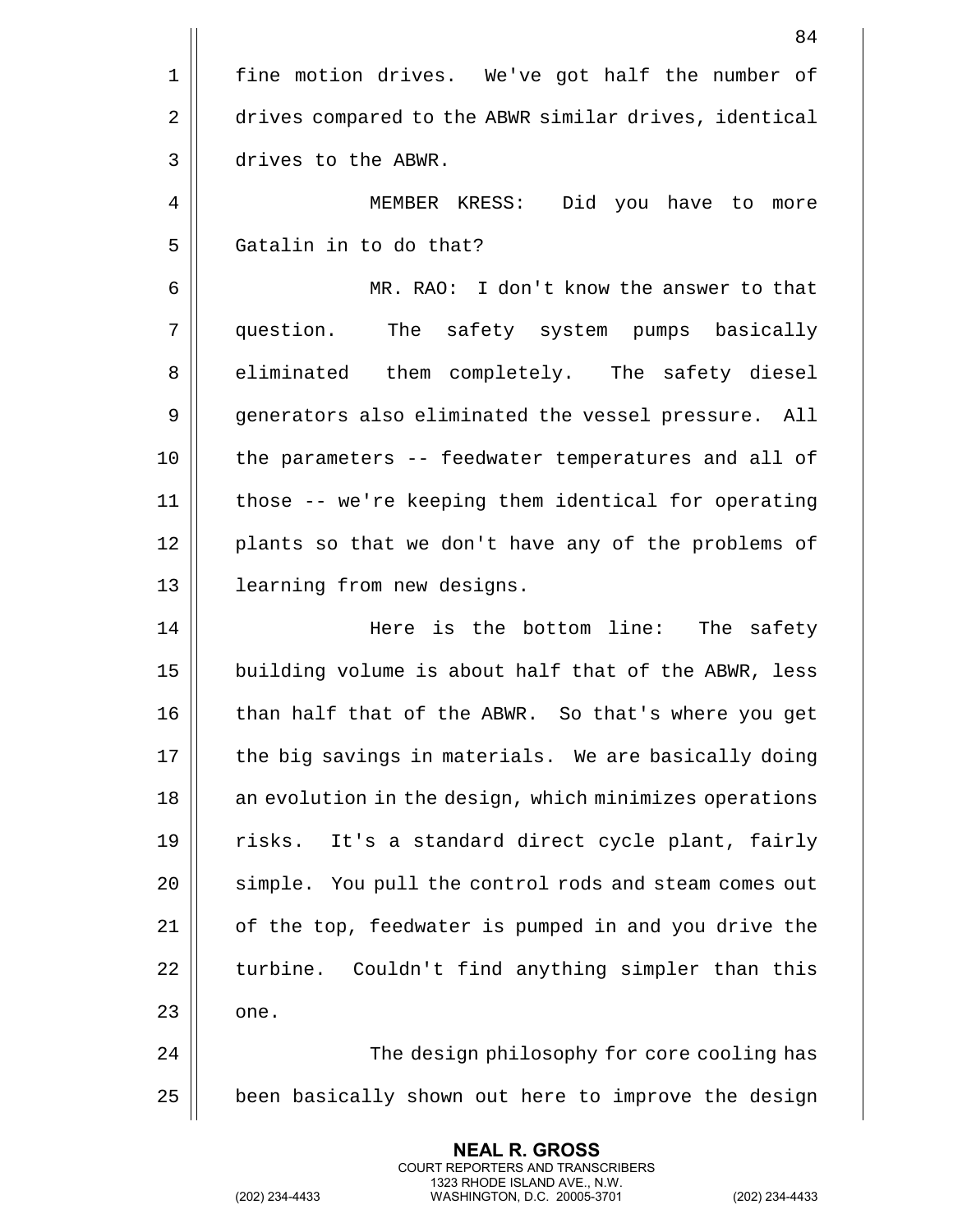85

1 || features. Several of them are new compared -- I 2 | listed them as new, because they're new relative to  $3 \parallel$  the operating plants. We're using a taller vessel, we 4 || increased the amount of subcool water, we've 5 | eliminated large pipes below the core. ABWR also did  $6 \parallel$  that, but compared to the other plants that are 7 || operating, we don't have any large pipes below the 8 | core.

 The shorter vessel -- the shorter core makes it lower in the vessel, so you've got more water above the core for a pipe break. And in addition to 12 || that, because we rely on gravity for water makeup we 13 || added the worst depressurization system. All BWRs 14 | already have a depressurization system. We've got the worst one on this one. Two very different kinds of | valves and going down to two different areas.

17 || And the other thing we're doing is using 18 || the TRACG computer code. We're using a code which is based on first principles, not a fixed node code, which has not been fine tuned for the ESBWR. All of  $\parallel$  the qualification and all the data comparisons we've 22 | done we have not done any fine tuning of the code for  $\parallel$  the application out here. We basically have improved  $\parallel$  the Plant response by putting in design features, not  $\parallel$  by improving the analysis, even though we improved the

> **NEAL R. GROSS** COURT REPORTERS AND TRANSCRIBERS 1323 RHODE ISLAND AVE., N.W.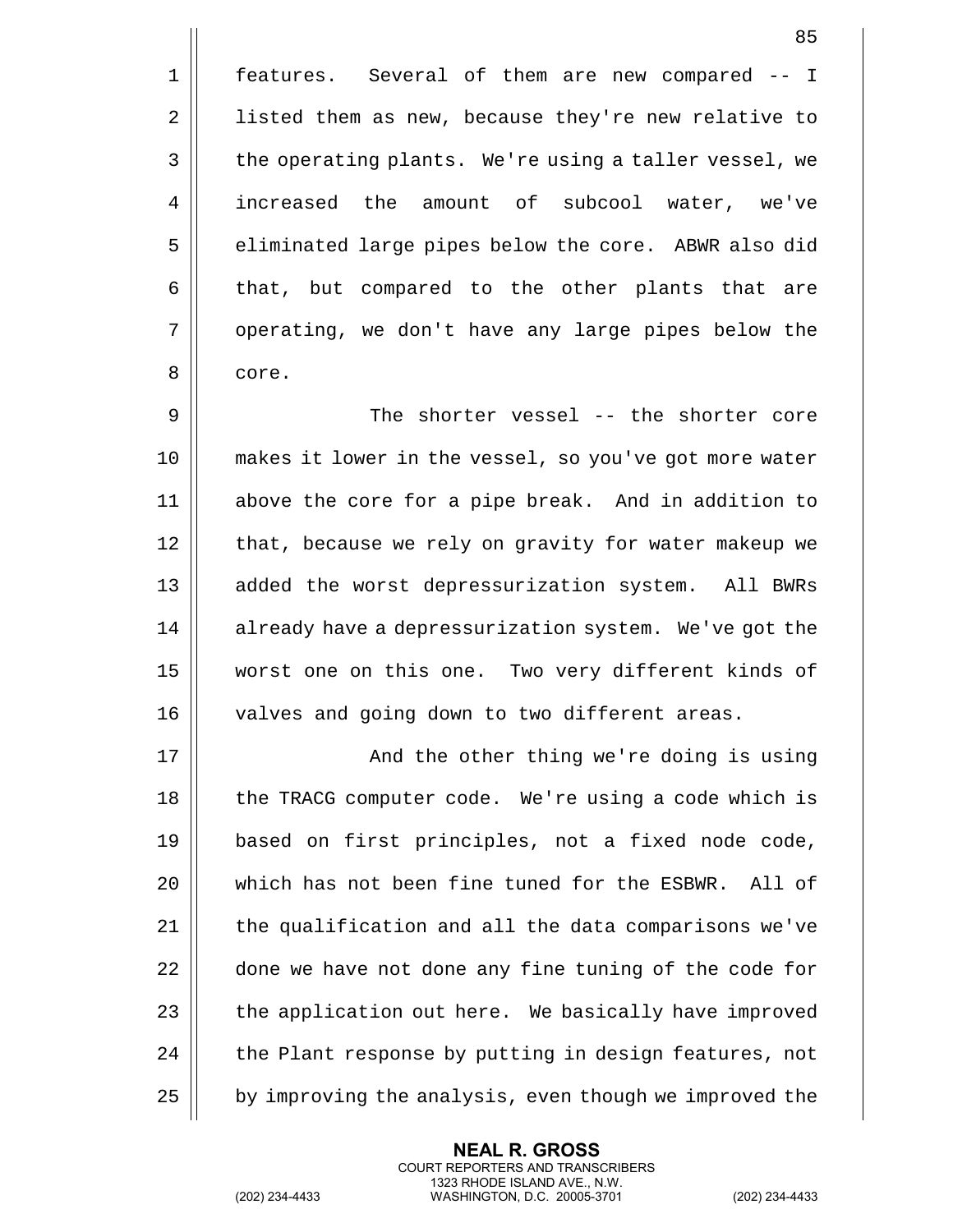|    | 86                                                    |
|----|-------------------------------------------------------|
| 1  | analysis.                                             |
| 2  | don't have time to go into how the<br>I.              |
| 3  | safety systems work, but basically water flows from   |
| 4  | this upper pool to flood the vessel, as shown on the  |
| 5  | right-hand side out here.                             |
| 6  | MEMBER RANSOM: Have you retained the same             |
| 7  | degree of redundancy in those systems that you did in |
| 8  | the SBWR?                                             |
| 9  | RAO: Compared to the SBWR, it's<br>MR.                |
| 10 | essentially identical. There are one or two very      |
| 11 | minor differences, which might show -- I'd care to    |
| 12 | show them out here. In the SBWR, this pool of water,  |
| 13 | the gravity-driven cooling system pool, was open to   |
| 14 | the drywell out here, okay? In this Plant, they've    |
| 15 | closed it off from the driver, it's now part of the   |
| 16 | wetwell, okay, so there's a connecting pipe out here. |
| 17 | And the reason for doing that is not the LOCA         |
| 18 | response, okay? What it gives us a lower containment  |
| 19 | pressure. The containment pressure in this plant      |
| 20 | depends on the relative ratio between the drywell     |
| 21 | volume and the wetwell aspects. So you want to        |
| 22 | increase the wetwell aspects.                         |
| 23 | MEMBER RANSOM: Is there no vacuum breaker             |
| 24 | valve between the --                                  |
| 25 | MR. RAO: There is a vacuum breaker                    |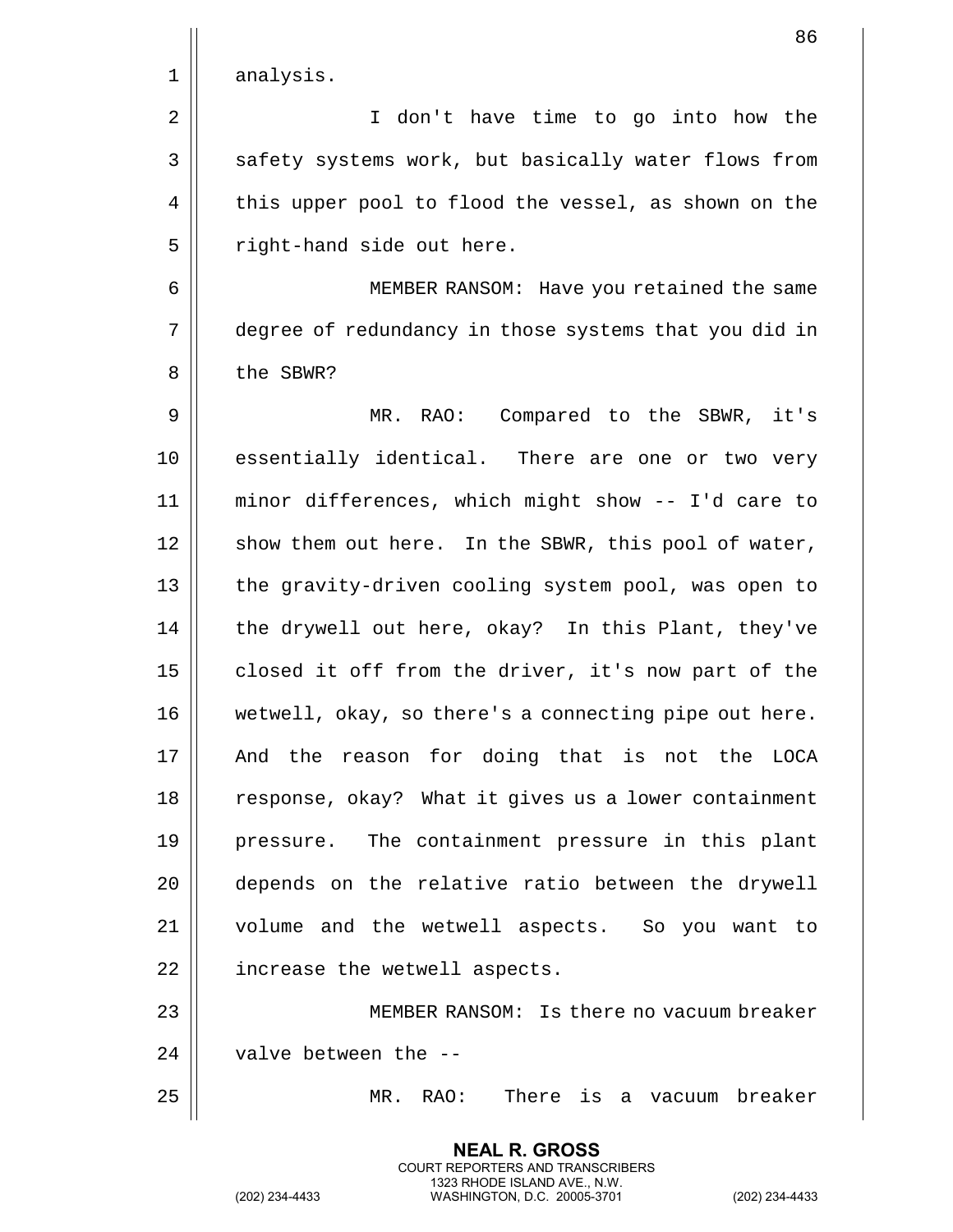1 | between the wetwell and drywell, just like the SBWR.  $2 \parallel$  So all that we did was when you get a loss coolant 3 accident and this volume drains down into the vessel 4 | or into the lower drywell, this airspace becomes 5 || available, and so you effectively increase your 6 wetwell airspace and you keep your containment 7 | pressure lower following an accident.

8 The containment pressure in this plant is 9 || not really determined by decay heat directly. It's 10 determined really by where the non-condensable gases 11 || are. So it's a question of transferring the gases 12 || from the drywell into the wetwell, and that's what 13 determines the containment pressure. So decay heat 14 | removal -- the decay heat condensed removal condensers 15 || actually had lots of margins in the SBWR. And we 16 doubled the power and we've almost doubled the heat 17 || transfer area. Because it's easy for us to increase 18 || the heat transfer area in this plant.

19 MEMBER RANSOM: And condensers, you mean? 20 MR. RAO: And the condensers. We just 21 | added more. And we made them 35 percent bigger, okay?  $22$   $\parallel$  So it's not a major economic penalty to increase the 23 | heat transfer area, even though we didn't really need  $24$   $\vert$  to, because, again, containment pressure is determined 25 | not by decay heat removal so much as by the transfer

> **NEAL R. GROSS** COURT REPORTERS AND TRANSCRIBERS 1323 RHODE ISLAND AVE., N.W.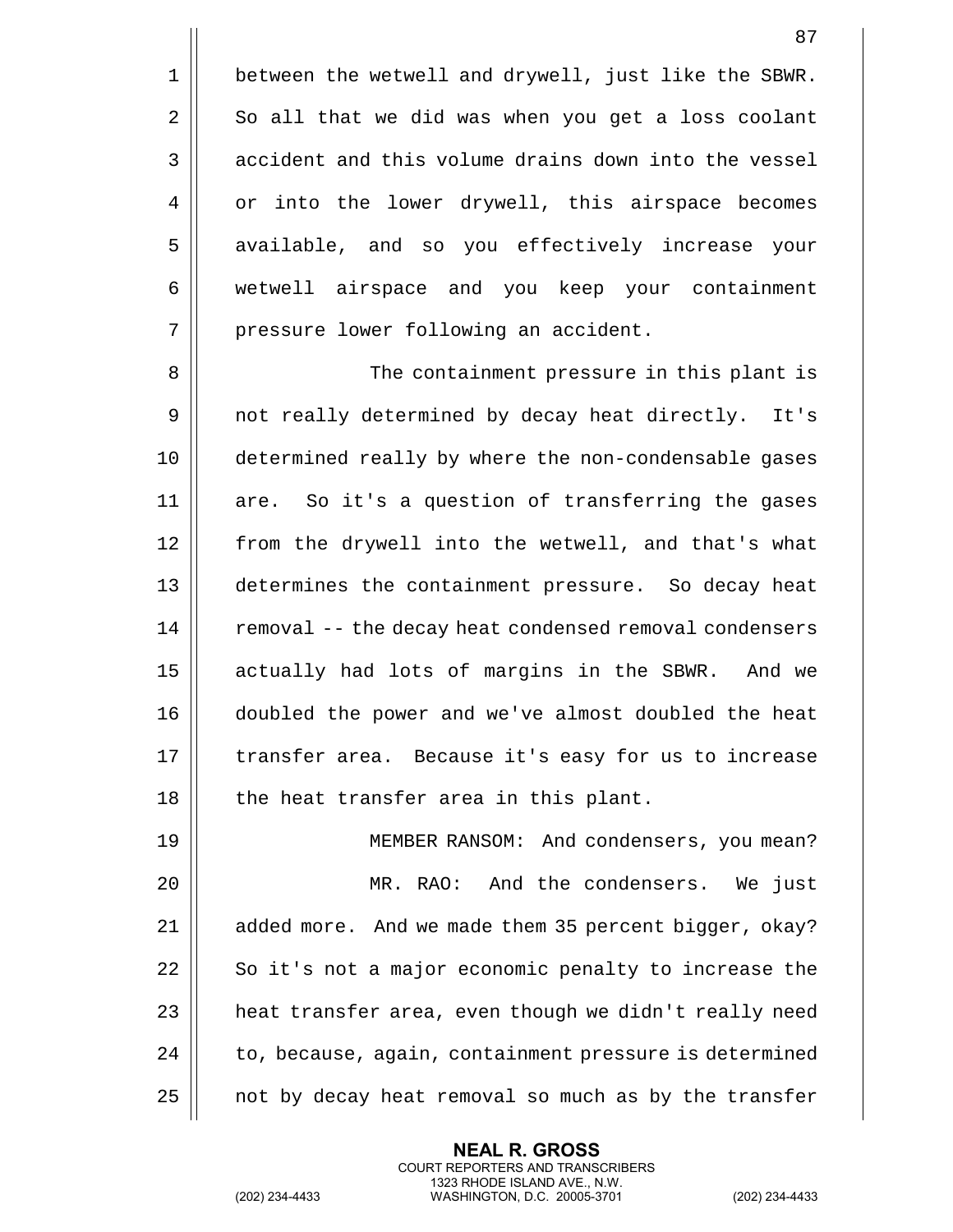|    | 88                                                     |
|----|--------------------------------------------------------|
| 1  | of non-condensable from there to there.                |
| 2  | The design philosophy for decay heat                   |
| 3  | removal, of course, is to remove the decay heat from   |
| 4  | the vessel and if needed remove it from the drywell.   |
| 5  | You use passive containment cooling heat exchanges,    |
| 6  | same as the SBWR. We haven't changed the basic         |
| 7  | philosophy or the basic design; same heat exchanges,   |
| 8  | just 35 percent bigger. We're relying on the same      |
| 9  | testing base and the same qualification base using the |
| 10 | same computer codes. TRACG was used for the SBWR;      |
| 11 | we're using it for this plant also.                    |
| 12 | So we have several diverse means of decay              |
| 13 | heat removal. We basically followed the<br>same        |
| 14 | philosophy for our operating plants. The initial       |
| 15 | steam, blowdown energy, flows to large heat sink       |
| 16 | suppression pool, basic suppression system. Longer     |
| 17 | term decay heat flows through the heat exchanges based |
| 18 | on the pressure difference. It's not -- because the    |
| 19 | drywell is at a higher pressure than the wetwell, the  |
| 20 | steam is pushed through the heat exchanges by the      |
| 21 | pressure difference.                                   |
| 22 | As I mentioned earlier, the containment                |
| 23 | pressure is determined by the non-condensables in the  |
| 24 | wetwell aspects, and that's what controls<br>the       |
| 25 | containment pressure, not decay heat removal.          |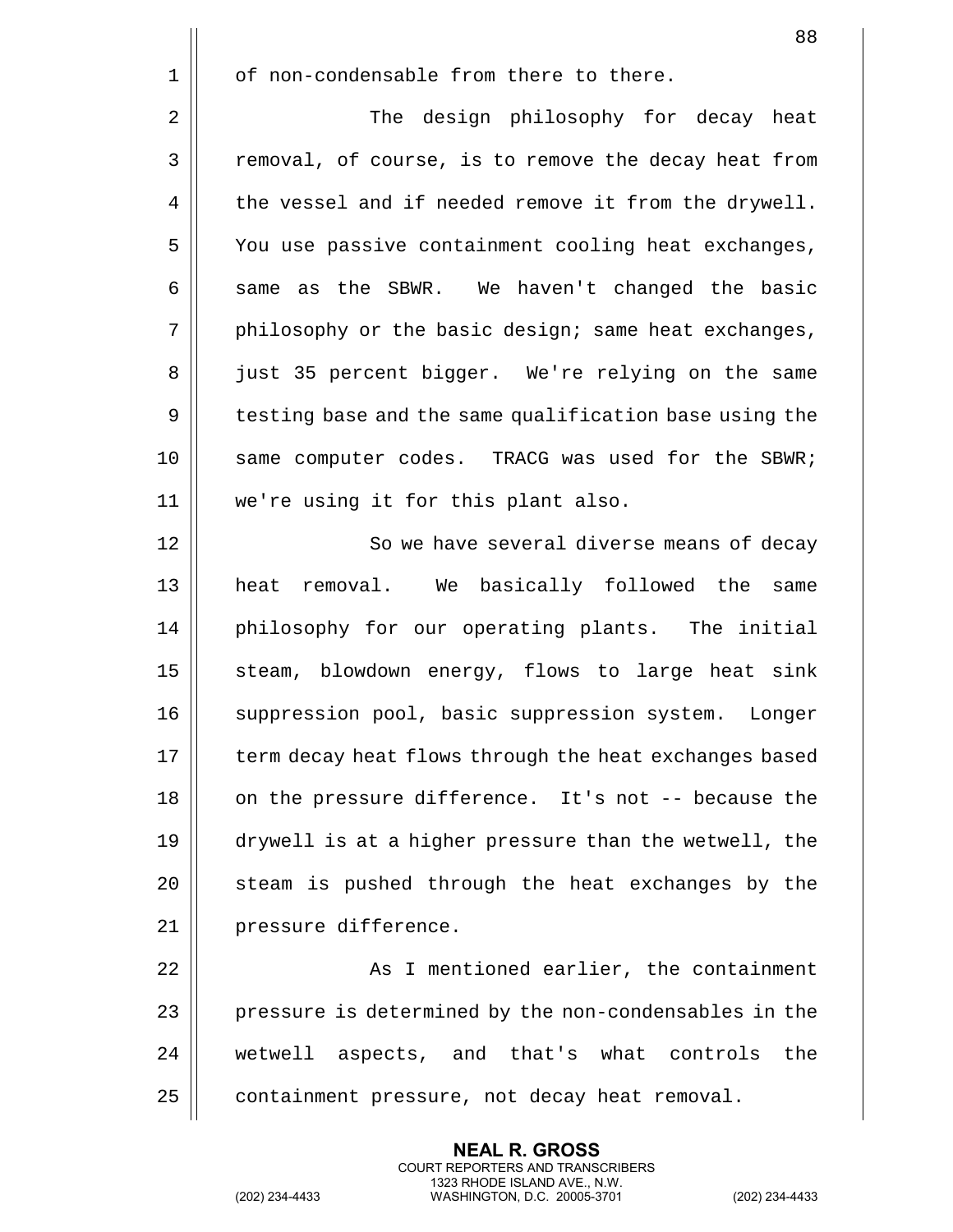|    | 89                                                     |
|----|--------------------------------------------------------|
| 1  | MEMBER KRESS: On the longer term decay                 |
| 2  | heat removal, do you have two heat exchanges or just   |
| 3  | one?                                                   |
| 4  | We actually have four heat<br>MR. RAO:                 |
| 5  | exchanges.                                             |
| 6  | MEMBER KRESS: Four? Okay.                              |
| 7  | MR. RAO: We have four. They have no                    |
| 8  | valves, nothing, they're always open.                  |
| 9  | MEMBER KRESS: These separate lines go                  |
| 10 | into them?                                             |
| 11 | MR. RAO: Yes. The separate lines go into               |
| 12 | each of them. And the concept is simple, reliable.     |
| 13 | There's lot of testing that's been done all over the   |
| 14 | world at different scales. And the analysis,           |
| 15 | actually, can be done I still say at the back of an    |
| 16 | envelope. You just need to do a calculation, transfer  |
| 17 | the non-condensables from the drywell and wetwell, and |
| 18 | you'll know what the containment pressure is within a  |
| 19 | few Psi. It's not a complicated analysis. Not enough   |
| 20 | time to go into that.                                  |
| 21 | What I wanted to show on this chart out                |
| 22 | was the design features affecting the LOCA<br>here     |
| 23 | response. You know, what we did on the ESBWR, look at  |
| 24 | the bottom chart out here. Going from the left to      |
| 25 | right is the ESBWR, ABWR, BWR5, BWR4. What is shown    |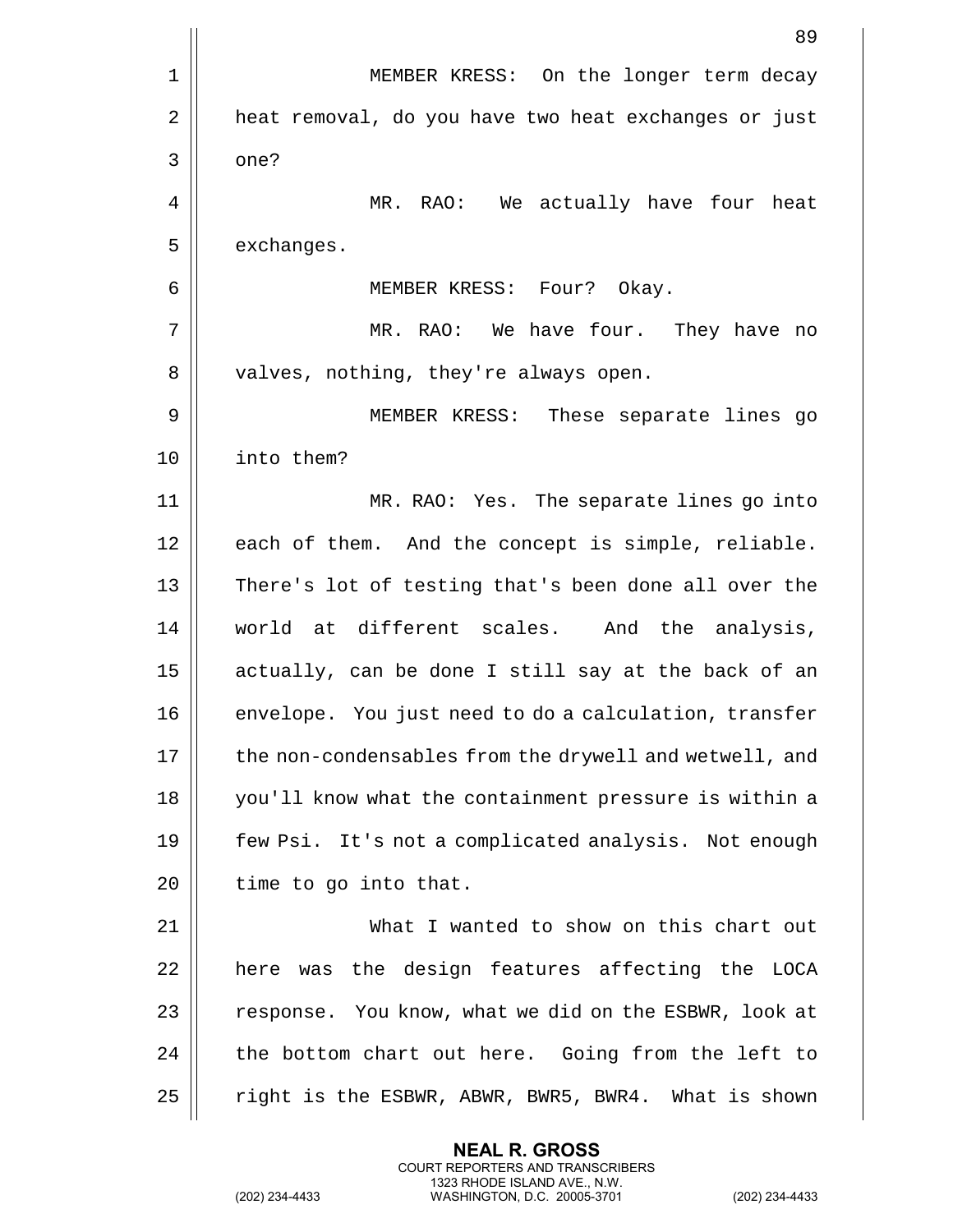1 || out here is the bottom line. There is just three 2 | times as much water in the ESBWR above the top of the 3 || active fuel. So the water is in the vessel where you 4 | want it. So when you have an accident the water is 5 | there. You don't have to bring it in by accumulators 6  $\vert$  or even by gravity; it's all there already. So that's 7 why a loss of coolant accident response is a lot 8 | better than that for the operating plants, as shown 9 | out here.

10 This shows the water level above the top 11 of the active fuel after pipe break for different 12 || plants. This is a jet pump plant where you get core 13 uncovery and you've got to worry about peak cladding 14 | temperature. This is the internal plant, and this is 15 || the ESBWR shown in red. You see there's almost three 16 meters of margin to the top of the active fuel, and 17 || things don't happen that fast. It takes 600 seconds 18 || before it gets down to the minimum water level. And 19 at this stage you only have to make up enough water to 20 || account for the boiloff by decay heat. So you don't 21 || have to provide much water. That's why gravity  $22$  | actually -- you know, the preferred way for a boiling 23 || water reactor, passive boiling water reactor works  $24$  || really well.

25 || The margin to core uncovery is three

**NEAL R. GROSS** COURT REPORTERS AND TRANSCRIBERS 1323 RHODE ISLAND AVE., N.W.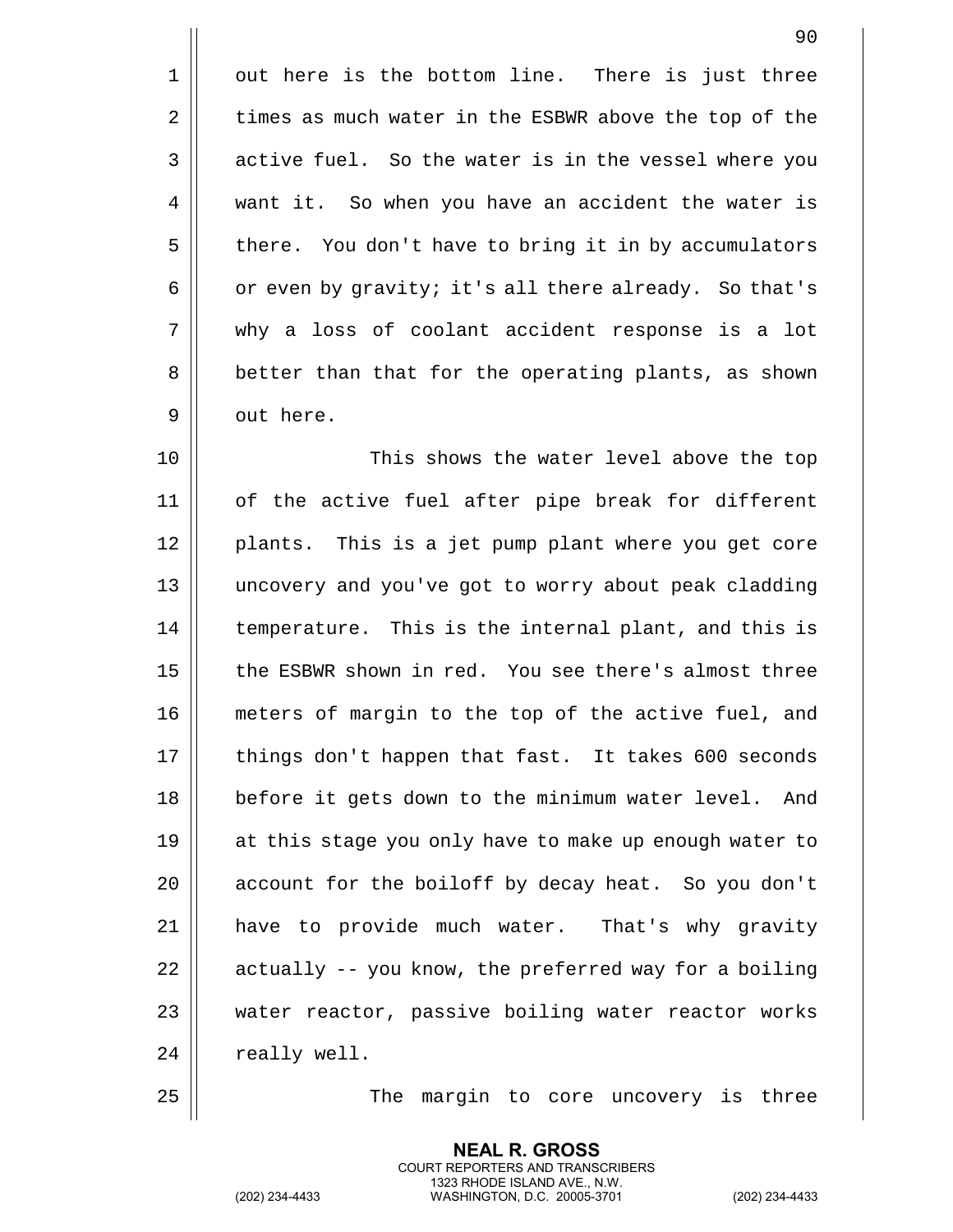1 | meters. We've done all the perk sensitivity analysis 2 | and when you measure it compared to the peak cladding 3 | temperature it's actually only 0.5 degrees centigrade,  $4 \parallel$  so it's much smaller sensitivity to peak cladding 5 | temperature. Okay. This is the containment pressure 6 | falling at pipe rate. Again, lots of margin to the 7 design pressure.

8 An extensive technology program has been 9 || completed almost over the last 15 or 20 years, and 10 it's a complete program, it's a multi-year program, it 11 involves international partners. Some of the initial 12 | testing was reviewed by the NRC, has been observed by 13 || the NRC. The NRC's been involved in some of the 14 | selection of the matrices, test matrix. And what has 15 been completed? We believe it's very, very 16 || comprehensive. Even though the analysis is very  $17$   $\parallel$  simple, we've got -- I don't think any computer course 18 || has been qualified as well as TRACG has been qualified 19 for this very simple, unchecked, non-challenging 20 application. 21 MEMBER KRESS: Did you use the CSAU

 | process to  $-$ - MR. RAO: We are using the CSAU process. We are doing the sensitivities, and like I mentioned | earlier, the success criteria is the calculation of

> **NEAL R. GROSS** COURT REPORTERS AND TRANSCRIBERS 1323 RHODE ISLAND AVE., N.W.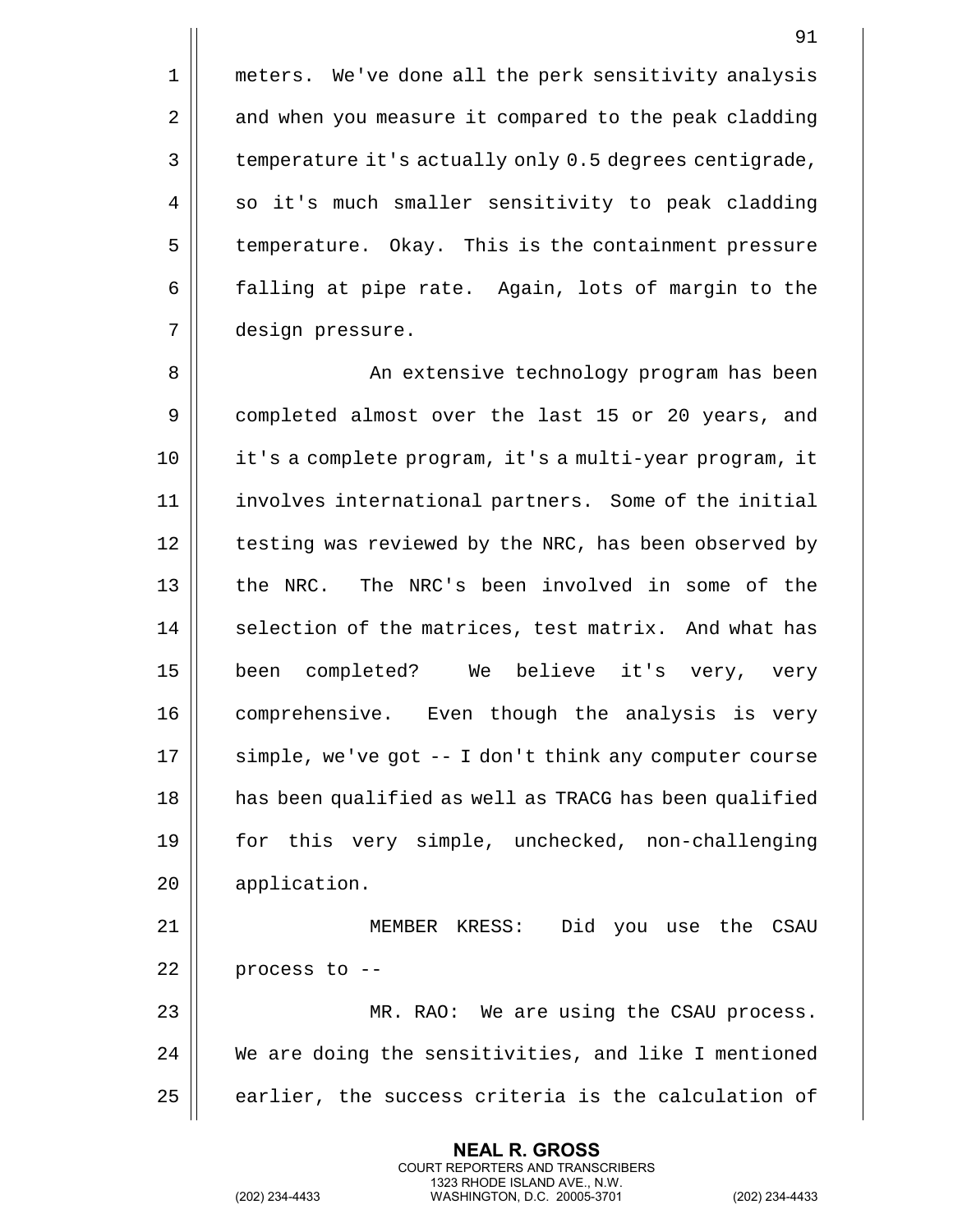1 peak cladding temperature. It's plus/minus 0.5 PCP,  $2 \parallel$  okay? So the question is when is enough enough, and 3 we believe we've gone way overboard on this one, as 4 || shown out here. The ESBWR is based on the SBWR and 5 | the ABWR. We recently submitted over 3,000 pages of 6 | new submittals, bring detailed calculations, 7 comparisons. And looking at the PUD, looking at 8 || identifying the key parameters, there's overkill, we  $9 \parallel$  believe, and we believe that the analysis is fairly 10 || elementary and we have to find, I think, collectively, 11 as an industry, a way to move forward. Because every 12 comment we hear from people is that the design is 13 || really good, the analysis is not complex, but for some 14 || reason the process does now allow rapid closure of 15 || some of the issues out here. 16 || Extensive submittals. This shows the

17 || interrelationships between the submittals. Again, 18 || like I mentioned earlier, some of these calculations 19  $\parallel$  can be done on the back of an envelope, but we have 20 | extensive submittals. There's the test and analysis  $21$  || plan. What is shown in this chart out here on the 22  $\parallel$  right-hand side are reports that the NRC already has,  $23$  | the TRACG model description, TRACG qualification, 24 || TRACG application for anticipated operational 25 || transient analysis. We will do additional

> **NEAL R. GROSS** COURT REPORTERS AND TRANSCRIBERS 1323 RHODE ISLAND AVE., N.W.

(202) 234-4433 WASHINGTON, D.C. 20005-3701 (202) 234-4433

92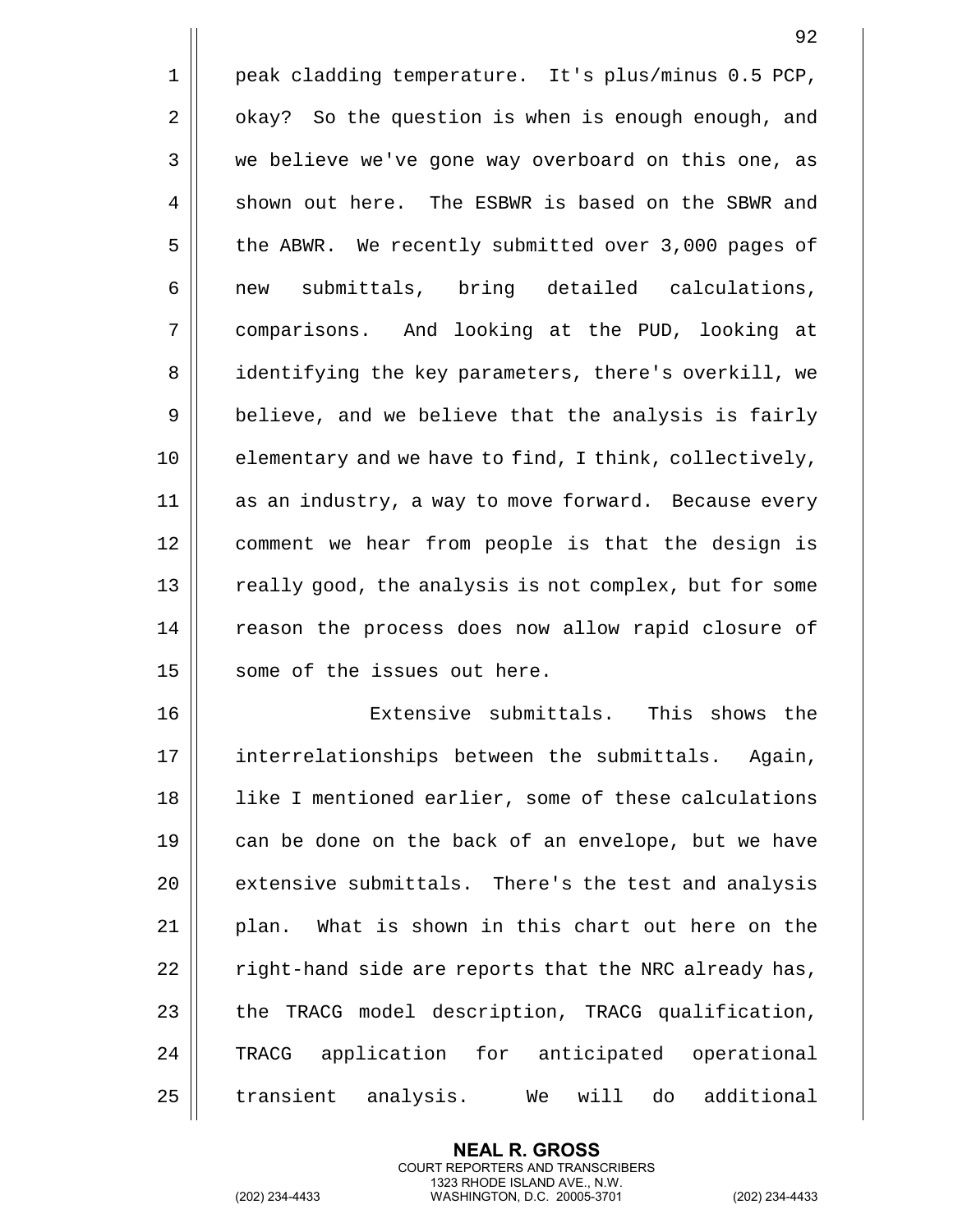|    | 93                                                     |
|----|--------------------------------------------------------|
| 1  | qualification of the TRACG for SBWR and ESBWR. It's    |
| 2  | almost a two-volume report. It's over 1,000 pages.     |
| 3  | There's a summary of all the tests that                |
| 4  | were done for the SBWR in addition to the detailed     |
| 5  | test reports, which I believe are 2,000 or 3,000       |
| 6  | pages. Then there's additional testing done for the    |
| 7  | ESBWR, which finally gives us a validated code. Now,   |
| 8  | this is a computer code that's been used for 20 years, |
| 9  | okay, by industry.                                     |
| 10 | And, finally, the application methodology              |
| 11 | is going to be very simple. As you saw, the            |
| 12 | uncertainty, the sensitivity of some of the parameters |
| 13 | is plus or minus 0.5 degrees. So what we'll do is      |
| 14 | just combine the parameters in a conservative bounding |
| 15 | way. We don't have to do a detailed analysis to get    |
| 16 | a reasonable answer.                                   |
| 17 | So in summary, what we've done is the                  |
| 18 | passive systems have simplified the plant designs,     |
| 19 | which in addition to what the calculations show, the   |
| 20 | gut feel says we've come up with a design which is     |
| 21 | inherently simpler and is, at least from a gut feel,   |
| 22 | looks like it's easier for the operator to operate     |
| 23 | during an accident. The plant evaluations<br>are       |
| 24 | simpler. You've got less complex analysis, low         |
| 25 | parameter uncertainty.                                 |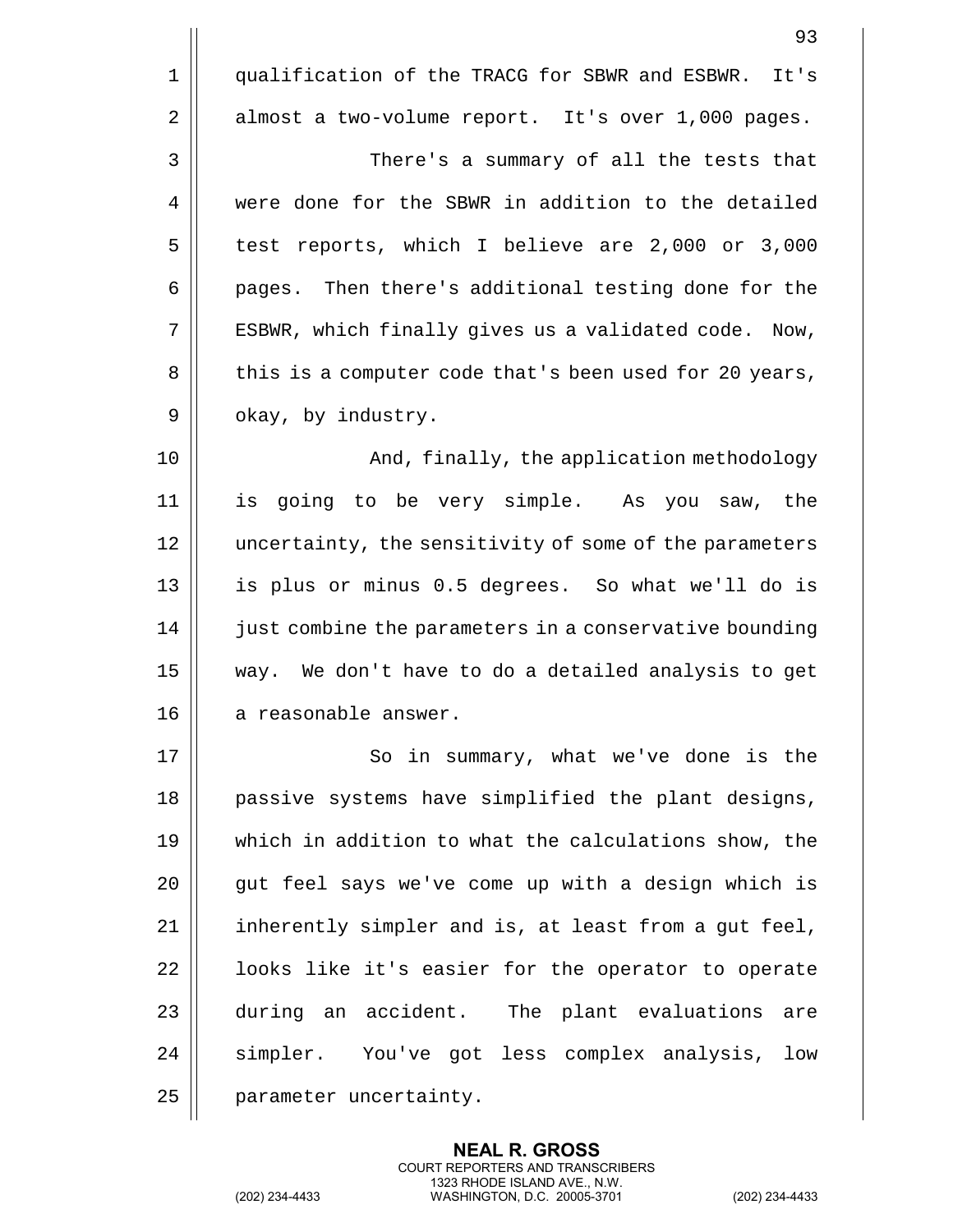|    | 94                                                    |
|----|-------------------------------------------------------|
| 1  | Substantial margins exist from the design.            |
| 2  | They're using a mechanistic code, okay, and we've got |
| 3  | a defense-in-depth system. For those who are still    |
| 4  | uncomfortable with passive safety systems, you've     |
| 5  | still got the active non-safety systems which are     |
| 6  | there, which are used for normal operations. You've   |
| 7  | heard the old story about the boiling water reactor,  |
| 8  | direct cycle, quiet. Any pump that pumps water can be |
| 9  | used to provide water makeup into the vessel, and so  |
| 10 | in a direct cycle plant, we've still got all the      |
| 11 | normal pumps needed for the reactor water cleanup or  |
| 12 | the fuel pool cooling system. We've retained some of  |
| 13 | those. The PSA told us that it's good to have an LPCI |
| 14 | system, Low Pressure Coolant Injection System, so     |
| 15 | we've made the line connection from the fuel cooling  |
| 16 | system using the fuel pool cooling system pump, non-  |
| 17 | safety, which control water makeup. So we've got all  |
| 18 | of those features in there.                           |
| 19 | MEMBER KRESS: What do you do about the                |
| 20 | fuel pool cooling? Do you have to bring a truck in    |
| 21 | and add water to the fuel pump?                       |
| 22 | MR. RAO: No. The fuel pool cooling                    |
| 23 | system is a non-safety system. It has enough water    |
| 24 | for 72 hours. You don't have to --                    |
| 25 | MEMBER KRESS: Before you uncover the                  |

(202) 234-4433 WASHINGTON, D.C. 20005-3701 (202) 234-4433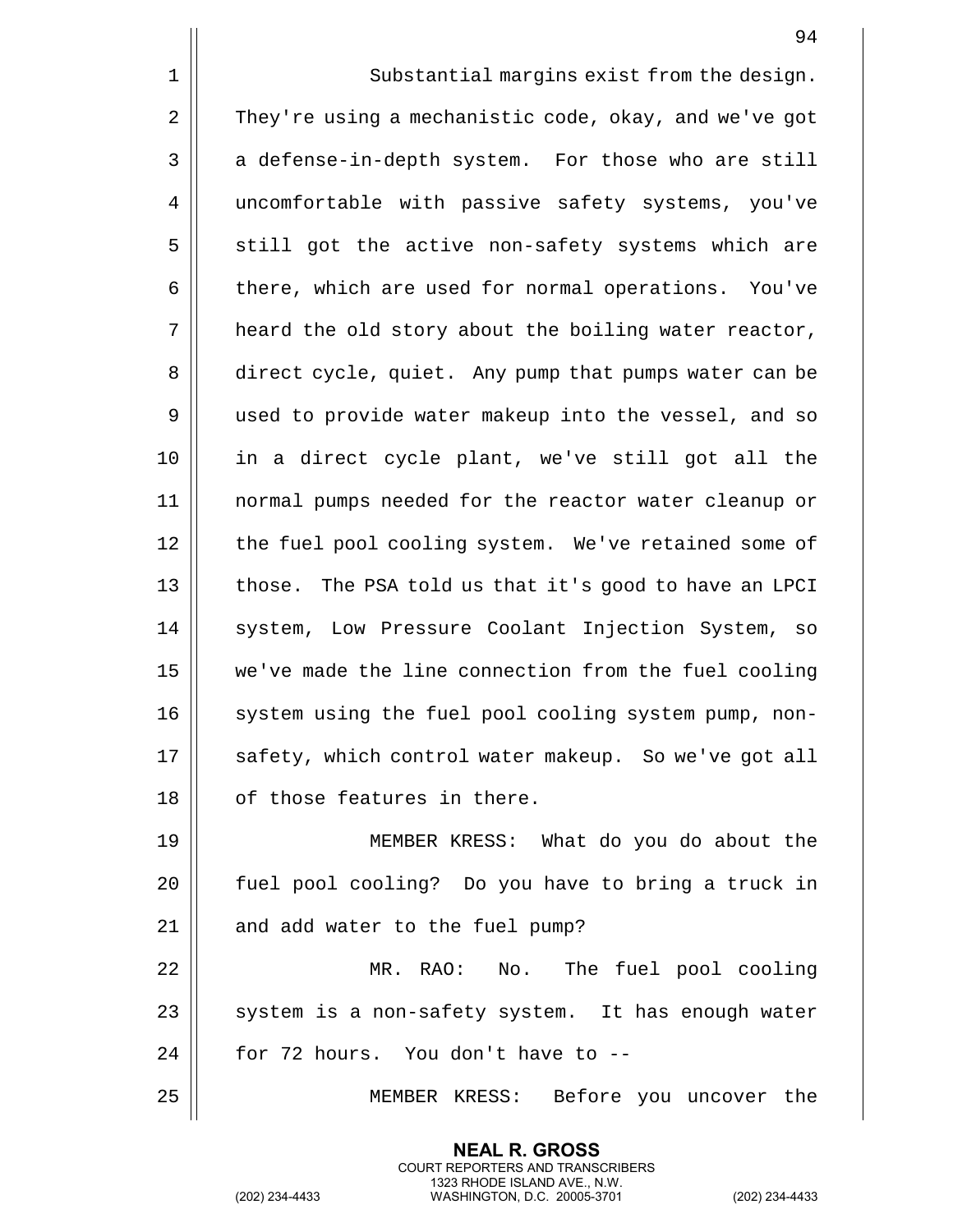|    | 95                                                     |
|----|--------------------------------------------------------|
| 1  | spent fuel that's in there.                            |
| 2  | MR. RAO: Yes. Yes.                                     |
| 3  | MEMBER KRESS: Okay.                                    |
| 4  | MR. RAO: And we have provided connections              |
| 5  | for the outside for --                                 |
| 6  | MEMBER KRESS: Just in case.                            |
| 7  | MR. RAO: -- 72 hours. It's all there.                  |
| 8  | The basis design is the same as the SBWR.<br>The       |
| 9  | challenge now is -- there's extensive qualification,   |
| 10 | the technology issues have been extensively studied.   |
| 11 | The challenge now is how can we get closure on this    |
| 12 | and Jim Lyons presented a schedule to you which said   |
| 13 | it will take 12 months. The last time I made a         |
| 14 | presentation to the ACRS, Dana said, "Try them and see |
| 15 | whether they'll approve it in two weeks." It's 12      |
| 16 | months.                                                |
| 17 | (Laughter.)                                            |
| 18 | MR. RAO: Thank you.                                    |
| 19 | MEMBER FORD: I notice that your vessel                 |
| 20 | diameter is the same, your downcomer cap wider, and    |
| 21 | you've got more fuel rods. Does this not mean,         |
| 22 | therefore, that the flux on the core internals will be |
| 23 | higher?                                                |
| 24 | MR. RAO: The flux on the vessel is about               |
| 25 | 15, 20 percent higher than ABWR. We're still well      |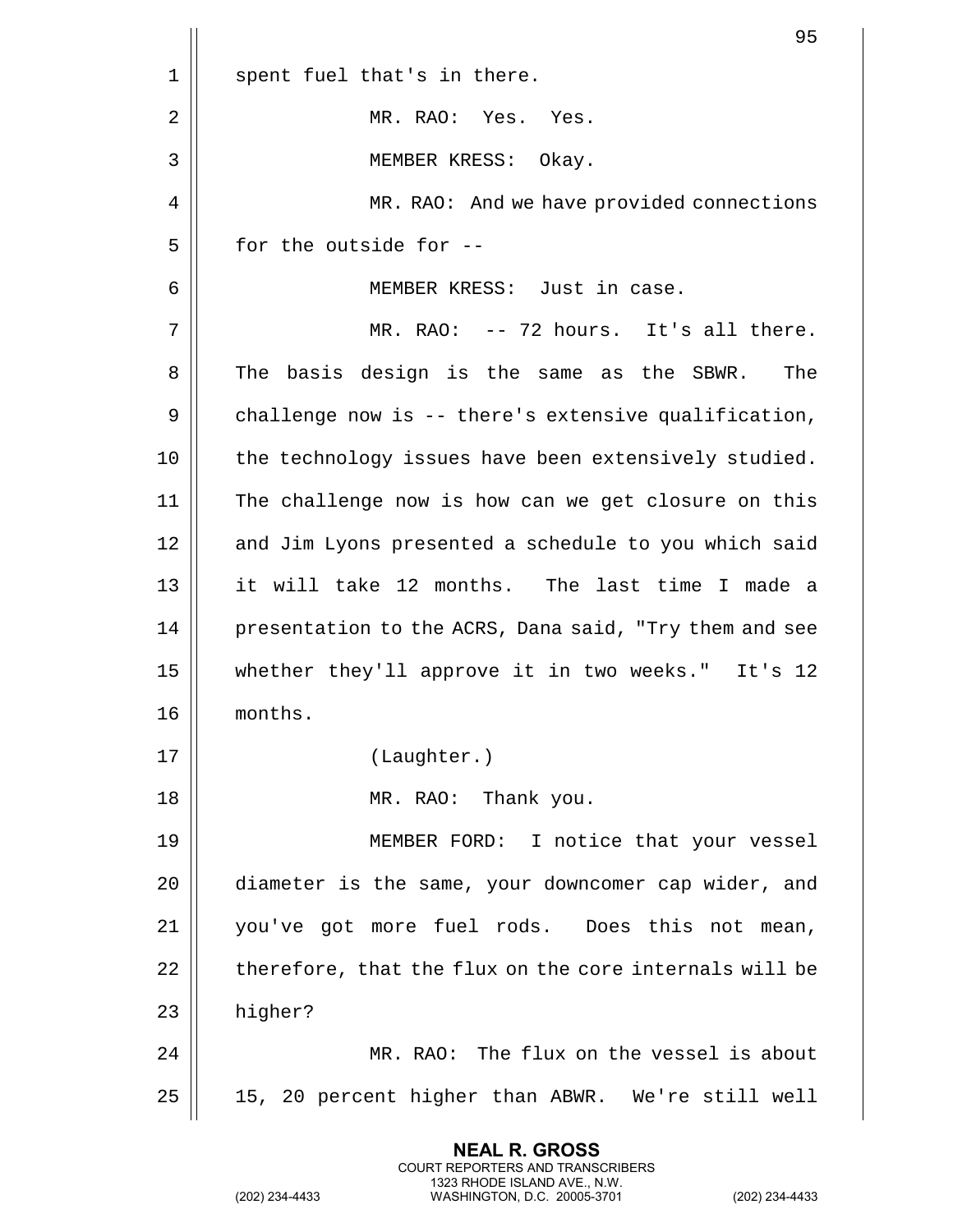|    | 96                                                    |
|----|-------------------------------------------------------|
| 1  | below any of the limits that you see on the other     |
| 2  | operating reactors not --                             |
| 3  | MEMBER FORD: And the core internal's                  |
| 4  | materials will be welded 316L, presumably?            |
| 5  | MR. RAO: I don't know the exact material.             |
| 6  | MEMBER FORD: Same as ABWR.                            |
| 7  | MR. RAO: The same as ABWR.                            |
| 8  | MEMBER KRESS: But you don't have a                    |
| 9  | beltline weld, as I understand.                       |
| 10 | MR. RAO: No. You won't have any beltline              |
| 11 | welds. They are four strings, same as the ABWR.       |
| 12 | That's one of the reasons why they kept the vessel    |
| 13 | damage at 7.1 meters. Theoretically, we could go --   |
| 14 | you know, we aren't limited technically to the power  |
| 15 | levels we are at. But what we decided to do was to    |
| 16 | stay at 7.1 meter vessel, because that's where the    |
| 17 | industrial capability is right now.                   |
| 18 | MEMBER FORD:<br>Is the plan to make the               |
| 19 | internals materials out of noble metal modified       |
| 20 | alloys?                                               |
| 21 | MR. RAO: I'm sorry, I don't have the                  |
| 22 | Whatever's the latest on the ABWR we'll be<br>answer. |
| 23 | using that. Again, we'll be using whatever we'll be   |
| 24 | learning from the operating plants. The intent on the |
| 25 | internals is to make them replaceable. Okay. That's   |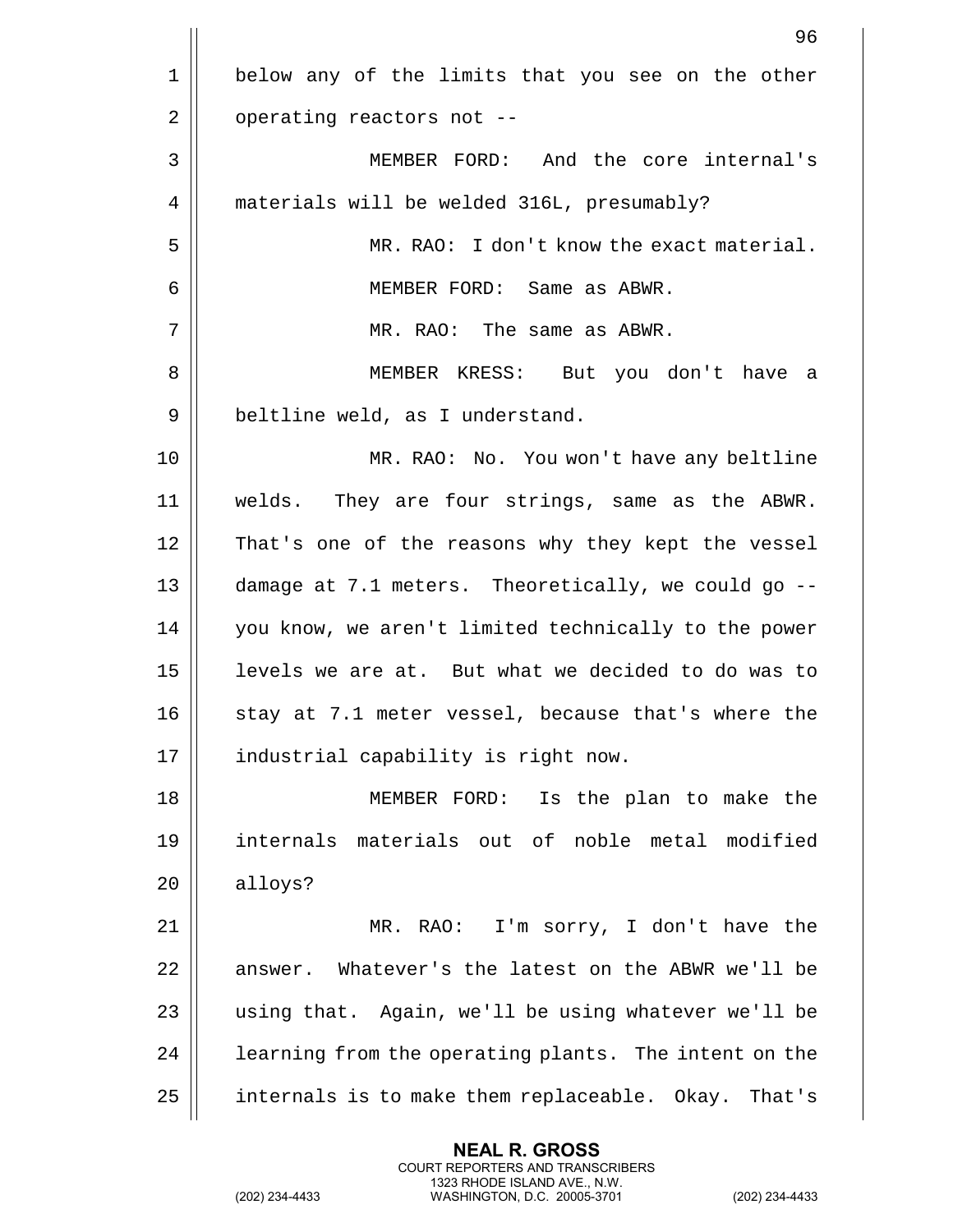|    | 97                                                     |
|----|--------------------------------------------------------|
| 1  | one thing that's a little different than the ABWR here |
| 2  | is that they will be replaceable.                      |
| 3  | MEMBER FORD: And the other question on                 |
| 4  | the materials aspect, what is the experience-based --  |
| 5  | one of the new aspects for BWR is this heat exchanger  |
| 6  | that you have on the top.                              |
| 7  | MR. RAO: Yes.                                          |
| 8  | Which will only be used<br>MEMBER FORD:                |
| 9  | hopefully intermittently.                              |
| 10 | MR. RAO: Yes. On the heat exchanges,                   |
| 11 | there there was extensive testing, which carried them  |
| 12 | through the life cycle. We actually ran the life       |
| 13 | cycle -- we tried to simulate the life cycle and the   |
| 14 | stresses and the behavior during the life of the       |
| 15 | plant.                                                 |
| 16 | There have been studies in<br>MEMBER FORD:             |
| 17 | terms of the long-term structural integrity of that    |
| 18 | heat exchange.                                         |
| 19 | MR. RAO: Yes, yes.                                     |
| 20 | MEMBER ROSEN:<br>Is ESBR an acronym for                |
| 21 | something?                                             |
| 22 | MR. RAO: ESBWR does not stand for                      |
| 23 | European, please, I want to clarify that. ESBWR right  |
| 24 | now does not stand for anything. The BWR is a boiling  |
| 25 | water reactor. The ES is still flexible. The highest   |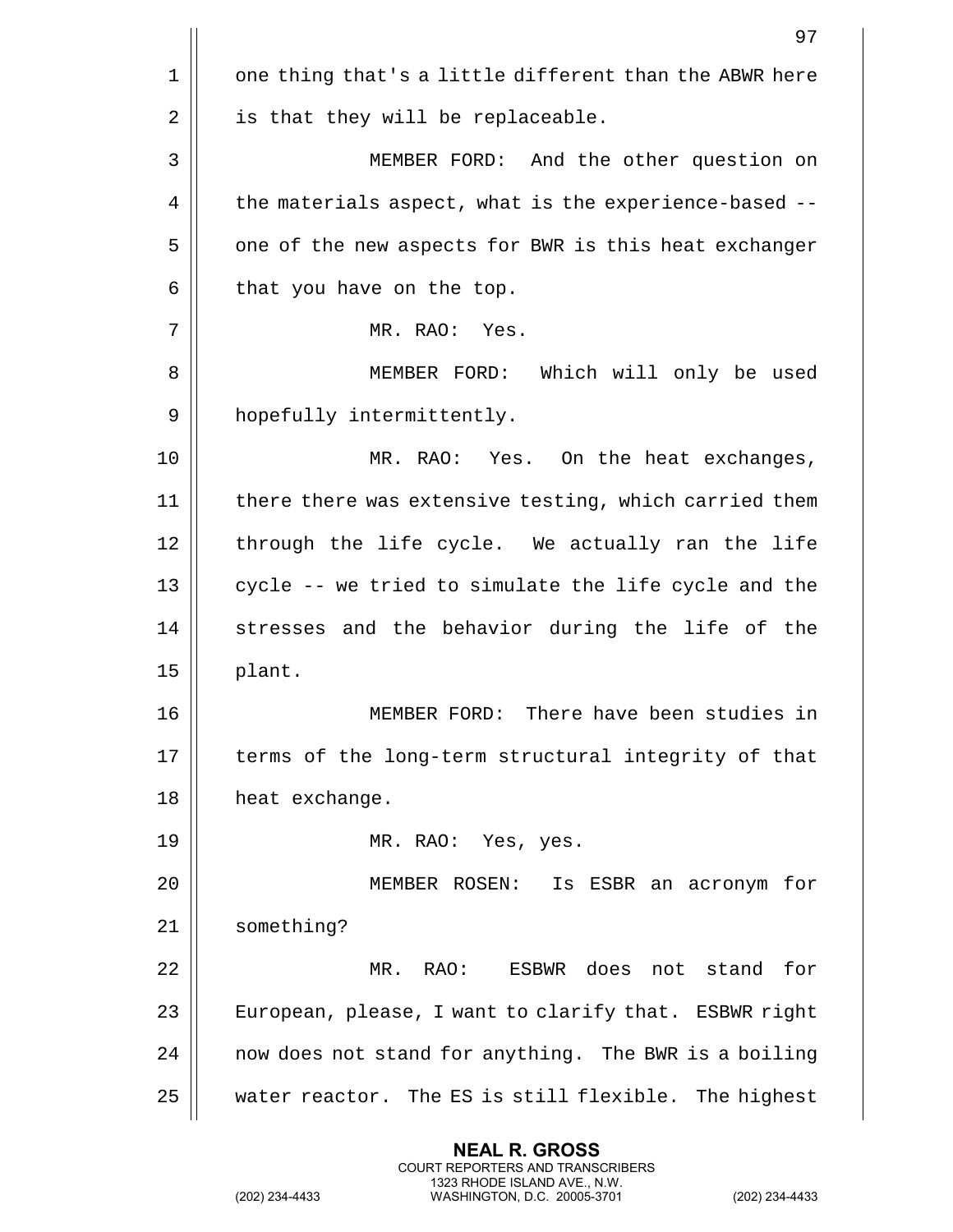| 98                                                     |
|--------------------------------------------------------|
| bidder we leave it up to them.                         |
| MEMBER LEITCH: The fuel is rather than 12              |
| feet long is how long?                                 |
| MR. RAO: Ten feet.                                     |
| MEMBER LEITCH: Ten feet.                               |
| MR. RAO: Yes, three meters.                            |
| MEMBER LEITCH:<br>Has there<br>been<br>any             |
| experience with fuel of that length?                   |
| MR. RAO: Well, there has been fuel of                  |
| shorter lengths than that in some plants but not -- it |
| will be the same basic design as the GE-1214 or        |
| whatever the next evolution of the GE fuel would be.   |
| The expectation is that the testing would be done when |
| the plant is built. We always do the CPR testing of    |
| that fuel.                                             |
| MEMBER ROSEN:<br>Have you done a detailed              |
| refueling study in terms of the ease of refueling --   |
| MR. RAO:<br>Yes.                                       |
| It's a fairly small<br>MEMBER ROSEN:                   |
| containment, so it typically comes up in operation     |
| issues as small containments.                          |
| MR. RAO: The building is small.<br>The                 |
| refueling floor is the same size as the Mark III. So   |
| in fact we've had utilities involved in this program   |
| for the last ten years who are -- in fact, the Finnish |
|                                                        |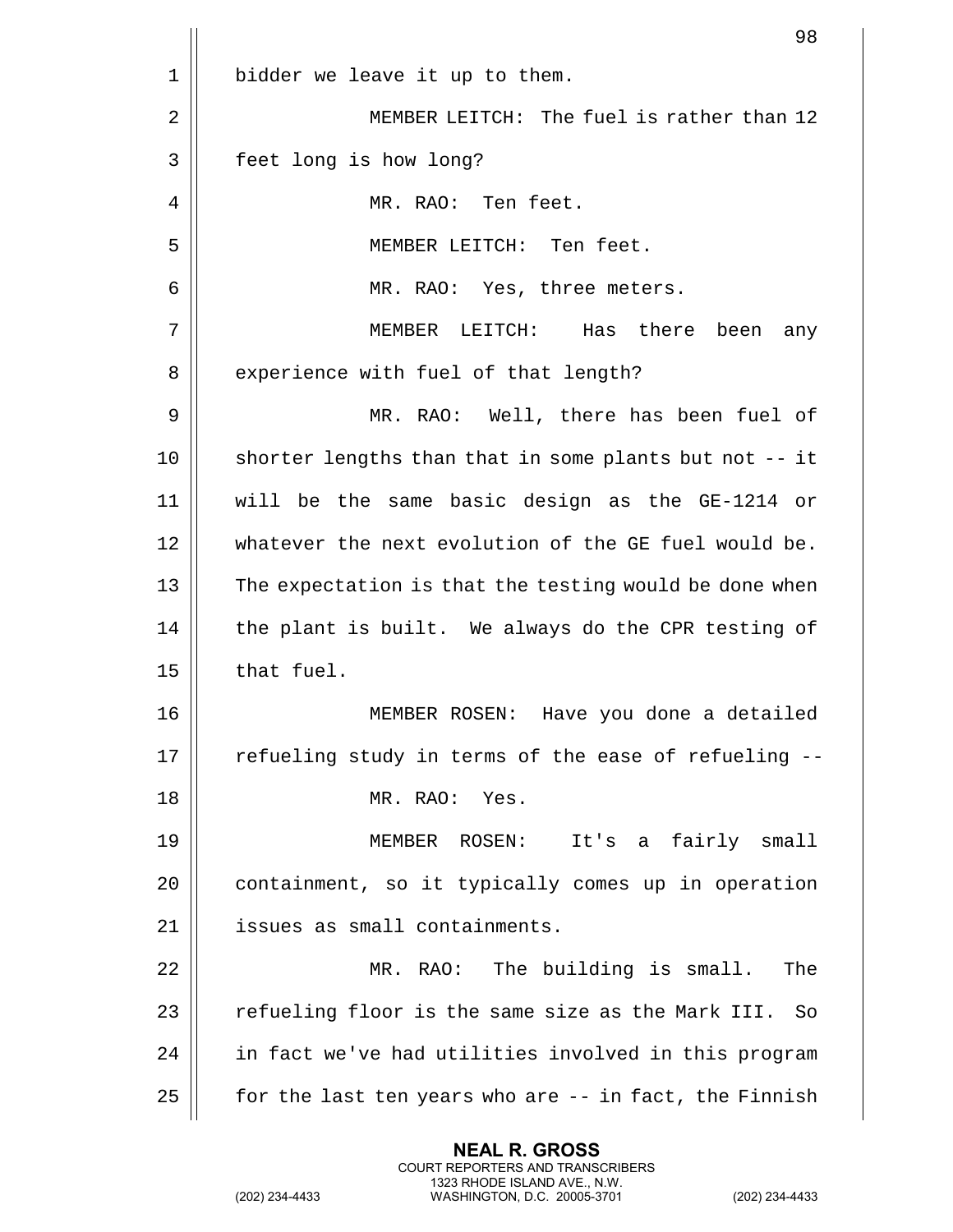|    | 99                                                     |
|----|--------------------------------------------------------|
| 1  | utility, which holds the record for refueling outages, |
| 2  | made us make several changes to improve the refueling  |
| 3  | times and outages. For example, even though we've got  |
| 4  | inclined fuel transfer, the spent fuel is stored in a  |
| 5  | separate building. We have actually a buffer pool up   |
| 6  | at the top which can handle 70 percent of the fuel.    |
| 7  | That was something that the Finnish utility made us    |
| 8  | put in there.                                          |
| 9  | MEMBER ROSEN:<br>Are there any domestic                |
| 10 | utilities who are working with you?                    |
| 11 | MR. RAO: Yes. We've got several domestic               |
| 12 | utilities working with us. We've got a Utilities       |
| 13 | Steering Committee, which has worked with us.<br>The   |
| 14 | domestic utilities joined this program three years     |
| 15 | ago. EPRI is the official representative, but there    |
| 16 | are others that come to the meetings. And the old arc  |
| 17 | utilities are EPRI members.                            |
| 18 | MEMBER RANSOM:<br>On your containment                  |
| 19 | pressure plot, is that rising mainly due to boil down  |
| 20 | in the $-$                                             |
| 21 | MR. RAO: Yes. That's a log plot, so it's               |
| 22 | extremely exaggerated out there.                       |
| 23 | MEMBER RANSOM: You have up to 24 hours.                |
| 24 | MR. RAO: Yes. What happens is that there               |
| 25 | is some heating up that's going on, and so that --     |

(202) 234-4433 WASHINGTON, D.C. 20005-3701 (202) 234-4433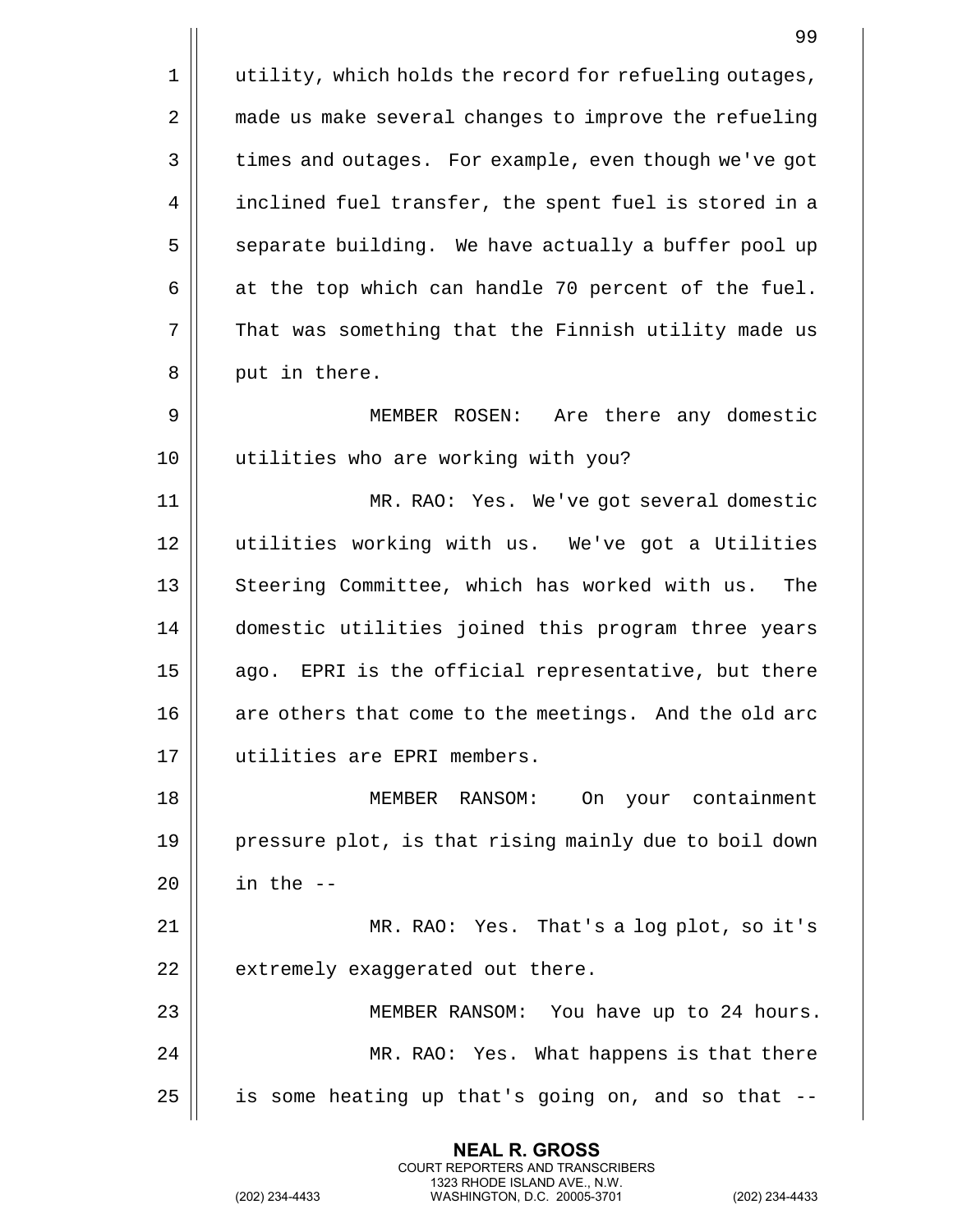|    | 100                                                    |
|----|--------------------------------------------------------|
| 1  | like I mentioned earlier, the containment pressure is  |
| 2  | determined 80 percent by the non-condensables of the   |
| 3  | air being pushed over from the drywell to the wetwell. |
| 4  | So that's why you get that initial rise, okay? Then    |
| 5  | the long-term is determined by the vapor pressure.     |
| 6  | MEMBER RANSOM: Where does this curve go                |
| 7  | beyond the 24 hours?                                   |
| 8  | MR. RAO: Well, we've carried it out to 72              |
| 9  | hours on the ESBWR.                                    |
| 10 | MEMBER RANSOM: It's dry at that point.                 |
| 11 | MR. RAO: No, no.                                       |
| 12 | MEMBER RANSOM: I thought it was 72 hours               |
| 13 | you had to refill the --                               |
| 14 | MR. RAO: Yes. You've got to refill the                 |
| 15 | outside external pools.                                |
| 16 | MEMBER RANSOM:<br>Right.                               |
| 17 | MR. RAO: Yes. You've got to refill the                 |
| 18 | external pools.                                        |
| 19 | MEMBER RANSOM: Does the containment                    |
| 20 | pressure then go back down when you refill these?      |
| 21 | MR. RAO: No, it stays there. Again, like               |
| 22 | I said, the pressure is determined by where the air    |
| 23 | is. So you've got to bring the air back. It's not a    |
| 24 | decay heat removal issue, it's more where the air      |
| 25 | distribution is.                                       |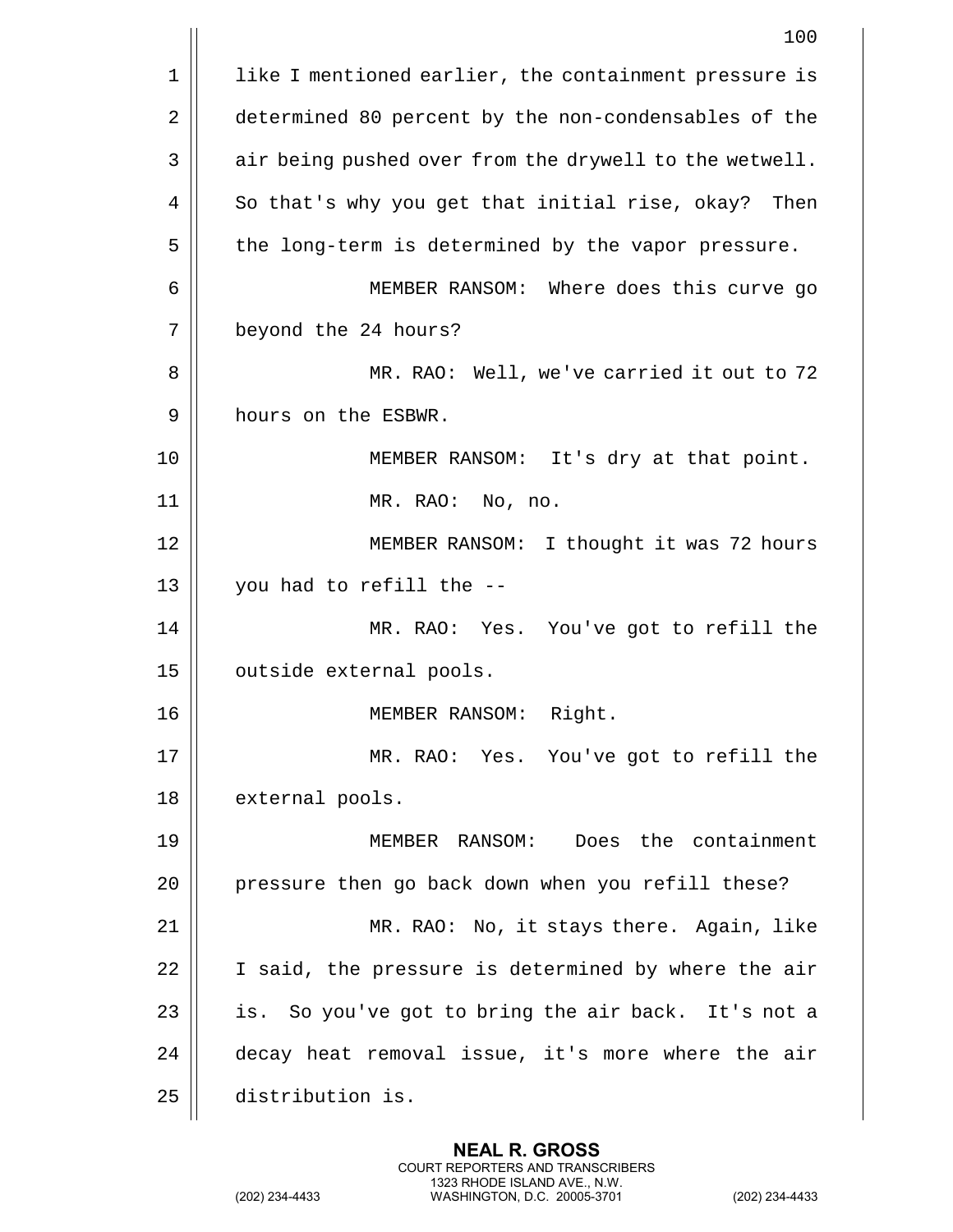|    | 101                                                    |
|----|--------------------------------------------------------|
| 1  | MEMBER RANSOM: When does the equilibrium               |
| 2  | get maximum pressure?                                  |
| 3  | MR. RAO: It actually goes to peak refuel               |
| 4  | six hours into the transient. This is before the       |
| 5  | gravity-driven cooling system drains out, okay?<br>So  |
| 6  | you see that pressure goes down because at that stage  |
| 7  | the gravity-driven cooling -- there are two dips out   |
| 8  | there. Let me see if I can -- I have to go back quite  |
| 9  | a bit. Oh, okay. There are two dips out here. This     |
| 10 | first decrease is when the gravity-driven cooling      |
| 11 | system, water, quenches the steam in the vessel.       |
| 12 | MEMBER ROSEN: I was looking at the SBWR.               |
| 13 | MR. RAO: Yes. The SBWR -- God, it's been               |
| 14 | so long since I looked at that one. When you look at   |
| 15 | the blue one, the phenomenon is similar. What happens  |
| 16 | is -- so this is when the steaming is decreased in the |
| 17 | drywell. When that happens the vacuum breakers open    |
| 18 | and it sucks the air back into the drywell. So the     |
| 19 | pressure is coming by where the non-condensables are,  |
| 20 | basically. That's all you're talking about,            |
| 21 | distribution of the non-condensables.                  |
| 22 | MEMBER RANSOM: So beyond this 24 hours it              |
| 23 | continues to decrease then?                            |
| 24 | MR. RAO: Well, it basically stays steady.              |
| 25 | It burps back and forth?<br>MEMBER RANSOM:             |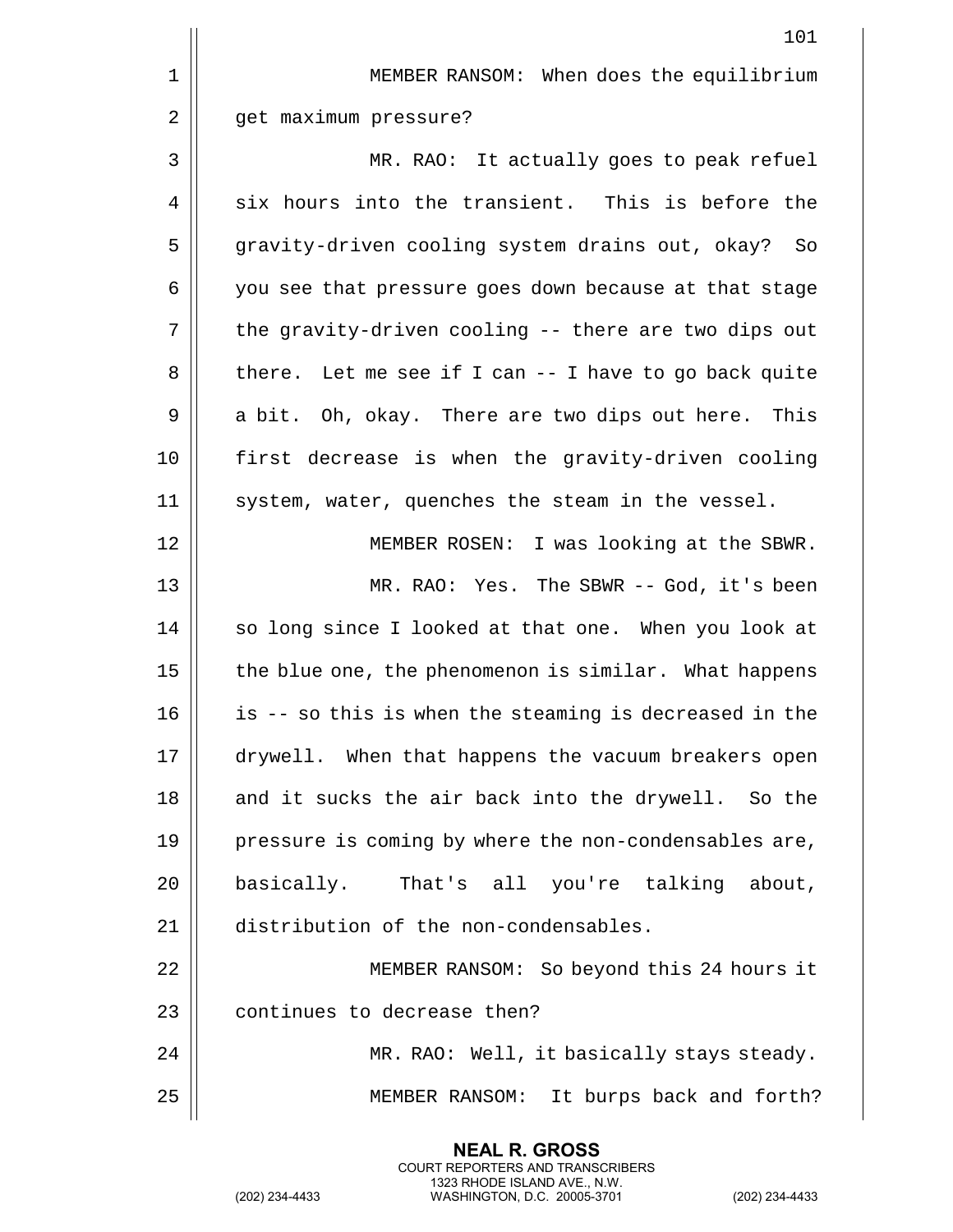|    | 102                                                    |
|----|--------------------------------------------------------|
| 1  | MR. RAO: Yes. It goes back and forth a                 |
| 2  | little bit. Out here there's a little bit of           |
| 3  | decrease, because as the gravity-driven cooling system |
| 4  | drains out, you increase the wetwell volume by about   |
| 5  | 15 percent. That pools adds another 15 percent margin  |
| 6  | to the fuel cells.                                     |
| 7  | MEMBER ROSEN: You say you eliminate large              |
| 8  | pipe below the core and minimize other pipes.<br>Are   |
| 9  | there any pipes below the core?                        |
| 10 | MR. RAO: Yes, right here. There are four               |
| 11 | two-inch nozzles at the bottom of the core.<br>That's  |
| 12 | part of what's called the reactor water cleanup        |
| 13 | system. That's used during start-up<br>and             |
| 14 | stratification. There are no pumps. You need to        |
| 15 | prevent stratification at the bottom of the vessel     |
| 16 | during the start-up. And so that's what they're used   |
| 17 | for.                                                   |
| 18 | MEMBER ROSEN: Two-inch pipes.                          |
| 19 | MR. RAO: Two-inch nozzles.                             |
| 20 | MEMBER ROSEN: Two-inch nozzles. So your                |
| 21 | total diameter is --                                   |
| 22 | MR. RAO: There's two-inch nozzles.                     |
| 23 | MEMBER ROSEN: I'm trying to get to the                 |
| 24 | largest size break.                                    |
| 25 | MR. RAO: Two inch.                                     |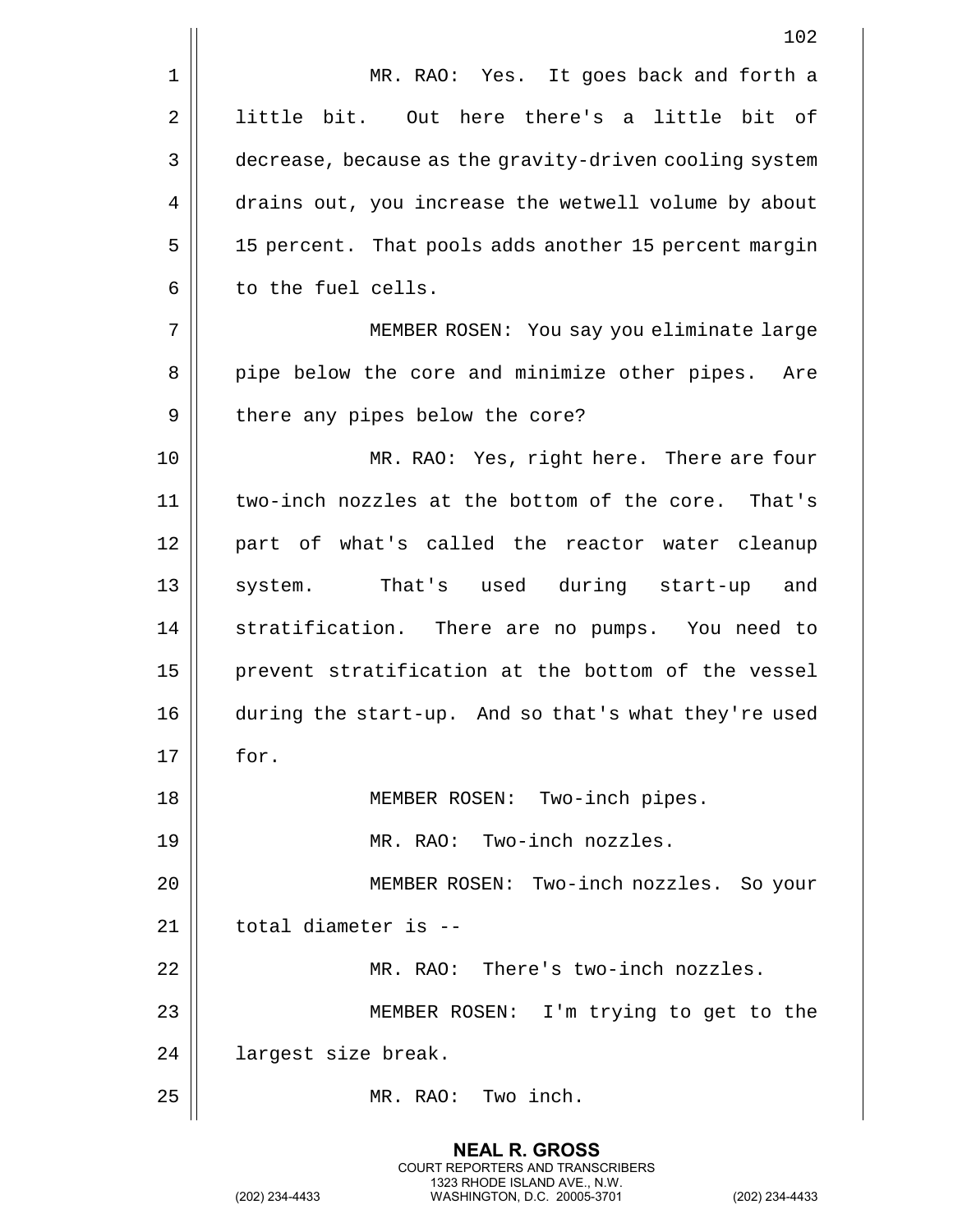|    | 103                                                    |
|----|--------------------------------------------------------|
| 1  | MEMBER ROSEN: Two inch. But it's not a                 |
| 2  | $two$ -inch $-$                                        |
| 3  | MR. RAO: Line is greater outside.                      |
| 4  | MEMBER ROSEN: Oh, okay. So the size of                 |
| 5  | the break is two inches in diameter.                   |
| 6  | MR. RAO: Yes. There a couple of two-inch               |
| 7  | lines, there's the reactor water cleanup line.<br>The  |
| 8  | gravity-driven cooling system lines are also two-inch  |
| 9  | nozzles. They come in above the core somewhere out     |
| 10 | here. These are some of the lines that are the -- the  |
| 11 | big lines are the steam line and the feedwater line.   |
| 12 | Those are fairly high up in the vessel.                |
| 13 | MEMBER ROSEN: Is it correct that if you                |
| 14 | have a bottom drain line break, you still have enough  |
| 15 | water in the entire system to maintain the core cover  |
| 16 | even when you flood that lower compartment?            |
| 17 | MR. RAO: Yes. The lower volume there is                |
| 18 | about $1,000 - i s$ what's shown out here. This is for |
| 19 | a main steam line break, but I had one for a bottom    |
| 20 | drain line break. What happens is actually the size    |
| 21 | of the spool is such a size to keep the core covered   |
| 22 | up to the top of the active fuel.                      |
| 23 | MEMBER ROSEN: Okay.                                    |
| 24 | MR. RAO: And this is about 700 cubic                   |
| 25 | meters, it's not a very large volume. And this is      |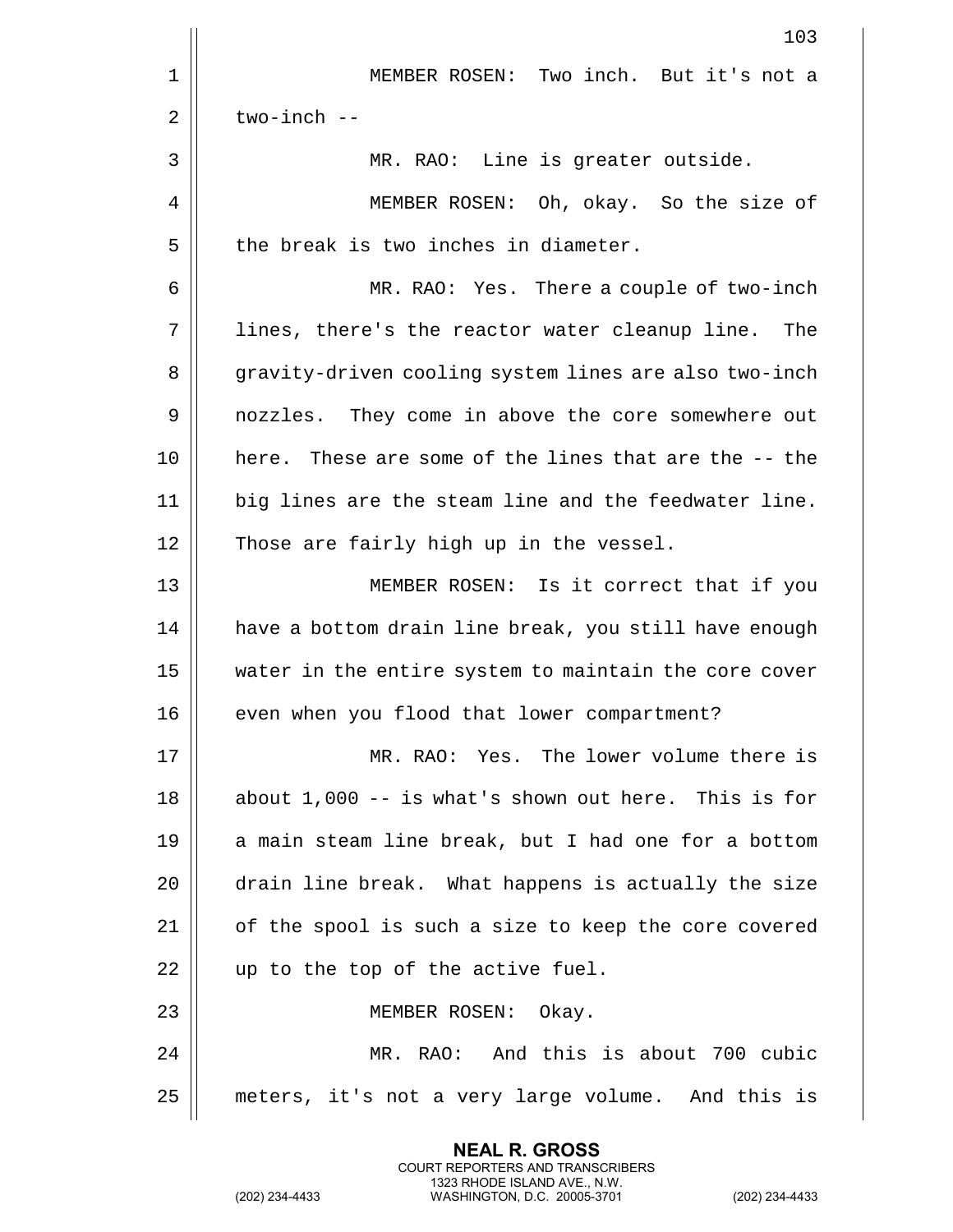| 104                                                   |
|-------------------------------------------------------|
| about 1,000 cubic meters. And so there's a couple of  |
| hundred cubic meters to fill up the --                |
| MEMBER LEITCH: But you have control rod               |
| drive penetrations coming out the bottom, right?      |
| MR. RAO: Sure.                                        |
| MEMBER LEITCH: And instrumentation                    |
| penetrations.                                         |
| MR. RAO: Yes. Those are the same.<br>And              |
| those -- you know, we've also looked at water in the  |
| opening areas for some reason during shutdown. What   |
| would be the biggest drain at the bottom? You don't   |
| -- still again two-inch nozzle is the biggest opening |
| that you'd have during a shutdown in the bottom also. |
| Okay. So we've looked at shutdown PSAs and we've      |
| looked at all of these issues.                        |
| And, again, like I said, it's a fairly                |
| simple elementary design. Everyone seems to like it.  |
| And we're still looking for the two-week review that  |
| Dana promised us.                                     |
| MEMBER ROSEN: You're looking for a client             |
| and someone to help you name it.                      |
| MR. RAO: Well, a client would be helpful              |
| too, yes.                                             |
| MEMBER POWERS: If I get them a two-week               |
| review on this, they'll name it after me.             |
|                                                       |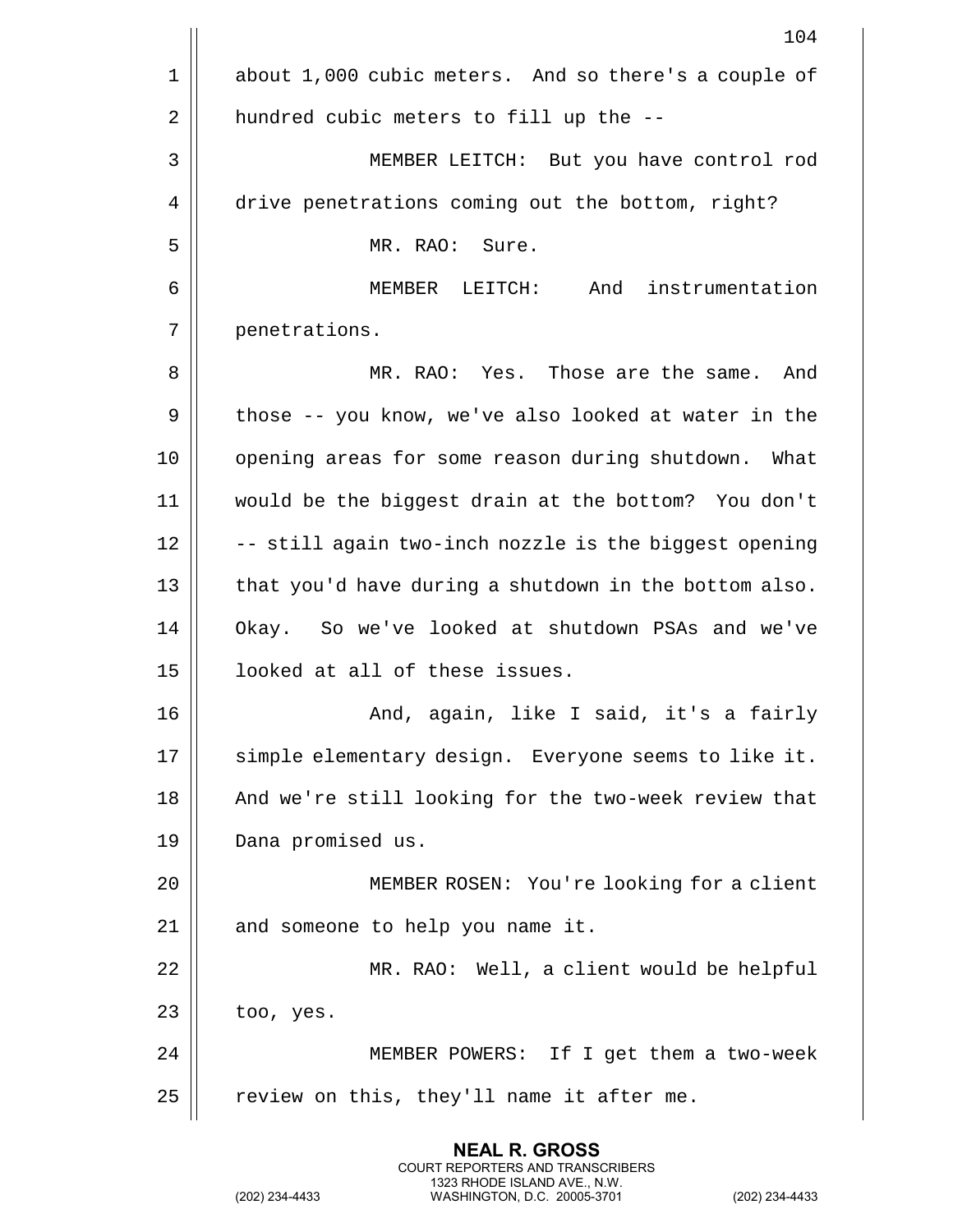|    | 105                                                    |
|----|--------------------------------------------------------|
| 1  | (Laughter.)                                            |
| 2  | for<br>MEMBER KRESS:<br>ES ES<br>stands                |
| 3  | extraordinarily simple.                                |
| 4  | MR. RAO: Yes. Lots of people like this.                |
| 5  | Even though the ABWR is our current product, U.S.      |
| 6  | utilities have expressed an interest in this, and they |
| 7  | want to know about it.                                 |
| 8  | MEMBER KRESS: Okay. Yes, I guess we                    |
| 9  | better move on to the next. Thank you very much.       |
| 10 | MR. RAO: Thank you.                                    |
| 11 | MEMBER KRESS: It was very interesting.                 |
| 12 | Who is up next? Is it the CANDU? Jim, I guess you're   |
| 13 | coordinating this.                                     |
| 14 | MR. LYONS: I am? Framatome.                            |
| 15 | MEMBER KRESS: Framatome, okay.                         |
| 16 | MR. LYONS: SWR1000 will be next.                       |
| 17 | STOUDT: Good morning, or is it<br>MR.                  |
| 18 | afternoon?                                             |
| 19 | I'm Roger Stoudt, I work for Framatome ANP             |
| 20 | as an advisor engineer in Lynchburg, Virginia.<br>And  |
| 21 | I'm here today to present an overview of the SWR 1000, |
| 22 | and with some particular focus on the passive safety   |
| 23 | features of the design.                                |
| 24 | I would like to say, just before I start,              |
| 25 | that as I told the NRC staff in August that I'm really |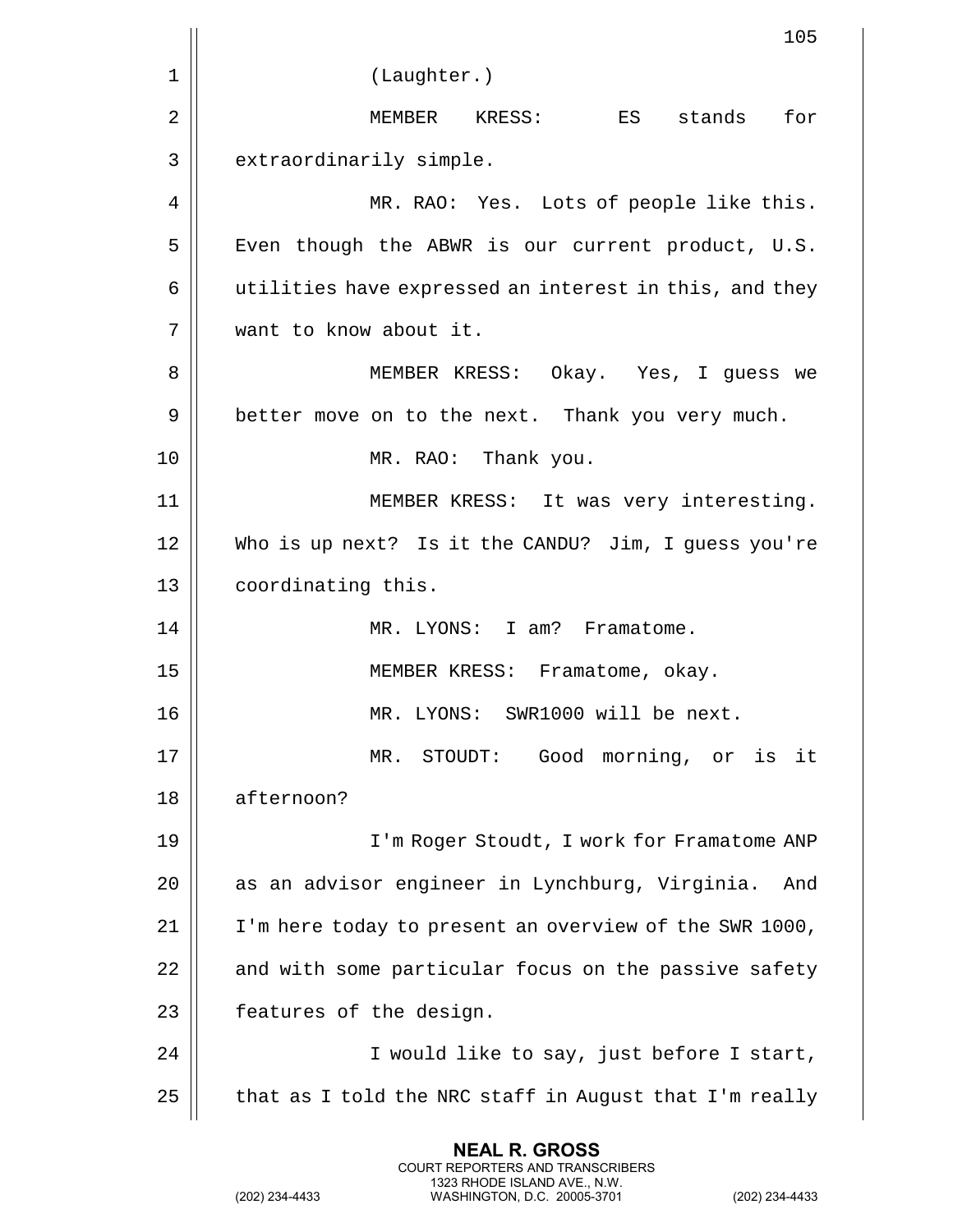|    | 106                                                    |
|----|--------------------------------------------------------|
| 1  | happy to be here, because I didn't think that during   |
| 2  | my career I would ever see interest in the nuclear     |
| 3  | power plant again in the U.S., and it is kind of       |
| 4  | refreshing to think that there might be a chance for   |
| 5  | us.                                                    |
| 6  | Just briefly, the SWR 1000 design is an                |
| 7  | evolution of technology that got started back in the   |
| 8  | '60s. As you can see, the plants are listed here that  |
| 9  | have been built and operated, not all are still        |
| 10 | operating.                                             |
| 11 | But back in '68 there was the Lingen plant             |
| 12 | with the first fine motion control rod drive. Later    |
| 13 | on at Brunsbuttel was the first use of internal recirc |
| 14 | pump.                                                  |
| 15 | And then the latest designs, of course,                |
| 16 | are at Gundremmingen B and C. And the SWR 1000 uses    |
| 17 | a number of the same internal components in the        |
| 18 | reactor vessel from those plants.                      |
| 19 | The SWR 1000 design was initiated back in              |
| 20 | the early '90s. Testing programs started about '95,    |
| 21 | and the design has evolved to where it is viable       |
| 22 | today.                                                 |
| 23 | Just briefly, some of the characteristics              |
| 24 | of the plant are, thermal power is 3370, normally      |
| 25 | electric net is 1250. The plant originally started     |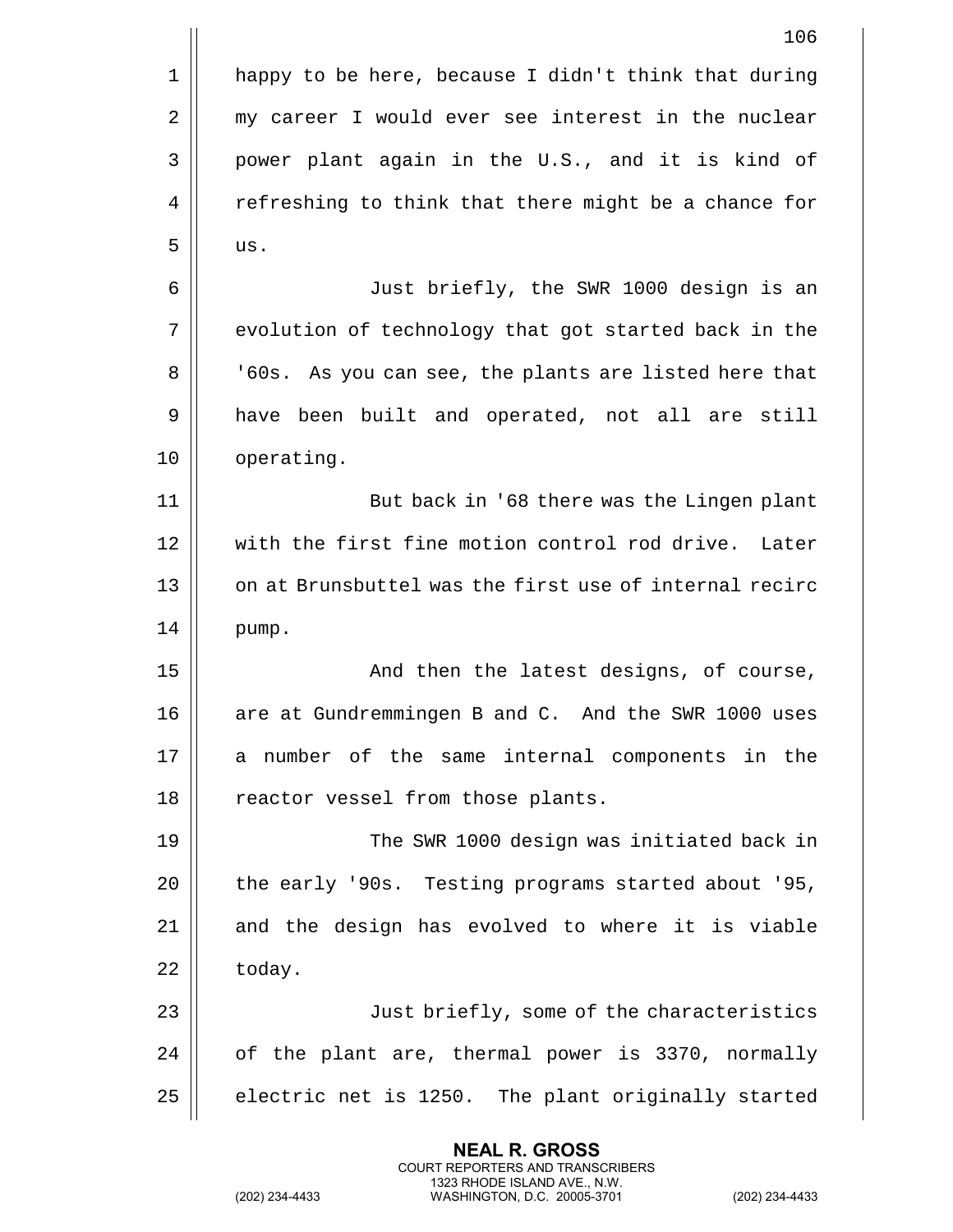|    | 107                                                    |
|----|--------------------------------------------------------|
| 1  | out as a lower power level design, hence the name SWR  |
| 2  | 1000.                                                  |
| 3  | But it probably will settle out at 1250                |
| 4  | megawatts in its final form. There are 664 12x12 fuel  |
| 5  | elements. The active length is about three meters,     |
| 6  | 157 control rods. We retain the recirculation pumps,   |
| 7  | there are 8 of those.                                  |
| 8  | The reactor pressure vessel is 75 bar, or              |
| 9  | close to 1100 PSIA. We have 8 safety relief valves,    |
| 10 | and some of the passive component ratings are shown    |
| 11 | there; the emergency condenser -- and I will point out |
| 12 | where these things are located in the next slide or    |
| 13 | two, and discuss those at some, in a bit more depth.   |
| 14 | The containment cooling condensers, four               |
| 15 | of those are rated at 4.8 megawatts, and we have four  |
| 16 | passive flooding systems, the containment diameter is  |
| 17 | 32 meters, and its design pressure of 7.9 bar, 115     |
| 18 | PSIA.                                                  |
| 19 | MEMBER ROSEN:<br>$\mathbf{I}$<br>haven't run the       |
| 20 | calculation yet but it seems like this is a very       |
| 21 | efficient plant. Am I correct?                         |
| 22 | MR. STOUDT: Efficiency is around 35 point              |
| 23 | something percent.                                     |
| 24 | MEMBER ROSEN: What do you attribute that               |
| 25 | to, the increase over -- it seems a little, at least   |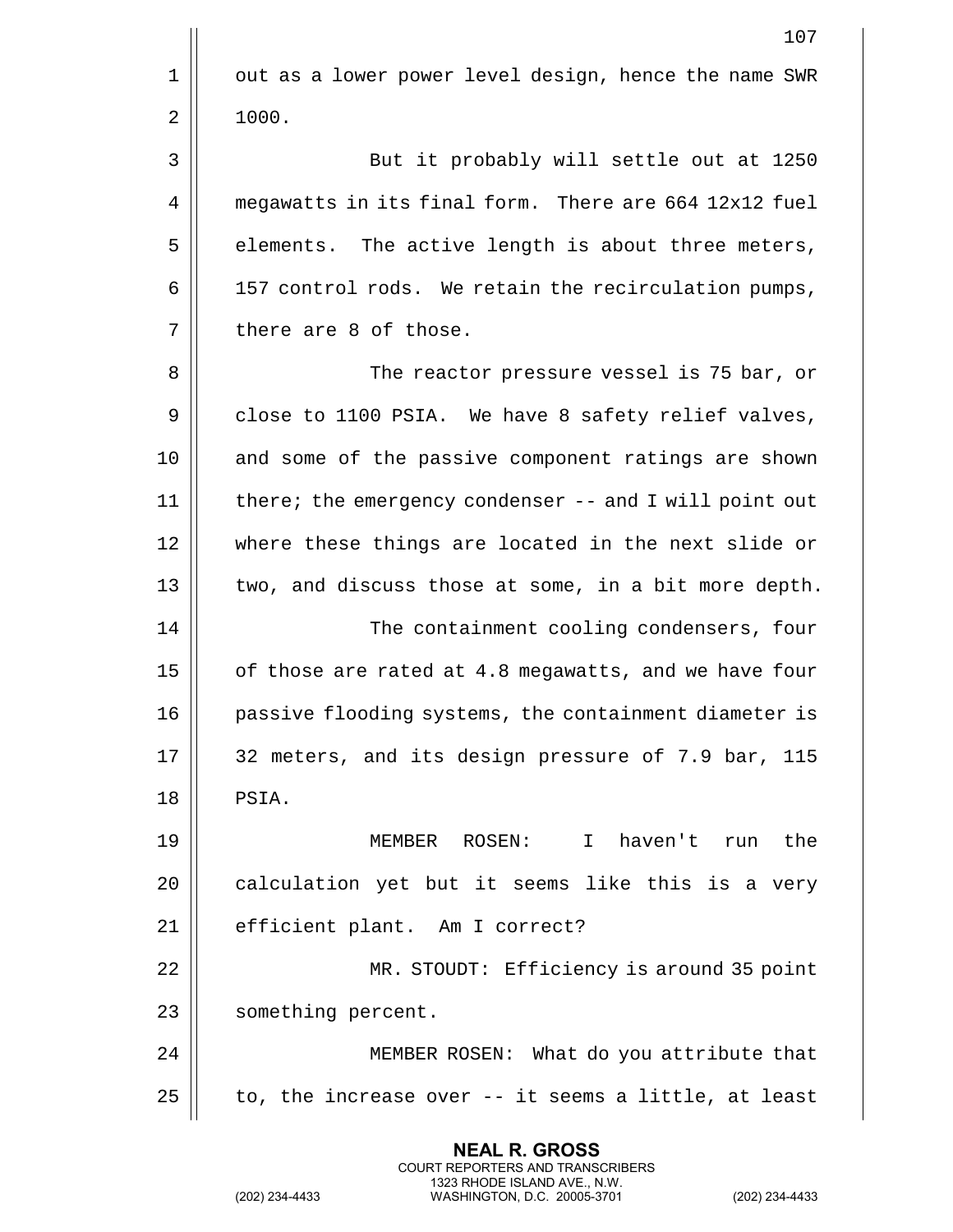|    | 108                                                    |
|----|--------------------------------------------------------|
| 1  | ten percent higher.                                    |
| 2  | MR. STOUDT: I think it is about the same               |
| 3  | as the prior Gundremmingen plants.                     |
| 4  | MEMBER ROSEN: Is it? Okay.                             |
| 5  | depends<br>MR.<br>STOUDT:<br>It<br>the<br>on           |
| 6  | application. Some of the applications in Europe have   |
| 7  | very cold water available for the condensers at the    |
| 8  | end of the turbine, that helps a lot. We may not get   |
| 9  | those kinds of efficiencies in the U.S., depending on  |
| 10 | the application.                                       |
| 11 | The basic safety approach is that all the              |
| 12 | active systems have passive safety related backup to   |
| 13 | perform nuclear safety functions. And, in fact, the    |
| 14 | passive safety features will keep the plant safe       |
| 15 | without use of any active systems.                     |
| 16 | This is a composite slide that illustrates             |
| 17 | the basic features of the plant. The plant has four    |
| 18 | containment cooling condensers. And this is the way    |
| 19 | ultimately all the heat, all the energy inside         |
| 20 | containment, is removed.                               |
| 21 | There is a dryer separator storage pool                |
| 22 | outside containment. And the energy inside             |
| 23 | containment is transferred by these containment        |
| 24 | cooling condensers. There is no valves, they simply    |
| 25 | start to operate if there is a significant temperature |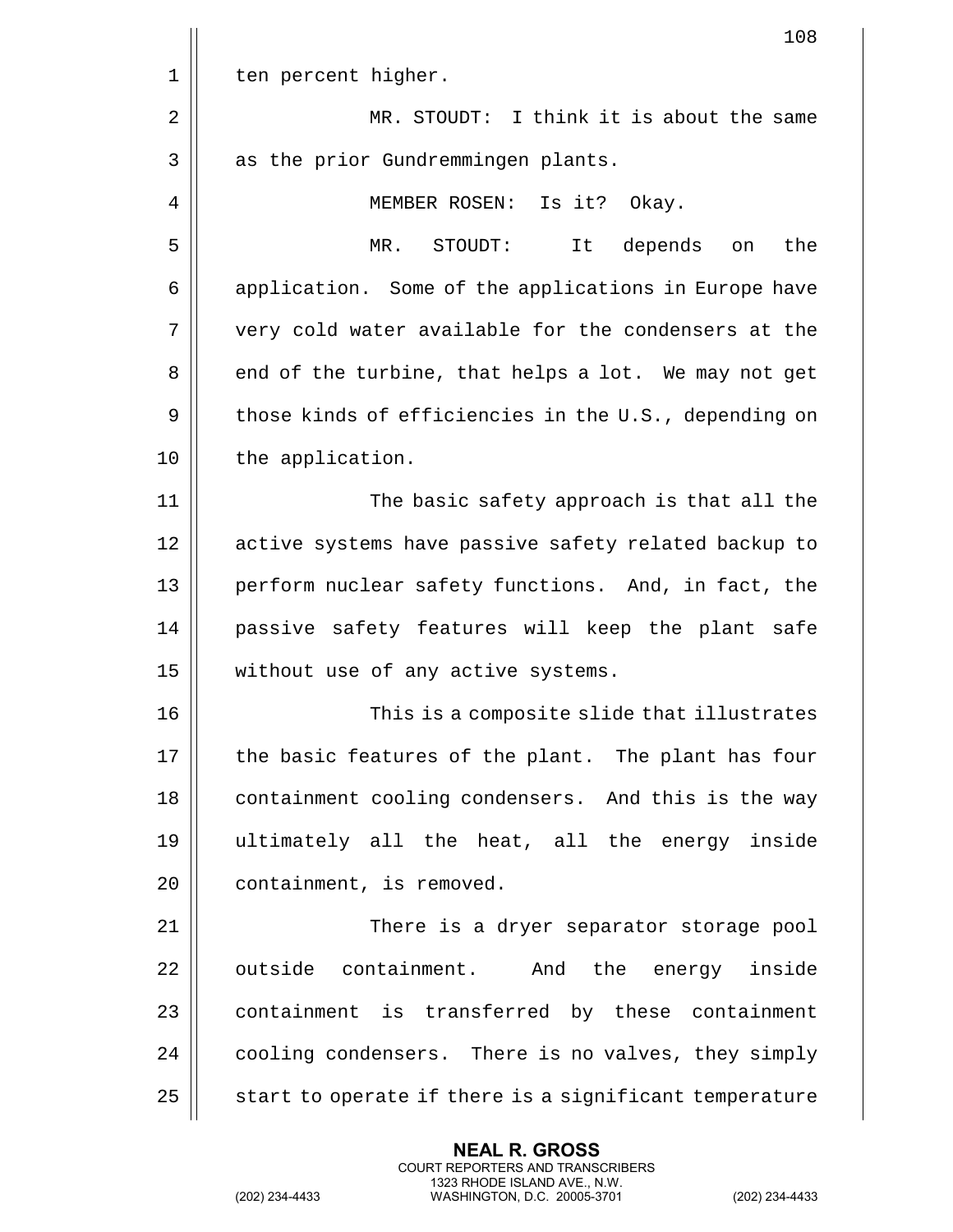| 109                                                   |
|-------------------------------------------------------|
| gradient inside to outside.                           |
| addition we<br>have<br>the<br>In<br>emergency         |
| condensers for heat removal from the reactor pressure |
| vessel. There are four of those, there are four core  |
| flooding pools. Again, the ECs are passive devices,   |
| no valves open, they are simply connected to the      |
| reactor vessel. And if the water level drops inside   |
| the vessel the condensers begin to operate.           |
| So for a range of design basis events the             |
| energy inside the reactor is transferred to the core  |
| flooding pool. Eventually, as this pool water gets    |
| hot, and begins to generate vapor steam, that is      |
| condensed by the containment cooling condensers, and  |
| the energy is removed from containment.               |
| So ultimately these are the devices that              |
| keep the containment pressure down, or remove the     |
| energy that is being dumped inside the containment    |
| building.                                             |
| There are eight safety relief valves,                 |
| relief valves to prevent<br>steam<br>reactor          |
| overpressurization, and also to depressurize the      |
| reactor.                                              |
| In addition, these core flooding pools --             |
| again, there are four of these -- they are connected. |
| But they are separate pools. And each pool has a core |
|                                                       |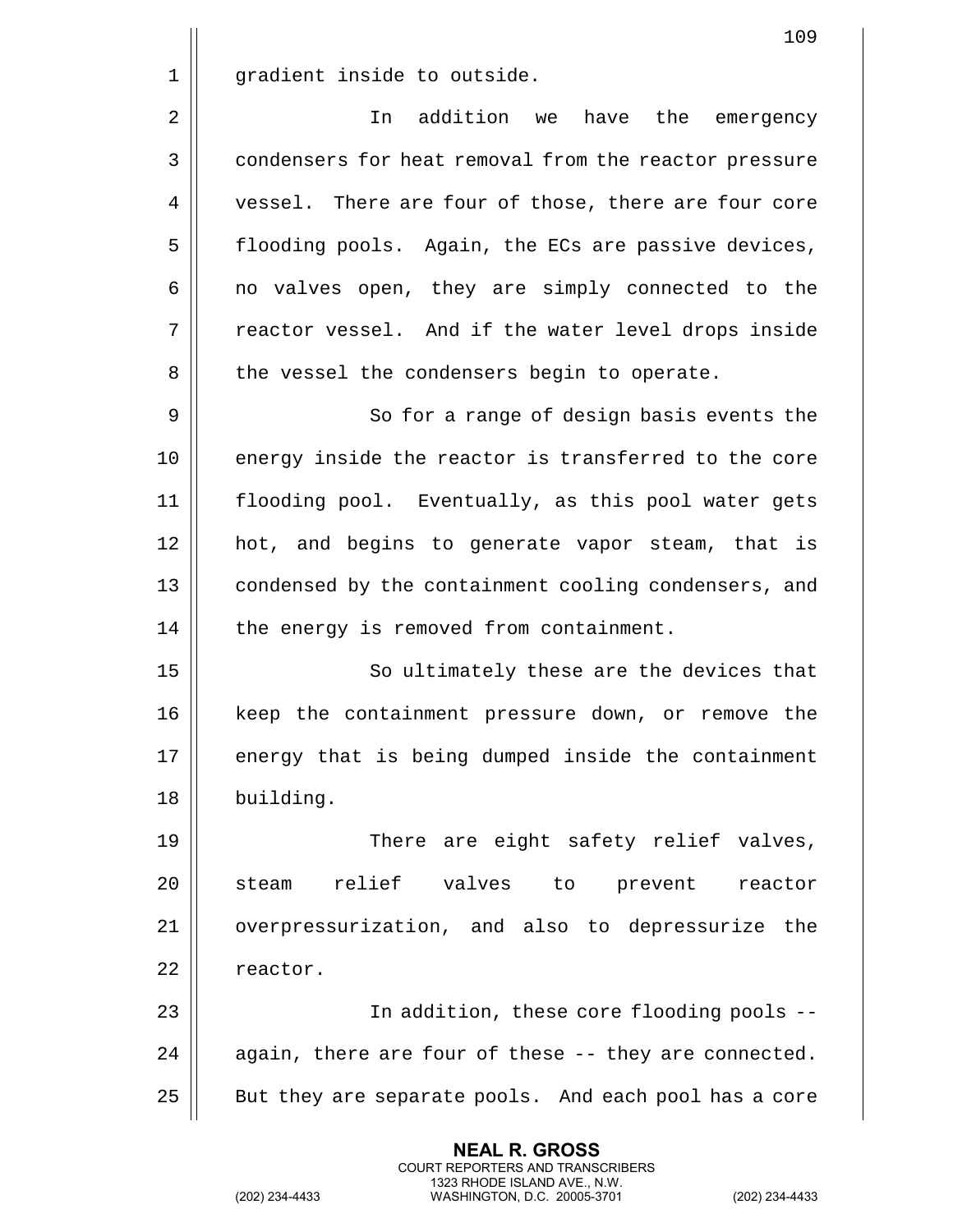|             | 110                                                   |
|-------------|-------------------------------------------------------|
| $\mathbf 1$ | flooding line, which is connected to the return line  |
| 2           | from the emergency condenser.                         |
| 3           | In addition there are four passive outflow            |
| 4           | reducers which were installed on the return line from |
| 5           | the EC. The reason for those, it is essentially a     |
| 6           | fluid diode, so that in outflow the resistance is     |
| 7           | increased drastically to prevent too much water from  |
| 8           | exiting the reactor vessel, and leading to core       |
| 9           | uncovery.                                             |
| 10          | MEMBER LEITCH: Roger?                                 |
| 11          | MR. STOUDT: Yes?                                      |
| 12          | MEMBER LEITCH: That dryer separator                   |
| 13          | storage pool, there must be some walls or something   |
| 14          | there that are not shown. That would appear, how does |
| 15          | that work during refueling operations?<br>I don't     |
| 16          | understand that.                                      |
| 17          | MR. STOUDT: Well, the refueling pool is               |
| 18          | over here, okay? And the handling equipment is up     |
| 19          | above it. So the reason for the name is that the      |
| 20          | internals are stored in here during refueling.        |
| 21          | MEMBER LEITCH: There must be some walls               |
| 22          | that are not shown?                                   |
| 23          | MR. STOUDT: Yes, there are lots of                    |
| 24          | things. This is a very conceptual drawing, there is   |
| 25          | lots of things that aren't shown here. I do have, if  |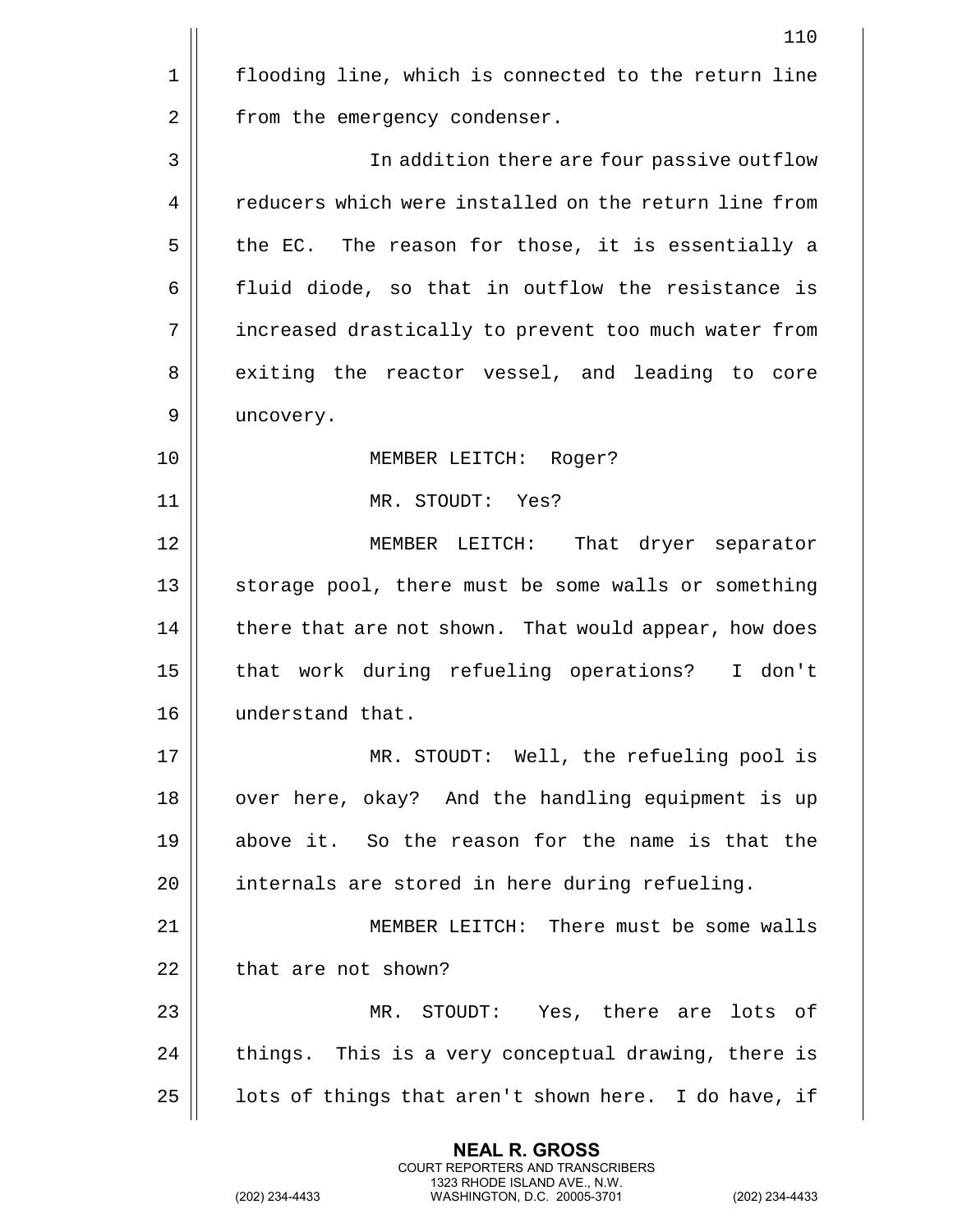|    | 111                                                    |
|----|--------------------------------------------------------|
| 1  | we have time for it, I might be able to find a slide   |
| 2  | here that is a detailed cross-section of the plant.    |
| 3  | A plan view and an elevation view, I think             |
| 4  | I've got it some place with me.                        |
| 5  | MEMBER LEITCH: Okay. I see what you are                |
| 6  | saying, yes.                                           |
| 7  | MEMBER ROSEN: We used to call electrical,              |
| 8  | water diodes, or whatever you call them, check valves. |
| 9  | Is that what you are talking about? Passive --         |
| 10 | MR. STOUDT: I've got a picture of it a                 |
| 11 | little bit later, so I think you will see what I'm     |
| 12 | talking about.                                         |
| 13 | MEMBER ROSEN: Oh, okay.                                |
| 14 | MR. STOUDT: No, there are no moving parts              |
| 15 | in it.                                                 |
| 16 | It is like the one they<br>MEMBER KRESS:               |
| 17 | used to have in --                                     |
| 18 | MR. STOUDT: Pardon me, which reactor?                  |
| 19 | MEMBER KRESS: Are you familiar with the                |
| 20 | device they had in the PIAS reactor?                   |
| 21 | MR. STOUDT: No, I'm not. It may be very                |
| 22 | similar.                                               |
| 23 | MEMBER KRESS: Yes, they called it a                    |
| 24 | diode, no moving parts.                                |
| 25 | MR. STOUDT: Okay. In addition I would                  |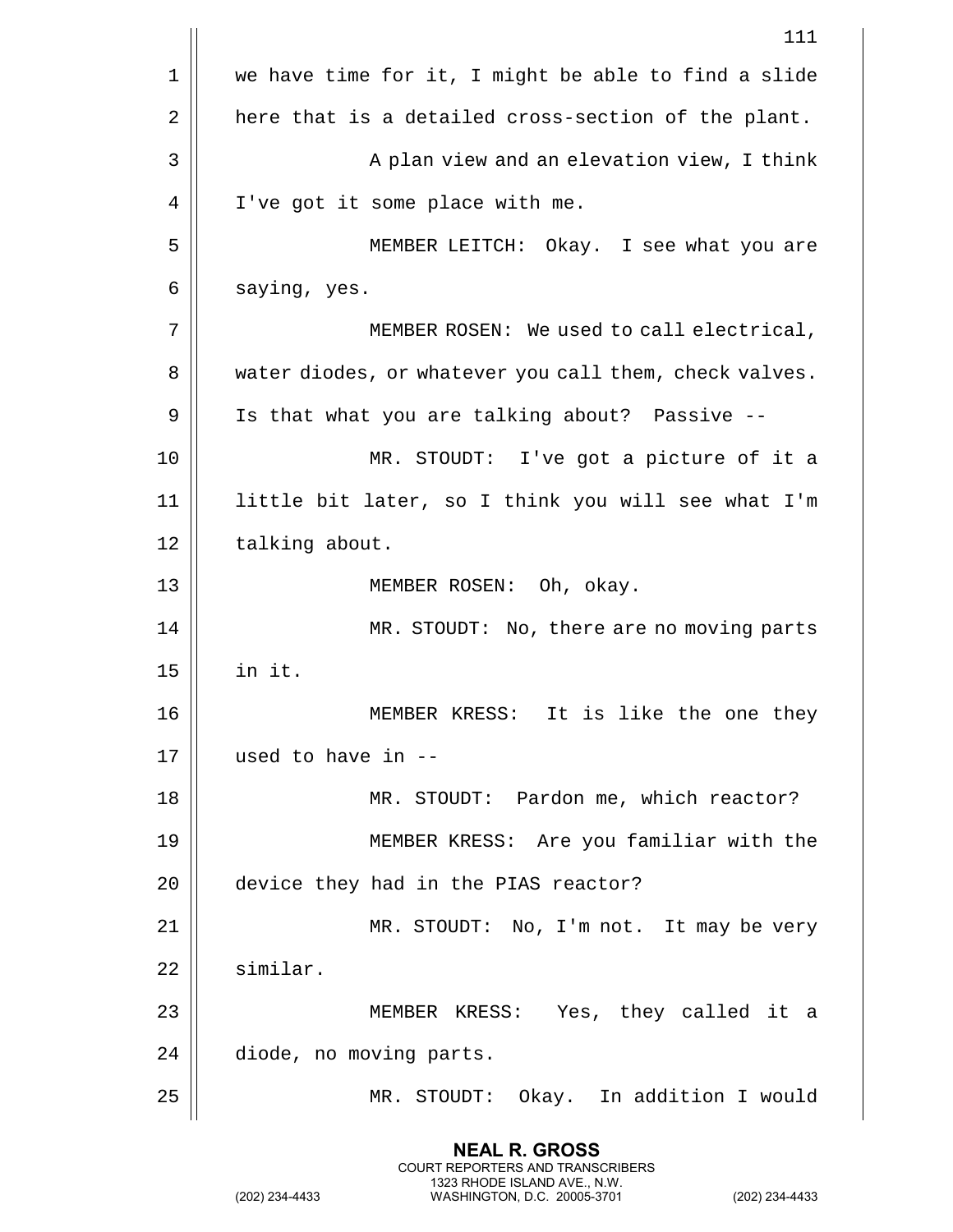1 | just like to point out a couple of other items. There 2 | is a dry well flooding line shown here, which in the 3 || event of a sever accident would flood the dry well and 4 | cool the reactor from the outside, to retain melt 5 inside.

6 There are vent pipes, 16 vent pipes, these 7 vent pipes, in the case of a LOCA, would vent steam 8 || into the pressure suppression pool, and condense it in 9 | the process. There are overflow lines between the 10 || core flooding pool and the pressure suppression pool, 11 which allow any excess water condensed up here to flow 12 | into the pressure suppression pool.

13 And there are also these hydrogen vent 14 | lines. So that any hydrogen accumulating near the top 15 | of the containment would be directed down into the 16 | pressure suppression pool and be removed.

17 There are two residual heat removal 18 || systems shown here. They are not necessary to 19 | maintain the safety of the plant. They are available, 20 || they can remove water from both the pressure 21 || suppression pool, and cool it, return it to the core 22 | flooding pool.

23 The return lines aren't shown, just the  $24$   $\parallel$  suction lines, so there is a connection here. The 25 | pressure suppression pool, and also one from the

> **NEAL R. GROSS** COURT REPORTERS AND TRANSCRIBERS 1323 RHODE ISLAND AVE., N.W.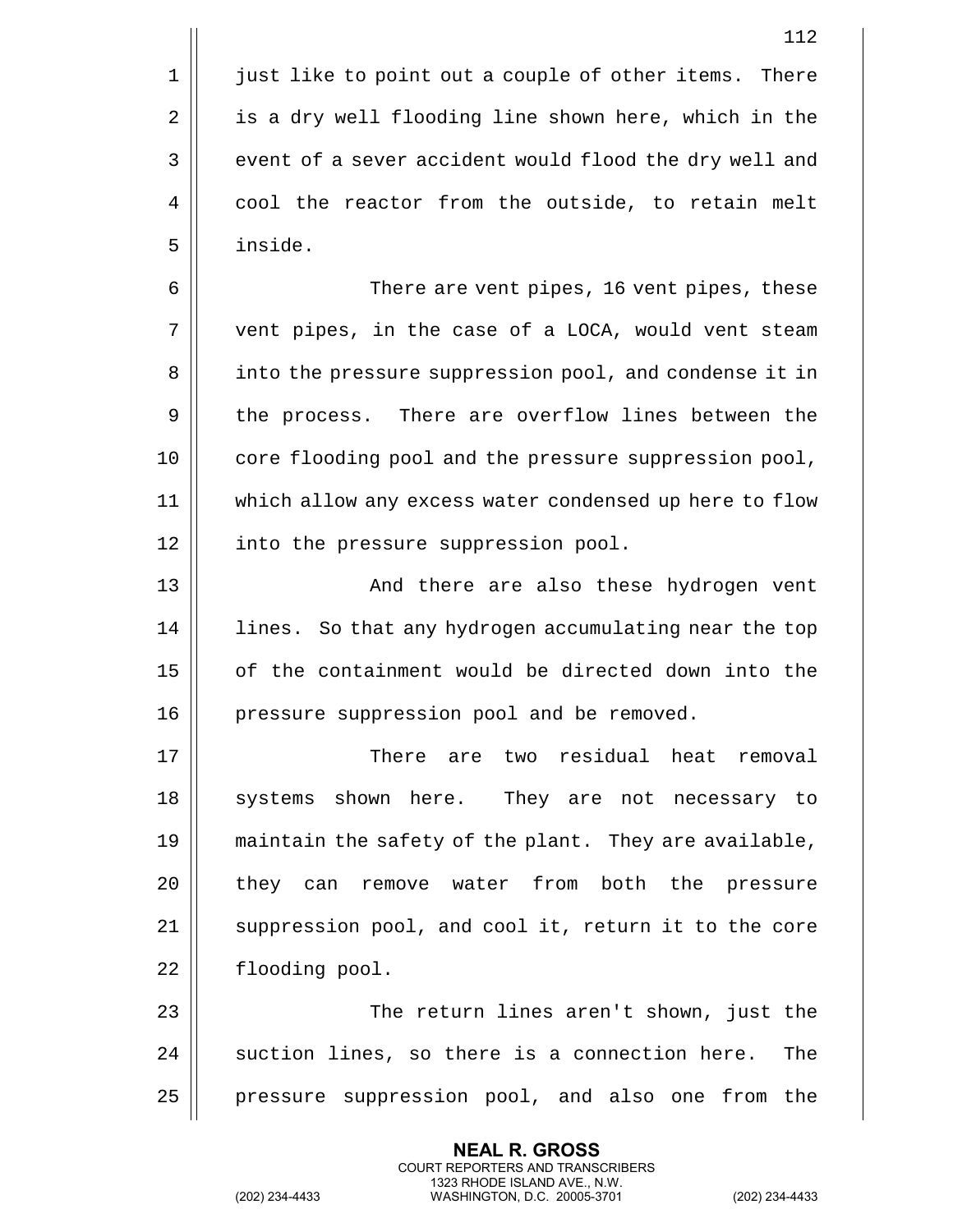|    | 113                                                   |
|----|-------------------------------------------------------|
| 1  | reactor vessel, to be used for decay heat during      |
| 2  | shutdown.                                             |
| 3  | MEMBER ROSEN: That looks suspiciously                 |
| 4  | like a pump in your graphic. Is that what it is?      |
| 5  | MR. STOUDT: Here? Yes, it is. Yes, that               |
| 6  | certainly is a pump, yes. But it is not, as I said,   |
| 7  | it is not necessary for mitigating any of the design  |
| 8  | basis events that might occur.                        |
| 9  | MEMBER ROSEN: Just for normal shutdown?               |
| 10 | MR. STOUDT: It can be used, it is an                  |
| 11 | active system that can be used.<br>It serves the      |
| 12 | pressure, the function of low pressure coolant        |
| 13 | injection as well.                                    |
| 14 | You can remove the water from the reactor             |
| 15 | vessel, send it through coolers down a heat exchanger |
| 16 | in this area, and return it by the feedwater lines.   |
| 17 | So it can be used that way, but it is not necessary.  |
| 18 | can demonstrate adequate accident<br>We               |
| 19 | response without use of the residual heat removal, or |
| 20 | LPCI system.                                          |
| 21 | This is an illustration of the emergency              |
| 22 | condenser. Again, there are no valves in the loop.    |
| 23 | During normal operation you see, essentially, the     |
| 24 | water level. Under those conditions there is no       |
| 25 | circulation through the emergency condenser.          |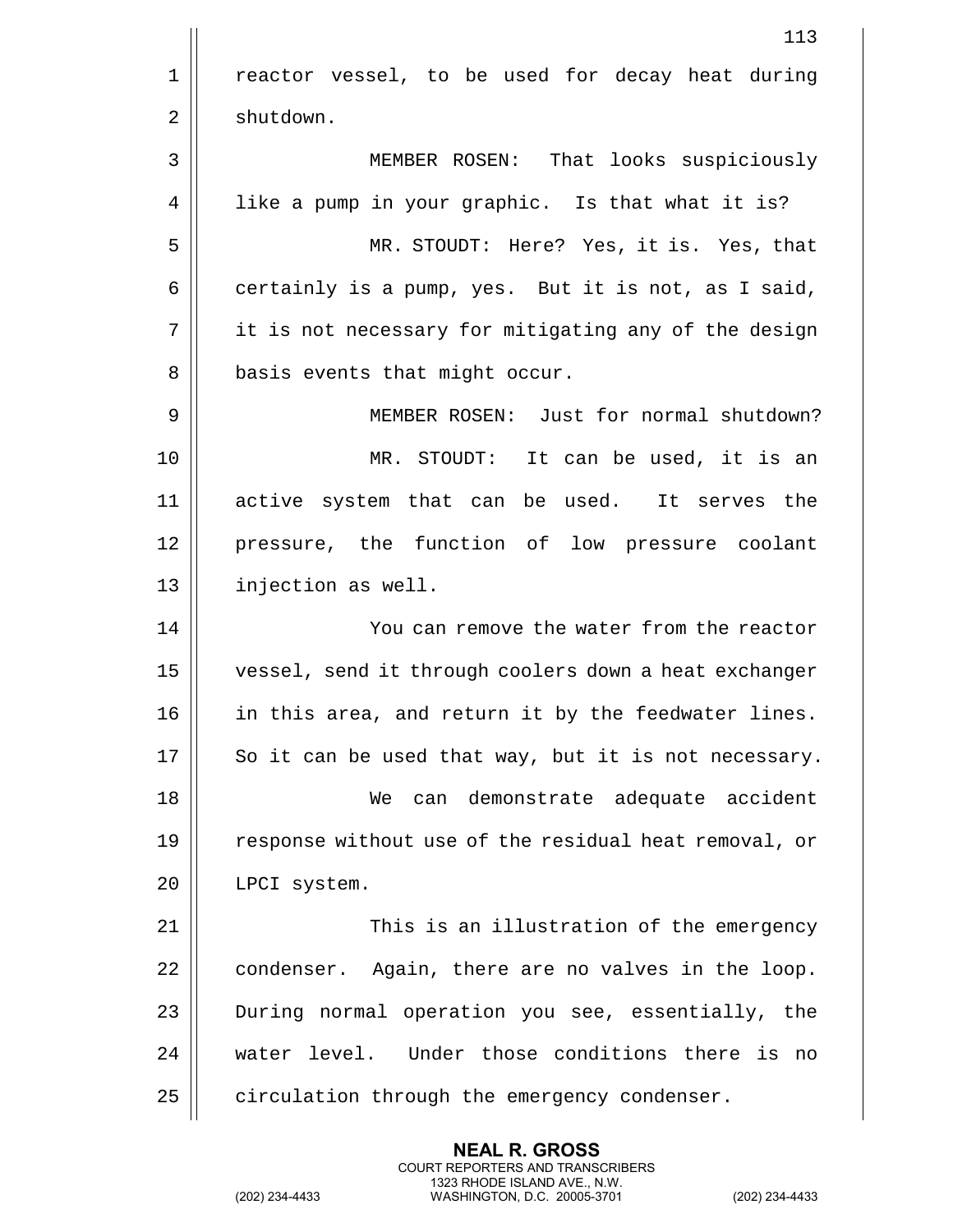|    | 114                                                    |
|----|--------------------------------------------------------|
| 1  | This anti-circulation loop at the bottom               |
| 2  | prevents hot water from circulating internally within  |
| 3  | the pipe and returning, similar to the trap on a       |
| 4  | typical water heater.                                  |
| 5  | When the coolant level drops, and all it               |
| 6  | needs is about seven tenths of a meter, then           |
| 7  | circulation begins. Steam flows into the emergency     |
| 8  | condenser, where it is condensed, and returns to the   |
| 9  | reactor vessel.                                        |
| 10 | There are four of these things. Each of                |
| 11 | them is rated at roughly 66 megawatts of energy        |
| 12 | removal capacity.                                      |
| 13 | MEMBER RANSOM: There must be something                 |
| 14 | missing in that left-hand side.                        |
| 15 | MR. STOUDT: Yes?                                       |
| 16 | MEMBER RANSOM: You either have it filled               |
| 17 | with water in the upper part, or something, because it |
| 18 | is just a manometer, and it has to balance --          |
| 19 | MR. STOUDT: The steam comes down to --                 |
| 20 | there is a subtle change in colors here. And right     |
| 21 | about here is the interface between the steam and      |
| 22 | The water here is, of course, at ambient<br>water.     |
| 23 | temperature, at core flooding pool temperatures.       |
| 24 | And hot water from the reactor vessel                  |
| 25 | stops right about here. So<br>you have<br>some         |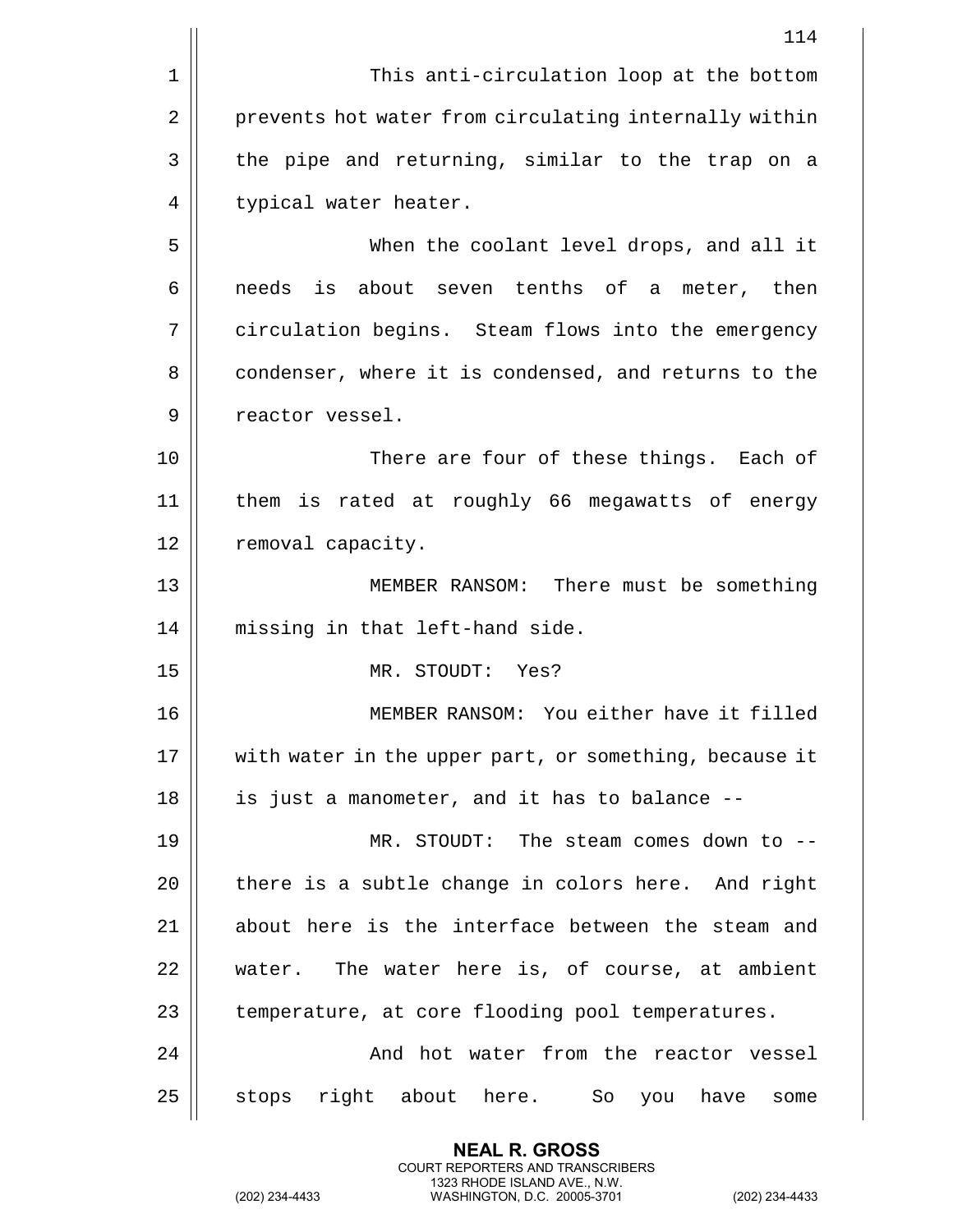|    | 115                                                    |
|----|--------------------------------------------------------|
| 1  | stratification in temperatures.                        |
| 2  | MEMBER RANSOM: All right.                              |
| 3  | MR. STOUDT: But that is what balances                  |
| 4  | things, okay?                                          |
| 5  | MEMBER FORD: I take it, you said that is               |
| 6  | normally stagnant during normal --                     |
| 7  | MR. STOUDT: Yes.                                       |
| 8  | MEMBER FORD: -- then you've got a steam-               |
| 9  | water interface?                                       |
| 10 | MR. STOUDT: Yes, right here.                           |
| 11 | MEMBER FORD:<br>How do you deal with                   |
| 12 | hydrogen/oxygen explosive mixtures?                    |
| 13 | I'm sorry, hydrogen and<br>MR. STOUDT:                 |
| 14 | oxygen?                                                |
| 15 | MEMBER FORD:<br>$I'$ m<br>thinking of<br>the           |
| 16 | Brunsbuttel incident recently.                         |
| 17 | These pipes, this looks<br>STOUDT:<br>MR.              |
| 18 | horizontal here, but these are designed so that any    |
| 19 | radiolitic gases, if that is what you are referring    |
| 20 | to?                                                    |
| 21 | MEMBER FORD: That is what I'm referring                |
| 22 | to.                                                    |
| 23 | MR. STOUDT: Will rise and leave the loop.              |
| 24 | They won't accumulate anyplace because the relative,   |
| 25 | again, the elevation changes aren't apparent here, but |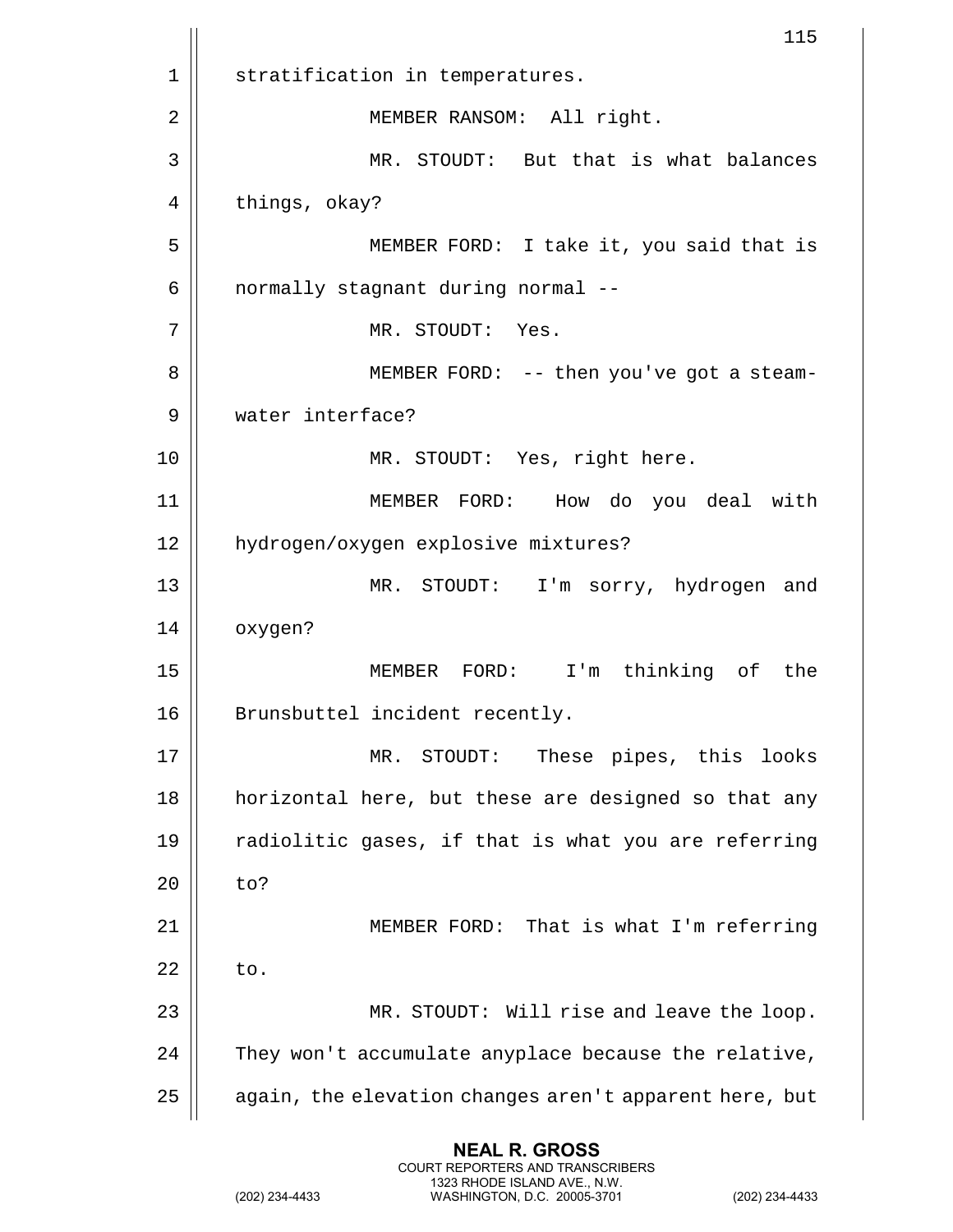|    | 116                                                    |
|----|--------------------------------------------------------|
| 1  | it is designed so that you have continuously           |
| 2  | increasing --                                          |
| 3  | MEMBER FORD: There will be venting lines?              |
| 4  | MR. STOUDT: Yes, right. The other device               |
| 5  | is the containment cooling condenser. There is one of  |
| 6  | these located above each core flooding pool.<br>Οf     |
| 7  | course each core flooding pool also contains<br>an     |
| 8  | emergency condenser.                                   |
| 9  | And these, ultimately, are the devices, as             |
| 10 | I noted before, that remove the energy from the        |
| 11 | containment building into the dryer separator storage  |
| 12 | pool.                                                  |
| 13 | Again, these devices, there are valves,                |
| 14 | there are valves in both lines. But they are there     |
| 15 | for isolation and closing them off. During operation   |
| 16 | the valves are always open, so there is nothing that   |
| 17 | opens or closes to get these devices to function.      |
| 18 | If the pressure starts to come up, and the             |
| 19 | temperature comes up in the containment building,      |
| 20 | because of the presence of steam, the steam condenses, |
| 21 | cold water from the dryer separator storage pool,      |
| 22 | relatively cold water, I think the design temperature  |
| 23 | is 100C, begins to circulate through the tubes of the  |
| 24 | containment cooling condenser, condensing the steam,   |
| 25 | returning it to the core flooding pool.                |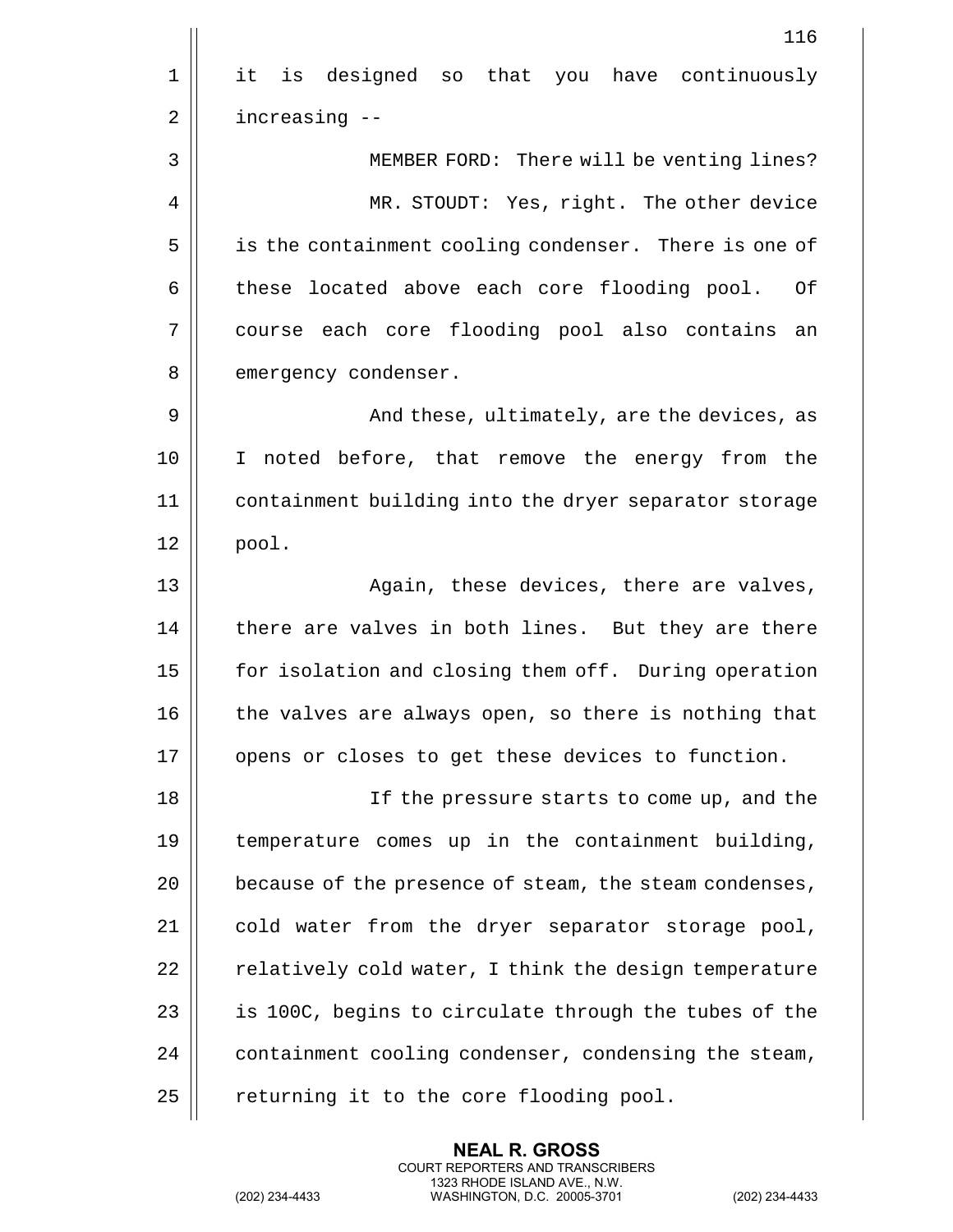|    | 117                                                    |
|----|--------------------------------------------------------|
| 1  | MEMBER WALLIS: What comes out is<br>hot                |
| 2  | water in the $-$ -                                     |
| 3  | It could come out as steam.<br>MR. STOUDT:             |
| 4  | I mean, depending on the temperatures one could get a  |
| 5  | vapor mixture coming out of this return tube.          |
| 6  | But essentially for all events it would                |
| 7  | require about two or three days before anybody would   |
| 8  | have to worry about refilling dryer separator storage  |
| 9  | pool. There is no operator action required.            |
| 10 | This does show finned tubing. Actually                 |
| 11 | the current design doesn't use finned tubing, the fins |
| 12 | have been eliminated.                                  |
| 13 | This is the thing I alluded to before, my              |
| 14 | fluidic diode, the passive outflow reducer. This is    |
| 15 | what is installed in each return line for each         |
| 16 | emergency condenser. And it functions by changing the  |
| 17 | rotational component of the flow, depending on which   |
| 18 | way the coolant is going.                              |
| 19 | flow direction in<br>normal<br>this<br>So              |
| 20 | direction, of course, corresponds to a pretty direct   |
| 21 | path through this component, through the slots in this |
| 22 | component. And relatively low flow resistance.         |
| 23 | If a pipe should break out here somewhere,             |
| 24 | and the flow reverses, then there is a significant     |
| 25 | rotational component imposed, and it essentially is    |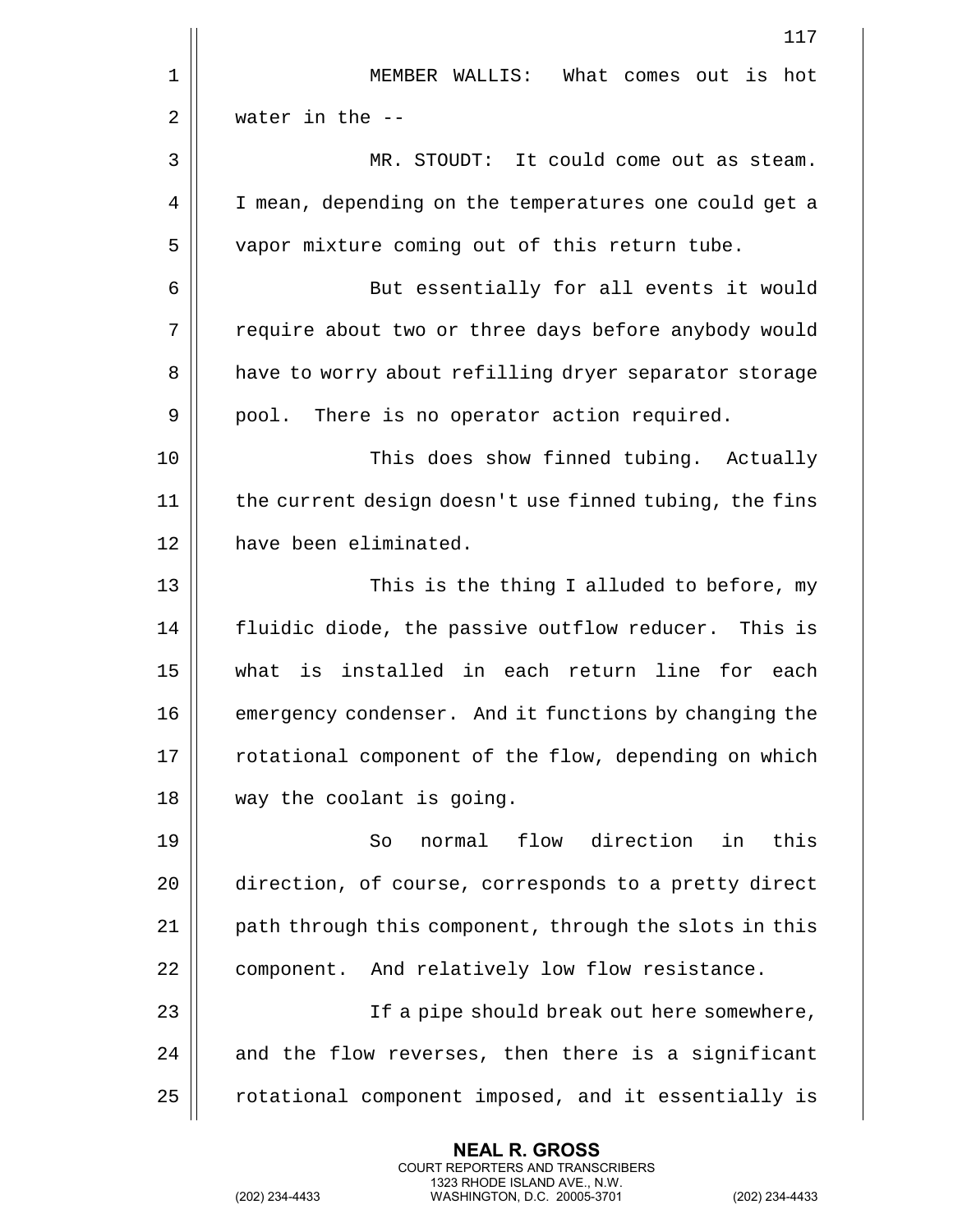|             | 118                                                   |
|-------------|-------------------------------------------------------|
| $\mathbf 1$ | equivalent to imposing a very large flow resistance.  |
| 2           | Tests on a device of this type have shown,            |
| 3           | roughly, a two order of increase in flow resistance,  |
| 4           | depending if it is in or what.                        |
| 5           | to the order of<br>MEMBER ROSEN:<br>Two               |
| 6           | magnitude?                                            |
| 7           | MR. STOUDT: Magnitude, yes. So the K                  |
| 8           | values would go from -- by a factor of 100, and you   |
| 9           | get about a tenth of a flow in the outflow direction  |
| 10          | as inflow.                                            |
| 11          | This is a device called a passive pressure            |
| 12          | pulse transmitter. It is a patented device, and it is |
| 13          | there to actuate reactor scram, main steam line       |
| 14          | isolation valve actuation, and to depressurize the    |
| 15          | reactor, in case that should be required.             |
| 16          | Again, the device itself has no moving                |
| 17          | parts. Under normal operation, where you see the      |
| 18          | water level reactor vessel, again, this thing is      |
| 19          | filled with cold water, and nothing is happening.     |
| 20          | It has a primary side, as you can see, and            |
| 21          | a secondary side. It is sort of a shell and tube heat |
| 22          | exchanger of sorts. And the secondary side is also    |
| 23          | filled with water connected to a pilot valve.         |
| 24          | When the water level drops during an                  |
| 25          | accident scenario, the steam begins to flow into this |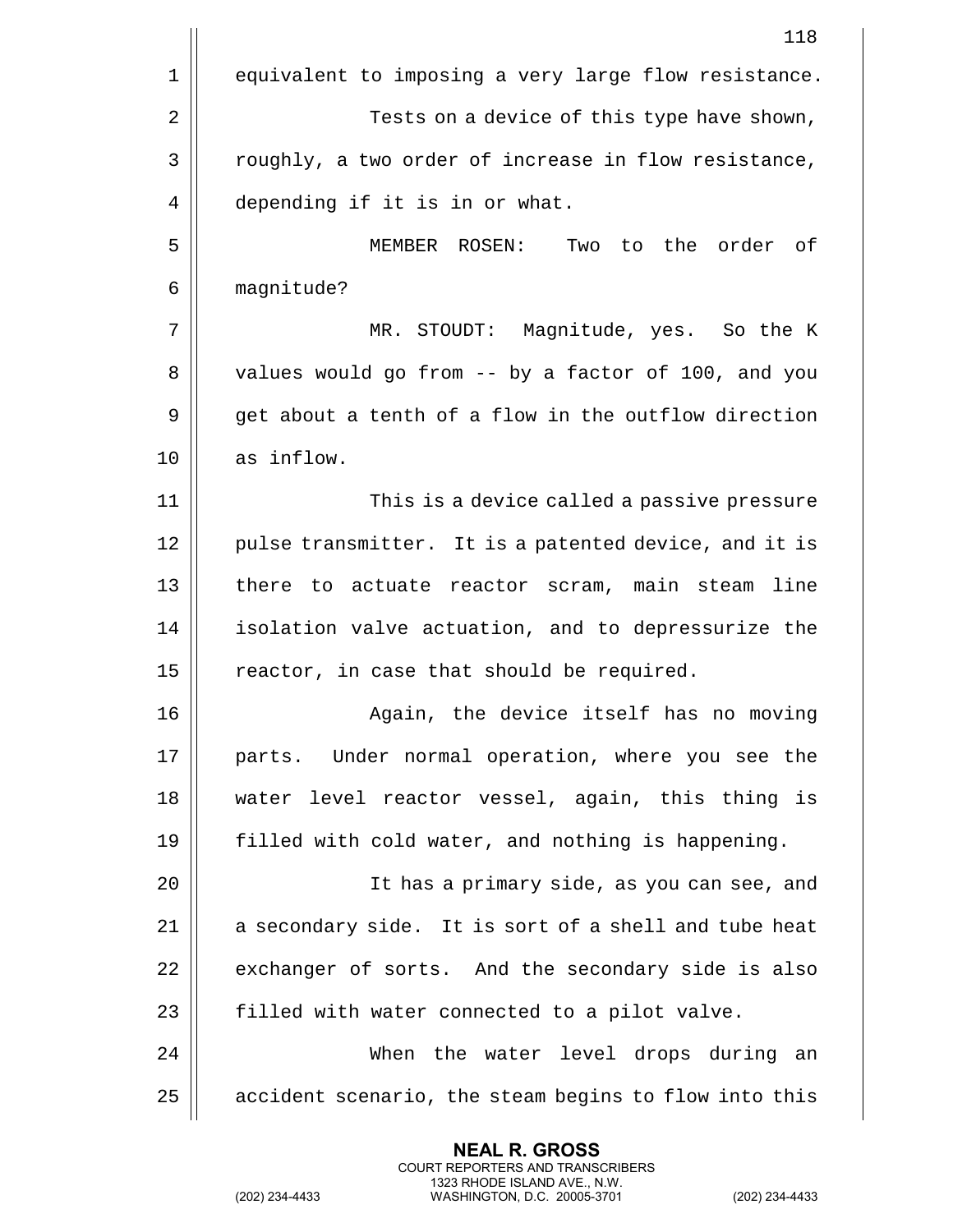|    | 119                                                   |
|----|-------------------------------------------------------|
| 1  | device, and the steam heats the secondary.<br>The     |
| 2  | secondary pressurizes because of the energy being     |
| 3  | input, and activates the pilot valve.                 |
| 4  | Which, in turn can, depending on where                |
| 5  | these things are located, can initiate reactor scram, |
| 6  | can close the main steam isolation valves, and it can |
| 7  | open the steam line and relief valves to depressurize |
| 8  | the reactor.                                          |
| 9  | This is a very simplified picture. There              |
| 10 | are actually four levels. There are twelve of these   |
| 11 | in total, and installed at three different levels.    |
| 12 | The highest PPPTs scram the reactor, the set below    |
| 13 | that, if the water level continues to drop, would     |
| 14 | isolate the main steam lines, and depressurize the    |
| 15 | reactor.                                              |
| 16 | The very lowest ones activate, or scram               |
| 17 | the reactor closed main steam isolation valves in the |
| 18 | case of water level increase. These devices require   |
| 19 | no electrical power.                                  |
| 20 | It is true that the subsequent actuation              |
| 21 | systems downstream do involve valves. But, again,     |
| 22 | there are no electrical signals, or any kind of       |
| 23 | electrical power required for these items to work.    |
| 24 | And, finally, in the event of a sever                 |
| 25 | accident condition, there is a core flooding line,    |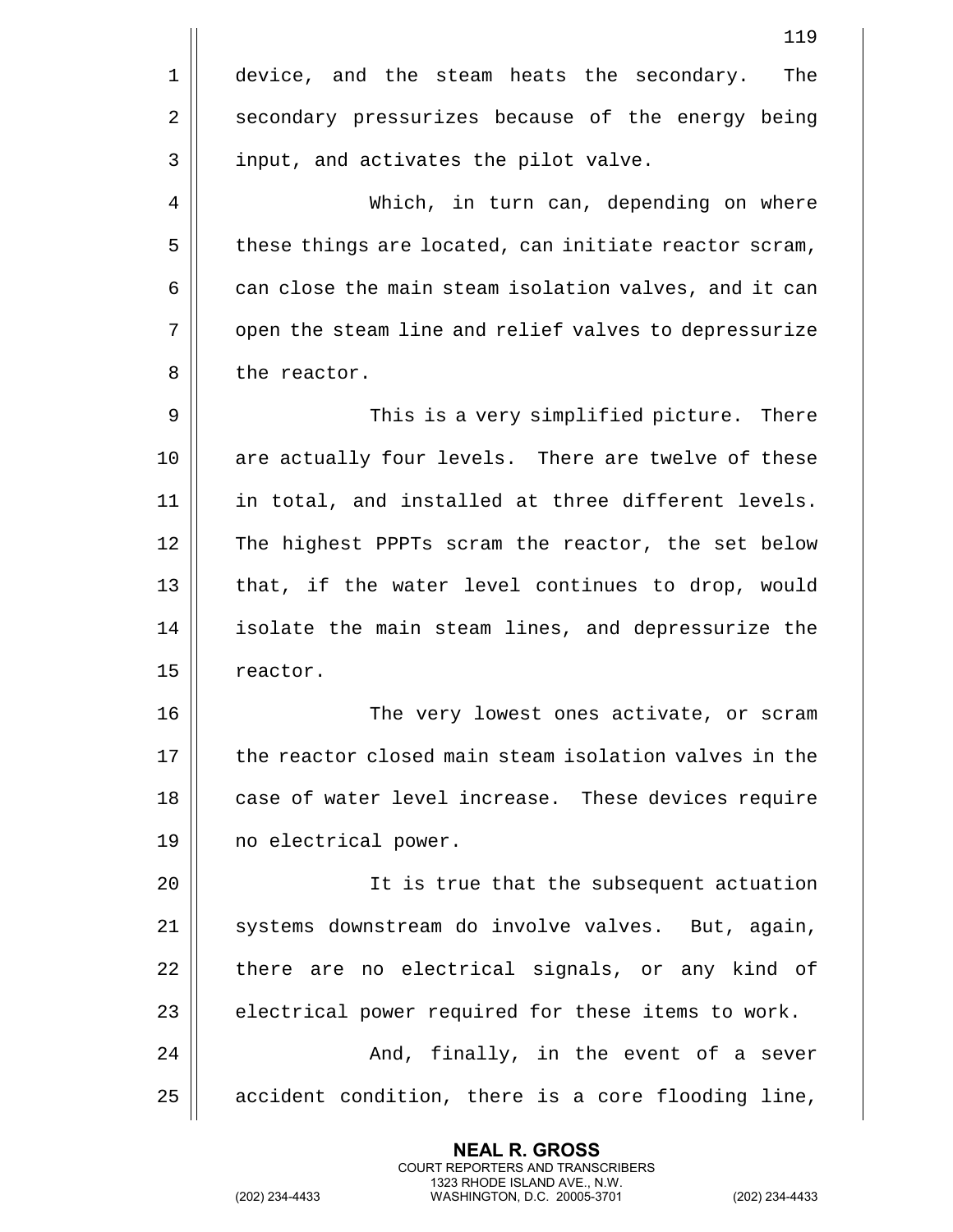|    | 120                                                  |
|----|------------------------------------------------------|
| 1  | which ends in -- actually the core flooding line     |
| 2  | splits, in the most recent configuration, and each   |
| 3  | exit piping, or each exit line contains two valves.  |
| 4  | The valves are actuated by a signal from             |
| 5  | the safety INC that is measuring water level. There  |
| 6  | are reactor water level measuring devices, and when  |
| 7  | the water level gets to, I think it is roughly 13    |
| 8  | meters, the top-most valve opens, and if the water   |
| 9  | level continues to drop, I think the second valve    |
| 10 | opens at about 6 meters, which is well into core     |
| 11 | uncovery. And the assumption is, of course, that the |
| 12 | severe accident is underway.                         |
| 13 | There is sufficient water in the core                |
| 14 | flooding pools to flood the dry well, and still keep |
| 15 | the ECs covered, the emergent condensers, which I    |
| 16 | showed you a couple of slides back.                  |
| 17 | And then the flooding establishes a flow             |
| 18 | path between this reactor vessel insulation, and     |
| 19 | allows the lower head to be cooled sufficiently to   |
| 20 | retain the melt inside the reactor vessel.           |
| 21 | MEMBER WALLIS: Is there another vessel               |
| 22 | outside the vessel?                                  |
| 23 | This is the insulation<br>STOUDT:<br>MR.             |
| 24 | package. There is a gap between the two.             |
| 25 | MEMBER WALLIS: But there is a container,             |

**NEAL R. GROSS**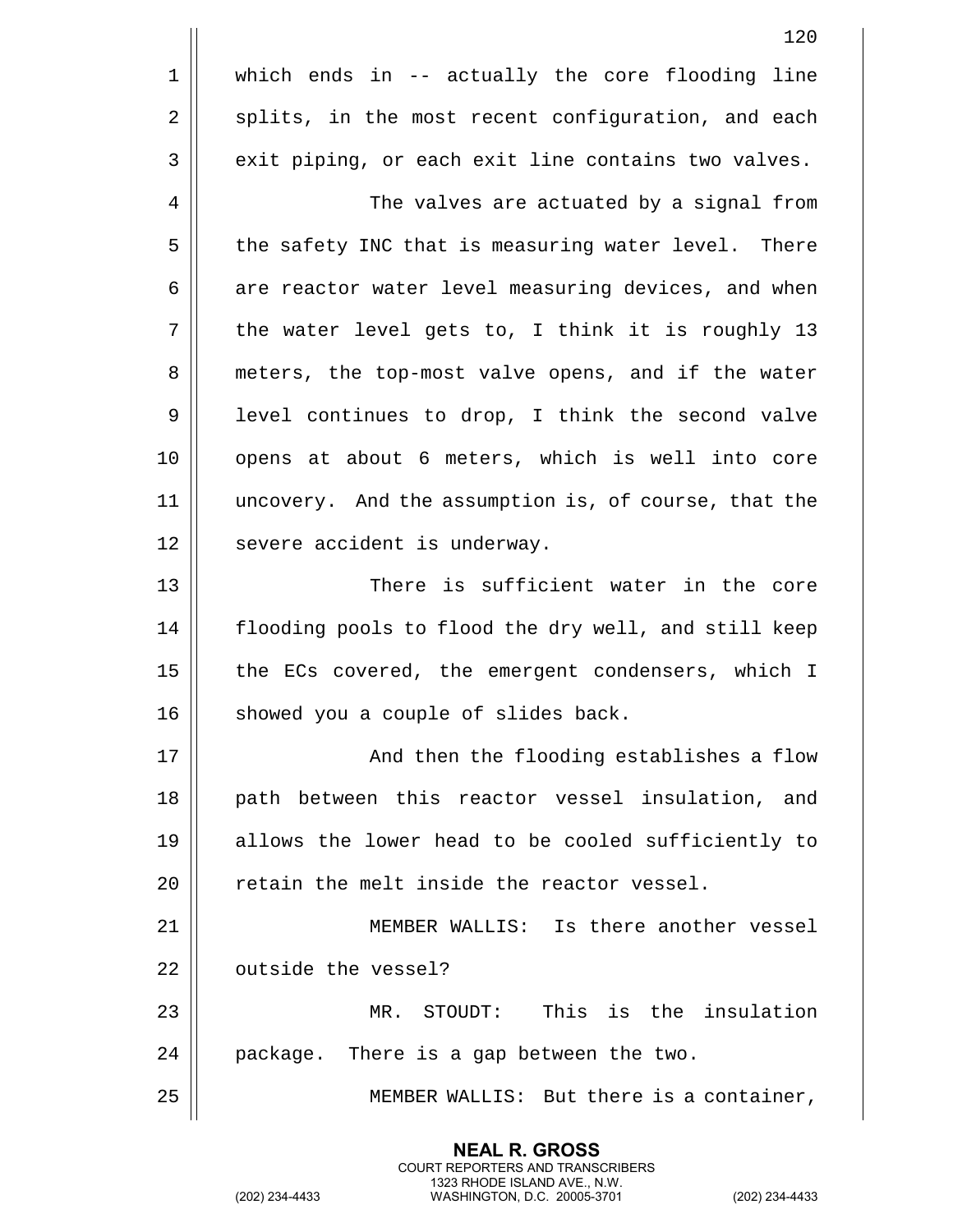|    | 121                                                    |
|----|--------------------------------------------------------|
| 1  | there is another container -- the insulation between   |
| 2  | those two cylinders -- insulation is not important, it |
| 3  | $is$ $-$                                               |
| 4  | MR. STOUDT: Yes, it is just creating a                 |
| 5  | path for the flow to be heated and then rise, and the  |
| 6  | vapor, boiling water, would be cooled by the           |
| 7  | containment cooling condenser, returned to this core   |
| 8  | flooding pool.                                         |
| 9  | And, of course, this line is open. So                  |
| 10 | that completes the flow circuit into the dry well.     |
| 11 | MEMBER POWERS: What makes you think that               |
| 12 | the metallic portion of the core melt is less dense    |
| 13 | than the oxide portion?                                |
| 14 | MR. STOUDT: Why do I have it shown                     |
| 15 | stratified here? Well, I'm not an expert on this, I'm  |
| 16 | not going to pretend to be.                            |
| 17 | MEMBER POWERS: Well, I am.                             |
| 18 | MR. STOUDT: The analysis has been done by              |
| 19 | our colleagues in Germany. The person, in particular,  |
| 20 | I think his name is Nicolai Kolev, who has done a      |
| 21 | considerable amount of analysis.                       |
| 22 | I'm quite sure we could very easily get                |
| 23 | whatever information you would like to have about      |
| 24 | that. I'm not going to attempt to explain the          |
| 25 | stratification.                                        |
|    |                                                        |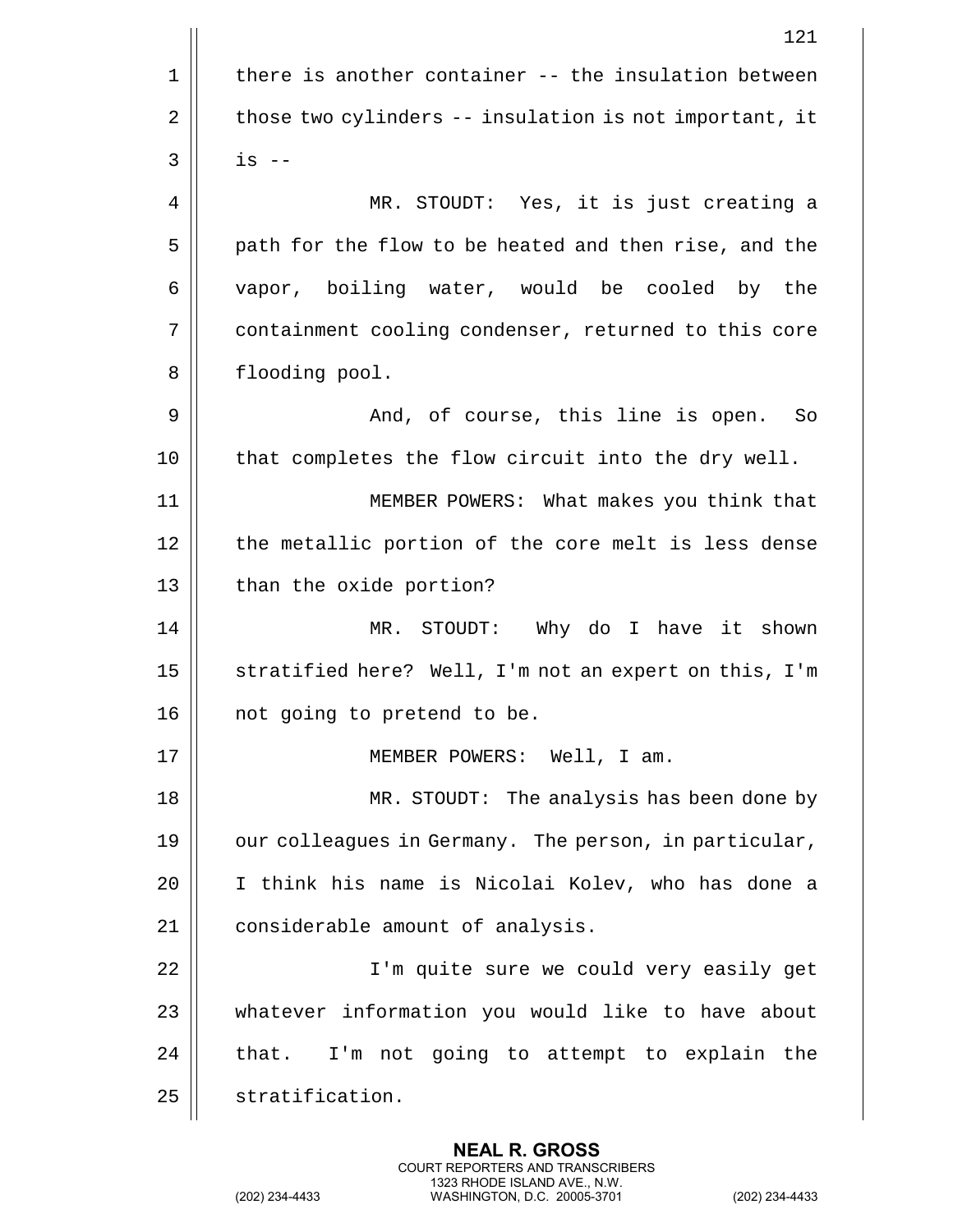|    | 122                                                    |
|----|--------------------------------------------------------|
| 1  | MEMBER POWERS: In 1989 the prediction was              |
| 2  | that that would not be the case, that the<br>made      |
| 3  | metallic fraction of the melt would be more dense than |
| 4  | the oxidic reaction. That prediction has recently      |
| 5  | been confirmed by some experiments in St. Petersburg.  |
| 6  | MEMBER WALLIS: The Russian work, right?                |
| 7  | MEMBER POWERS: That is right. If you                   |
| 8  | have the metallic fraction in contact with the vessel, |
| 9  | what prevents a vigorous inter-metallic reaction in    |
| 10 | the trading vessel?                                    |
| 11 | MR. STOUDT: I don't know the answer. I                 |
| 12 | will certainly record that question and find out.      |
| 13 | MEMBER WALLIS: And that color, which is                |
| 14 | outside the vessel, is the same color as the core      |
| 15 | melt? What is that?                                    |
| 16 | That is the metallic,<br>MEMBER POWERS:                |
| 17 | inter-metallic reaction penetrating the vessel.        |
| 18 | MEMBER WALLIS: But it stops.                           |
| 19 | MR. STOUDT: Where is this? You mean like               |
| 20 | here?                                                  |
| 21 | MEMBER WALLIS: Yes.                                    |
| 22 | MR. STOUDT: I don't, no, I don't think                 |
| 23 | -- I think it must have been the artist's<br>that      |
| 24 | rendition in creating the slide.                       |
| 25 | MEMBER WALLIS: It shouldn't be there?                  |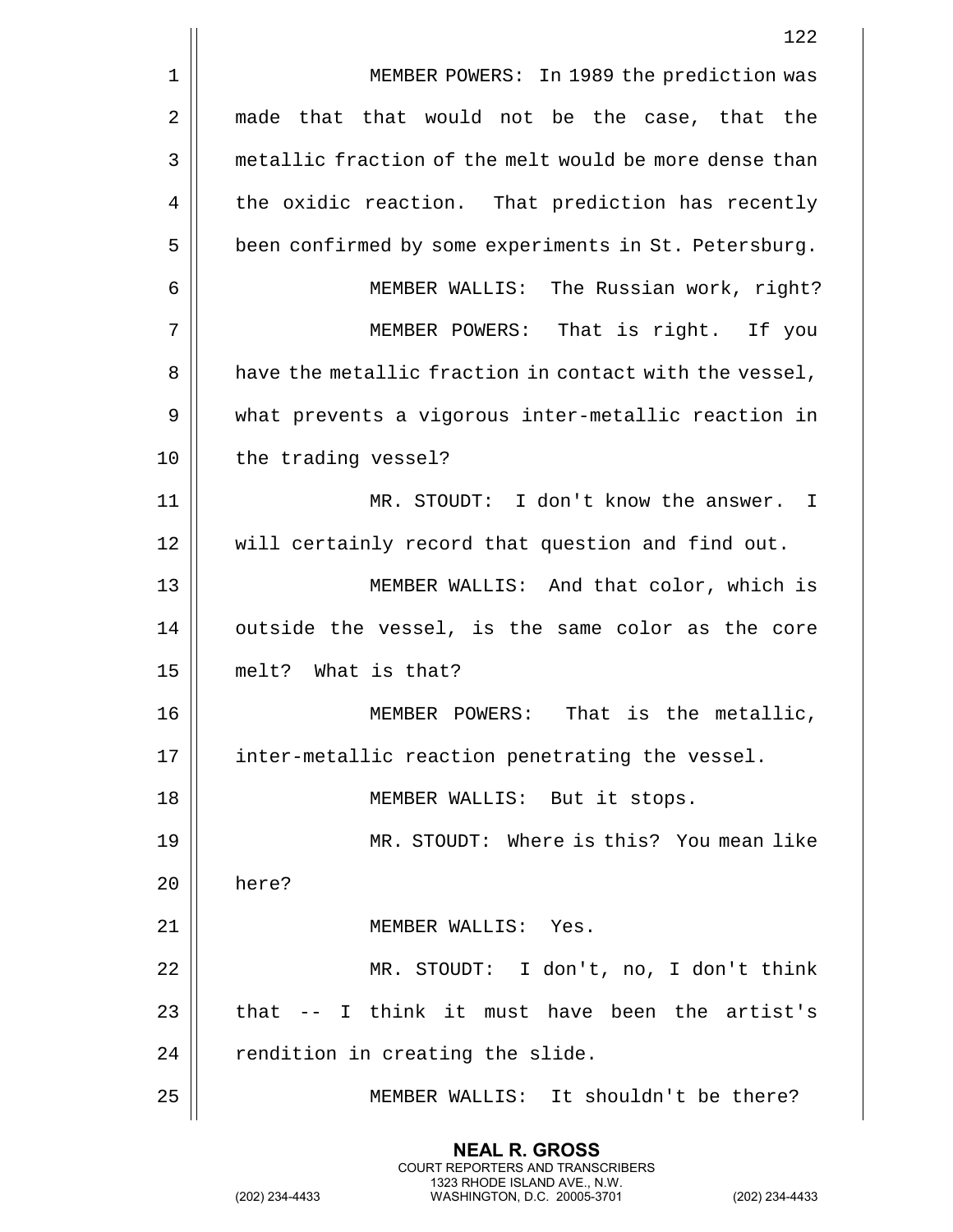|    | 123                                                    |
|----|--------------------------------------------------------|
| 1  | No, it shouldn't be there.<br>MR. STOUDT:              |
| 2  | MEMBER WALLIS: But Dr. Powers thinks it                |
| 3  | might be there.                                        |
| 4  | MR. STOUDT: I think he does, yes,                      |
| 5  | clearly.                                               |
| 6  | MEMBER POWERS: I think it<br>is very                   |
| 7  | accurate.                                              |
| 8  | MR. STOUDT: Well, we will have to make                 |
| 9  | sure we fix that, then. It will be easy, right? All    |
| 10 | I have to do is remove this colored portion and the    |
| 11 | problem will go away.                                  |
| 12 | I was going to say that I have a brief                 |
| 13 | list of experimental work that has been done, and      |
| 14 | there has been some investigation, at least the heat   |
| 15 | transfer of the flow regime, the heat transfer on the  |
| 16 | outside of the vessel.                                 |
| 17 | But I understand what your question is,                |
| 18 | and it has nothing to do with the heat transfer on the |
| 19 | outside of the vessel.                                 |
| 20 | MEMBER POWERS: It will have a spirited                 |
| 21 | impact on the heat transfer because it changes the     |
| 22 | material properties of the two fluids, and introduces  |
| 23 | a chemical compound into the heat generation rate that |
| 24 | will get -- capture your attention, especially if the  |
| 25 | melt is very zirconium rich.                           |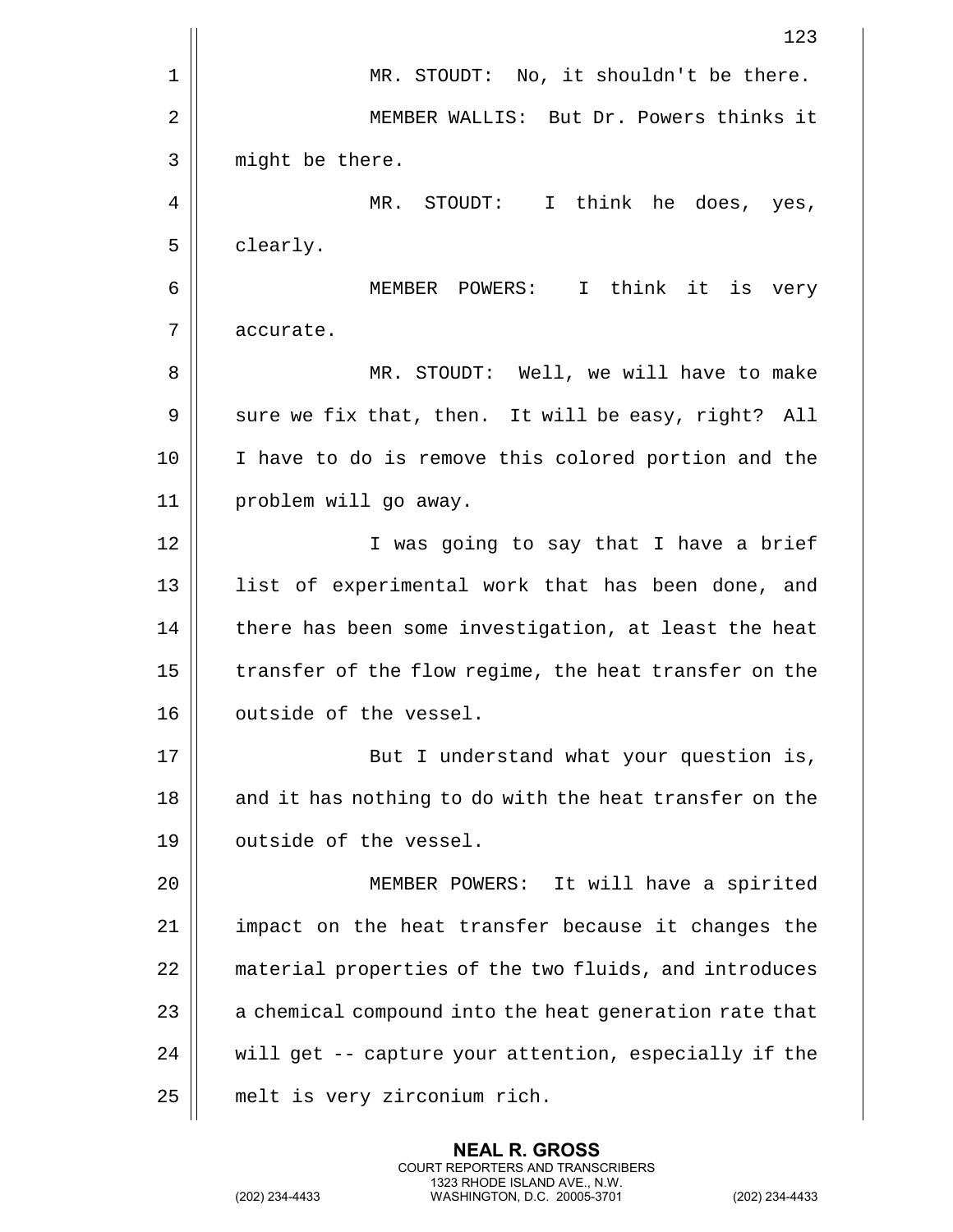1 | MR. STOUDT: Yes, okay, point noted. Just 2 | briefly, some of the testing that has been performed, 3 || all in Europe, has been the test of the emergency 4 condenser, the containment cooling condensers, the 5 | PPPTs, passive outflow reducer, RP flooding line test, 6 the reactor pressure vessel exterior cooling test is 7 || still ongoing.

8 There was a conga test at the Paul Share 9 Institute that looked at the containment cooling 10 || condenser heat transfer in the presence of aerosols. 11 That had broader application than just SWR1000, it 12 || also looked at some PWR components, and vapor 13 || suppression, pool scrubbing of aerosols, and aerosol 14 | effects on hydrogen recombiners.

15 || And then, of course, there is the scram 16 d tank test. That is to -- we have a steam driven scram 17 || tank, so that rods are driven in by expanding steam  $18$  || space in top of the scram tanks.

19 That is used instead of nitrogen because  $20$  we want to be certain that we don't inject any 21 | nitrogen into the reactor pressure vessel and scram, 22 | and thereby potentially compromise the performance of  $23$  | the emergency condensers.

24 There are some future tests still 25 upcoming. The fast-acting injection system, spring

> **NEAL R. GROSS** COURT REPORTERS AND TRANSCRIBERS 1323 RHODE ISLAND AVE., N.W.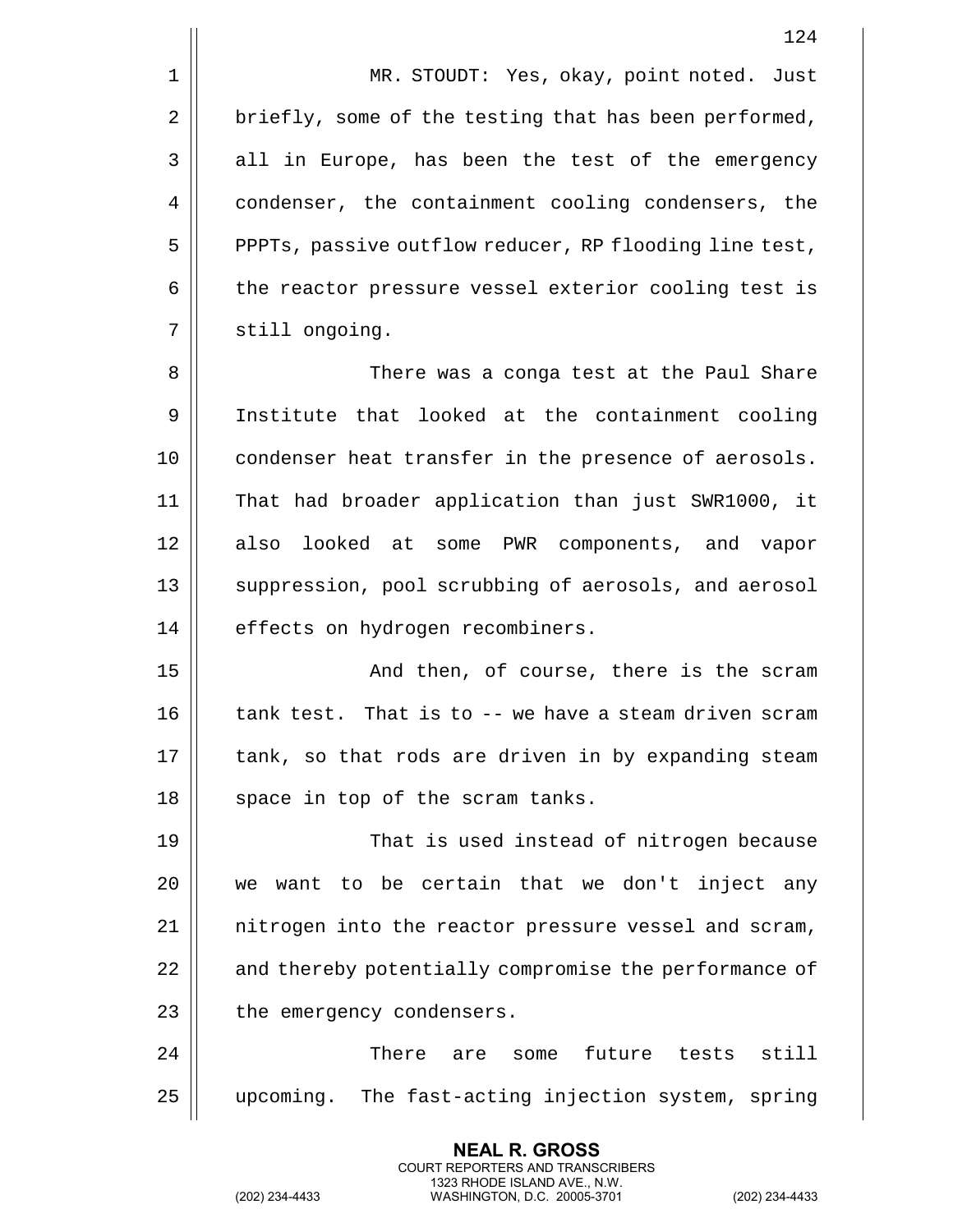|    | 125                                                    |
|----|--------------------------------------------------------|
| 1  | supported check valve. This is on the RP flooding      |
| 2  | line, it is a full scale test of the valve function.   |
| 3  | And, also, event pipes and quencher tests,             |
| 4  | looking at the flow dynamics, structural loads. And,   |
| 5  | finally, this isn't particular safety related, I don't |
| 6  | think, but some tests of mechanical drive components,  |
| 7  | the control rod drives, things that are different from |
| 8  | prior applications. That is what has been done so      |
| 9  | far, and planned so far.                               |
| 10 | In summary, potentially the SWR1000 has                |
| 11 | added water inventory inside the reactor pressure      |
| 12 | vessel, and inside the containment, that increases its |
| 13 | ability to ride through accidents without<br>core      |
| 14 | uncovery.                                              |
| 15 | We have a nitrogen inverted containment                |
| 16 | atmosphere, and rely on passive equipment for heat     |
| 17 | removal from both the reactor pressure vessel, and the |
| 18 | containment.                                           |
| 19 | The key safety functions are<br>also                   |
| 20 | activated by passive components, the PPPTs.<br>And,    |
| 21 | finally, we have a system to provide for external      |
| 22 | coolant and RPV. And possibly RPV in cases -- at any   |
| 23 | rate --                                                |
| 24 | MEMBER POWERS: It is very much like what               |
| 25 | we just heard about from GE, except you still got the  |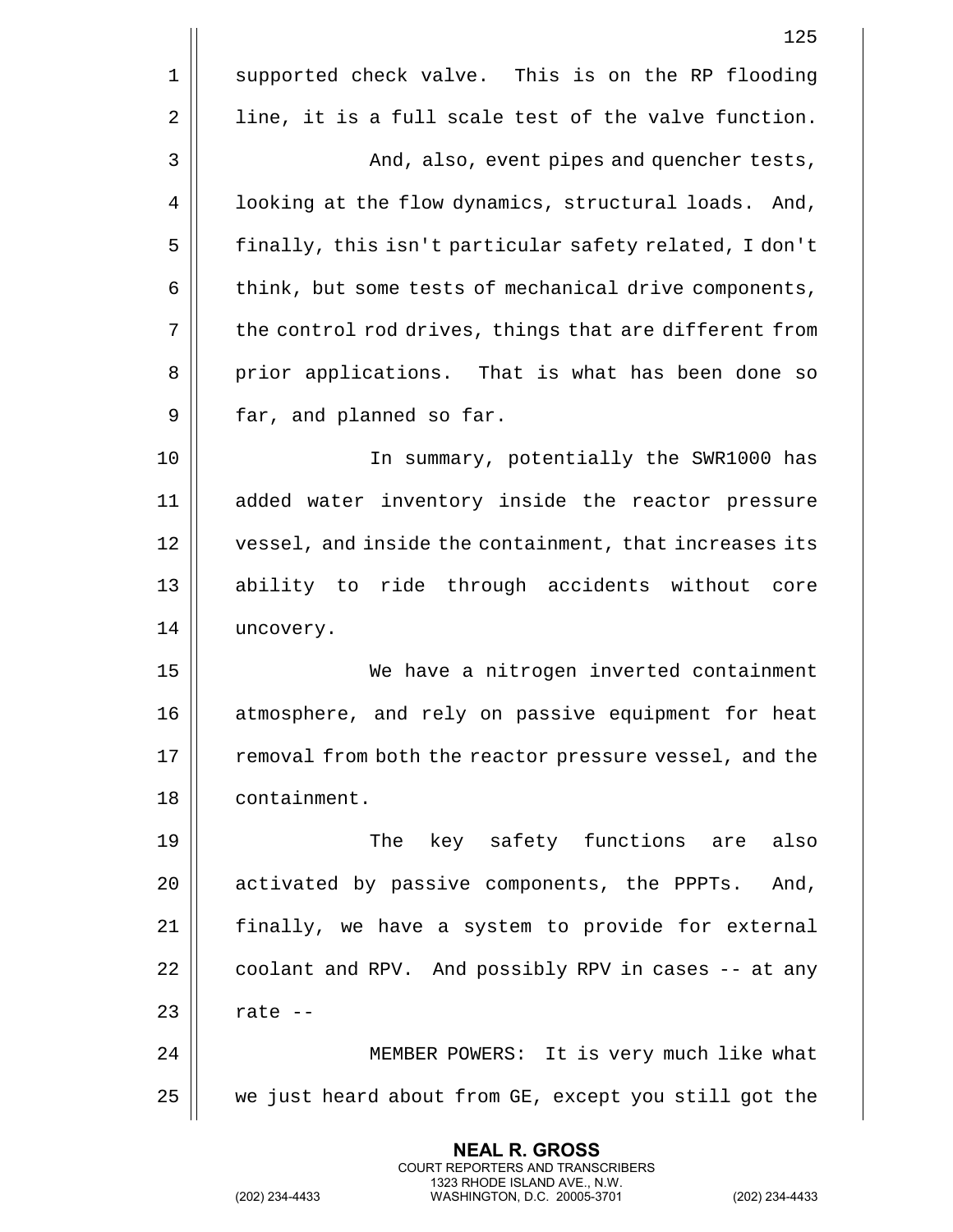|             | 126                                                    |
|-------------|--------------------------------------------------------|
| $\mathbf 1$ | pumps in there.                                        |
| $\sqrt{2}$  | MR. STOUDT: We do have the recirculation               |
| 3           | pumps in there. They are retained largely because we   |
| 4           | feel that the operational response is better with      |
| 5           | them, the power maneuvering between 60 and 100 percent |
| 6           | which is, often, a value to the customer who is        |
| 7           | operating the plant, depending on how he is loading    |
| 8           | it.                                                    |
| 9           | So, yes, the pumps are there. They are                 |
| 10          | wet rotor pumps. At any rate, the final point I guess  |
| 11          | I would make is that in the event of transients,       |
| 12          | LOCAs, design basis events, utilizing only the passive |
| 13          | safety features of this plant, we can mitigate         |
| 14          | accident consequences for a period of several days,    |
| 15          | until personnel will have to take action.              |
| 16          | And largely the action they would have to              |
| 17          | take would be to replenish the water in the dryer      |
| 18          | separator storage pool outside containment.            |
| 19          | Thank you, gentlemen, that concludes what              |
| 20          | I have to say. Any further questions?                  |
| 21          | MEMBER RANSOM: One question might be the               |
| 22          | coolers, the finned tube coolers that you have inside  |
| 23          | the containment, you have non-condensables present     |
| 24          | there, and you would wonder how much reduction and     |
| 25          | heat transfer capability does that -- how do you       |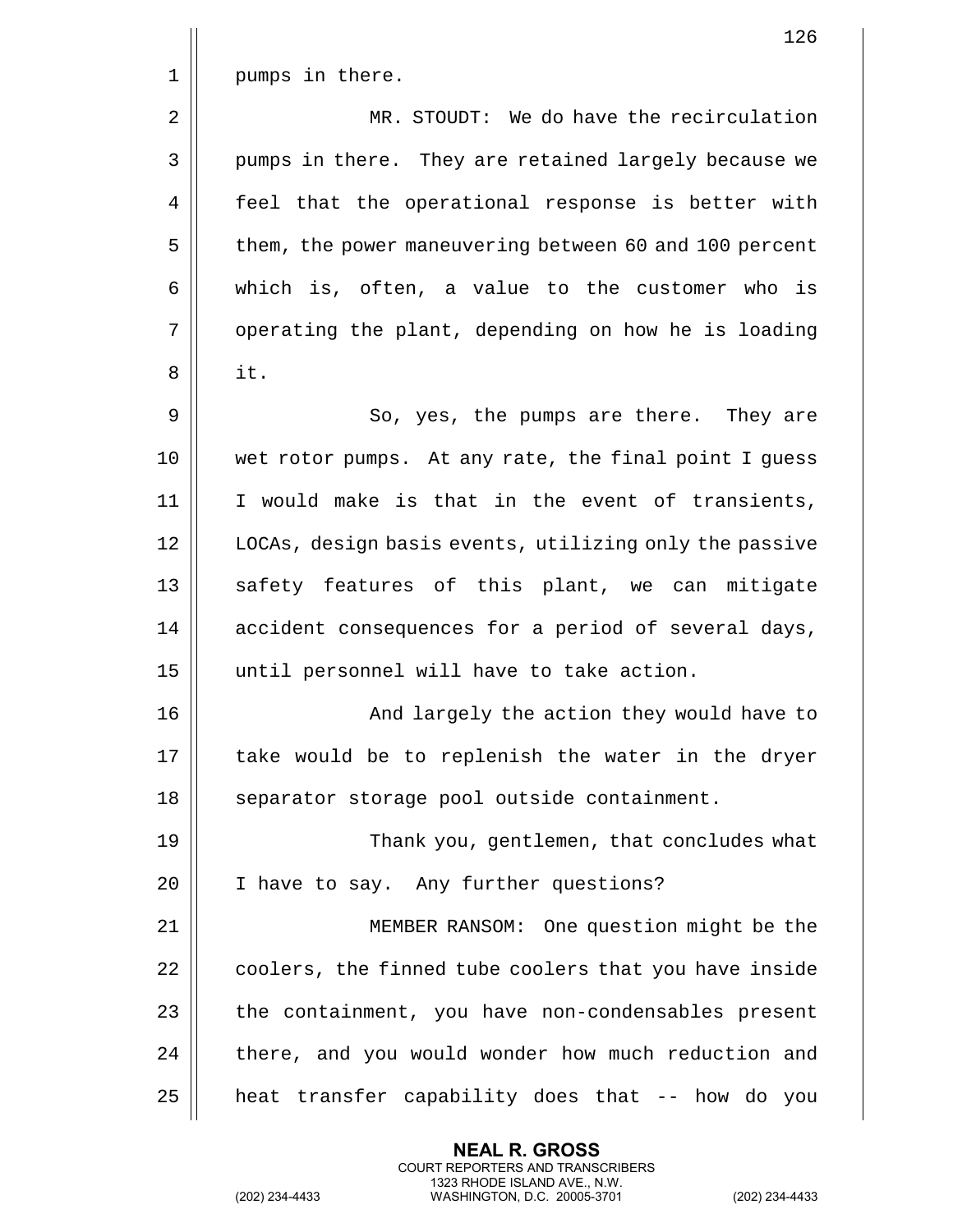|    | 127                                                    |
|----|--------------------------------------------------------|
| 1  | handle that?                                           |
| 2  | MR. STOUDT: Let me go back to the --                   |
| 3  | MEMBER RANSOM: That is the passive safety              |
| 4  | systems containment cooling condenser.                 |
| 5  | MR. STOUDT: It is not finned any more.                 |
| 6  | MEMBER RANSOM: Well, I guess whether it                |
| 7  | is finned or not you would wonder, you are still going |
| 8  | to have non-condensable build up on the surface,       |
| 9  | whether it blows away by natural circulation, or $-$ - |
| 10 | MR. STOUDT: Yes. What happens, I will                  |
| 11 | refer you to this slide, what happens is that, yes, in |
| 12 | the event of some sort of severe accident, where you   |
| 13 | generate hydrogen, and --                              |
| 14 | MEMBER RANSOM: Well, you have nitrogen in              |
| 15 | the containment, normally, right?                      |
| 16 | STOUDT: You do, as the containment<br>MR.              |
| 17 | begins to pressurize, you have these hydrogen          |
| 18 | overflow, these hydrogen vent pipes up here. And the   |
| 19 | non-condensables will flow, do flow, into the pressure |
| 20 | suppression pool, and accumulate in the inner space,   |
| 21 | or this open space, above the pressure suppression     |
| 22 | pool.                                                  |
| 23 | MEMBER RANSOM: Well, it is assumed that                |
| 24 | the non-condensables in the steam will separate off of |
| 25 | the fins, or off the tubes, or?                        |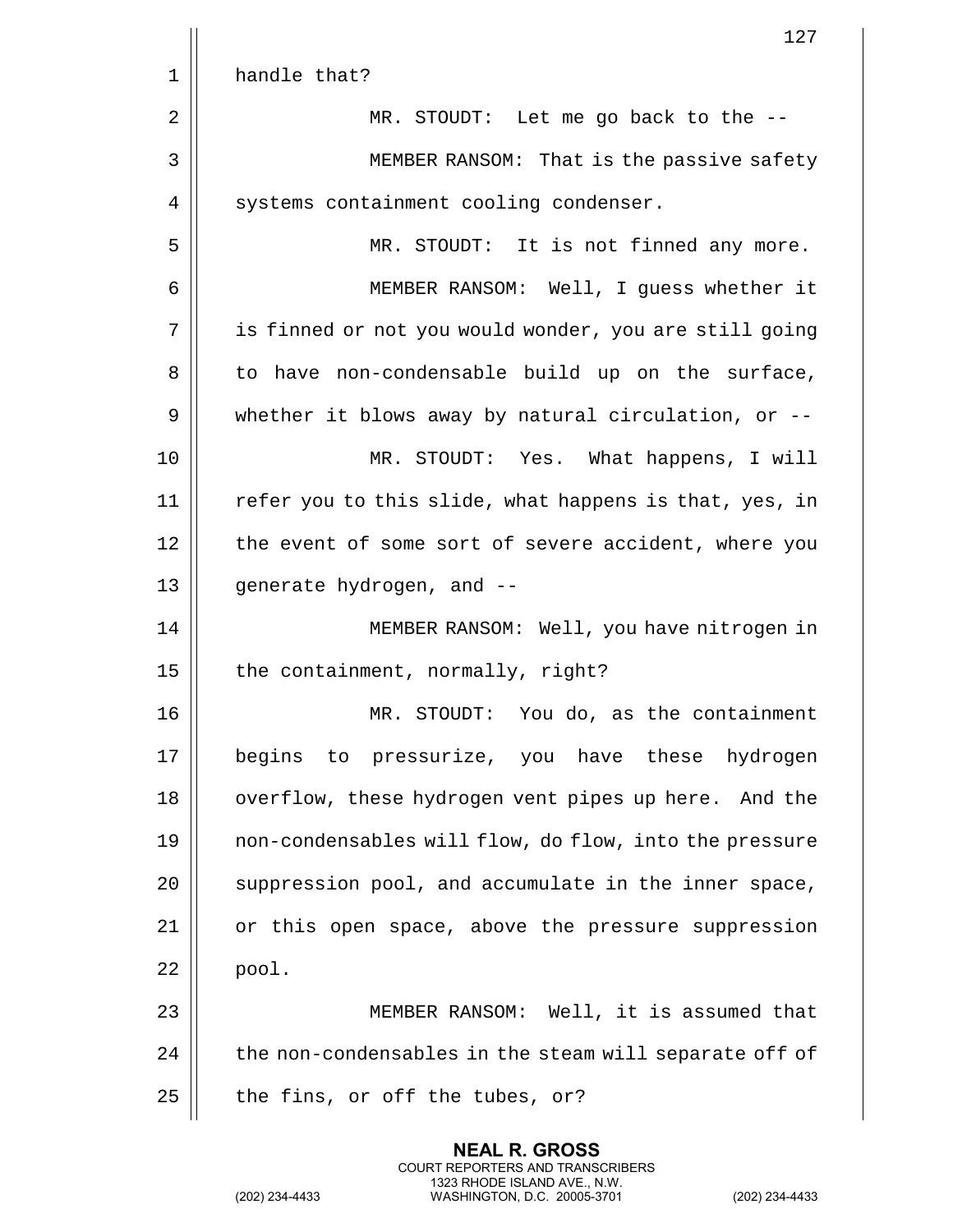|    | 128                                                    |
|----|--------------------------------------------------------|
| 1  | MR. STOUDT: Just by virtue of the fact                 |
| 2  | that you are pressuring this whole upper part of the   |
| 3  | drawing, the dry well. The increased pressure, low     |
| 4  | pressure here, will cause the flow to go through the   |
| 5  | hydrogen vent pipes.                                   |
| 6  | MEMBER RANSOM: That won't go on forever,               |
| 7  | you will eventually pressurize that --                 |
| 8  | MR. STOUDT: Yes, that is true.<br>This                 |
| 9  | thing, there will be some at the top. But I think the  |
| 10 | calculations that have been done show that most of the |
| 11 | non-condensable remain above the active surface of the |
| 12 | CCCs.                                                  |
| 13 | There have been tests done at PSI, ate the             |
| 14 | PANDA facility, where the dry well was simulated, as   |
| 15 | well as the wet well, with connection of these vent    |
| 16 | lines between the two, and conditions that were        |
| 17 | predicted to exist during various design basis events  |
| 18 | were simulated in that test.                           |
| 19 | And, yes, the heat transfer can degrade                |
| 20 | somewhat. But adequate performance was demonstrated    |
| 21 | in the test. Each one of these, I think there's four   |
| 22 | of these, and each of them has 50 percent of the       |
| 23 | required design capacity.                              |
| 24 | one could have some degradation,<br>So                 |
| 25 | obviously, and heat transfer.                          |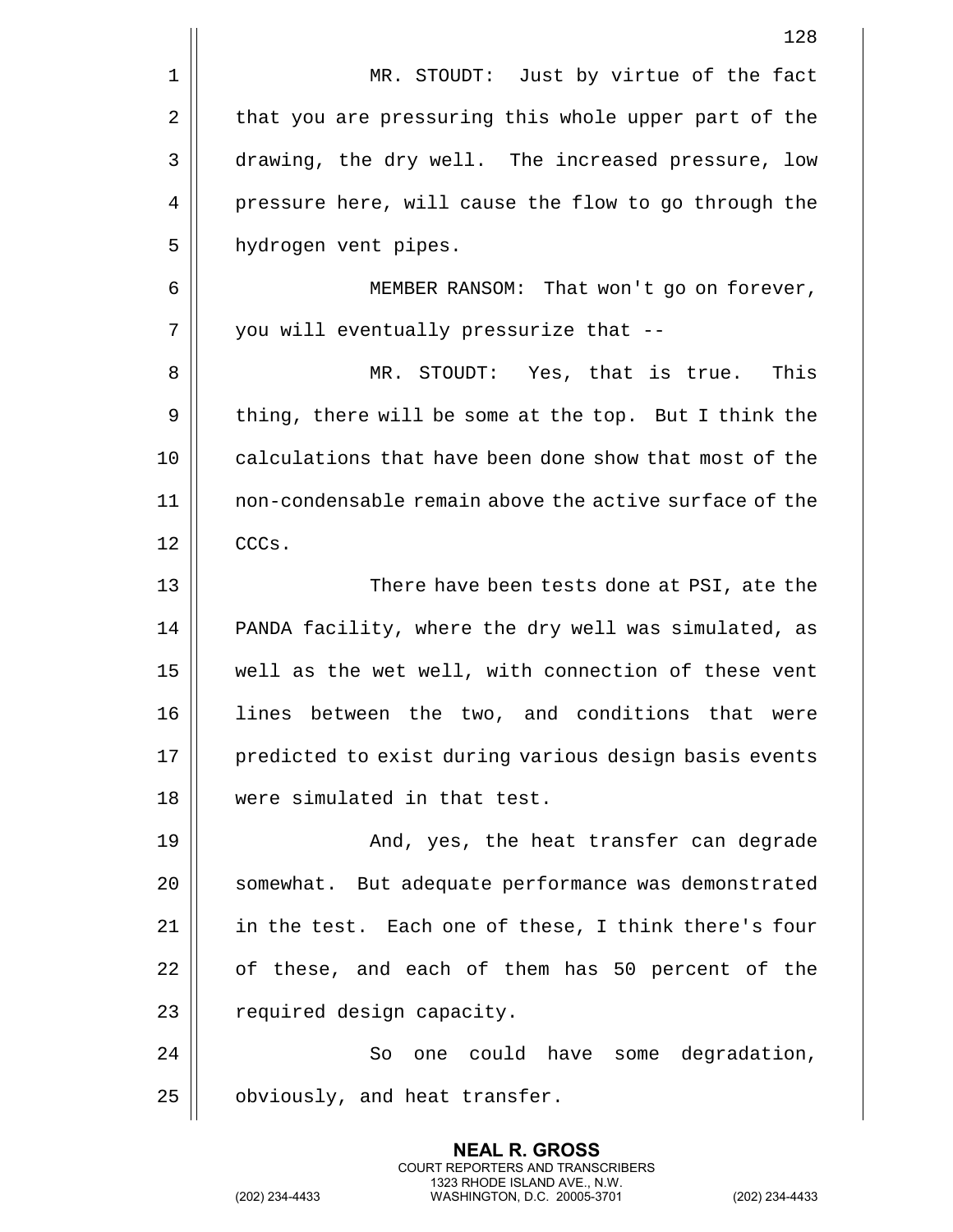|             | 129                                                    |
|-------------|--------------------------------------------------------|
| $\mathbf 1$ | MEMBER RANSOM: Well, you have run tests,               |
| 2           | then, of that configuration, using nitrogen steam      |
| 3           | mixtures?                                              |
| 4           | MR. STOUDT: Actually air was used to                   |
| 5           | simulate the nitrogen, and helium was used to simulate |
| 6           | the hydrogen. But, yes, those components were put      |
| 7           | into this test.                                        |
| 8           | MEMBER RANSOM: Well, helium you would                  |
| 9           | worry about the difference in molecular weight, or     |
| 10          | density, between that of nitrogen --                   |
| 11          | MR. STOUDT: It doesn't quite, the flow                 |
| 12          | patterns are not quite -- the direction of flow        |
| 13          | through the condenser tubes is different. But it is    |
| 14          | in a direction that would give you lower performance   |
| 15          | in tests rather than higher performance.               |
| 16          | This plant has eight main<br>MEMBER ROSEN:             |
| 17          | recirc pumps?                                          |
| 18          | MR. STOUDT: Yes.                                       |
| 19          | MEMBER ROSEN: Where are they? I know                   |
| 20          | they are not shown in this --                          |
| 21          | MR. STOUDT: Right here, those are the                  |
| 22          | recirc pumps, right there.                             |
| 23          | MEMBER ROSEN: Well, they are internal                  |
| 24          | pumps?                                                 |
| 25          | MR. STOUDT: Yes, the pumps themselves are              |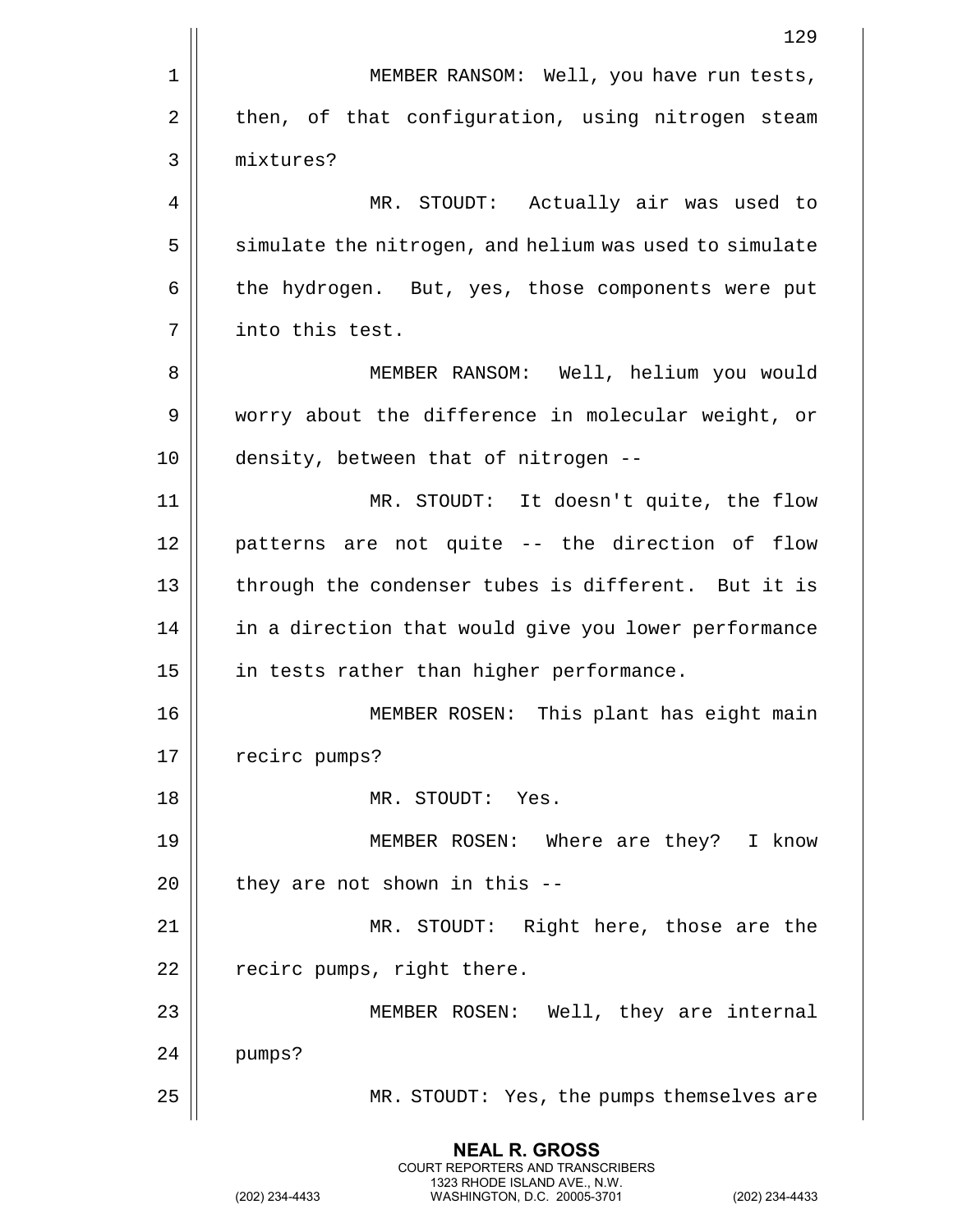|             | 130                                                    |
|-------------|--------------------------------------------------------|
| $\mathbf 1$ | internal, and the design is of the wet rotor design,   |
| 2           | so there are no seals.                                 |
| 3           | MEMBER WALLIS: Why do you have so much                 |
| 4           | water, why is it so deep?                              |
| 5           | STOUDT: Well, this is a simple<br>MR.                  |
| 6           | schematic to represent the different --                |
| 7           | MEMBER WALLIS: To help catch this debris               |
| 8           | that is falling down?                                  |
| 9           | MR. STOUDT: I don't think so, I don't                  |
| 10          | think there is quite that much space down there. If    |
| 11          | I had the actual cross section of the design. This     |
| 12          | is, you know, likewise there seems to be a huge amount |
| 13          | of space around the reactor in the dry well, and the   |
| 14          | core flooding pools seem awfully small, and that is    |
| 15          | not true.                                              |
| 16          | I mean, this is to illustrate the various              |
| 17          | components and concepts. But I would not take this as  |
| 18          | the absolute scale of the various parts.               |
| 19          | would also point out that these<br>I.                  |
| 20          | condensers were also tested in the aerosol tests I     |
| 21          | mentioned earlier, where they were subjected to        |
| 22          | various particles that were, in turn, deposited on     |
| 23          | these surfaces.                                        |
| 24          | That is one of the reasons, of course, the             |
| 25          | fins are -- have been removed, is that the fins seem   |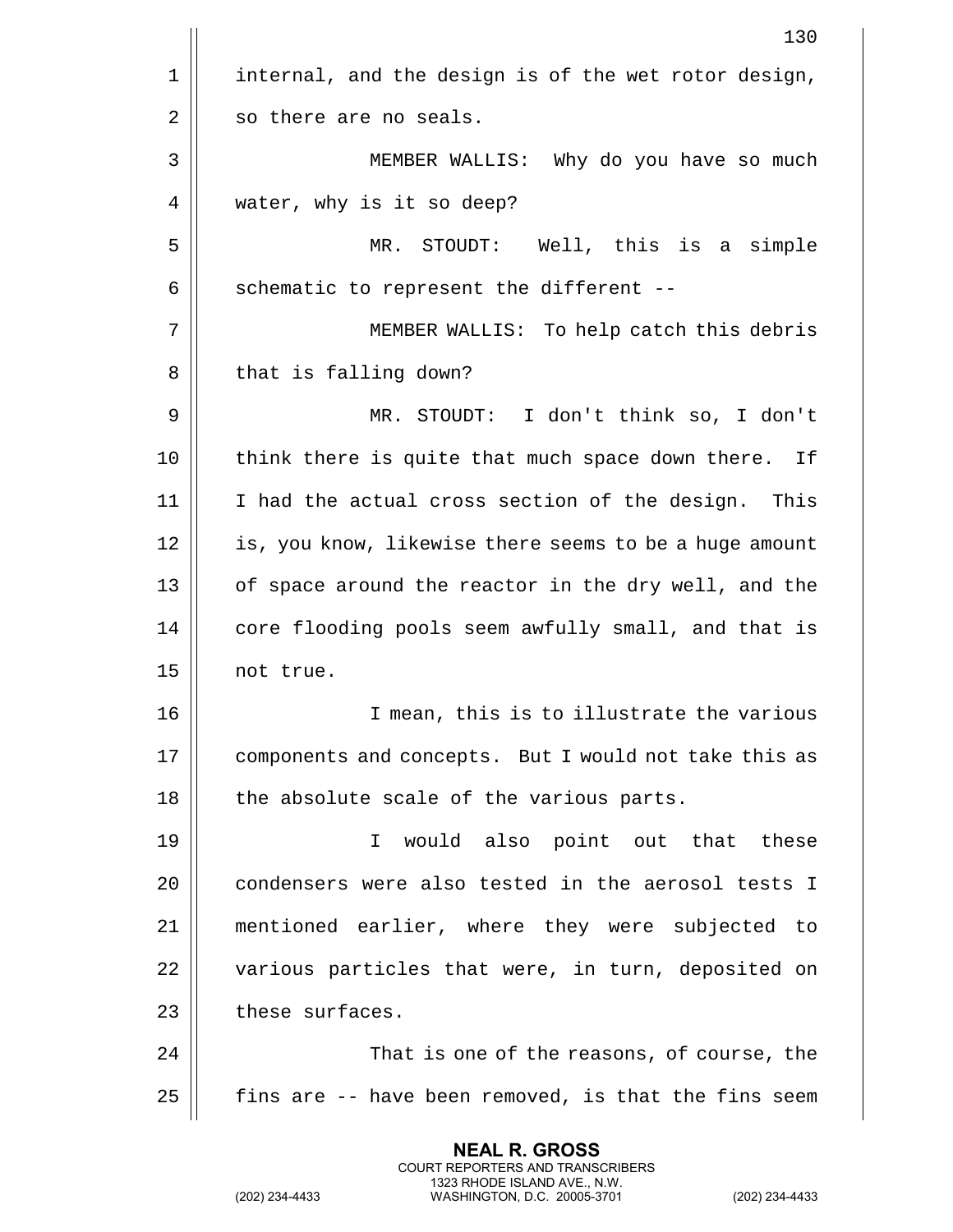|    | 131                                                    |
|----|--------------------------------------------------------|
| 1  | to be a good accumulator of debris. Without them that  |
| 2  | won't happen.                                          |
| 3  | And I think under those conditions the                 |
| 4  | heat transfer degraded by about 20 or 25 percent, but  |
| 5  | more than enough excess capacity to<br>there was       |
| 6  | compensate for that degradation.                       |
| 7  | MEMBER RANSOM: Just one further question.              |
| 8  | This is a lot of similarities to the ESPWR.<br>I'm     |
| 9  | wondering what is the advantage of retaining the       |
| 10 | pumps?                                                 |
| 11 | MR. STOUDT: Well, from my perspective,                 |
| 12 | the advantage is an operational advantage, changing    |
| 13 | the power relatively rapidly, particularly between 60  |
| 14 | and 100 percent, and that is why it was -- that is why |
| 15 | they were retained.                                    |
| 16 | I'm quite sure you can get it to work the              |
| 17 | other way.                                             |
| 18 | MEMBER WALLIS: I think you're, talking                 |
| 19 | about the passive outflow reducer, to show a bit more  |
| 20 | what is happening, in order to make it clear why it    |
| 21 | works.                                                 |
| 22 | MR. STOUDT: Oh, okay.                                  |
| 23 | MEMBER WALLIS: I'm not asking you to                   |
| 24 | explain it, this is not a very good explanation.       |
| 25 | MR. STOUDT: Not a very good -- well, we                |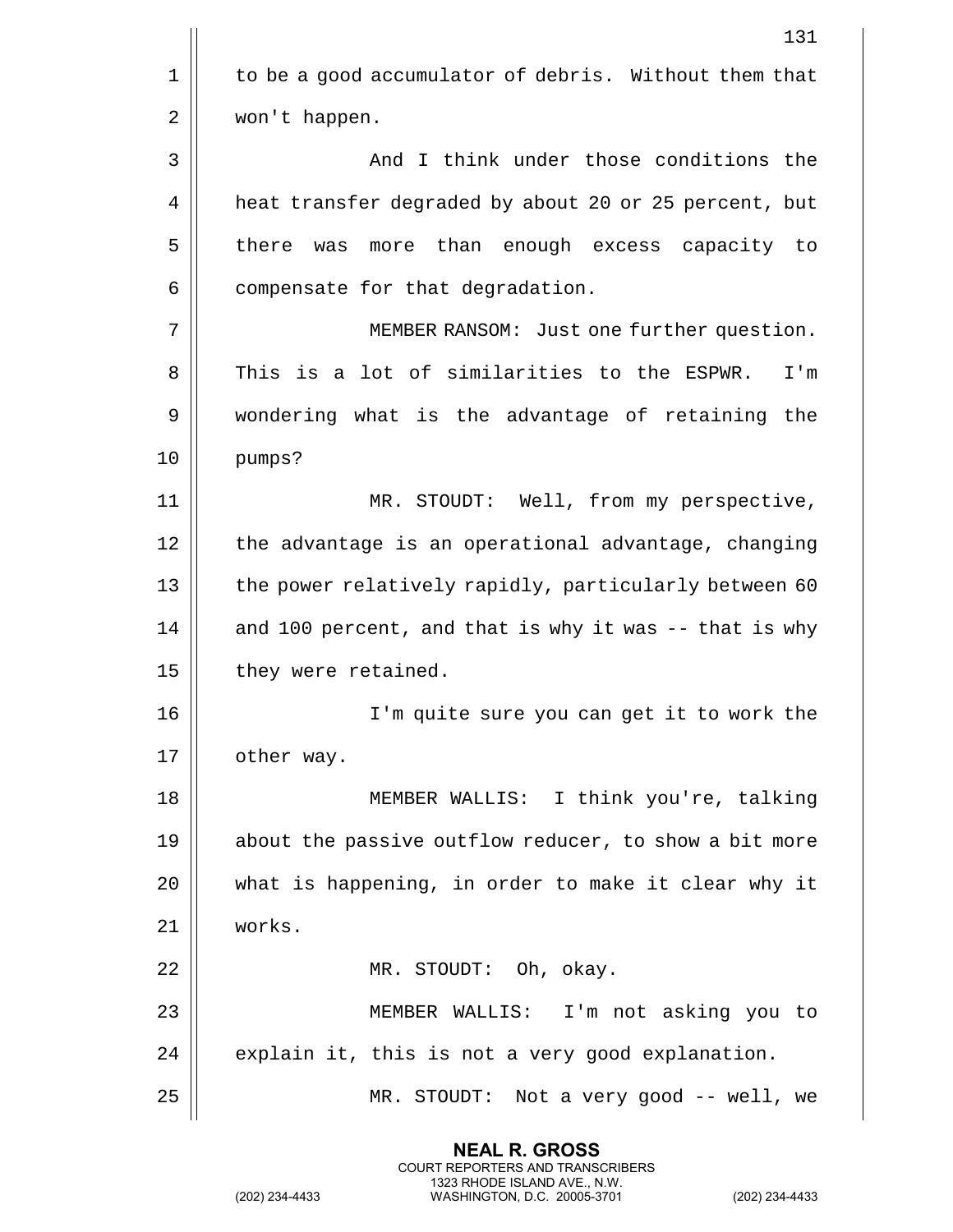|    | 132                                                   |
|----|-------------------------------------------------------|
| 1  | will see if we can improve it. I think the central    |
| 2  | issue is simply the rotation impart to the flow in    |
| 3  | each direction.                                       |
| 4  | In this direction there is very little                |
| 5  | rotation, and the flow can --                         |
| 6  | MEMBER WALLIS: So what does that do? I                |
| 7  | mean, the maximum loss is still the same, there is    |
| 8  | nozzles at the top.                                   |
| 9  | MR. STOUDT: Well, it makes it easier,                 |
| 10 | there is a more direct path, and there is less flow   |
| 11 | change.                                               |
| 12 | MEMBER WALLIS: There must be centrifugal              |
| 13 | force, there must be focusing of the vortex, as you   |
| 14 | make the radius smaller. There is a lot of things     |
| 15 | going on that aren't indicated here at all.           |
| 16 | MR. STOUDT:<br>Yes.                                   |
| 17 | MEMBER WALLIS: I don't ask you to explain             |
| 18 | it.                                                   |
| 19 | MR. STOUDT: I do know that I have seen --             |
| 20 | MEMBER WALLIS: But they do work, they do              |
| 21 | work?                                                 |
| 22 | MR. STOUDT: Yes. And I've seen the flow,              |
| 23 | the curves that illustrate form loss as a function of |
| 24 | flow. And, yes indeed, they do increase the form loss |
| 25 | significantly; two orders of magnitude, in fact.      |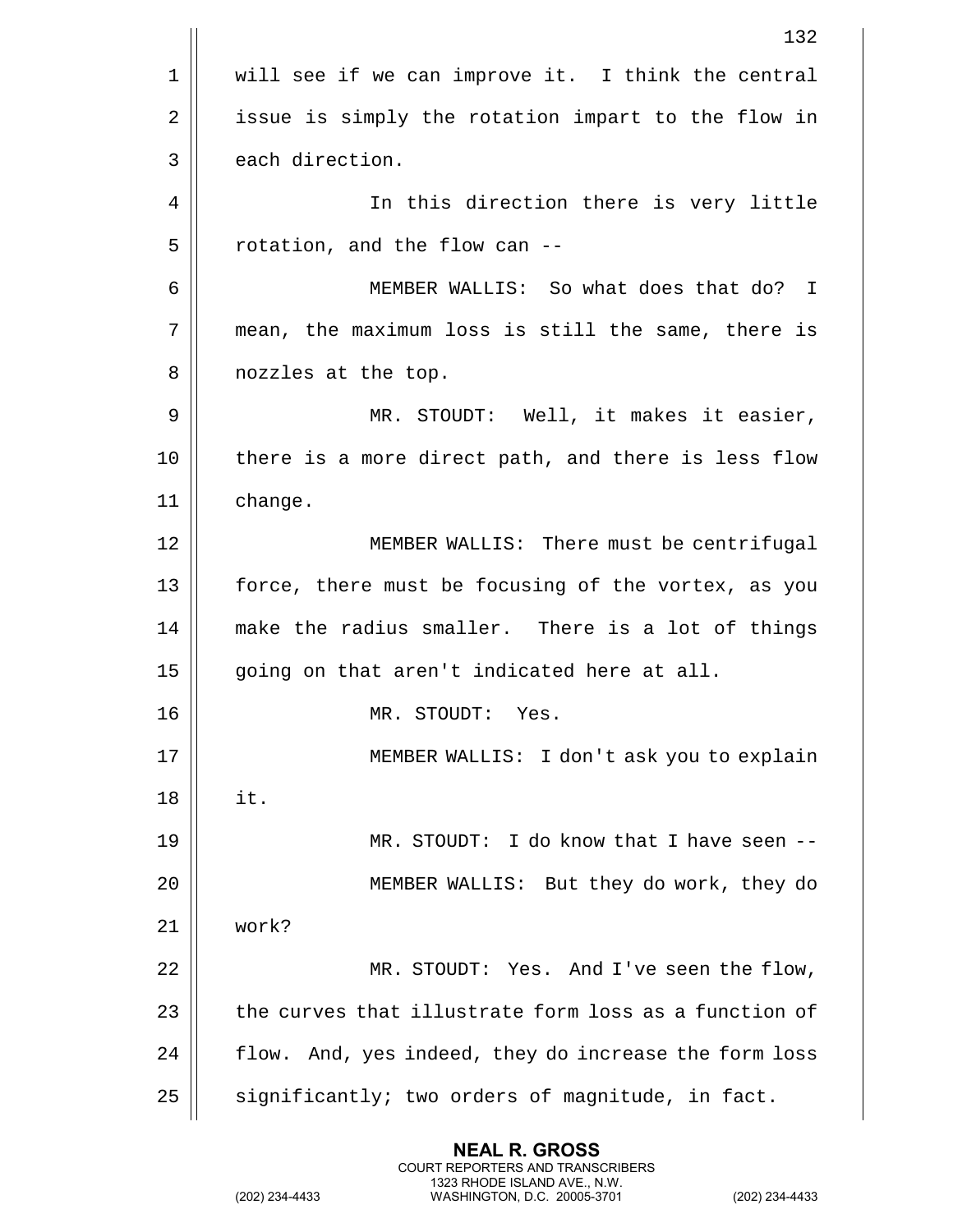|    | 133                                                     |
|----|---------------------------------------------------------|
| 1  | Test data has been obtained, they do work.              |
| 2  | It is sort of the pragmatic engineering --              |
| 3  | MEMBER WALLIS: They are called vortex                   |
| 4  | valves, aren't they?                                    |
| 5  | MR. STOUDT: Well, I don't know, these are               |
| 6  | called passive flow reducers. I have seen all sorts     |
| 7  | of different arrangements, and I've always thought of   |
| 8  | them as fluidic diodes, but whatever they are called.   |
| 9  | If there is no questions I will sit down                |
| 10 | and concentrate on the core melt issue.                 |
| 11 | You are<br>MEMBER KRESS:<br>on, please                  |
| 12 | introduce yourself.                                     |
| 13 | MR. SNELL: Good morning. My name is                     |
| 14 | Victor Snell, I'm director of safety and licensing for  |
| 15 | ACR. I would like to introduce, also, two colleagues    |
| 16 | sitting towards the back there, Mr. Vince Lyman, who    |
| 17 | is the manager of licensing for the U.S. application    |
| 18 | And next we have Mr. Cal Reed, who is giving<br>of ACR. |
| 19 | us the specialist licensing expertise up at Bechtel.    |
| 20 | MEMBER KRESS: Does Snell mean you are a                 |
| 21 | fast person?                                            |
| 22 | MR. SNELL: Yes, that is the root. In the                |
| 23 | next short while I'm going to cover seven topics,       |
| 24 | which I believe is the committee's request to us; what  |
| 25 | is the ACR, a rather short presentation on the main     |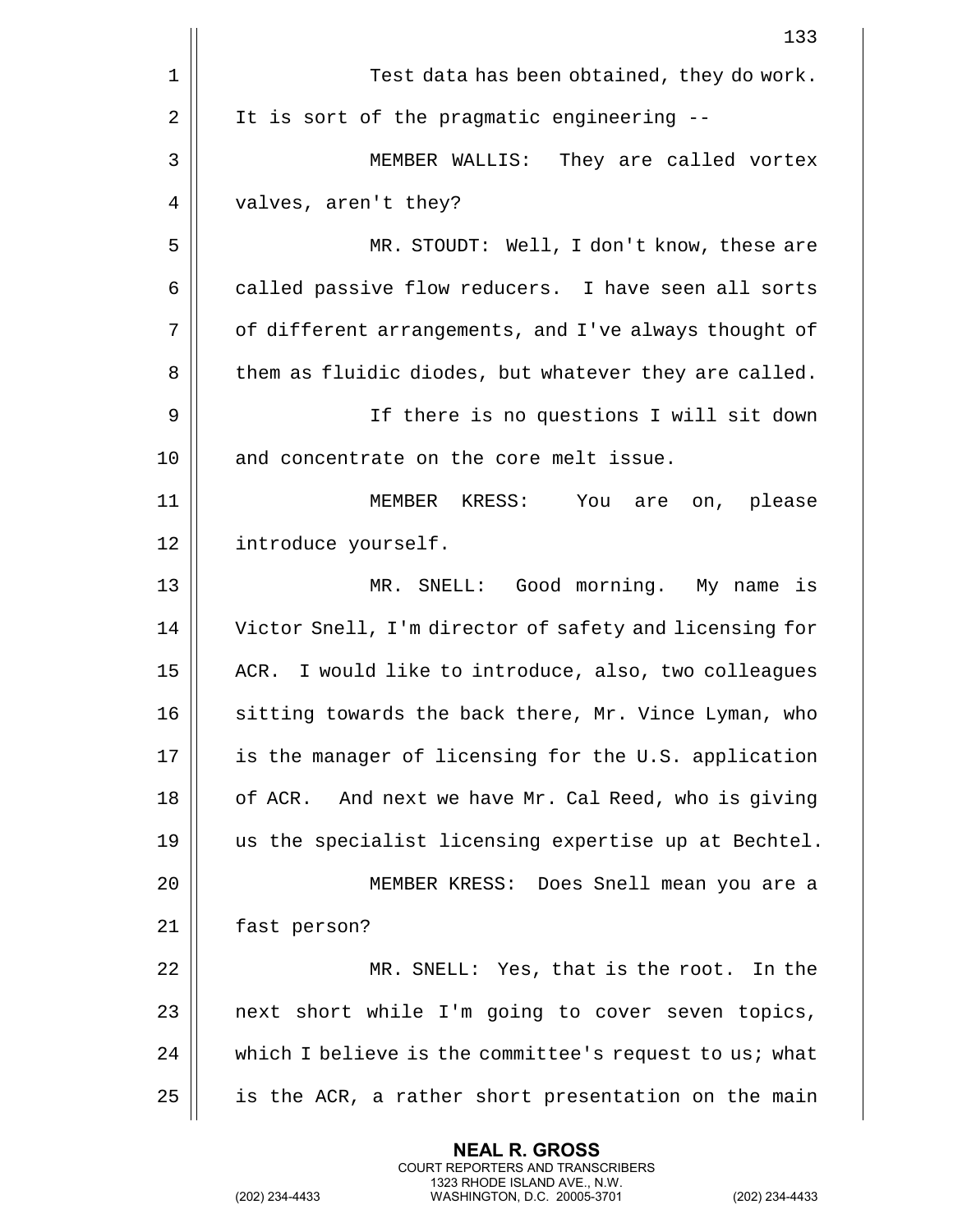134 1 | drive report, which was meeting customer requirements. 2 Most of the discussion will be on 3 | technical summary, including safety improvements, and  $4 \parallel$  the technology base. A brief comment on where we are,  $5 \parallel$  as a status. An issue which may be of interest to the 6 Committee on what I call licensing opportunities, and 7 | then a summary of conclusions. 8 So what is the ACR? Advanced CANDU 9 || reactor, is the acronym, 700 stands for the power 10 || level. It is an evolutionary extension of the proven 11 CANDU 6. CANDU 6 is our main single unit design of 12 CANDU. 13 There is 8 units in operation right now in 14 || four continents, two units are currently under 15 | constructing. And I'm pleased to report that the 16 first unit in Xinjiang in China went critical last 17 month. 18 || The picture here shows the four CANDU 6 19 units operating at the Walsing site in South Korea. 20 MEMBER WALLIS: Which is the fourth 21 | continent? 22 MR. SNELL: South America, North America. 23 MEMBER WALLIS: Oh, those are two 24 | continents? 25 MR. SNELL: Last time I checked. The main

> **NEAL R. GROSS** COURT REPORTERS AND TRANSCRIBERS 1323 RHODE ISLAND AVE., N.W.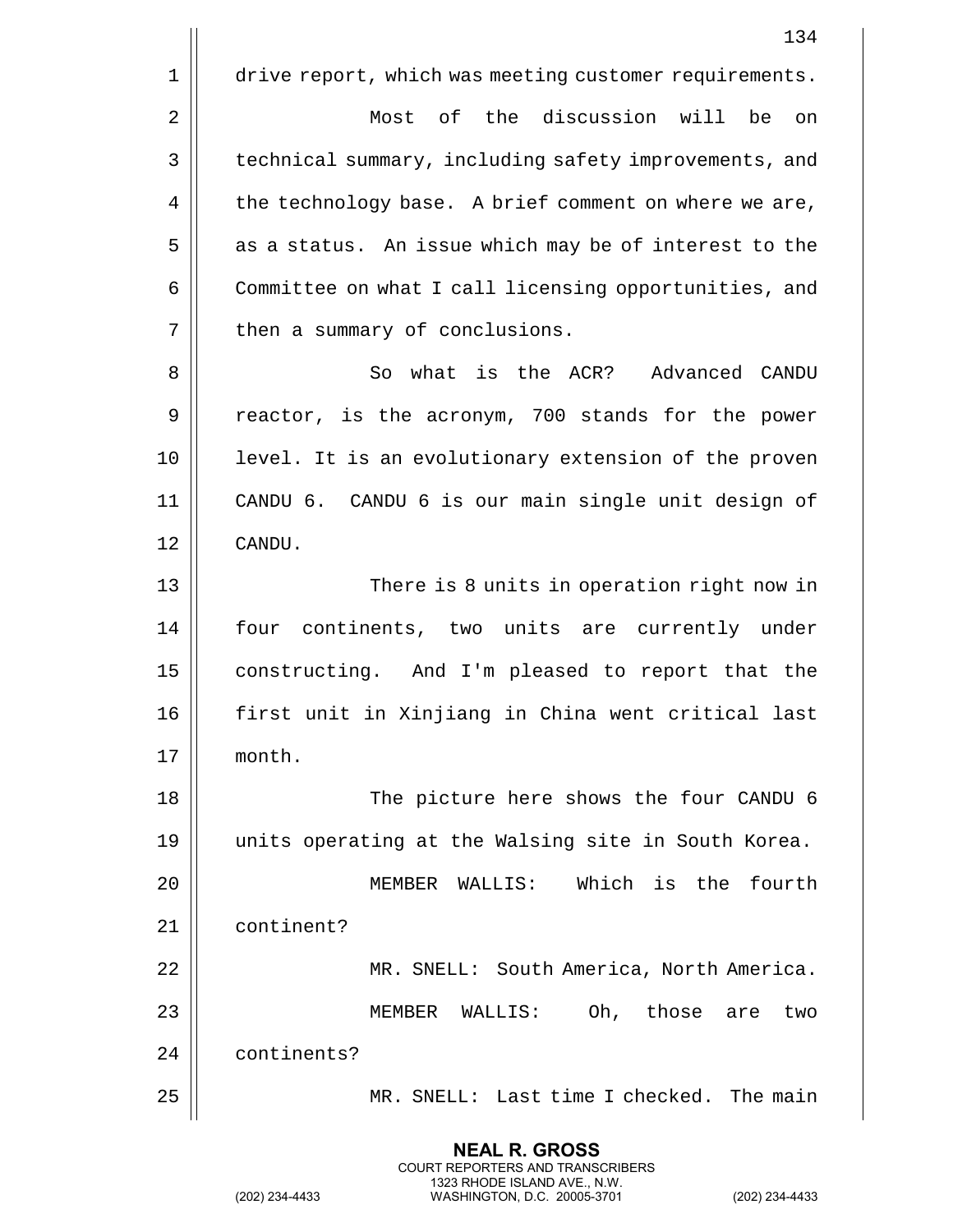135 1 drivers for the evolution has been to meet customer 2 | requirements. We are aiming, at a specific overnight 3 | capital cost on the fifth design of 1,000 dollars U.S. 4 | per kilowatt. 5 | Cur construction schedule is 36 months, 6 and you can see 30 dollars per megawatt hour, a 7 capacity factor in excess of 90 percent, and a plant 8 || operating life of 60 years. 9 We are reasonably confident that we can 10 meet things such as the construction schedule, because 11 || of the recent experience we have had building in both 12 Walseng and Xinjiang, where -- particularly in 13 || Xinjiang both the schedules were met. 14 However, when you say to achieve low 15 | capital costs, you have to make some evolutionary 16 modifications to current operating CANDUs, and that 17 has driven some of the design changes that I will be 18 | summarizing. 19 Current operating CANDUs, as you know, 20 || natural uranium fuel, use a heavy-water coolant, and 21 a heavy-water moderator. On ACR major changes to  $22$   $\parallel$  relax the constraint of natural uranium fuel --23 MEMBER KRESS: Does that mean you are 24 || qoing to use five percent? 25 MR. SNELL: Bear with me for a minute.

> **NEAL R. GROSS** COURT REPORTERS AND TRANSCRIBERS 1323 RHODE ISLAND AVE., N.W.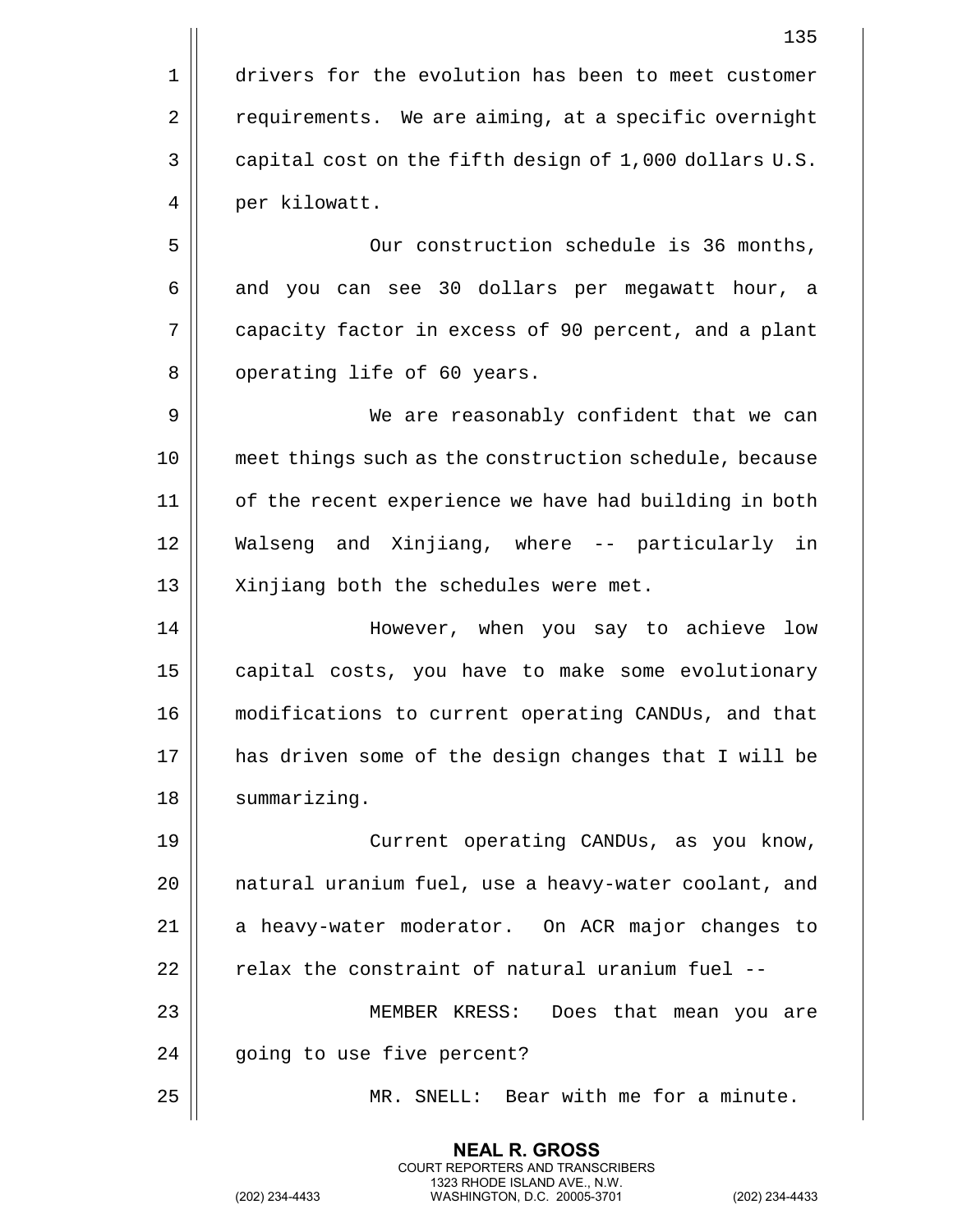|    | 136                                                    |
|----|--------------------------------------------------------|
| 1  | MEMBER KRESS: Oh, sorry.                               |
| 2  | MR. SNELL: I mean, the answer is no, it                |
| 3  | is actually much slower than that. Once you do that,   |
| 4  | you have a lot of freedom which you don't have on the  |
| 5  | existing operating CANDUs.                             |
| 6  | So the first thing you can do is use                   |
| 7  | light-water coolant, and that means you can replace    |
| 8  | all of the expensive heavy water with light water.     |
| 9  | You can then reduce the core size, because current     |
| 10 | CANDUs are somewhat over-moderated, and then reduce    |
| 11 | the amount of heavy water moderator, as well as reduce |
| 12 | the amount of heavy water coolant.                     |
| 13 | Because you have a few excess neutrons you             |
| 14 | can increase the pressure tube thickness, which allows |
| 15 | you to raise the reactor coolant system pressure,      |
| 16 | hence the thermal efficiency.                          |
| 17 | Having said that, we have retained all the             |
| 18 | other intrinsic proven CANDU features, which is why    |
| 19 | this is an evolutionary design. So that one change     |
| 20 | has allowed us to develop a number of benefits in      |
| 21 | terms of economic optimization.                        |
| 22 | I'm now going to start building the                    |
| 23 | reactor from a sort of the central part out, just go   |
| 24 | through, quickly, some of the design features.         |
| 25 | The first, the most important part is the              |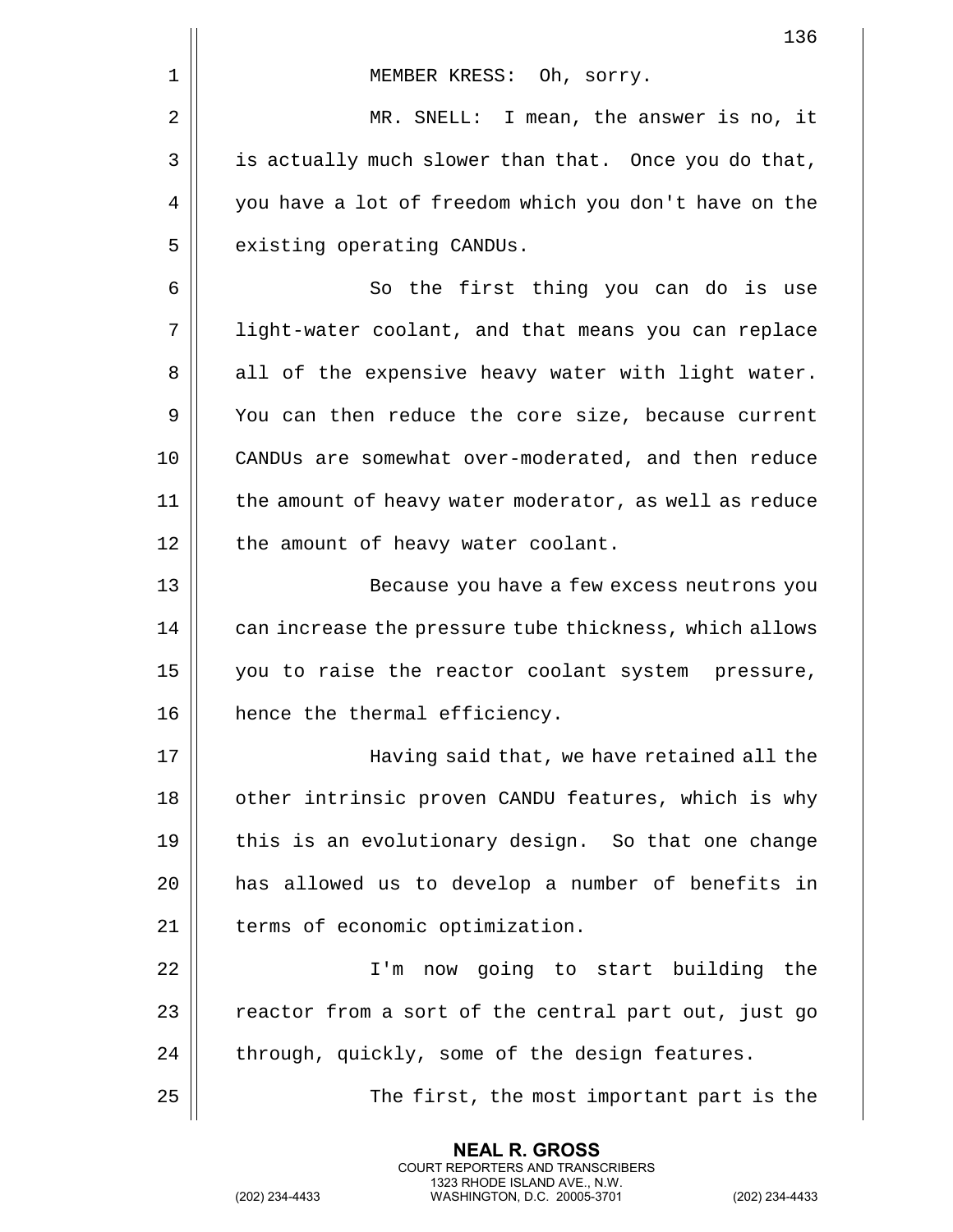|    | 137                                                    |
|----|--------------------------------------------------------|
| 1  | fuel, it is a short bundle, it is only about that      |
| 2  | long. There is a real one behind the very back of the  |
| 3  | room, full length. You can see the shiny thing near    |
| 4  | the light switch, and that is a real CANFLEX fuel      |
| 5  | bundle, full size. It is about 1.6 feet long.          |
| 6  | As with other CANDUs, we do on-power                   |
| 7  | refueling. This design, the CANFLEX refers to the      |
| 8  | geometry. There are 43 fuel rods in this bundle, and   |
| 9  | to answer your question, the enrichment is relatively  |
| 10 | modest, it is 2 percent SEU in 42 of them, and natural |
| 11 | uranium plus 4 percent dysprosium in the center one,   |
| 12 | and I will come back to that in a second.              |
| 13 | MEMBER KRESS: Now, you stack these?                    |
| 14 | MR. SNELL: They are stacked 12 in a row,               |
| 15 | yes, on end, so they make up a string.                 |
| 16 | Fuel burn-up is very modest compared to                |
| 17 | light-water reactors. We are not pushing it at this    |
| 18 | point. We think we can get a lot more out of it than   |
| 19 | the current targets, 20,500 MW days per metric ton.    |
| 20 | It is a little higher than the CANDU                   |
| 21 | average. We have achieved that in some selective cases |
| 22 | in Canada, but it is higher than the average. It is    |
| 23 | quite modest with respect to light-water reactors. We  |
| 24 | think that as a future product development we can push |
|    |                                                        |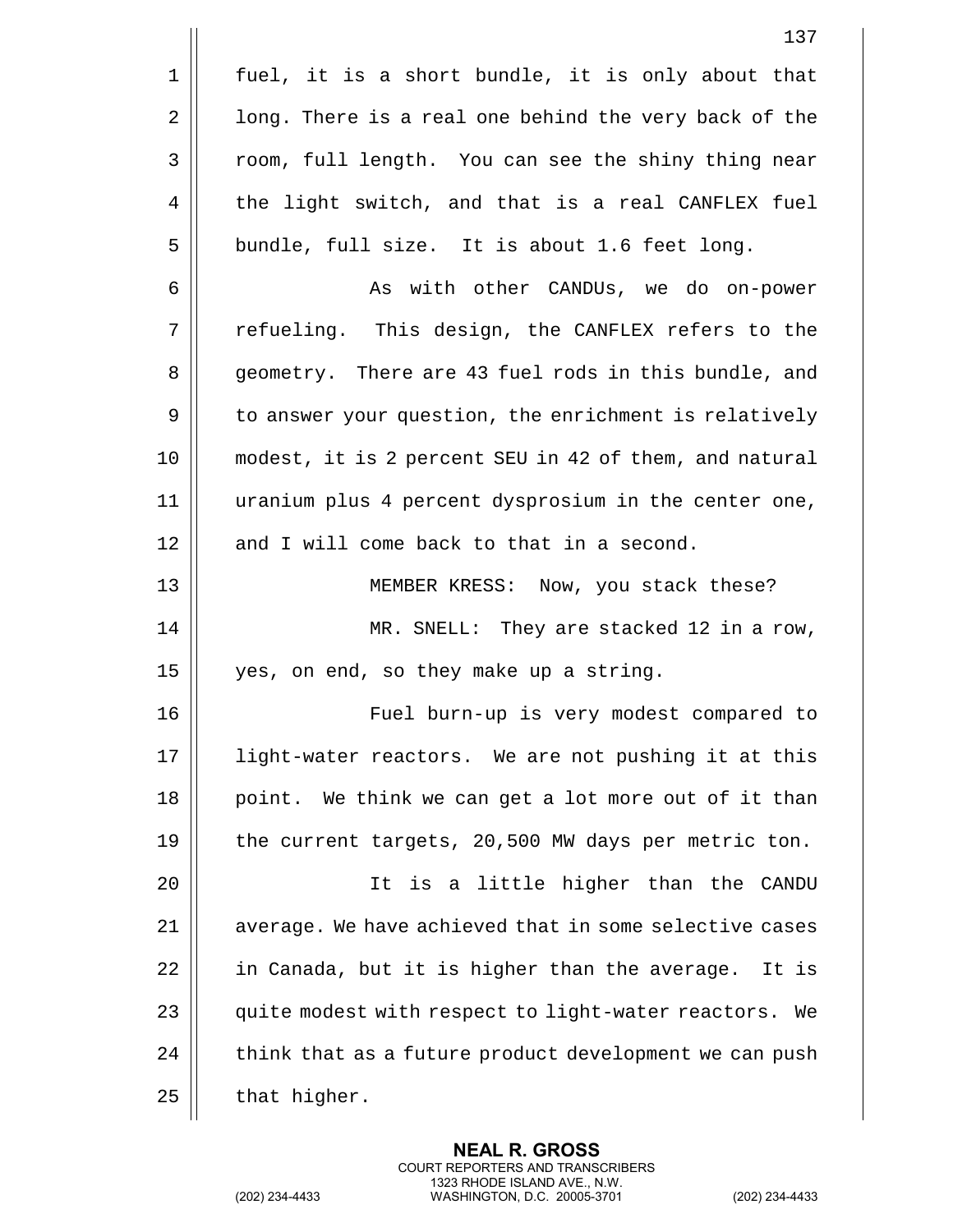| 138                                                    |
|--------------------------------------------------------|
| We have managed to get both higher bundle              |
| power, and lower rod rating, because of the change in  |
| bundle geometry.                                       |
| MEMBER KRESS: Now, that central rod, is                |
| that a burnable poison, is that --                     |
| MR. SNELL: Yes. So here is a schematic                 |
| diagram of current CANDUs versus the ACR. A current    |
| CANDU on my left, your left as well, I guess, is a 37- |
| rod natural uranium fuel. You are looking at a cross   |
| section, you are looking at it end-on, that is         |
| surrounded by a Zr niobium pressure tube, there's a    |
| little gas gap, about that much.                       |
| And then there is a thin Zr-2 calandria                |
| tube. The changes to ACR, the pressure tube diameter   |
| is the same, inside diameter is the same. This is the  |
| CANFLEX fuel bundle. The different colors actually     |
| represent different sizes of pins. There is a slight   |
| increase in size in the central ring, compared to the  |
| outer pins, that is for balancing the thermohydraulic  |
| performance in it, there is and, again dysprosium in   |
| the center pin.                                        |
| The pressure tube is slightly thicker, so              |
| you can pump up the coolant pressure a little bit.     |
| MEMBER KRESS: How are they supported on                |
| the inner pressure tube?                               |
|                                                        |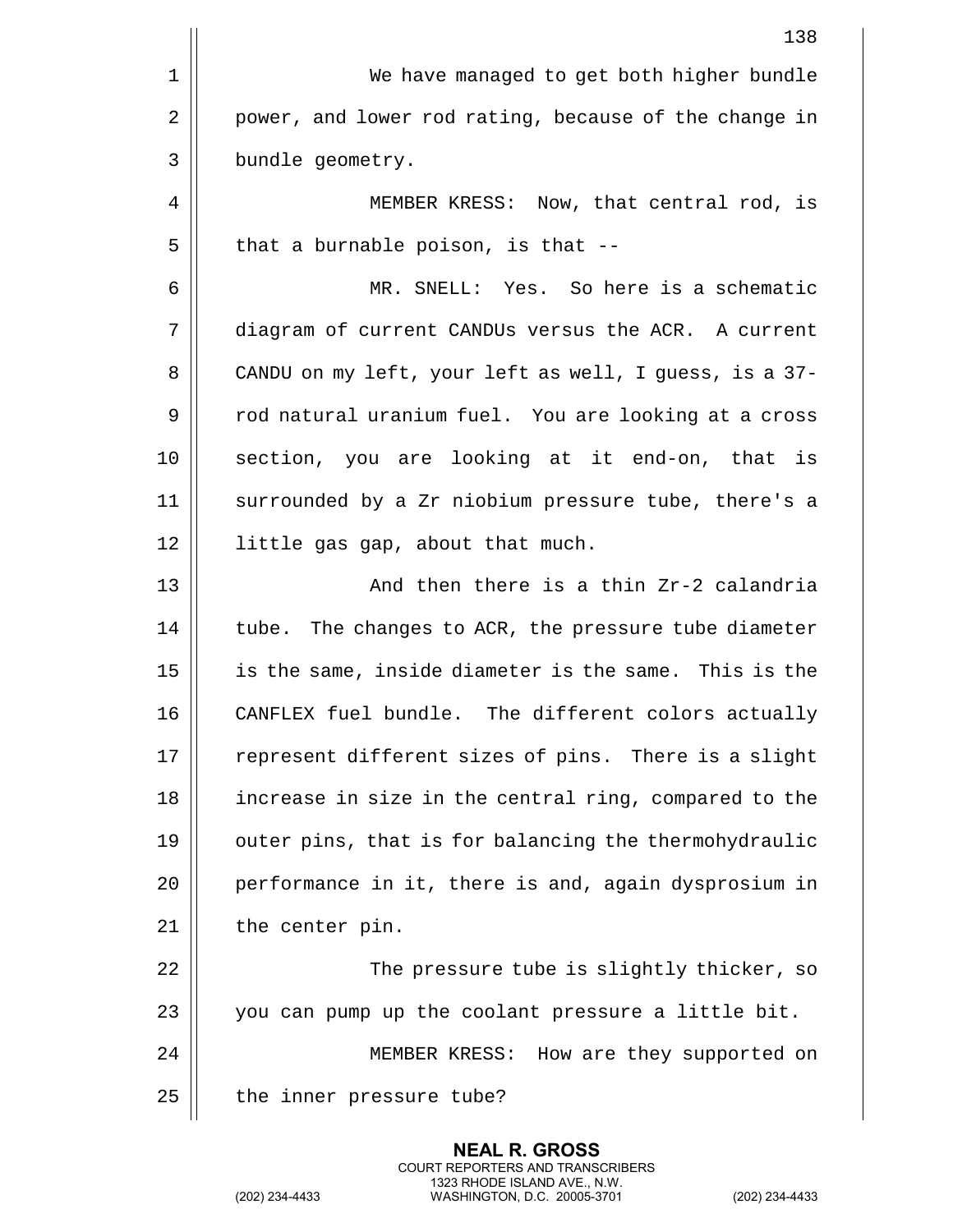|    | 139                                                   |
|----|-------------------------------------------------------|
| 1  | MR. SNELL: Yes. It is not shown in the                |
| 2  | diagram, but the bottom elements have little bumps on |
| 3  | them called bearing pads, and this lifts them off the |
| 4  | pressure tube.                                        |
| 5  | You can see it in the model, actually,                |
| 6  | afterwards. And, by the way, the model is at NRC if   |
| 7  | anybody wants to look at it.                          |
| 8  | The gap, and I will come to this in a                 |
| 9  | minute, why we do this, but the gap is larger between |
| 10 | the pressure tube and calandria tube. We had to       |
| 11 | change the material on the calandria tube to Zr-4. It |
| 12 | is also somewhat stronger.                            |
| 13 | So that is the fuel channel. That is the              |
| 14 | end of pretty pictures. The pictures I will show you  |
| 15 | now are actually from the 3D cads design. So we have  |
| 16 | left the artist's conception, and we are actually     |
| 17 | pulling material off the plant design.                |
| 18 | This is the reactor itself. I will take               |
| 19 | a little bit --                                       |
| 20 | MEMBER POWERS: Can I ask you a question               |
| 21 | about the previous slide?                             |
| 22 | MR. SNELL: Sure.                                      |
| 23 | MEMBER POWERS: You get electrochemical                |
| 24 | potential between the tin alloy and the niobium alloy |
| 25 | on the calandria and the pressure tube?               |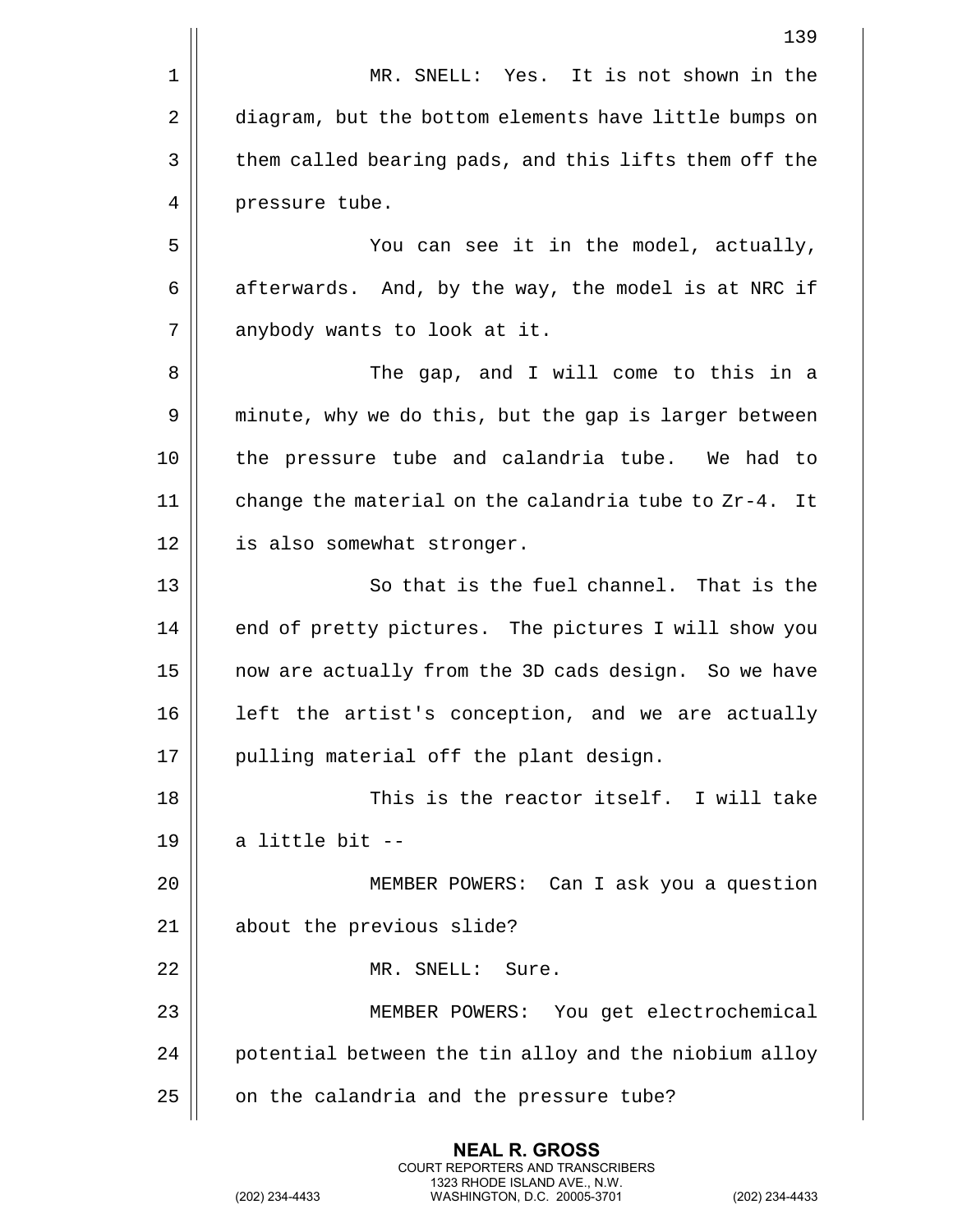|    | 140                                                    |
|----|--------------------------------------------------------|
| 1  | MR. SNELL: Electrochemical --                          |
| 2  | MEMBER POWERS: Potential difference?                   |
| 3  | MR. SNELL: No, not that I'm aware of. I                |
| 4  | mean, there is a mechanism for high drive migration if |
| 5  | you are not careful. But there is no -- I'm not aware  |
| 6  | of any electrochemical interaction.                    |
| 7  | MEMBER POWERS: Well, there are two                     |
| 8  | different materials.                                   |
| 9  | MR. SNELL: You mean Zr-4 and niobium?                  |
| 10 | MEMBER POWERS: Yes.                                    |
| 11 | MR. SNELL: They actually don't touch,                  |
| 12 | they are separated.                                    |
| 13 | MEMBER POWERS: They don't have to.                     |
| 14 | MR. SNELL: I'm not aware of anything.                  |
| 15 | We've had various types of zirc in CANDUs in the past, |
| 16 | and I've not seen anything like that.                  |
| 17 | MR. LANGDON: My name is Vince Langdon,                 |
| 18 | and as Victor said, I'm the licensing manager, I also  |
| 19 | happen to be a fuel and fuel channel guy in my         |
| 20 | previous lives.                                        |
| 21 | We have about a half a million pressure                |
| 22 | tube years of experience. We've never seen that kind   |
| 23 | of thing.                                              |
| 24 | MR. SNELL: This is the reactor assembly,               |
| 25 | it is not a vessel. So we will start, again. These     |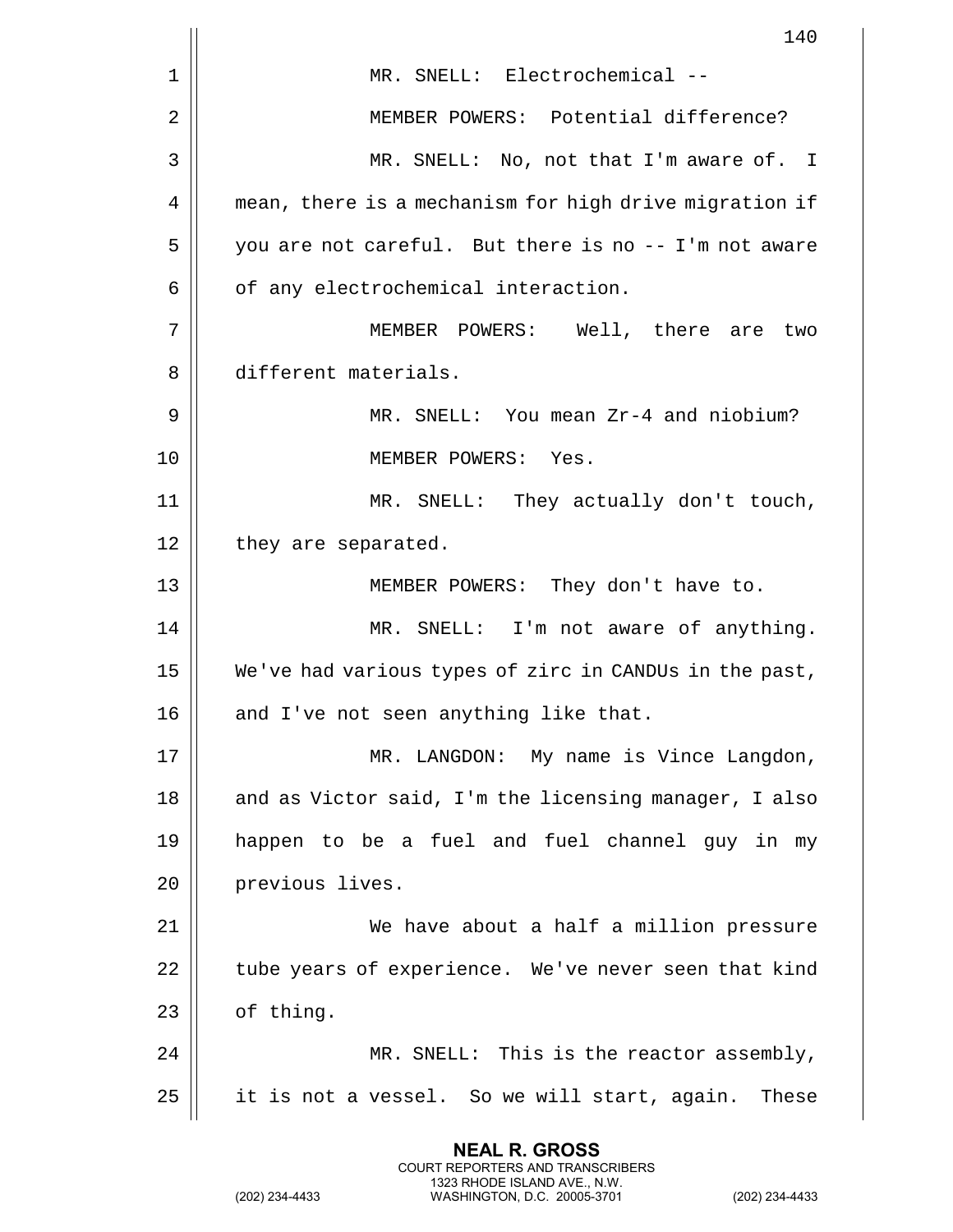|    | 141                                                    |
|----|--------------------------------------------------------|
| 1  | are the fuel channels, the horizontal fuel channels.   |
| 2  | And you can't see it in this diagram, but if you think |
| 3  | of this vessel as a cylinder, this vessel constitutes  |
| 4  | what is called the calandria.                          |
| 5  | It is steel, it contains the low pressure,             |
| 6  | low temperature moderator, moderator runs 60 to 70     |
| 7  | degrees centigrade, and supports the fuel channels.    |
| 8  | The fuel channels are supported at either end.         |
| 9  | Surrounding the calandria we have another              |
| 10 | thin vessel called the shield tank, and it is simply   |
| 11 | there to provide biological shielding, and it is       |
| 12 | filled with light water, which provides thermal and    |
| 13 | biological shield.                                     |
| 14 | The reactivity mechanisms come in two                  |
| 15 | ways, most of them come in from the top, and go from   |
| 16 | this deck up here, and they go into the moderator, not |
| 17 | into the coolant. So they act in the low pressure      |
| 18 | environment of the moderator.                          |
| 19 | We do have some detectors, and some units              |
| 20 | for the second shutdown system, which come<br>in       |
| 21 | horizontally, through the shield tank, and again into  |
| 22 | the calandria, into the moderator.                     |
| 23 | So all the devices act in the moderator                |
| 24 | itself.                                                |
| 25 | MEMBER<br>KRESS:<br>Is<br>your two percent             |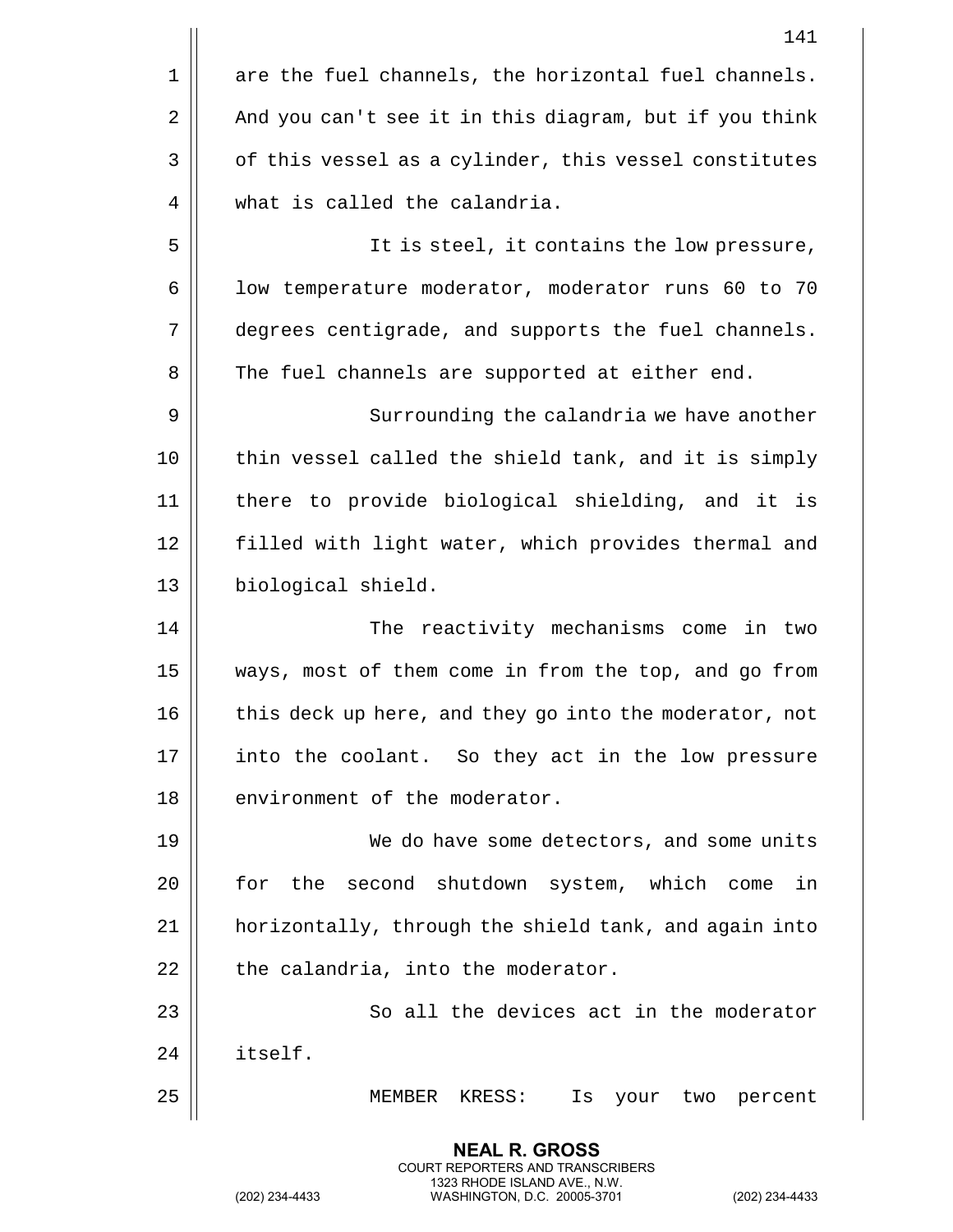|    | 142                                                    |
|----|--------------------------------------------------------|
| 1  | enrichment enough to get rid of your positive void     |
| 2  | coefficient?                                           |
| 3  | MR. SNELL: Yes. Reactor coolant system,                |
| 4  | if you look at it from this level upwards, it is very  |
| 5  | similar to a PWR. Basically you have two steam         |
| 6  | generators and four pumps.                             |
| 7  | look at it from that level<br>If you                   |
| 8  | downwards, then it becomes like a conventional CANDU.  |
| 9  | If you, again, each of these little dots is a channel, |
| 10 | each channel is connected by a feeder pipe which goes  |
| 11 | up here to the things in red, which are collectors, or |
| 12 | headers.                                               |
| 13 | The headers then connect up, if they are               |
| 14 | inlet header, it connects from the pump. If it is an   |
| 15 | outlet header it connects to the steam generator. So   |
| 16 | they are just large pipes above the core. There are    |
| 17 | no large pipes at or below core level.                 |
| 18 | The parallel arrangement of the pumps                  |
| 19 | means you can tolerate pump seizure, single pump       |
| 20 | seizure. And because of the elevation of the steam     |
| 21 | generators, with respect to the core, you can -- you   |
| 22 | do have natural circulation, and even with some void   |
| 23 | in the system.                                         |
| 24 | MEMBER WALLIS: Your moderator is really                |
| 25 | cold.                                                  |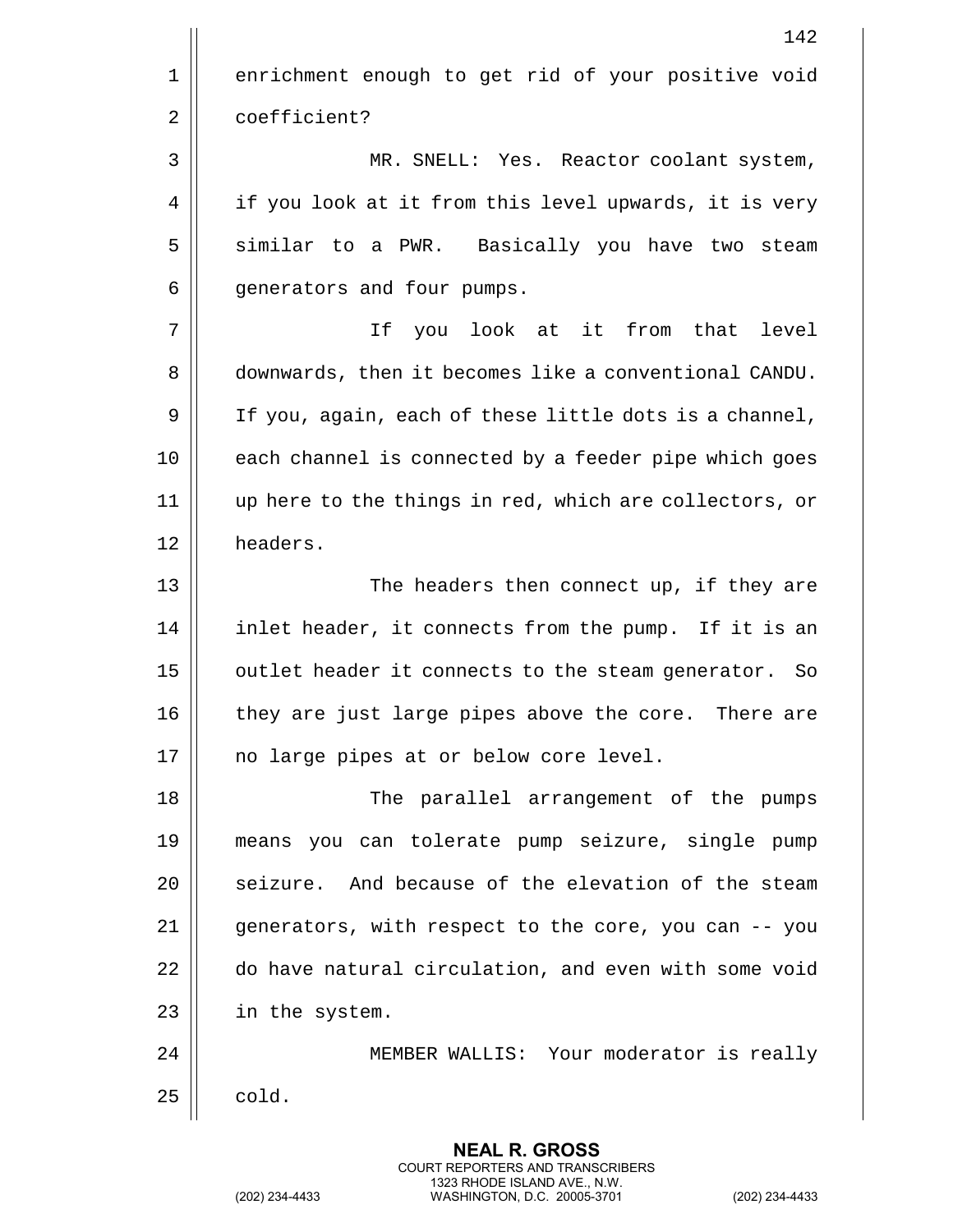|    | 143                                                    |
|----|--------------------------------------------------------|
| 1  | MR. SNELL: Yes.                                        |
| 2  | MEMBER WALLIS: And it is very close to                 |
| 3  | the hot water that is cooling the --                   |
| 4  | MR. SNELL: Yes. And if you recall that                 |
| 5  | at the cross section of the channel is a gap between   |
| 6  | the pressure tube and the --                           |
| 7  | MEMBER WALLIS: That is all that insulates              |
| 8  | one from the other?                                    |
| 9  | MR. SNELL: Yes. You lose a few megawatts               |
| 10 | of heat -- the normal heat load to the moderator is in |
| 11 | the order of 100 megawatts in thermal. So you do lose  |
| 12 | some heat.                                             |
| 13 | Then all the feeder<br>MEMBER SHACK:                   |
| 14 | materials, are they still carbon steel, or have you -- |
| 15 | MR. SNELL: No, because of some experience              |
| 16 | that we've had in Canada, and also because of the      |
| 17 | higher flow velocities, the bottom half of the feeders |
| 18 | is all stainless steel in the ACR.                     |
| 19 | MEMBER SHACK: And what is the top half?                |
| 20 | MR. SNELL: The top half, I believe, is                 |
| 21 | still carbon, it is a transition joint.                |
| 22 | MEMBER ROSEN: So you have a moderated                  |
| 23 | cooling system in place?                               |
| 24 | MR. SNELL: Yes. It is not shown in this                |
| 25 | diagram, but basically there is inlet and outlet pipes |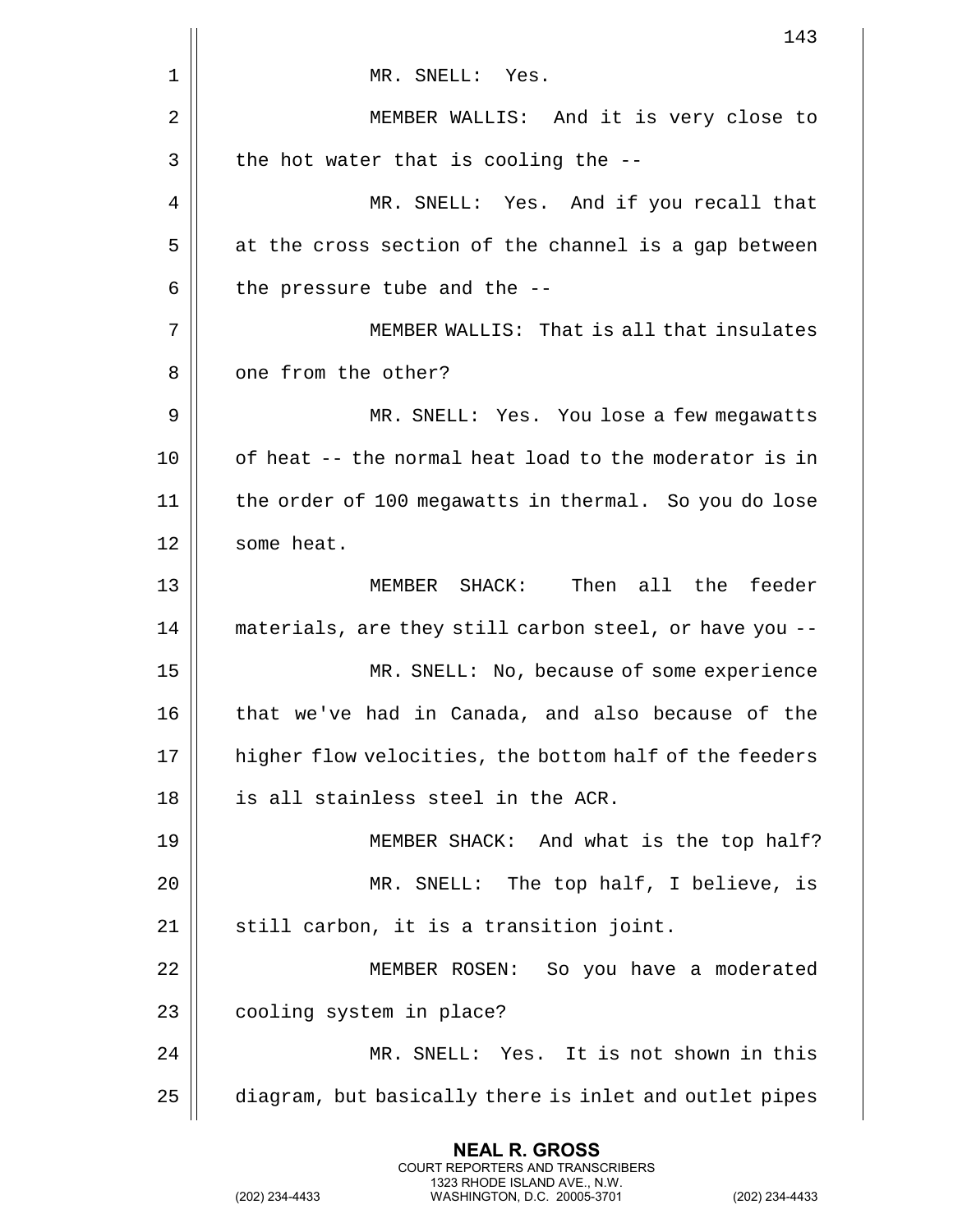|    | 144                                                    |
|----|--------------------------------------------------------|
| 1  | near the top part of the vessel here, and they go to   |
| 2  | heat exchangers and pumps down here.                   |
| 3  | MEMBER RANSOM: So the flow through the                 |
| 4  | core is countercurrents, some channels go one way, and |
| 5  | the others go the other way.                           |
| 6  | MR. SNELL: Yes.<br>Every channel is --                 |
| 7  | every adjacent channel goes the opposite direction.    |
| 8  | Safety systems, nothing very different                 |
| 9  | here from current CANDU practice. This is a cutaway    |
| 10 | of the same diagram you saw before. There is actually  |
| 11 | two independent shut down systems, in addition to the  |
| 12 | control system.                                        |
| 13 | So there are actually three independent                |
| 14 | ways of shutting the reactor down, two of which are -- |
| 15 | they are all for design basis accidents. We have a     |
| 16 | number of shutoff rods, which drop in the gravity into |
| 17 | the moderator, that is our first shut down system.     |
| 18 | MEMBER POWERS: What are those rods made                |
| 19 | of?                                                    |
| 20 | MR. SNELL: I think cadmium, I believe it               |
| 21 | is cadmium.                                            |
| 22 | MEMBER POWERS: Just cadmium?                           |
| 23 | MR. SNELL: No, it is clad, cadmium                     |
| 24 | cladded steel, I believe.                              |
| 25 | MEMBER POWERS: Cadmium cladded steel?                  |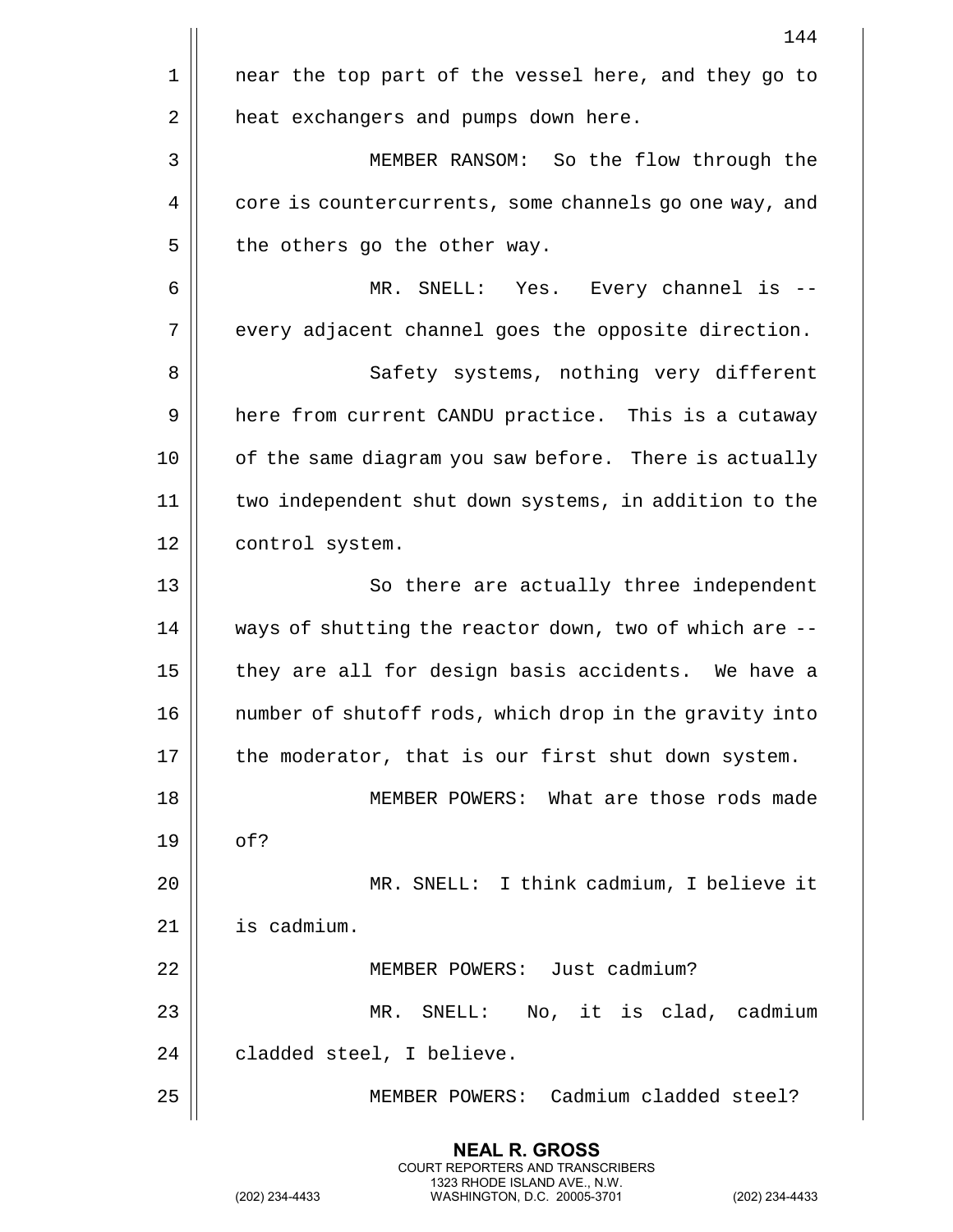|    | 145                                                    |
|----|--------------------------------------------------------|
| 1  | SNELL: Yes, I'm not one hundred<br>$MR$ .              |
| 2  | percent sure, but I believe that is correct.           |
| 3  | The other system consists of perforated                |
| 4  | tubes. They start perforating once they enter the      |
| 5  | calandria. These are connected to a pressurized tank   |
| 6  | filled with gadolinium nitrate. And on a signal the    |
| 7  | tank, the valves and tank open, and inject the liquid  |
| 8  | poison into the moderator itself, actually into the    |
| 9  | reflector, the reflector and the moderator are sharing |
| 10 | the same vessel.                                       |
| 11 | In addition we do have four control                    |
| 12 | absorbers, which are part of the control system, which |
| 13 | can also shut down the reactor for most accidents.     |
| 14 | Emergency core cooling system is, again,               |
| 15 | nothing very different. We have, I think -- we have    |
| 16 | initial injection from high pressure water tanks, and  |
| 17 | in the long term you have pump recovery.               |
| 18 | MEMBER WALLIS: So you inject into the                  |
| 19 | reflector, but it mostly goes into the moderator?      |
| 20 | MR. SNELL: That is right, yes.                         |
| 21 | MEMBER KRESS: Do you put boric acid in                 |
| 22 | your coolant?                                          |
| 23 | MR. SNELL: No. We don't need, we don't                 |
| 24 | need any reactivity control in the coolant.            |
| 25 | MEMBER KRESS: You use burnable poisons?                |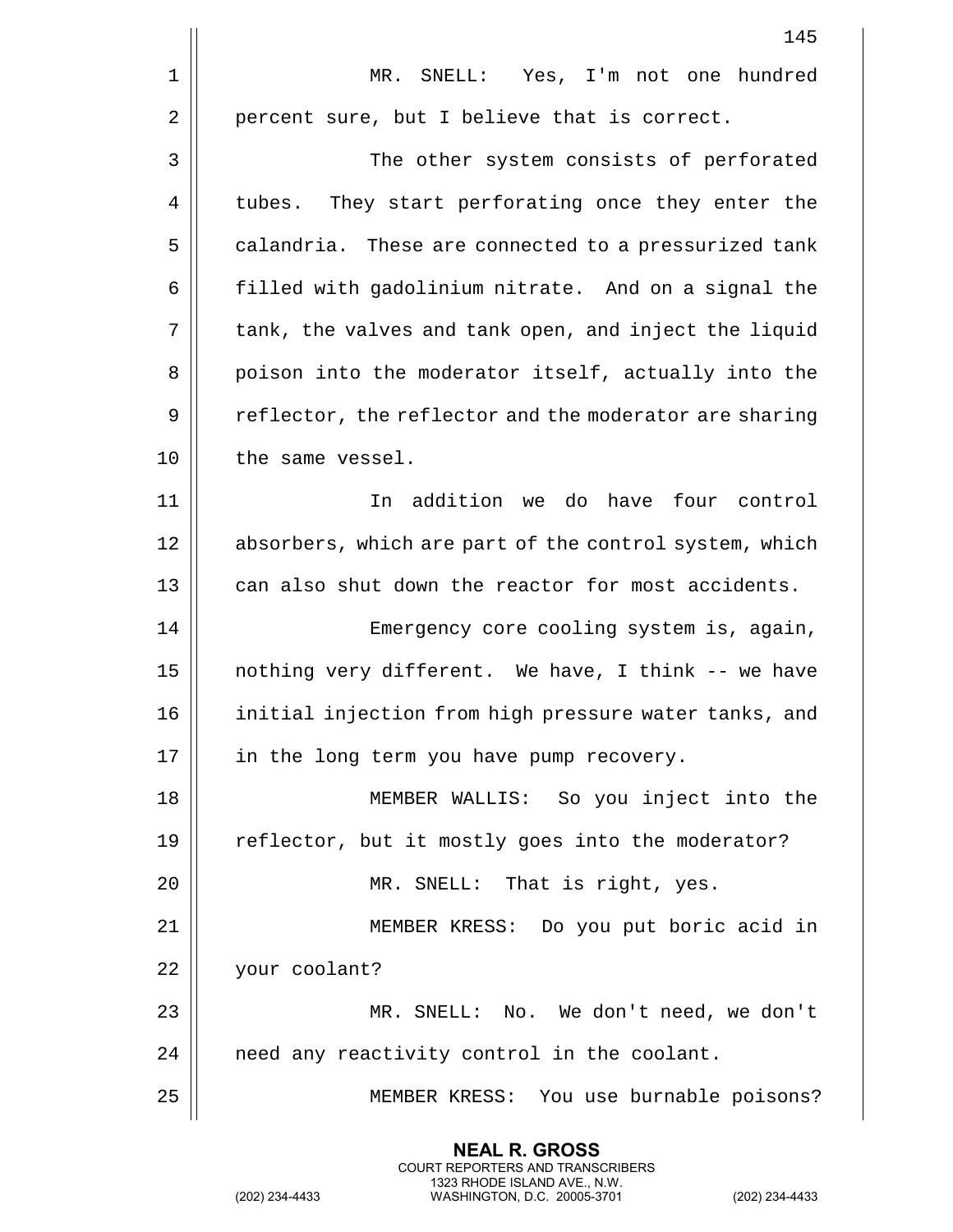|    | 146                                                    |
|----|--------------------------------------------------------|
| 1  | In the ACR design we have<br>MR.<br>${\tt SNELL}$ :    |
| 2  | burnable poison in the central fuel pin.               |
| 3  | MEMBER SIEBER: Is it a simple, or an                   |
| 4  | expensive process to clean up the moderator after      |
| 5  | you've injected into it?                               |
| 6  | MR. SNELL: It takes about 36 hours, you                |
| 7  | have to circulate the moderator through ion exchange   |
| 8  | columns. So it is expensive because you lose 36 hours  |
| 9  | of production time.                                    |
| 10 | MEMBER SIEBER: It is not so expensive                  |
| 11 | that it would become a psychological impediment for an |
| 12 | operator to --                                         |
| 13 | SNELL: No. Containment, I'm not<br>MR.                 |
| 14 | going to spend much time on. It is basically a steel   |
| 15 | lined dry pressure containment. It is very similar to  |
| 16 | a PWR-type containment. It is nothing unusual about    |
| 17 | that.                                                  |
| 18 | This is a -- in fact I misled you.<br>This             |
| 19 | is a schematic, just so you can see it. This is a      |
| 20 | cross-section of the containment.<br>And it shows      |
| 21 | something we developed initially on CANDU 6, and it    |
| 22 | evolved through a design we call CANDU 9, and intend   |
| 23 | to apply here.                                         |
| 24 | This is an evolutionary design, but it has             |
| 25 | some passive features. One of the passive features is  |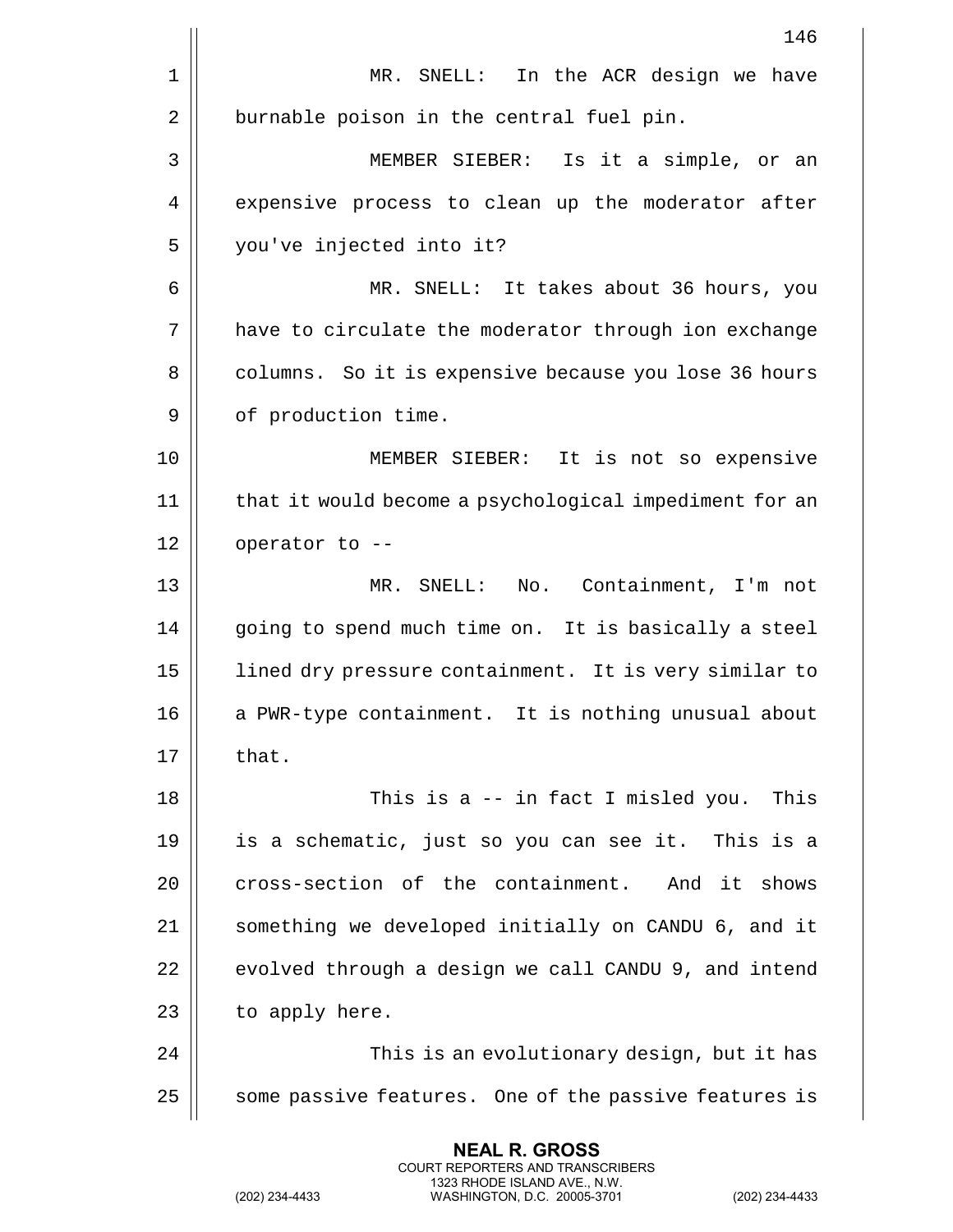1 || an elevated reserve water tank high in the building.  $2 \parallel$  This is an outgrowth of the, what is called the 3 | dousing tank in CANDU 6, and it provides water under 4 gravity head, for a number of different sources, 5 | namely you do have a direct connection to the reactor  $6 \parallel$  coolant system, with more valves than you see in that 7 | picture.

 We can also add water to the steam 9 | generators under gravity, and to the moderator and the 10 || shield tank. And the second, but maybe not obvious, why you would want to do that. If you have a reactor | that shut down, and there is no water in the channels, you can take away heat to the moderator without melting the UO2. Down to the fuel, but you would not melt the UO2.

16 || And that is fine if the moderator, heat 17 || exchanger and pumps are working. If they are not working we can back that up by topping up the moderator for about two days. So we have provided makeup capability to the moderator, so that if we do 21 || qet into LOCA, plus loss of ECC, plus loss of moderated heat removal, we have a passive backup make up system.

24 We can also add it to the shield tank. 25 | That is somewhat of a last resort, but because that

> **NEAL R. GROSS** COURT REPORTERS AND TRANSCRIBERS 1323 RHODE ISLAND AVE., N.W.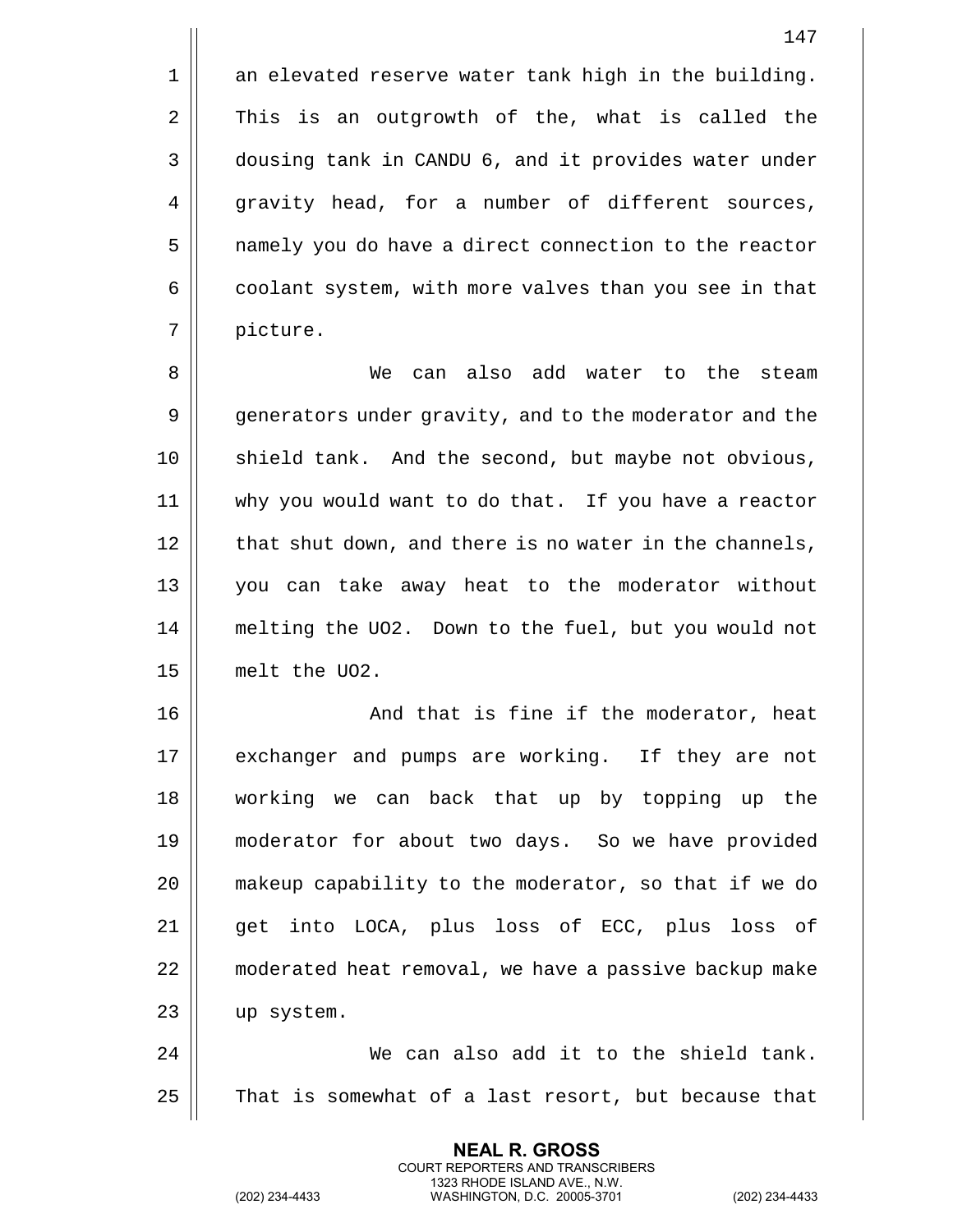|    | 148                                                    |
|----|--------------------------------------------------------|
| 1  | surrounds the moderator, it has the potential for      |
| 2  | either slowing down or arresting relative slow core    |
| 3  | damage progression.                                    |
| 4  | MEMBER WALLIS: Graceful isn't the                      |
| 5  | technical term that is used by the NRC.                |
| 6  | MR. SNELL: Yes. The reason I'm using it                |
| 7  | is because the collapse of the core in a CANDU is      |
| 8  | relative incoherent. You start off as you boil down    |
| 9  | the water, you will start forming a debris bed, which  |
| 10 | gradually collapses. It is not like in a Canley. So    |
| 11 | it takes some time.                                    |
| 12 | This is a<br>highlight of the safety                   |
| 13 | improvements relative to operating CANDU. As one of    |
| 14 | you already mentioned we have designed it to have a    |
| 15 | small negative void coefficient. You can place the     |
| 16 | emphasis where you like.                               |
| 17 | To me the most important thing is the word             |
| 18 | I'm sure down here the word negative<br>small.<br>is   |
| 19 | equally as important. Both give you relatively mild    |
| 20 | transients on the loss of coolant.                     |
| 21 | In fact, if you have a loss of coolant you             |
| 22 | have a slow rundown in power, without depending on the |
| 23 | shutdown systems. We do need the shutdown systems for  |
| 24 | shutdown, but we don't need them as fast.              |
| 25 | Once you have a negative void coefficient              |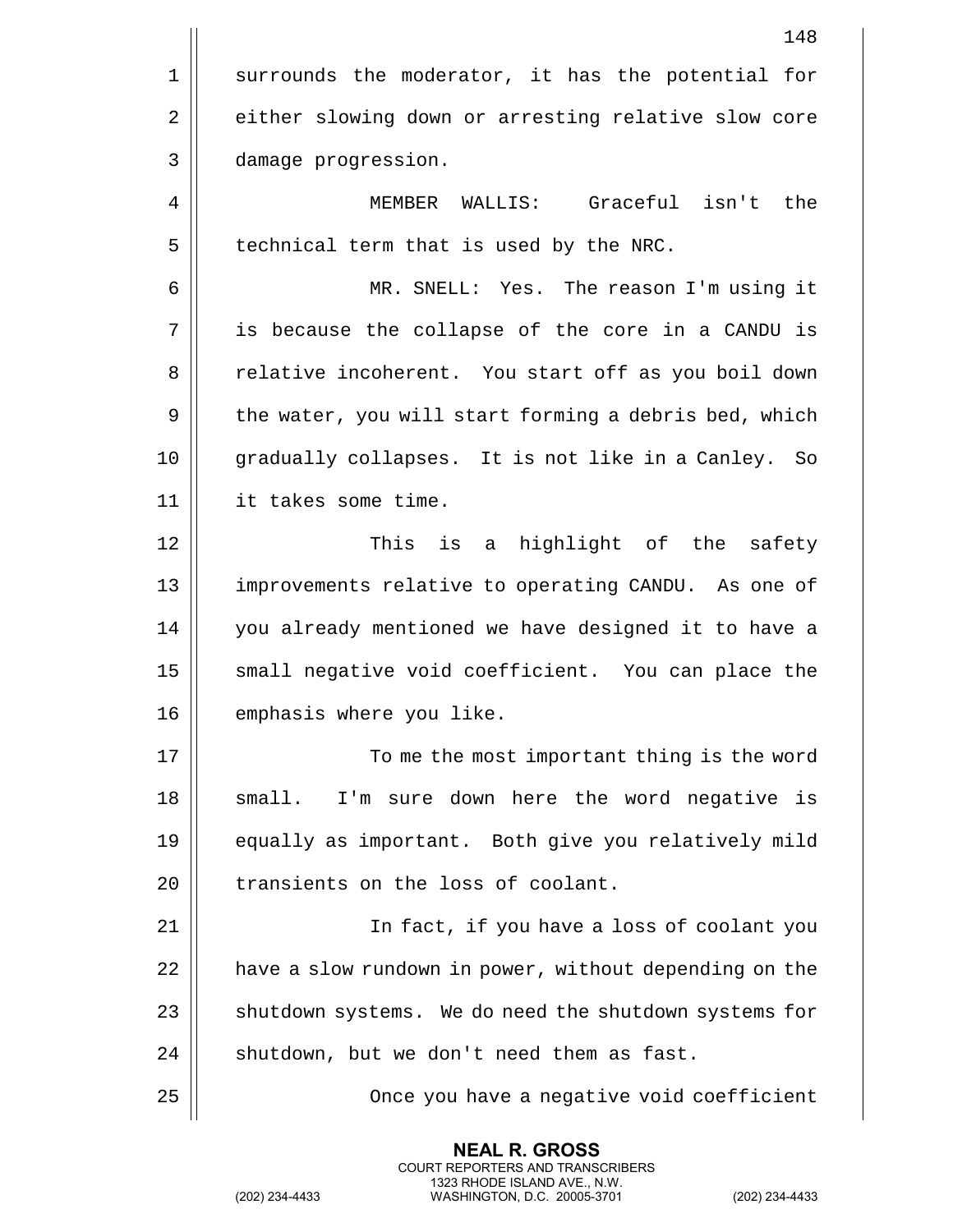| 149                                                    |
|--------------------------------------------------------|
| you do end up, then, increasing the power coefficient  |
| in the operating range. Current CANDUs, the power      |
| coefficient is about zero, and they operate just fine. |
| A more negative power coefficient means                |
| there is less duty cycle on the control system.        |
| CANFLEX fuel is a thermal optimization of our current  |
| fuel. So one does get larger thermal margins. So the   |
| actual margin to critical channel power in ACR is      |
| about ten percent higher.                              |
| Current CANDUs, if you have, for some                  |
| reason, a pressure tube failure, say to an undetected  |
| drawing defect, which leaks and you let it go, it may  |
| may not be contained within the surrounding<br>or      |
| calandria tube.                                        |
| And the design basis for CANDU is, in                  |
| fact, failure of both the pressure tube and the        |
| calandria tube. But with the stronger calandria tube   |
| that is much less likely to happen, and we believe     |
| under almost all circumstances, a spontaneous pressure |
| tube failure would actually be contained within the    |
| calandria tube.                                        |
| That is of economic interest to<br>the                 |
| utility, that is also an aspect of defense-in-depth.   |
| Notwithstanding that spontaneous failure, both will be |
| in the design basis.                                   |
|                                                        |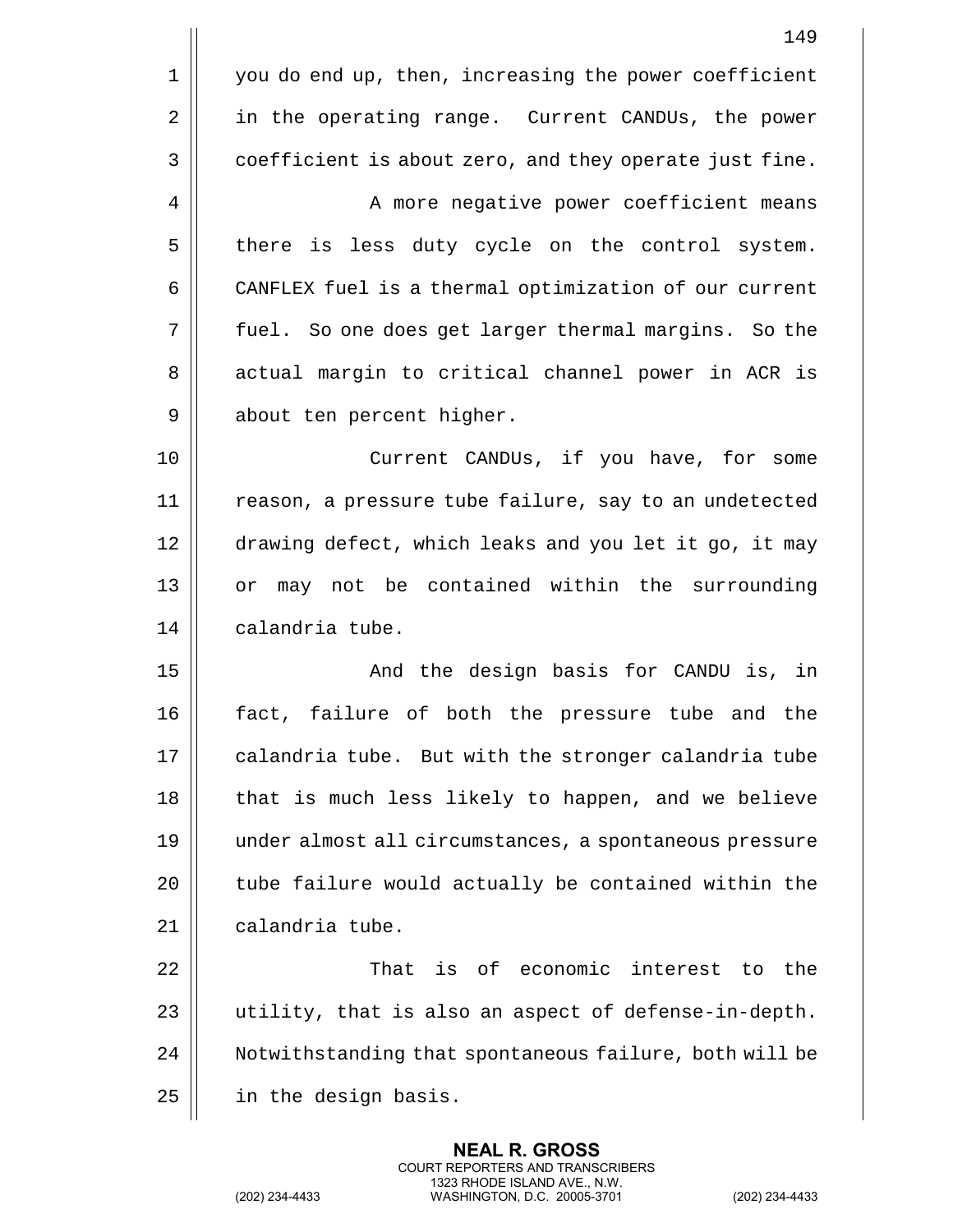| 150                                                    |
|--------------------------------------------------------|
| MEMBER SHACK: Would I have a<br>leak                   |
| detection system in that space?                        |
| MR. SNELL: Yes, exactly correct. It is                 |
| employing a gas system and you detect moisture in      |
| that.                                                  |
| MEMBER KRESS: And I know it by pressure                |
| tube that --                                           |
| MR. SNELL: With some you can narrow it                 |
| down very quickly to a small group of pressure tubes,  |
| and then you can narrow it down further. Once an       |
| operator picks up a leak, though, his instructions are |
| to shut down and depressurize, then look for it. You   |
| have a lot of time, but that is the instructions.      |
| Improved heat sink reliability, I will                 |
| cover it very briefly. I won't spend too much time on  |
| that. The ACR 700 is being designed as a twin unit     |
| plant, and we have, rather carefully, put in inter-    |
| unit ties of some of the safety support systems to     |
| enhance their reliability.                             |
| This has been done in CANDU, actually,                 |
| with a lot of success on the multi-unit plants, so     |
| there has been a fair amount of experience on that.    |
| A single channel failure, because we are               |
| using light water, and the heavy water moderator, if   |
| you do have a failure of both the pressure tube and    |
|                                                        |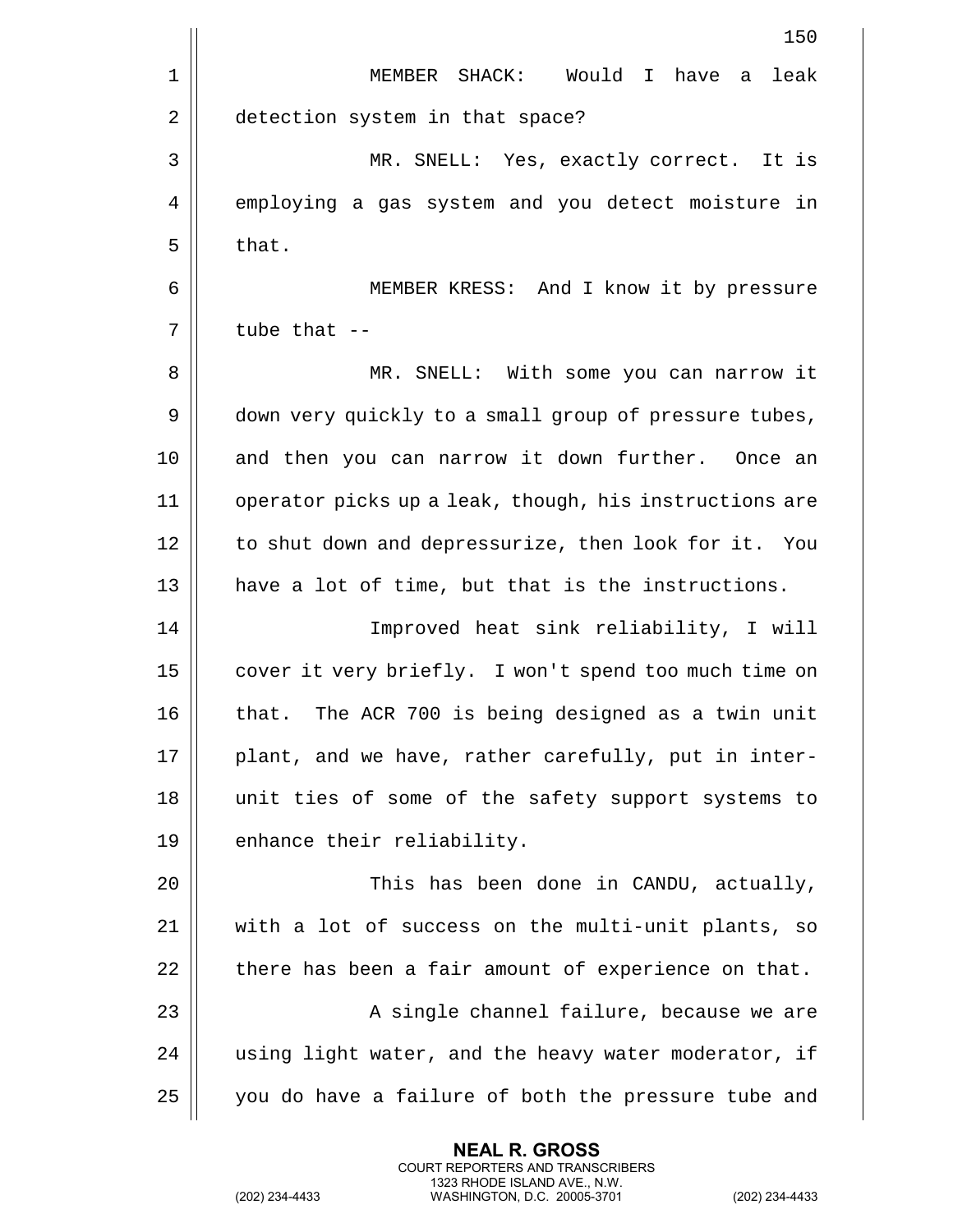|    | 151                                                   |
|----|-------------------------------------------------------|
| 1  | the calandria tube, the reactor will tend to shut     |
| 2  | down, as you displace heavy water with light water.   |
| 3  | Containment I've mentioned. We have                   |
| 4  | extended the seismic qualification relative existing  |
| 5  | CANDUs. So, for example, a main control room does not |
| 6  | have, is fully functional for safety reasons after an |
| 7  | earthquake.                                           |
| 8  | MEMBER KRESS: How do you displace heavy               |
| 9  | water with light water? They are just commingled and  |
| 10 | the light water floats up on top?                     |
| 11 | MR. SNELL: Well, you've got a channel                 |
| 12 | sitting at about 12 -- I think it is about 1,800 PSI, |
| 13 | if I do it quickly in my head. And so if the channel  |
| 14 | breaks you have a very large pressure differential    |
| 15 | blowing light water into the heavy water moderator.   |
| 16 | MEMBER KRESS:<br>And where does the heavy             |
| 17 | water go?                                             |
| 18 | MR. SNELL: Well, it mixes like crazy, and             |
| 19 | then it will rise up. There are rupture disks on top  |
| 20 | of the --                                             |
| 21 | MEMBER KRESS: Oh, there is rupture disks.             |
| 22 | Okay, that is what I was looking for, okay.           |
| 23 | MR. SNELL: Severe accident prevention                 |
| 24 | mitigation I did cover, with the reserve water tank.  |
| 25 | We have done, it is called a generic CANDU PRA, it is |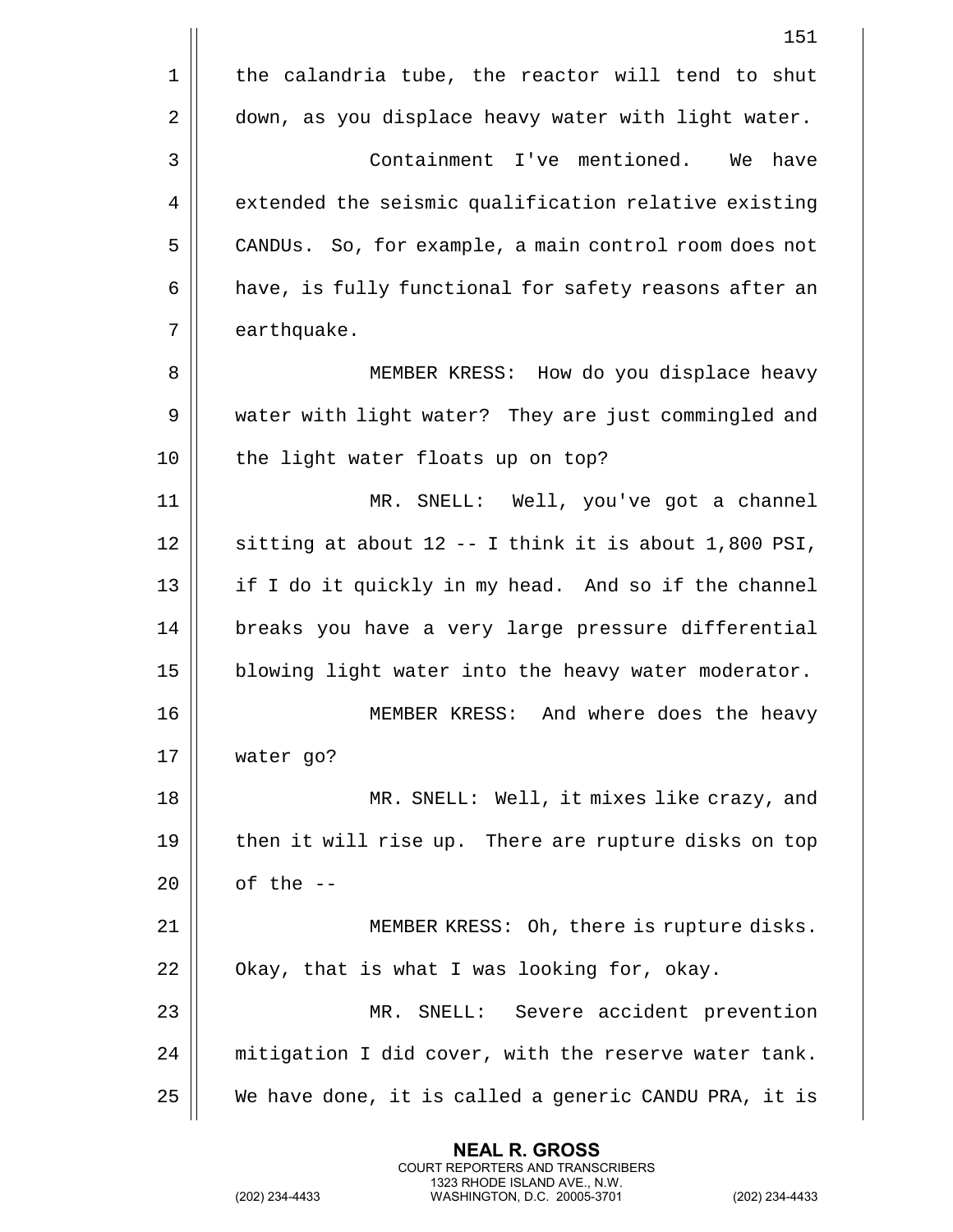|    | 152                                                    |
|----|--------------------------------------------------------|
| 1  | actually a focus PRA on CANDU6. It was aimed at sort   |
| 2  | of picking up the high risk areas and saying,          |
| 3  | identifying them, and is there anything we can do      |
| 4  | about them in terms of dominant risks.                 |
| 5  | We have obtained some design insights from             |
| 6  | that generic PRA, and are using that in ACR. And as    |
| 7  | the ACR design is progressing we are doing a sort of   |
| 8  | design assist PRA, along with the design.              |
| 9  | Technology base, we've been operating                  |
| 10 | CANDU reactors since the early 1970s. This is an       |
| 11 | evolutionary version of an operating CANDU. ACL and    |
| 12 | the CANDU utilities are responsible for developing and |
| 13 | maintaining that technology base. Unlike in the U.S.   |
| 14 | where a lot of the research is done by the NRC, in     |
| 15 | Canada most of the research, not all, is done by ACL.  |
| 16 | 2000<br>people at<br>Chalk River<br>We<br>have         |
| 17 | Laboratories involved in various aspects of CANDU      |
| 18 | technology. The picture here shows one of our main     |
| 19 | work horses, it is the NRU reactor, which you can't    |
| 20 | see too well.                                          |
| 21 | This is the top of the reactor there, and              |
| 22 | the reactor itself is below them.<br>It is a large     |
| 23 | reactor, physically. It is used for fuel materials     |
| 24 | and safety tests, will be used for testing the ACR     |
| 25 | fuel.                                                  |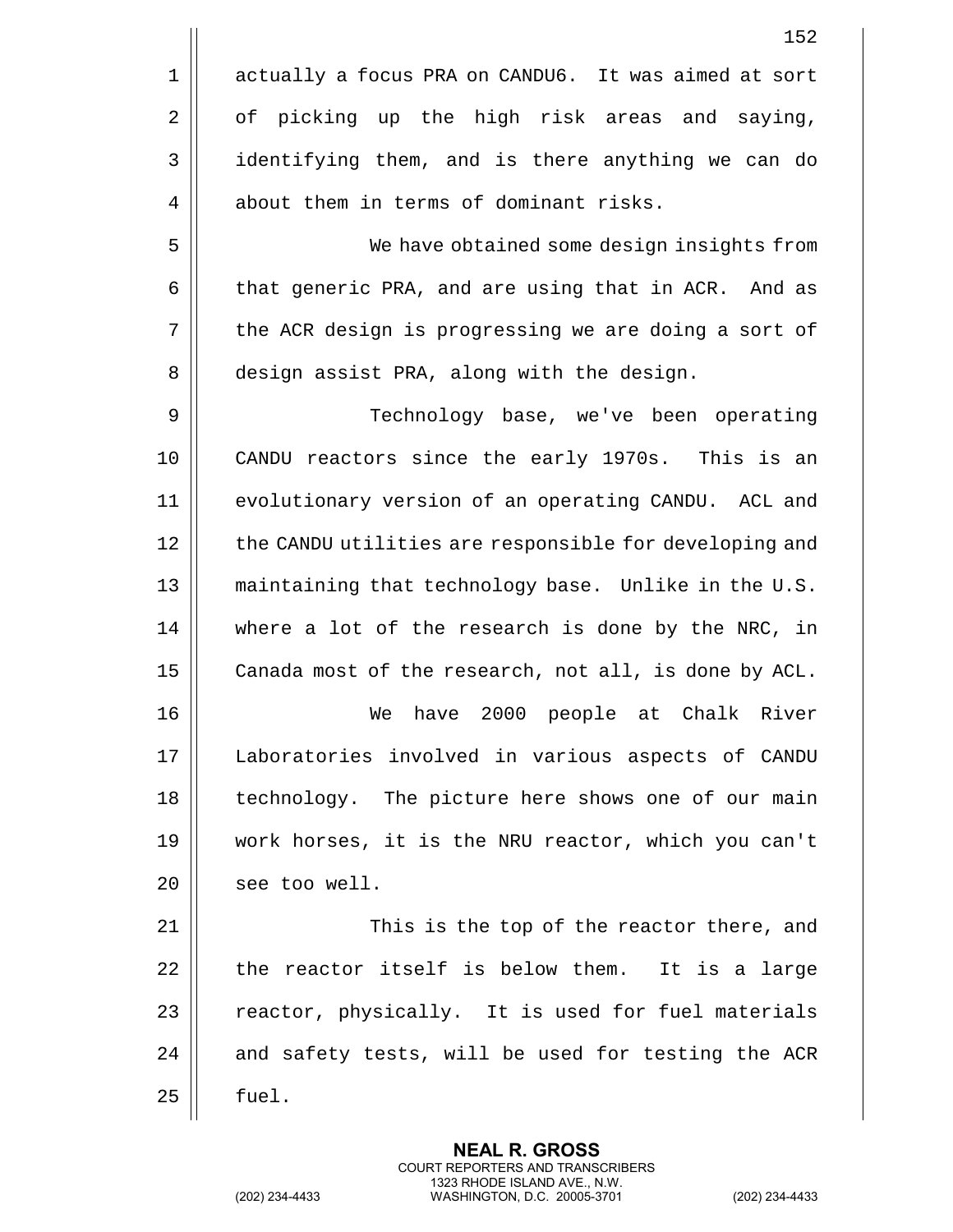|            | 153                                                   |
|------------|-------------------------------------------------------|
| $1\,$      | The ACR R&D is anticipatory, which means              |
| $\sqrt{2}$ | that we expect to focus on a fairly modest extension  |
| 3          | of the data bases, slightly higher coolant pressure,  |
| 4          | slightly thicker channel materials, slightly higher   |
| 5          | temperatures.                                         |
| 6          | Certainly there will be some component                |
| 7          | testing. We have simplified the fueling machine, we   |
| 8          | will be testing that quite extensively. The other     |
| 9          | thing is to confirm the code validity of our existing |
| 10         | computer codes under extended ACR conditions.         |
| 11         | MEMBER KRESS: Do you have an irradiation              |
| 12         | embrittlement issue with the pressure tubes, or the   |
| 13         | calandria tubes?                                      |
| 14         | MR. SNELL: There is a lifetime issue.                 |
| 15         | MEMBER KRESS: That is what I meant.                   |
| 16         | MR. SNELL: And that is an early R&D                   |
| 17         | thing, where you take samples and try accelerated     |
| 18         | radiation, yes.                                       |
| 19         | These are just two examples, I'm not going            |
| 20         | to go through them in the time remaining. But the R&D |
| 21         | is focused on the obvious things, fuel, fuel channel, |
| 22         | fuel handling, online refueling.                      |
| 23         | Certain components we've improved, and                |
| 24         | safety code qualification. And these are two examples |
| 25         | of some of the test results. This is a zero energy    |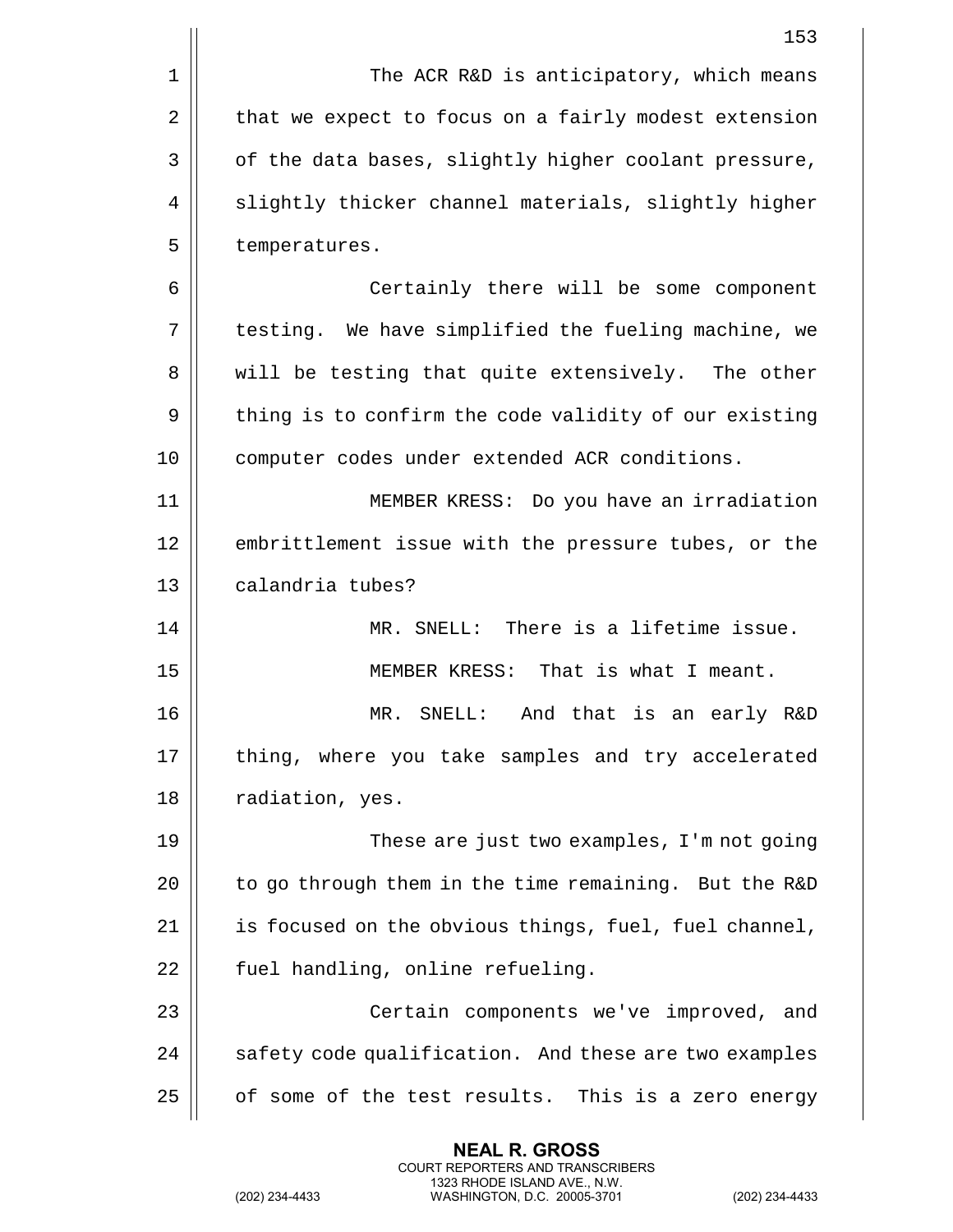1 || reactor called ZED-2, very long history. It is a 2 | reactor kit, you can change lattice, do whatever you 3 | like with it, and that will be used for fundamental 4 physics measurements on the fuel, and on the ACR 5 lattice array. 6 This is a moderated test facility. This 7 is set up for a design we call CANDU 9, it will be 8 || reconfigured for ACR, which is slightly tighter 9 || packing of the channels, and will validate the 10 computer codes which predict moderating temperatures. 11 || It is a fairly sophisticated thing. It 12 doesn't look sophisticated, but it is. You can 13 measure three dimensional velocities through the 14 || entire vessel, using laser belt monitoring, and you 15 | can also measure three-dimensional temperatures. 16 || So you get pretty good information in  $17$  || terms the way your moderator is --18 MEMBER WALLIS: Do you use CFD in the 19 moderator? 20 MR. SNELL: Yes, it is based on a 3-D 21 water code. 22 | Where we are, we've completed the concept.  $23$  The ACR 700 is our reference design. We are also 24 | | looking at ACR 1000. The decision between those two  $25$  | will be driven by our customer needs.

> **NEAL R. GROSS** COURT REPORTERS AND TRANSCRIBERS 1323 RHODE ISLAND AVE., N.W.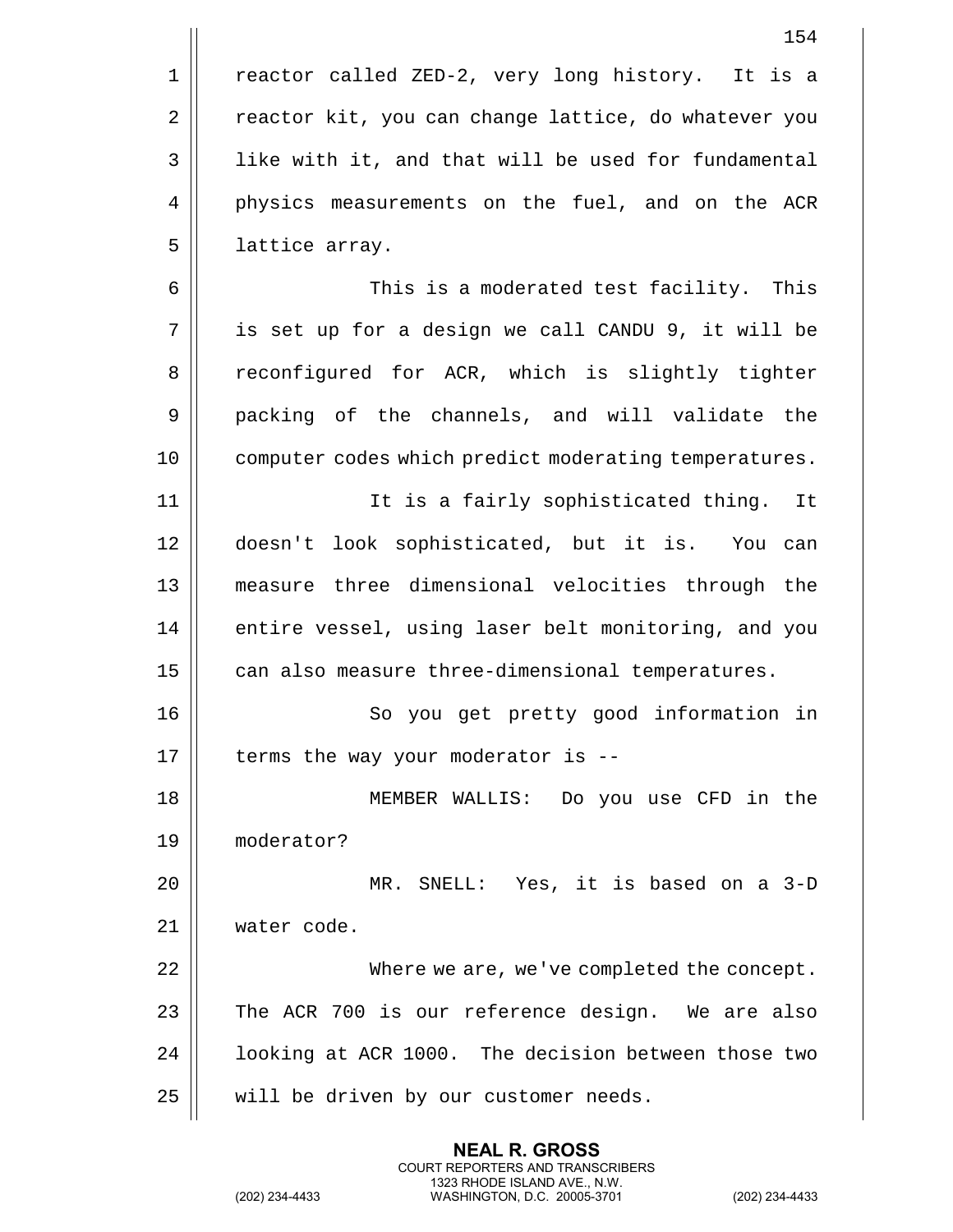1 | We expect to have the non-site-specific 2 engineering complete in 2005. A company called 3 Hitachi is investing in BOP -- balance-of-plant -- 4 | optimization, and plant-wide modularization. We have 5 | defined the construction strategy and schedule, and we 6  $\parallel$  are working with Canadian, U.S., and U.K. utilities to 7 | bring ACR to commercialization.

8 Which leads to the next point, we have  $9 \parallel$  started a pre-application review with US NRC staff. 10 || We expect about two years, somewhere between 18 months 11 || and two years. And that would be followed either by 12 || an application for standard design certification 13 || and/or combined license, or both.

14 || And I think it is a bit early to see which 15 direction utilities will want to go at this point. 16 We've also started, in parallel, what we call in 17 || Canada pre-licensing review. It is very similar to --18 || it is a little more than a pre-application review, and  $19$  || a little less than standard design certification.

 It has the same objective, which is to 21 || assure utility of low licensing risk before they | commit to a plant. We have done that before, in  $\parallel$  Canada. The is a history of it. We've started it  $\parallel$  again, and that would confirm license ability on the 25 | Canadian regulations, the thinking being that it would

> **NEAL R. GROSS** COURT REPORTERS AND TRANSCRIBERS 1323 RHODE ISLAND AVE., N.W.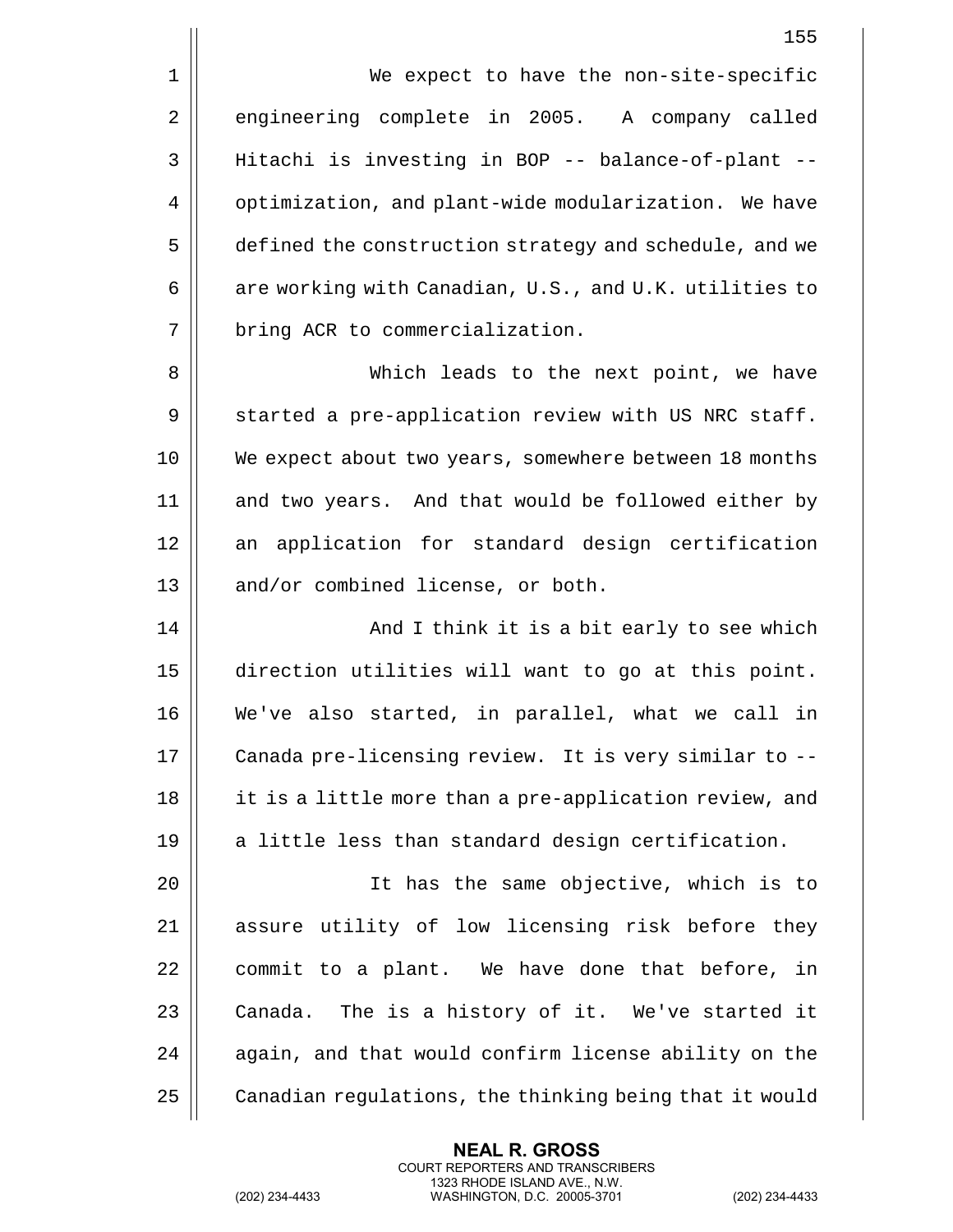|    | 156                                                       |
|----|-----------------------------------------------------------|
| 1  | certainly reassure people outside of Canada, that the     |
| 2  | plant was licensed within country of origin.              |
| 3  | There is a possibility of pre-licensing in                |
| 4  | the UK. As most of you know there is, what is called,     |
| 5  | a white paper due in early 2003, which will set a         |
| 6  | direction for the nuclear power program in the UK.        |
| 7  | And I think until that white paper comes                  |
| 8  | out it is not very clear which way the UK will head.      |
| 9  | MEMBER WALLIS: I thought they were going                  |
| 10 | out of business?                                          |
| 11 | MR. SNELL: British Energy is, for other                   |
| 12 | reasons, because of the privatization of existing         |
| 13 | market, is in some difficulty right now. But that         |
| 14 | won't affect the long term need for nuclear in the UK.    |
| 15 | That will be done by the white paper.                     |
| 16 | So I think that is going to have to settle                |
| 17 | down before we see where that is heading. Certainly       |
| 18 | British Energy is interested in that as a replacement     |
| 19 | of the advance gas cooler reactors.                       |
| 20 | Licensing opportunities, this is a little                 |
| 21 | different from some of the concepts you may have          |
| 22 | heard. It is a mature technology, and one of the, I       |
| 23 | think, interesting challenges in licensing it in the      |
| 24 | U.S. is to what extent, and the method to use to use      |
| 25 | the<br>extensive<br>Canadian regulatory and<br>and<br>R&D |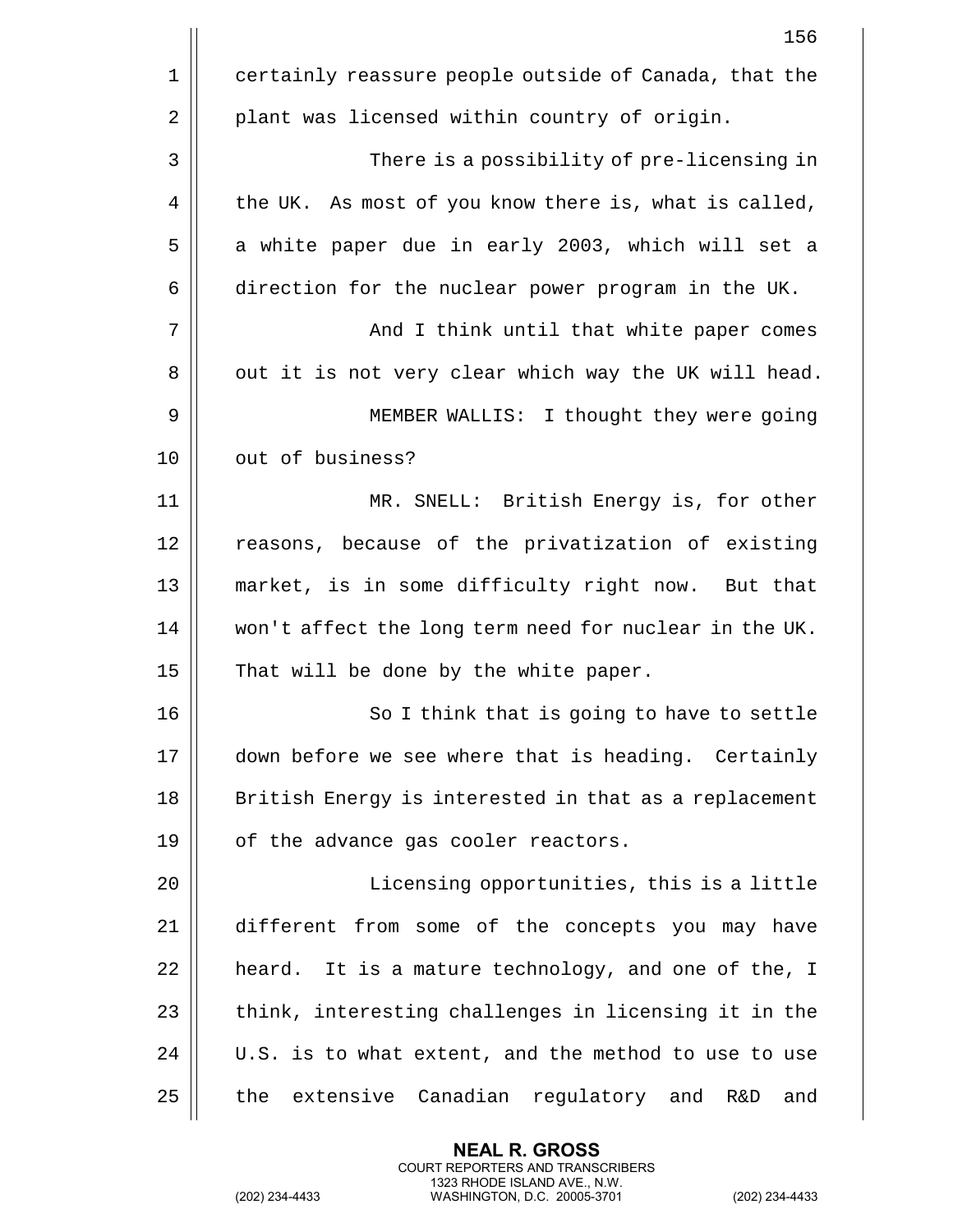|    | 157                                                    |
|----|--------------------------------------------------------|
| 1  | operating experience, in the NRC review.               |
| 2  | Very clearly NRC will have to license it               |
| 3  | in the U.S., by itself. It is the legal entity here    |
| 4  | to do so. So the issue is not that. The issue is to    |
| 5  | what extent can they incorporate and use the Canadian  |
| 6  | experience, but without repeating it.                  |
| 7  | And what the sub-bullet here says, how can             |
| 8  | put a program in place for acceptance of<br>NRC        |
| 9  | equivalence in meeting safety requirements?            |
| 10 | Do you have a risk-<br>MEMBER WALLIS:                  |
| 11 | informed regulatory process?                           |
| 12 | MR. SNELL: The Canadian process has been               |
| 13 | risk -- it has been very heavily influenced by risk in |
| 14 | the early days. It has become a little more            |
| 15 | prescriptive, actually, as time goes on. But if you    |
| 16 | look carefully you can see the risk groups, and the    |
| 17 | way the accent class is set up.                        |
| 18 | We also were doing PRAs 15 years ago, so               |
| 19 | there is a heavier risk component in the design, in    |
| 20 | the way you approach design. It is not quite the same  |
| 21 | as risk informed here, but the basic idea is the same. |
| 22 | So this is the challenge, I think, can the             |
| 23 | requirements be made flexible<br>NRC<br>enough<br>to   |
| 24 | accommodate a technology which is both similar to and  |
| 25 | different from light water reactors?                   |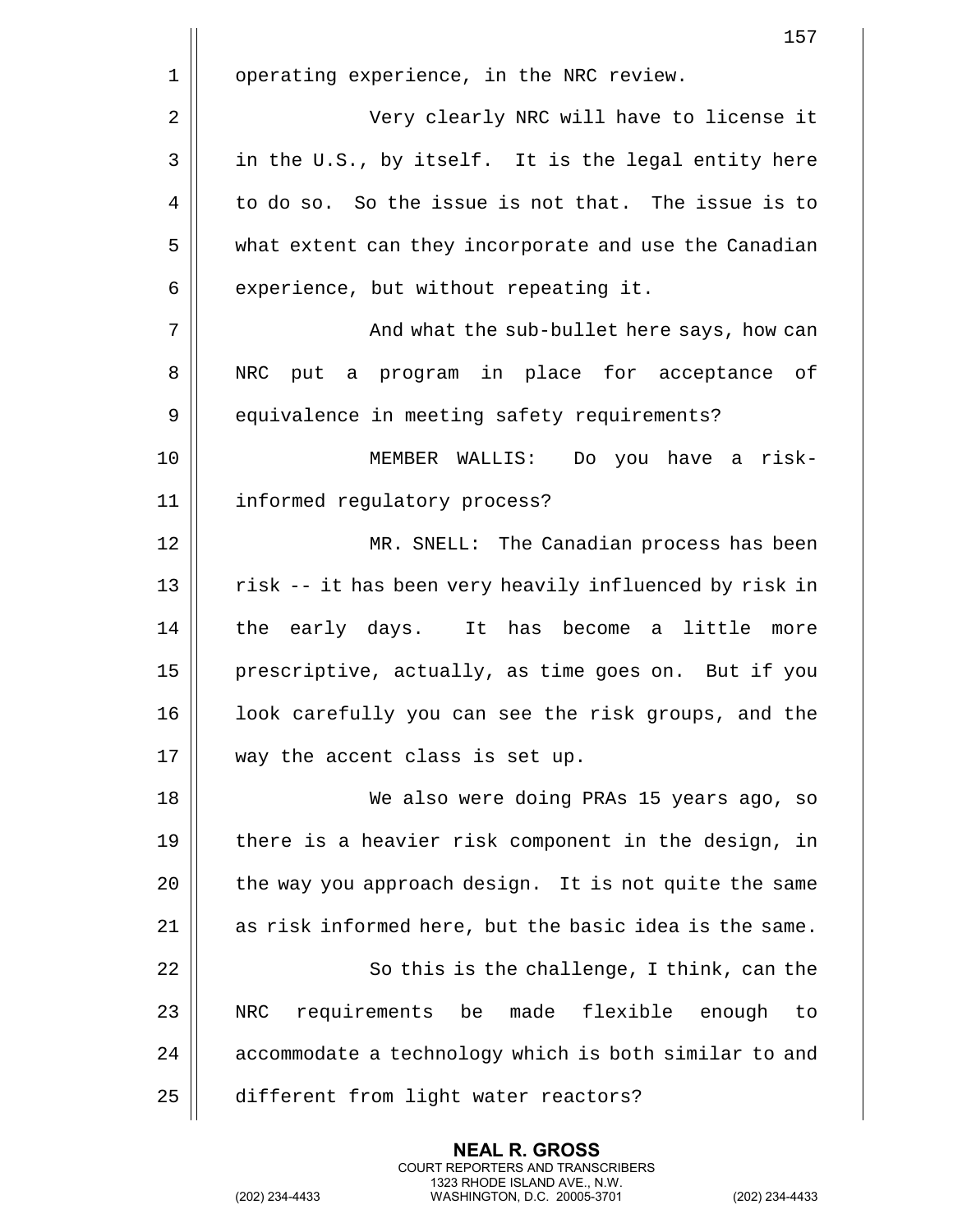|    | 158                                                    |
|----|--------------------------------------------------------|
| 1  | Similar to, we use pressurized water as a              |
| 2  | fluid. A lot of the components look the same. It is    |
| 3  | different when you get to the core level. Cooperation  |
| 4  | with parallel regulatory views in Canada, and possibly |
| 5  | the UK is, I think, a key aspect of this.              |
| 6  | Some of that is about to start. There are              |
| 7  | -- regulators are starting talking to each other. And  |
| 8  | we hope that they will focus on the extent to which    |
| 9  | there is common ground, and the extent to which these  |
| 10 | reviews can be made consistent.                        |
| 11 | Conclusions, and I'm sure glad to hear                 |
| 12 | that this is the last slide before, the second to the  |
| 13 | last slide before lunch. It is an evolution design,    |
| 14 | building on proving CANDU 6 design operation. It is    |
| 15 | driven by a meets the market economic, schedule and    |
| 16 | risk requirements.                                     |
| 17 | use of CANFLEX fuel geometry with<br>Α                 |
| 18 | slightly enriched uranium contributes to improvements  |
| 19 | of both economics and safety. That is our big change.  |
| 20 | The R&D in our view, is anticipatory, and it is a      |
| 21 | modest extension of conditions and components.         |
| 22 | NRC review requirements and processes                  |
| 23 | could take advantage of prior CANDU licensing          |
| 24 | experience, along with parallel reviews in Canada, and |
| 25 | possibly the UK.                                       |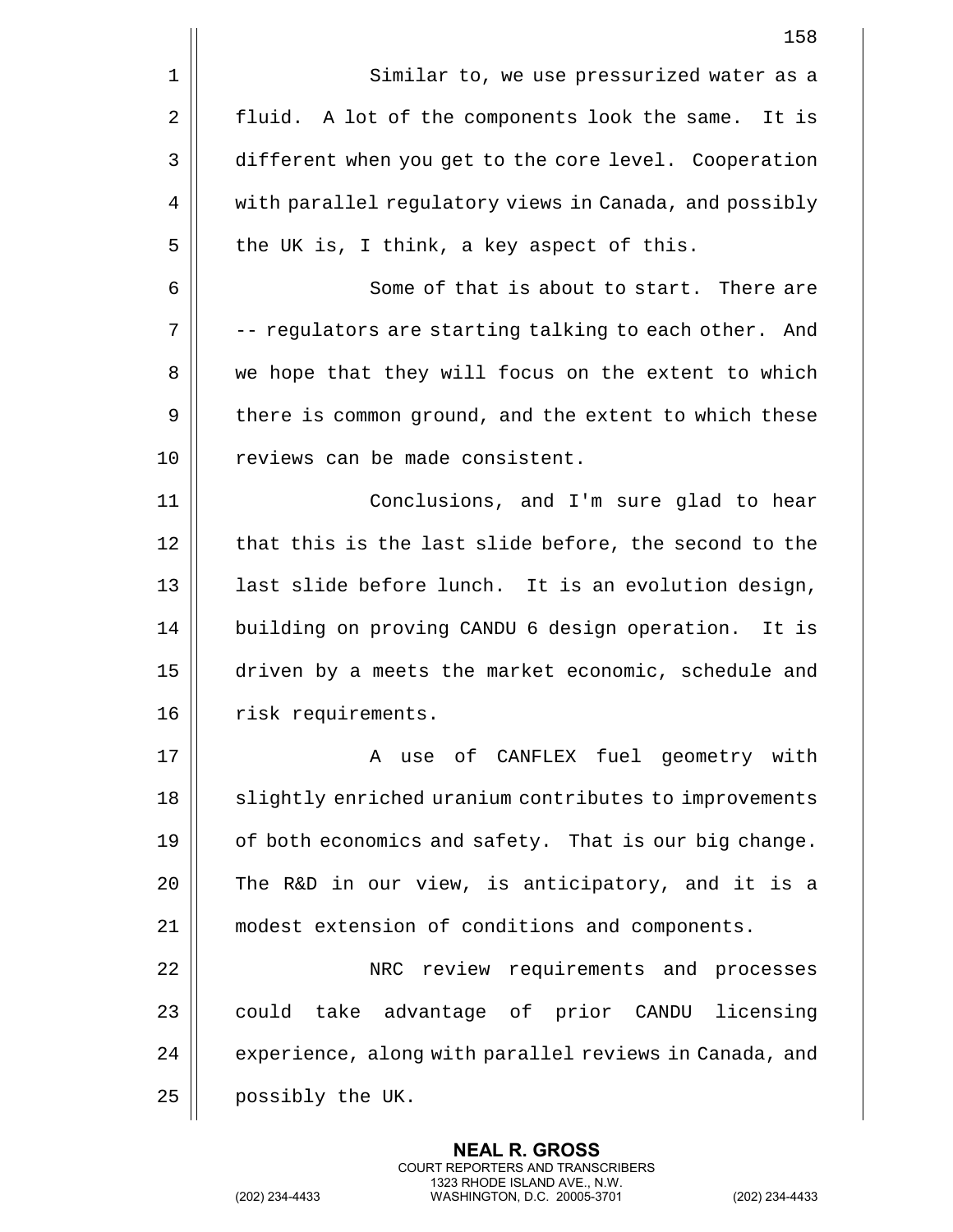|    | 159                                                    |
|----|--------------------------------------------------------|
| 1  | That was the last slide. Thank you very                |
| 2  | much, gentlemen, I'm very happy to take any questions. |
| 3  | MEMBER RANSOM: Do you still use CANDU for              |
| 4  | the -- I mean CATHENA for system accident analysis?    |
| 5  | MR. SNELL: You didn't miss it, and the                 |
| 6  | answer is yes, we still do. I didn't mention it but,   |
| 7  | in fact, yes it is our main line for the hydraulics    |
| 8  | codes.                                                 |
| 9  | MEMBER KRESS: Did you say you were going               |
| 10 | to maybe have ten of these units on a site?            |
| 11 | MR. SNELL: The design is for twin units,               |
| 12 | twin units on the side.                                |
| 13 | MEMBER KRESS: You said twin?                           |
| 14 | MR. SNELL: Yes, sorry.                                 |
| 15 | MEMBER KRESS: Any other -- do you want to              |
| 16 | make some -- well, I certainly want to thank all the   |
| 17 | speakers. I'm sure this will be highly useful to both  |
| 18 | the Staff and the ACRS, when they get around to        |
| 19 | actually reviewing the certification process.          |
| 20 | So thank every speaker very much. It has               |
| 21 | been very enlightening.                                |
| 22 | CHAIRMAN APOSTOLAKIS: Okay, we will break              |
| 23 | for lunch until 1:30.                                  |
| 24 | (Whereupon, at 12:28 p.m. the above-                   |
| 25 | entitled matter was recessed for lunch.)               |
|    |                                                        |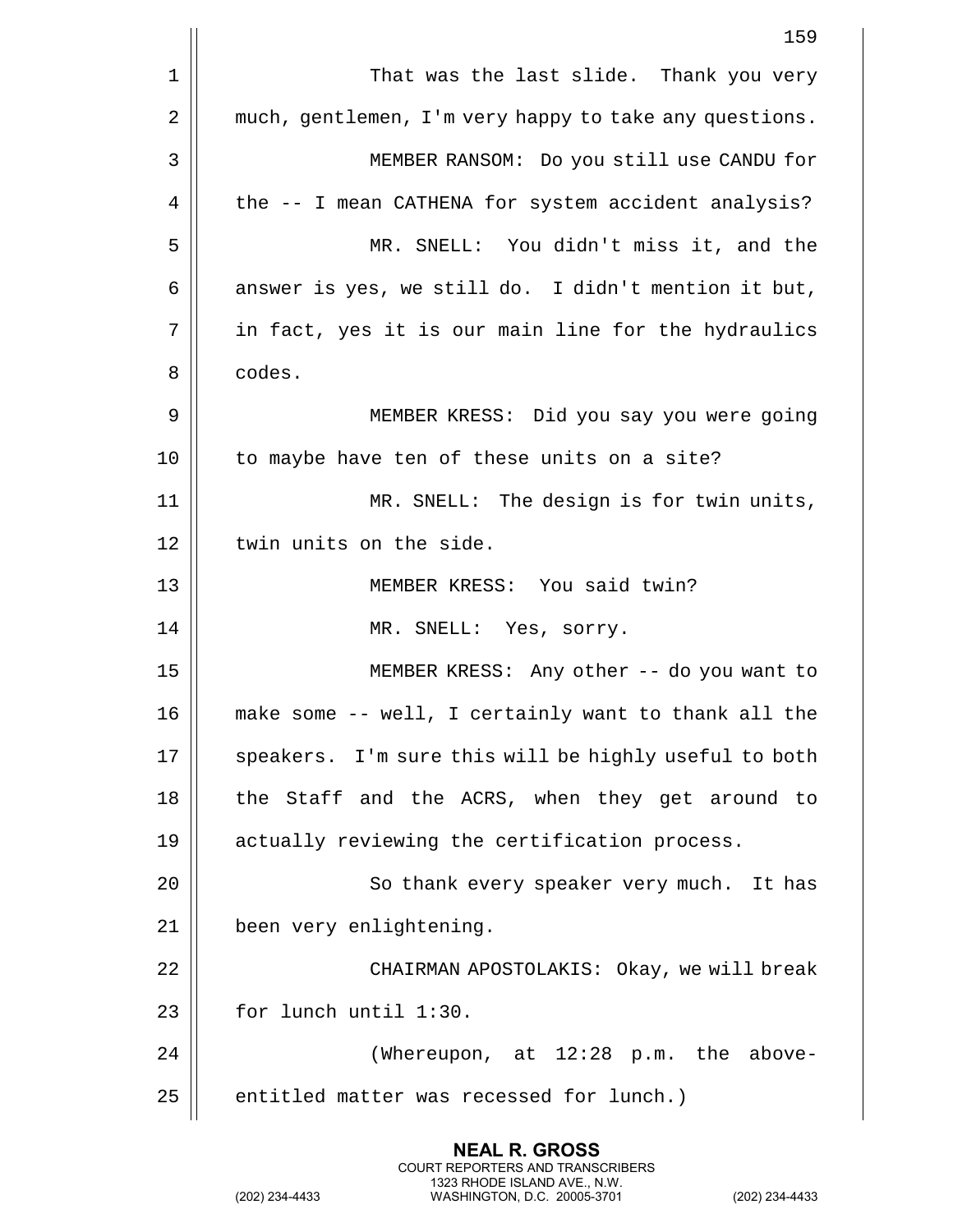|    | 160                                                      |
|----|----------------------------------------------------------|
| 1  | A-F-T-E-R-N-O-O-N S-E-S-S-I-O-N                          |
| 2  | $1:31$ p.m.                                              |
| 3  | CHAIRMAN APOSTOLAKIS:<br>We are back in                  |
| 4  | session.<br>The next subject is the license renewal      |
| 5  | application of Catawba and McGuire. Dr. Bonaca, it is    |
| 6  | yours.                                                   |
| 7  | MEMBER BONACA: There has been quite a bit                |
| 8  | of time allocated to this but, in reality, all I need    |
| 9  | is about 20 minutes to give you a briefing on what       |
| 10 | took place on the subcommittee last Tuesday.             |
| 11 | At that subcommittee meeting we reviewed                 |
| 12 | the application, and the SER, and we also came to the    |
| 13 | conclusion that we did not need an interim letter, and   |
| 14 | also we do not need a full presentation to the full      |
| 15 | Committee from the Staff and the Applicant.              |
| 16 | So I will give you a brief report on what                |
| 17 | took place. Again, we met on October 8th, with the       |
| 18 | Staff and Duke personnel to review the license renewal   |
| 19 | application, and associated SER for the McGuire 1 and    |
| 20 | 2 and Catawba 1 and 2 nuclear plants.                    |
| 21 | These four units are all Westinghouse PWRs               |
| 22 | in ice condenser containment, and they are pretty much   |
| 23 | identical, with the exception of some components.<br>For |
| 24 | example, vessels are fabricated by two different         |
| 25 | manufacturers.                                           |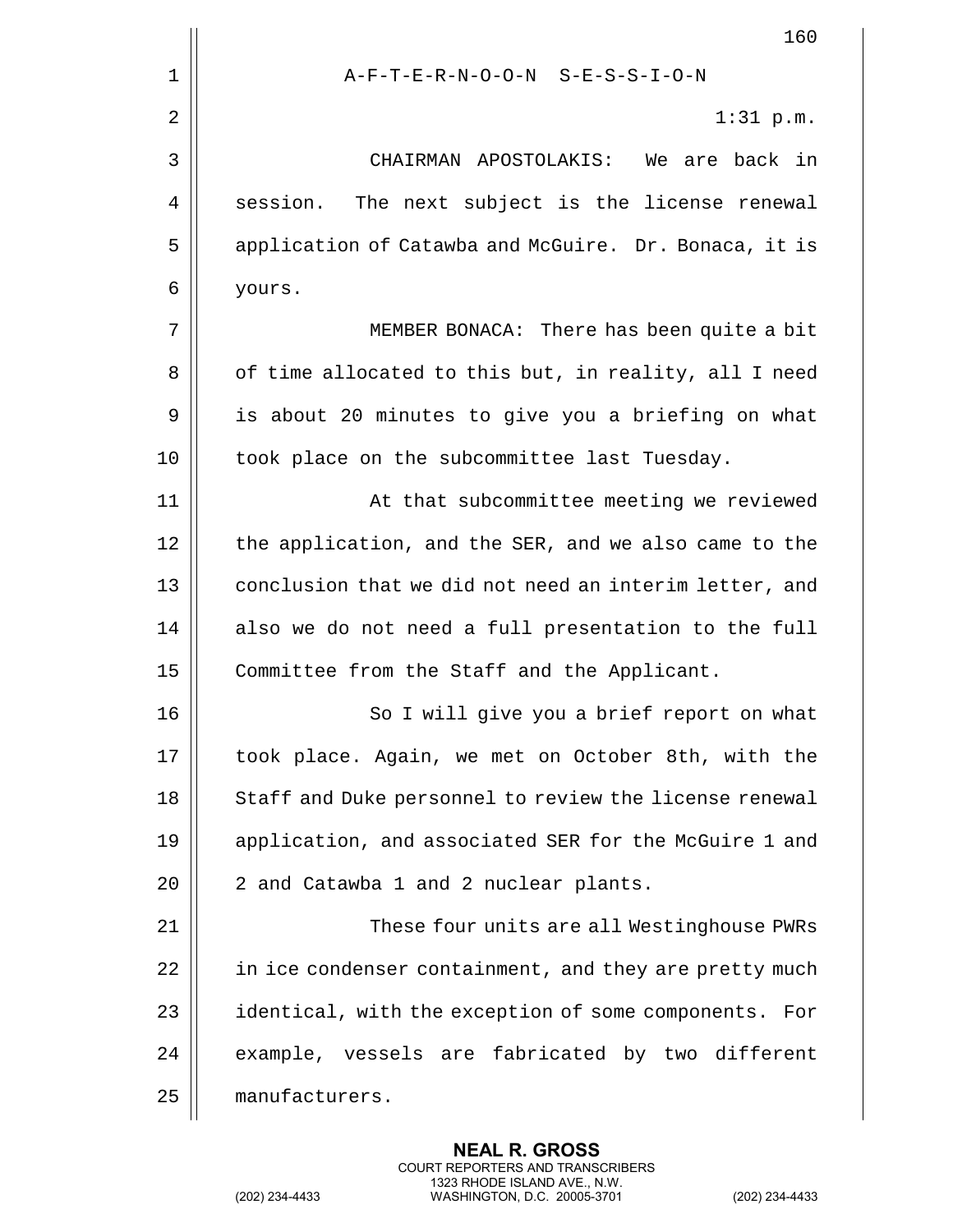|             | 161                                                    |
|-------------|--------------------------------------------------------|
| $\mathbf 1$ | The four units are rated at 3,400 and 11               |
| 2           | megawatt thermal, for approximately 1,150 megawatt     |
| 3           | electric. And their current licenses expire between    |
| 4           | June 12th, 2021 for McGuire 1, and 2026 for the newest |
| 5           | of the four plants.                                    |
| 6           | So only McGuire unit 1 qualifies for                   |
| 7           | license renewal consideration because the -- having    |
| 8           | operated for 20 years already. The NRC had to approve  |
| 9           | an exemption request.                                  |
| 10          | And the basis for the exemption request                |
| 11          | was that the other units are similar, and there was a  |
| 12          | common application being submitted for all four units. |
| 13          | The reason why I bring this up is that there have been |
| 14          | two intervenors on this application. And one of the    |
| 15          | issues they raised was this one.                       |
| 16          | I believe that right now the issue is not              |
| 17          | any more under consideration by the Commission.<br>The |
| 18          | only remaining contention, under consideration by the  |
| 19          | ESOB, is the severe accident mitigation analysis for   |
| 20          | station blackout.                                      |
| 21          | And the concern is the loss of igniters                |
| 22          | during station blackout would lead to a containment    |
| 23          | challenge.<br>Now, this issue, we felt, is with the    |
| 24          | current licensing basis of the plant, it doesn't have  |
| 25          | to do anything with the license renewal, it is being   |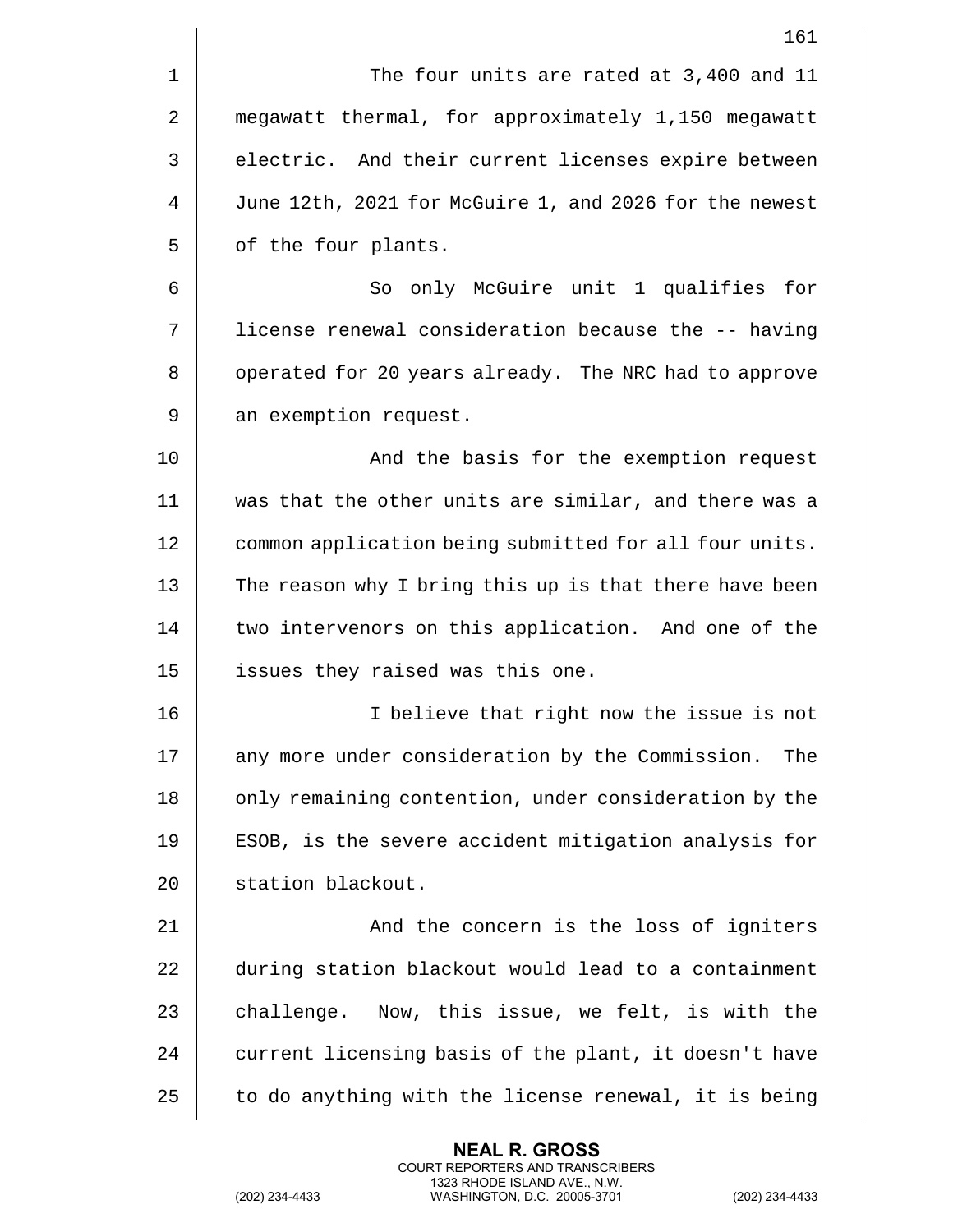|             | 162                                                    |
|-------------|--------------------------------------------------------|
| $\mathbf 1$ | evaluated on a separate track.                         |
| 2           | We discussed it but, essentially, it is                |
| 3           | not an obstacle to our review at this stage, nor to    |
| 4           | granting the license renewal to these four units.      |
| 5           | Now, the subcommittee, at the end of the               |
| 6           | presentations, concluded that the license renewal      |
| 7           | application is well organized, incorporates Oconee     |
| 8           | application experience, but also one thing we noted is |
| 9           | that it is quite concise, and we've gone, now, from    |
| 10          | the original two volumes plus we had for the other     |
| 11          | plants, to just one condensed volume. Well organized.  |
| 12          | But together with that we also noted that              |
| 13          | this application required 273 formal RAIs in order to  |
| 14          | complete this review. So, you know, the Commission     |
| 15          | asked us, specifically, to comment on the efficiency   |
| 16          | and effectiveness of the process.                      |
| 17          | You know, I think we asked the Staff to                |
| 18          | let us know what they think about, you know, how far   |
| 19          | should the application go in being concise, and then   |
| 20          | when would that become ineffective, or inefficient,    |
| 21          | given that at some point that requires so<br>much      |
| 22          | additional information being pulled out of the         |
| 23          | Licensee. It doesn't speak of the quality, it speaks   |
| 24          | of the complexity of reviewing the whole application.  |
| 25          | SER came to us with 42 open items<br>The               |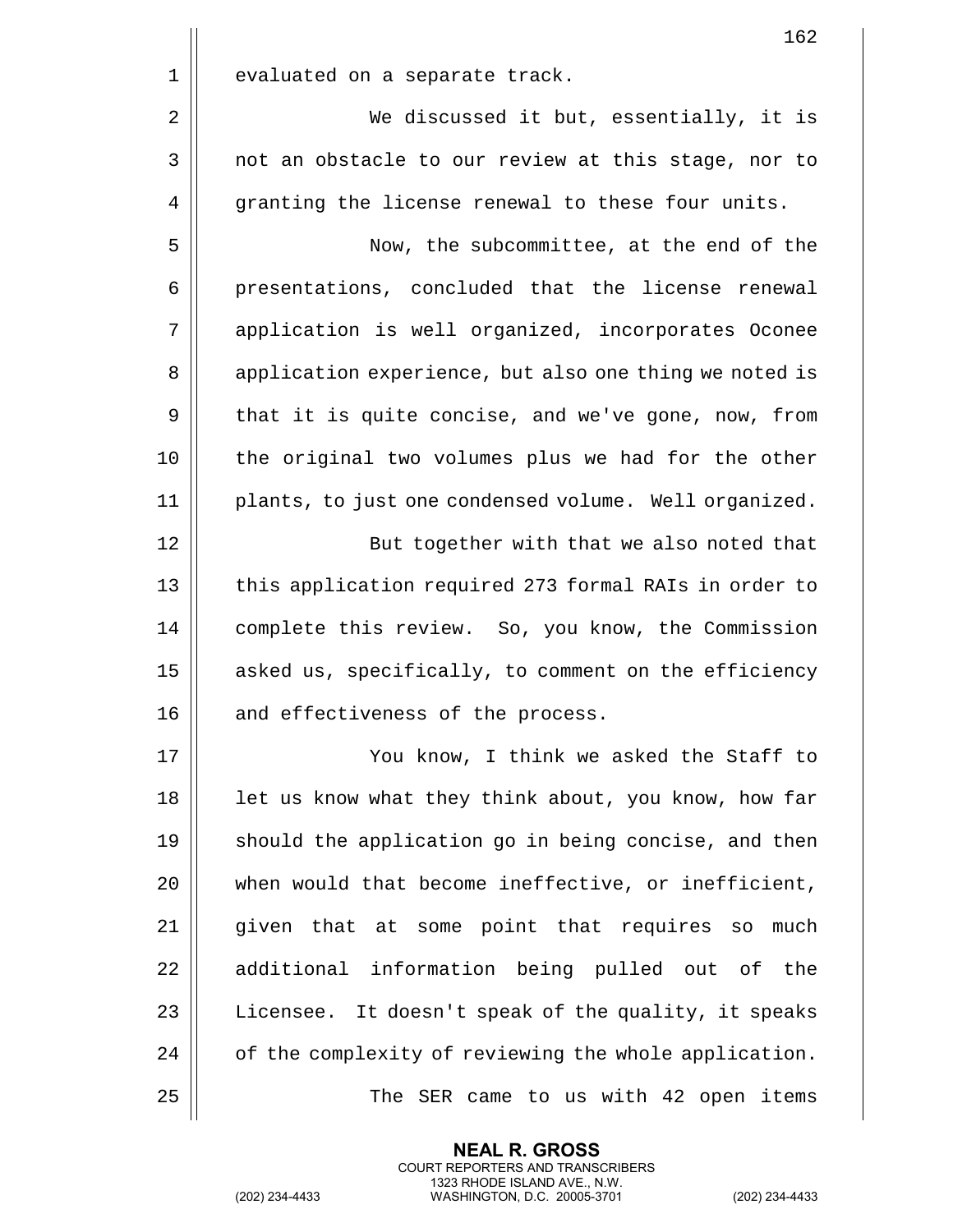|    | 163                                                   |
|----|-------------------------------------------------------|
| 1  | still unresolved. And that is the reason why it was   |
| 2  | decided to put on the agenda a significant time,      |
| 3  | because we thought maybe because there would be       |
| 4  | contentions, we may need to write a letter.           |
| 5  | Now, a month later, when we met to review,            |
| 6  | in the subcommittee meeting, the number of open items |
| 7  | was reduced to eleven open items, only. That is       |
| 8  | apparent that probably the SER came to us too soon.   |
| 9  | And so one question was, should we set the            |
| 10 | criteria for the number of open items addressed on an |
| 11 | application before it comes to us? Because we spent   |
| 12 | a lot of time reviewing the open items, and by the    |
| 13 | time we came to the subcommittee meeting, there were  |
| 14 | just a few left.                                      |
| 15 | MEMBER SHACK: Did they resolve the small-             |
| 16 | bore piping issue?                                    |
| 17 | MEMBER BONACA: That is not resolved yet,              |
| 18 | and that will be brought up later on. And it is       |
| 19 | interesting, on that issue, the program that Catawba  |
| 20 | and McGuire have is one where they have, under the    |
| 21 | service inspection, the inspection of piping, small   |
| 22 | bore piping, but only in risk-significant locations.  |
| 23 | The Staff is looking more to understand if            |
| 24 | small-bore piping is, in fact, a concern at all. And  |
| 25 | from that perspective you want to look at susceptible |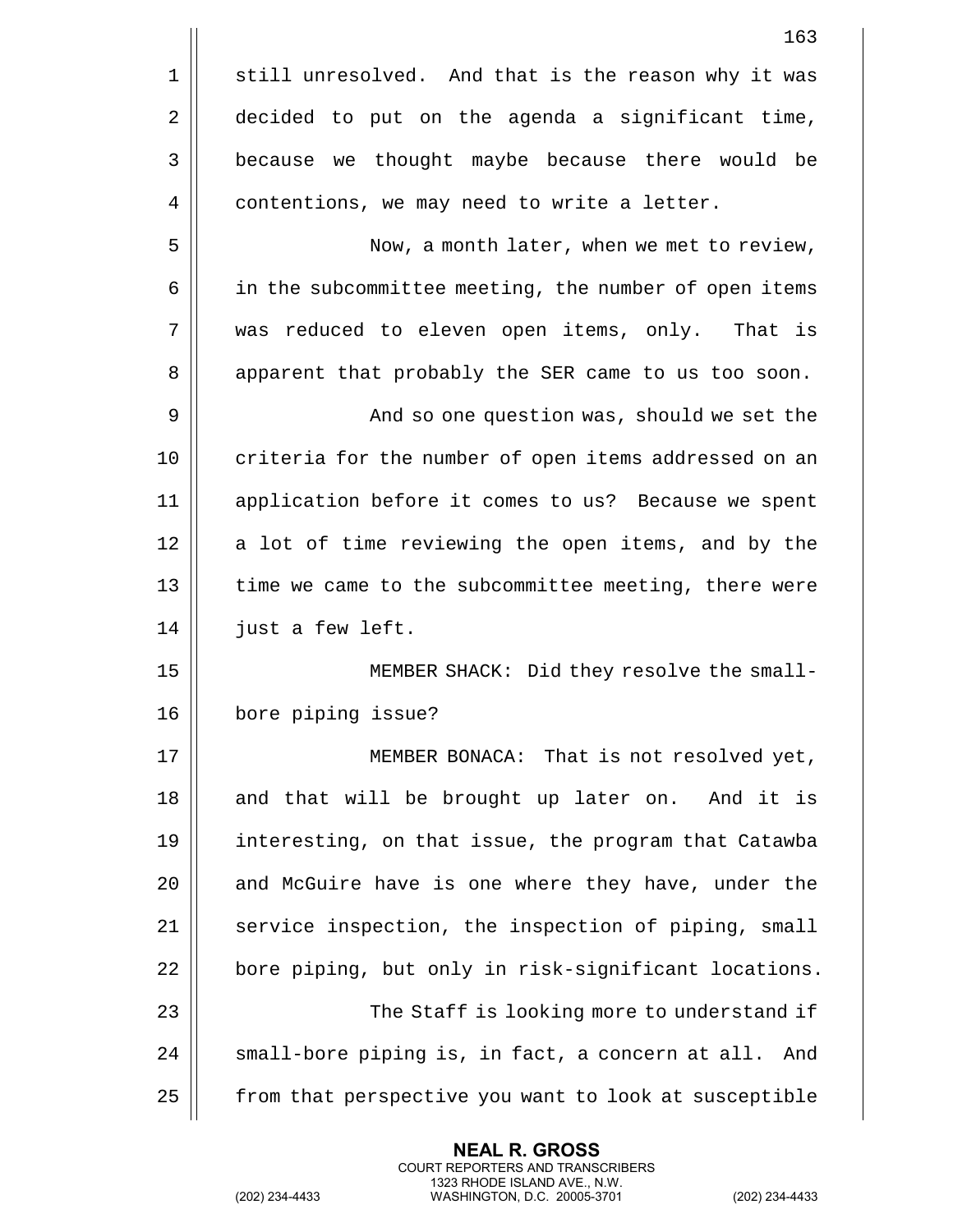|    | 164                                                    |
|----|--------------------------------------------------------|
| 1  | location. I think they are looking for a one-time      |
| 2  | inspection of susceptible location. Correct me if I'm  |
| 3  | wrong.                                                 |
| 4  | PARTICIPANT: I don't know that it is a                 |
| 5  | one-time inspection. It may be ongoing inspections.    |
| 6  | But the Staff is looking to confirm that the risk      |
| 7  | informed process accounts both for susceptibility, and |
| 8  | for consequence.                                       |
| 9  | Once we determine that then we will know               |
| 10 | that the sample include susceptible locations, and the |
| 11 | Staff will be satisfied with that.                     |
| 12 | MEMBER SHACK: But, I mean, the last                    |
| 13 | license renewal we looked at they got through their    |
| 14 | small bore piping because they, at least, they had a   |
| 15 | formal risk informed inspection with respect to the    |
| 16 | piping.                                                |
| 17 | So this is an informal risk informed --                |
| 18 | MEMBER BONACA: Well, they also<br>had                  |
| 19 | identified, if I remember, a number of susceptible     |
| 20 | limitations in the nuclear --                          |
| 21 | PARTICIPANT: My understanding is that for              |
| 22 | McGuire unit 1 they did propose a risk informed        |
| 23 | process in accordance with the WCAPs. So it should be  |
| 24 | a fairly formalized process.                           |
| 25 | What the Staff is looking at its own SER,              |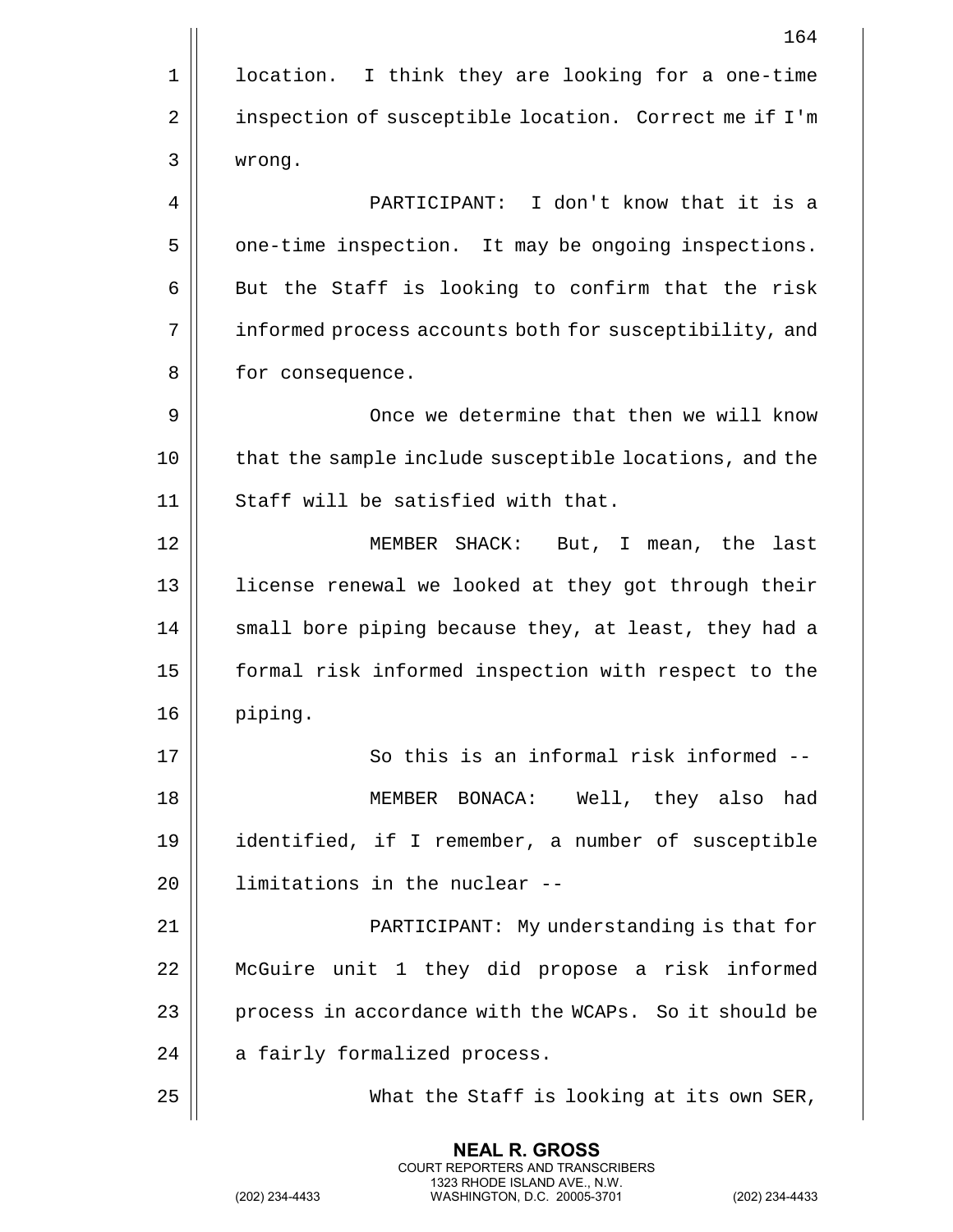|    | 165                                                    |
|----|--------------------------------------------------------|
| 1  | and perhaps the WCAP as well to make sure that         |
| 2  | susceptible locations are part of that risk            |
| 3  | information, not just consequence of a crack failure.  |
| 4  | Does that answer your question?                        |
| 5  | MEMBER SHACK: Well, I guess I have to go               |
| 6  | back and look and see what the basis for accepting the |
| 7  | last small bore inspection piping plan was in the      |
| 8  | license renewal process. Just an apparent              |
| 9  | inconsistency, but that may be my memory.              |
| 10 | $\mathbf{I}$<br>the<br>MEMBER BONACA:<br>thought       |
| 11 | susceptibility was always the --                       |
| 12 | MEMBER SHACK: Well, susceptibility is                  |
| 13 | always part of the risk informed WCAP.                 |
| 14 | MEMBER ROSEN: Westinghouse approach looks              |
| 15 | at susceptibility, what are the active mechanisms of   |
| 16 | degradation, and then do they occur, and in what       |
| 17 | locations, consequence.                                |
| 18 | MEMBER BONACA: Yes, looking at the                     |
| 19 | previous application inconsistency you should look at. |
| 20 | In fact, you know, just continuing, it is interesting  |
| 21 | that one of the reasons for these open items is that   |
| 22 | Duke proposed that fan and damper housing -- and there |
| 23 | was an agreement with the industry, because they want  |
| 24 | to rely on loss of function rather than degraded       |
| 25 | conditions for that verification. I will discuss that  |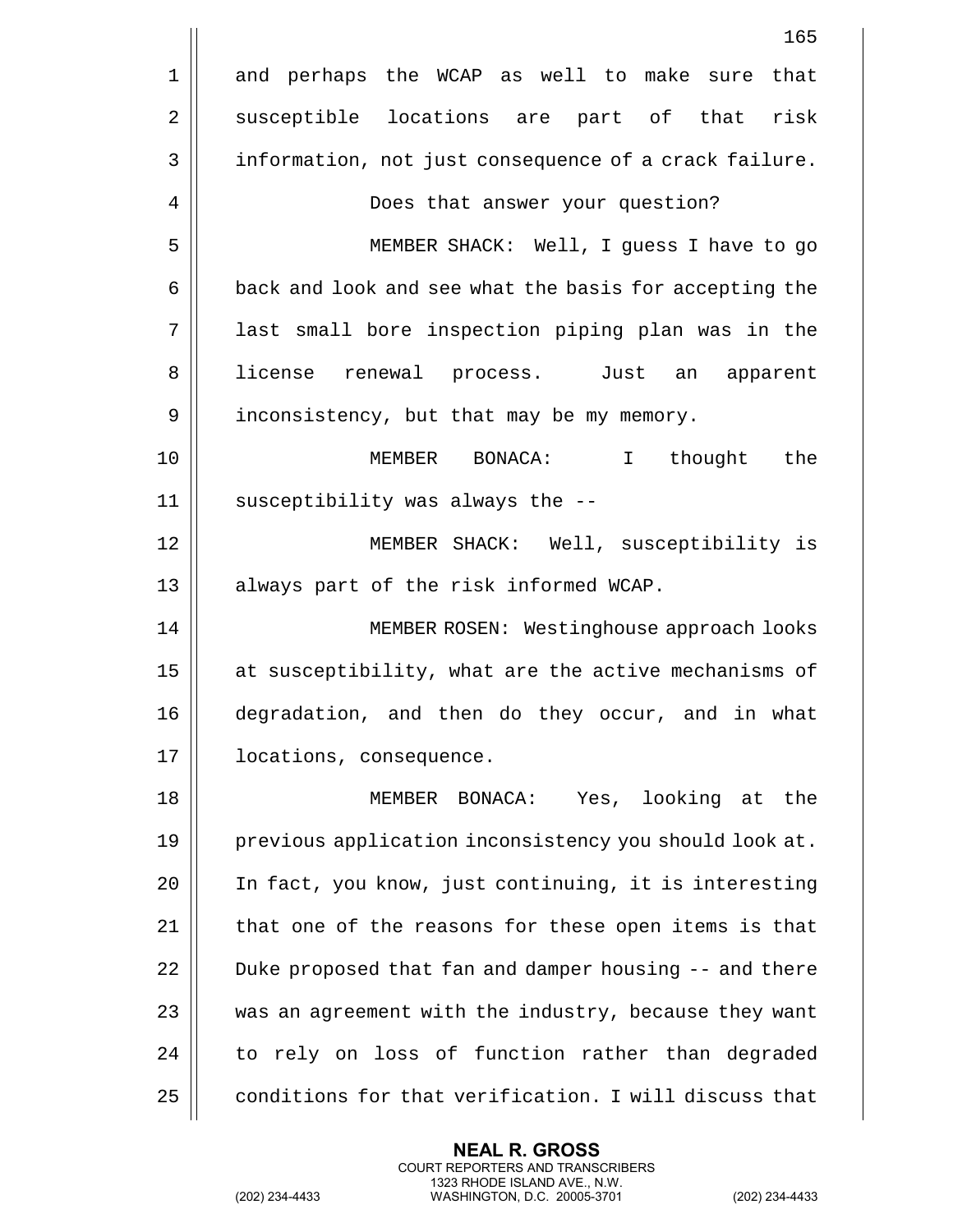|    | 166                                                    |
|----|--------------------------------------------------------|
| 1  | briefly in a little while.                             |
| 2  | Now, the residual open items that there                |
| 3  | are, about eleven, don't appear to be an impediment to |
| 4  | the projected final SER for January 6, 2003. I think   |
| 5  | there are, in general, good technical reasons for the  |
| 6  | difference between them.                               |
| 7  | Now we, as a subcommittee, felt that the               |
| 8  | SER was excellent. It was a true improvement over the  |
| 9  | previous one that we reviewed, and so was the staff    |
| 10 | presentation to the subcommittee, and we felt that it  |
| 11 | should be used almost as a template for future         |
| 12 | presentations to the subcommittee.                     |
| 13 | Both the application and the<br>Staff                  |
| 14 | evaluation provided adequate technical information     |
| 15 | this time, and the subcommittee could really form an   |
| 16 | opinion on the adequacy of programs and monitorings    |
| 17 | and PRAs.                                              |
| 18 | the subcommittee questioned the<br>Now,                |
| 19 | presence of some equipment out of scope.<br>The        |
| 20 | responses could be a little better. A member of the    |
| 21 | subcommittee questioned the use of PNIB only to bridge |
| 22 | the methodology to the list of components that have    |
| 23 | been identified, and they understand the drawings,     |
| 24 | they identify lines and piping and so on and so forth  |
| 25 | and goes down the list of components that belong in    |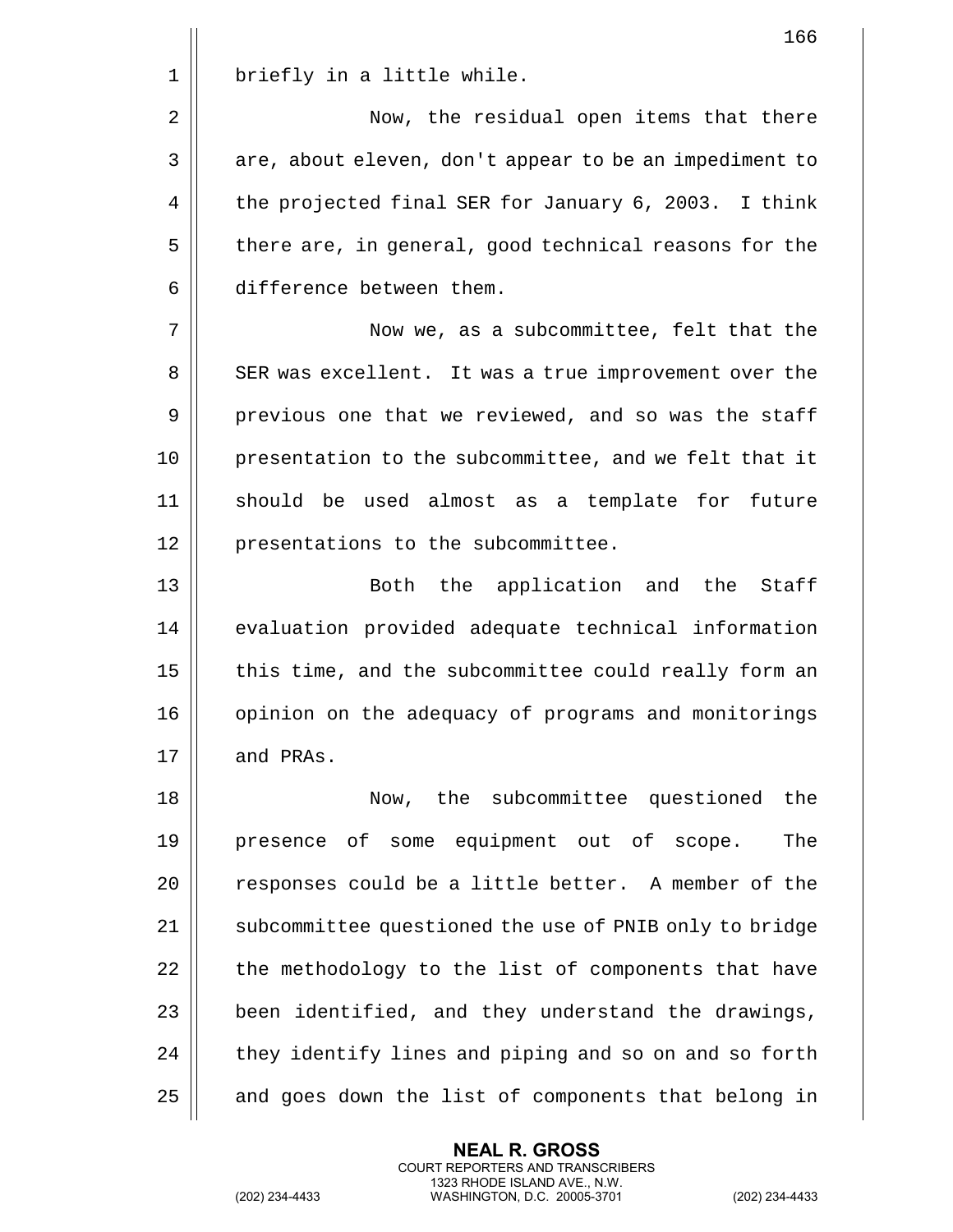|    | 167                                                    |
|----|--------------------------------------------------------|
| 1  | the scope.                                             |
| 2  | The point that Steve made was that there               |
| 3  | are other drawings that identify additional components |
| 4  | such as supports. Now, the inspector that came here    |
| 5  | to give us a presentation on the subject pointed out   |
| 6  | that they believed that they have all the additional   |
| 7  | elements are captured by commitments.                  |
| 8  | Still, I think, Steve<br>has<br>good<br>а              |
| 9  | suggestion.                                            |
| 10 | Again, as I mentioned, there are five                  |
| 11 | issues on scope that are contested, one is the fan     |
| 12 | housings, damper housings, and you can see once again  |
| 13 | that the position of Duke is that failures should be   |
| 14 | identified by functional failure in the housing or in  |
| 15 | the component. The Staff feels that the components     |
| 16 | that could affect pressure boundaries should be in     |
| 17 | scope, just as items in the statement of consideration |
| 18 | that indicates the casings of pumps are in scope.      |
| 19 | You cannot wait until you have casing                  |
| 20 | failure to identify the problem. That is really not    |
| 21 | something that plants like to do.                      |
| 22 | The other issue was on fire protection.                |
| 23 | There were a number of issues on fire protection; most |
| 24 | of them were closed. Steel jockey pumps and the        |
| 25 | manual suppression in potential fire exposure areas    |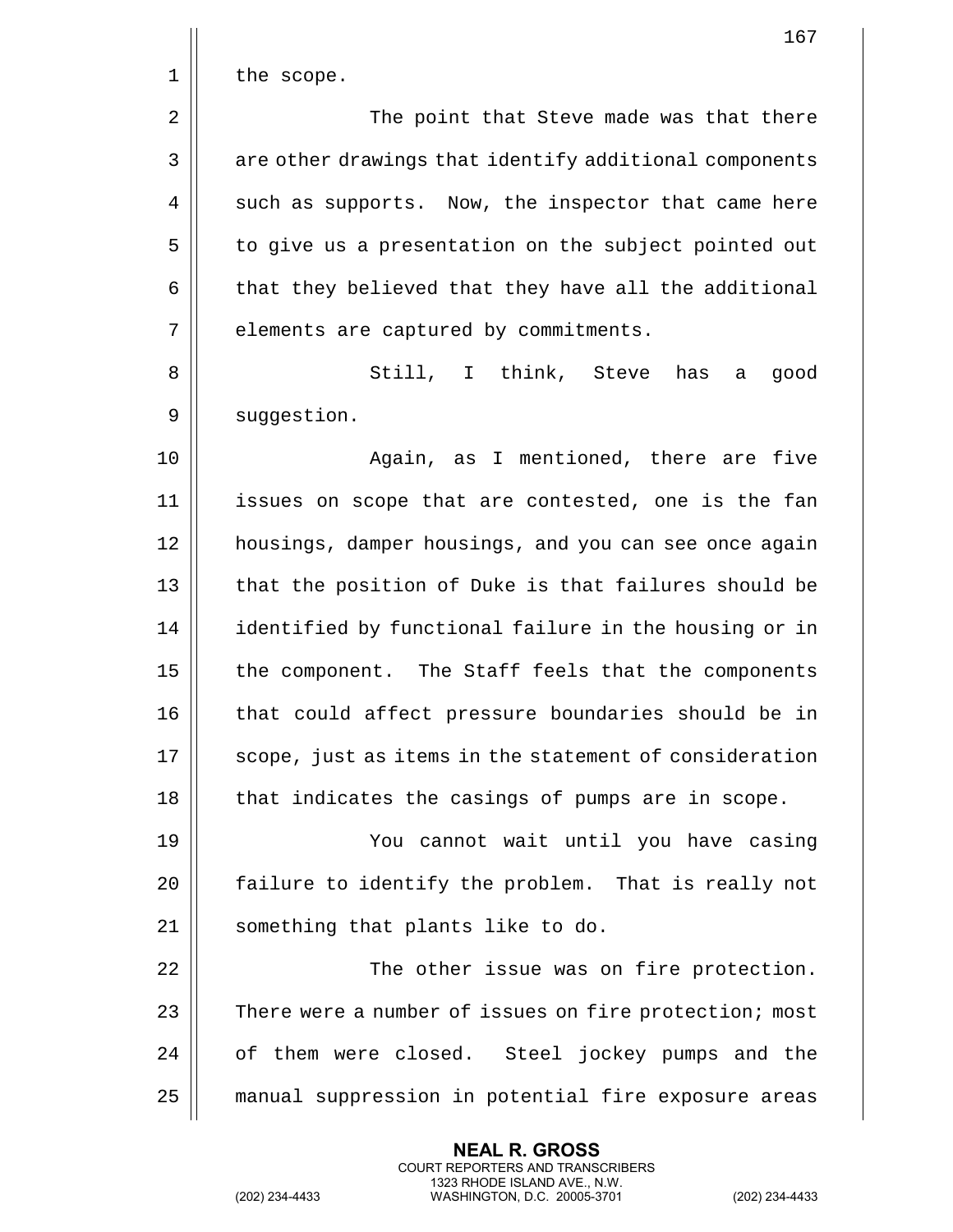|             | 168                                                    |
|-------------|--------------------------------------------------------|
| $\mathbf 1$ | are not in scope, but they are being debated.          |
| 2           | MEMBER ROSEN: I think we had a resolution              |
| 3           | on the jockey pumps.                                   |
| 4           | MEMBER BONACA: Jockey pumps is already                 |
| 5           | in scope for your performance, I understand. So there  |
| 6           | is no precedent on that. I believe that we have        |
| 7           | solved the issue on that. On the issue<br>of           |
| 8           | surveillance, the issue was raised by a number of      |
| 9           | members regarding the culture, we got an indication of |
| 10          | safety culture, and you know, there was no clear       |
| 11          | answer provided except, "Yes, and indication is        |
| 12          | provided by this kind of performance."                 |
| 13          | On the other hand we also considered the               |
| 14          | fact that indication of culture or behavior today does |
| 15          | not say much about what it will be tomorrow, but it    |
| 16          | tells about the importance of focusing on the issues.  |
| 17          | Just as part of this presentation, we had              |
| 18          | discussed description of the currently existing        |
| 19          | programs -- five augmented programs and fifteen new    |
| 20          | programs, in which eight are one-time inspections. A   |
| 21          | detailed review of these programs shows that there are |
| 22          | a lot of commitments, not hard data. For example, you  |
| 23          | know, subject criteria are promised, but they are not  |
| 24          | there yet. You will have commitments over the next     |
| 25          | twenty years.                                          |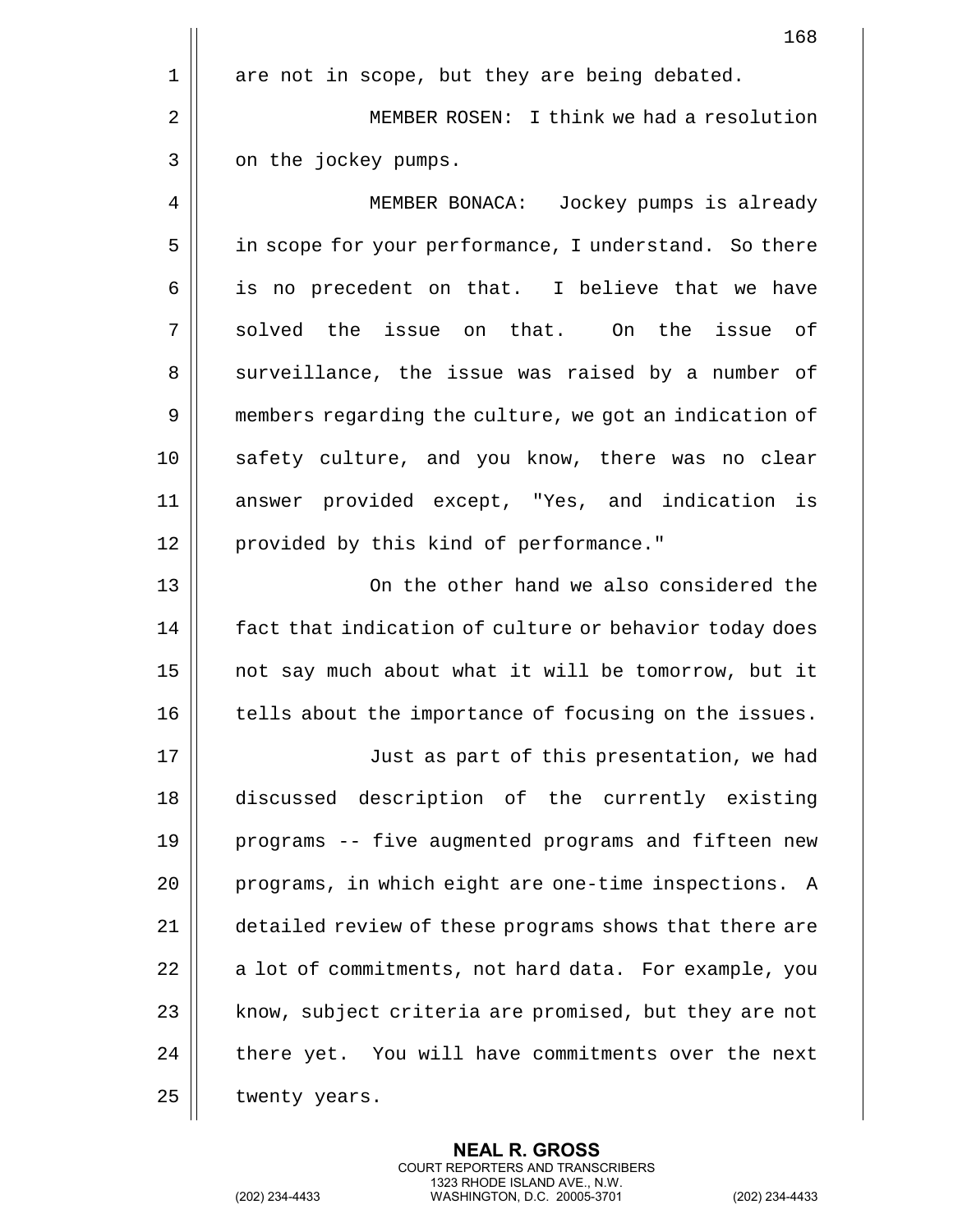1 | So the Committee noted that, you know, by 2 | the time you get closer to the license renewals for 3 | these plants, there will be a bow wave of work for the 4 | NRC. 5 These are a lot of plants scheduled to go  $6 \parallel$  to license renewal about the same time, and it will be 7 || an enormous amount of information that will go into 8 | those documents; it has to be tracked, it has to be 9 | verified by the NRC, inspected probably. 10 And we may want to point that out, as a 11 comment, we are responsible to the Staff requirement 12 | coming back from the Commission, that they have to be 13  $\parallel$  answered to by some time, probably, next spring. 14 || Because I believe it's going to be 15 | significant load for the NRC. 16 MEMBER ROSEN: It is almost like, excuse 17 me, Mario. It is almost like the startup test 18 || program, you know, where the NRC comes in to verify 19 || the startup test program. All those plants will be  $20$  || entering a new licensing environment --21 || MEMBER BONACA: In a very --22 MEMBER ROSEN: -- and the NRC will have a 23  $\parallel$  burden trying to -- being required to say, "They are 24  $\parallel$  ready, they met all the commitments they made during  $25$  | the licensing."

> **NEAL R. GROSS** COURT REPORTERS AND TRANSCRIBERS 1323 RHODE ISLAND AVE., N.W.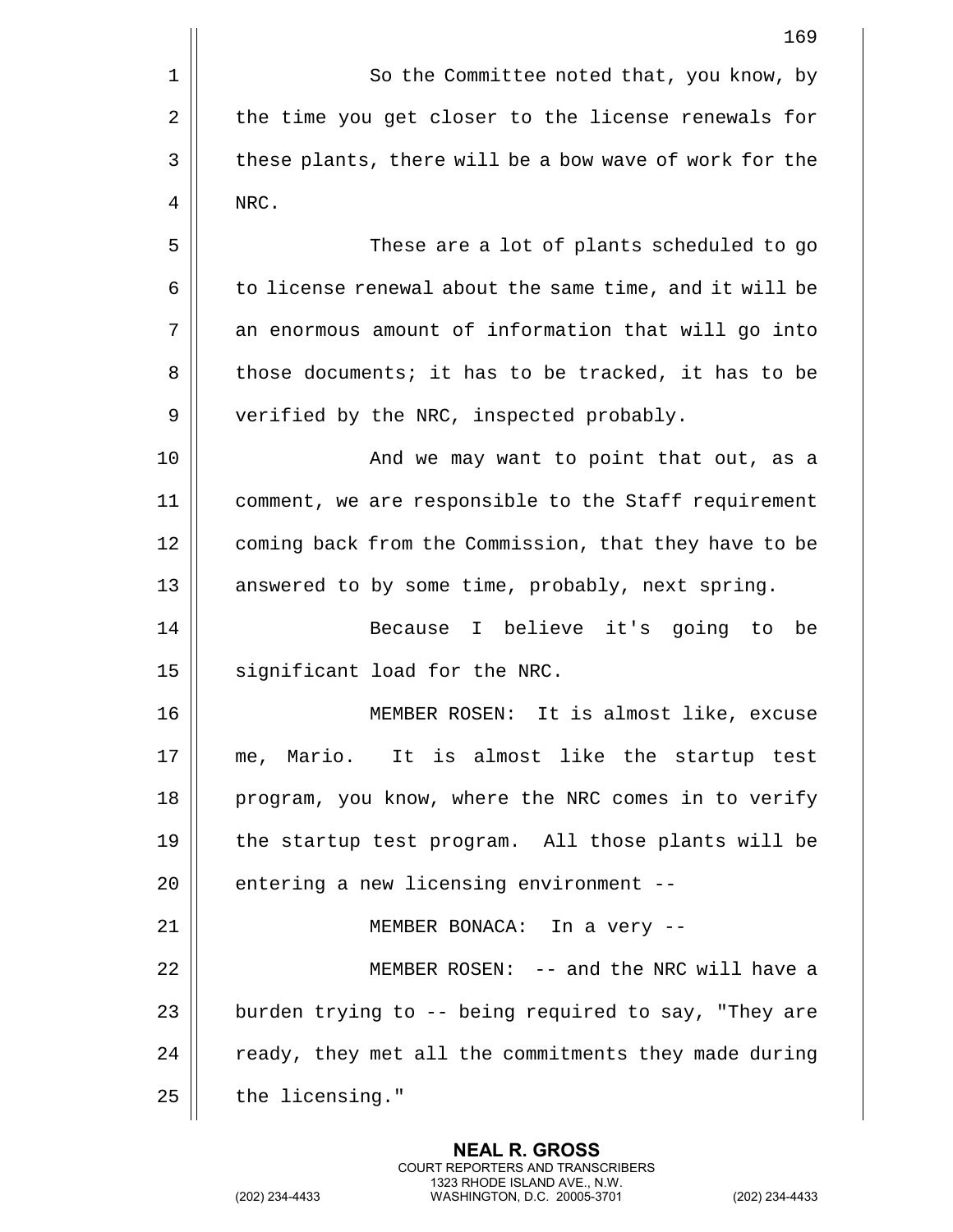|                | 170                                                    |
|----------------|--------------------------------------------------------|
| $1\,$          | is<br>Now the<br>Staff<br>MEMBER BONACA:               |
| $\overline{2}$ | developing a procedure that they will use to track     |
| 3              | these commitments. They also have developed a new      |
| 4              | licensing process to help future reviews.              |
| 5              | We asked a number of questions about the               |
| 6              | programs. Concerns were expressed that they have to    |
| 7              | invest in an internal inspection program, proposed by  |
| 8              | the applicant, that would only rely on the Occonee I   |
| 9              | inspections. And there was no basis for McGuire        |
| 10             | coming over the boundary. To that, we would answer     |
| 11             | that the Staff have already considered that, and they  |
| 12             | -- Duke has committed to specific inspections every    |
| 13             | time at both McGuire and Catawba. So that is an issue  |
| 14             | that is resolved.                                      |
| 15             | Again, the reactor vessel<br>inspection                |
| 16             | program should include also susceptible location of    |
| 17             | small-bore piping, and that issue, actually the in-    |
| 18             | service and safety inspection, that issue is not       |
| 19             | closed yet. It will be closed when we hear about it    |
| 20             | in January.                                            |
| 21             | Residual open items don't seem to be an                |
| 22             | obstacle to, again, to having this SER delivered to us |
| 23             | in January. So they are planning on it in the          |
| 24             | February meeting.                                      |
| 25             | last note about time utilization<br>One                |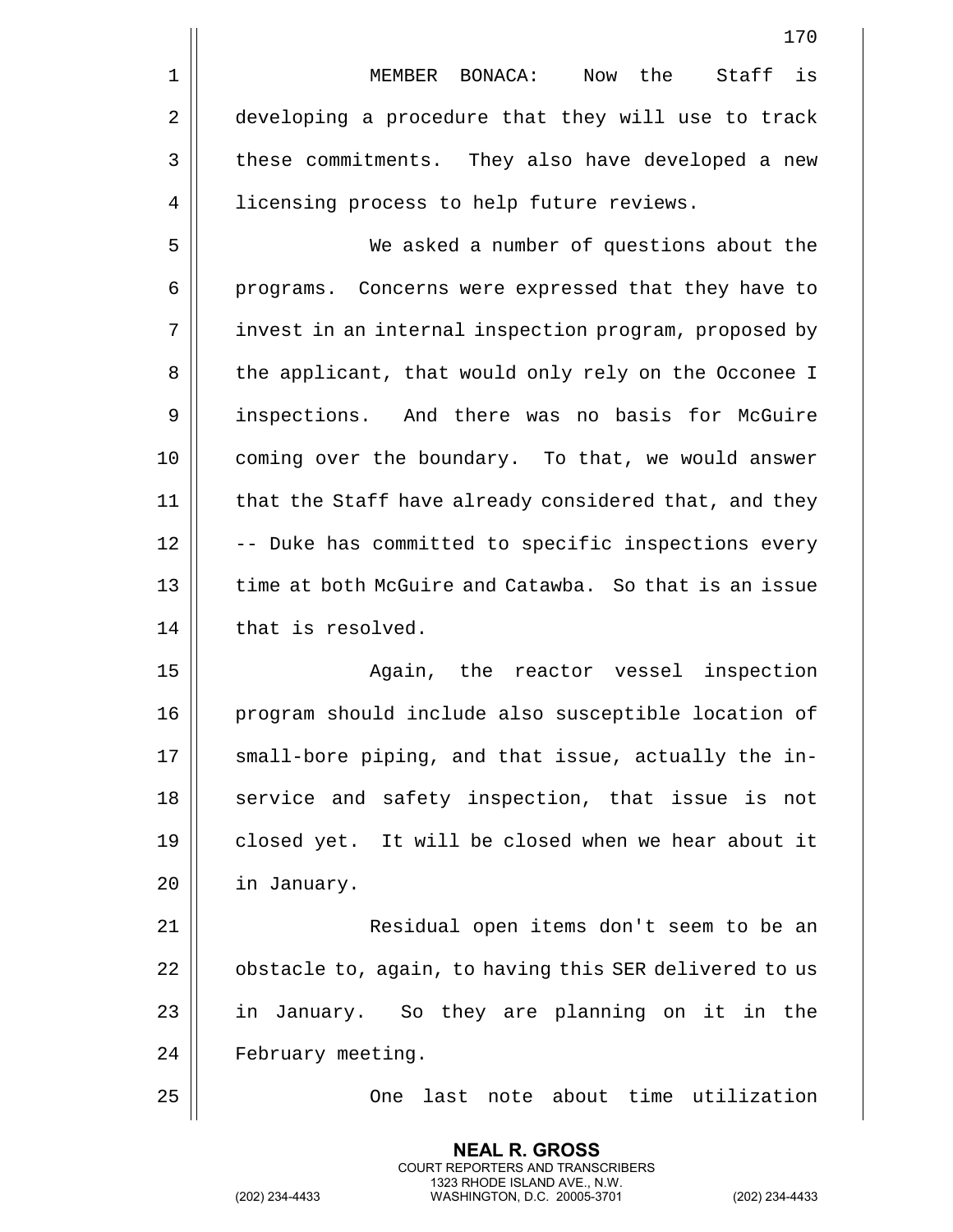|                | 171                                                    |
|----------------|--------------------------------------------------------|
| $\mathbf 1$    | analysis. We felt that the information provided was    |
| $\overline{2}$ | quite extensive. We got detailed data regarding        |
| 3              | embrittlement margins.                                 |
| 4              | PARTICIPANT: Oh, you are planning on                   |
| 5              | doing it? Okay.                                        |
| 6              | MEMBER BONACA: Yes. So there is                        |
| 7              | sufficient margin. Remaining open items include        |
| 8              | evaluation of pressurizer subcomponents, surge nozzles |
| 9              | subjected to outsurge and usage factors being          |
| 10             | monitored, environmental procedure specs,<br>and       |
| 11             | underclad, cracking concerns with McGuire 2 due to     |
| 12             | lack of depth for this plant.                          |
| 13             | At the end of the meeting the subcommittee             |
| 14             | members provided the following observations -- these   |
| 15             | are observations by one or more of the members. First  |
| 16             | of all, again, an excellent SER, excellent             |
| 17             | presentation, and we would hope to have this format of |
| 18             | information as a template for future presentation.     |
| 19             | Individual concerns again were fire protection, this   |
| 20             | issue of the culture, heightening surveillances, the   |
| 21             | complexity of the whole fire protection issue, the     |
| 22             | importance of the sites to be addressed in fire        |
| 23             | issues. There was concern that groundwater is --       |
| 24             | essentially, they found groundwater not to be          |
| 25             | aggressive at this stage; but the feeling that Steve   |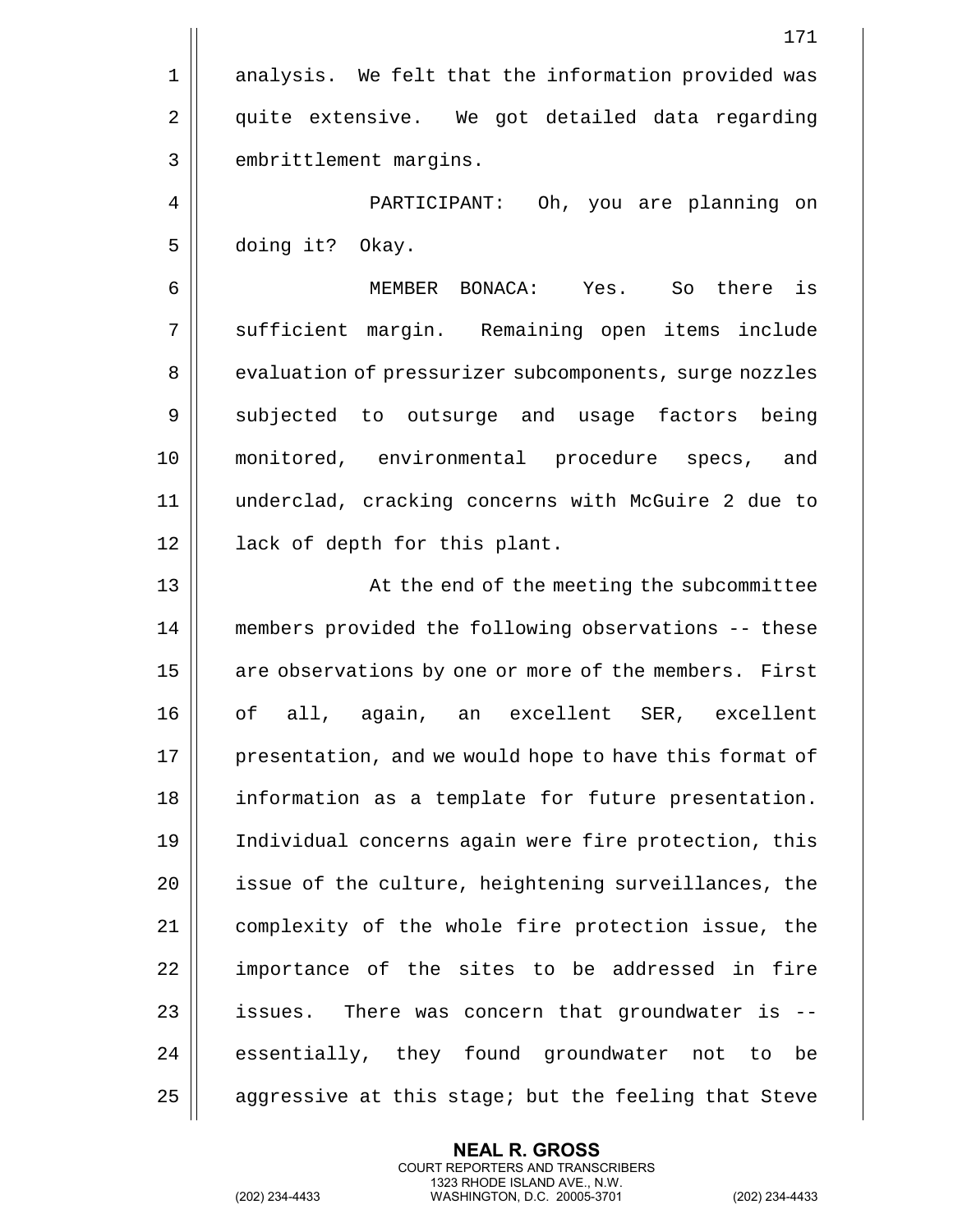| 172                                                    |
|--------------------------------------------------------|
| has is that monitoring groundwater is not such a pain, |
| and would be an improvement.                           |
| Again, concern with the bow wave of                    |
| commitments that will come with all these units at the |
| same time; not so much concern with the plants -- I    |
| mean, they have their own plants and they can take     |
| care of themselves -- but concern about the Staff,     |
| handling so many plants in a reasonably short period   |
| of time.                                               |
| And finally a concern, a lot of it                     |
| expressed by Dana, with the breaking down of systems   |
| into active and passive components. We had different   |
| opinions on that.                                      |
| MEMBER ROSEN: We don't have to resolve                 |
| these things until February, right?                    |
| Well, they will have to<br>MEMBER BONACA:              |
| come up with the solution.                             |
| MEMBER ROSEN: But we don't take any                    |
| position now?                                          |
| MEMBER BONACA: One comment that --                     |
| the licensee chooses to<br>MEMBER SHACK:               |
| include it.                                            |
| MEMBER BONACA: But there has been some                 |
| debate on specific generic issues, as they call them,  |
| and closure that really were understood to be pretty   |
|                                                        |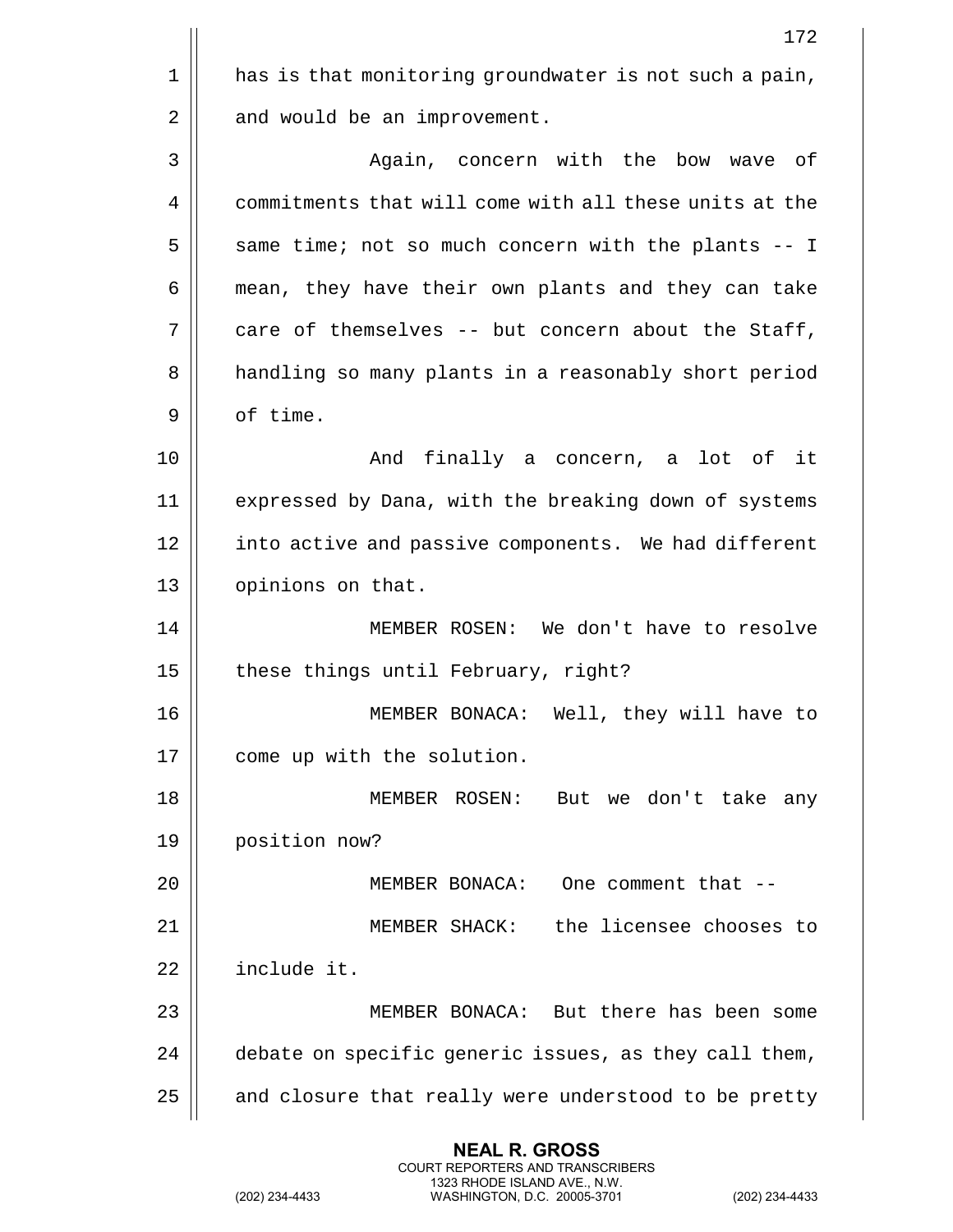1 || much acceptable for the industry. Hopefully there  $2 \parallel$  will not be -- in this case there were reasons for 3 | reopening because in some cases they thought that 4 | Oconee, I mean, they filed them in October. They 5 S is started the preparation of the application before 6 | there was general guidance. So you understand why the 7 | discrepancy is there. 8 || Anyway, the bottom line is that truly,  $9 \parallel$  there was no intent that the report should be written, 10 in particular because since we are not doing it now on 11 Oconee, any time we write a written report we send a 12 message to the staff. And there is no message to be 13 | sent right now. 14 || With that, I'll conclude my presentation.  $15$  | I don't' know if any of the members --16 MEMBER POWERS: Mario, there was a 17 question that arose during the discussions of the 18 || subcommittee about the jockey pumps? 19 MEMBER BONACA: Yes. 20 MEMBER POWERS: I would just comment that 21 || I checked with some of my fire protection buddies, and 22 || asked them a question about prejudice, one way or 23  $\parallel$  another. And without even thinking, they said, "Of 24 course there is." 25 || PARTICIPANT: There was a little bit of a

> **NEAL R. GROSS** COURT REPORTERS AND TRANSCRIBERS 1323 RHODE ISLAND AVE., N.W.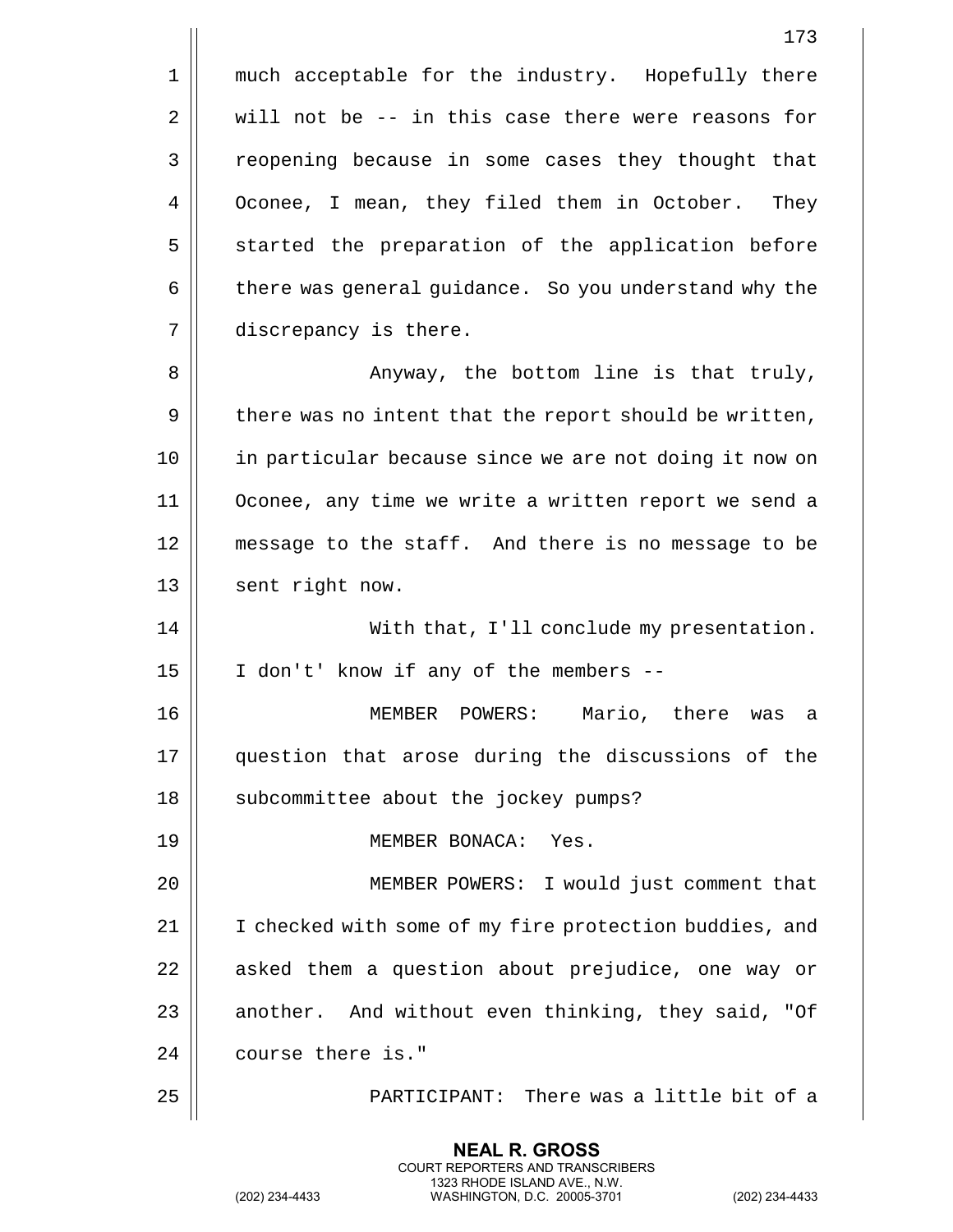1 | disagreement between the Staff and the Applicant on 2 this issue, and Tuesday, when I presented to the 3 | subcommittee I indicated that previous Applicants for 4 | license renewal had included the jockey pumps, or if 5 | there was a tank that maintained pressure on the main  $6 \parallel$  fire header that they would include that, even Oconee. 7 And Mr. Greg Robeson of Duke's staff 8 chimed in and indicated that at Oconee they did not 9 include the jockey pumps. And I remember looking at 10 || this, and I remember talking with the Duke folks 11 before Tuesday's meeting, and distinctly remember 12 || seeing the PNID that indicated that they were in  $13 \parallel$  scope. 14 || So I just wanted to report to the full 15 committee that I've done the research, going back to 16 || the Oconee application, and the drawing, and the 17 || jockey pumps for Oconee fire protection system were in 18 || scope. Thank you. 19 MEMBER BONACA: Are there comments from 20 members, or questions from members that were not 21 l there? 22 CHAIRMAN APOSTOLAKIS: Thank you, Mario. 23 || (Off the record discussion.) 24 MR. KING: For the record my name is Tom 25 || King, I'm with the Office of Research. I'm called a

> **NEAL R. GROSS** COURT REPORTERS AND TRANSCRIBERS 1323 RHODE ISLAND AVE., N.W.

(202) 234-4433 WASHINGTON, D.C. 20005-3701 (202) 234-4433

174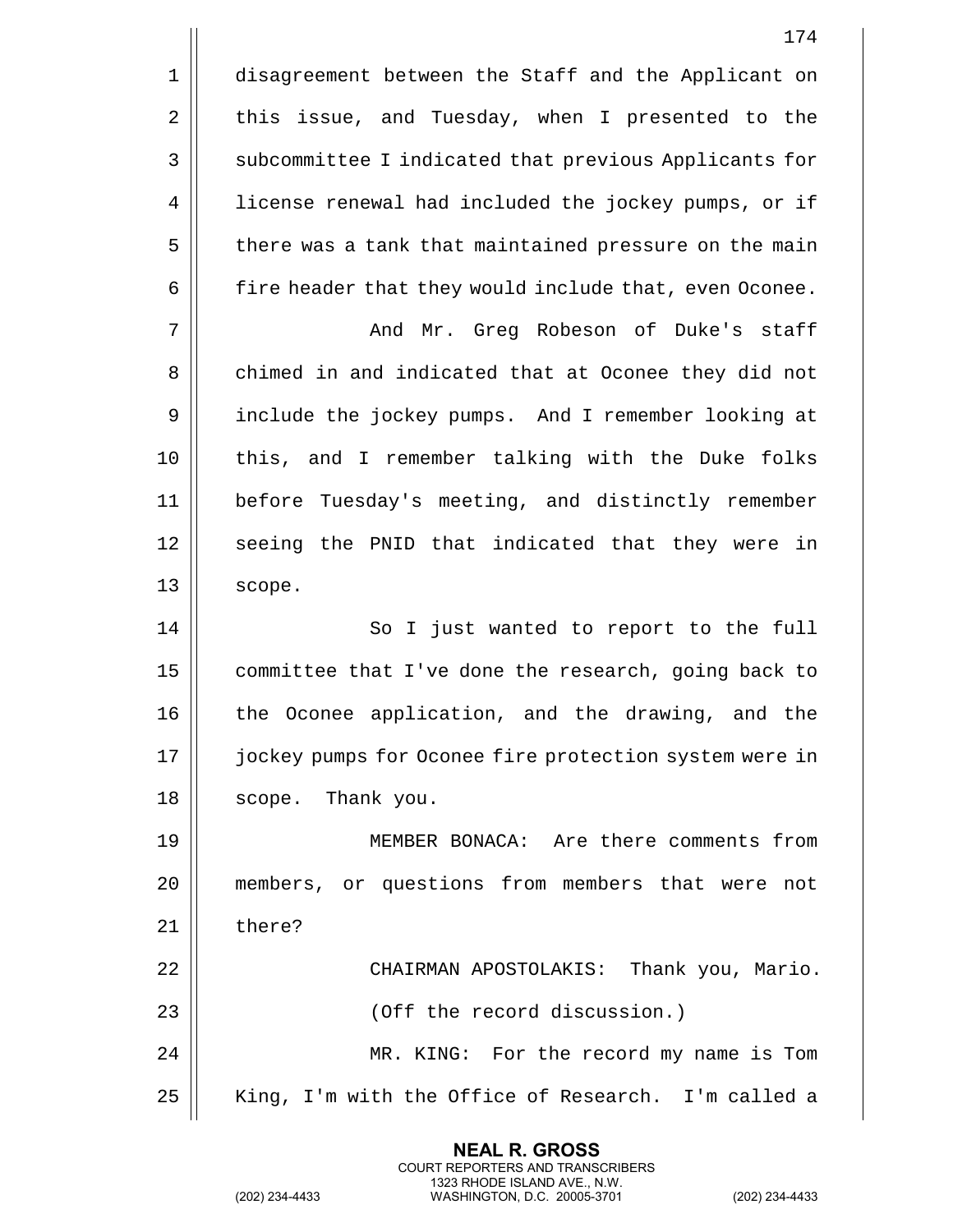1 || consultant now, but I'm sort of an NRC special 2 employee, and I report to Mr. Tadani, and I have 3 || assignments in the advanced reactor area, some 4 | international stuff.

5 I have been working on policy issues 6 | associated with advanced reactors, focusing on non-7 || light water reactors. As Dr. Kress mentioned, there 8 was a SECY paper that went up, back in July, to the 9 | Commission, that you have been briefed on, and then 10 || sent a letter on, SECY 020139.

11 We are not quite as far along as your 12 | comments suggested, the opening comments suggested, 13 Dr. Kress. I'm here today as a status report. The 14 | paper is due to the Commission the end of December.

15 We are in the process of gathering 16 information right now in terms of what are the options 17 || for resolving these issues, what are the pros and cons 18 | of the various options.

19 || And what I'm here today to talk to the 20 Committee about is where we stand in terms of 21 | identifying options, and pros and cons. We are not 22 | asking for a letter at this point, but we would like  $23$   $\parallel$  any verbal feedback we get regarding those options. 24 We also are conducting a public workshop  $25$  | October 22nd and 23rd, it is going to be at the

> **NEAL R. GROSS** COURT REPORTERS AND TRANSCRIBERS 1323 RHODE ISLAND AVE., N.W.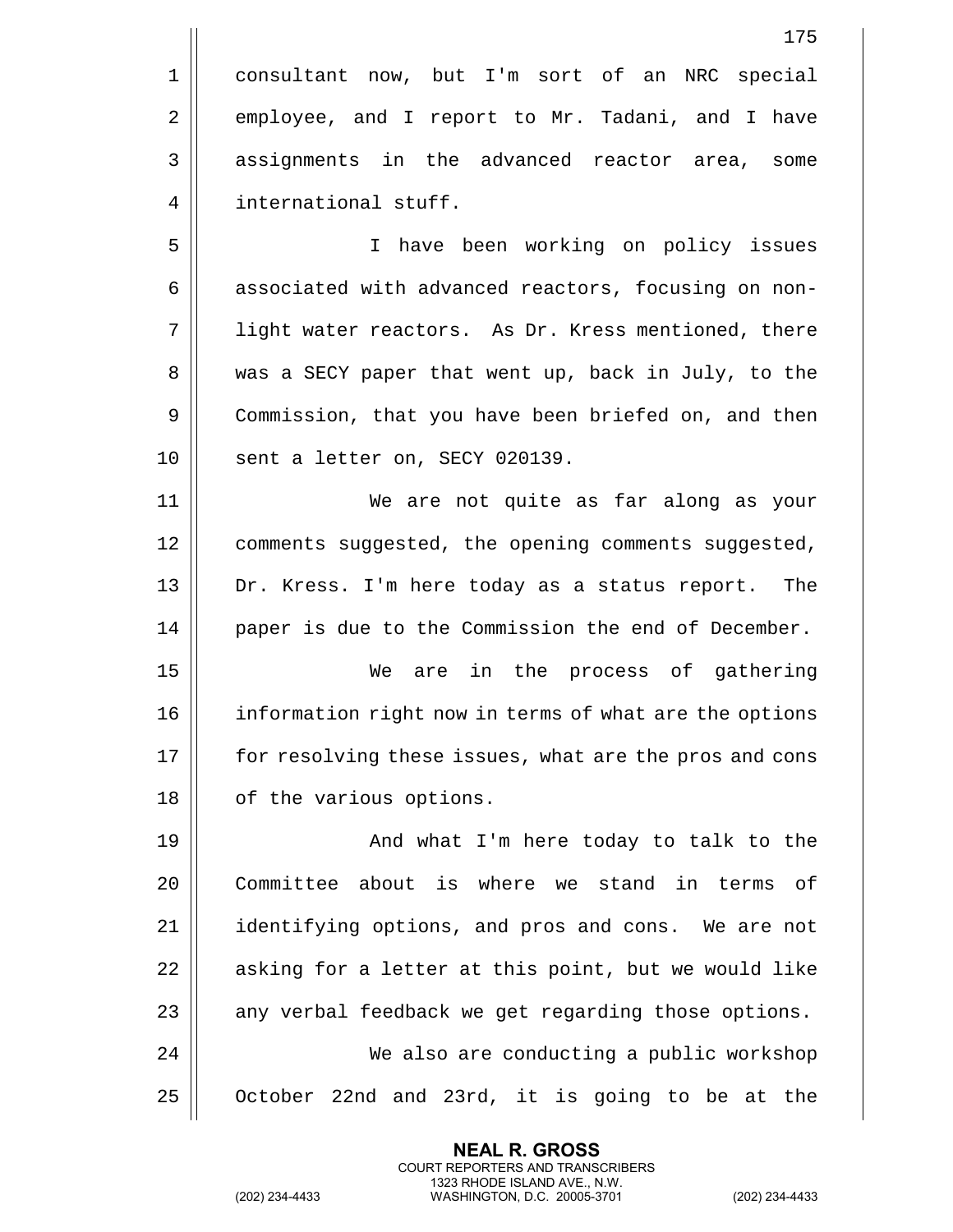1 | Doubletree hotel up the street, to get input from 2 | other stakeholders on the options, and the pros and  $3 \parallel \cdot \cdot \cdot$ 4 || After that then we will start to formulate 5 | recommendations, and maybe at the end of the briefing 6 we can come back and talk about future interactions 7 || with this Committee, where we can start talking about 8 | recommendations leading up to the paper in December. 9 We would, probably, request a letter from 10 the committee in December. I would hope we could get 11 on your December full Committee agenda, give you a 12 || draft paper in advance of that, where we would talk 13 recommendations, and then get your formal input prior 14 | to that paper going to the Commission. 15 MEMBER KRESS: When did you say your 16 workshop was? 17 MR. KING: The workshop is October 22nd  $18$  and 23rd. On the 22nd it begins at 1:00 in the 19 || afternoon. There is a Federal Register notice out  $20$  | that gives the agenda. 21 || Advance reactors are still alive and well  $22$  || at NRC. There are, right now, five advance light 23 || water reactors in various stages of either review, or 24 || planning for review. 25 | There are three non-light water reactor

> **NEAL R. GROSS** COURT REPORTERS AND TRANSCRIBERS 1323 RHODE ISLAND AVE., N.W.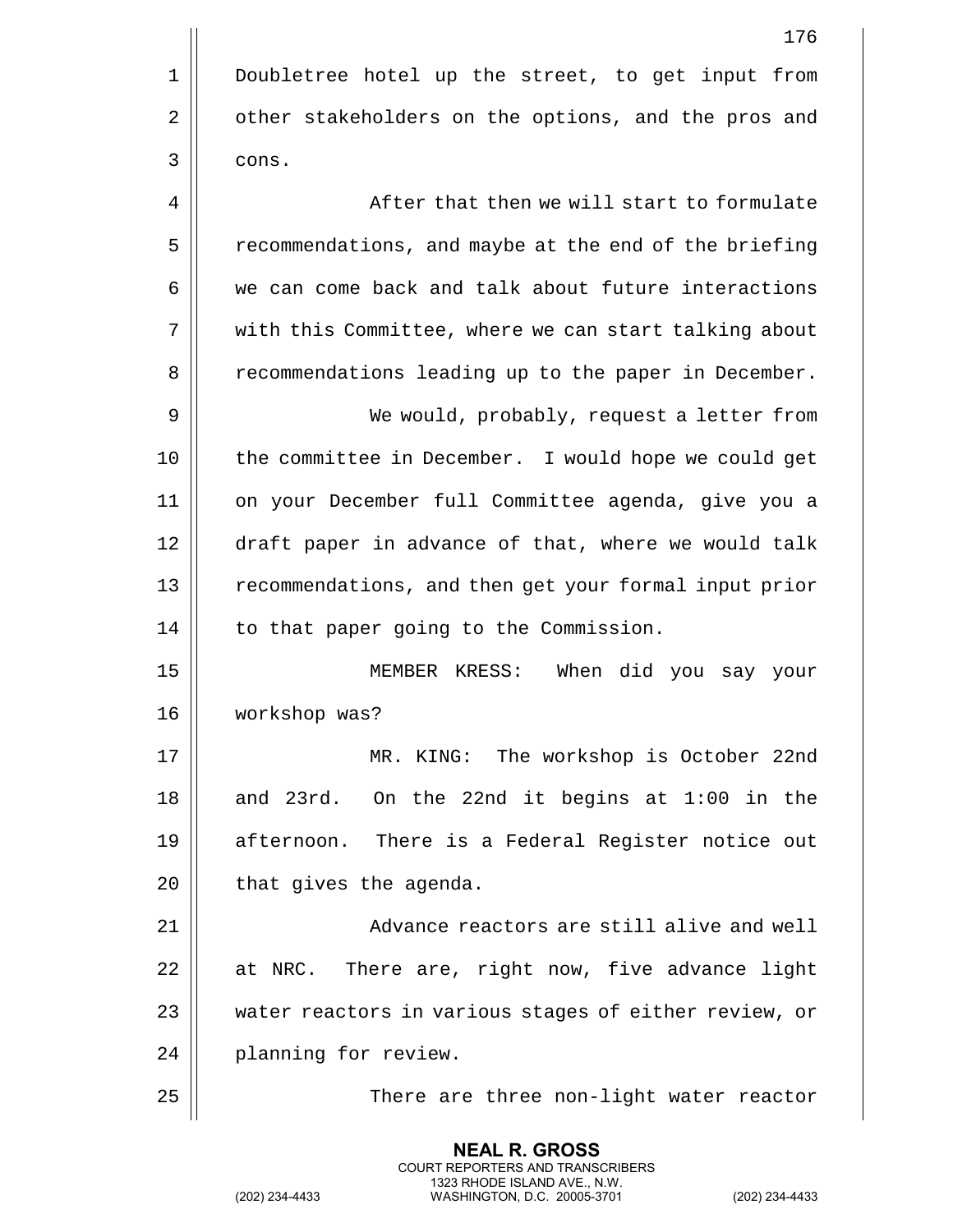|    | 177                                                    |
|----|--------------------------------------------------------|
| 1  | activities which are really the focus of most of what  |
| 2  | I'm going to talk about today. Those are the GTMHR,    |
| 3  | the Pebble Bed is still alive, although we are not     |
| 4  | actively reviewing it right now, there are discussions |
| 5  | taking place regarding the resumption of that review.  |
| 6  | And then there is the Department of Energy             |
| 7  | Generation 4 activity, which is looking at various     |
| 8  | non-light water reactor concepts. There are also       |
| 9  | three yearly site permit applications expected next    |
| 10 | year. Which, to some extent, have a bearing on some    |
| 11 | of what we are going to talk about today.              |
| 12 | Just quickly, by the way of background,                |
| 13 | you are probably all familiar with this, the current   |
| 14 | regulations really are a combination of generic and    |
| 15 | light water reactor oriented regulations.              |
| 16 | If you look at non-light water reactors in             |
| 17 | the past we've done it on a case by case basis. I was  |
| 18 | involved in the Clinch River review, where we had to   |
| 19 | go through all the regulations, identify which ones    |
| 20 | applied, which ones didn't, and what additional        |
| 21 | requirements, or license conditions had to be added to |
| 22 | deal with the fact that it was a sodium reactor.       |
| 23 | also had to comb through all the<br>We                 |
| 24 | generic safety issues that had been identified for     |
| 25 | light water reactors and identify which ones applied,  |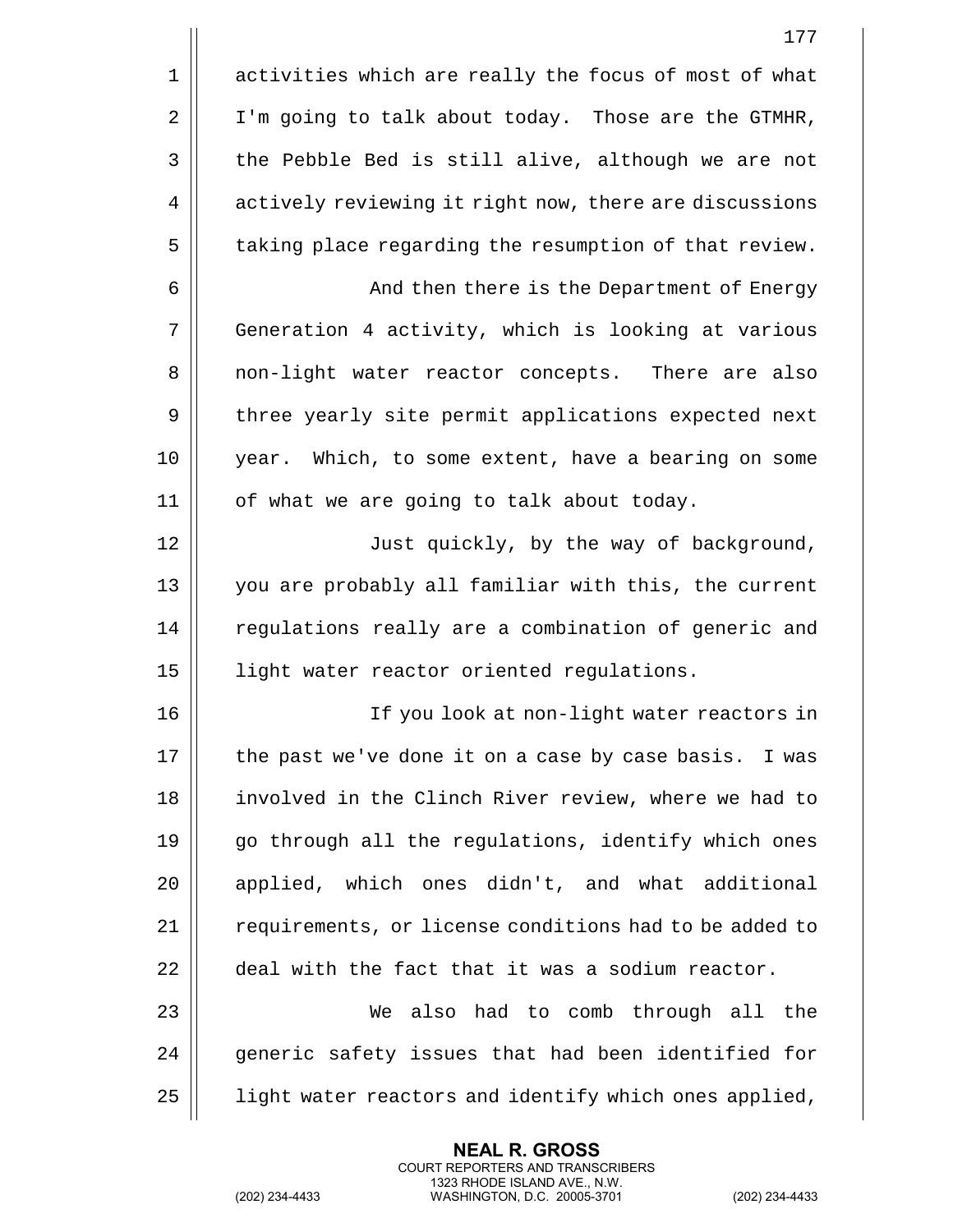|    | 178                                                    |
|----|--------------------------------------------------------|
| 1  | and which ones didn't.                                 |
| 2  | MEMBER KRESS: Did this process also take               |
| 3  | place for the Clinch River breeder reactor?            |
| 4  | MR. KING: Yes. I'm using that as an                    |
| 5  | example, since I was personally involved in that.      |
| 6  | MEMBER KRESS: You also did it for the                  |
| 7  | earlier MHTGR.                                         |
| 8  | MR. KING: For MHTGR we did something                   |
| 9  | similar at the pre-application stage, and I imagine    |
| 10 | Fort St. Vrain, probably, went through a similar       |
| 11 | process.                                               |
| 12 | And all of that is subject to litigation               |
| 13 | on a case by case basis. So, you know, there is some   |
| 14 | element of duplication that you have to go through on  |
| 15 | a case by case basis. There is some potential for      |
| 16 | inconsistency in the way things are interpreted as you |
| 17 | go through each of those reviews case by case.         |
| 18 | Back in '86 the Commission issued a policy             |
| 19 | statement on advance reactors encouraging these pre-   |
| 20 | applications --                                        |
| 21 | MEMBER ROSEN: Fort St. Vrain was the only              |
| 22 | one we actually issued the license to.                 |
| 23 | MR. KING: Yes, Fort St. Vrain was --                   |
| 24 | well, there was Peach Bottom 1 before that, that was   |
| 25 | really early in the game, and that was sort of a       |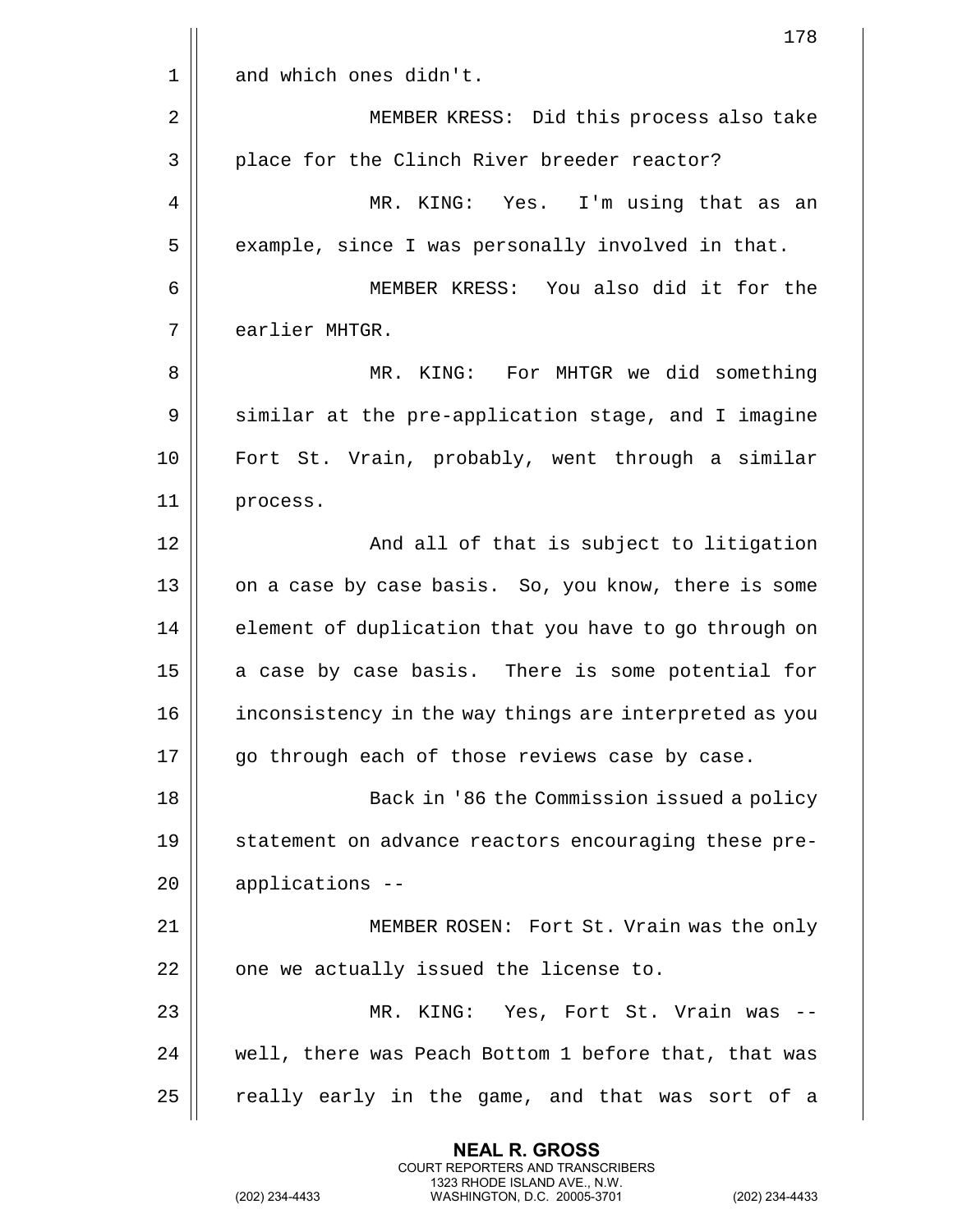|    | 179                                                   |
|----|-------------------------------------------------------|
| 1  | demonstration plant. Yes, Fort St. Vrain actually got |
| 2  | licensed. Clinch River was probably a few weeks away  |
| 3  | from getting its CP.                                  |
| 4  | MEMBER SHACK: How about Fermi?                        |
| 5  | MR. KING: Fermi 1, yes, that was also a               |
| 6  | demonstration plant too, as I remember. FFTF got a    |
| 7  | safety review, did not get a license, and it was      |
| 8  | reviewed only on the design, the site was not looked  |
| 9  | at, emergency planning was not looked at, only the    |
| 10 | design.                                               |
| 11 | MEMBER ROSEN: What is the significance of             |
| 12 | seeing a demonstration plant, is that licensed under  |
| 13 | 103 instead of 104?                                   |
| 14 | MR. KING: I'm not sure. Those were back               |
| 15 | in the '60s, and back under the AEC, and I can't      |
| 16 | really talk to the differences of what was done then, |
| 17 | versus what is done now.                              |
| 18 | MEMBER POWERS: You are absolutely correct             |
| 19 | about the licenses, the clause in the Atomic Energy   |
| 20 | Act that you get licensed under, there is<br>- a      |
| 21 | difference, I don't know what else that means.        |
| 22 | I know that it's significant, I mean this             |
| 23 | license by test concept, but I don't understand all   |
| 24 | the ins and outs of it.                               |
| 25 | MEMBER RANSOM: Tom, the DOE reactors are              |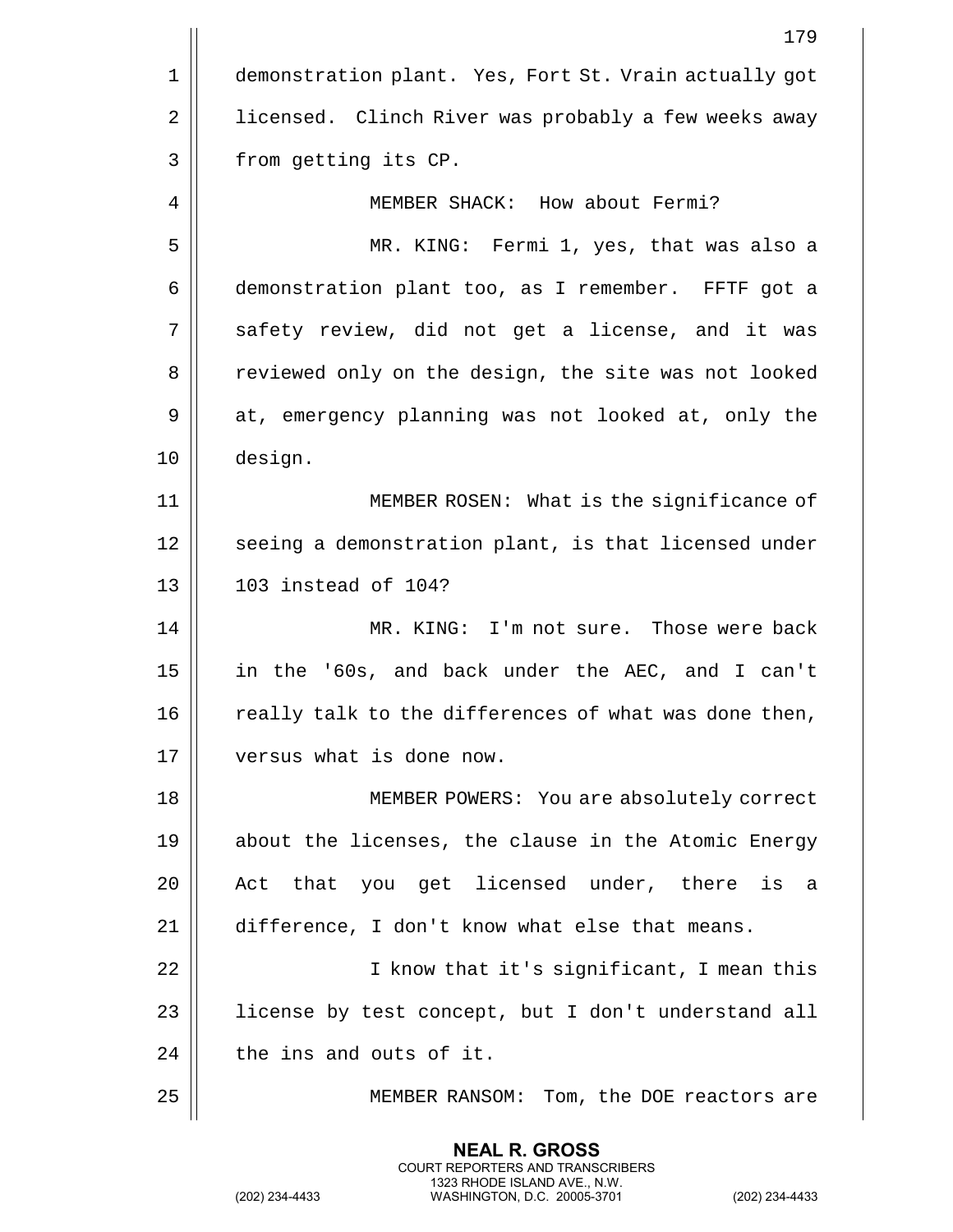|    | 180                                                    |
|----|--------------------------------------------------------|
| 1  | not licensed by the NRC, is that right? Like the       |
| 2  | production reactors?                                   |
| 3  | MR. KING: Production reactors are not                  |
| 4  | licensed, and I mentioned FFTF got a safety review,    |
| 5  | but it did not get a license.                          |
| 6  | MEMBER POWERS: That was just because DOE               |
| 7  | was asking NRC to do it, not doing it because they are |
| 8  | required to do it?                                     |
| 9  | MEMBER RANSOM: That is my understanding,               |
| 10 | they were not required to do it.                       |
| 11 | MR.<br>KING: Fort St. Vrain had a pre-                 |
| 12 | stressed concrete reactor vessel with a steel liner,   |
| 13 | which was really treated, in the safety analysis, like |
| 14 | a container. I just went through the Staff SER on      |
| 15 | Fort St. Vrain.                                        |
| 16 | And then they had the confinement building             |
| 17 | around that, with no pressure-retaining capabilities.  |
| 18 | So depending on how you look at Fort St. Vrain you can |
| 19 | say it had a containment, or it didn't have a          |
| 20 | containment.                                           |
| 21 | MEMBER POWERS: But there are good things               |
| 22 | to be said about confinements.                         |
| 23 | MEMBER RANSOM: I think one of the design               |
| 24 | basis accidents on Fort St. Vrain was loss of closure, |
| 25 | you could flow out the bottom closure and<br>$---$ I   |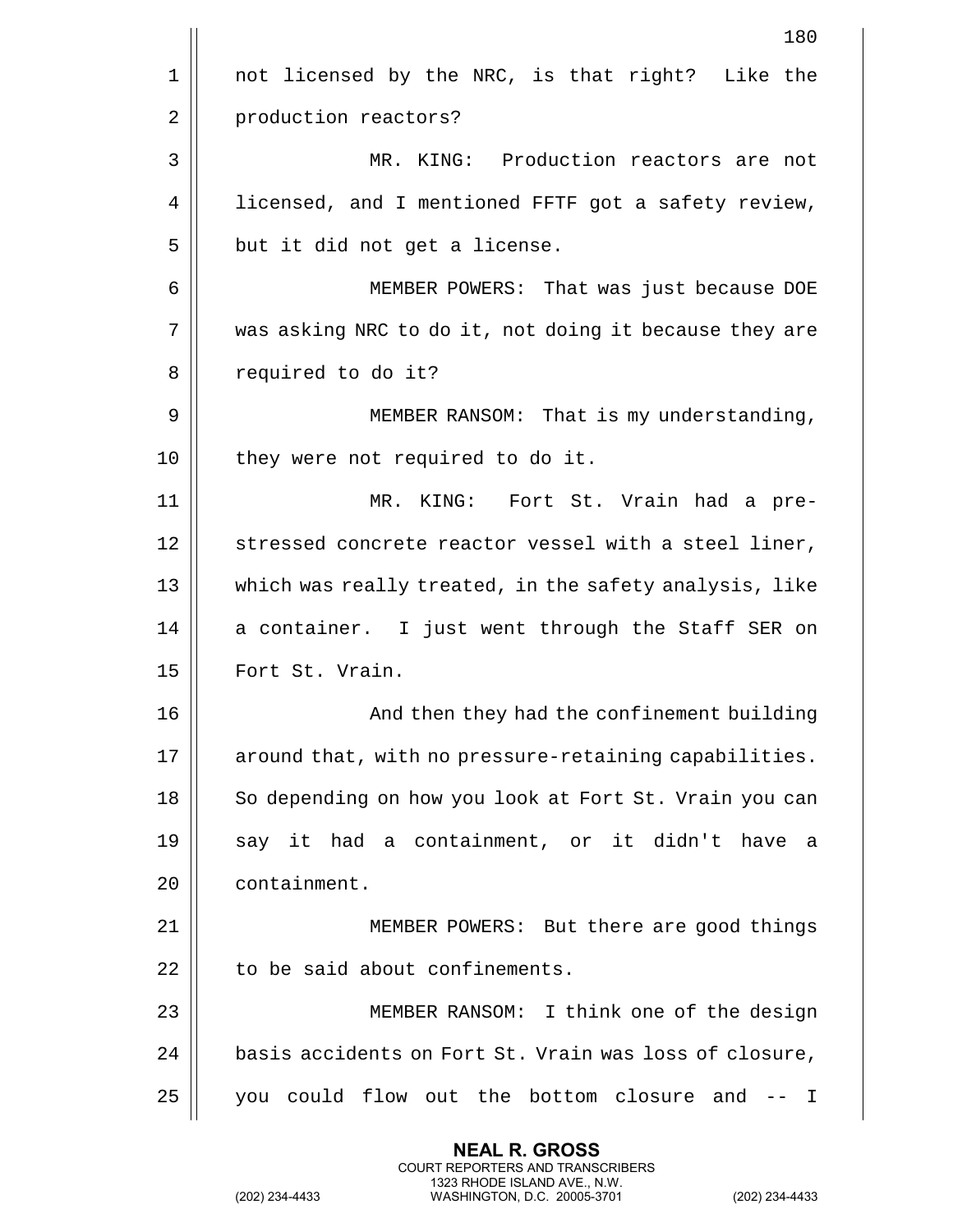|    | 181                                                    |
|----|--------------------------------------------------------|
| 1  | remember I was asked one time to see if it would take  |
| 2  | off like a rocket.                                     |
| 3  | MR. KING: Yes. I don't recall what the                 |
| 4  | design basis accident -- they had a depressurization   |
| 5  | as a design basis accident, but I don't remember --    |
| 6  | MEMBER RANSOM: They called it the loss of              |
| 7  | closure, which was the main closure on the bottom of   |
| 8  | the reactor.                                           |
| 9  | I will go look at the SER<br>KING:<br>$MR$ .           |
| 10 | again, but I don't remember seeing that in the SER.    |
| 11 | Anyway, the Commission had issued a policy             |
| 12 | statement back in '86 encouraging activities at the    |
| 13 | pre-application stage to settle some of these major    |
| 14 | design and policy issues associated with these plants. |
| 15 | And that is really what we are into now                |
| 16 | with the pebble bed, and the GTMHR, and we've gotten   |
| 17 | far enough where we felt it was time to go to the      |
| 18 | Commission with some of these issues, and try and get  |
| 19 | some feedback, and that was the SECY paper that went   |
| 20 | up in July.                                            |
| 21 | The scope of the issues really deal with               |
| 22 | reactor design and operation. We are not dealing with  |
| 23 | fuel cycle issues at this point, nor security issues.  |
| 24 | That will be dealt with separately.                    |
| 25 | I mentioned the schedule already. We will              |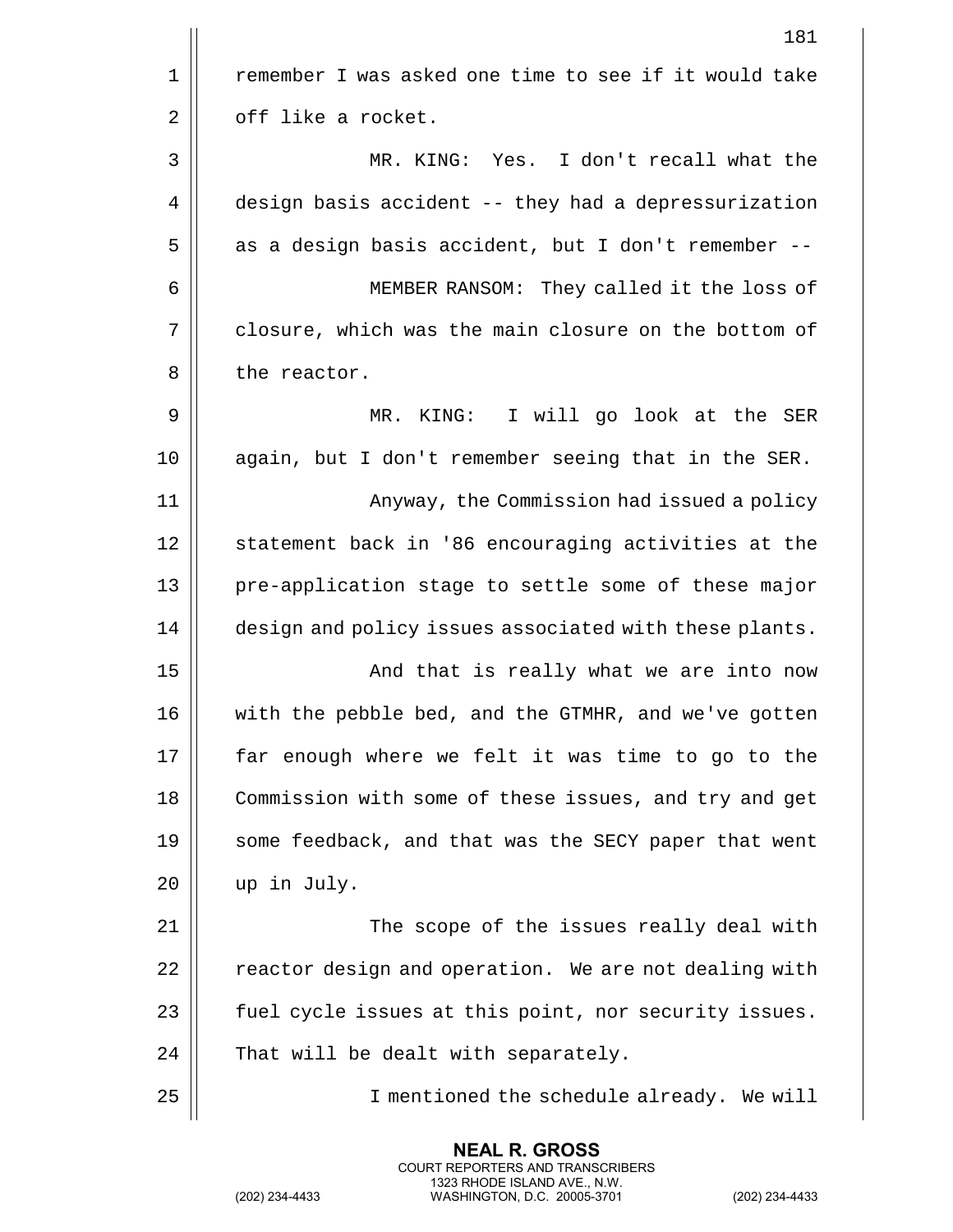|    | 182                                                    |
|----|--------------------------------------------------------|
| 1  | come back after this and talk a little bit about,      |
| 2  | maybe, future interactions with the committee.         |
| 3  | Now what I would like to do is talk about              |
| 4  | each of the seven issues that were in the SECY paper.  |
| 5  | The first three are really what we call overarching    |
| 6  | They have the potential to impact all the<br>issues.   |
| 7  | other issues, and have a broader scope than the last   |
| 8  | four issues.                                           |
| 9  | And the first one of those, in the paper,              |
| 10 | is what we call expectations for enhanced safety. If   |
| 11 | you recall, in the Commission's advance reactor policy |
| 12 | statement, they encouraged -- actually they said they  |
| 13 | expected advance reactors to have enhanced margins of  |
| 14 | safety.                                                |
| 15 | They said as a minimum, though, that the               |
| 16 | had to meet the<br>same level of safety as<br>plants   |
| 17 | currently operating plants. The severe accident        |
| 18 | policy statement, which actually preceded the advance  |
| 19 | reactor policy statement, said that they expected      |
| 20 | plants to have an enhanced performance severe accident |
| 21 | performance.                                           |
| 22 | And then the safety bill policy was issued             |
| 23 | in '96, and when the Commission issued their SRN in    |
| 24 | 1990 on the safety bill policy, the Staff had          |
| 25 | recommended a more stringent core damage frequency     |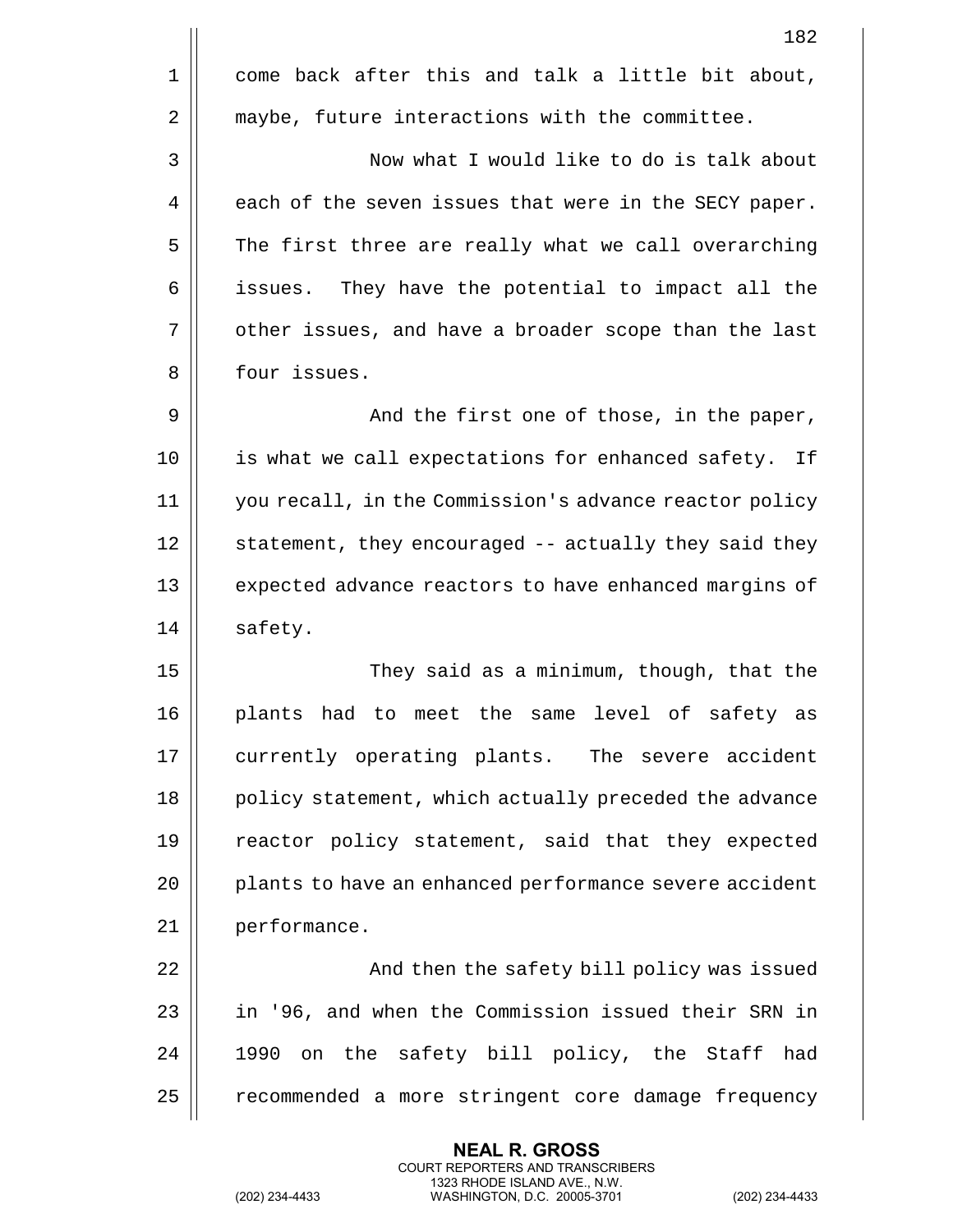|    | 183                                                    |
|----|--------------------------------------------------------|
| 1  | goal for future plants. The Commission turned that     |
| 2  | down in 1990 and said they expected the industry to    |
| 3  | develop designs with enhanced safety, but they are not |
| 4  | going to take those industry goals and turn them into  |
| 5  | regulations.                                           |
| 6  | MEMBER KRESS: What does CDF mean for a                 |
| 7  | gas cooled reactor?                                    |
| 8  | I think you can define it<br>MR.<br>KING:              |
| 9  | various ways. You can define it on the basis of fuel   |
| 10 | temperature, you could define it on the basis of the   |
| 11 | number of expected particle failures, you could define |
| 12 | it on some amount of air that would get in there.      |
| 13 | CHAIRMAN APOSTOLAKIS: But can you define               |
| 14 | core damage in different ways, for different reactors, |
| 15 | and still have the same goals?                         |
| 16 | The same goals?<br>MR.<br>KING:                        |
| 17 | CHAIRMAN APOSTOLAKIS: Well, the                        |
| 18 | Commission is 10 to the minus 4, I mean, that's what   |
| 19 | the Commission has at this time?                       |
| 20 | MR. KING: Yes, I think we can. I don't                 |
| 21 | think defining core damage frequency in gas reactors   |
| 22 | is a major obstacle, it is just a matter of sitting    |
| 23 | down and deciding --                                   |
| 24 | CHAIRMAN APOSTOLAKIS: Well, there should               |
| 25 | be some consistency, I think, for the --               |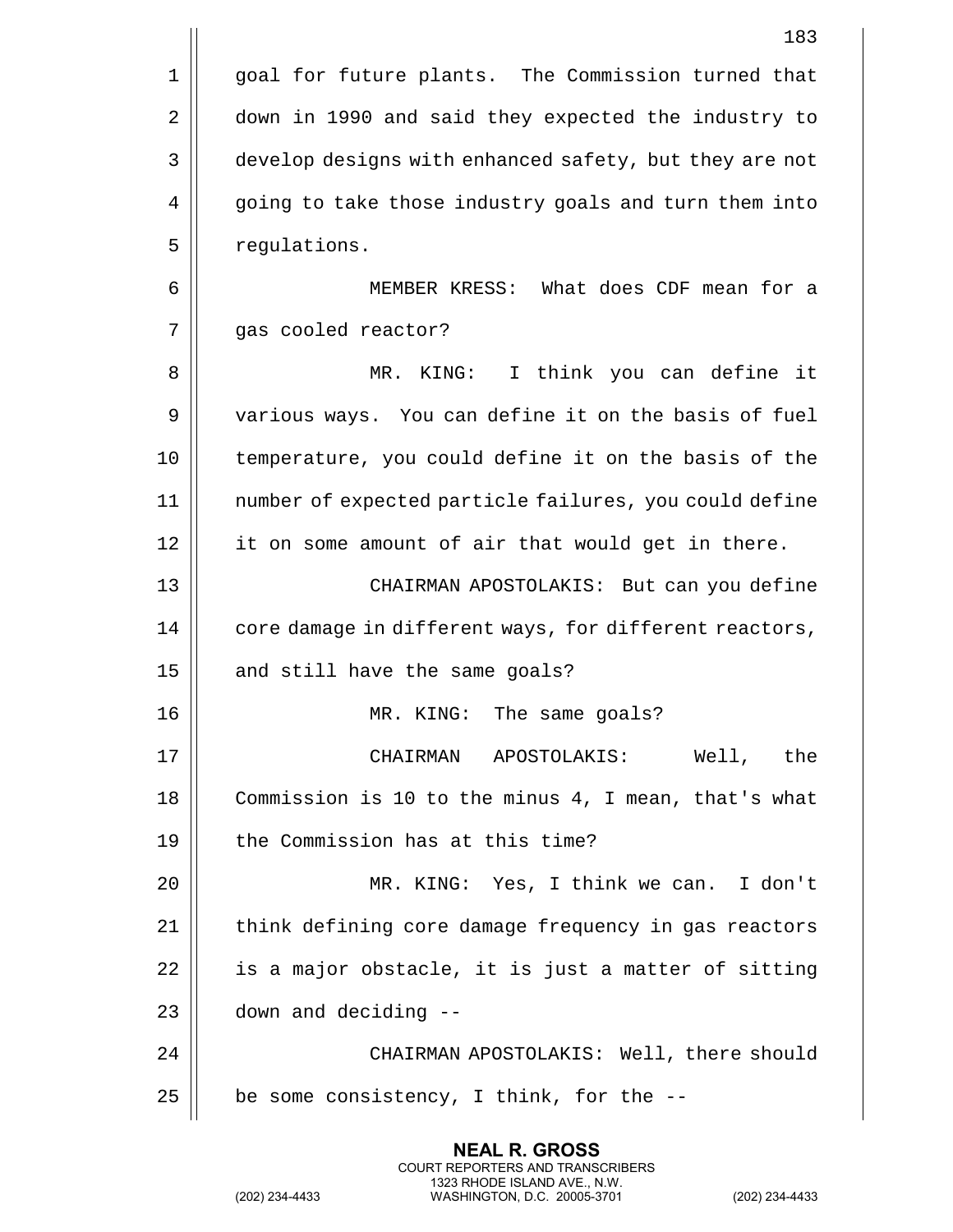|    | 184                                                   |
|----|-------------------------------------------------------|
| 1  | MEMBER KRESS: I think the consistency will            |
| 2  | $come - -$                                            |
| 3  | CHAIRMAN APOSTOLAKIS: Isn't it 10 percent             |
| 4  | of the noble gases -- release of 10 percent? I think  |
| 5  | that is what the definition is.                       |
| 6  | MR. KING: Yes, I don't recall exactly.                |
| 7  | But you can come up with some equivalents. I don't    |
| 8  | think that is a big issue.                            |
| 9  | MEMBER WALLIS: Wouldn't you have some                 |
| 10 | trouble defining what current level of safety is?     |
| 11 | MR. KING:<br>I think you have certain                 |
| 12 | metrics that you can use, core damage frequencies --  |
| 13 | MEMBER WALLIS: Are you going to take some             |
| 14 | average of that, or are you going to take the current |
| 15 | level of safety?                                      |
| 16 | MEMBER ROSEN:<br>103 plants, we add up all            |
| 17 | the CDFs, and divide by 103.                          |
| 18 | MEMBER WALLIS: But are you going to take              |
| 19 | the maximum, or some goal level of safety?            |
| 20 | MEMBER KRESS: Well, you have to take the              |
| 21 | maximum.                                              |
| 22 | MR. KING: I would take the safety goal                |
| 23 | subsidiary objectives. That is what we are shooting   |
| 24 | for, for the current fleet of plants.                 |
| 25 | MEMBER WALLIS: That is not the current                |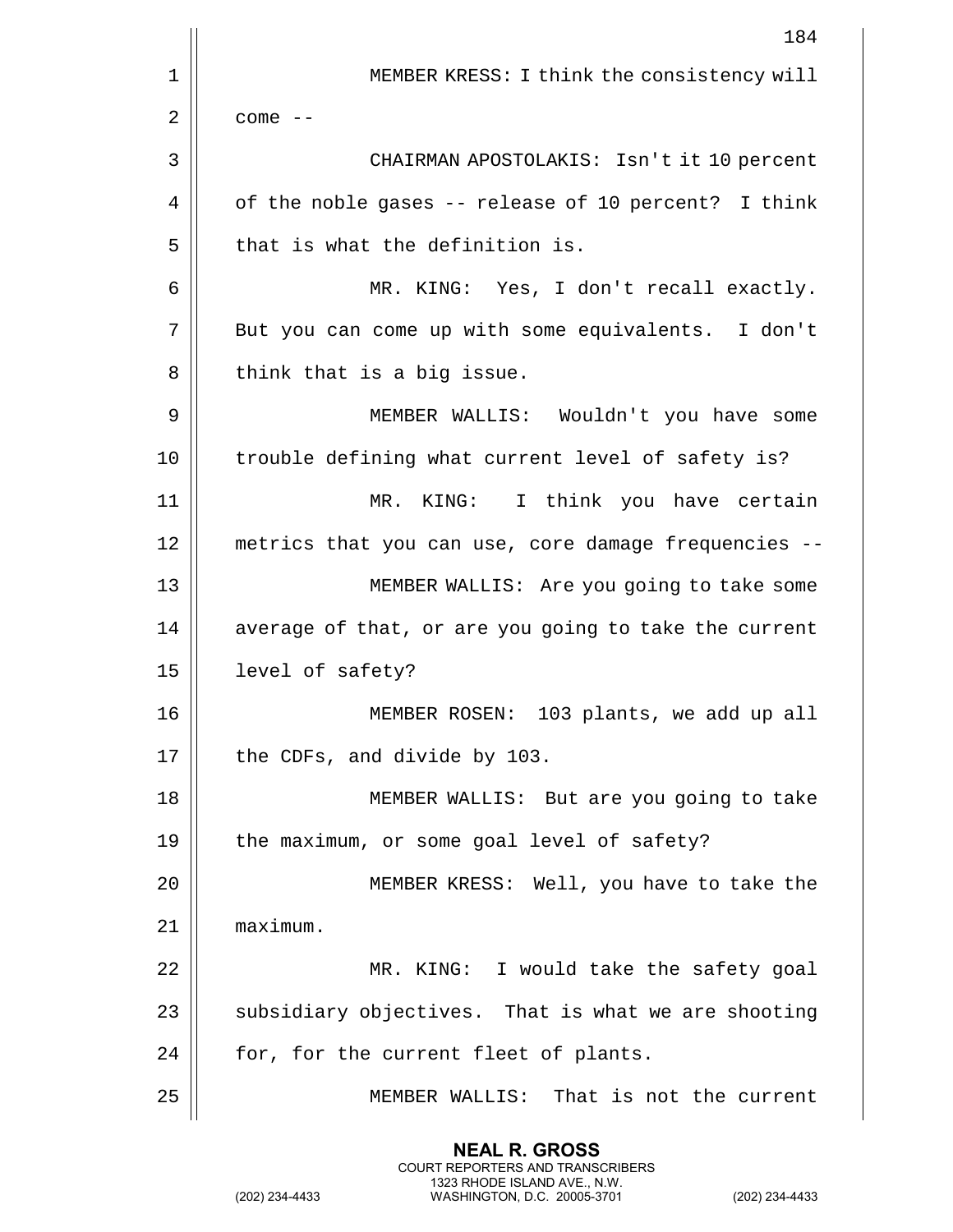|    | 185                                                       |
|----|-----------------------------------------------------------|
| 1  | level of safety. It's a goal, but it is not the           |
| 2  | reality.                                                  |
| 3  | MR. KING: It is not reality, but I don't                  |
| 4  | think we have any really good measure of reality. We      |
| 5  | have the IPs that look at internal events, and            |
| 6  | external events. We don't have --                         |
| 7  | MEMBER WALLIS: Isn't that the whole                       |
| 8  | problem? Unless you have a base of current level, you     |
| 9  | can't really say what's being advanced, what's not        |
| 10 | being advanced.                                           |
| 11 | MEMBER KRESS: I would, personally, think                  |
| 12 | this would be an opportunity to make $10^{-4}$ a national |
| 13 | requirement. I mean, rather than a goal.                  |
| 14 | MEMBER ROSEN: Ten to the minus four is                    |
| 15 | not the goal, because if new plants were designed ten     |
| 16 | to the minus four, that would result in a reduction,      |
| 17 | a deduction in safety, compared to the last plants        |
| 18 | that were licensed.                                       |
| 19 | MEMBER KRESS: Yes, but I think that the                   |
| 20 | first sub-bullet is probably a reality. And if you        |
| 21 | would require ten to the minus four, with expectations    |
| 22 | that the Applicant would come in with a better number     |
| 23 |                                                           |
| 24 | MEMBER WALLIS: I don't think you should                   |
| 25 | have any expectations above the requirement, it is not    |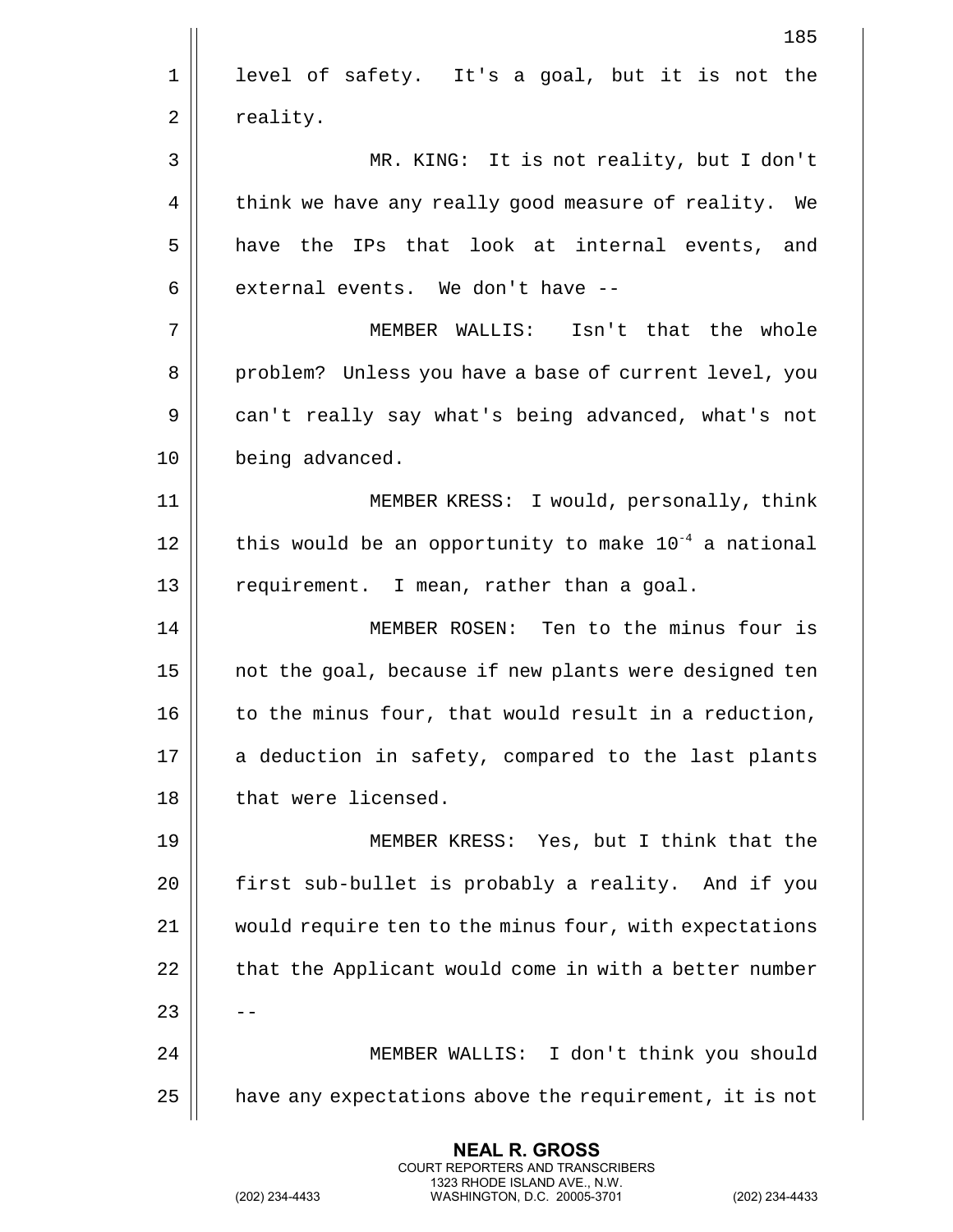|    | 186                                                    |
|----|--------------------------------------------------------|
| 1  | in the requirement, I wouldn't expect anything.        |
| 2  | MEMBER KRESS: We don't have<br>any                     |
| 3  | requirements --                                        |
| 4  | CHAIRMAN APOSTOLAKIS: What would you                   |
| 5  | include in the ten to the minus four?                  |
| 6  | MEMBER ROSEN: If it is only internal                   |
| 7  | events, I might be able to live with that. But if it   |
| 8  | is -- it really ought to be, whatever number you pick, |
| 9  | it ought to include all modes of operation and         |
| 10 | internal and external.                                 |
| 11 | MEMBER BONACA: If you do that you go                   |
| 12 | beyond whatever we have right here.                    |
| 13 | CHAIRMAN APOSTOLAKIS: There is another                 |
| 14 | issue here. I don't know what the Commission means by  |
| 15 | enhanced safety. What exactly does that mean?          |
| 16 | MR. KING: In the advanced reactor policy               |
| 17 | statement they talk about using passive systems, less  |
| 18 | reliance on operator action, those kinds of things, to |
| 19 | achieve enhanced safety. They haven't quantified it,   |
| 20 | the means for achieving it.                            |
| 21 | CHAIRMAN APOSTOLAKIS: Because the thing                |
| 22 | that comes to my mind is, you know, you can talk about |
| 23 | an individual reactor being safer than an individual   |
| 24 | existing reactor. But also you can talk about the      |
| 25 | fleet, and so far our goals, and subsidiary goals are  |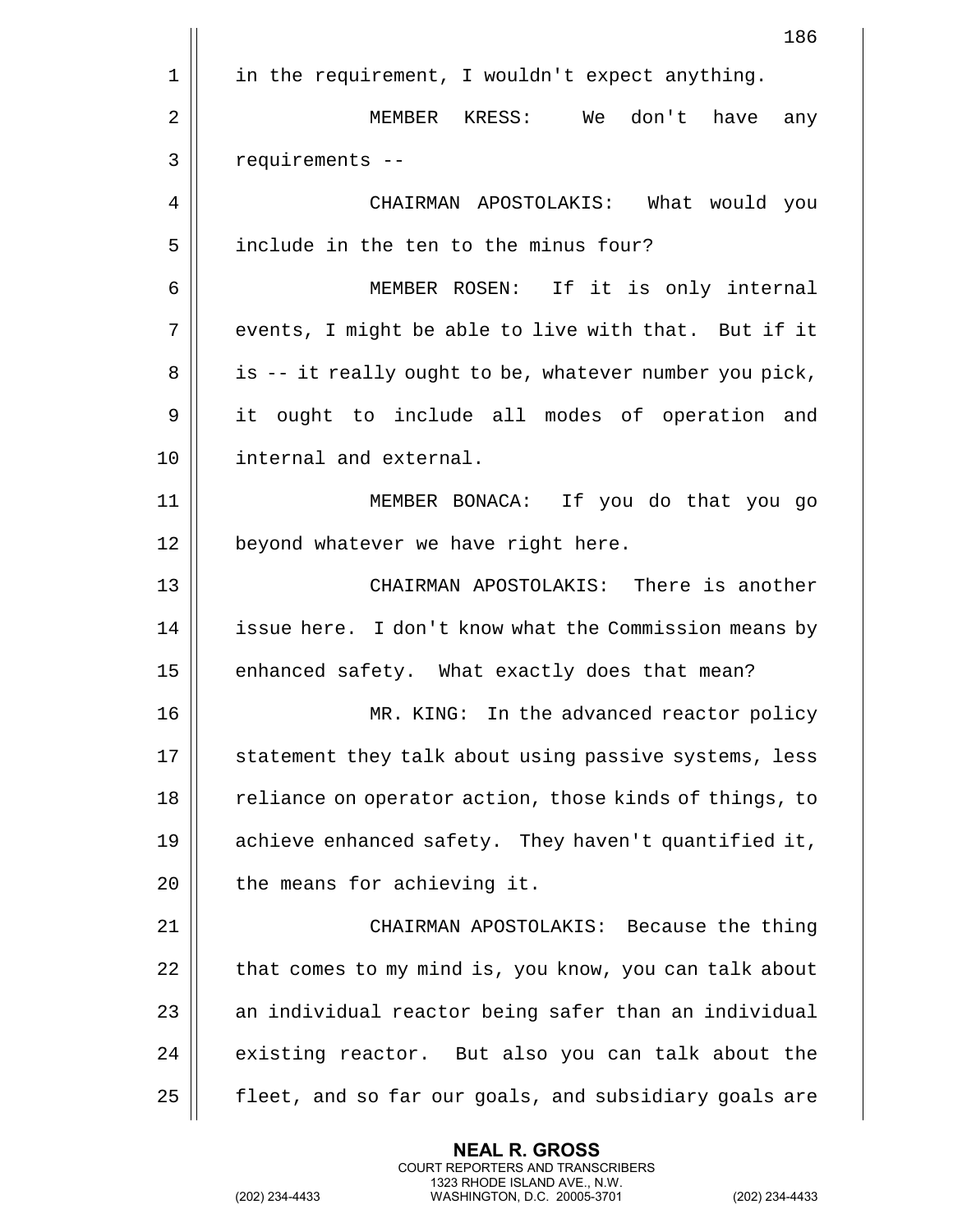|    | 187                                                   |
|----|-------------------------------------------------------|
| 1  | determined in terms of a reactor review.              |
| 2  | And it is different, it seems to me, if               |
| 3  | you have 103 units. When you have 103 units it is     |
| 4  | different from having, say, 500. Shouldn't the number |
| 5  | of anticipated units play a role some place here?     |
| 6  | MR. KING: Leading into my next slide.                 |
| 7  | CHAIRMAN APOSTOLAKIS: You see, I'm                    |
| 8  | setting it up.                                        |
| 9  | MEMBER KRESS: Yes, but the difference                 |
| 10 | between 300 units and 100 units, and 500 units, is    |
| 11 | hardly discernible in the PRA space.                  |
| 12 | CHAIRMAN APOSTOLAKIS: No, because if you              |
| 13 | have 5 ten to the minus four, three, five, I think it |
| 14 | was a spectrum. It is different if you multiply by    |
| 15 | three or four times. I think you are getting --       |
| 16 | That is beyond<br>the<br>KRESS:<br>MEMBER             |
| 17 | capability of --                                      |
| 18 | CHAIRMAN APOSTOLAKIS: I understand --                 |
| 19 | MEMBER POWERS: Explain to me, I'm not                 |
| 20 | very bright, I guess. If I am an individual and live  |
| 21 | $2700$ feet $-$                                       |
| 22 | CHAIRMAN APOSTOLAKIS: For individual risk             |
| 23 | it doesn't matter, you are right. For societal risk   |
| 24 | it does.                                              |
| 25 | MEMBER KRESS: For both of the safety                  |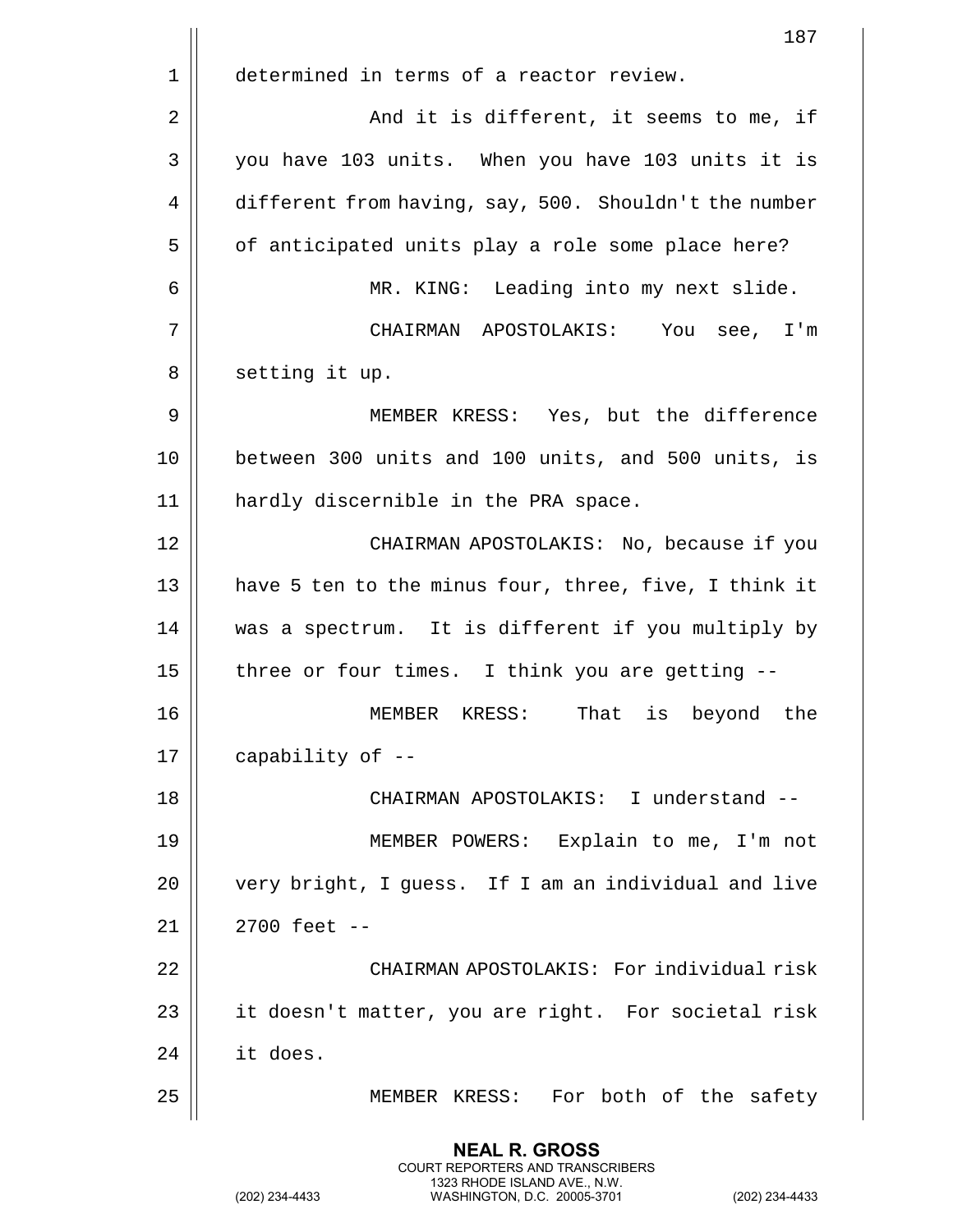|    | 188                                                   |
|----|-------------------------------------------------------|
| 1  | goals you have, it doesn't matter, because they are   |
| 2  | individuals. But I really think, deep down inside, we |
| 3  | have implied some societal goals. I think we worry    |
| 4  | about total events.                                   |
| 5  | MR. KING: But it does matter. If you                  |
| 6  | have ten plants on a site versus one plant on a site, |
| 7  | your individual risk changes.                         |
| 8  | MEMBER KRESS: It certainly does.                      |
| 9  | MEMBER POWERS: It seems to me that by the             |
| 10 | time you got to the 500-plant fleet, you would have   |
| 11 | some subset of individuals that you exposed several   |
| 12 | times. And there I can see that you might do some     |
| 13 | multiplication.                                       |
| 14 | But I don't think you ever do<br>а                    |
| 15 | multiplication by 103, or 500.                        |
| 16 | CHAIRMAN APOSTOLAKIS: No, no, this is if              |
| 17 | you want to get the societal issues. Which we don't.  |
| 18 | MEMBER POWERS: I would be very careful                |
| 19 | about driving societal goals which is you get these   |
| 20 | peculiarities of one gram of plutonium --             |
| 21 | CHAIRMAN APOSTOLAKIS: The other thing you             |
| 22 | have individual risk, I think it depends on how you   |
| 23 | phrase it, now I'm thinking out loud, which I know is |
| 24 | dangerous.                                            |
| 25 | But if the Commission's goal is for a                 |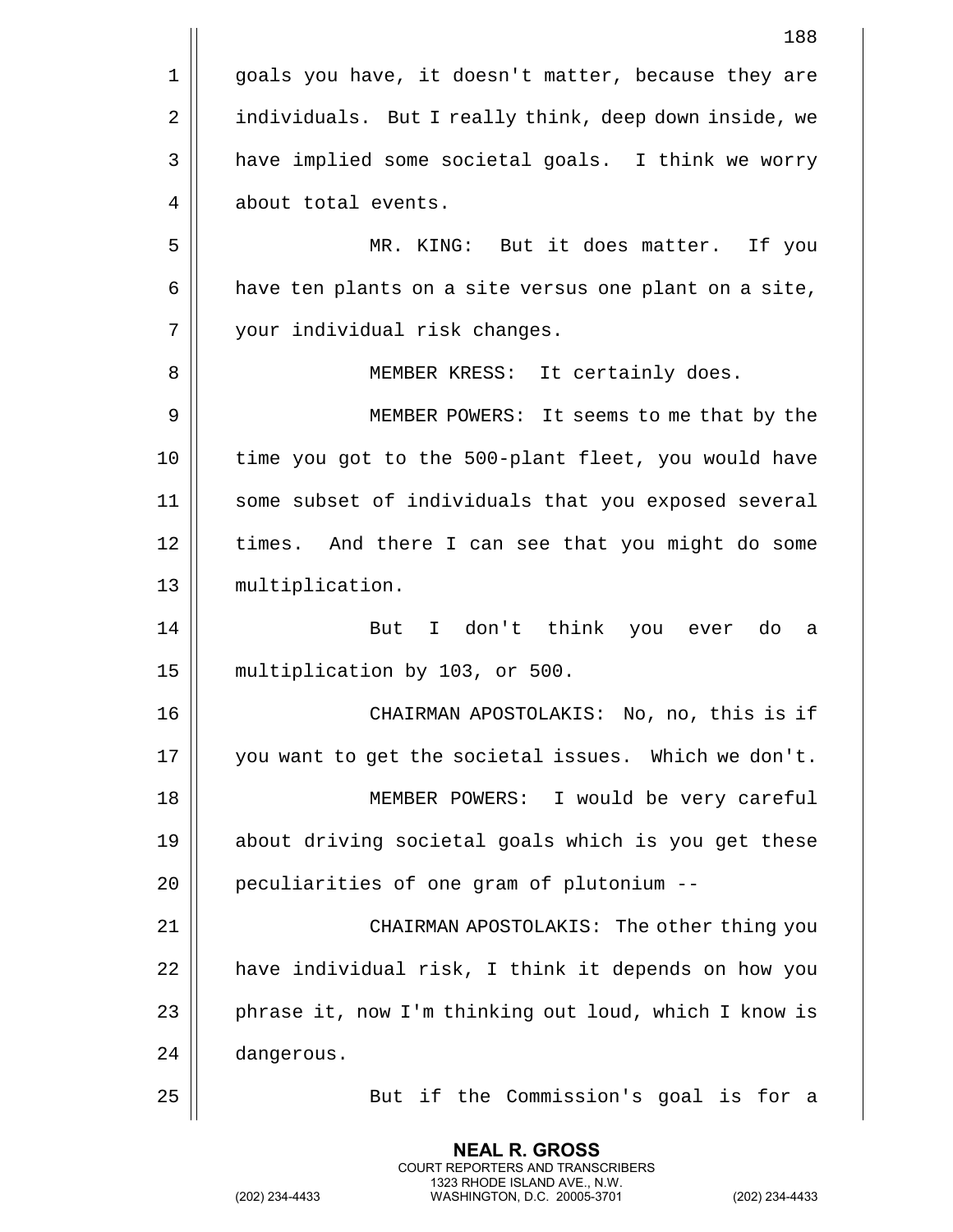|    | 189                                                  |
|----|------------------------------------------------------|
| 1  | specific individual, then it doesn't matter. If the  |
| 2  | Commission's goal is any individual in the United    |
| 3  | States, then probably it does matter.                |
| 4  | MEMBER POWERS: But I don't think you ever            |
| 5  | multiply by 103 or 500.                              |
| 6  | CHAIRMAN APOSTOLAKIS: They are relatively            |
| 7  | mutually exclusive. Not 100 because you have fewer   |
| 8  | sites. But within the sites you may have the problem |
| 9  | Tom mentioned.                                       |
| 10 | MEMBER POWERS: You may multiply by --                |
| 11 | there may be a necessity to multiply by 10, or 2, or |
| 12 | 3, or something like that, but never 100.            |
| 13 | CHAIRMAN APOSTOLAKIS: I think you do.                |
| 14 | What if you have -- right now we have, what, sixty   |
| 15 | sites? So if I want to know the individual risk for  |
| 16 | any individual in the United States will die because |
| 17 | of that, I have to multiply by 60, don't I? Because  |
| 18 | any one can happen, I have 60 opportunities. Any one |
| 19 | can die.                                             |
| 20 | If you say a given individual, then you              |
| 21 | don't multiply. But if you say any individual, you   |
| 22 | multiply.                                            |
| 23 | MEMBER WALLIS: I think you're way off the            |
| 24 | point. The point is how are they going to explain    |
| 25 | whether or not the safety is being enhanced?         |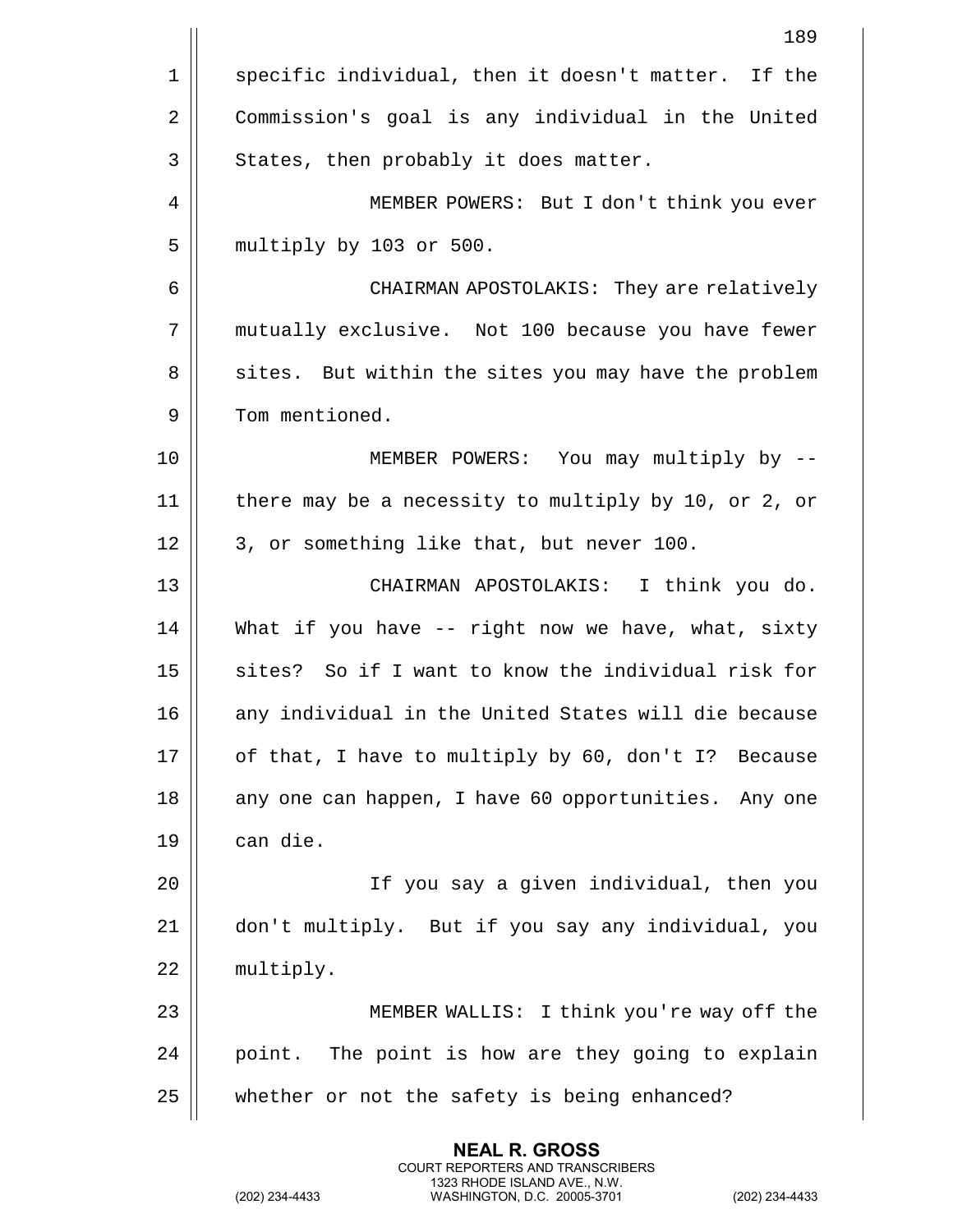|    | 190                                                    |
|----|--------------------------------------------------------|
| 1  | MR. KING: We can go back and talk about                |
| 2  | that. We don't have a good measure, quantitative       |
| 3  | measure, of the safety level of plants. The best we    |
| 4  | have is the IP --                                      |
| 5  | CHAIRMAN APOSTOLAKIS: All I'm saying is                |
| 6  | that if you do that thinking, take into account the    |
| 7  | possibility of having to multiply by the number of     |
| 8  | sites, and so on, and see what you get.                |
| 9  | I'm not saying that you have to, but this              |
| 10 | is something that I'm sure will come up.               |
| 11 | MR. KING: In fact, if you look at the                  |
| 12 | Commission's strategic plan, and you look at -- they   |
| 13 | have four performance goals, one is maintain safety,   |
| 14 | and those are the measures of how they are going to    |
| 15 | measure whether they are doing that or not.            |
| 16 | Most of those are dependent upon<br>the                |
| 17 | number of plants, total number of plants in the        |
| 18 | country, not on a site basis, they are on a nationwide |
| 19 | basis. And that is an issue that has to be addressed.  |
| 20 | I think in practical<br>MEMBER KRESS:                  |
| 21 | reality, though, the chances of us getting so many     |
| 22 | plants in this country to have to worry about that, is |
| 23 | pretty small.                                          |
| 24 | CHAIRMAN APOSTOLAKIS: So now we have a                 |
| 25 | probability goal, based on a probabilistic argument,   |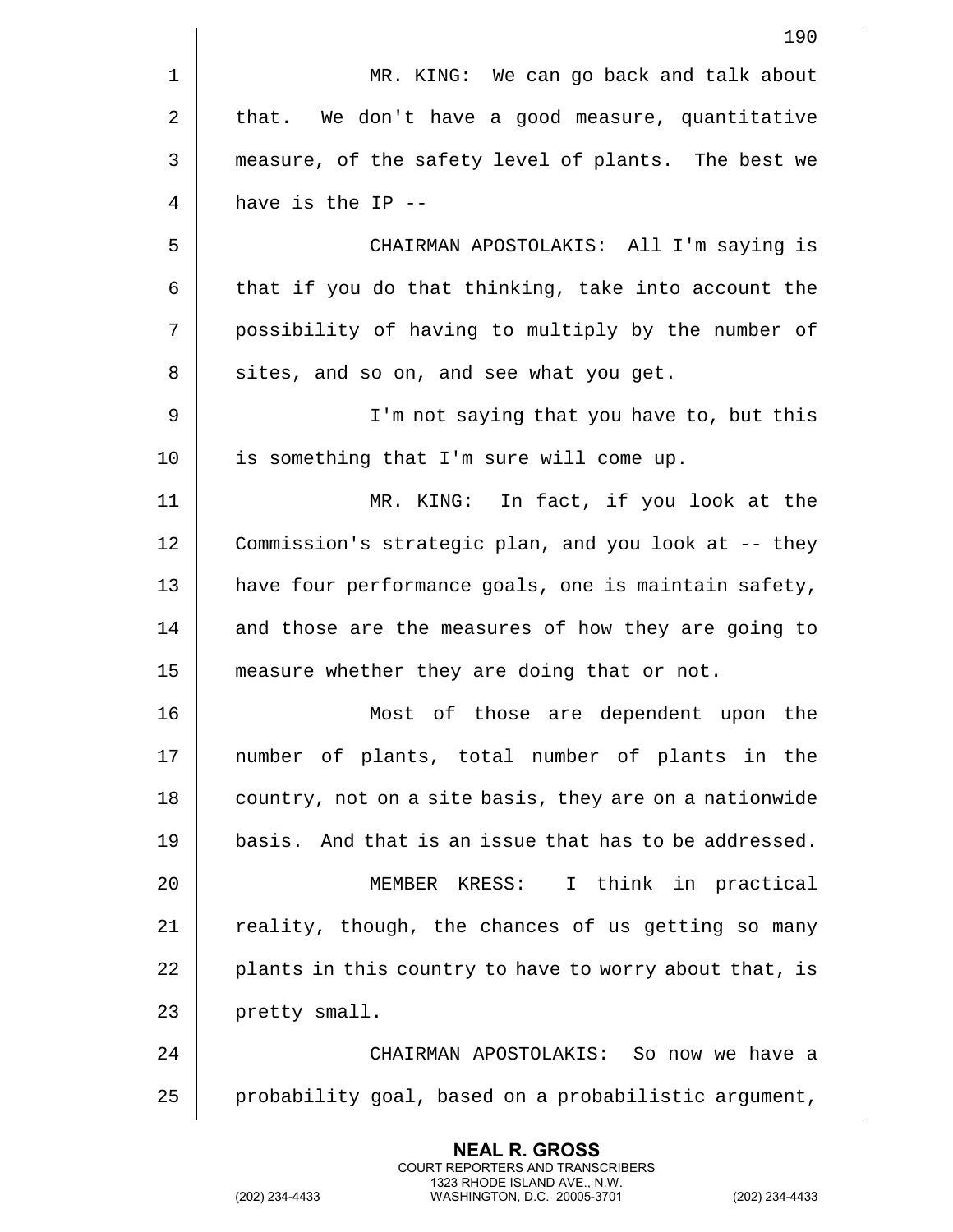|    | 191                                               |
|----|---------------------------------------------------|
| 1  | that the chances of having so many plants is low. |
| 2  | Okay.                                             |
| 3  | MR. KING: Maybe that is the answer, that          |
| 4  | this will happen.                                 |
| 5  | MEMBER KRESS: It could be, it could be.           |
| 6  | CHAIRMAN APOSTOLAKIS: By the way --               |
| 7  | MR. KING: But I think we are obligated to         |
| 8  | point out the question.                           |
| 9  | CHAIRMAN APOSTOLAKIS: By the way, before          |
| 10 | you go on, did you tell the Committee why you are |
| 11 | sitting there?                                    |
| 12 | MR. KING: Yes, I did, you weren't here.           |
| 13 | MEMBER KRESS: He hasn't told us why he is         |
| 14 | qualified.                                        |
| 15 | CHAIRMAN APOSTOLAKIS:<br>That is what I           |
| 16 | Is he qualified? A consultant.<br>meant.          |
| 17 | MR. KING: Automatic qualification, isn't          |
| 18 | it?                                               |
| 19 | MEMBER WALLIS: Whether he is qualified or         |
| 20 | not it is his job.                                |
| 21 | CHAIRMAN APOSTOLAKIS: But you have not            |
| 22 | been elevated to the exalted level of advisor.    |
| 23 | MR. KING: Not yet. Let me go back to              |
| 24 | your question.                                    |
| 25 | MEMBER WALLIS: I think we will determine          |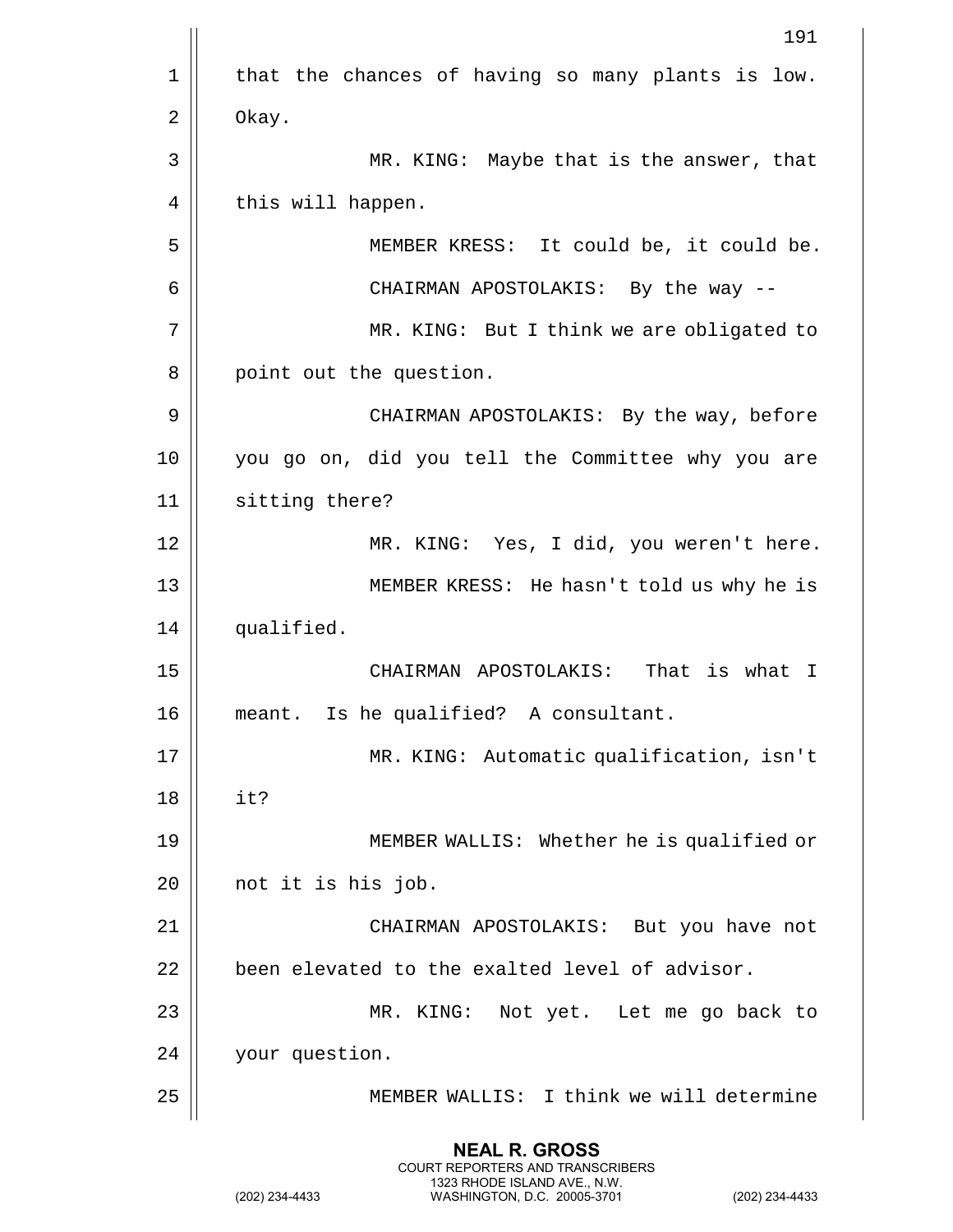|             | 192                                                    |
|-------------|--------------------------------------------------------|
| $\mathbf 1$ | if you are qualified after we've reviewed your         |
| 2           | presentation.                                          |
| 3           | MR. KING: I don't want the answer.                     |
| 4           | CHAIRMAN APOSTOLAKIS: Would that stop us?              |
| 5           | MR. KING: We regulate, we decide on                    |
| 6           | whether we need new regulations based upon certain     |
| 7           | quantitative measures that are laid out on the reg     |
| 8           | analysis guidelines that deal with core damage         |
| 9           | frequency, conditional containment failure             |
| 10          | probability, there is a cost-benefit test in there for |
| 11          | certain things.                                        |
| 12          | If you look at option three, we were                   |
| 13          | looking at risk informing Part 50, there are           |
| 14          | quantitative measures in there. To me, that sort of    |
| 15          | represents the current level of safety, that is what   |
| 16          | we are striving to achieve, that is where we would add |
| 17          | regulations if we feel we are not achieving that.      |
| 18          | We have the revised reactor oversight                  |
| 19          | process, which is taking quantitative measures with    |
| 20          | performance indicators to see how well we<br>are       |
| 21          | achieving that.                                        |
| 22          | When I talk about this first option,                   |
| 23          | required current level of safety, I'm thinking of      |
| 24          | those types of measures being applied for future       |
| 25          | plants, as well as today's plants.                     |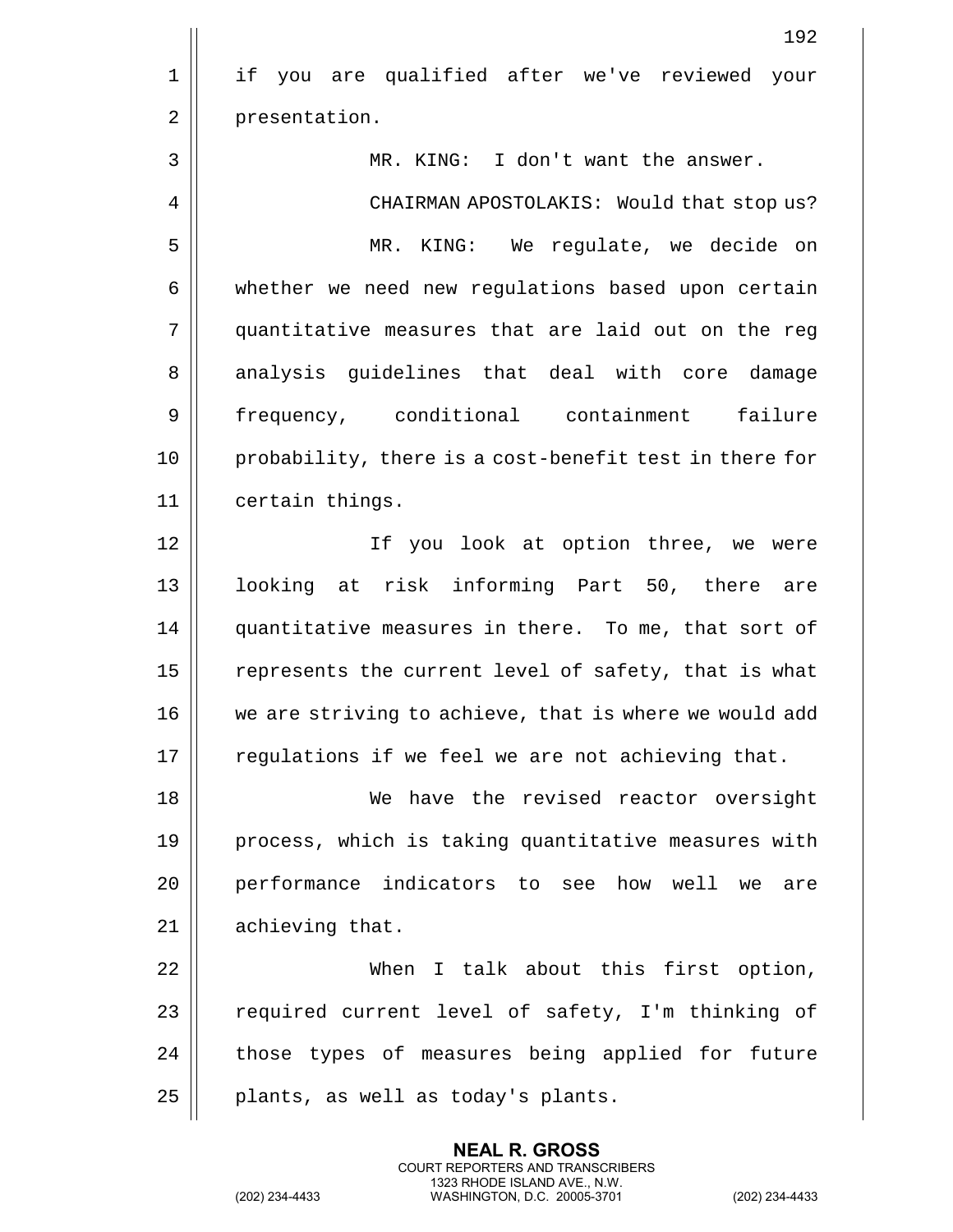|             | 193                                                              |
|-------------|------------------------------------------------------------------|
| $\mathbf 1$ | When<br>I go to the second option<br>I'm                         |
| 2           | thinking of making those measures a little<br>more               |
| 3           | stringent, and applying those, and seeing what kind of           |
| 4           | regulations and inspection program, oversight program            |
| 5           |                                                                  |
| 6           | MEMBER WALLIS: So what you are really                            |
| 7           | saying is your current level of regulations, or                  |
| 8           | enhanced level of regulations?                                   |
| 9           | MR. KING: Yes, you can call it that.                             |
| 10          | Dr. Kress, if you are<br>MEMBER POWERS:                          |
| 11          | going to look upon this as an opportunity to codify              |
| 12          | CDF, are you going to look at it as an opportunity to            |
| 13          | include a requirement on ground contamination?                   |
| 14          | MEMBER KRESS: Yes, but my CDF, or my LRF                         |
| 15          | up with, will include ground<br>whatever<br>$\mathbf{I}$<br>come |
| 16          | contamination. But that is another issue.                        |
| 17          | KING: The other two options that<br>MR.                          |
| 18          | we're talking about, the third one we call an enhanced           |
| 19          | level of confidence, and that is keep the same goals,            |
| 20          | CDF and so forth, as you have today, but you would               |
| 21          | apply some additional testing requirements, some                 |
| 22          | additional oversight, maybe some additional analysis             |
| 23          | to really have a much -- try to improve your                     |
| 24          | confidence that those goals are going to be met, given           |
| 25          | the fact that these designs have less experience, and            |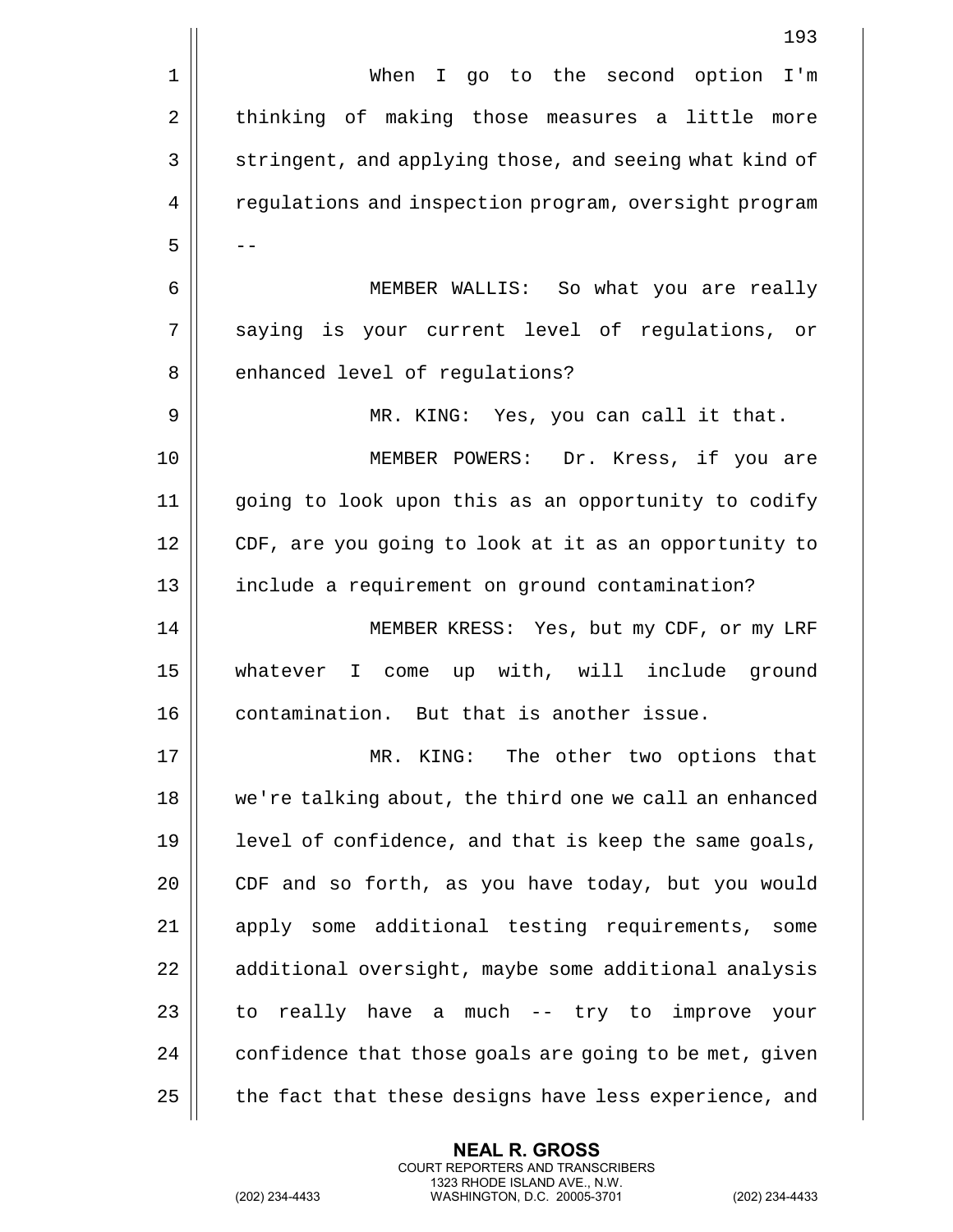|    | 194                                                   |
|----|-------------------------------------------------------|
| 1  | have probably larger uncertainties associated with    |
| 2  | The fourth one is one where you go to the<br>them.    |
| 3  | industry and you say, hey, our policy statement       |
| 4  | expects you to achieve enhanced safety, tell us how   |
| 5  | you are going to do it.                               |
| 6  | Remember the old EPRI ALWR requirements               |
| 7  | document? Well, they came in and had a ten to the     |
| 8  | minus fifth CDF, and they had some severe accident    |
| 9  | features on the plants, and so forth.                 |
| 10 | That could be, to me, a viable option.                |
| 11 | Say, okay, we are going to keep CDF ten to the minus  |
| 12 | four, and so forth, but we expect you to do better,   |
| 13 | show us how you are going to do that.                 |
| 14 | CHAIRMAN APOSTOLAKIS: The issue came up               |
| 15 | when the new production reactor was designed, and     |
| 16 | there was a number of interpretations. And finally    |
| 17 | they said, well gee, maybe it is only one reactor, a  |
| 18 | production reactor. We want it to be safer, they      |
| 19 | said, than the light water reactors.                  |
| 20 | So the interpretation was, safer than the             |
| 21 | safest LWR. And then they realized how much it would  |
| 22 | They just said, well, maybe that is not<br>cost them. |
| 23 | the interpretation of enhanced safety that we should  |
| 24 | adopt.                                                |
| 25 | So I think, you know, you can interpret               |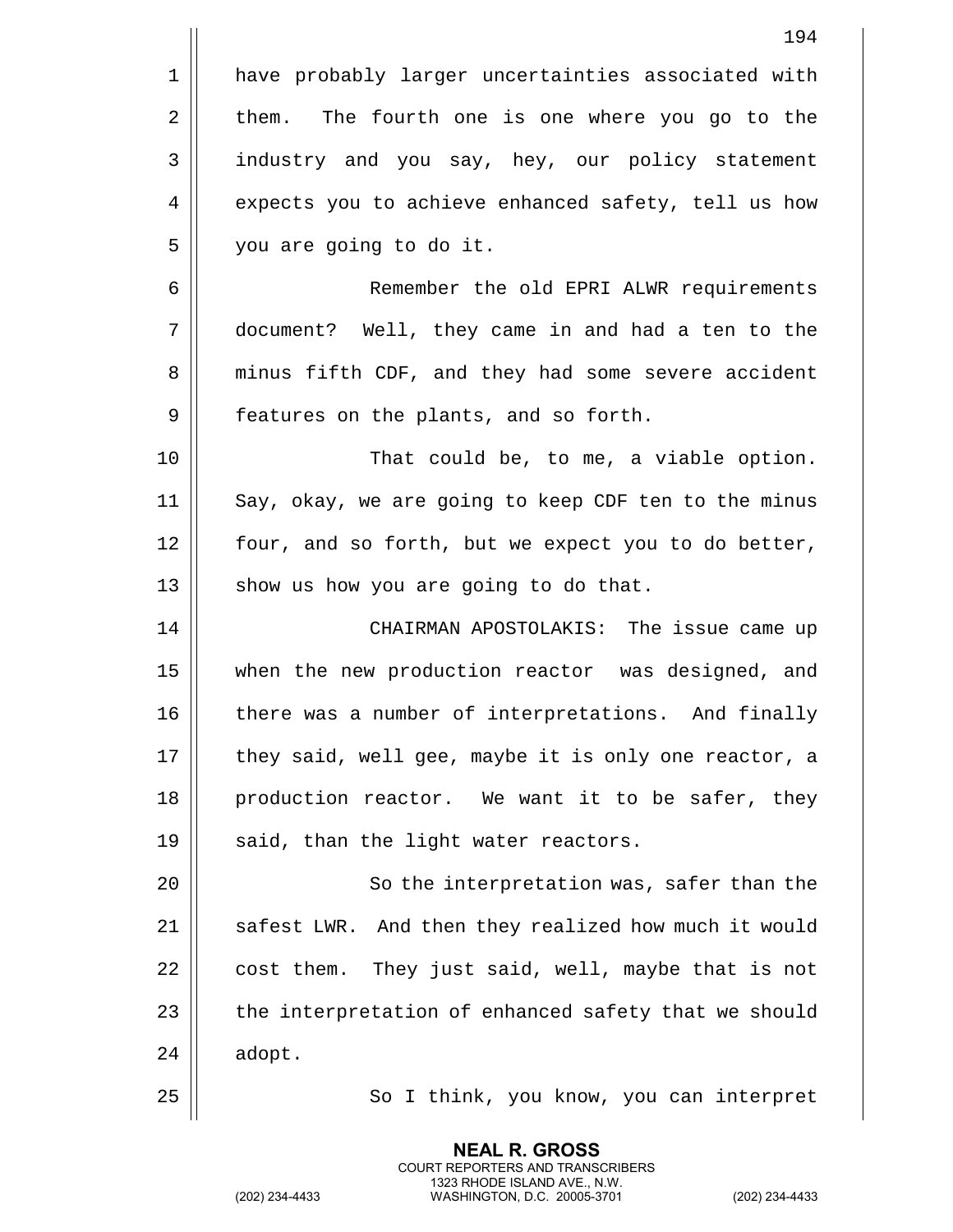|    | 195                                                    |
|----|--------------------------------------------------------|
| 1  | this in a number of ways.                              |
| 2  | MEMBER KRESS: This Committee, normally,                |
| 3  | doesn't like these loose, vague things like, we are    |
| 4  | going to require the current level of safety, but we   |
| 5  | really expect you to have a higher level of safety,    |
| 6  | and you tell us how you do that. It just leaves the    |
| 7  | thing so wishy washy, and vague, that this Committee   |
| 8  | normally doesn't like that sort of stuff.              |
| 9  | If we were to write a letter and say don't             |
| 10 | do that, pick out some level and say, that is what we  |
| 11 | are going to require.                                  |
| 12 | MR. KING: The things that could drive                  |
| 13 | this decision, one way or the other, I call them key   |
| 14 | considerations. The first one is the issue I already   |
| 15 | talked about, additional reactors.                     |
| 16 | As I mentioned, if you look at the                     |
| 17 | strategic plan, the performance measures under there   |
| 18 | are really dependent upon the total number of reactors |
| 19 | nationwide.                                            |
| 20 | You also have the issue of reactors per                |
| 21 | It is my understanding that what is being<br>site.     |
| 22 | discussed for the early site permit applications that  |
| 23 | are expected next year are, all three that<br>are      |
| 24 | expected will be written around existing sites, so     |
| 25 | they will be written to add new reactors to sites that |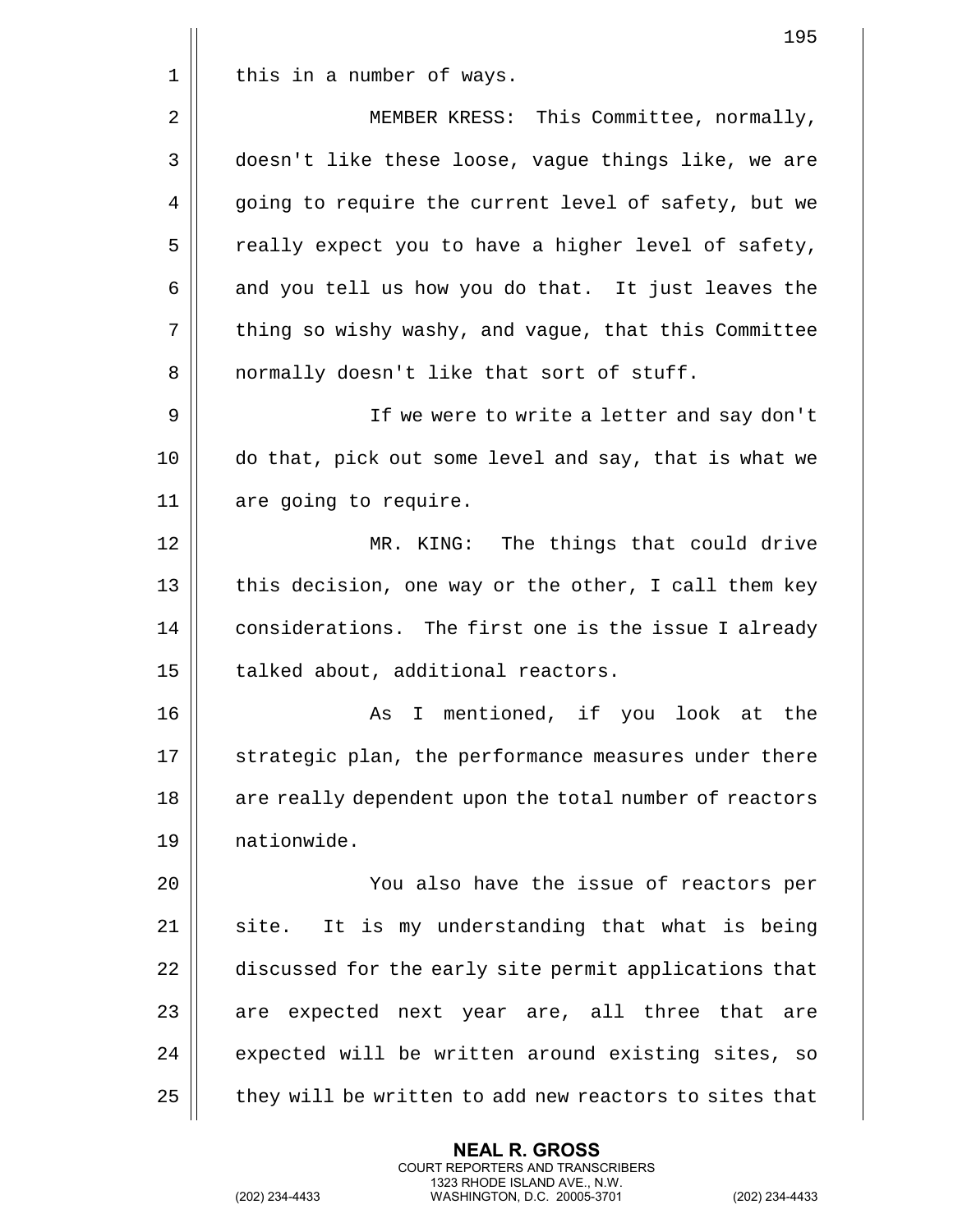|    | 196                                                    |
|----|--------------------------------------------------------|
| 1  | already have reactors on them.                         |
| 2  | And they will be written to allow multiple             |
| 3  | new reactors on those sites, not just one new reactor. |
| 4  | So the issue of reactors per site I think is one that  |
| 5  | has to be addressed.                                   |
| 6  | Go read the safety goal policy and say,                |
| 7  | what does it apply to, is it written on a per-plant or |
| 8  | per-site basis? Depending on what paragraph you read   |
| 9  | you can go one way or the other.                       |
| 10 | MEMBER KRESS: But clearly, to me, a LRF                |
| 11 | criteria, if you had one, like the prompt fatality     |
| 12 | safety goal surrogate LRF criteria, is a site          |
| 13 | criteria. It is the site that has to meet that.        |
| 14 | If you read the safety goal<br>MR. KING:               |
| 15 | policy in the paragraphs that talk about the one miles |
| 16 | and the ten miles, it talks about people around the    |
| 17 | site, not people around the plant.                     |
| 18 | MEMBER KRESS: It is a site criteria.<br>$\mathbf I$    |
| 19 | don't think there is any doubt about it.               |
| 20 | MEMBER ROSEN: So in principle, if you                  |
| 21 | have two reactors on site, and they've used up all the |
| 22 | work, you are saying that you couldn't put another     |
| 23 | one?                                                   |
| 24 | MEMBER KRESS: That is exactly what you                 |
| 25 | should say.                                            |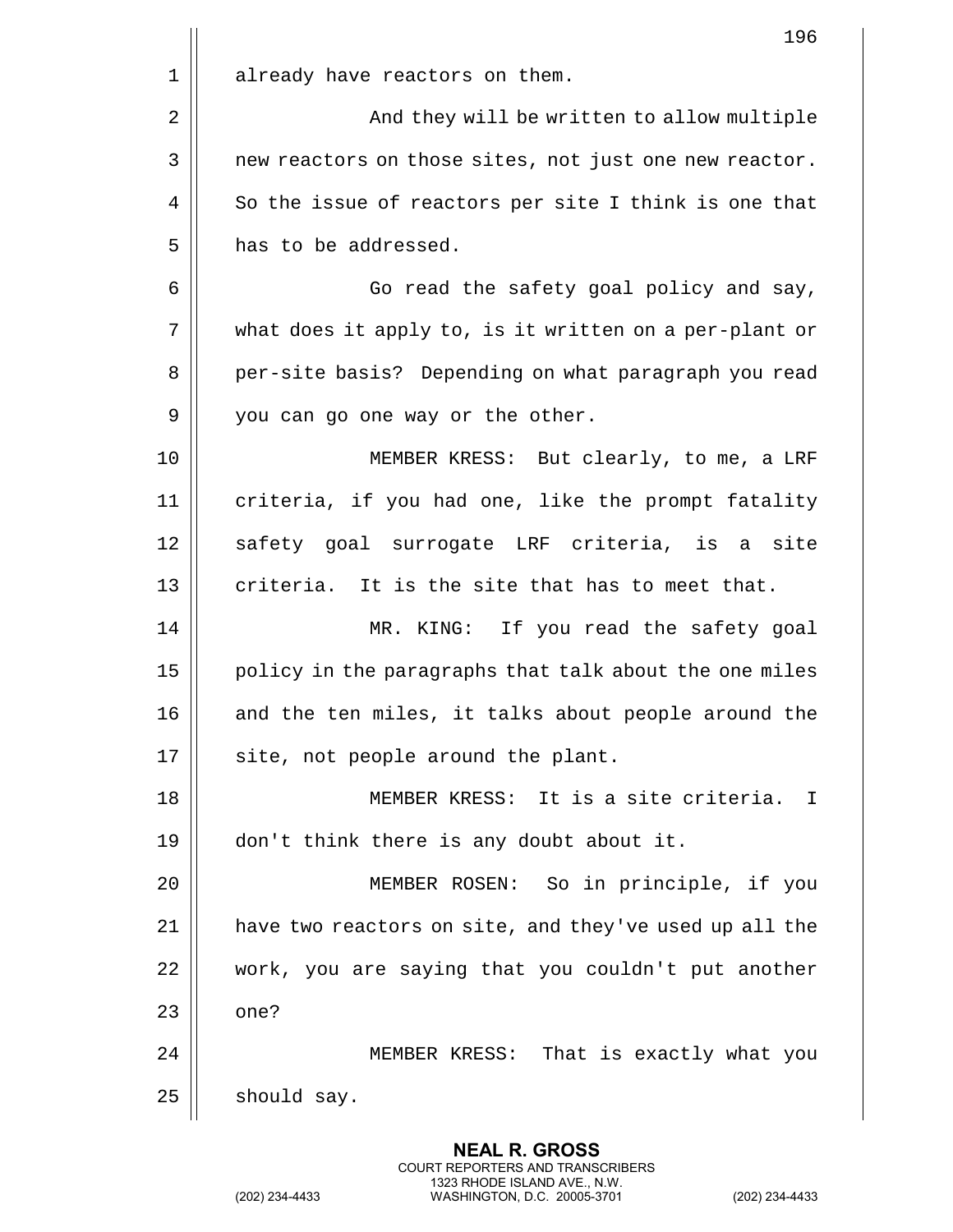|    | 197                                                    |
|----|--------------------------------------------------------|
| 1  | MEMBER ROSEN: Or you could say maybe we                |
| 2  | would have to have some additional measures for the    |
| 3  | other two reactors.                                    |
| 4  | MEMBER KRESS: That is exactly what you                 |
| 5  | would say.                                             |
| 6  | MR. KING: Or you could say the next one                |
| 7  | has to be much safer, so that it is basically a        |
| 8  | negligible risk, just like in reg guide 117, where we  |
| 9  | define some, you know, small and very small.           |
| 10 | You know, it could go different ways. But              |
| 11 | I think to me a fundamental question to go to the      |
| 12 | Commission is, how do you interpret your safety goal   |
| 13 | policy, per-site, per-plant?                           |
| 14 | CHAIRMAN APOSTOLAKIS: Actually I think it              |
| 15 | was Commissioner Bradford that had that comment, that  |
| 16 | two can play that game, that this is the goal of the   |
| 17 | policy reactor, this is the goal of -- maybe we should |
| 18 | review it.                                             |
| 19 | MR. KING: He did it on core damage.                    |
| 20 | CHAIRMAN APOSTOLAKIS: Yes. But anyway,                 |
| 21 | that's the kind of thing we have to revisit.           |
| 22 | Another issue is the fourth<br>MR. KING:               |
| 23 | item down. The fact that these are new plants, we      |
| 24 | don't have a lot of operating experience.<br>And       |
| 25 | probably the largest uncertainties are in the area of  |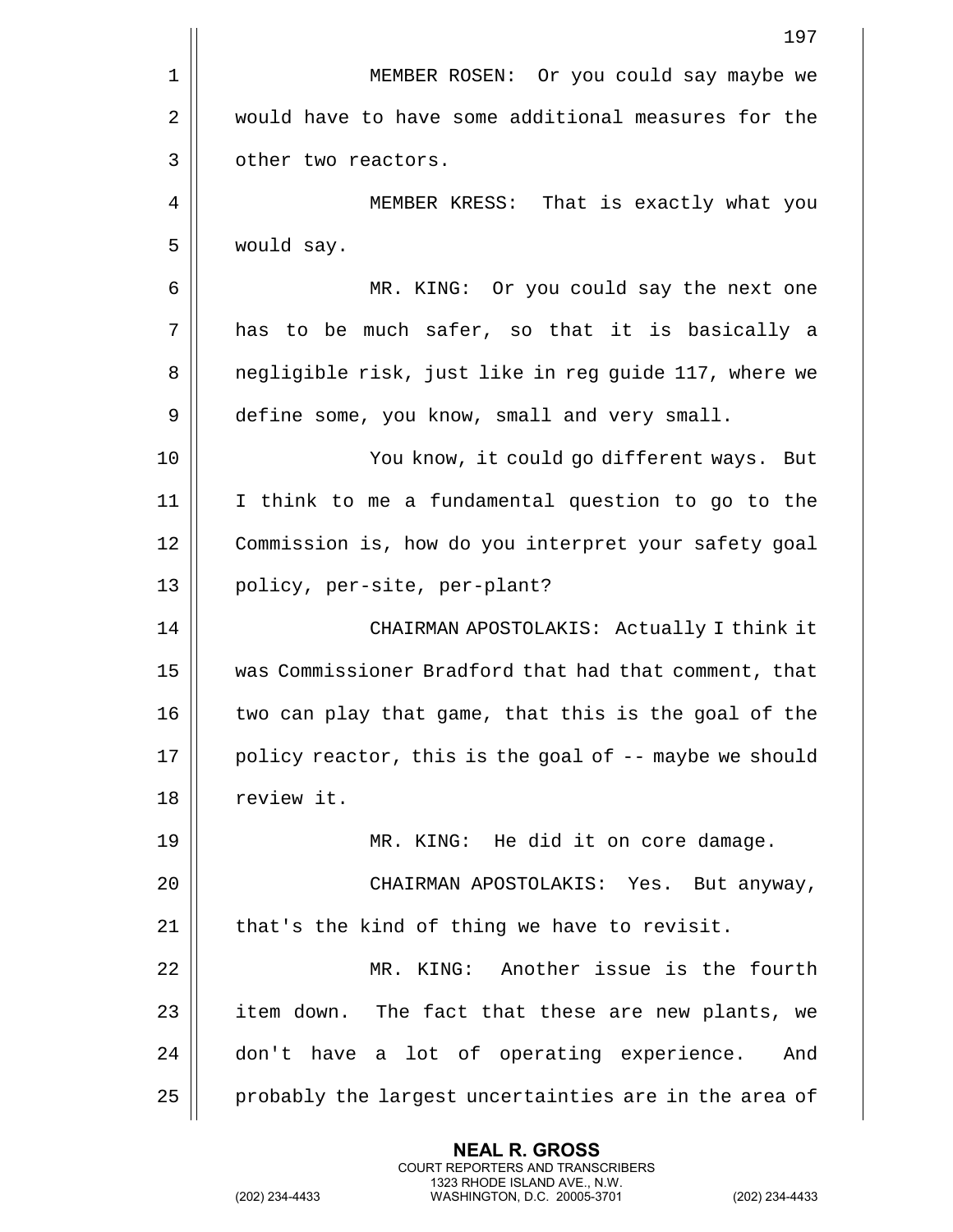|    | 198                                                    |
|----|--------------------------------------------------------|
| 1  | severe accidents.                                      |
| 2  | Would it make sense to require enhanced                |
| 3  | accident prevention to help compensate for those       |
| 4  | uncertainties in severe accident space, so that you    |
| 5  | have a much lower likelihood of ever getting to severe |
| 6  | accidents and, therefore, the uncertainties associated |
| 7  | with that don't have the prominence that they might    |
| 8  | for $a$ --                                             |
| 9  | CHAIRMAN APOSTOLAKIS: Do the designers                 |
| 10 | agree that the terminology "severe accidents" applies? |
| 11 | MR. KING: Do they agree what, excuse me?               |
| 12 | CHAIRMAN APOSTOLAKIS: "Severe accidents,"              |
| 13 | the terminology --                                     |
| 14 | MR. KING: Well, in discussions with the                |
| 15 | pebble bed folks, they do not use the term severe      |
| 16 | accidents. I use it because it is sort of in our       |
| 17 | lingo, and it really means something with substantial  |
| 18 | core damage.                                           |
| 19 | It may not be a core melt in the case of               |
| 20 | the HTGR.                                              |
| 21 | MEMBER KRESS: Another way to interpret to              |
| 22 | me, that bullet, maybe we ought to require a really    |
| 23 | quantification of the uncertainties<br>good<br>and     |
| 24 | confidence levels on our requirements. Might be        |
| 25 | another way to do that.                                |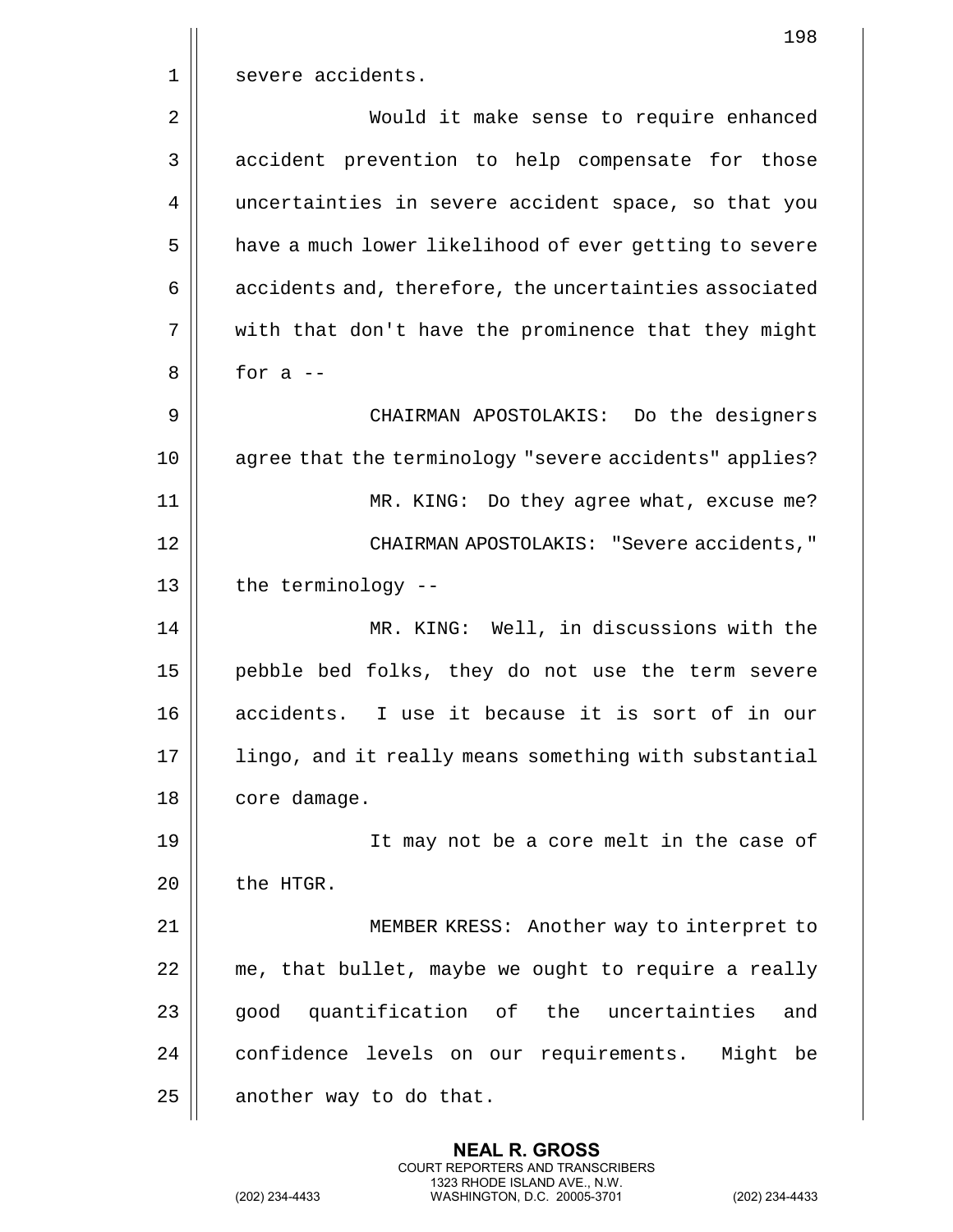|    | 199                                                        |
|----|------------------------------------------------------------|
| 1  | MEMBER POWERS: That's a surprise.                          |
| 2  | KING: Yes. Confidence level<br>MR.                         |
| 3  | certainly is an issue that, I think, is important in       |
| 4  | a number of these issues we are going to talk about,       |
| 5  | it is not just on this issue.                              |
| 6  | CHAIRMAN APOSTOLAKIS: But already, I                       |
| 7  | mean, if you look at the goals it seems to me that we      |
| 8  | are saying that accident prevention is a thousand          |
| 9  | times more important than mitigation, because you are      |
| 10 | saying $10^{-4}$ -- can you really do that? That's more of |
| 11 | a feasibility issue; you can put even more emphasis on     |
| 12 | that side. I don't know how high, but it's pretty          |
| 13 | high, you know? It seems to me it would be easier to       |
| 14 | do more on the other side to make sure that mitigation     |
| 15 | is better than 0.1.                                        |
| 16 | I think we can do better. I<br>MR.<br>KING:                |
| 17 | mean, what is the right ratio--                            |
| 18 | CHAIRMAN APOSTOLAKIS: Well, in the sense                   |
| 19 | of -- if there is such a thing as a severe accident,       |
| 20 | then we can contain it, find it, with the probability,     |
| 21 | the condition probability of better than .1. It is         |
| 22 | fairly more feasible than working the prevention side.     |
| 23 | But this is clearly a defense in depth                     |
| 24 | issue which means a matter of uncertainty.                 |
| 25 | MEMBER BONACA: Although by designing the                   |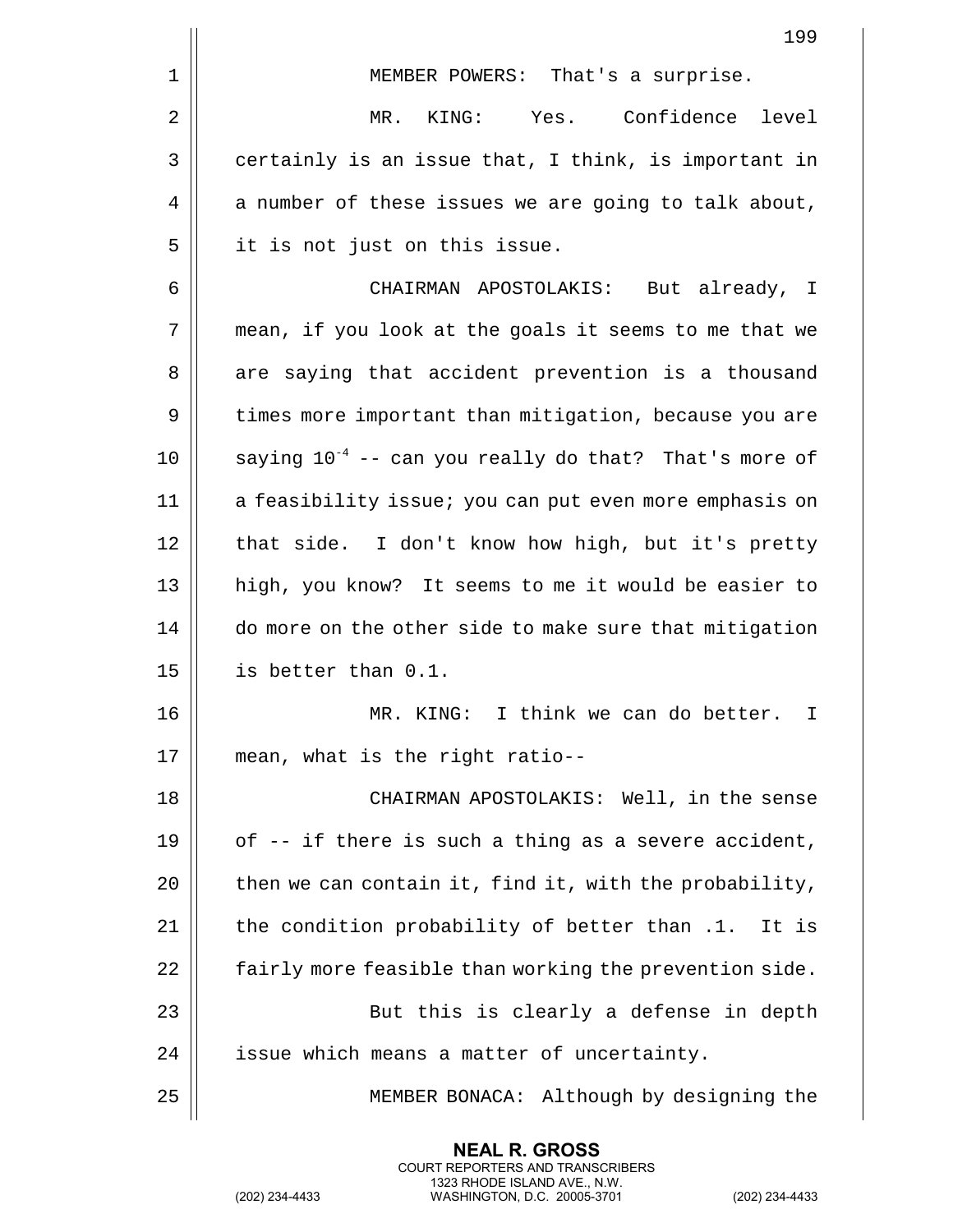|    | 200                                                    |
|----|--------------------------------------------------------|
| 1  | passive features, you are enhancing prevention.        |
| 2  | CHAIRMAN APOSTOLAKIS: Actually my biggest              |
| 3  | uncertainties are on that side. I mean, even the       |
| 4  | AP600 reported something like a few 10 to the minus 7  |
| 5  | core damage frequency. I think there are<br>for        |
| 6  | uncertainties there. I mean, I couldn't find them at   |
| 7  | the time, but if you put yourself light water reactor  |
| 8  | history 30 years ago, there are a lot of things have   |
| 9  | happened since then, that we could not imagine. So     |
| 10 | the 10 to the minus 7 number is more suspect in my     |
| 11 | $mind$ --                                              |
| 12 | MR. KING: You are raising an interesting               |
| 13 | argument in terms of should we consider what is the    |
| 14 | balance, should we put a ratio to somehow quantify the |
| 15 | balance for prevention and mitigation?                 |
| 16 | MEMBER BONACA: You know, if I could, the               |
| 17 | safety goal policy I was thinking about, actually, if  |
| 18 | you think about additional reactors and remember, we   |
| 19 | talked about four or five hundred, really, you have a  |
| 20 | viability of the industry objective that goes beyond   |
| 21 | the safety goal policy. I mean, that is not adequate   |
| 22 | any more.                                              |
| 23 | CHAIRMAN APOSTOLAKIS: Yes, that is the                 |
| 24 | whole point.                                           |
| 25 | It would be more of an<br>MEMBER BONACA:               |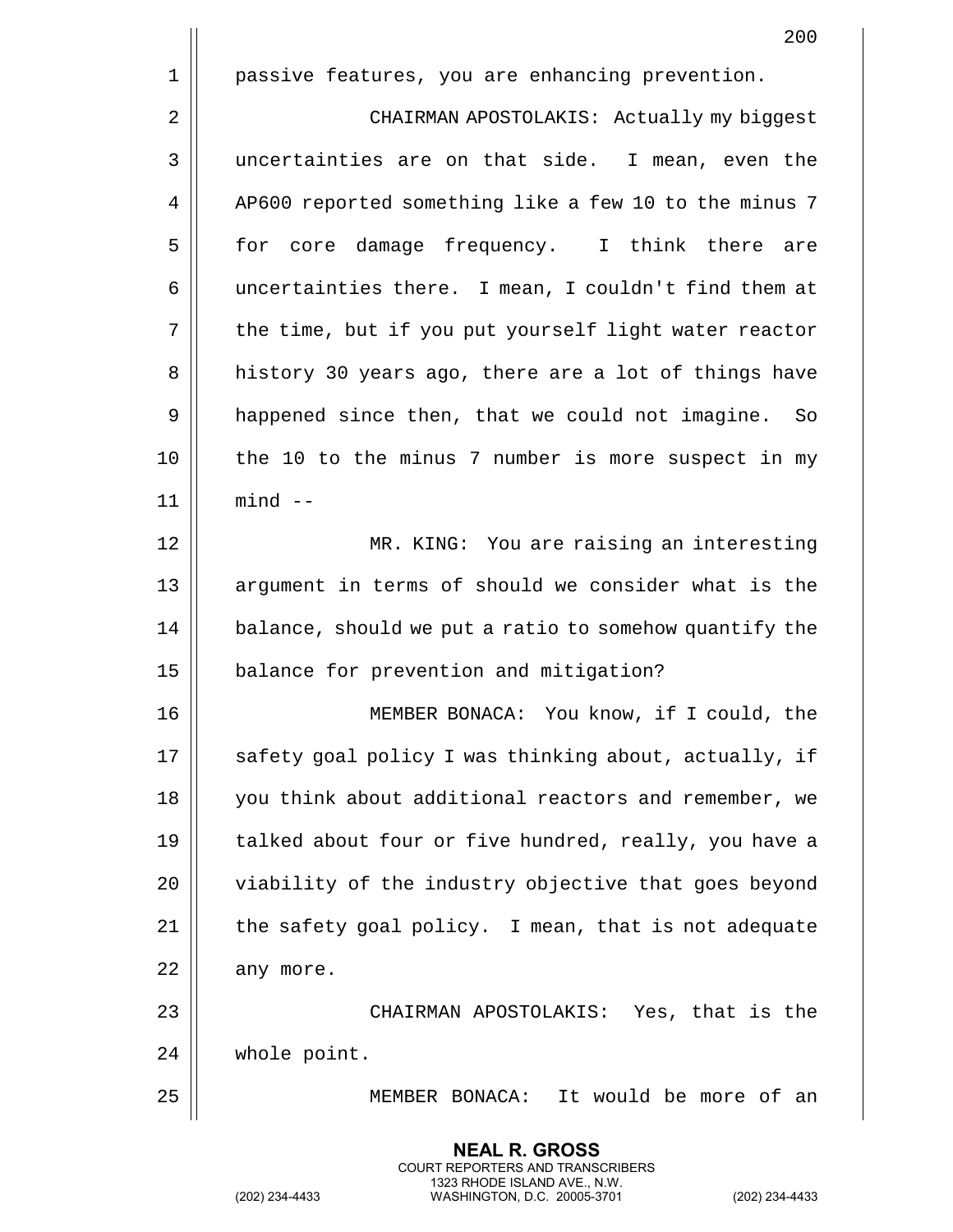|             | 201                                                 |
|-------------|-----------------------------------------------------|
| $\mathbf 1$ | industry issue.                                     |
| $\sqrt{2}$  | CHAIRMAN APOSTOLAKIS: That brings up an             |
| 3           | interesting point. You know, people have been       |
| 4           | complaining from the beginning -- you should never  |
| 5           | have goals in terms of rates, because you run into  |
| 6           | these issues at some point. Per-year, per-whatever. |
| 7           | It has worked very well for us because we           |
| 8           | haven't built any more plants, but now maybe it is  |
| 9           | time to reconsider.                                 |
| 10          | MEMBER KRESS: I hope we don't get tied up           |
| 11          | on this balance issue, because our real goal is to  |
| 12          | ensure the risk is not an undue risk. Whether it's  |
| 13          | achieved by a really good design that stops it from |
| 14          | occurring or maybe not so good a design but has an  |
| 15          | extremely good containment. I don't think we should |
| 16          | get tied up on that.                                |
| 17          | I think we should be interested in the              |
| 18          | overall number, and you need to worry about the     |
| 19          | uncertainties.                                      |
| 20          | MEMBER ROSEN: What happened to defense in           |
| 21          | depth?                                              |
| 22          | MEMBER KRESS: It is coming up.                      |
| 23          | CHAIRMAN APOSTOLAKIS: There are two or              |
| 24          | three slides in the presentation --                 |
| 25          | MEMBER ROSEN: But if you are saying we              |
|             |                                                     |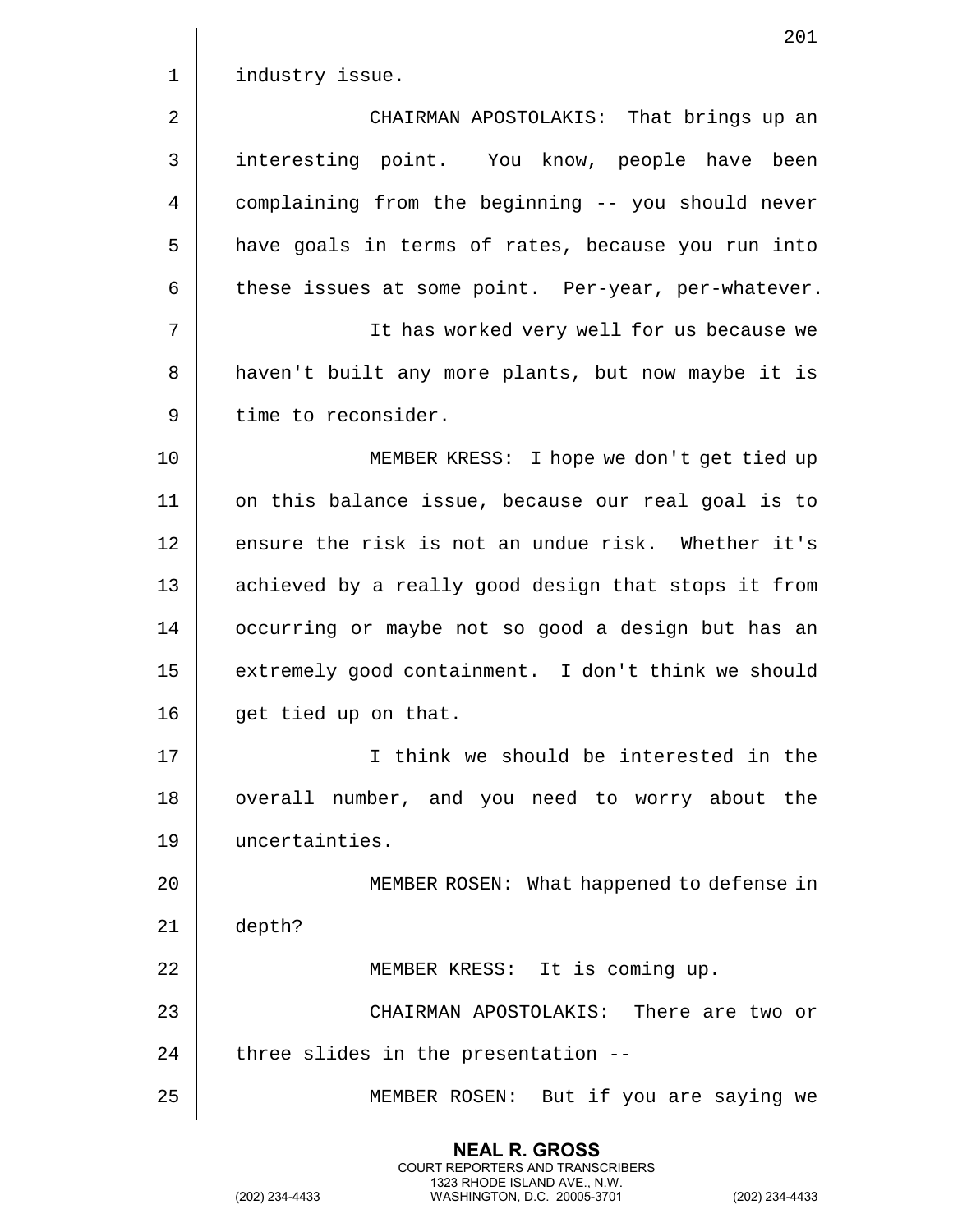|    | 202                                                    |
|----|--------------------------------------------------------|
| 1  | should just be worried about the final number --       |
| 2  | MEMBER KRESS: You heard me say, yes, I'd               |
| 3  | worry about the uncertainty in the determination, and  |
| 4  | that ought to be a consideration in how you do it.     |
| 5  | But I really think that is the risk that you should be |
| 6  | worried about.                                         |
| 7  | MEMBER ROSEN: I agree.                                 |
| 8  | MR. KING: And that is your ultimate                    |
| 9  | measure. But I still, I would give a lot more weight   |
| 10 | to prevention than mitigation.                         |
| 11 | CHAIRMAN APOSTOLAKIS: We already do.                   |
| 12 | MR. KING: And we already do. But is that               |
| 13 | good enough, or do we want to go further? The only     |
| 14 | other thing I want to point out --                     |
| 15 | MEMBER POWERS: My point was, I wouldn't                |
| 16 | say well, I got ten to the minus 7, but we're going to |
| 17 | stick a .01 containment on it, too. That's what I was  |
| 18 | arguing against, the other direction. I think if you   |
| 19 | got good enough at the prevention end, you shouldn't   |
| 20 | get tied up on this balance.                           |
| 21 | MR. KING: You could carry that to the                  |
| 22 | extreme and say all you need is prevention, you don't  |
| 23 | need --                                                |
| 24 | MEMBER KRESS: And that is what<br>$I'$ m               |
| 25 | saying, you very well could get by with that in        |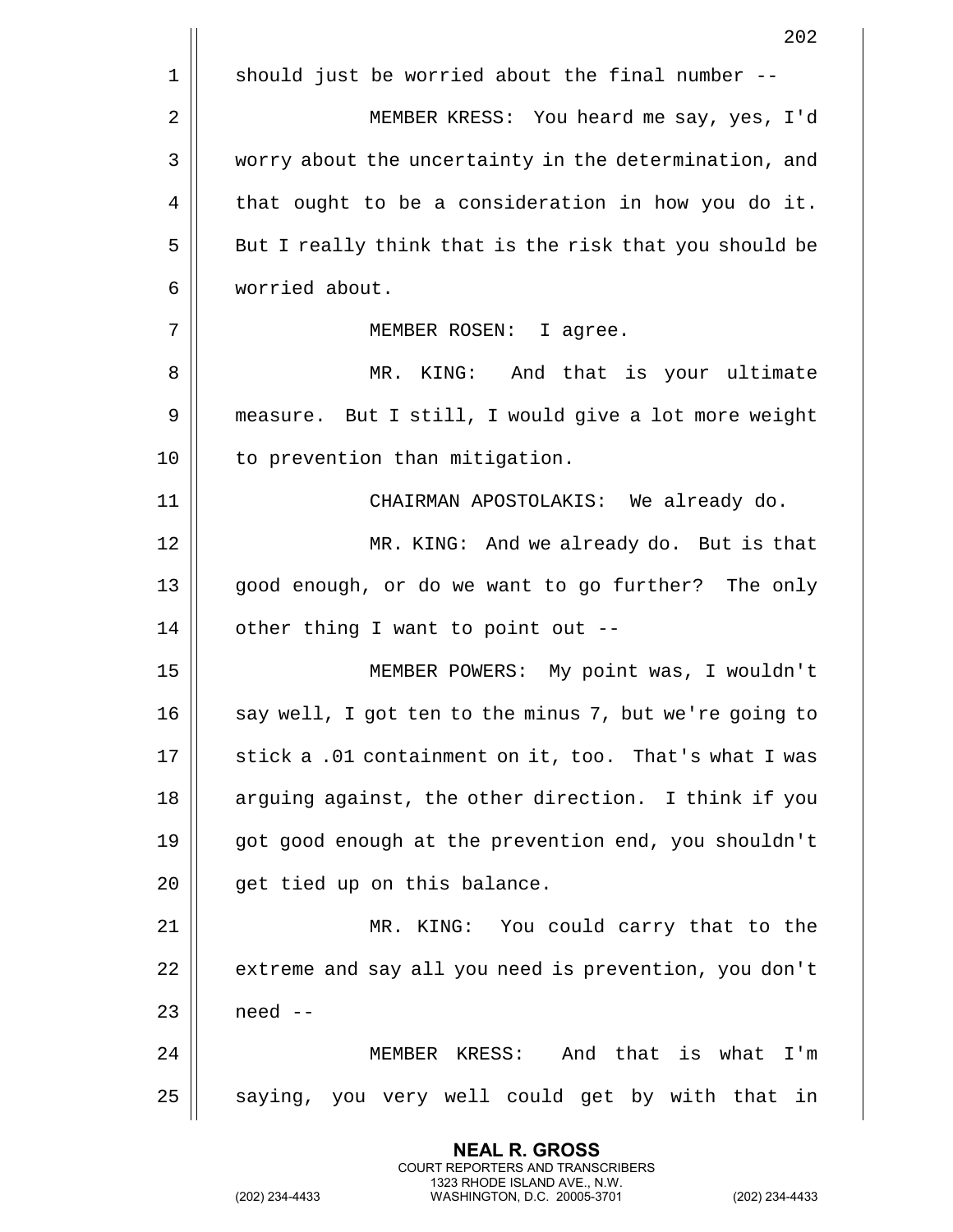|             | 203                                                    |
|-------------|--------------------------------------------------------|
| $\mathbf 1$ | regulatory specs. As long as the uncertainties are     |
| 2           | not killers.                                           |
| 3           | MEMBER ROSEN: But we are talking about a               |
| 4           | new reactors where the uncertainties are going to be   |
| 5           | large.                                                 |
| 6           | MEMBER KRESS: I say we've got to give                  |
| 7           | some estimate.                                         |
| 8           | MR. KING: The other thing I want to point              |
| 9           | out on this slide is the bottom item, implications for |
| 10          | future LWRs. Most of these key considerations,         |
| 11          | depending on how they -- yes, whatever the outcome is  |
| 12          | for non-light water reactors, I think is going to have |
| 13          | a bearing on the future of light water reactors.<br>So |
| 14          | that has to be kept in mind when you go to the         |
| 15          | Commission with a recommendation.                      |
| 16          | Defense<br>in depth, that is the second                |
| 17          | overarching issue. I think the Committee was right in  |
| 18          | its letter of last July, in saying that is an          |
| 19          | overarching issue, not a sub-issue under some of these |
| 20          | other things.                                          |
| 21          | Right now, we talk about defense in depth              |
| 22          | in a lot of places, but we really don't have a good    |
| 23          | definition of what it is. It is not mentioned in the   |
| 24          | regulations. We have the 1999 white paper on risk-     |
| 25          | informed performance-based regulation that has a       |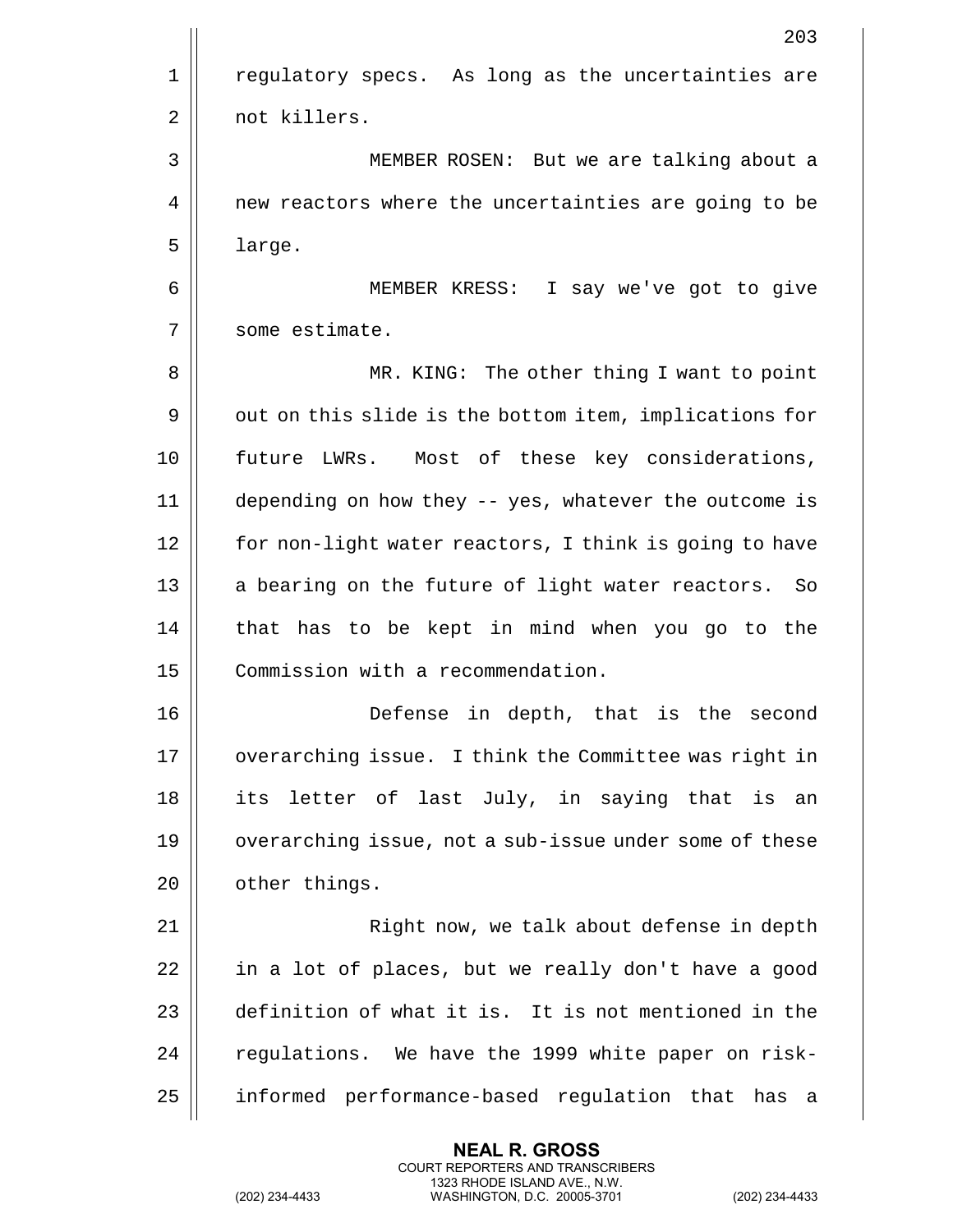204 1 | definition, but it reads more like a goal. 2 | MEMBER POWERS: In truth, it is mentioned  $3 \parallel$  in the regulations, 50.48, and appendix R, both 4 | mention explicitly defense in depth. 5 || MR. KING: Okay; I'm going to look at  $6 \parallel$  those. I don't remember seeing that in there. 7 MEMBER POWERS: Those are all fire 8 || protection regulations. The basic principle is 9 | prevention, suppression, and mitigation of 10 consequences. And if you are desperate to find a 11 definition of defense in depth, that is not a bad one. 12 || If you are looking for this rationalist baloney about 13 | compensating for uncertainties that we can't quantify 14 || or even articulate, you know, you're in more desperate  $15$  shape. But I don't want to prejudice you with that 16 || point of view. I'm totally open-minded on this  $17 \parallel$  subject. 18 (Laughter.) 19 CHAIRMAN APOSTOLAKIS: Of course, when 20 | they mention fire protection and suppression, you know 21 | there was some sort of uncertainty advanced in their 22 | minds, because they don't do that for all fires. For  $23$  some of them, they say that they are so low  $24$  | probability -- you don't do it for every single fire  $25$ 

> **NEAL R. GROSS** COURT REPORTERS AND TRANSCRIBERS 1323 RHODE ISLAND AVE., N.W.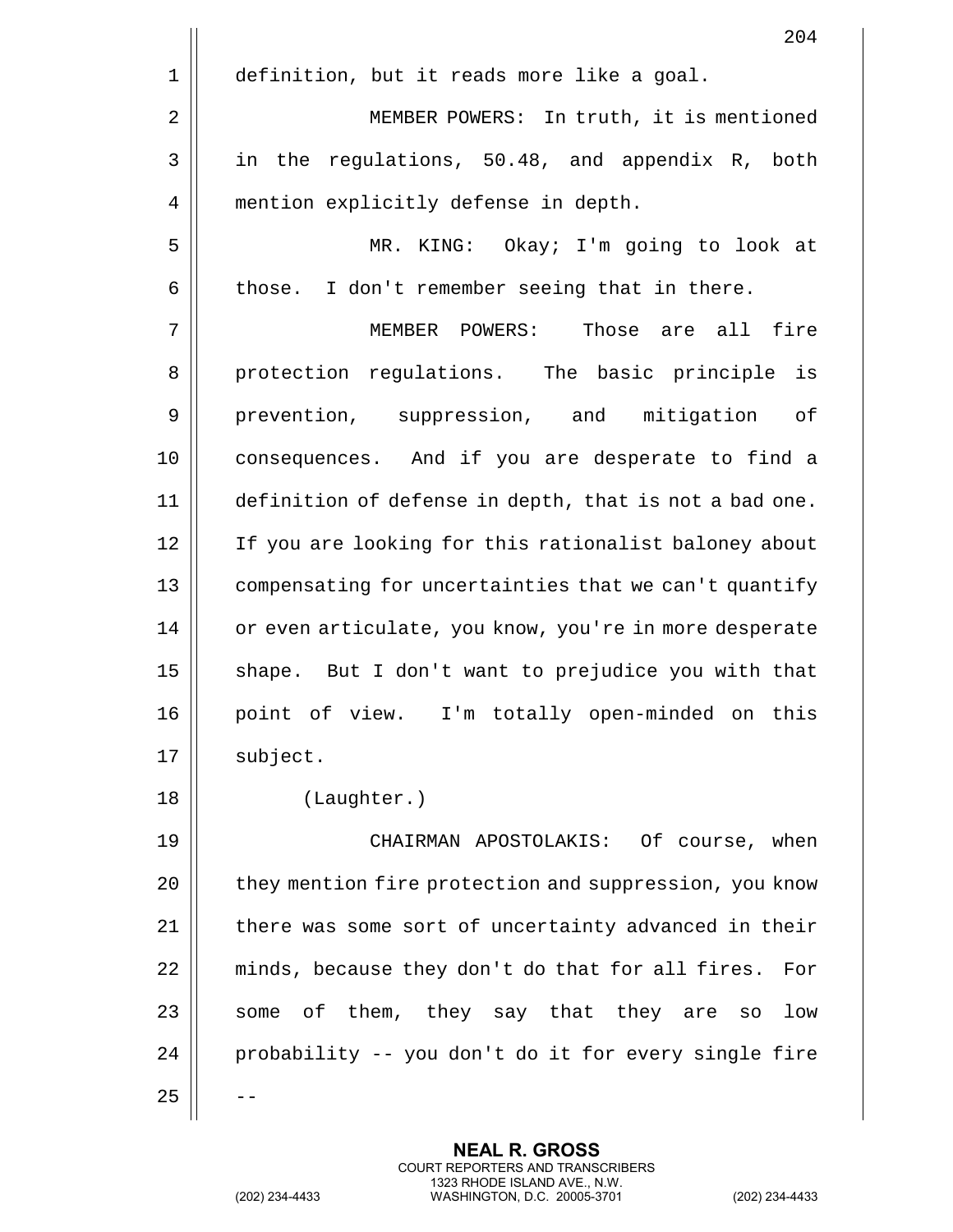|    | 205                                                    |
|----|--------------------------------------------------------|
| 1  | MEMBER POWERS: I'm really struggling to                |
| 2  | remember any of that, in 5048, or --                   |
| 3  | CHAIRMAN APOSTOLAKIS: It may not say it,               |
| 4  | whether you do the evaluation.                         |
| 5  | MEMBER POWERS: But when you are talking                |
| 6  | about the way the analysis is going back, I mean, yes, |
| 7  | it is true that the approach to defense in depth is    |
| 8  | borne of uncertainty. But they circumvent the need to  |
| 9  | quantify them because in the end they are saying,      |
| 10 | "What if I'm wrong about all the analyses, including   |
| 11 | my analyses for my uncertainties?"                     |
| 12 | CHAIRMAN APOSTOLAKIS: Now they were wrong              |
| 13 | in Appendix R, when they demanded that things be near  |
| 14 | the ceiling, 20 feet above -- but as long you have 20  |
| 15 | feet separation horizontally, it was okay. And then    |
| 16 | there was a search that showed that if you had a fire  |
| 17 | there was a hot plume that drives the gases up, and    |
| 18 | then you have a hot gas layer. So whether you have     |
| 19 | twenty feet or thirty feet, it really doesn't matter;  |
| 20 | because all of them are immersed in the hot gas layer. |
| 21 | Nobody asked, "What if we're all wrong?"<br>And        |
| 22 | they were. So you know, there are limitations to that  |
| 23 | rationalist approach, too. In the scenario approach,   |
| 24 | it came out. In the scenario approach they identified  |
| 25 | the hot gas layer, and they said, "Gee, the horizontal |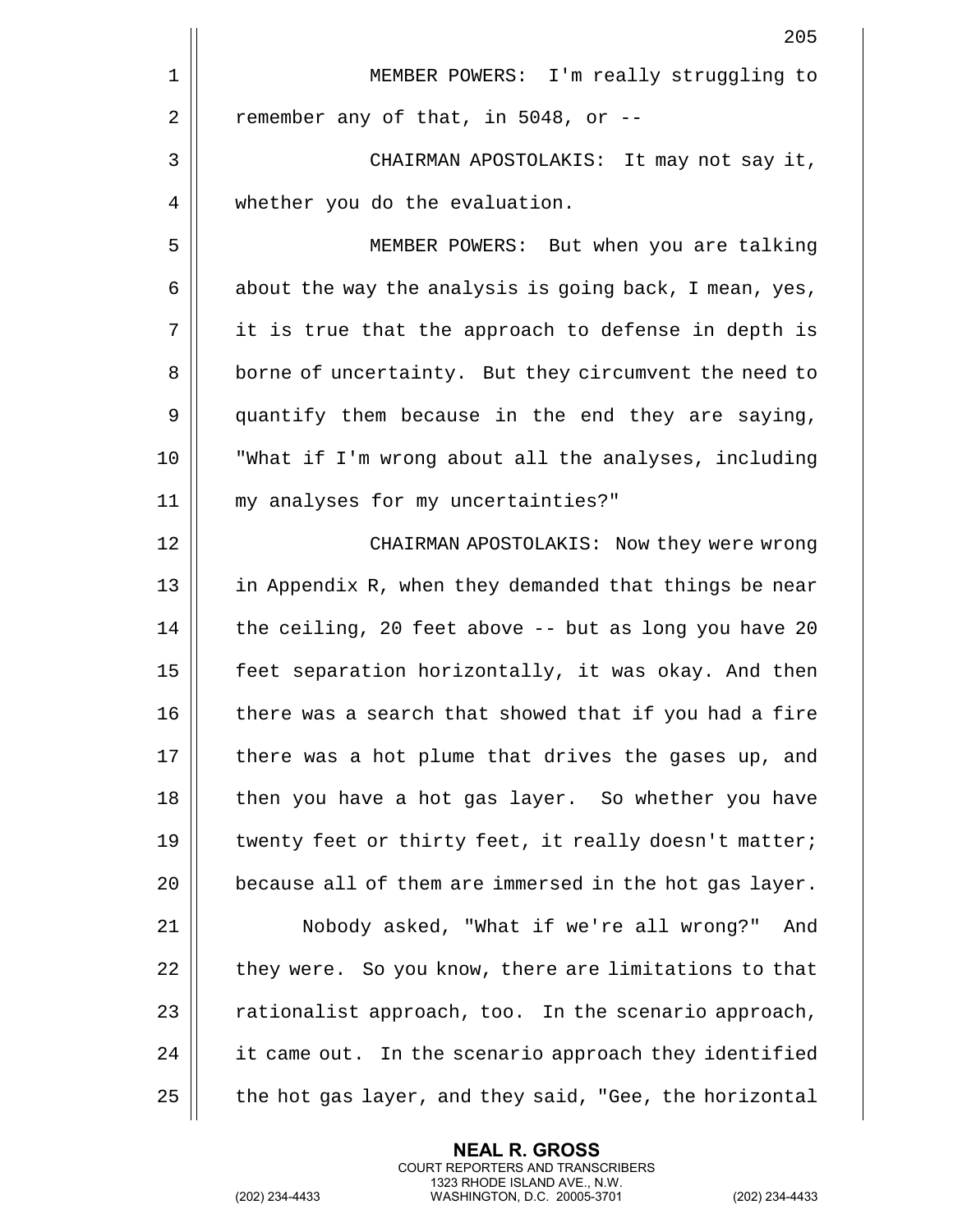|    | 206                                                    |
|----|--------------------------------------------------------|
| 1  | distances don't really matter." There are limitations  |
| 2  | to both approaches.                                    |
| 3  | MEMBER POWERS: I think you see what the                |
| 4  | prejudice was in setting this up. Yes, they took a     |
| 5  | conventional wisdom at the time and argued about 20    |
| 6  | feet based on the radiation argument and not on hot    |
| 7  | gas.                                                   |
| 8  | But, you see the defense in depth says,                |
| 9  | first of all, you prevent that fire from ever          |
| 10 | occurring. Second of all, if that fails, you try to    |
| 11 | detect and suppress that fire. Now, the 20 feet was    |
| 12 | in fact and implementation of mitigating consequences. |
| 13 | CHAIRMAN APOSTOLAKIS: Well, but it could               |
| 14 | be prevented, depends on what you are trying to        |
| 15 | prevent. But you are saying prevention refers to the   |
| 16 | fire itself. But if you say "I'm trying to prevent     |
| 17 | core damage, then failed is a --                       |
| 18 | MEMBER POWERS: It is preventing damage to              |
| 19 | safety-related equipment, was the objective in that    |
| 20 | 24th thing there. But I mean that is compounding a     |
| 21 | lot of what fails on top of each other before you get  |
| 22 | there.                                                 |
| 23 | CHAIRMAN APOSTOLAKIS:<br>The point<br>$I'$ m           |
| 24 | making is that just as you can criticize the argument  |
| 25 | that you should quantify your uncertainties and be     |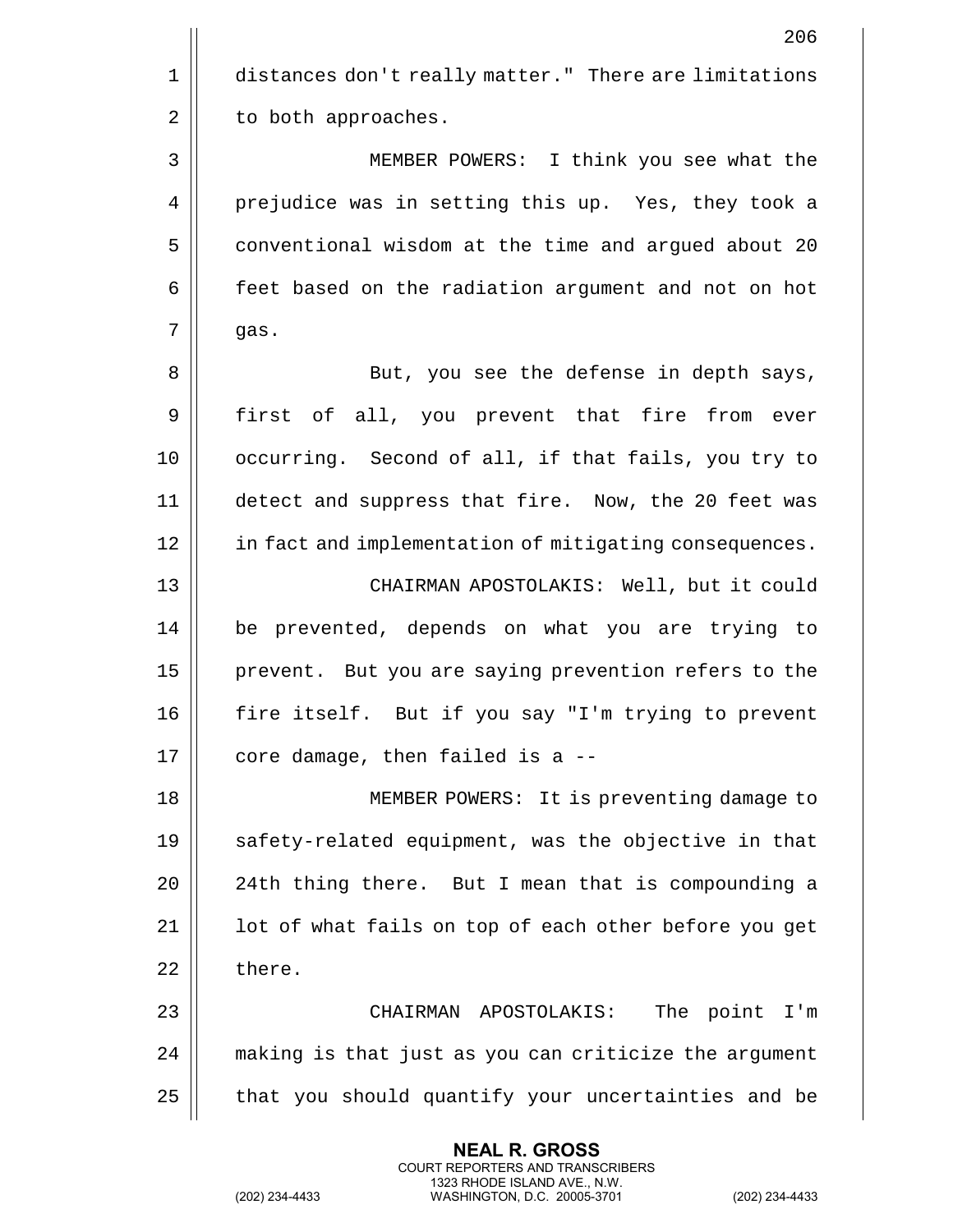|    | 207                                                    |
|----|--------------------------------------------------------|
| 1  | rationalist, you can criticize the argument, I will be |
| 2  | asking myself, "What if I am wrong?" because we may    |
| 3  | not ask that question at some crucial point, because   |
| 4  | you don't know. You don't ask, "what if I'm wrong"     |
| 5  | every single step of the way.                          |
| 6  | So maybe theoretically you can quantify                |
| 7  | the uncertainties like what the press wants, but       |
| 8  | theoretically, also, you can ask you know, "What if    |
| 9  | I'm wrong." But in both cases there are holes. That    |
| 10 | is why it should be risk-informed.                     |
| 11 | MEMBER KRESS: I think we ought to move                 |
| 12 | on.                                                    |
| 13 | MEMBER POWERS: My only point was to say                |
| 14 | that it's not -- in the regulations, I mean, it is     |
| 15 | true in the sense that they don't speak of defense in  |
| 16 | depth for the bulk of the regulations, but there is an |
| 17 | explicit mention defense in depth in connection with   |
| 18 | fire protection. And it is not a half-bad definition   |
| 19 | of a structuralist view toward defense in depth.       |
| 20 | MR. KING: I will go look at that.<br>There             |
| 21 | have been people that have tried to define defense in  |
| 22 | depth. IAEA and INSC are two of the most prominent in  |
| 23 | my mind, where they defined five levels that include   |
| 24 | design elements, as well as programmatic elements in   |
| 25 | fairly multi-paged documents that issued, that put     |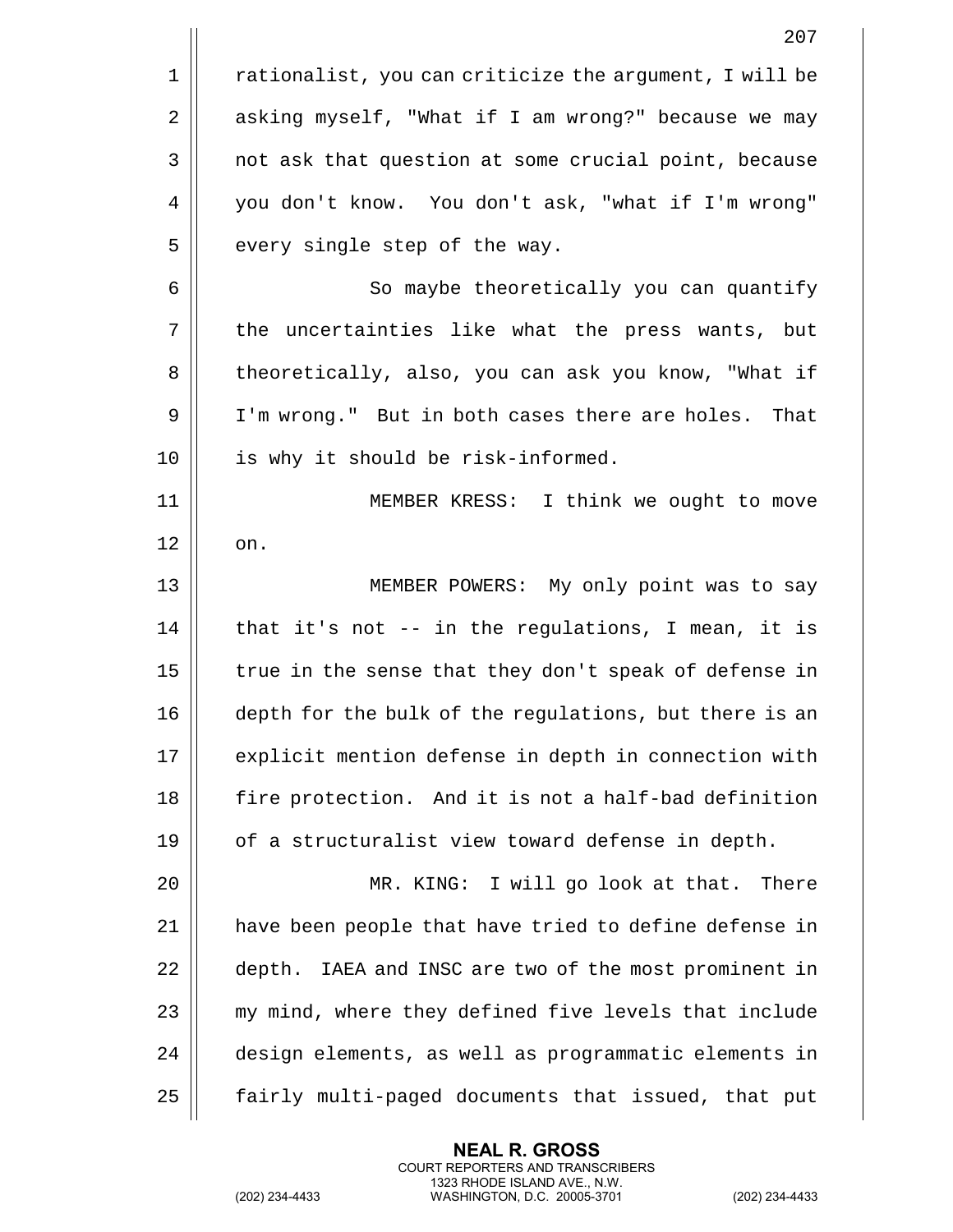|                | 208                                                    |
|----------------|--------------------------------------------------------|
| $\mathbf 1$    | those descriptions out.                                |
| $\overline{2}$ | I saw three options in trying to go to the             |
| 3              | Commission on this issue. One is we could just         |
| 4              | continue or previous practice of doing case by case    |
| 5              | reviews, and making judgements that defense in depth   |
| 6              | is incorporated into the design before we license it.  |
| 7              | You know, that is a potential for some                 |
| 8              | inconsistency, and it certainly has a lack of          |
| 9              | transparency in how those decisions were made, or has  |
| 10             | a potential for a lack of transparency.                |
| 11             | We can try to develop a description or a               |
| 12             | policy statement on defense in depth that the          |
| 13             | Commission could issue that could try and define what  |
| 14             | those elements are.                                    |
| 15             | We could, maybe, view it as trying to                  |
| 16             | implement the definition that is in the risk informed  |
| 17             | performance based white paper, which I view more as a  |
| 18             | goal. And it could have structural elements, rational  |
| 19             | elements, it could have quantification on it, it could |
| 20             | have any level of detail you want.                     |
| 21             | MEMBER POWERS: It was the case by case                 |
| 22             | process of this committee to conduct a fairly thorough |
| 23             | investigation of what it thought about defense in      |
| 24             | depth, and why the ability to do quantitative risk     |
| 25             | assessment.                                            |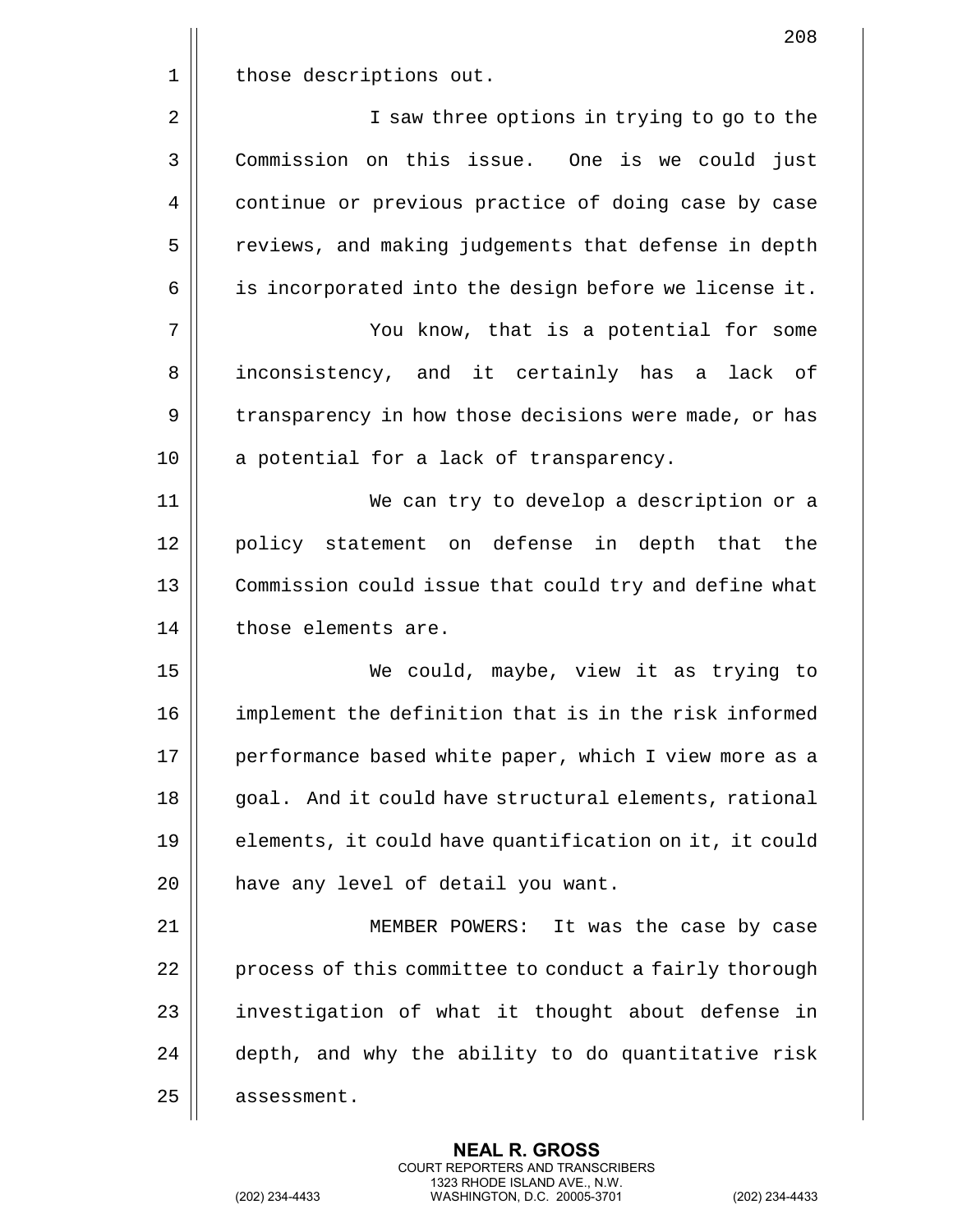1 And the problem we saw was that defense in 2 | depth was being used to undermine the use of risk 3 | information in the regulatory process, because it was 4 | always trumped by eliminating defense in depth over  $5 \parallel$  the years. 6 And so I guess I would look, my suggestion  $7 \parallel$  to you is don't present that, just that case by case 8 | thing, but you might want to consider another option, 9 || which says that in those cases where, at a fairly high 10 || level in the system, and not in the areas where there 11 is quantitative risk analysis is actually pretty good 12 | for evaluating the systems, and what not. 13 || In other words, I think there is more to

 $14$  | this case by case than just looking at each subsystem,  $15$  and what not. Because that is denying that you have 16 || this capability to look at a plant in an overall  $17 \parallel$  sense.

18 || And I don't think you want to do that at 19 | this point.

 CHAIRMAN APOSTOLAKIS: This is the so-21 || called pragmatic approach in our paper. And I | thought, I'm a little surprised that you don't mention  $\parallel$  option 3 here, because those guys have done a lot of  $\parallel$  thinking about it. And they did try to implement, as 25 | I recall, this pragmatic approach.

> **NEAL R. GROSS** COURT REPORTERS AND TRANSCRIBERS 1323 RHODE ISLAND AVE., N.W.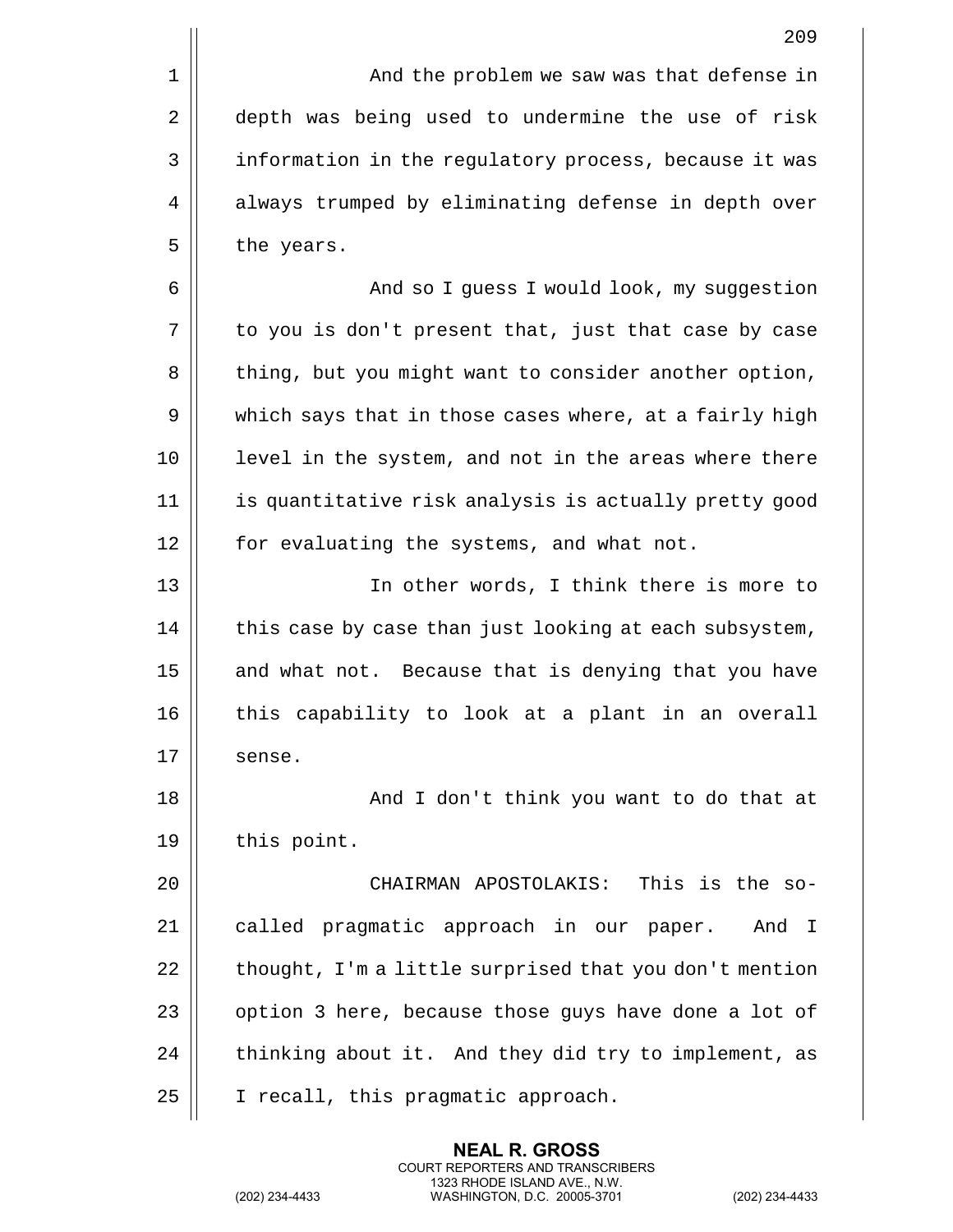|    | 210                                                    |
|----|--------------------------------------------------------|
| 1  | Because, you know, in our paper, between               |
| 2  | rationalist and structuralist we figure that neither   |
| 3  | one is really perfect, and you need this combination   |
| 4  | that Dana just described.                              |
| 5  | And having defense in depth of the highest             |
| 6  | level, without even questioning it, is a good thing to |
| 7  | do with international mitigation. So I would suggest   |
| 8  | that we look at the option 3 documents, because they   |
| 9  | have done thinking about this.                         |
| 10 | MR. KING: I've looked at the option 3                  |
| 11 | documents and the discussion in REG guide 1174, I      |
| 12 | think that philosophy could be imbedded in that second |
| 13 | option, if that is the way we decide to go.            |
| 14 | CHAIRMAN APOSTOLAKIS: That is right.                   |
| 15 | MEMBER KRESS: But it raises the question,              |
| 16 | and I'm not the right person to raise this question,   |
| 17 | actually the Chairman is the one that should raise the |
| 18 | question, but I will encourage him to raise it.        |
| 19 | You said defense in depth up here, and not             |
| 20 | in depth philosophy. And<br>defense<br>maybe<br>that   |
| 21 | distinction that we tried desperately to draw in 1.174 |
| 22 | ultimately failing miserably, but that may be the way  |
| 23 | to ask the question, rather than casting it<br>as      |
| 24 | strictly defense in depth.                             |
| 25 | CHAIRMAN APOSTOLAKIS:<br>I agree.                      |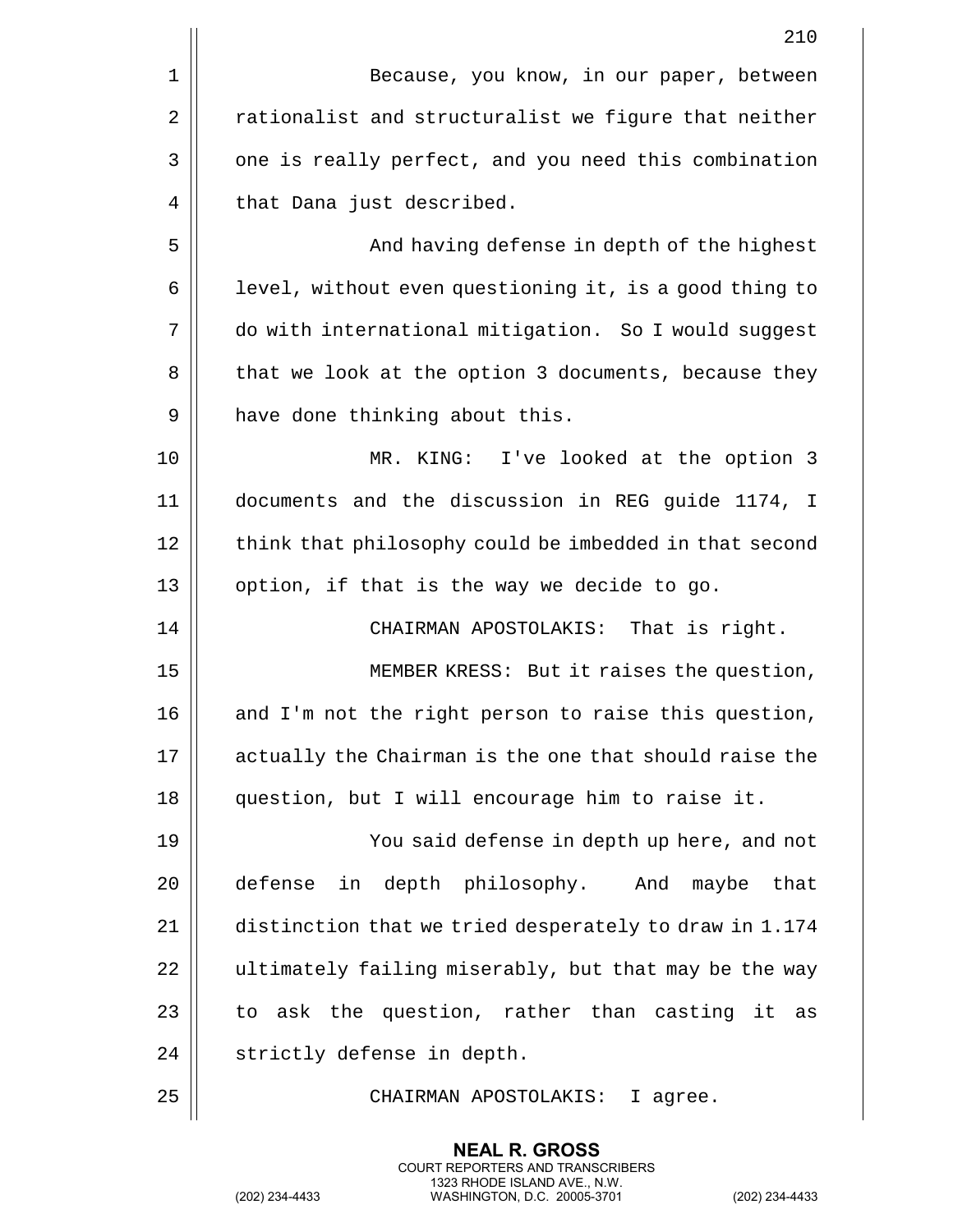|              | 211                                                      |
|--------------|----------------------------------------------------------|
| $1\,$        | MEMBER KRESS: I'm the ultra-rationalist                  |
| $\sqrt{2}$   | in the crowd, and in defense in depth. So let me make    |
| $\mathsf{3}$ | a comment.                                               |
| 4            | I think if you go to the option 3 concept                |
| 5            | you're stuck in this quagmire of prevention and          |
| 6            | mitigation, along with, perhaps, looking at individual   |
| 7            | sequence contributions, and not letting any one of       |
| 8            | them be too much.                                        |
| 9            | But I think that is a problem, and what I                |
| 10           | think defense in depth ought to be, in the rationalist   |
| 11           | is, let's presume we<br>have<br>risk<br>good PR<br>sense |
| 12           | assessments with uncertainty, and have goals on risk,    |
| 13           | not goals, you have acceptance criteria on risk, that    |
| 14           | are appropriate for the whole range of regulatory        |
| 15           | objectives.                                              |
| 16           | And defense in depth ought to be focused                 |
| 17           | on how these goals, how this thing is met. Is it met     |
| 18           | by a single element of design, or is it met by           |
| 19           | redundant systems, and is it met by reliabilities that   |
| 20           | are highly uncertain, or --                              |
| 21           | I think you ought to think along those                   |
| 22           | lines for defense in depth. And then, maybe, you can     |
| 23           | factor into that the uncertainties associated with       |
| 24           | each element of how it is achieved.                      |
| 25           | And then say, well, there is too much                    |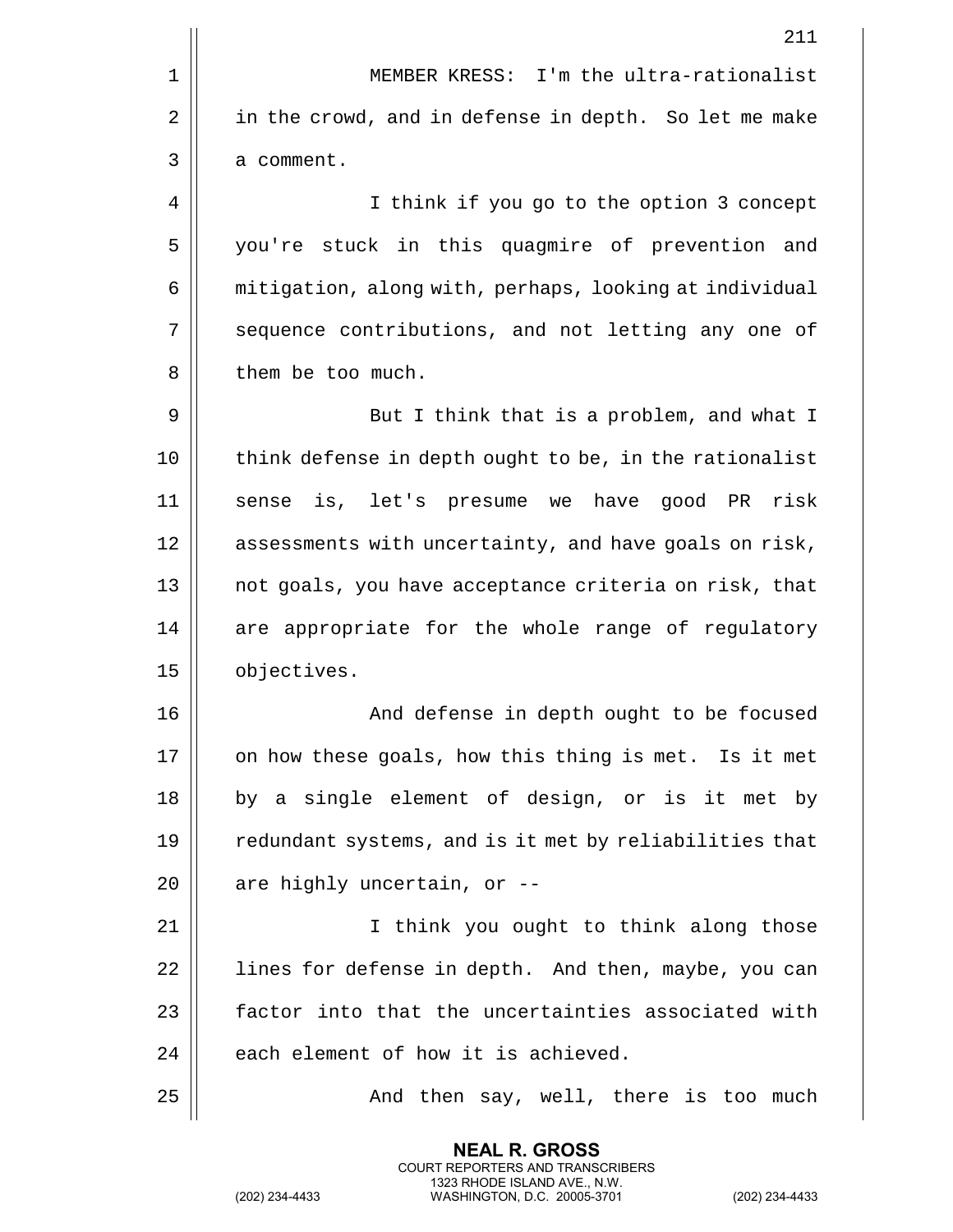|    | 212                                                        |
|----|------------------------------------------------------------|
| 1  | uncertainty here, we have to do something.                 |
| 2  | MEMBER BONACA: But I think, though, you                    |
| 3  | can combine disciplines with what Dana has been            |
| 4  | saying, by simply calling it defense<br>in depth           |
| 5  | philosophy.                                                |
| 6  | In other words, you are pointing out that                  |
| 7  | you have to worry about conventional mitigation.<br>At     |
| 8  | same time<br>saying<br>the<br>look<br>the<br>you are<br>at |
| 9  | uncertainties.                                             |
| 10 | MEMBER KRESS: I was arguing against                        |
| 11 | defense in depth philosophy being prevention --            |
| 12 | CHAIRMAN APOSTOLAKIS: Well, I think it                     |
| 13 | would be useful to give guidance how to do what --         |
| 14 | MEMBER ROSEN: For example, I disagree, I                   |
| 15 | don't like the inside approach, I can tell you that.       |
| 16 | Because by trying to define what it is, it really          |
| 17 | weakens the philosophy itself, that<br>has<br>been         |
| 18 | implemented in so many different forms,<br>SO<br>many      |
| 19 | different judgements and areas, that -- and now if I       |
| 20 | can implement it with insights from PRA, clearly, then     |
| 21 | I can have a better defense in depth.                      |
| 22 | MEMBER KRESS: I really think if you look                   |
| 23 | at the white paper definition, it is pretty good, it       |
| 24 | doesn't say prevention and mitigation, it says some --     |
| 25 | yes, it doesn't say multiple barriers, it is multiple      |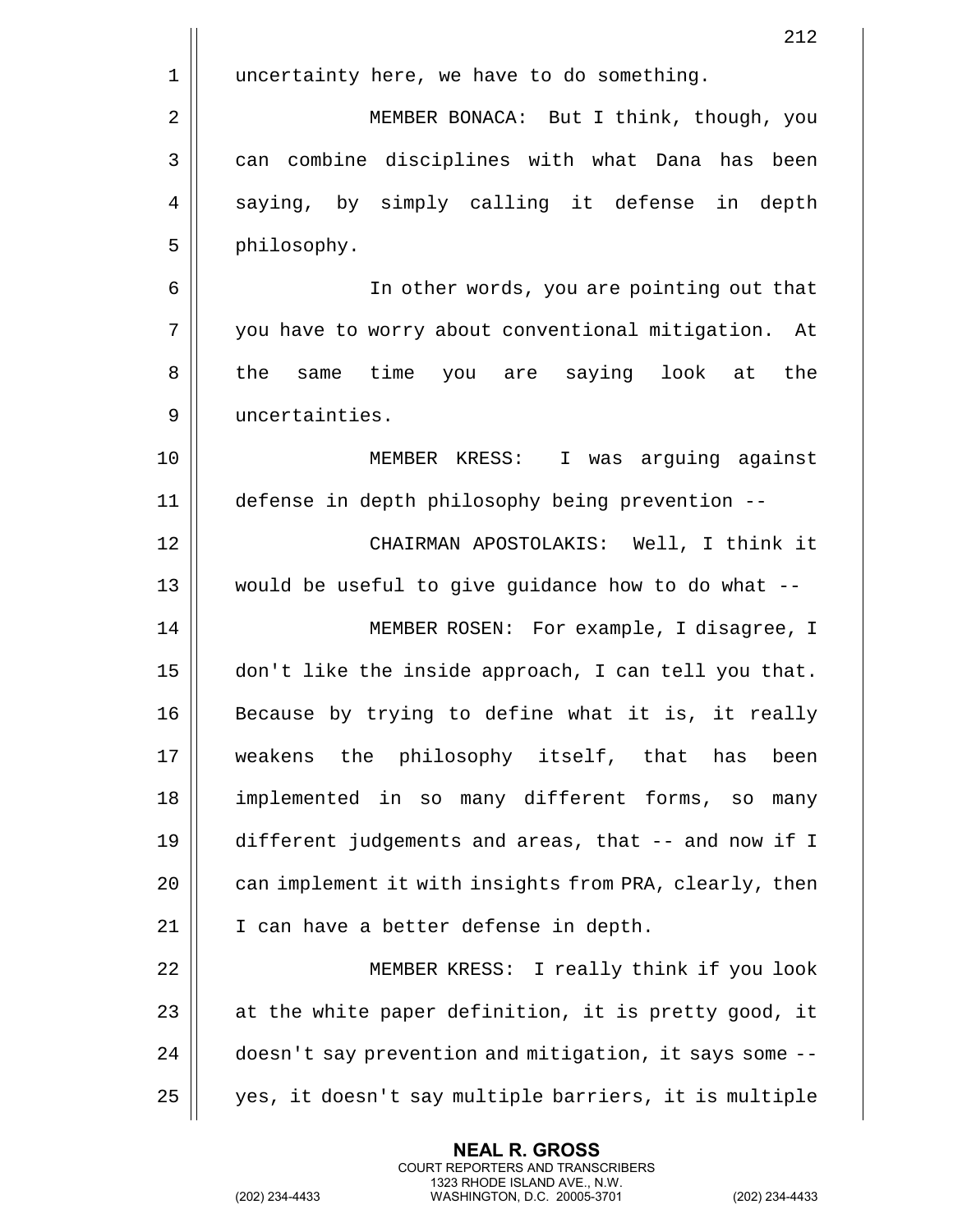|    | 213                                                      |
|----|----------------------------------------------------------|
| 1  | compensation.                                            |
| 2  | And, you know, I think you can build a                   |
| 3  | defense in depth on that.                                |
| 4  | MR. KING: I don't even think it says                     |
| 5  | multiple. I will read it. It says: Defense in depth      |
| 6  | is an element of NRC safety philosophy. It employs       |
| 7  | successive compensatory measures to prevent accidents    |
| 8  | and mitigate damage if an accident or naturally caused   |
| 9  | event occurred with a nuclear facility.                  |
| 10 | Defense in depth philosophy ensures that                 |
| 11 | safety will not be wholly dependent on any single        |
| 12 | element of the design, construction, maintenance, or     |
| 13 | operation of the nuclear facility.                       |
| 14 | The net effect of incorporating defense in               |
| 15 | depth in the design, construction, maintenance, and      |
| 16 | operation is that the facility or system in question     |
| 17 | tends to be more tolerant of failures and external       |
| 18 | challenges.                                              |
| 19 | That is it.                                              |
| 20 | That is a pretty good<br>MEMBER KRESS:                   |
| 21 | definition. And it doesn't really say anything about     |
| 22 | the balance between preventive and mitigation.           |
| 23 | MR. KING: To me it says that is the goal                 |
| 24 | of defense in depth, I have no quarrel with that.<br>But |
| 25 | if I was the designer I'm not sure how that would help   |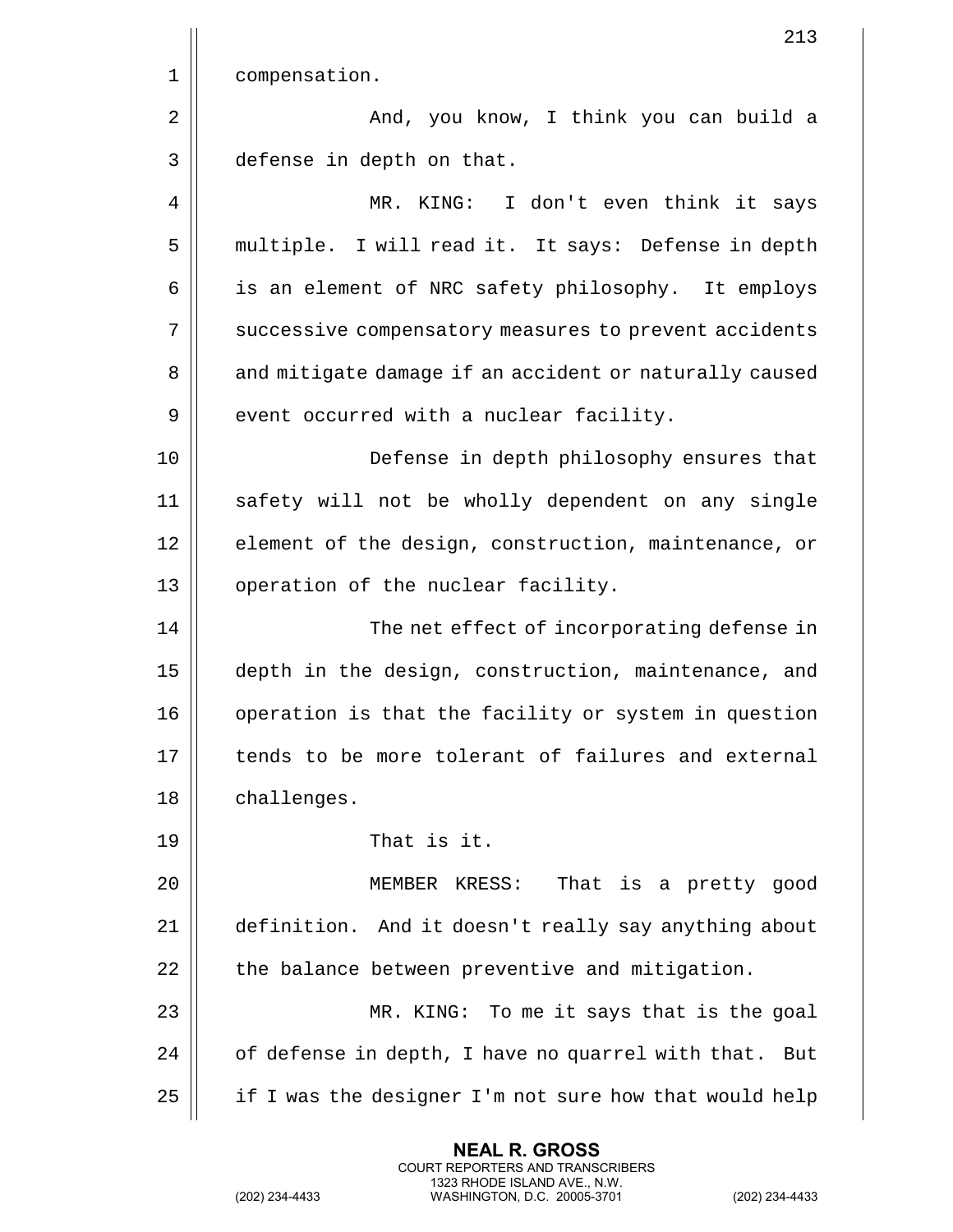|    | 214                                                    |
|----|--------------------------------------------------------|
| 1  | me, other than, you know, you want to make sure you    |
| 2  | don't put --                                           |
| 3  | MEMBER POWERS: Explain to me why it                    |
| 4  | wouldn't help you. I mean, it seems to me that it is   |
| 5  | pretty explicit, it is not going to be dependent on    |
| 6  | the single element. So that tells me that I can't be   |
| 7  | absolutely dependent on passive natural circulation to |
| 8  | keep my core cool.                                     |
| 9  | MEMBER KRESS: And does it also tell you                |
| 10 | you can't be absolutely dependent on the fuel pellet?  |
| 11 | MR. KING: Yes.                                         |
| 12 | Ideally I think the<br>MEMBER BONACA:                  |
| 13 | rationalist approach makes sense.                      |
| 14 | MEMBER KRESS: Frankly I don't think we                 |
| 15 | are well enough in technology, PRA technology and      |
| 16 | uncertainty to really implement the --                 |
| 17 | MEMBER BONACA: That is exactly the                     |
| 18 | problem.                                               |
| 19 | MEMBER ROSEN: Well, even though I think                |
| 20 | PRA is near perfect now I would still say there is     |
| 21 | still the question of what we don't know, there is     |
| 22 | this incompleteness uncertainty. Which by its very     |
| 23 | nature says, if you don't know it, you don't know it.  |
| 24 | So you don't know how to quantify it. So               |
| 25 | because of that, even though of the near perfection in |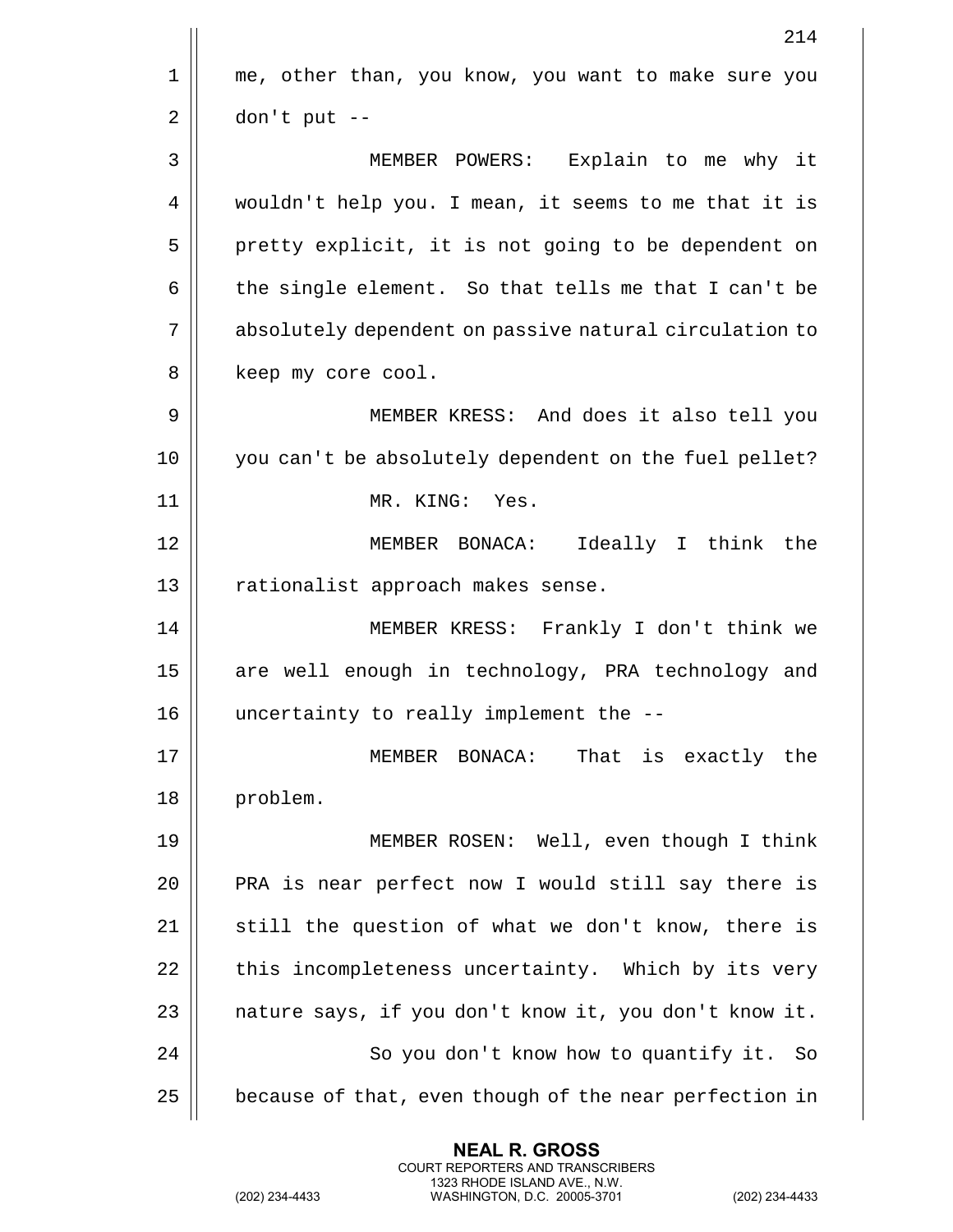|    | 215                                                    |
|----|--------------------------------------------------------|
| 1  | some PRAs, you still have to --                        |
| 2  | CHAIRMAN APOSTOLAKIS: This committee --                |
| 3  | MEMBER ROSEN: -- back those new --                     |
| 4  | CHAIRMAN APOSTOLAKIS: This committee asks              |
| 5  | Joe to tell him what she doesn't know.                 |
| 6  | (Laughter.)                                            |
| 7  | MEMBER ROSEN: I was thinking that Joe                  |
| 8  | would tell us. He would be the only one who could      |
| 9  | meet on non-negotiable demands.                        |
| 10 | CHAIRMAN APOSTOLAKIS: Perhaps we have                  |
| 11 | exhausted the --                                       |
| 12 | MR. KING: Let me just talk about this                  |
| 13 | third option. The difference I see between the second  |
| 14 | option, that is one where you would specify certain    |
| 15 | structuralist elements in defense in depth.            |
| 16 | And you can have some rationalist elements             |
| 17 | in there, as well. But the third option, to me, is     |
| 18 | strictly a process that would sort of be a way --      |
| 19 | describe a way to treat uncertainties, if that is how  |
| 20 | you view defense in depth, it would not have any       |
| 21 | structuralist elements in it.                          |
| 22 | So that is the difference between the                  |
| 23 | second and the third. The key factors that affect the  |
| 24 | recommendation on this, certainly the scope of defense |
| 25 | in depth, what we've been talking about all along.     |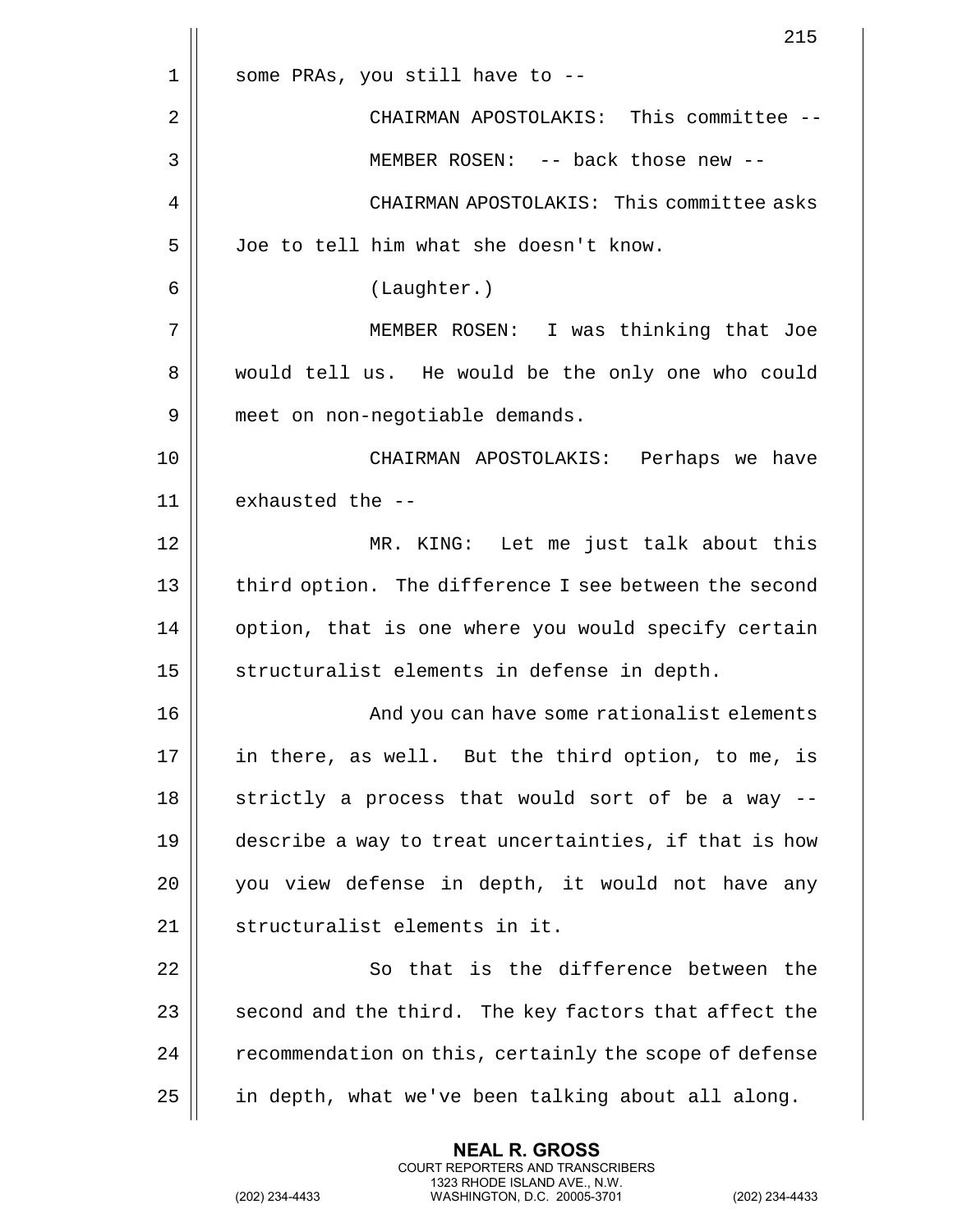|    | 216                                                    |
|----|--------------------------------------------------------|
| 1  | Structuralist versus rationalists, should              |
| 2  | it include things, programmatic type things like QA,   |
| 3  | and EQ trains.                                         |
| 4  | CHAIRMAN APOSTOLAKIS: But the reason why               |
| 5  | you make this distinction is the uncertainty, because  |
| 6  | the uncertainties have got the performance of physical |
| 7  | elements, are smaller in general, than<br>the          |
| 8  | uncertainties regarding the problems.                  |
| 9  | So this is, really, saying -- I would                  |
| 10 | rather see something physical that I can touch, as a   |
| 11 | barrier, than have somebody tell me, make sure --      |
| 12 | because that is more uncertain.                        |
| 13 | That is why we make the<br>MR. KING:                   |
| 14 | distinction.                                           |
| 15 | CHAIRMAN APOSTOLAKIS: Because we have                  |
| 16 | faced that before with, you know, reduce the risks.    |
| 17 | So some people say, okay, we will have better programs |
| 18 | to make sure that the transient fuel is not coming to  |
| 19 | the room. And people saying, gee, we are already       |
| 20 | supposed to have those, I don't believe that.          |
| 21 | Then somebody else says, well, you have                |
| 22 | these two trains, why don't we erect a barrier between |
| 23 | And everybody goes, yes. The uncertainty now<br>them?  |
| 24 | went down, this is physical.                           |
| 25 | KING:<br>But the counter argument to<br>MR.            |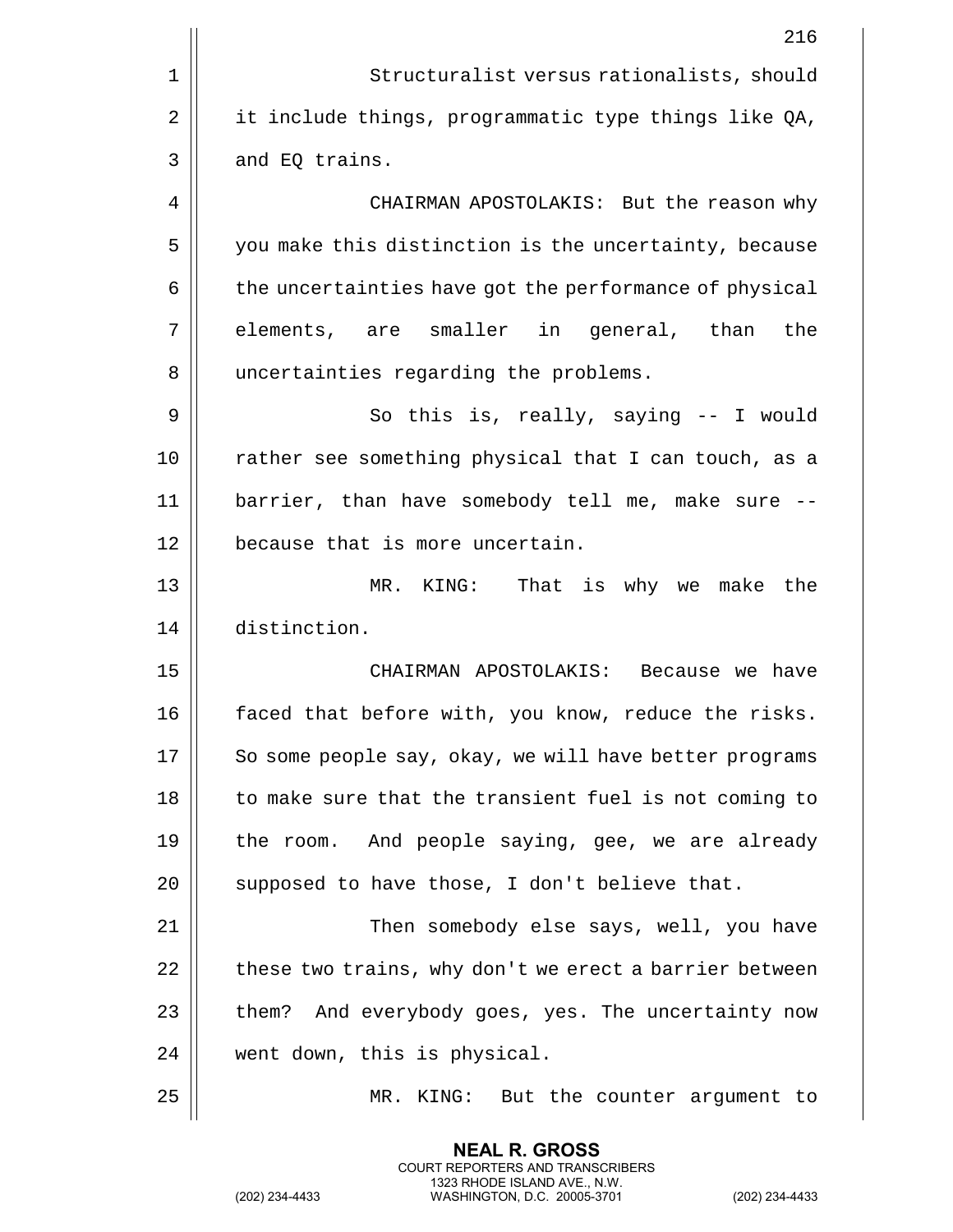|      | 217                                                    |
|------|--------------------------------------------------------|
| 1    | that is you can put a barrier in, but if that barrier  |
| 2    | is poorly designed, and poorly constructed, and poorly |
| 3    | maintained, what good is it?                           |
| 4    | CHAIRMAN APOSTOLAKIS: But still I think                |
| 5    | that the main difference between these, where you say  |
| 6    | versus, I think, is the level of confidence that we    |
| 7    | have, that one will work versus the other.             |
| 8    | MEMBER KRESS: Well, I think there is also              |
| 9    | a difference, there, and some things can be handled by |
| 10   | PRA, and also deterministic analysis, where others     |
| 11   | can't. Like QA, inspection, passive, all those are     |
| 12   | not well suited for PRA.                               |
| 13   | So you maybe just say, well, we are going              |
| 14   | to require QA, just like we now do, we are going to,   |
| 15   | for safety systems, we are going to require training,  |
| 16   | we are going to require inspection, testing, all those |
| $17$ | things are not quantified, we just require them.       |
| 18   | MR. KING: But don't call them defense in               |
| 19   | depth, you mean?                                       |
| 20   | MEMBER KRESS: Well, I would call them                  |
| 21   | defense in depth. I would tell them, I would --        |
| 22   | MR. KING: There is probably a whole set                |
| 23   | of those things, you call them good engineering        |
| 24   | practices, or something.                               |
| 25   | MEMBER KRESS: Yes, maybe do that.                      |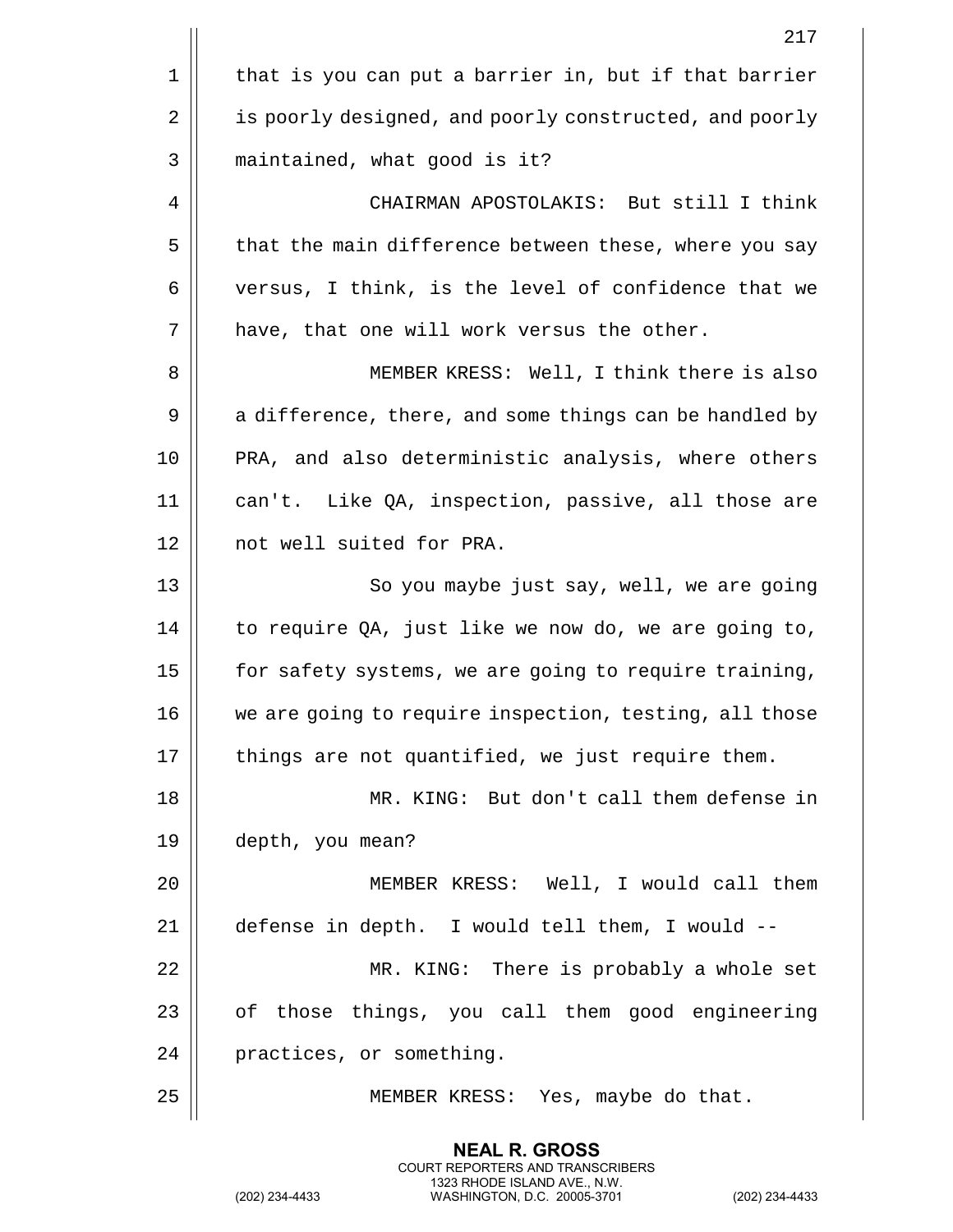|    | 218                                                    |
|----|--------------------------------------------------------|
| 1  | CHAIRMAN APOSTOLAKIS: I think the latest               |
| 2  | insert to defense in depth -- good engineering         |
| 3  | practices is part of defense in depth. That is why I   |
| 4  | think it is important to say philosophy, rather than   |
| 5  | just defense in depth.                                 |
| 6  | MEMBER KRESS: And I think the issue of                 |
| 7  | redundancy and diversity is definitely defense in      |
| 8  | depth. And I would say there is some things where you  |
| 9  | ought to require redundancy.                           |
| 10 | Like, for instance, I think there is key               |
| 11 | safety functions that are reactor design independent.  |
| 12 | Like being able to scram the reactor.                  |
| 13 | Two independent shut down<br>MR. KING:                 |
| 14 | systems?                                               |
| 15 | MEMBER KRESS: Two independent shut down                |
| 16 | systems.                                               |
| 17 | MR. KING: I don't care what your PRA                   |
| 18 | says, it --                                            |
| 19 | MEMBER KRESS: -- like being able to have               |
| 20 | long term decay heat removal. You know, I think there  |
| 21 | are things like that that you can just say, redundancy |
| 22 | and diversity is defense in depth, and we will require |
| 23 | it.                                                    |
| 24 | Now, that begs the question of<br>how                  |
| 25 | reliable each one should be, and that is another       |
|    |                                                        |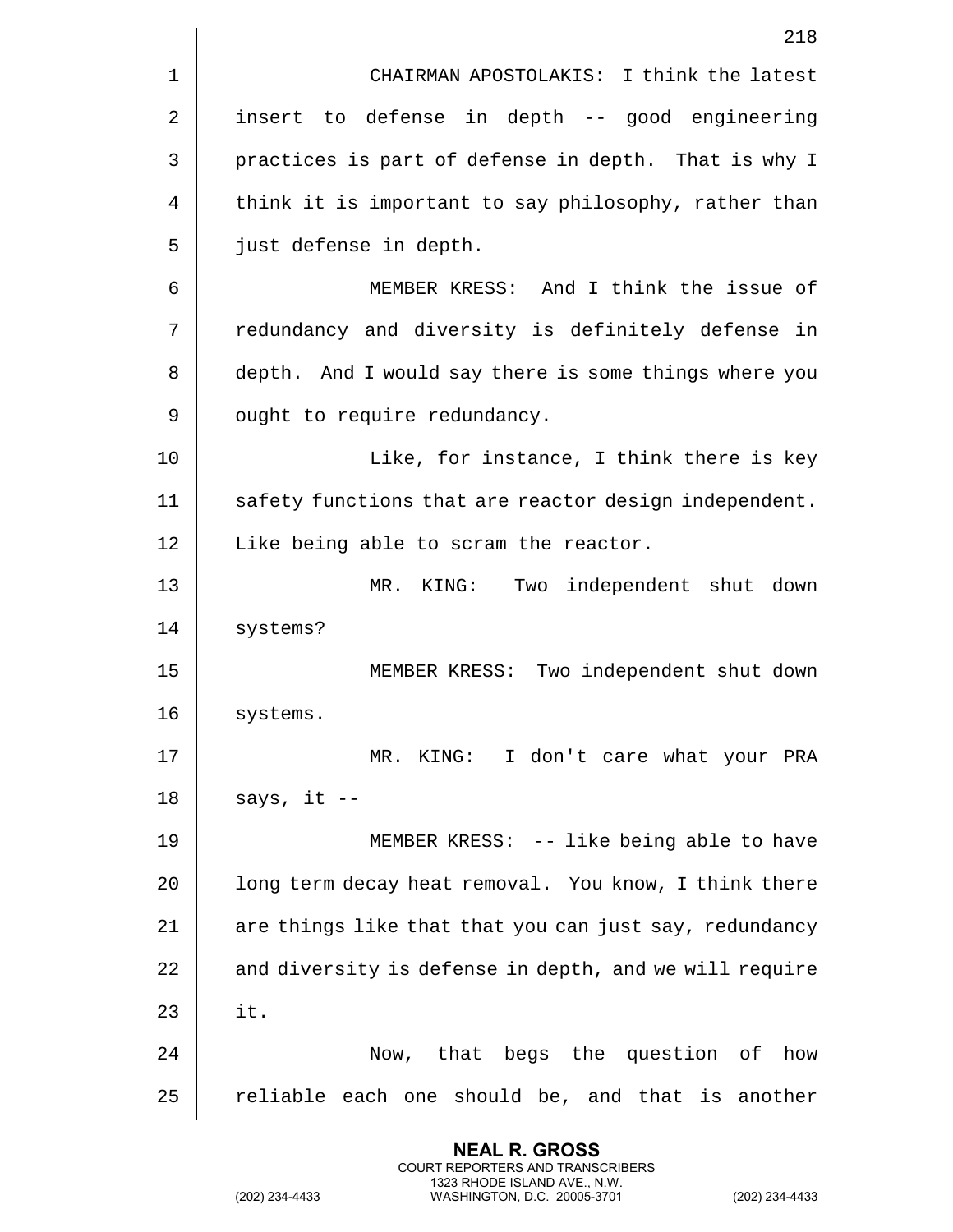|             | 219                                                    |
|-------------|--------------------------------------------------------|
| $\mathbf 1$ | issue.                                                 |
| 2           | MR. KING: You are arguing for putting                  |
| 3           | together some sort of high level definition of defense |
| 4           | in depth that says, these are the features that future |
| 5           | plant has to have?                                     |
| 6           | MEMBER KRESS: Yes, that would be part of               |
| 7           | my definition.                                         |
| 8           | MEMBER BONACA: By the way, the first                   |
| 9           | bullet on programmatic, it is -- I mean, try to        |
| 10          | replace an area, talk about the actuary. And that      |
| 11          | really has a foundation into a lot of operating        |
| 12          | experience.                                            |
| 13          | MR. KING: If we do go and try and define               |
| 14          | defense in depth what is the approach we should take?  |
| 15          | Realize reactor oversight process cornerstones are one |
| 16          | structure you could follow, if you want to try and     |
| 17          | write something down.                                  |
| 18          | That brings in, potentially, things like               |
| 19          | security, security an element of defense in depth.     |
| 20          | MEMBER ROSEN: It should be. Challenges                 |
| 21          | from internal and external threats to the safety       |
| 22          | systems in the plant.                                  |
| 23          | MR. KING: If you read the definition in                |
| 24          | the white paper it talks about external threats, that  |
| 25          | is true.                                               |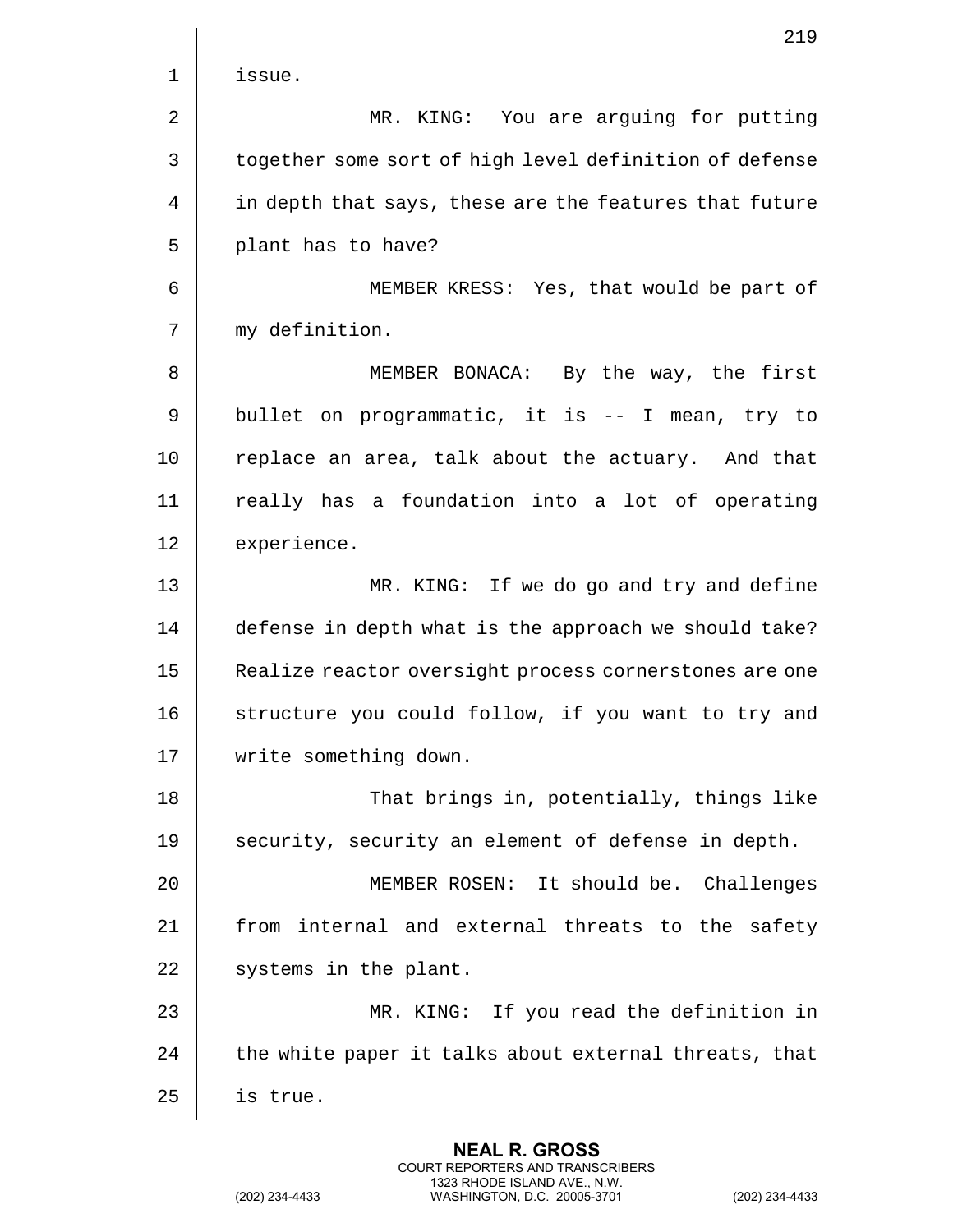1 | If you would write, try and develop such  $2 \parallel$  a definition of defense in depth, it could form the 3 | foundation for future licensing framework, the thing 4 | that Mary and her folks are going to be working on, 5 | might provide a nice skeleton, a structure from which  $6$  | to step forward and try and write that.

7 It could also be useful in other areas, 8 || Iike reg analysis guidelines, which don't say much 9 | about defense in depth. And you factor that into your 10 || reg analysis decisions.

11 || Again, there is implications for future 12 || light water reactors, and there is the issue of 13 || coordination with non-reactor activities. You know, 14 || NMSS struggles with the issue of defense in depth, 15 | too, and you have to consider, do we want to write 16 || something that is strictly for reactors, or do we want 17 || to write something broader for the Agency?

18 MEMBER KRESS: I don't think we have 19  $\parallel$  anything else on the agenda, so we can  $-$  I think this 20 || is an important issue, so we shouldn't give it short  $21$  shrift.

22 CHAIRMAN APOSTOLAKIS: So you will not  $23$  | complain if we stay here until 7 o'clock? Tom, you  $24$  | have an open house here.

> **NEAL R. GROSS** COURT REPORTERS AND TRANSCRIBERS 1323 RHODE ISLAND AVE., N.W.

25 MR. KING: I will stop when you want me to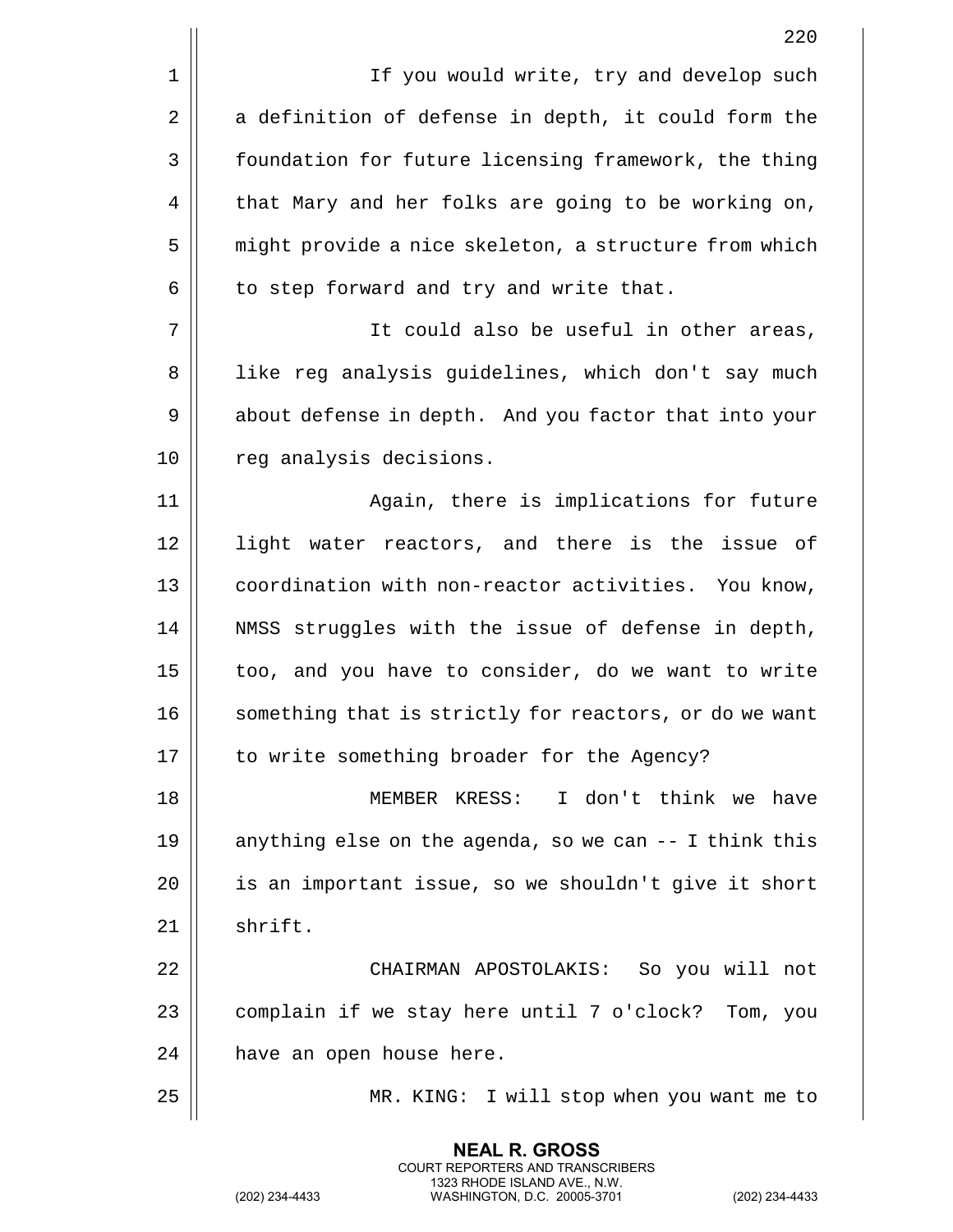|    | 221                                                    |
|----|--------------------------------------------------------|
| 1  | stop.                                                  |
| 2  | CHAIRMAN APOSTOLAKIS: Let's take a break               |
| 3  | now for 11 minutes.                                    |
| 4  | (Whereupon, the above-entitled matter                  |
| 5  | went off the record at 3:45 p.m. and                   |
| 6  | went back on the record at $3:57$ p.m.)                |
| 7  | CHAIRMAN APOSTOLAKIS: Let's go on, Tom.                |
| 8  | MR. KING: We will move on to the third                 |
| 9  | issue, which is called international codes and         |
| 10 | standards. To me the real issue here is, when you      |
| 11 | look at the future of design efforts, most of those    |
| 12 | are international efforts, in terms of consortium of   |
| 13 | organizations.                                         |
| 14 | And the question is, and they are using                |
| 15 | international codes and standards in a number of them, |
| 16 | in their design work. Should we actively get involved  |
| 17 | in looking at endorsing and using international codes  |
| 18 | and standards?                                         |
| 19 | MEMBER KRESS: Things like ISO and --                   |
| 20 | MR. KING: Yes, those kinds of things.                  |
| 21 | MEMBER WALLIS: I was thinking if you look              |
| 22 | at current U.S. policy, --                             |
| 23 | MR. KING: Current U.S. policy is we                    |
| 24 | should, yes.                                           |
| 25 | CHAIRMAN APOSTOLAKIS: We should --                     |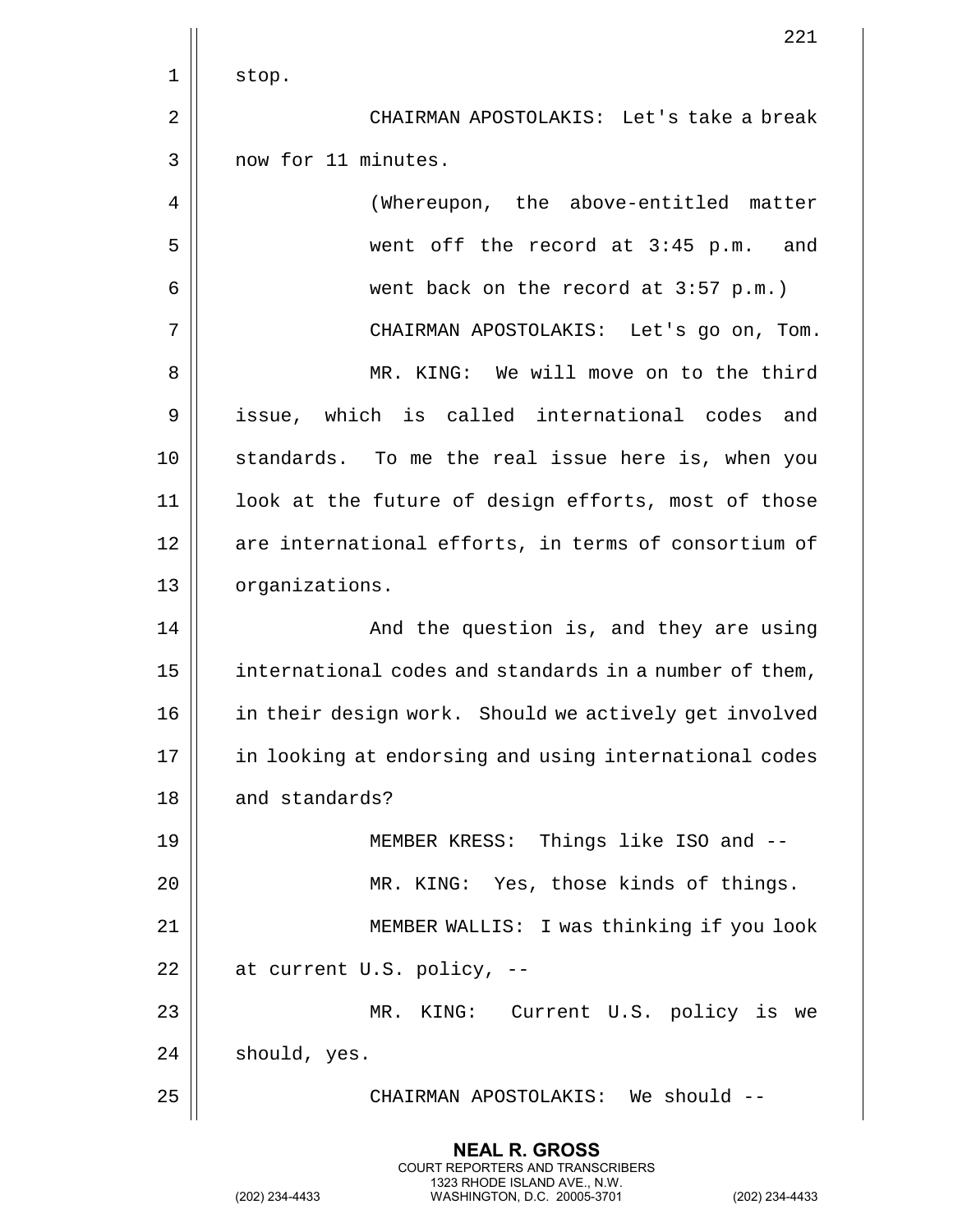|    | 222                                                      |
|----|----------------------------------------------------------|
| 1  | MEMBER POWERS: There is a lot of pressure                |
| 2  | to go to IS02000.                                        |
| 3  | MR. KING: And trust me, if you read NRC                  |
| 4  | management directive 6.5, which is titled:<br><b>NRC</b> |
| 5  | Participation in the Development and Use of Consensus    |
| 6  | Standards, it says that we should, as a first step,      |
| 7  | see if there are consensus standards out there were      |
| 8  | used before we develop our own standard.                 |
| 9  | And it also says it makes no distinction                 |
| 10 | between domestic and international standards. So to      |
| 11 | me the management directive is pretty clear, we ought    |
| 12 | to be doing that.                                        |
| 13 | It takes resources to do that, it takes a                |
| 14 | commitment --                                            |
| 15 | CHAIRMAN APOSTOLAKIS:<br>There<br>is<br>а                |
| 16 | difference, though, between what you say now, and what   |
| 17 | you said in the previous slide. Standards, okay, you     |
| 18 | can look at them, it is international, maybe carry       |
| 19 | some weight.                                             |
| 20 | But you say reviewing those existing codes               |
| 21 | and standards were never practical. And you are going    |
| 22 | to go now and get the various codes that the European    |
| 23 | has developed, and France, and Germany,<br>Union         |
| 24 | separately, and try to, without them coming to you?      |
| 25 | Because typically in the United States                   |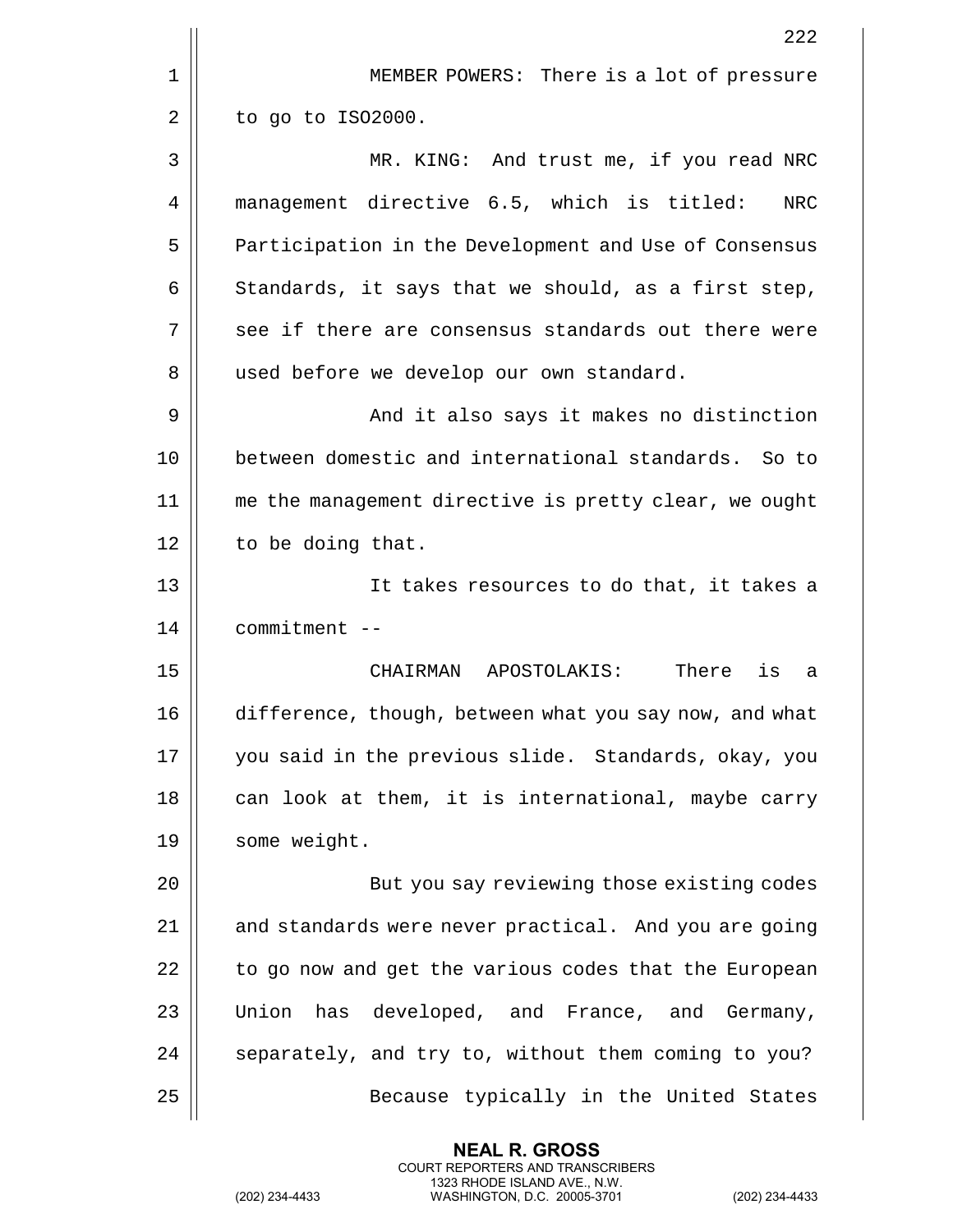|    | 223                                                   |
|----|-------------------------------------------------------|
| 1  | that is what happens, right? The Licensee comes to us |
| 2  | first proposes something.                             |
| 3  | MR. KING: That is option one. We could                |
| 4  | sit back and when an application comes in, or pre-    |
| 5  | application, we can see, okay, what international     |
| 6  | standards are they using, and then we get involved in |
| 7  | reviewing them, and endorsing them, if it makes sense |
| 8  | to do that.                                           |
| 9  | That is one way to do it.                             |
| 10 | major<br>CHAIRMAN APOSTOLAKIS:                        |
| 11 | undertaking to do that? I mean, reviewing the         |
| 12 | thermohydraulic code is a --                          |
| 13 | KING: No, I'm not talking about<br>MR.                |
| 14 | thermohydraulic codes, I'm talking about things like  |
| 15 | the ASME Board, and pressure vessel code, ISO9000,    |
| 16 | design codes and safety standards, basically is what  |
| 17 | I'm talking about, not analytical codes.              |
| 18 | CHAIRMAN APOSTOLAKIS:<br>That makes more              |
| 19 | sense.                                                |
| 20 | MR. KING: Again, the first option is just             |
| 21 | sit back and wait. Somebody comes in and says, we are |
| 22 | using this, we will look at it.                       |
| 23 | MEMBER RANSOM:<br>I have a question.<br>$\mathbb{I}$  |
| 24 | never really heard much in nuclear safety with the    |
| 25 | concept of fail safe, fail operational type design    |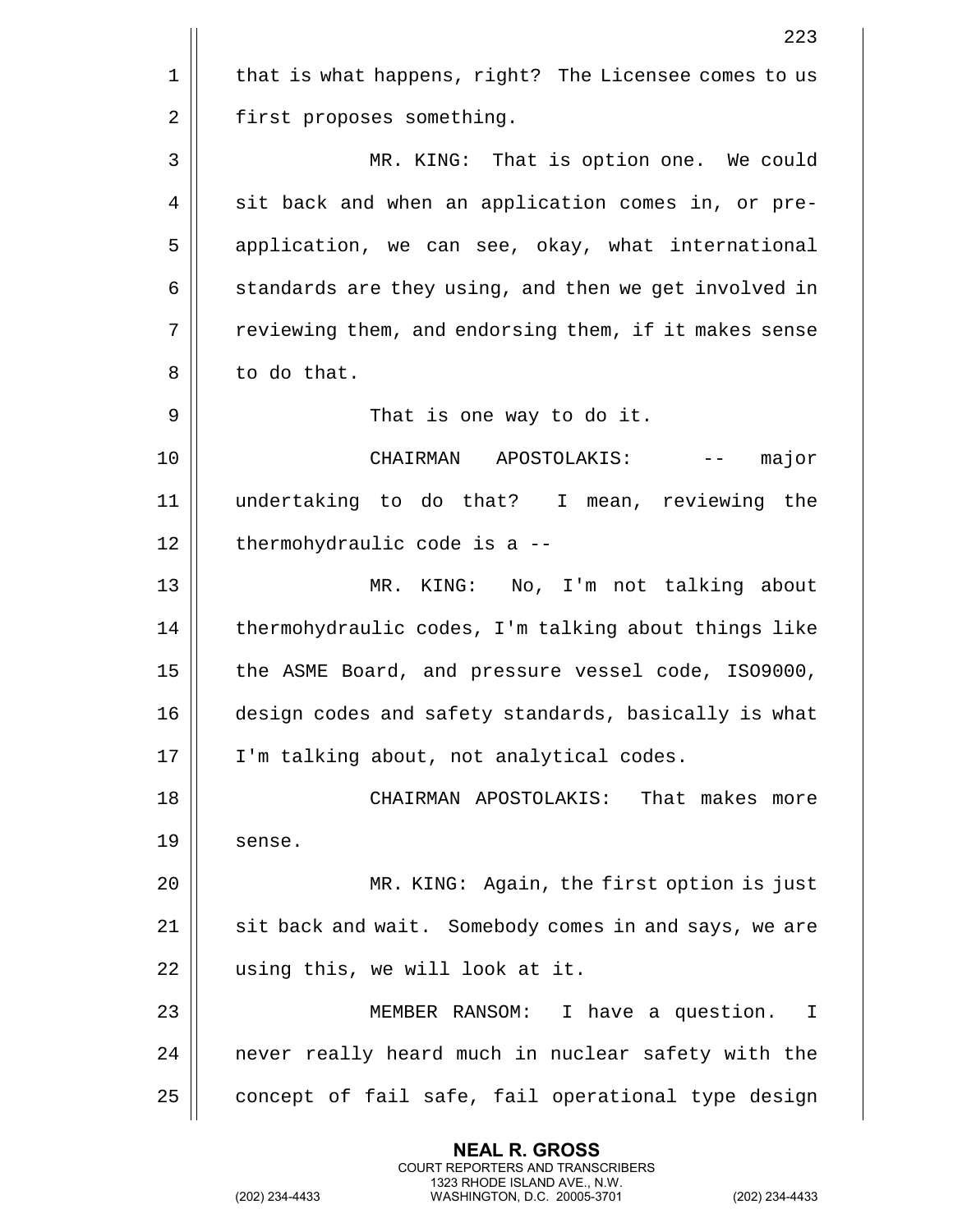|    | 224                                                    |
|----|--------------------------------------------------------|
| 1  | philosophies.                                          |
| 2  | Is there a reason for that, or is that                 |
| 3  | just inherent in what people do? These are concepts    |
| 4  | that were used in the aerospace program, and they were |
| 5  | very successful. It enters into the basic design.      |
| 6  | CHAIRMAN APOSTOLAKIS: We are trying to                 |
| 7  | prevent fail dangers, we don't care about fail safe.   |
| 8  | That is the utility's job.                             |
| 9  | MEMBER RANSOM: That is an interesting                  |
| 10 | concept.                                               |
| 11 | CHAIRMAN APOSTOLAKIS: Because<br>that                  |
| 12 | creates unnecessary shutdowns.                         |
| 13 | MEMBER RANSOM: Because, for example, if                |
| 14 | you put a containment on something, there is nowhere   |
| 15 | for it to fail safe. It fails<br>maybe a<br>SO<br>$--$ |
| 16 | containment isn't good for that.                       |
| 17 | MR. KING: It could fail open, you know,                |
| 18 | that is not fail safe. You know, your isolation        |
| 19 | valves don't close, it doesn't fail like a bomb, it    |
| 20 | just has a hole in it.                                 |
| 21 | CHAIRMAN APOSTOLAKIS: And we really worry              |
| 22 | about that.                                            |
| 23 | MEMBER RANSOM: But some of these recent                |
| 24 | designs, like the gravity driven cooling systems, you  |
| 25 | know, basically if they fail, they simply dump more    |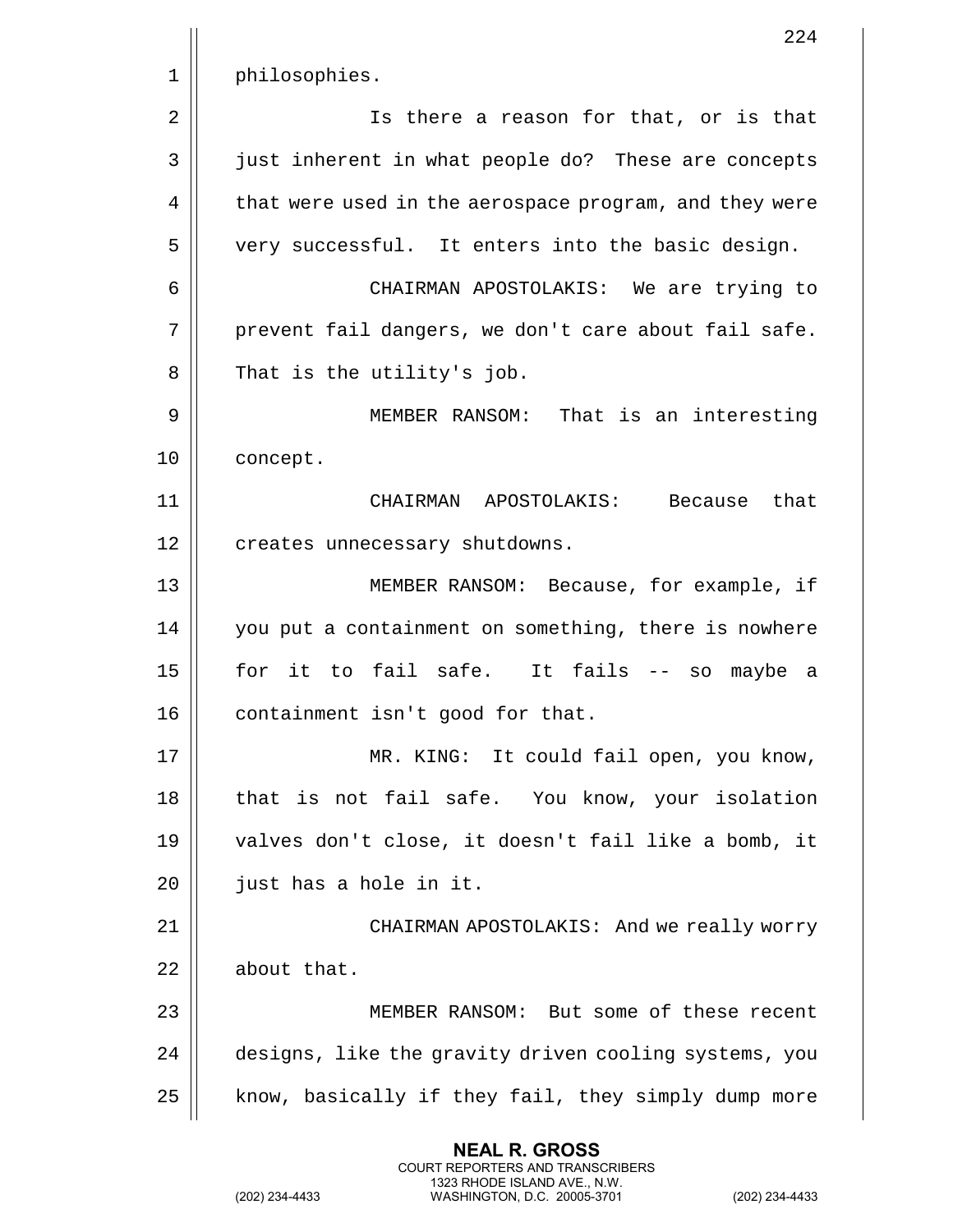|    | 225                                                    |
|----|--------------------------------------------------------|
| 1  | water in the core. So that is kind of a fail safe      |
| 2  | concept.                                               |
| 3  | And it can be carried further. But I was               |
| 4  | just curious.                                          |
| 5  | CHAIRMAN APOSTOLAKIS: I think it is the                |
| 6  | terminology that is not being used, but the concept    |
| 7  | is. But the emphasis is always on dangerous failures,  |
| 8  | by the nature of the agency. We are not really         |
| 9  | designed the articles for operation, we make sure they |
| 10 | are safe. It is somebody else's job to make sure that  |
| 11 | there are --                                           |
| 12 | MEMBER ROSEN: The people who do design it              |
| 13 | can run it in a safe fashion.                          |
| 14 | MEMBER RANSOM: However, by specifying                  |
| 15 | defense in depth, you know, in effect you are telling  |
| 16 | people how they have to be designed.                   |
| 17 | CHAIRMAN APOSTOLAKIS: To be safe.                      |
| 18 | MEMBER RANSOM: Not specifically, but at                |
| 19 | least as far as the overarching concepts are           |
| 20 | concerned, in order to be safe or licensed.            |
| 21 | MR. KING: It should have certain features              |
| 22 | in it, for example. Maybe I can talk about the         |
| 23 | options.                                               |
| 24 | Like I said, the first one is we sit and               |
| 25 | wait, we review what we are asked to review.<br>The    |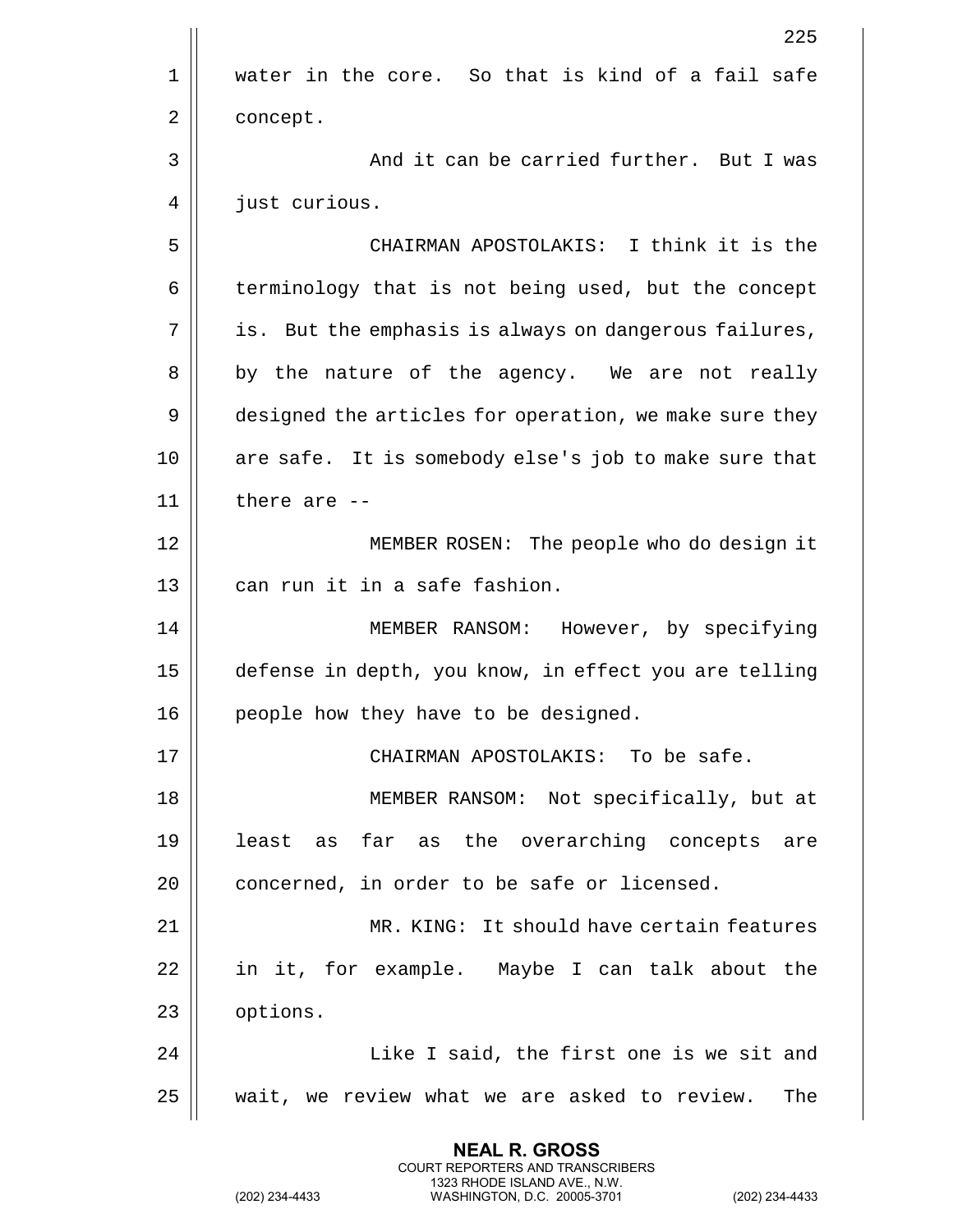|    | 226                                                    |
|----|--------------------------------------------------------|
| 1  | second one is to go out and try to take a look at what |
| 2  | is out there, in terms of existing codes<br>and        |
| 3  | standards, and anticipate maybe this is something we   |
| 4  | can use.                                               |
| 5  | Now, when it says whenever practical, I                |
| 6  | really had non-LWRs in mind, in the sense that you     |
| 7  | take HTGRs, we don't have reg guides, or design        |
| 8  | standards for HTGRs. But perhaps maybe the Germans,    |
| 9  | or the Japanese, or somebody do.                       |
| 10 | Maybe it would make sense to go target                 |
| 11 | where we don't really have<br>those<br>areas<br>an     |
| 12 | infrastructure, and go do that. The same thing on the  |
| 13 | third option, which is more than review what is out    |
| 14 | there, we would actually participate in the            |
| 15 | development of what is needed.                         |
| 16 | Because there are development efforts                  |
| 17 | under way in some of these areas. Should we jump in    |
| 18 | and participate in those?                              |
| 19 | And then the fourth one is, going even                 |
| 20 | further, and that is trying to harmonize with other    |
| 21 | regulatory bodies in terms of what the requirements    |
| 22 | ought to be, at least the standards that should be     |
| 23 | used.                                                  |
| 24 | So that is sort of the range of options.               |
| 25 | As I said, the management directive 6.5 is pretty      |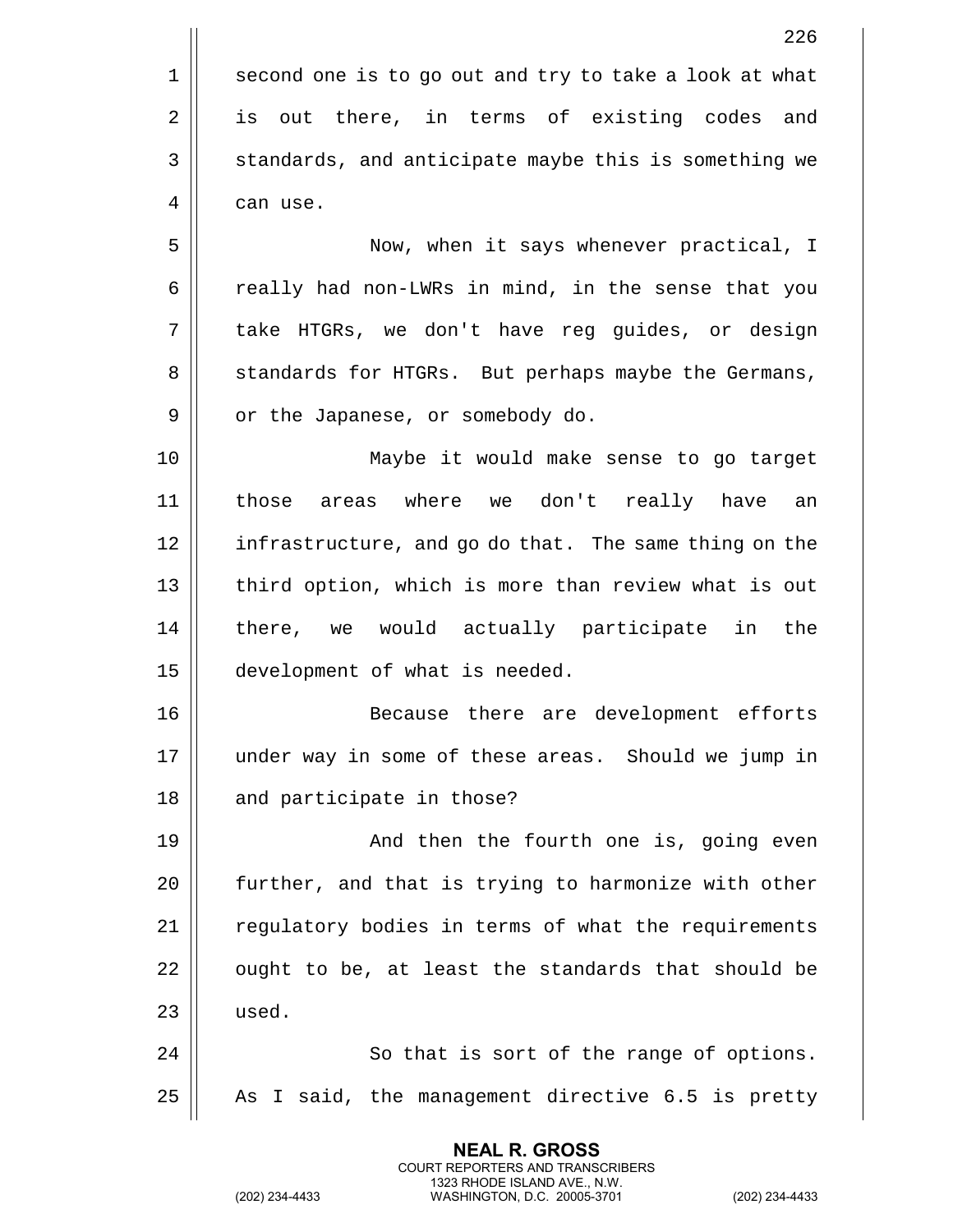|    | 227                                                    |
|----|--------------------------------------------------------|
| 1  | clear that we ought to try and use international, or   |
| 2  | domestic and international standards wherever we can.  |
| 3  | As I said, that does, if we are going to               |
| 4  | do that, that does require resources, and commitment   |
| 5  | of some stability. You can't just jump in and out of   |
| 6  | that kind of thing.                                    |
| 7  | If we did that it might have some public               |
| 8  | confidence type aspects to it. We could say, hey, we   |
| 9  | are using international standards, you know, all the   |
| 10 | other major countries are using the same standards.    |
| 11 | To me that might have some influence on                |
| 12 | public confidence. And I think if we did that it could |
| 13 | be useful, an efficient and effective way of beefing   |
| 14 | our infrastructure where we don't have<br>it,<br>up    |
| 15 | particularly in these non-LWRs.                        |
| 16 | are the considerations<br>for<br>So<br>those           |
| 17 | dealing with that.                                     |
| 18 | MEMBER WALLIS: Well, if you look at our                |
| 19 | reaction to environmental standards world-wide, or     |
| 20 | something, we always seem to say we do whatever we     |
| 21 | like. And I think that is what we do here.             |
| 22 | If the standards, internationally, get too             |
| 23 | strict, we will withdraw.                              |
| 24 | MR. KING: That is always a possibility.                |
| 25 | But when I read the management directive it is pretty  |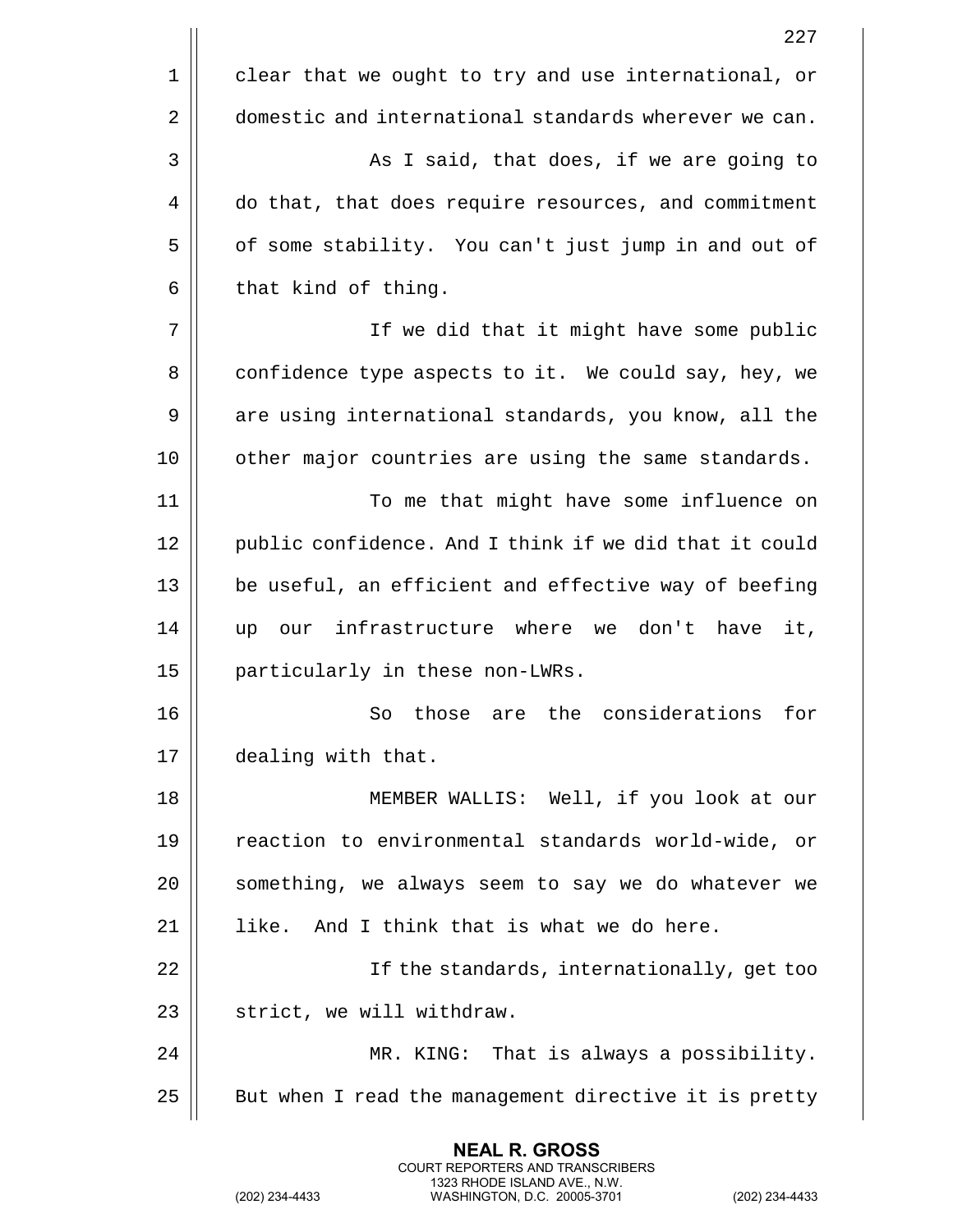|    | 228                                                    |
|----|--------------------------------------------------------|
| 1  | clear to me that we are to get engaged in that kind of |
| 2  | thing.                                                 |
| 3  | MEMBER KRESS: Well, I think you are                    |
| 4  | likely to come in to some foreign reactors with        |
| 5  | designed to certain code and standards, and you will   |
| 6  | have to know what those are, to see whether they are   |
| 7  | acceptable to you. So I think it is more --            |
| 8  | MEMBER WALLIS: Well, you don't mean                    |
| 9  | something like a CDF or --                             |
| 10 | MEMBER KRESS: No, that is --                           |
| 11 | CHAIRMAN APOSTOLAKIS: Well, in fact, this              |
| 12 | morning, because now from ACL, suggested that maybe    |
| 13 | since the ACR 700 is being reviewed by the Canadian    |
| 14 | authorities, and possibly by the UK authorities, that  |
| 15 | the NRC may want to take advantage of that, and not    |
| 16 | repeat the work.                                       |
| 17 | So some of the foreign designers are, in               |
| 18 | fact, urging us to start doing that. So hopefully we   |
| 19 | will accelerate the process.                           |
| 20 | MEMBER KRESS: Yes, and it might even go                |
| 21 | further, for example, if you look at the UK acceptance |
| 22 | criteria for things like safety, they are probably     |
| 23 | different than ours. But you might be able to look at  |
| 24 | them and say, okay, if they meet these, they very well |
| 25 | meet ours also, or something like this.                |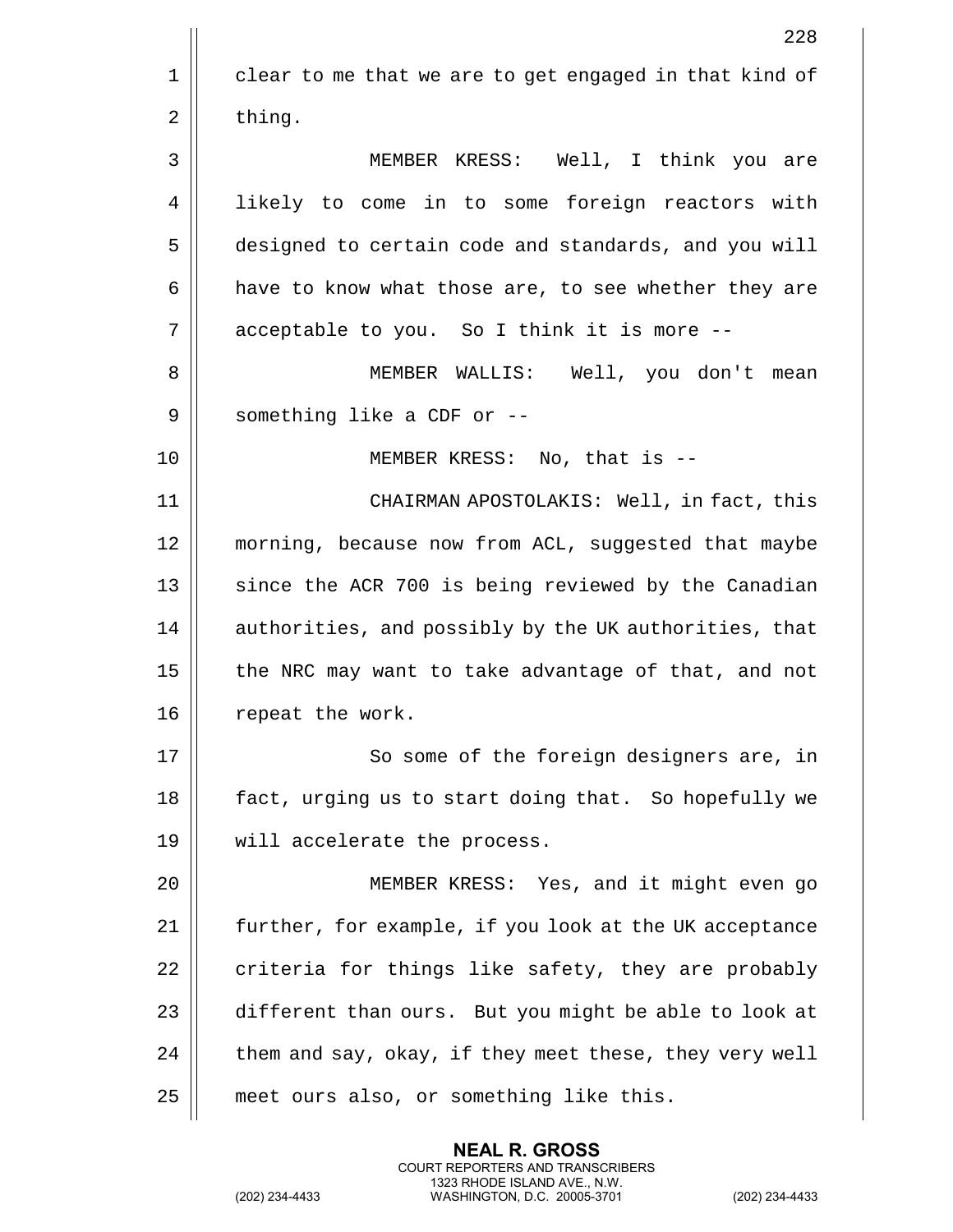| 229                                                    |
|--------------------------------------------------------|
| So it would be kind of $-$ - for that case,            |
| it might be well worth your while to check and see     |
| what they are doing.                                   |
| MEMBER ROSEN: Well, as a minimum, if they              |
| are licensing, for instance, the ACR700 in UK, one     |
| could clearly read the British licensing documents and |
| see whether or not they go to reducing the workload on |
| Staff, simply by saying, okay, these are<br>the        |
| reasonable analysis and we will accept them, use them  |
| in part for the basis of our work.                     |
| MEMBER KRESS: So I<br>think<br>we<br>are               |
| supporting some sort of activity.                      |
| MR. KING: Again, the paper in December is              |
| not going to go to the Commission and say, well, we    |
| ought to work on these ten standards, or whatever. It  |
| is more to get the direction to then go explore, work  |
| out the deals.                                         |
| Fourth issue, events, what we call event               |
| selection.                                             |
| MEMBER KRESS: Design basis events?                     |
| KING: And events for emergency<br>MR.                  |
| planning purposes. The MHTGR 10, 15 years, came in     |
| with a scheme that defined events using some           |
| probabilistic criteria, and then depending on the      |
| event category there were acceptance criteria.         |
|                                                        |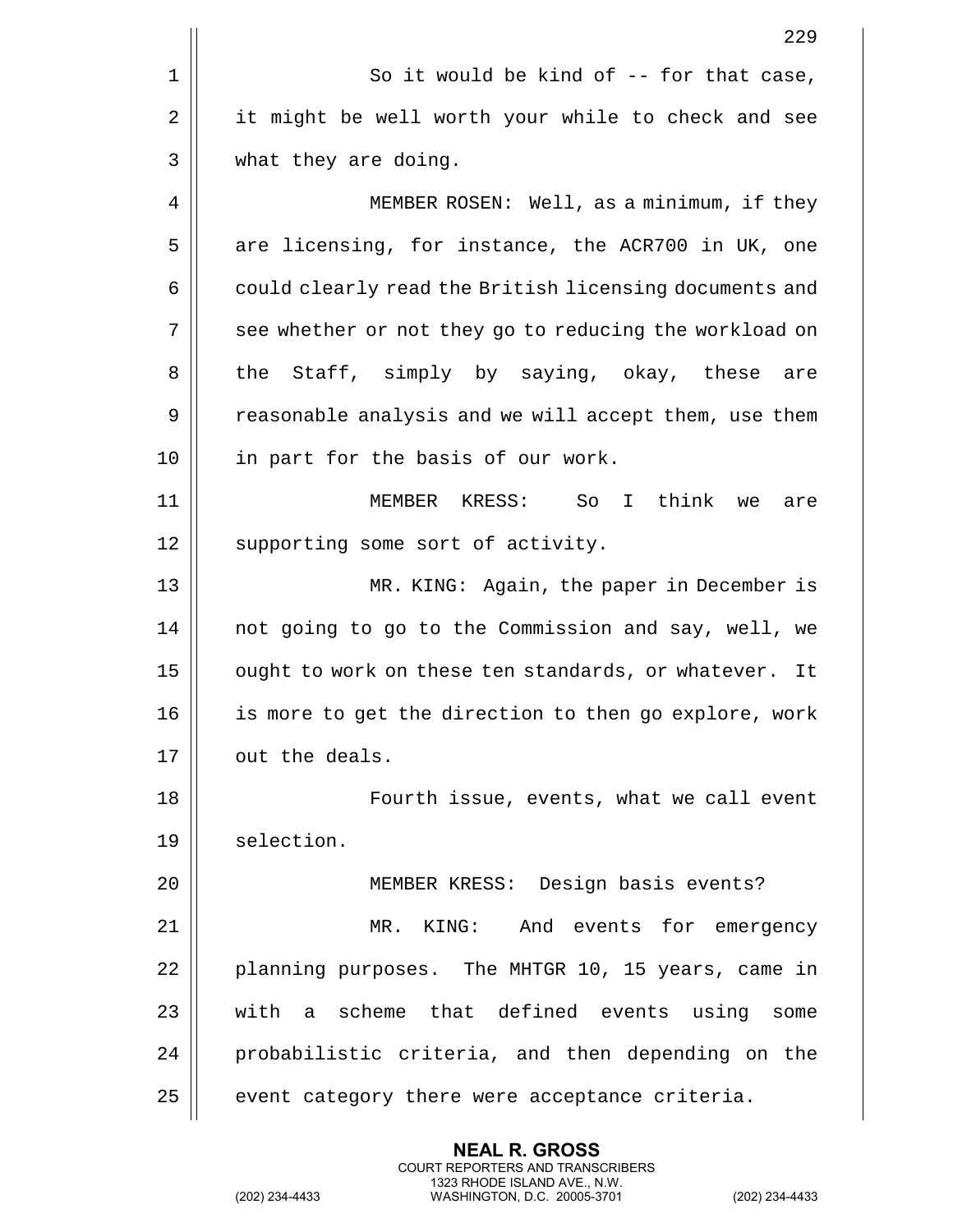| 230                                                    |
|--------------------------------------------------------|
| Those related acceptance criteria that                 |
| went along with it. The pebble bed folks pretty much   |
| picked up that same concept, and I understand that     |
| GTMHR is doing the same thing.                         |
| It is pretty much a probabilistic-based                |
| approach. We had looked at that, back in the MHTGR     |
| days, and went to the Commission with the position, a  |
| recommendation on how to deal with that.               |
| There was a SECY paper issued back in                  |
| 1993, '93 or '92, and the Commission issued an SRM.    |
| And the Commission basically back then said, let's use |
| a deterministic approach for the MHTGR, but supplement |
| it with PRA insights.                                  |
| Which, to me, basically said let's pick                |
| our design basis accidents deterministically, then     |
| look at the PRA and see if there is anything else we   |
| want to add in there, because the PRA --               |
| MEMBER POWERS: Why do you have to have a               |
| design basis accident?                                 |
| MR. KING: Why do you have to have one?                 |
| MEMBER POWERS: Yes.                                    |
| MR. KING: What are you going to design                 |
| the plant for? At some point --                        |
| MEMBER POWERS: I'm not going to design a               |
| plant, are you?                                        |
|                                                        |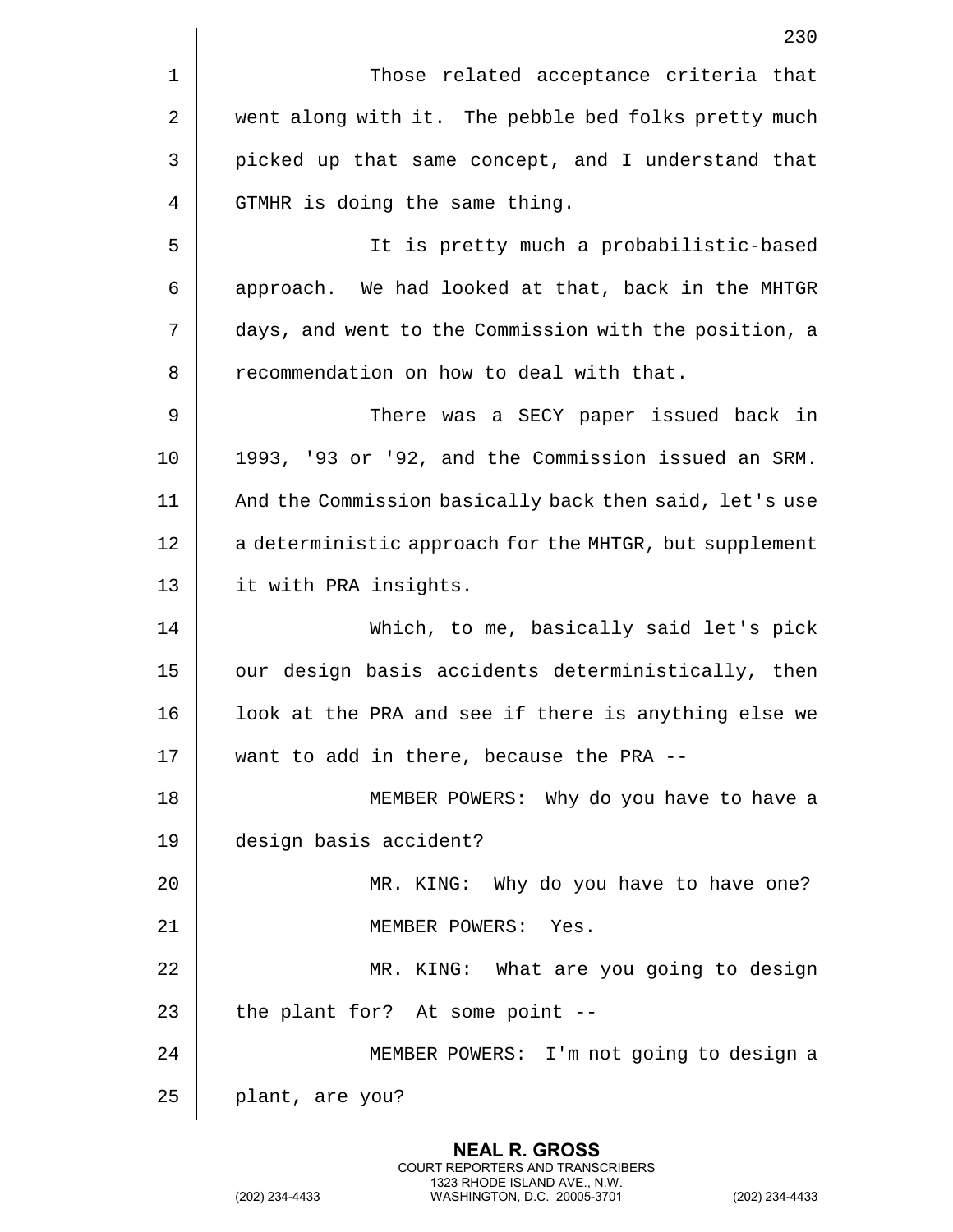|    | 231                                                    |
|----|--------------------------------------------------------|
| 1  | MR. KING: I'm not going to design the                  |
| 2  | plant, but somebody is going to design the plant.      |
| 3  | MEMBER POWERS: That is fine, let them                  |
| 4  | design it. What you are concerned about is what the    |
| 5  | risk is to the public. You are not concerned, at all,  |
| 6  | about accidents that, by design, have extraordinarily  |
| 7  | low probabilities.                                     |
| 8  | You are worried about the accidents that               |
| 9  | will occur, that have a reasonable probability. You    |
| 10 | may find those out with a PRA approach.                |
| 11 | MR.<br>KING: How do you decide, as<br>- a              |
| 12 | regulator, where you draw the line? I want them to     |
| 13 | consider these, and I don't want them to consider      |
| 14 | those? At some points you are going to have to --      |
| 15 | MEMBER POWERS: I want them to consider                 |
| 16 | anything that can happen.                              |
| 17 | MR. KING: Anything that can happen, but?               |
| 18 | CHAIRMAN APOSTOLAKIS: Let me phrase it in              |
| 19 | a different way, because there is a disagreement here. |
| 20 | After I do my PRA, and I do everything                 |
| 21 | Dana wants, then I say, a design that results in this  |
| 22 | risk to the public health and safety is acceptable.    |
| 23 | It seems to me the next charge to us is to make sure   |
| 24 | that the review process of the application is          |
| 25 | efficient.                                             |
|    |                                                        |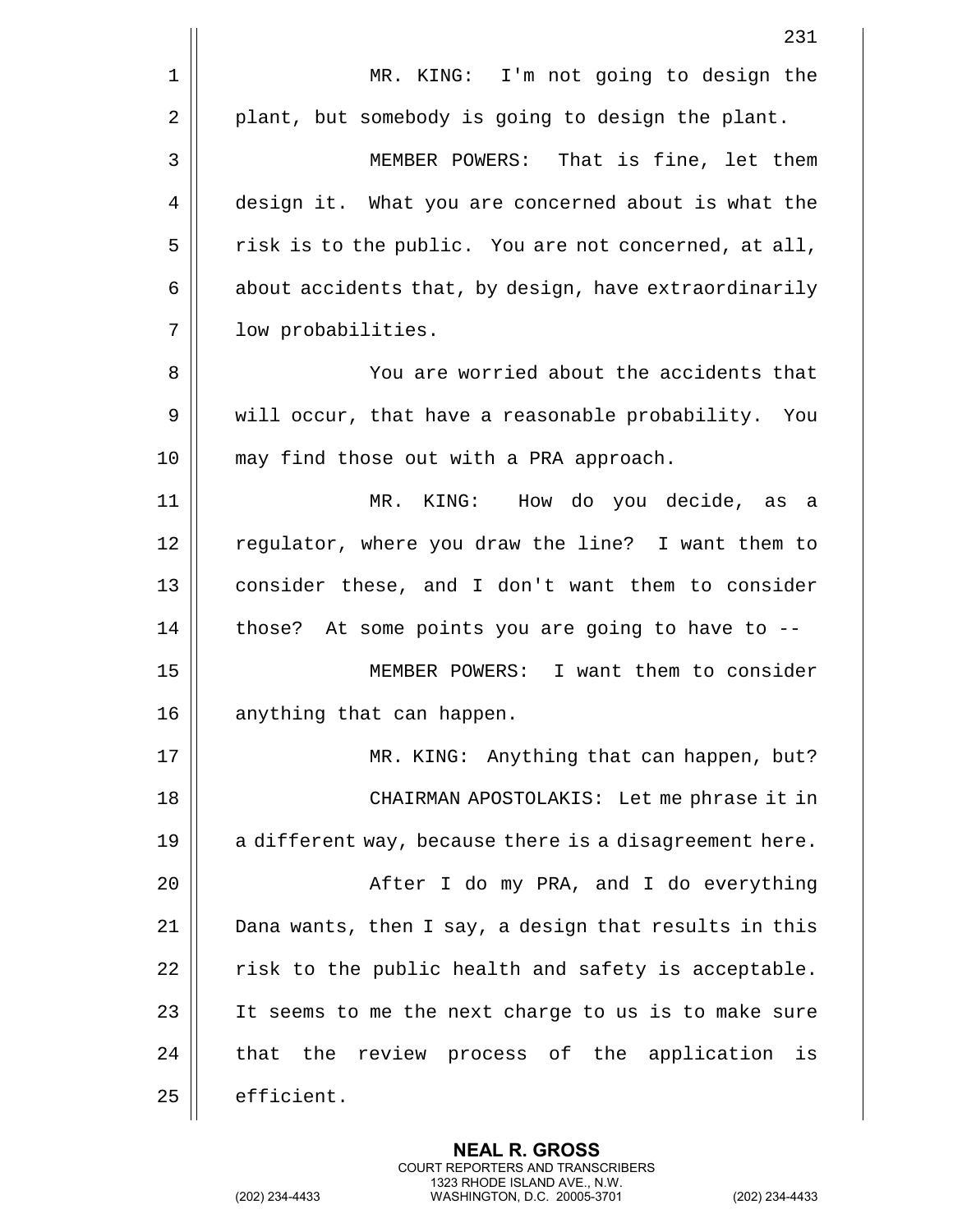|    | 232                                                    |
|----|--------------------------------------------------------|
| 1  | So after I do the PRA and identify these               |
| 2  | things, I'm saying now, now designer, if you do this,  |
| 3  | and this, and this, and that, then we will review      |
| 4  | these elements, and then you have met the goals.       |
| 5  | In other words, the design basis envelope              |
| 6  | here will be really a means to facilitate the review,  |
| 7  | which is what you said, what do you design for? I      |
| 8  | think it is the same question put in a different way.  |
| 9  | it will not be<br>a deterministic<br>But               |
| 10 | approach where you define the envelope, and then you   |
| 11 | postulate that anything else that may happen is        |
| 12 | covered by the envelope, because you are doing your    |
| 13 | PRA first.                                             |
| 14 | You identify the sequences, and so on, and             |
| 15 | then after everything is settled, you say, now I need  |
| 16 | to define a number of events that I will call design   |
| 17 | basis. So that when they come to me I will tell my     |
| 18 | people what to look for.                               |
| 19 | MEMBER ROSEN: What you do is you tell the              |
| 20 | designer that below a certain frequency we are going   |
| 21 | to have this kind of treatment for your systems, and   |
| 22 | above this frequency there will be another kind.<br>Or |
| 23 | maybe there will be three, I'm not sure.               |
| 24 | And then he goes and designs the plant and             |
| 25 | does the calculation, I have this design, I have too   |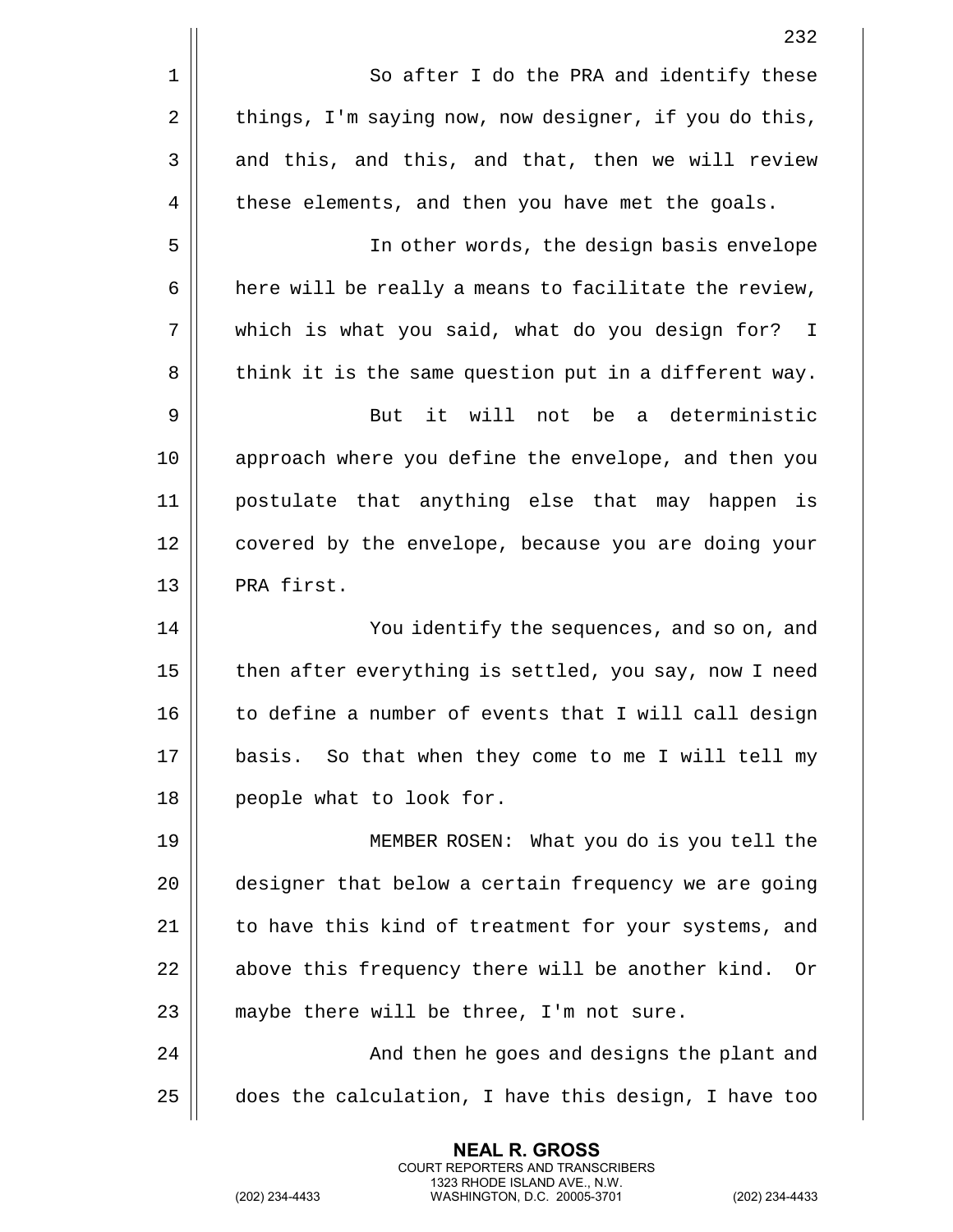|    | 233                                                    |
|----|--------------------------------------------------------|
| 1  | much stuff in the high frequency category. I want to   |
| 2  | do something a little different so that I can get less |
| 3  | regulatory oversight, so I'm going to put some more    |
| 4  | barriers here, or some more robustness here or there.  |
| 5  | So it is -- the PRA becomes a design tool,             |
| 6  | it could be used in lots, and lots of different ways.  |
| 7  | And then the regulator comes, when he is all done,     |
| 8  | then the regulator comes in and does exactly what he   |
| 9  | told the designer ahead of time.                       |
| 10 | He verifies, of course, that the PRA is                |
| 11 | adequate and correct, and then he applies a regulatory |
| 12 | controls to the things that, as Dana said, can happen  |
| 13 | and have consequences. In other words, have frequency  |
| 14 | that are reasonably high, and have some consequences.  |
| 15 | By the way, that is risk --                            |
| 16 | MEMBER KRESS:<br>Let's look at this in                 |
| 17 | another point of view. You are allowed to have these   |
| 18 | reactors come to you, already with a conceptual,       |
| 19 | pretty good conceptual design. And they all have a     |
| 20 | good idea of what accidents are likely to happen,      |
| 21 | events, and how they can go.                           |
| 22 | And what they are going to say to you is,              |
| 23 | hey, I want to consider these in my design basis, pick |
| 24 | some of them and say, we are going to try to conform   |
| 25 | to your chapter 15 with these.                         |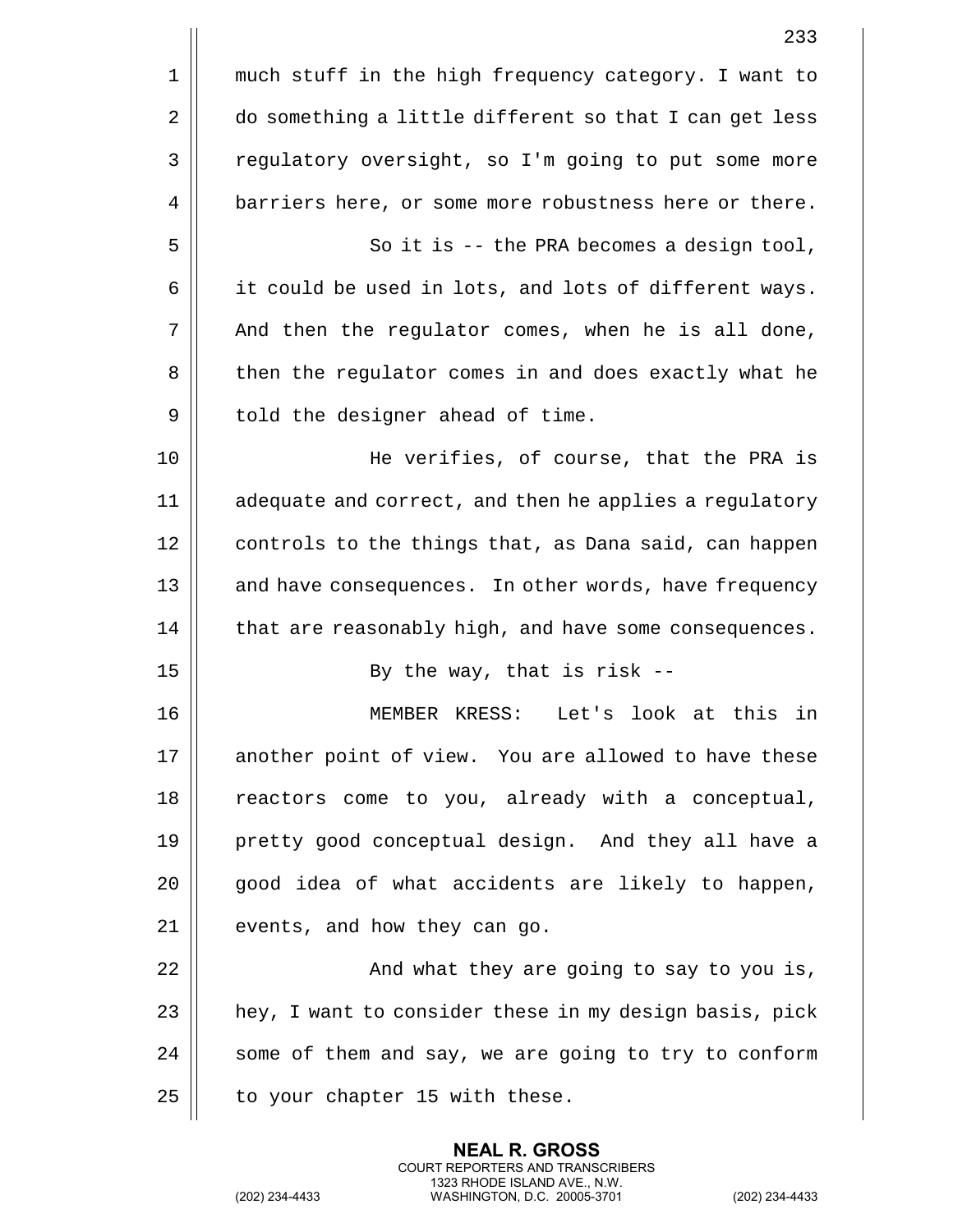1 | And you are going to be faced, then, with  $2 \parallel$  saying are those the right ones for the tubes, and how  $3 \parallel$  are we going to choose them, and how are we going to 4 decide whether those are the right design basis 5 accidents?

6 And they might have picked them on some 7 basis of frequency like the PBMR did. And I think 8 || your only option here is to start and say, well our 9 || purpose is just what Dana said, we want to have a 10 || design that has acceptable risk, and has maybe some 11 acceptable depths in terms of whatever that means.

12 || But we would like to have design basis 13 || accident because it gives them something to design to, 14 || and determines their design licensing basis. And it 15 || is like George said, it facilitates the review for any 16 | future plant, and things of that nature.

17 || So what I would suggest you have to do is 18 || you say, all right, we will, tentatively, we will let 19 || you use those that you choose for the design basis 20 || events. But after you give me a design that is based  $21$  | on those, you are also going to give me a PRA.

 And you are going to show me that you meet 23 || my risk acceptance criteria. But you have to have  $\parallel$  these risk acceptance criteria, and they can't just be | CDF and  $-$ 

> **NEAL R. GROSS** COURT REPORTERS AND TRANSCRIBERS 1323 RHODE ISLAND AVE., N.W.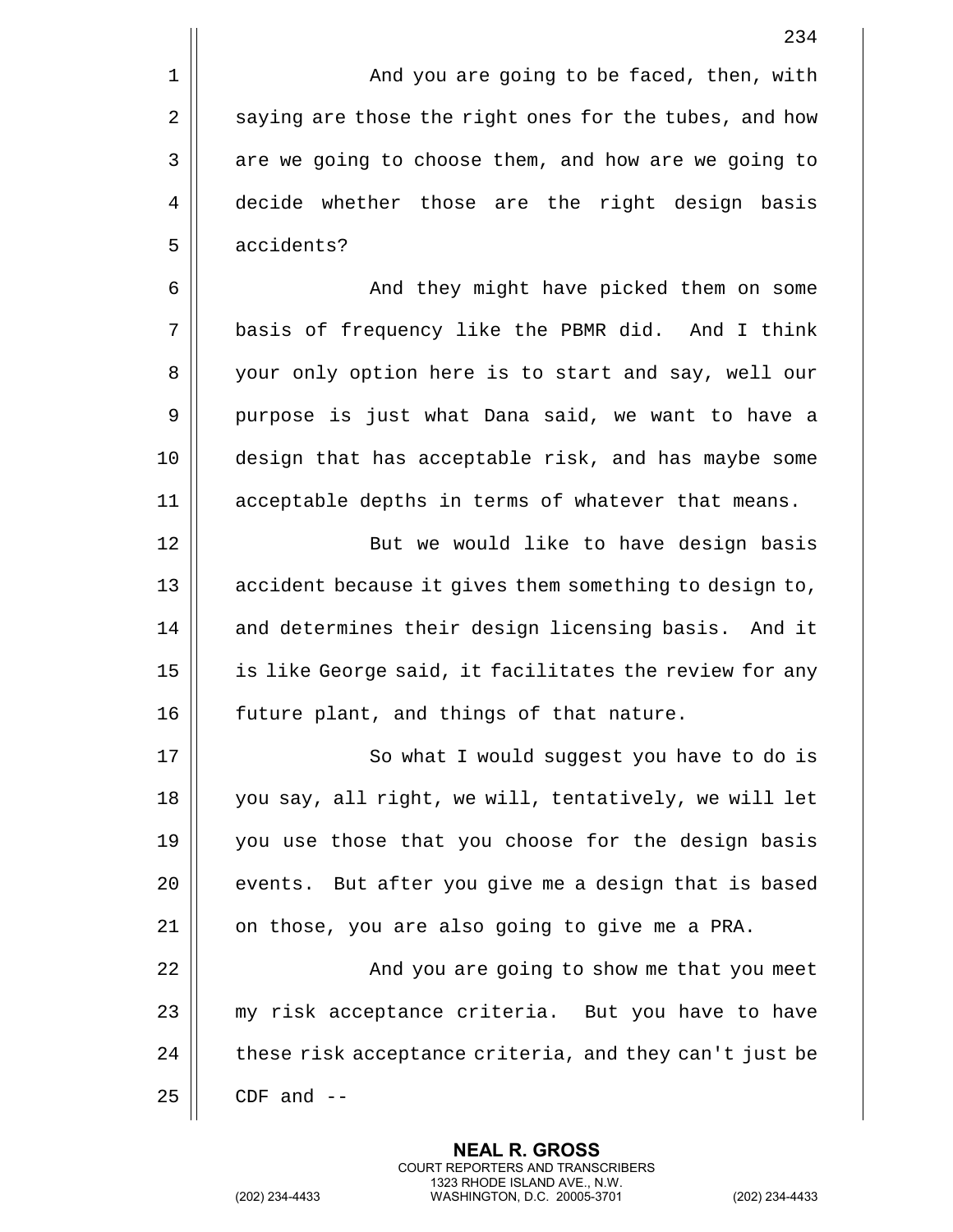|             | 235                                                    |
|-------------|--------------------------------------------------------|
| $\mathbf 1$ | MEMBER WALLIS: I don't agree with that.                |
| 2           | MEMBER KRESS: And then you tell them, if               |
| 3           | you don't meet my criteria, you have to include        |
| 4           | something else in the design basis.                    |
| 5           | MEMBER WALLIS: I don't agree with that                 |
| 6           | for this reason. It is a perfectly logical way to go   |
| 7           | until you start saying, now those are your design      |
| 8           | basis events. To me that says that is basing a whole,  |
| 9           | something foreign onto this analysis.                  |
| 10          | You've got an analysis that ranks all the              |
| 11          | sequences, and all the events. And now to say, well    |
| 12          | these are design basis doesn't make any sense. It is   |
| 13          | anachronistic, it is going back to the way that we     |
| 14          | used to do things, and trying to paste it on a new --  |
| 15          | CHAIRMAN APOSTOLAKIS: No, that is not the              |
| 16          | way we used to do things. We selected the design       |
| 17          | basis events first, and that makes a big difference,   |
| 18          | that makes a huge difference.                          |
| 19          | Let's not forget that there will be a                  |
| 20          | number of reactors, we hope, applications of a         |
| 21          | particular type. Let's say the ACR700. After you have  |
| 22          | gone through your PRA, and you have reviewed it        |
| 23          | exhaustively with the Staff and so on, why is it       |
| 24          | inconceivable that the licensee and the agency say, in |
| 25          | order now to achieve these goals that you and Dana     |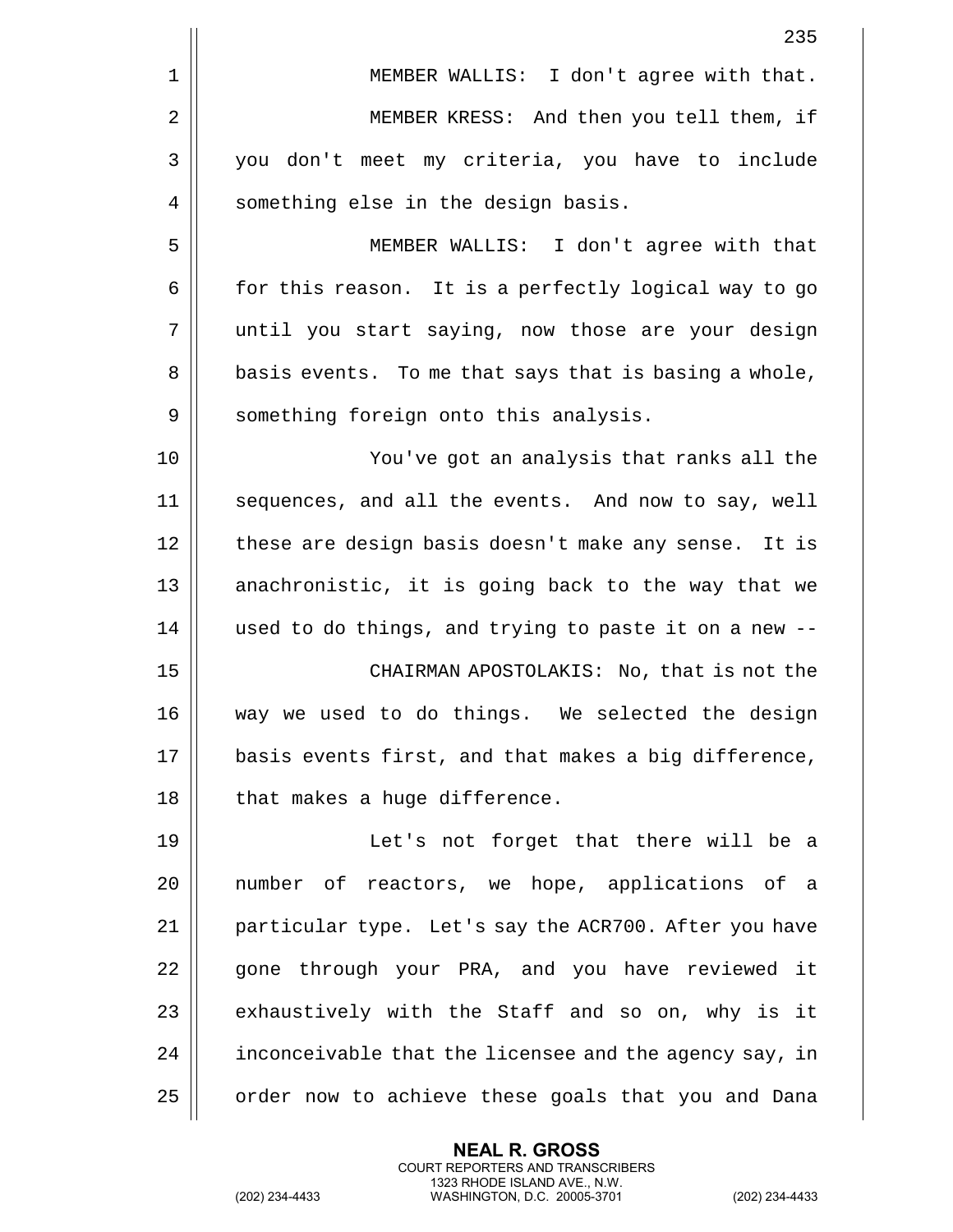|    | 236                                                    |
|----|--------------------------------------------------------|
| 1  | have identified, make sure that the risk is so low,    |
| 2  | and so on, you have to do A, B, C, D.                  |
| 3  | And the benefit of that is that you are                |
| 4  | removing the burden of confirming the PRA and working  |
| 5  | in uncertainty, from the lower level engineers who run |
| 6  | the reviews.                                           |
| 7  | Otherwise you are going to<br>have                     |
| 8  | interminable discussions regarding the validity of the |
| 9  | PRA, what do we do here and there. That will be done,  |
| 10 | once and for all, by senior staff, and the Applicant,  |
| 11 | and then they agree that this will be the design       |
| 12 | envelope for this plant.                               |
| 13 | And if you do these deterministic things               |
| 14 | you have met the probabilistic goal.                   |
| 15 | MEMBER BONACA: At some point there will                |
| 16 | have to be an agreement between the regulator and the  |
| 17 | designer of which transients, or whatever are going to |
| 18 | be considered, and -- because it is very unlikely that |
| 19 | all the consequences are -- or whatever.               |
| 20 | CHAIRMAN APOSTOLAKIS: It facilitates the               |
| 21 | review.                                                |
| 22 | MEMBER ROSEN: Well, if you put all these               |
| 23 | sequences and events down, and --                      |
| 24 | MEMBER BONACA: I'm not going to call it                |
| 25 | design basis, so I --                                  |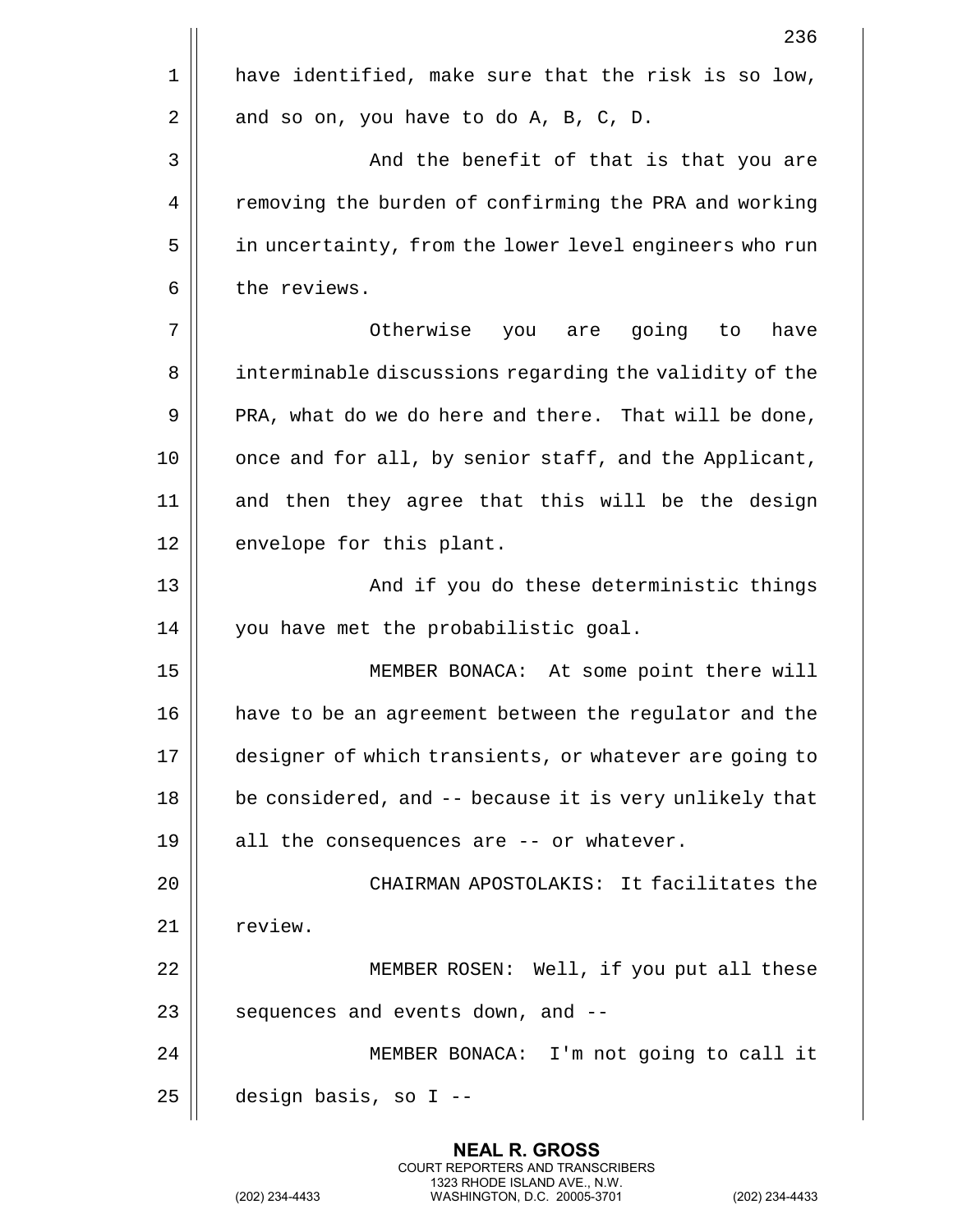|    | 237                                                    |
|----|--------------------------------------------------------|
| 1  | MEMBER ROSEN: -- down and, say, CFR                    |
| 2  | order, or most -- but at some point, I agree, that     |
| 3  | someone draws a line that says, above these you have   |
| 4  | to consider them, below these you don't.               |
| 5  | But there is an alternative to even that.              |
| 6  | If someone draws a line and says above this you have   |
| 7  | to apply all of the standards in 10CFR, whatever,      |
| 8  | below this line you can do it selectively, or you can  |
| 9  | do it in some reduced or graded manner.                |
| 10 | So at no point in that discussion do you               |
| 11 | say design basis.                                      |
| 12 | MEMBER KRESS: You guys are presupposing                |
| 13 | a whole new regulatory system. I think these things    |
| 14 | are going to have fit into what we have. And what we   |
| 15 | have is design basis events, we have conservative      |
| 16 | specifications on how you meet them.                   |
| 17 | We have figures of merit they have to                  |
| 18 | meet. And I think they are going to have to fit into   |
| 19 | that.                                                  |
| 20 | MEMBER ROSEN: You are<br>right,<br>I'm                 |
| 21 | presupposing a different way of doing business.        |
| 22 | MEMBER KRESS: Okay, but I think when we                |
| 23 | worry about recent certifications that are going to    |
| 24 | come in, we are going to have to fit them into what we |
| 25 | have.                                                  |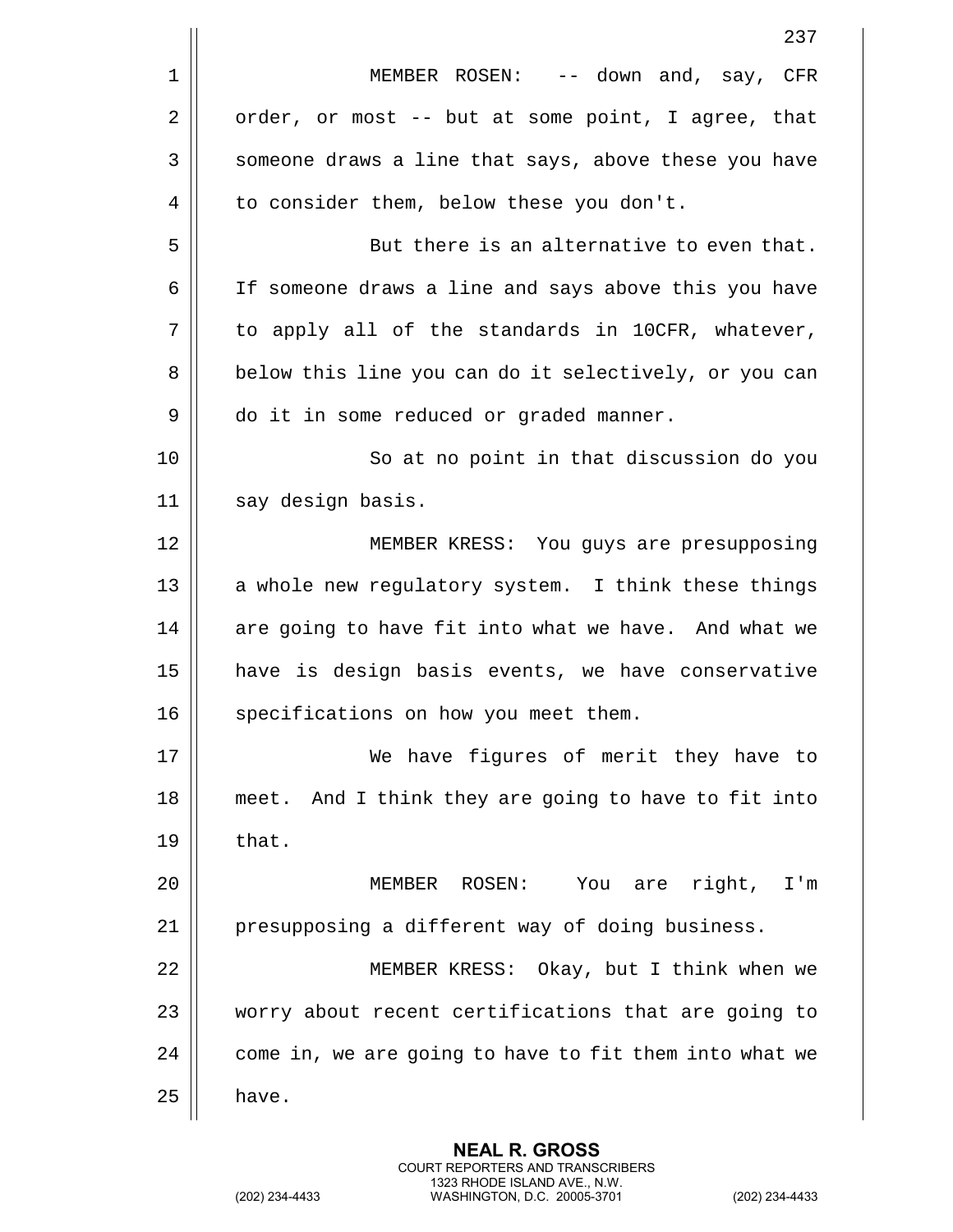|    | 238                                                    |
|----|--------------------------------------------------------|
| 1  | And we are going to have to choose design              |
| 2  | basis events, and they are going to have to be         |
| 3  | calculated with thermohydraulic codes, and figures of  |
| 4  | $merit$ --                                             |
| 5  | MEMBER ROSEN: Now, I ask Tom, is that                  |
| 6  | correct? Is it true that we will have to pick design   |
| 7  | basis events? Because if so there is no point          |
| 8  | discussing this.                                       |
| 9  | MR. KING: The options I'm talking about                |
| 10 | are, do we want to revisit the Commission decision of  |
| 11 | ten years ago that said for MHTGR pick the events that |
| 12 | the plant is to be designed for in a deterministic     |
| 13 | basis, look at the PRA and see if you missed anything, |
| 14 | and fill in the gaps.                                  |
| 15 | What I'm suggesting is, going back to the              |
| 16 | Commission, and if we agree that doesn't make sense    |
| 17 | any more, because we are more of a risk informed       |
| 18 | agency, maybe we want to start with the PRA, and       |
| 19 | define some probabilistic criteria, somehow we have to |
| 20 | figure out how we are going to take that PRA and give  |
| 21 | guidance to a designer so that he can go do the        |
| 22 | design.                                                |
| 23 | MEMBER ROSEN: I think what you said is                 |
| 24 | exactly right. You have three options up there. The    |
| 25 | first one is the way we are doing business now in the  |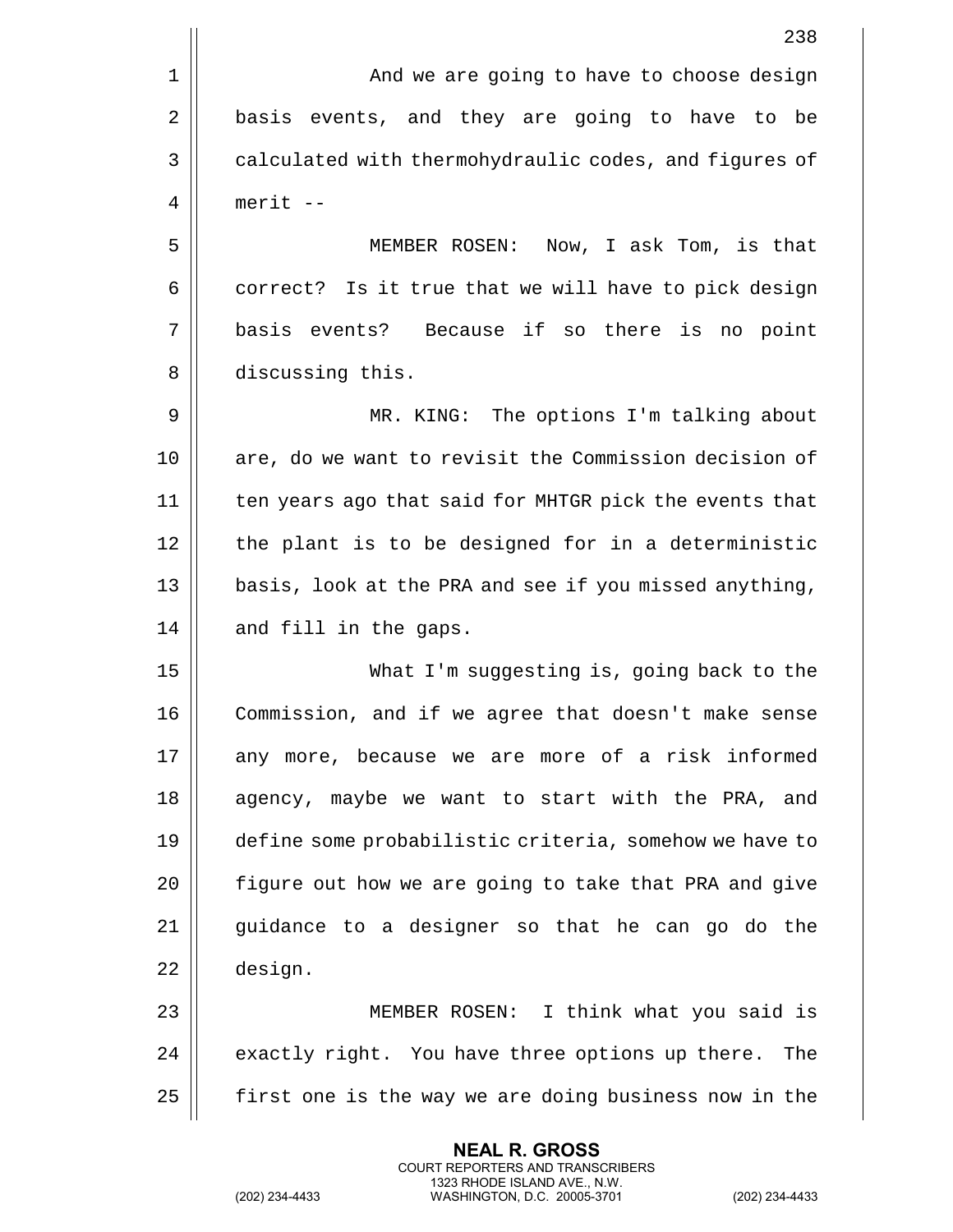239  $1 \parallel$  -- we are using deterministic approach supplemented by  $2 \parallel$  PRA, that is what south Texas did in the risk informed 3 world. 4 The third option is what I think I'm 5 | arguing for, and I want to speak to Dana, but I think  $6 \parallel$  that is what I hear from him, too. Is to use a 7 || probabilistic approach, and you supplement it with 8 || engineering judgement. 9 CHAIRMAN APOSTOLAKIS: But at some point 10 you have to define some deterministic criteria that 11 will guarantee that the probabilistic -- 12 MEMBER POWERS: I think we are not -- from 13 || a point of view I think we are very consistent. What 14 || you are talking about is the next step. It is having 15 done the PRA, and said gee, it looks like you are 16 | qetting very sensitive station blackout. 17 || So when you build your plant you want to 18 make sure that your diesel generators are in good 19 Shape, okay? And whatever it takes to do that. And 20  $\parallel$  I don't think I have any objections to that. 21 CHAIRMAN APOSTOLAKIS: And the form of the 22 design basis accident doesn't have to be the same as 23  $\parallel$  it is now, because I think that bothers some people.  $24$   $\parallel$  We can formulate them in a different way. 25 || MEMBER POWERS: The fundamental problem I

> **NEAL R. GROSS** COURT REPORTERS AND TRANSCRIBERS 1323 RHODE ISLAND AVE., N.W.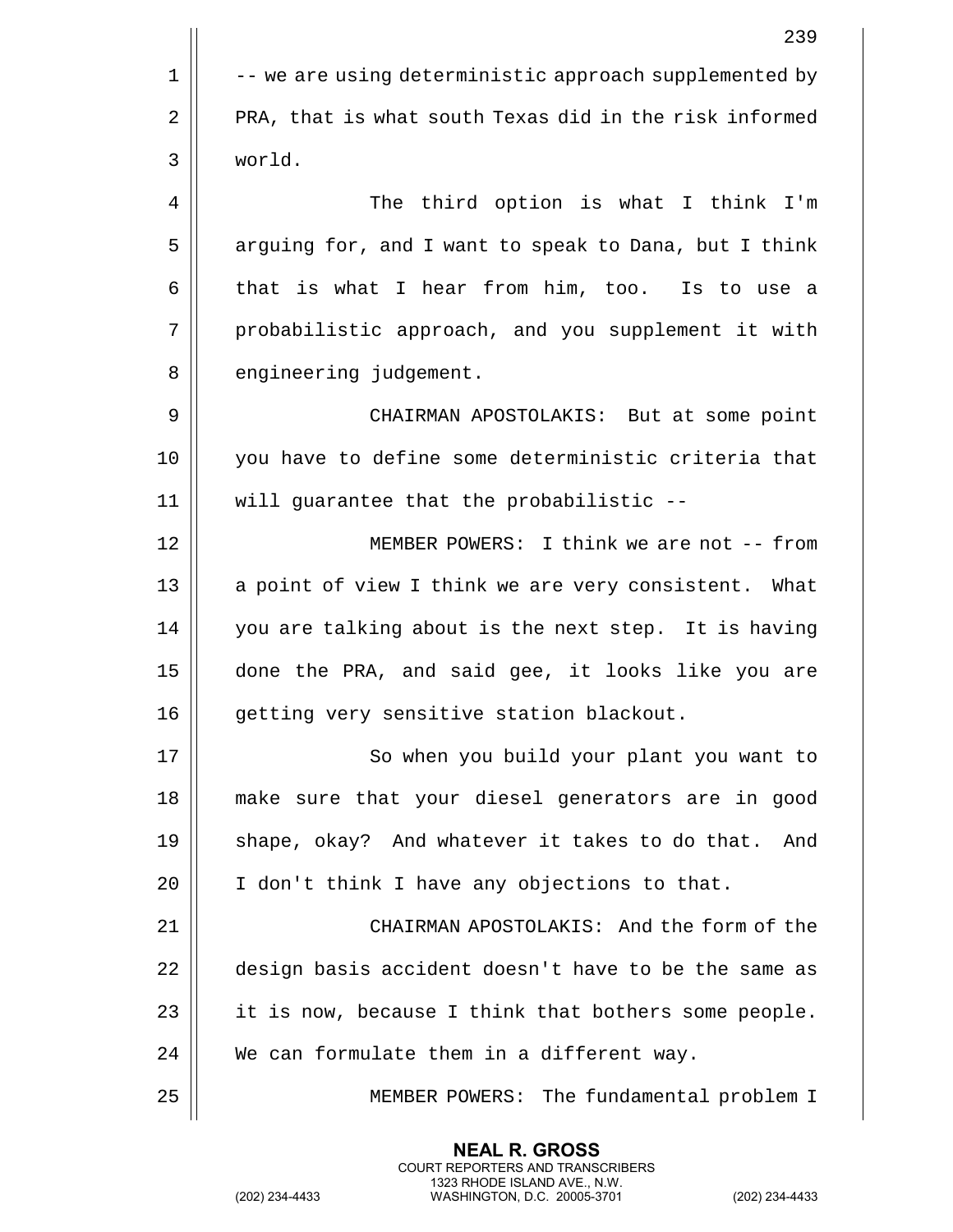|    | 240                                                    |
|----|--------------------------------------------------------|
| 1  | have is that we spent an entire day yesterday talking  |
| 2  | about behavior under design basis accident conditions. |
| 3  | And those accidents pose very, very little risk.       |
| 4  | CHAIRMAN APOSTOLAKIS: I agree.                         |
| 5  | MEMBER POWERS: And we are spending a huge              |
| 6  | amount of money on it.                                 |
| 7  | CHAIRMAN APOSTOLAKIS: I want to sensitize              |
| 8  | the committee to the issue of doing something in       |
| 9  | relatively large scale. And an analogy is -- the most  |
| 10 | successful one is, this thing that the Supreme Court   |
| 11 | has asked police officers to read the rights to a      |
| 12 | suspect.                                               |
| 13 | The objective is to make sure that the guy             |
| 14 | knows his rights. And that is all that the Supreme     |
| 15 | Court says. If you don't read his rights the guy is    |
| 16 | free, even if he is guilty.                            |
| 17 | That is a deterministic criteria. Because              |
| 18 | the police cannot go and say, but he is a lawyer, he   |
| 19 | knows his rights. The Court says, no, you didn't read  |
| 20 | them, he walks.                                        |
| 21 | Why do they say that? Because you apply                |
| 22 | this principle to a country of 260 million. You can't  |
| 23 | rely on every police officer, everywhere, to make a    |
| 24 | judgement whether the guy knows his rights.            |
| 25 | they impose a strict deterministic<br>So               |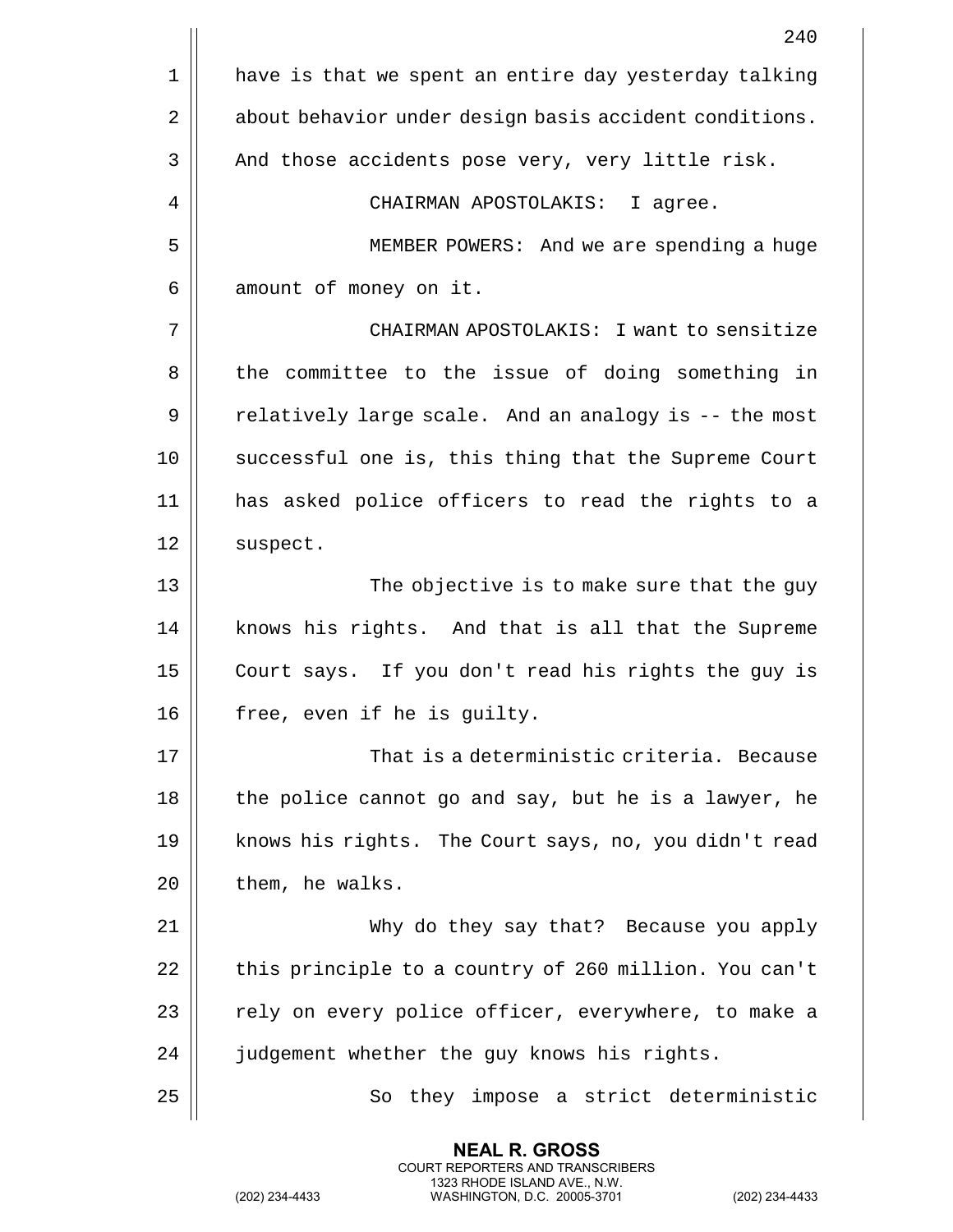|    | 241                                                    |
|----|--------------------------------------------------------|
| 1  | criteria. And it seems to me that if you are planning  |
| 2  | to license more than one reactor, you have to have     |
| 3  | deterministic criteria. You can't expect all these     |
| 4  | people who get involved in the licensing process to    |
| 5  | make judgements whether the probabilities are low, and |
| 6  | so on.                                                 |
| 7  | That judgment has to be made once and for              |
| 8  | all by a select group of people that says, yes, for    |
| 9  | this type of reactor if you meet these criteria, then  |
| 10 | the risks are low.                                     |
| 11 | MEMBER ROSEN: We are not as far apart as               |
| 12 | we may have seemed. Because I'm arguing exactly for    |
| 13 | that, using the PRA approach -- use the PRA approach,  |
| 14 | have a select group of people in the licensing process |
| 15 | make that determination, codify it in a way that       |
| 16 | everybody in the design group, and the maintenance     |
| 17 | group, and the construction group can understand it.   |
| 18 | You don't -- in South Texas they didn't                |
| 19 | give out the PRA to everybody and say, go out there    |
| 20 | and get your special treatment. The derivative of the  |
| 21 | PRA is something that they use every day.              |
| 22 | CHAIRMAN APOSTOLAKIS: So I think we are                |
| 23 | almost in agreement. The more we talk, the more we     |
| 24 | agree.                                                 |
| 25 | MEMBER BONACA: I had noticed, about ten                |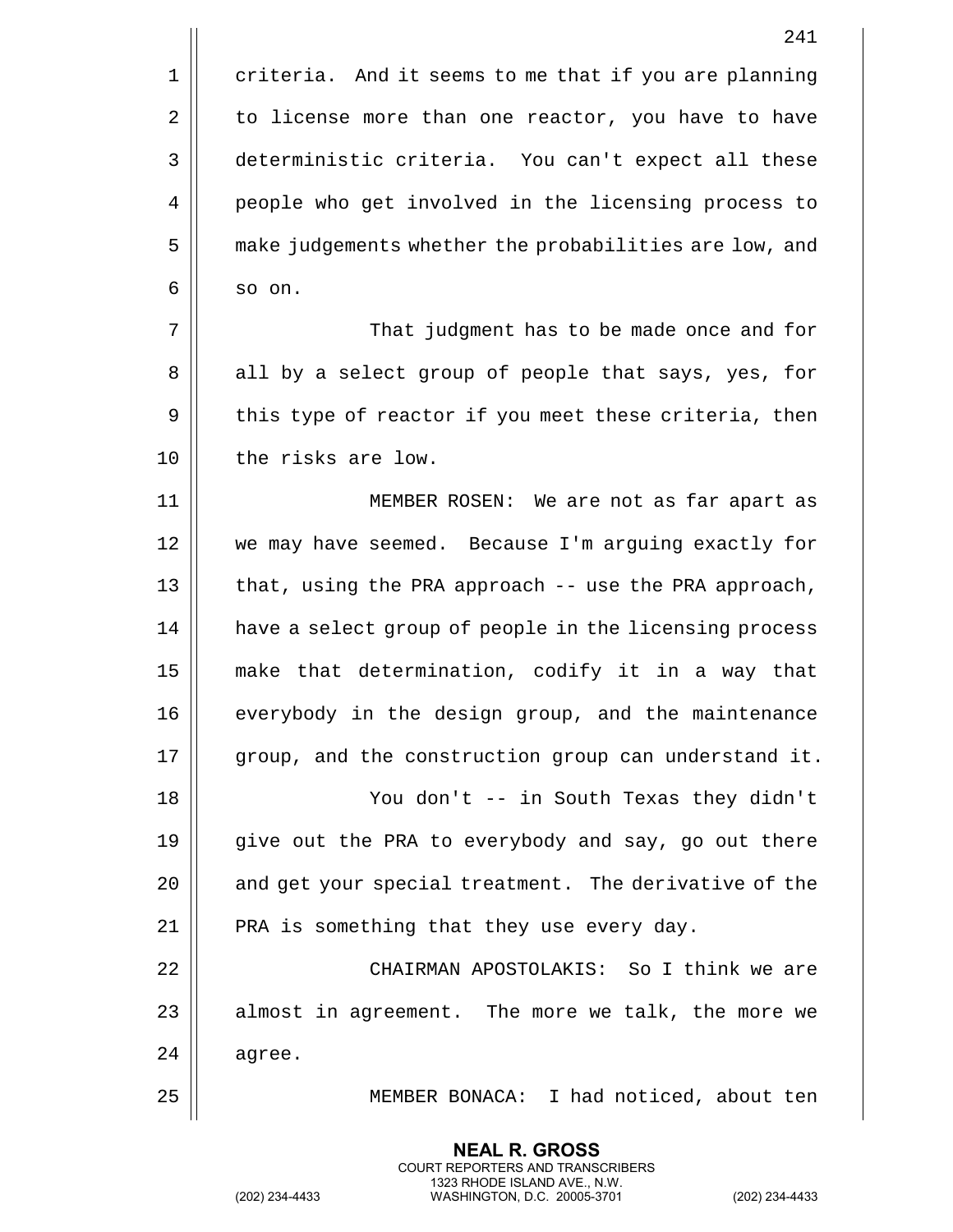|    | 242                                                    |
|----|--------------------------------------------------------|
| 1  | minutes ago, that you guys were all in agreement.      |
| 2  | MEMBER KRESS: We are all in agreement                  |
| 3  | except one of us.                                      |
| 4  | MEMBER ROSEN: And you know who that one                |
| 5  | is.                                                    |
| 6  | CHAIRMAN APOSTOLAKIS: Let's move on.                   |
| 7  | MR. KING: All right. If you take the                   |
| 8  | probabilistic approach it can apply to more than event |
| 9  | selection. It can apply to classification equipment,   |
| 10 | it can replace the single failure criteria. These are  |
| 11 | things that are being looked at under risk informing   |
| 12 | option 3, to various aspects.                          |
| 13 | And it would seem reasonable to look at                |
| 14 | them under a risk informed approach to non-light water |
| 15 | reactor future plant licensing. So those are caught    |
| 16 | up in this issue, as well.                             |
| 17 | Certainly the more you use PRA you get                 |
| 18 | into issues of PRA quality, completeness, document     |
| 19 | control, perhaps bringing the PRA into the licensing   |
| 20 | basis. And you have to deal with issues of level of    |
| 21 | confidence.                                            |
| 22 | MEMBER POWERS: That level of confidence                |
| 23 | is the one that continues to irk. And I mean maybe     |
| 24 | diverting us from the main topic here. But we          |
| 25 | continue<br>see people come in and present<br>to       |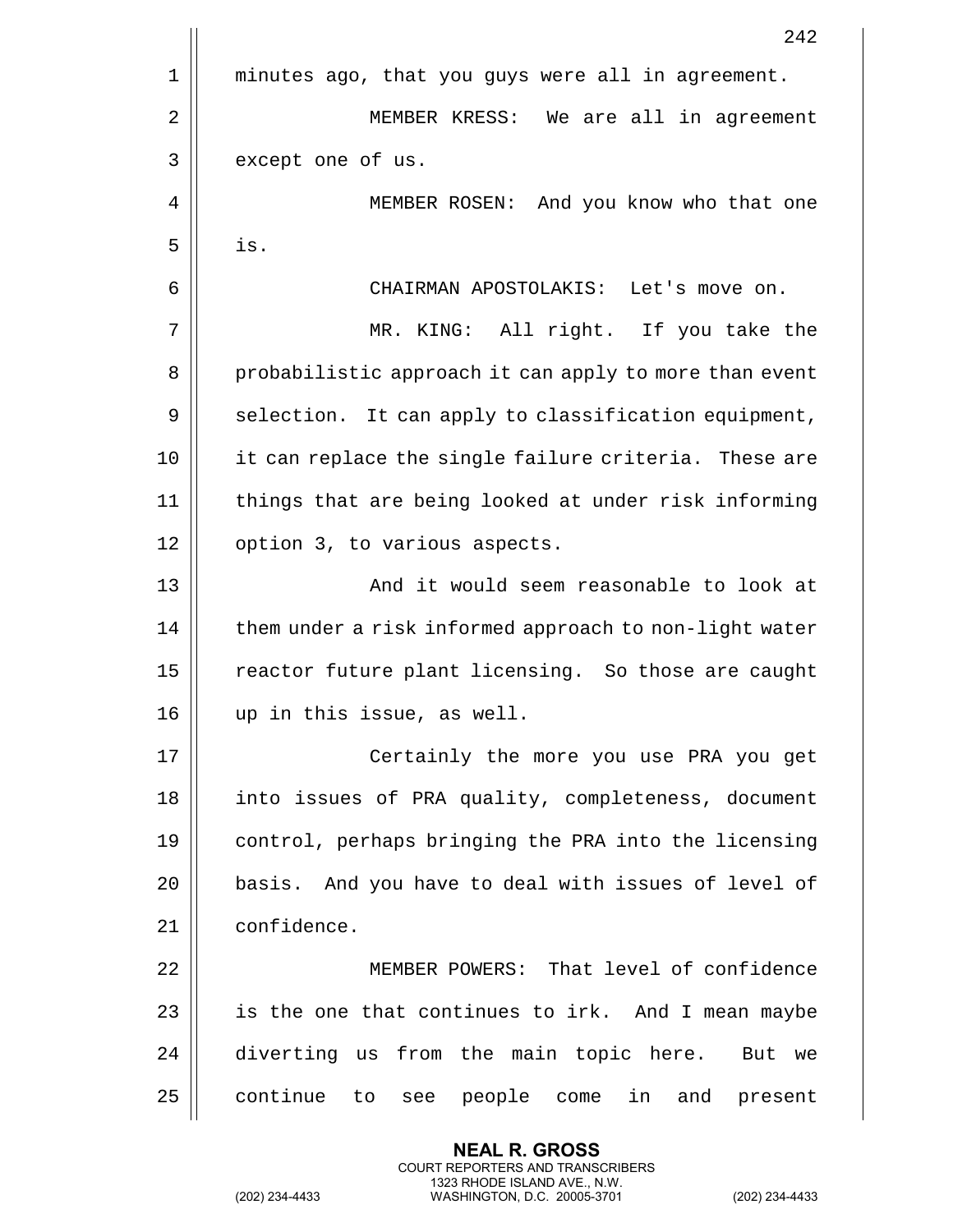|      | 243                                                    |
|------|--------------------------------------------------------|
| 1    | probabilistic assessments for all point values.        |
| 2    | And we absolutely cannot judge level of                |
| 3    | confidence. I have not seen a PRA yet that we can      |
| 4    | judge level of confidence on.                          |
| 5    | Now, I'm not even sure how you go about                |
| 6    | doing it.                                              |
| 7    | MR. KING: Because it is incomplete, you                |
| 8    | mean?                                                  |
| 9    | MEMBER POWERS: No, let's -- if<br>we                   |
| 10   | stipulate that whatever PRA they have for operational  |
| 11   | events is complete, just for the sake of argument, we  |
| 12   | don't ever get anything that allows us to judge the    |
| 13   | level of confidence on that.                           |
| 14   | People come in and say we've gone through              |
| 15   | the peer review process and so it is good. I mean, it  |
| 16   | is a good quality. But they give you a number, and     |
| $17$ | you just have no idea what to do with that number,     |
| 18   | because you don't know whether it is a mean, a median, |
| 19   | or an accident, or what.                               |
| 20   | Because there is nothing to judge level of             |
| 21   | confidence from.                                       |
| 22   | MEMBER ROSEN: But you can force that. If               |
| 23   | you just tell someone to go back home and come back    |
| 24   | with that, they will. They are getting away with not   |
| 25   | telling you that number. But if forced they can give   |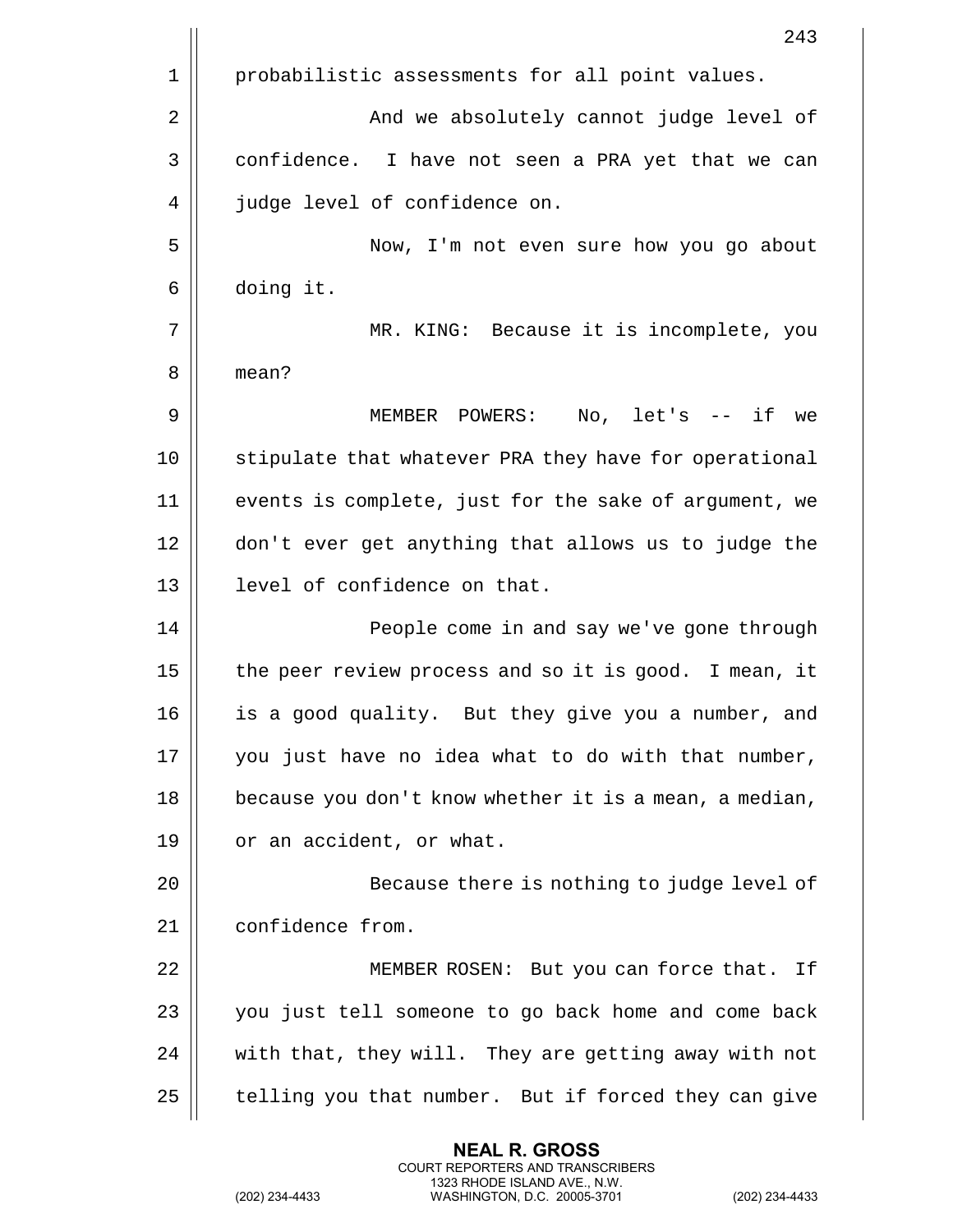|    | 244                                                    |
|----|--------------------------------------------------------|
| 1  | you the number, they just don't want to.               |
| 2  | Because, typically, it is going to be in               |
| 3  | order of magnitude around the value they gave you.     |
| 4  | MEMBER POWERS: On this pressurized                     |
| 5  | thermal shock we were beating the people over the head |
| 6  | over what they meant by their distribution. It turns   |
| 7  | out computer code calculates out exactly what I was    |
| 8  | after. All they had to do is write it down.            |
| 9  | MEMBER ROSEN: That is right, and George                |
| 10 | knows that, and I know that. The only question is we   |
| 11 | haven't forced them to give you that. It is            |
| 12 | embarrassing, because when you come back and I tell    |
| 13 | you that the numbers weren't even -- I have to tell    |
| 14 | you it is really 5 --                                  |
| 15 | (Off the record discussion.)                           |
| 16 | MEMBER ROSEN: If somebody tells me less                |
| 17 | than that I would be interest in having a look at how  |
| 18 | they got $-$ -                                         |
| 19 | MEMBER SIEBER: I think your confidence in              |
| 20 | the answer for an advanced reactor -- so it is going   |
| 21 | to be hard to apply the principles where you rely on   |
| 22 | the PRA first, without putting some deterministic      |
| 23 | overlay on top.                                        |
| 24 | MEMBER ROSEN: You are absolutely right.                |
| 25 | Which means that once you have that understanding,     |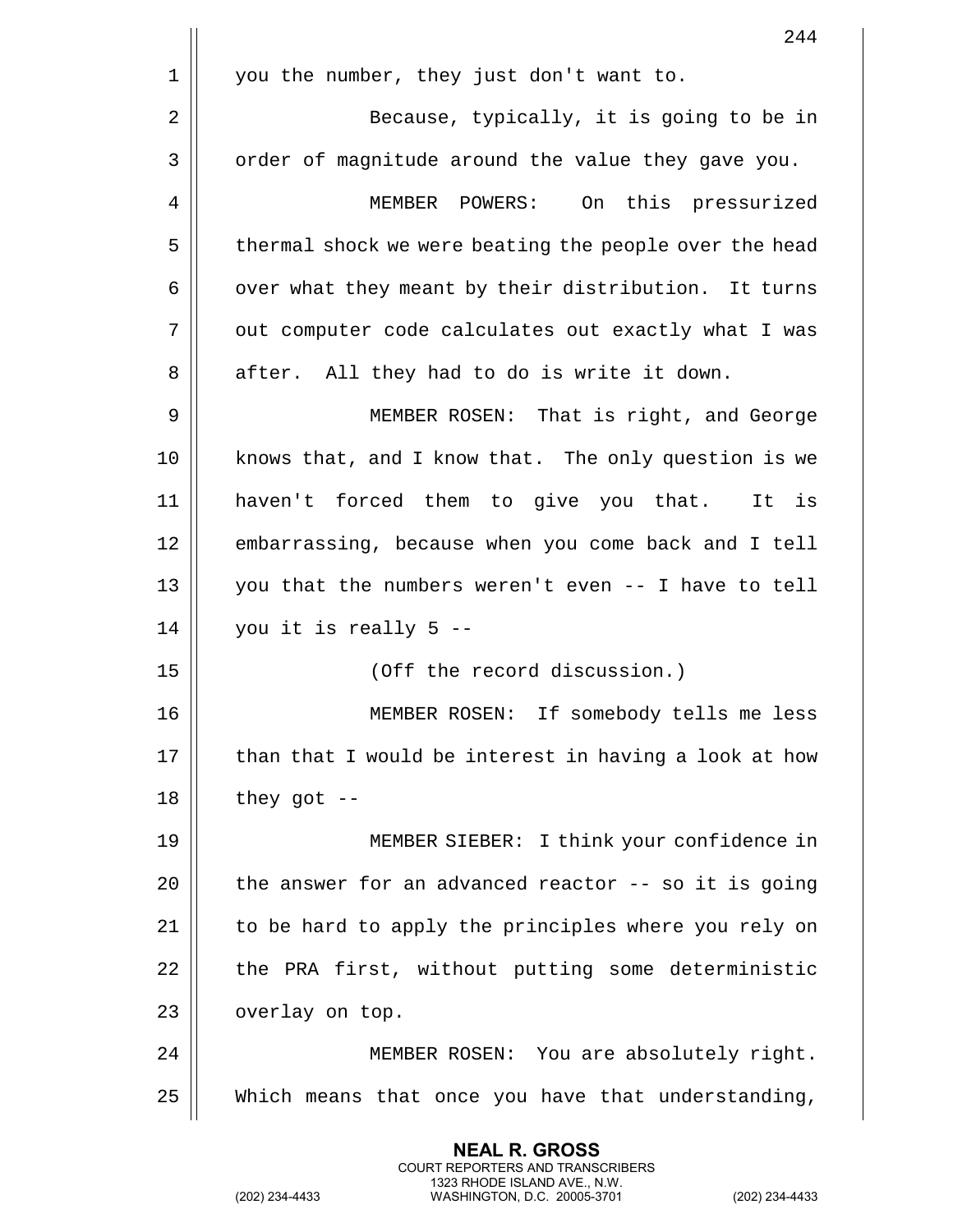|    | 245                                                    |
|----|--------------------------------------------------------|
| 1  | then you have to say, okay, where does the defense in  |
| 2  | depth go to help you with --                           |
| 3  | MEMBER SIEBER: If you don't have a good                |
| 4  | PRA then you are picking up the deterministic criteria |
| 5  | that is pretty arbitrary, too.                         |
| 6  | MEMBER WALLIS:<br>It<br>is going to<br>be              |
| 7  | arbitrary --                                           |
| 8  | MEMBER SIEBER: Just because it is a solid              |
| 9  | naught, because it is a number doesn't mean that it is |
| 10 | better. On the other hand, you know, you could come    |
| 11 | up with a -- because the numbers are really great from |
| 12 | a PRA standpoint, and you can conclude you don't need  |
| 13 | a containment.                                         |
| 14 | So there is an element in defense in depth             |
| 15 | that disappears. It is not engineering judgement --    |
| 16 | MEMBER WALLIS: Not if the structuralists               |
| 17 | have their way.                                        |
| 18 | MEMBER SIEBER: Of course you put the                   |
| 19 | containment there.                                     |
| 20 | CHAIRMAN APOSTOLAKIS: I even asked that                |
| 21 | question at the PSA conference this week. A fellow     |
| 22 | stood up and asked the NRC folks present, on what      |
| 23 | basis did you decide to force the AP600 design when    |
| 24 | the PRA results show that we don't need it? And the    |
| 25 | answer was defense in depth.                           |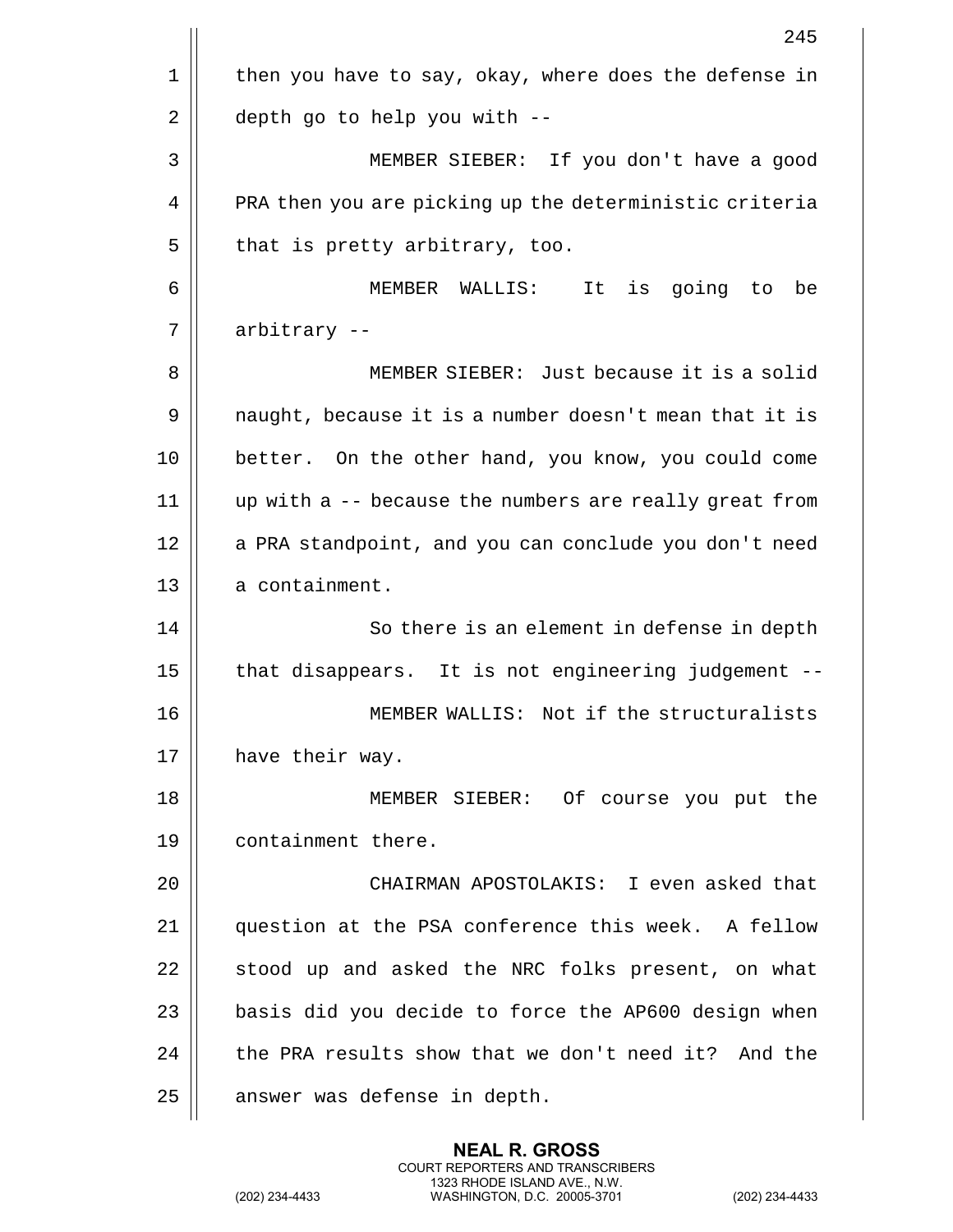|    | 246                                                   |
|----|-------------------------------------------------------|
| 1  | MEMBER POWERS: But that was an erroneous              |
| 2  | answer.                                               |
| 3  | CHAIRMAN APOSTOLAKIS:<br>Why?                         |
| 4  | MEMBER POWERS: It was a question of                   |
| 5  | confidence.                                           |
| 6  | CHAIRMAN APOSTOLAKIS: -- defense in                   |
| 7  | depth? I asked myself, what if I'm wrong?             |
| 8  | MR. KING: Fifth issue, source term. Back              |
| 9  | when we were looking at the MHTGR Dave proposed using |
| 10 | a scenario specific source term, not taking a source  |
| 11 | term representative of a core melt, or a sever core   |
| 12 | damage accident, and using that for the purposes of   |
| 13 | citing under chapter 15 analysis.                     |
| 14 | The Commission accepted that position back            |
| 15 | in their SRN of July of '93, basically said, that is  |
| 16 | okay provided we have sufficient knowledge of the     |
| 17 | behavior of the plant, and the behavior of the fuel.  |
| 18 | Which implied that there had to be a lot              |
| 19 | of work to make sure we had the confidence to be able |
| 20 | to do that. That is different than what Fort St.      |
| 21 | Veraine did. Fort St. Veraine basically assumed an    |
| 22 | uncontrolled core heat-up, and had, other than the    |
| 23 | timing, had releases similar to the TIB source term.  |
| 24 | Fort St. Veraine didn't have passive heat             |
| 25 | removal, and so forth, it needed active systems.      |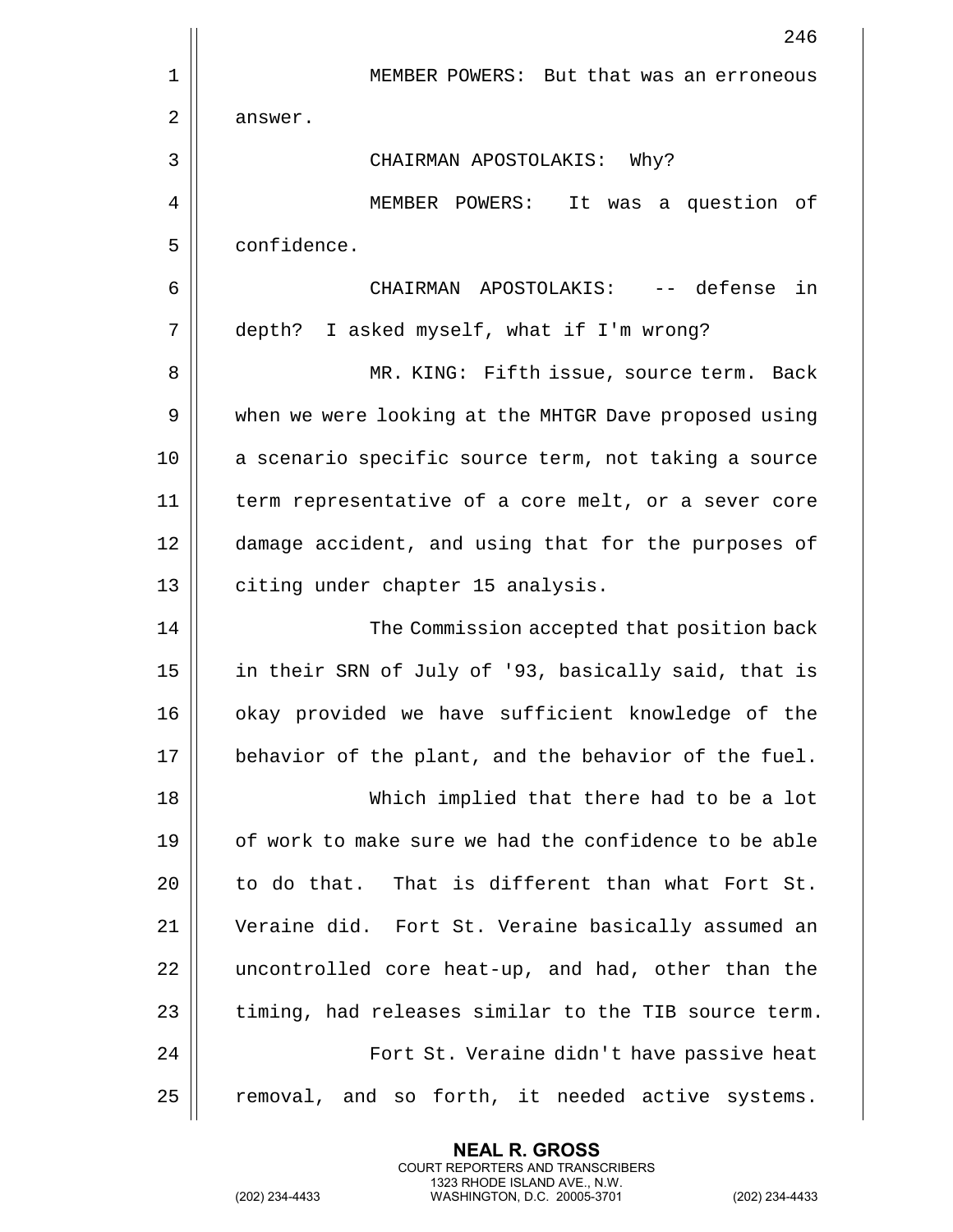|             | 247                                                    |
|-------------|--------------------------------------------------------|
| $\mathbf 1$ | Really we are revisiting this issue with<br>the        |
| 2           | Commission to see if they still accept that position.  |
| 3           | To me the fundamental policy shift is one              |
| 4           | of -- it really departs from past practice where we've |
| 5           | used source term representative of severe core damage  |
| 6           | accident for licensing, including Fort St. Veraine.    |
| 7           | And maybe that is -- should that be                    |
| 8           | considered an element of defense in depth? You will    |
| 9           | assume severe core damage for licensing purposes, for  |
| 10          | citing purposes. That is<br>question,<br>not a<br>a    |
| 11          | conclusion.                                            |
| 12          | Certainly puts<br>burden<br>more<br>on                 |
| 13          | understanding plant behavior. Follow some extensive    |
| 14          | research to have the confidence, and maybe<br>some     |
| 15          | extensive monitoring of the plant, and the<br>fuel     |
| 16          | fabrication process over the life of the plant, to     |
| 17          | make sure you are getting the quality you need.        |
| 18          | So it has some hooks in it, it is not a                |
| 19          | quick and easy solution to do that.                    |
| 20          | MEMBER KRESS: I think this question is                 |
| 21          | tied to the previous one about event selection.<br>And |
| 22          | in the current system all we do is we select these     |
| 23          | design basis events, and specify how they are to be    |
| 24          | dealt with, to some extent.                            |
| 25          | And one of the ways that they are dealt                |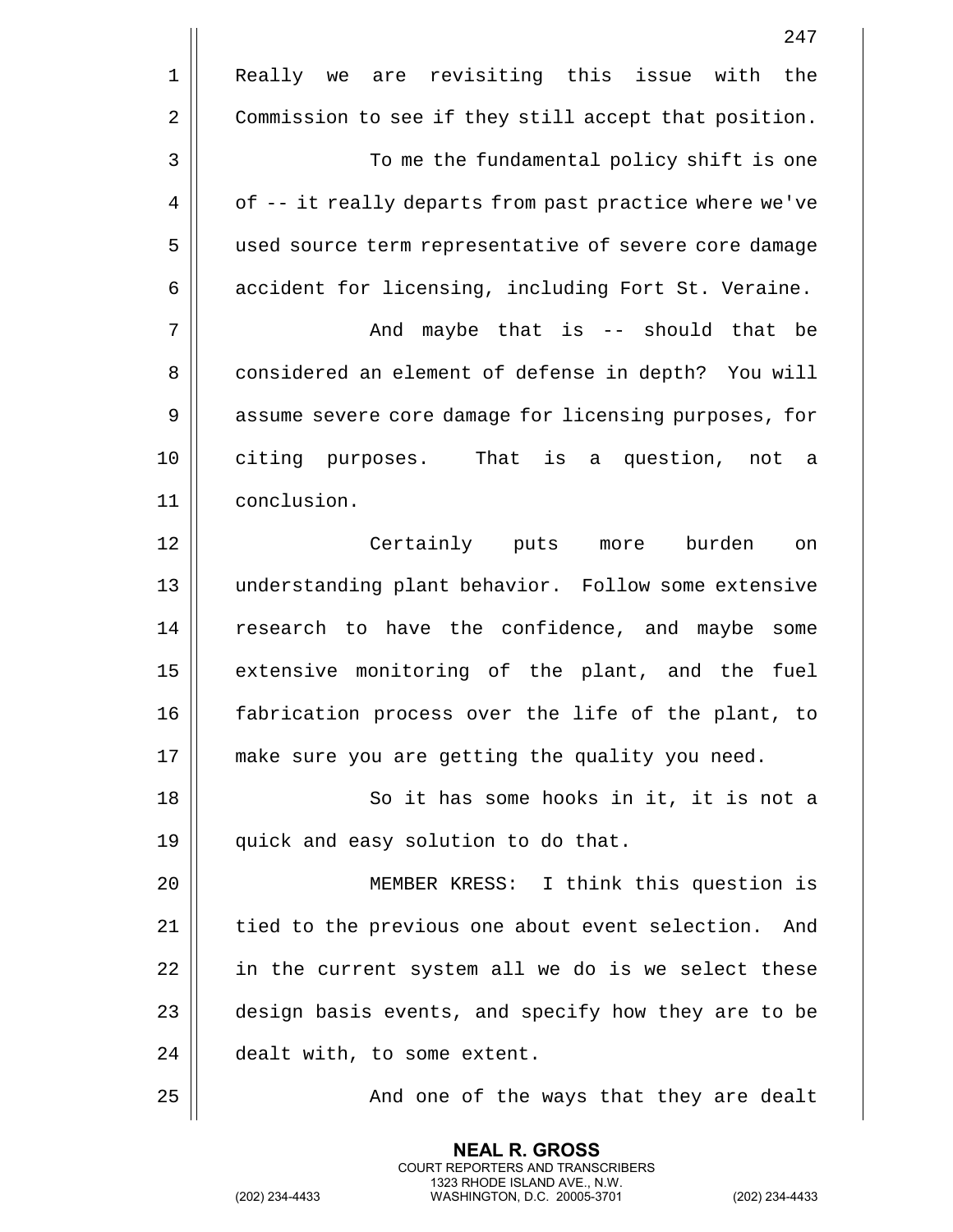1 || with is the source term. You assume there is a pretty 2  $\parallel$  severe source term. And the reason we do that, in my 3 || mind, is that by doing it you are putting enough 4 | conservatism in your calculations, for these design 5 | basis events, that you render the plant at acceptable 6 l risk level. 7 And the only way you know that it is

8 | rendered an acceptable risk level is you go back and 9 | do a PRA with scenario-specific source terms. So we 10 || use, we actually should be using both, in my mind.

11 || If you are going to go to the design basis 12 || accident concept, I don't care what you use for the 13 || source term, as long as what you use renders an 14 acceptable risk level, and acceptable confidence 15 level.

16 || So, you know, you could use a scenario 17 || specific ones, or you could use a bounding one, and 18 || might treat them differently in terms of how you  $19$  | specify the design basis.

 In my mind the way we've just selected  $\parallel$  design basis events, with the single failure criteria,  $\parallel$  the specified source terms, and with the figures of || merit that they have to meet, like peak clad | temperature, and this sort of  $-$ - not all those have 25 | source terms in them.

> **NEAL R. GROSS** COURT REPORTERS AND TRANSCRIBERS 1323 RHODE ISLAND AVE., N.W.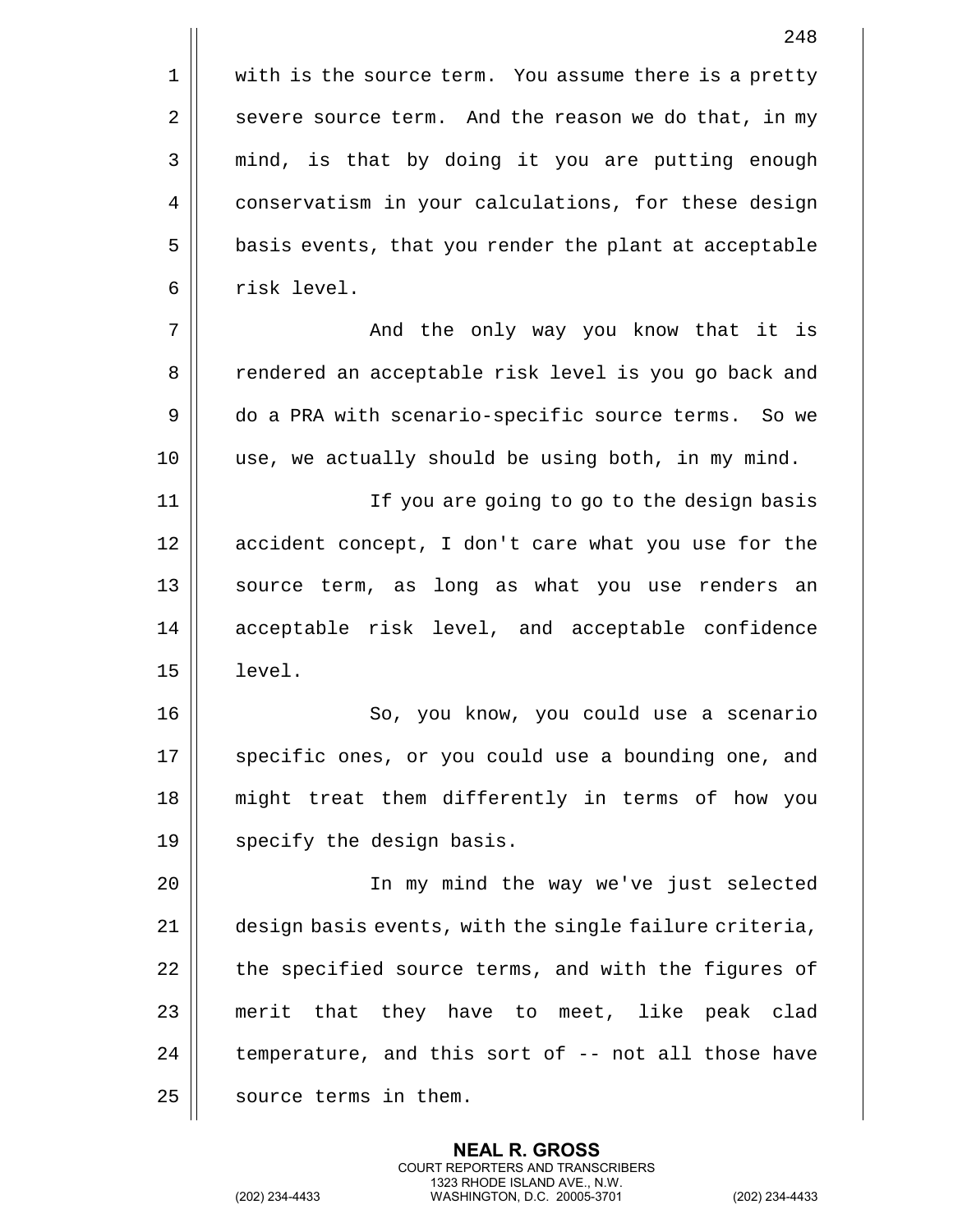|    | 249                                                    |
|----|--------------------------------------------------------|
| 1  | In fact the source term only shows up in               |
| 2  | few of them like that. I guess it shows up in the      |
| 3  | LOCA, reactivity and source events, and it shows up in |
| 4  | containment.                                           |
| 5  | MR. KING: You know what we have now for                |
| 6  | light water reactor, we have a plant that has ECCS     |
| 7  | systems to prevent the core from melting, yet we       |
| 8  | assume the core melts anyway, when we calculate        |
| 9  | containment performance. So we have conservatism on    |
| 10 | top of conservatism.                                   |
| 11 | MEMBER KRESS: I think my point is that in              |
| 12 | order to arrive at bounding source term you have to    |
| 13 | kind of know what scenario specific source terms are   |
| 14 | in a given reactor design. And the two are tied        |
| 15 | together, you can't just say option one is bounding,   |
| 16 | and option two is scenario specific. You have to have  |
| 17 | both of them, and you use one -- it is all right to    |
| 18 | use the bounding one if you use the scenario specific  |
| 19 | ones to decide what your bounding one is.              |
| 20 | And the final result is you have to meet               |
| 21 | some sort of risk acceptance criteria at a particular  |
| 22 | confidence level.                                      |
| 23 | MEMBER SIEBER: The TIB source term is not              |
| 24 | necessarily bound --                                   |
| 25 | MEMBER KRESS: Well, bounding in the sense              |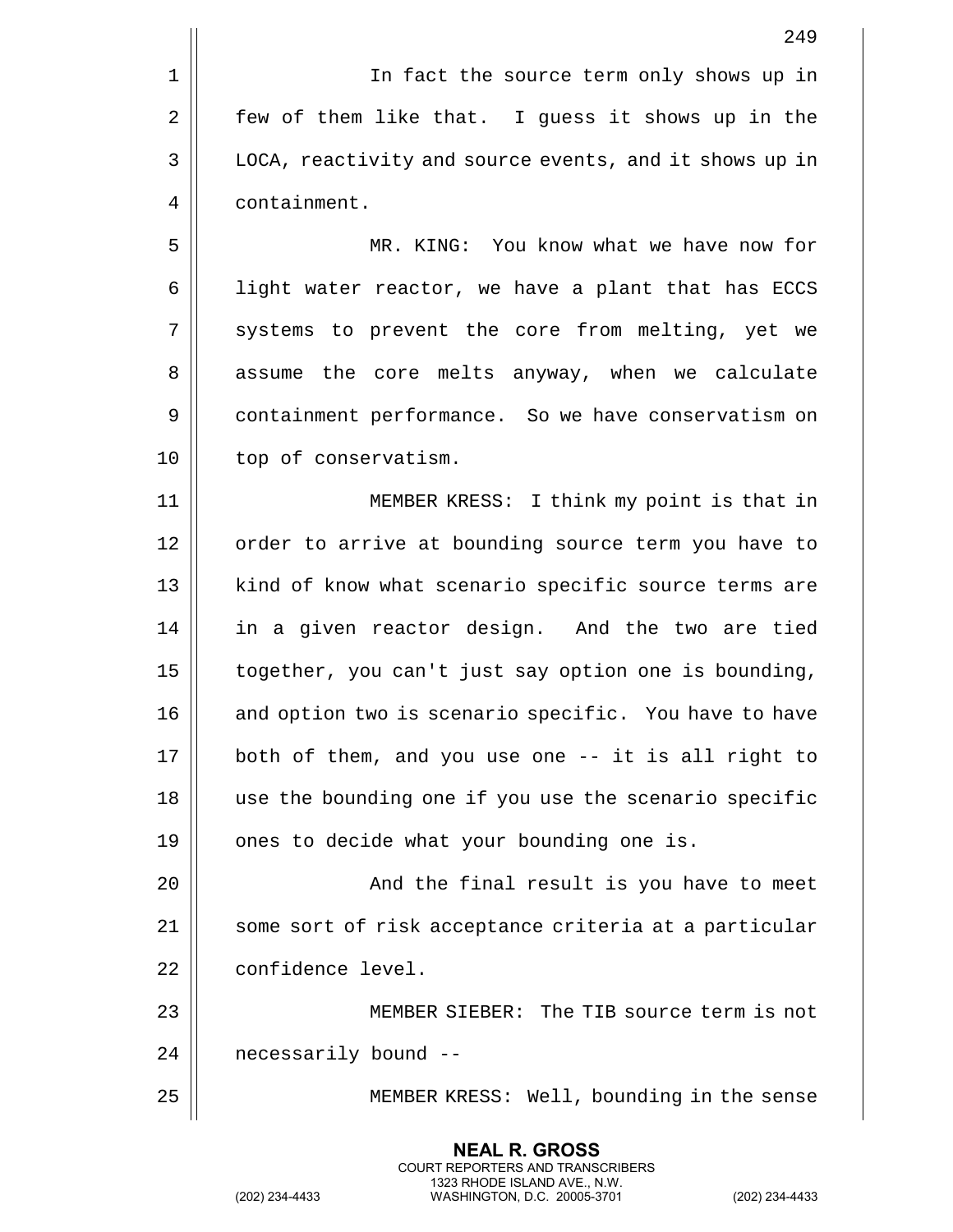|    | 250                                                    |
|----|--------------------------------------------------------|
| 1  | that if you use it along with a specified design basis |
| 2  | accidents, you render the plant to an acceptable       |
| 3  | confidence.                                            |
| 4  | MEMBER SIEBER: That is right, but it                   |
| 5  | relies on --                                           |
| 6  | MEMBER KRESS: So it is bounding, in                    |
| 7  | essence.                                               |
| 8  | MEMBER SIEBER: -- water and partitioning,              |
| 9  | and all that.                                          |
| 10 | MEMBER KRESS: That is not all you can get              |
| 11 | It serves the purpose that you want.<br>out.           |
| 12 | MEMBER SIEBER: For light water reactors.               |
| 13 | MEMBER KRESS: And I think that is --                   |
| 14 | MEMBER SIEBER: On the other hand, a                    |
| 15 | different kind of fuel is going to have a different    |
| 16 | source term, it is usually bigger, right?              |
| 17 | MR. KING: This issue will certainly drive              |
| 18 | the containment issue, depending on which way this     |
| 19 | goes, it is going to drive the containment issue.      |
| 20 | That is why the designers are interested in it.        |
| 21 | They would like to not have to impose this             |
| 22 | source term representative of a severe core damage     |
| 23 | because they say our plant isn't going to have severe  |
| 24 | core damage, or it is such a low probability, we don't |
| 25 | need to worry about it. And they want us to buy into   |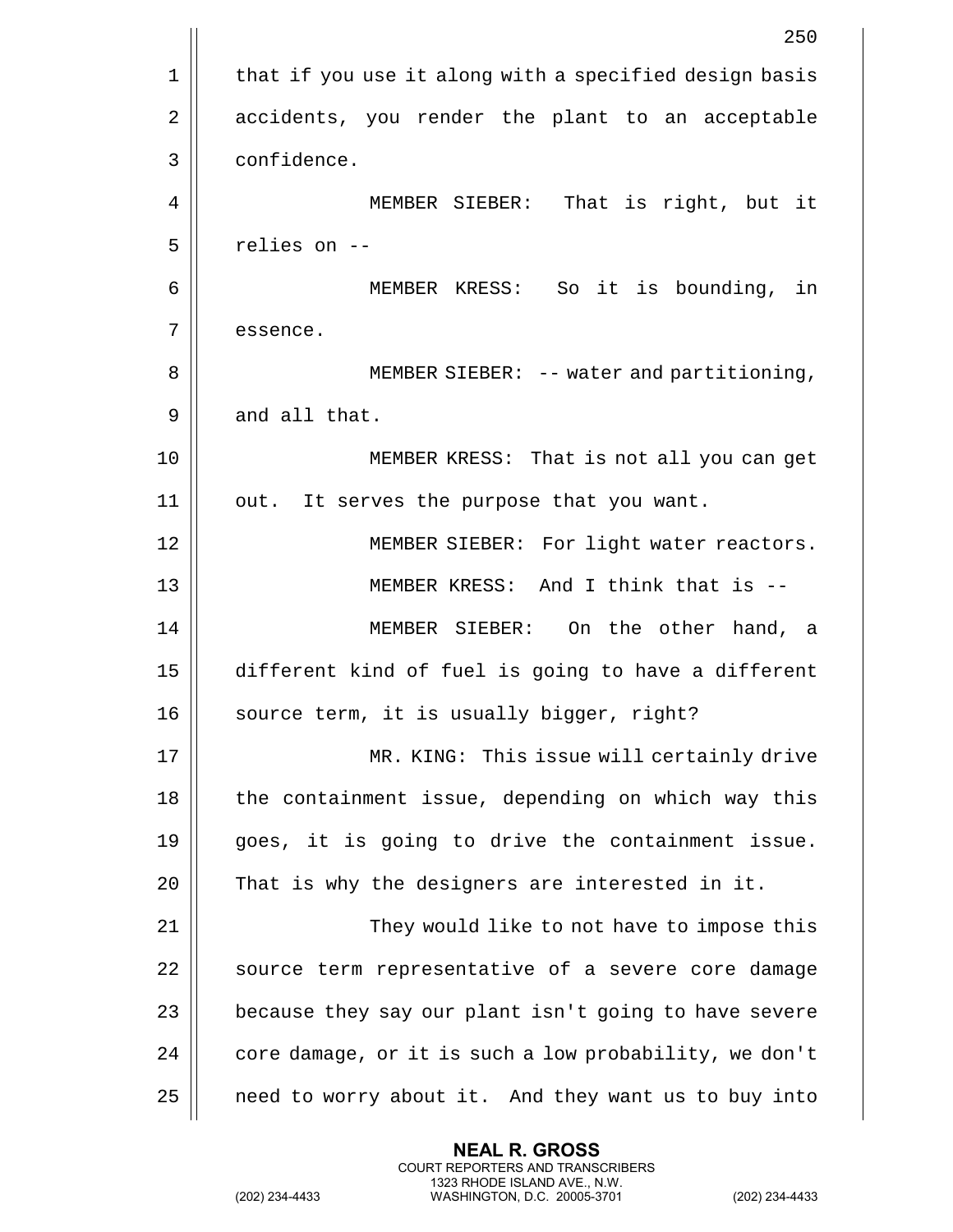|    | 251                                                    |
|----|--------------------------------------------------------|
| 1  | that.                                                  |
| 2  | MEMBER KRESS: Well, my basic philosophy                |
| 3  | would be, if you are going to use a design basis       |
| 4  | concept, and a source term along with it, choose the   |
| 5  | one that lets you have an acceptable risk. You have    |
| 6  | to do both, risk and the -- and, you know, it may very |
| 7  | well be that an accident involving air ingression in   |
| 8  | a PBMR leaves you a huge source term, but it is risk   |
| 9  | that might still be acceptable if you use a real small |
| 10 | in your design, and your design<br>source term         |
| 11 | accommodates in terms of frequency, for example.       |
| 12 | But it doesn't have to use that source                 |
| 13 | term.                                                  |
| 14 | MEMBER SIEBER: It doesn't have to. But                 |
| 15 | if you are engineering *** there isn't all that data   |
| 16 | out there, the correlation --                          |
| 17 | MR. KING: To me it gets back to it is a                |
| 18 | fundamental question of defense in depth. Does the     |
| 19 | Commission want to maintain that policy of saying I    |
| 20 | don't care what your design --                         |
| 21 | MEMBER SIEBER: That is where it comes                  |
| 22 | down to.                                               |
| 23 | MEMBER BONACA: And the question is, do                 |
| 24 | you allow the PRA to derive the elements of defense in |
| 25 | depth?                                                 |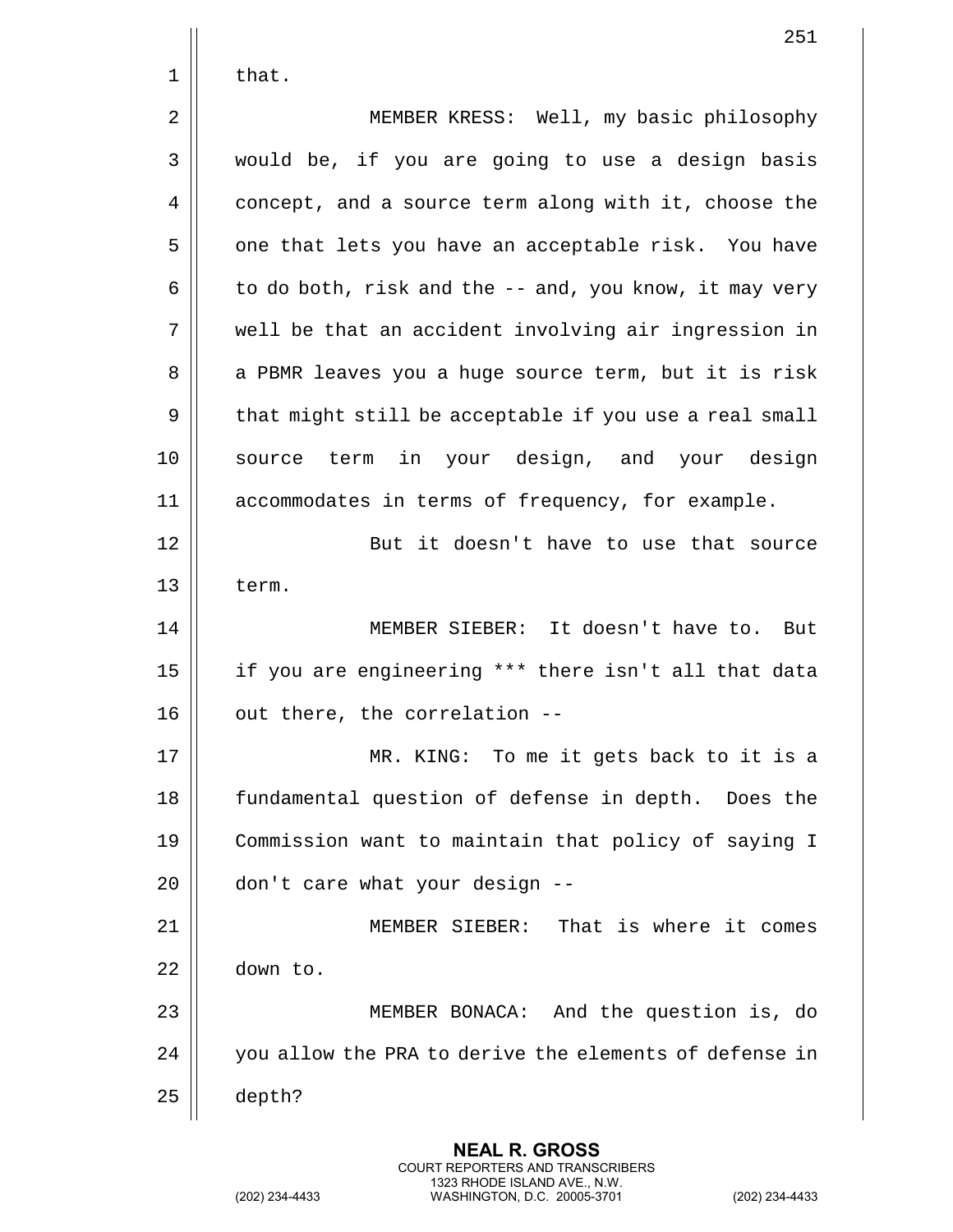|    | 252                                                    |
|----|--------------------------------------------------------|
| 1  | CHAIRMAN APOSTOLAKIS: But it's not only                |
| 2  | whether it's a handicap to design, but I mean what     |
| 3  | does it do for us?                                     |
| 4  | MEMBER KRESS: No, but I don't think --                 |
| 5  | MEMBER BONACA: But look at the elements of             |
| 6  | defense in depth, the cumulative examples --           |
| 7  | CHAIRMAN APOSTOLAKIS: Only because it was              |
| 8  | interpreted as a single hardware --                    |
| 9  | MEMBER BONACA: The others, if you look at              |
| 10 | those, still, clearly they suggest that you can have   |
| 11 | separation, you will have no diversity. So to the      |
| 12 | degree to which you integrate, you know, some          |
| 13 | prescription of defense in depth based on the size of  |
| 14 | your PRA, I think that defense-in-depth ultimately is  |
| 15 | going to be what you will get.                         |
| 16 | MR. KING: What you're really arguing about             |
| 17 | is that considering a large source term is an          |
| 18 | evolution, and that that is not the right way to look  |
| 19 | at it.                                                 |
| 20 | MEMBER POWERS: I think that, I mean, I                 |
| 21 | don't agree with the Committee at this level, but I    |
| 22 | think that the structuralist point of view used the    |
| 23 | analyses that you've done, the flow assessments you've |
| 24 | done. I want to know what happens in this -- what is   |
| 25 | contained in the engineering safety systems that       |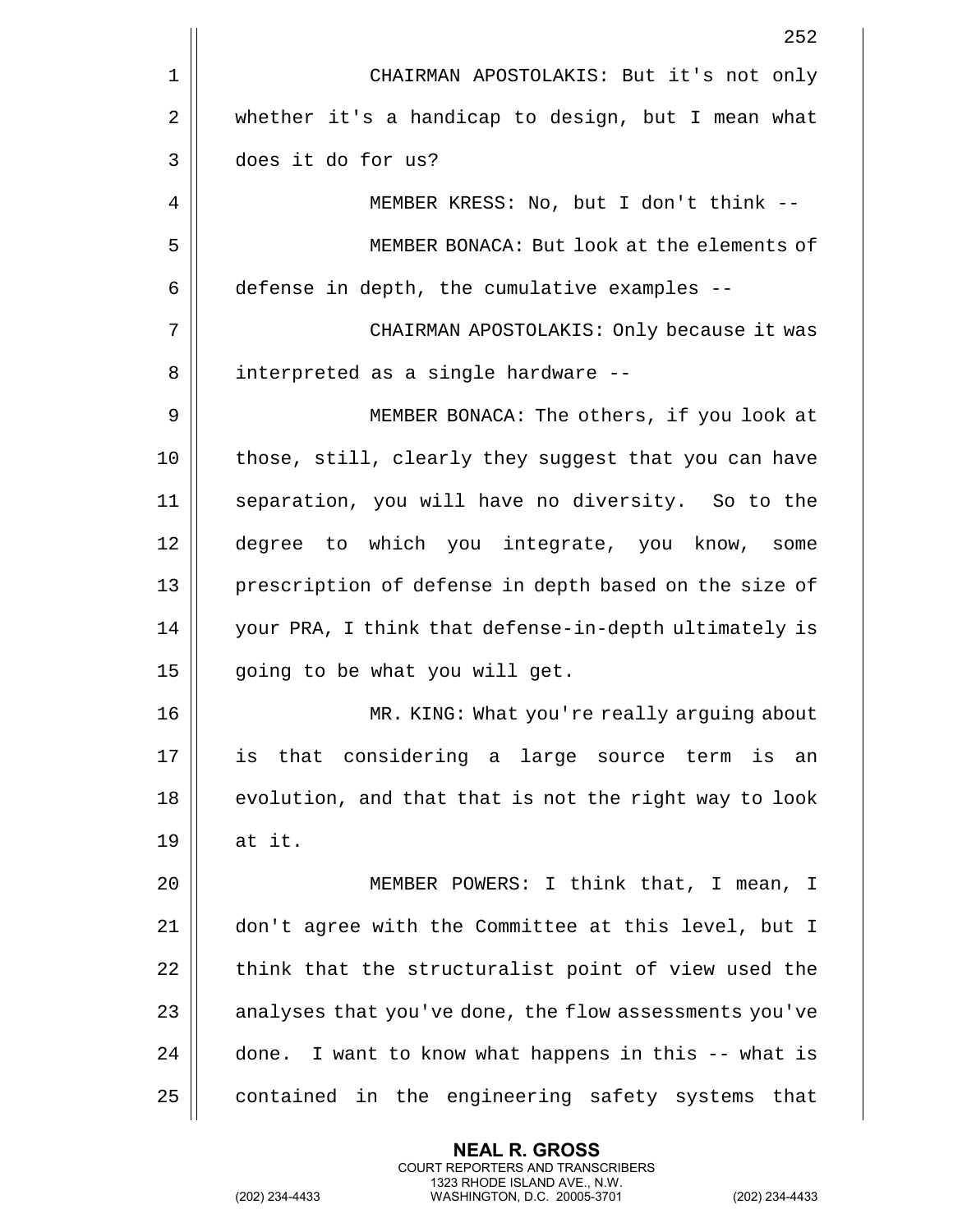1 you've got if you put a large source term back in that 2 | containment.

3 MEMBER KRESS: What do you mean by "large"? 4 | MEMBER POWERS: That's a big one, yes. I 5 | don't have difficulty with the approach that they've 6 | taken in the development of NUREG 1465, which is not 7 different in kind from what they did with TID 1434. 8 They've said, okay, here's the kind of source term 9 | that you have to deal with. They use those particular 10 source terms because they're not going to be 11 applicable to all reactors. For instance, a pebble 12 || bed modulated reactor, I think, would probably have a 13 || little different-looking source term than I would put 14 || in the -- I like the idea of having both gaseous and 15 || particulate material and debris in there.

16 || I don't know what the exact mix is going to be, 17 || but you have something that was never anticipated that 18 dumps a whole lot of reactivity into the containment.

 MEMBER KRESS: I don't think I'm disagreeing with you, but my point is, that when we did 1465, what we actually did was we took a set of 22 | scenario-specific accidents and calculated releases, || and then we kind of took a conservative part of those | and said, "Just sit."

25 I think you could do the same think with the

**NEAL R. GROSS** COURT REPORTERS AND TRANSCRIBERS 1323 RHODE ISLAND AVE., N.W.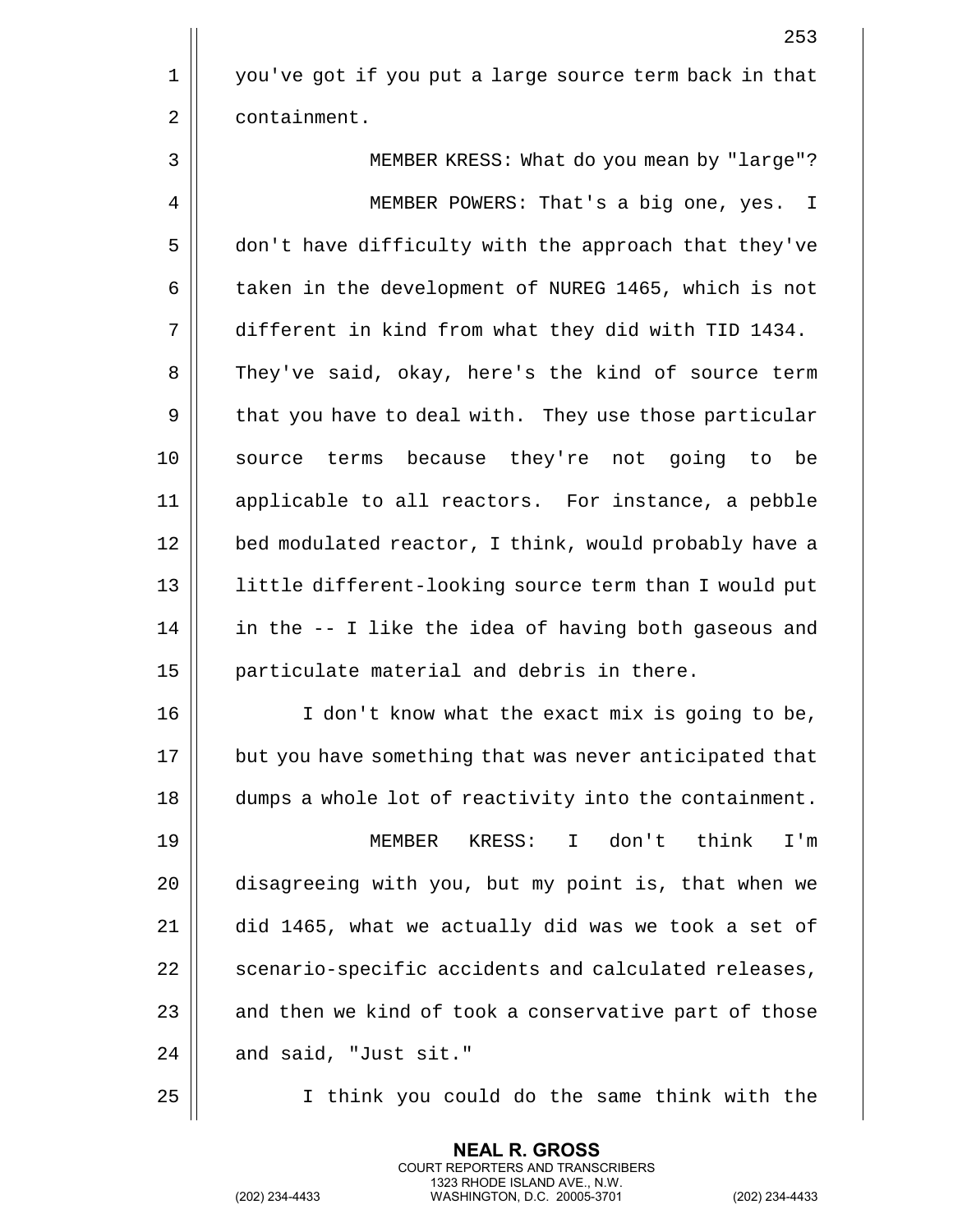|    | 254                                                    |
|----|--------------------------------------------------------|
| 1  | pebble bed modular reactor. If you had enough          |
| 2  | database for the fuel, and you a description of the    |
| 3  | accidents it could go through, you could CRA-specific  |
| 4  | accidents and say, "Here are the source terms I get    |
| 5  | out of that." Now one of the accident sequences might  |
| 6  | be an air-ingression accident. But then you've got to  |
| 7  | use judgment, like we did in 1465. Is that an          |
| 8  | accident sequence we really ought to have to deal with |
| 9  | in terms of the specification of the source term?      |
| 10 | MR. KING: But all the accident scenarios               |
| 11 | that went into making 1465 were core melt scenarios.   |
| 12 | MEMBER KRESS: Yes, they were core melt,                |
| 13 | but they weren't coolant core melt.                    |
| 14 | MEMBER POWERS: I think he's hinting at the             |
| 15 | problem I have. You had the advantage for the current  |
| 16 | generation of reactors and you could get into similar  |
| 17 | accidents. The people developing these gas-cooled      |
| 18 | reactors come in and say it's not possible. And they   |
| 19 | throw up a lot of reasons, none of which do I swallow, |
| 20 | for why they can't. And yet, I'm doing this because    |
| 21 | I'm saying, one of these days, nature will prove these |
| 22 | guys wrong.                                            |
| 23 | I'm not sure that I am happy with them going           |
| 24 | through their accident sequences and doing what we did |
| 25 | for 1465 because they'll come up with minuscule source |

(202) 234-4433 WASHINGTON, D.C. 20005-3701 (202) 234-4433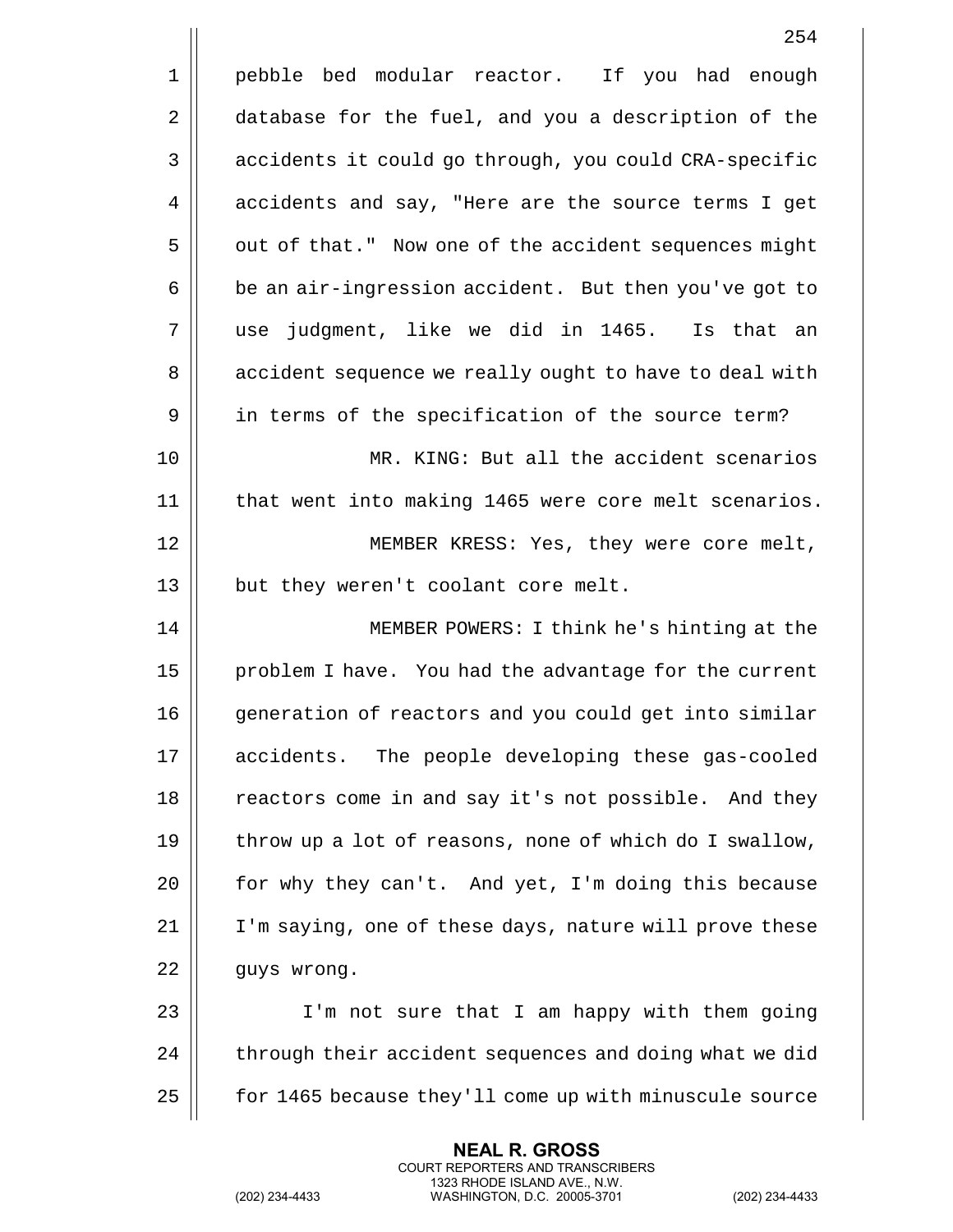5 || I think what we did was just fine for existing  $6 \parallel$  reactors, but I don't think that is the prescription 7 I would put on everybody else. I would say give me a 8 decent-size source term that has a mix of particular 9 | gaseous materials and show me how you contain it. And 10 I would do that, the guy came back and said, "Here, 11 I've done this mechanistically, I've looked at all my 12 || reactor accents. I get a pretty healthy source term 13  $\parallel$  on some of them, and it's a mix, and I like using  $14 \parallel$  that."

15 || He goes through the analysis much like AP 600 \* 16 did; they didn't think their core was going to melt 17 || either. They went ahead and came up with a mix. They 18 || adjusted their ways from 1465 and went ahead and did 19  $\parallel$  the analysis, and I think we were happy with that. We 20 | didn't like the numbers they came up with, but clearly 21 | you were happy with that.

22 If the guy did that, I think I would be content. 23 | I wouldn't say, "Oh, well, you didn't get 50% of the 24 | iodine out; I think you're going to fail." That's not 25 | terribly important to me. It's more important to me

> **NEAL R. GROSS** COURT REPORTERS AND TRANSCRIBERS 1323 RHODE ISLAND AVE., N.W.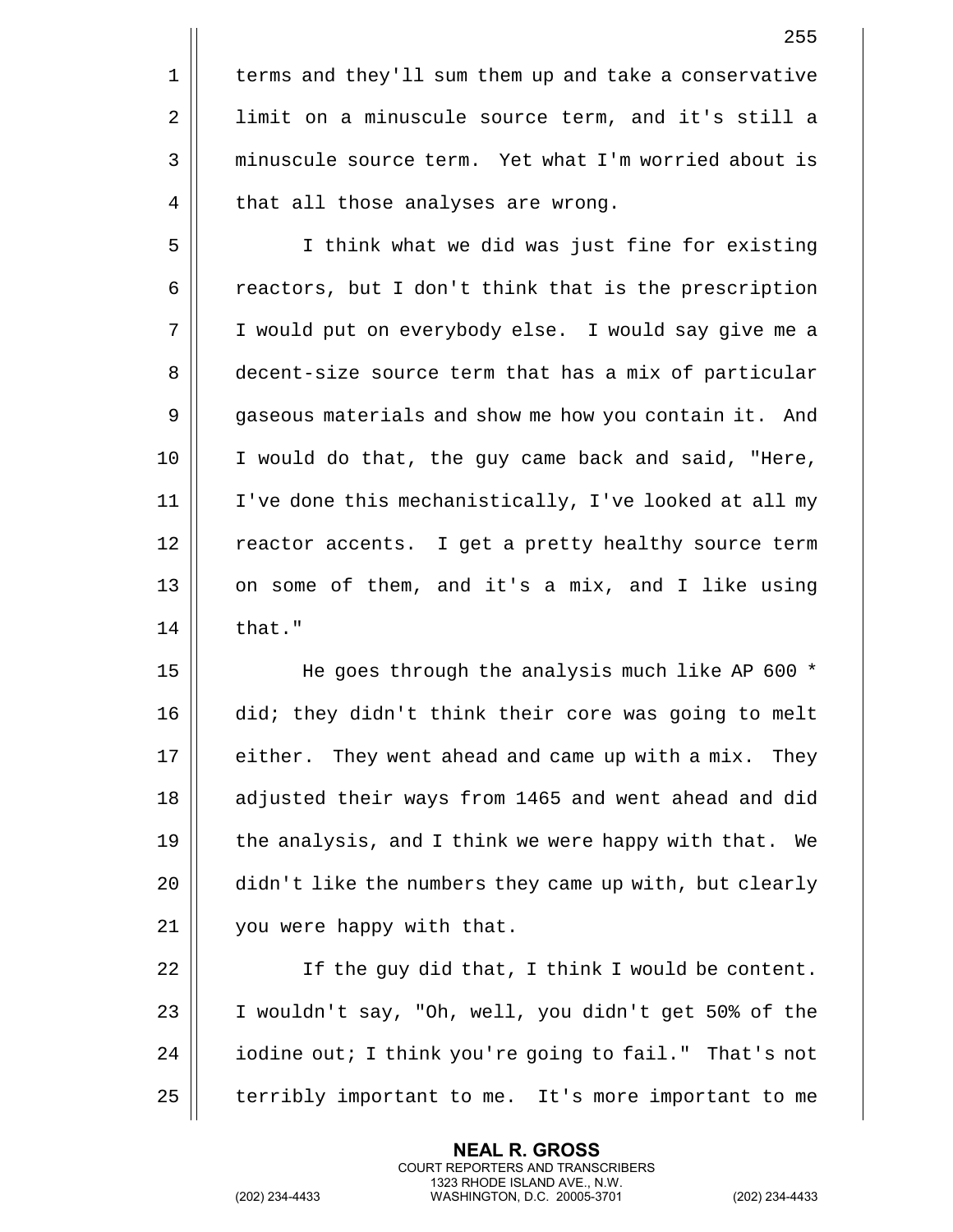|    | 256                                                                |
|----|--------------------------------------------------------------------|
| 1  | that the mix is substantial.                                       |
| 2  | CHAIRMAN APOSTOLAKIS:<br>think<br>the<br>$\mathbf{I}$              |
| 3  | equivalent of what you are saying is, as you said, the             |
| 4  | mix. At that level, you don't know what your volume                |
| 5  | is, going to a high temperature. Just to protect                   |
| 6  | myself --                                                          |
| 7  | MEMBER POWERS: I give PRA where PRA is                             |
| 8  | There's no strong numbers up at this level; I<br>due.              |
| 9  | freely admit that someday there will be, but it's not              |
| 10 | there right now.                                                   |
| 11 | CHAIRMAN APOSTOLAKIS: I think that's an                            |
| 12 | important point, and if you put it in that language,               |
| 13 | you've always talked about confidence language.<br>– So            |
| 14 | what Dana is saying when it comes to the source term,              |
| 15 | forget about the mean and the median. I don't want                 |
| 16 | you to go with the 90 <sup>th</sup> percentile; some sort of a mix |
| 17 | of the very bad case with the standard cases. So you               |
| 18 | can always play something --                                       |
| 19 | MEMBER WALLIS: You'll be in real conflict                          |
| 20 | with the designers, because they're going to come back             |
| 21 | and say, "Our source term is minute. That's the whole              |
| 22 | idea of this wonderful reactor is it has a very small              |
| 23 | source term. That's why it's so safe and good for the              |
| 24 | public."                                                           |
| 25 | MEMBER POWERS: That's what they're going                           |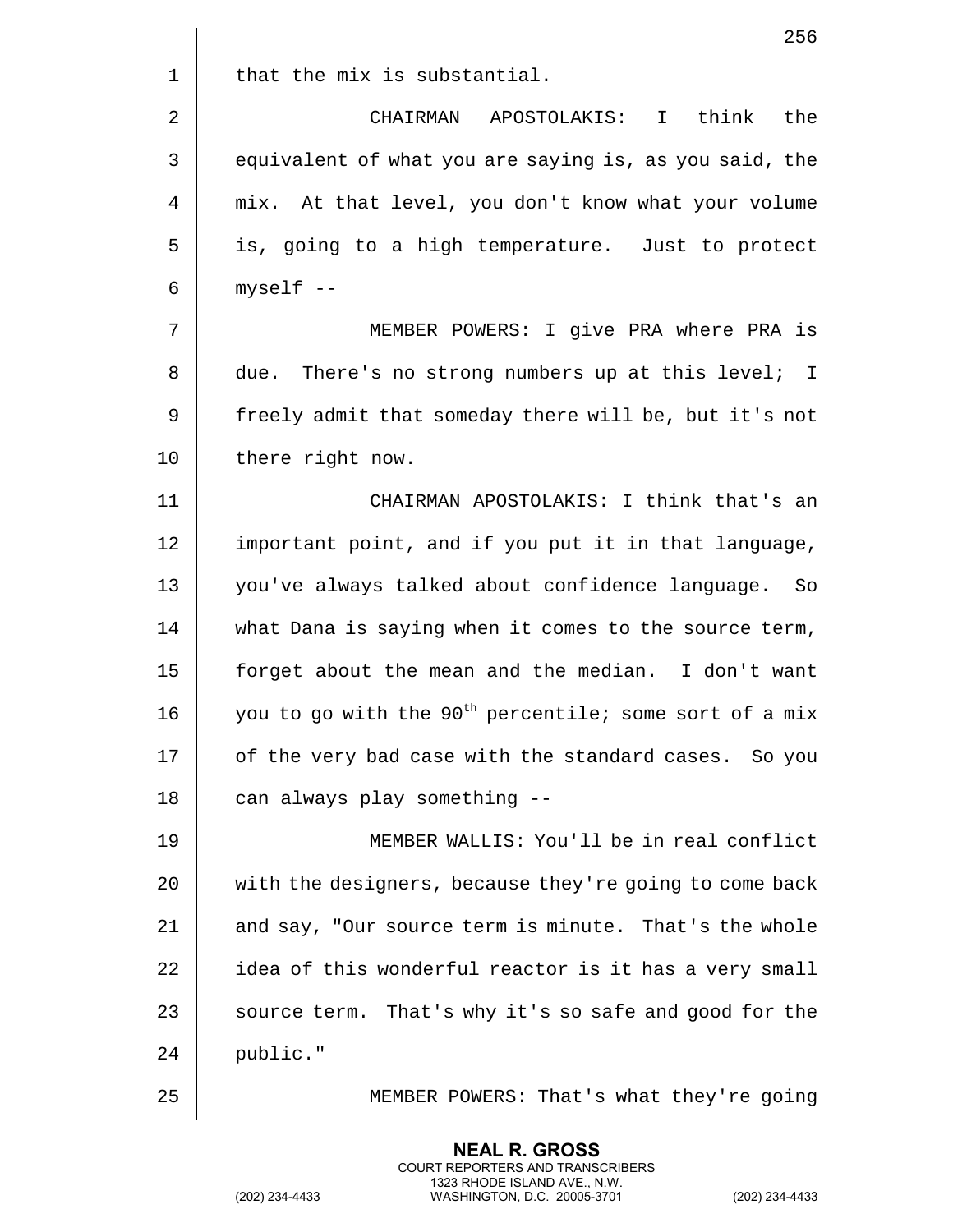|    | 257                                                    |
|----|--------------------------------------------------------|
| 1  | to say, exactly.                                       |
| 2  | MEMBER WALLIS: They're going to say that.              |
| 3  | MEMBER POWERS: And that's just not good                |
| 4  | enough for me.                                         |
| 5  | CHAIRMAN APOSTOLAKIS: No, but if you can               |
| 6  | figure out a way to get something that is larger --    |
| 7  | Dana is allowing for a mix.                            |
| 8  | MEMBER WALLIS: But you've got to be                    |
| 9  | realistic. You can't just figure out something that's  |
| 10 | absurd; you've still got to be --                      |
| 11 | CHAIRMAN APOSTOLAKIS: Well, that's why                 |
| 12 | it's not an easy problem. But the idea, though, is     |
| 13 | not bad, that at some point you get away from the mean |
| 14 | or the best estimates, and say I want higher           |
| 15 | confidence now, because this is the end of the line.   |
| 16 | And the other thing is, of course, Tom mentioned       |
| 17 | security evaluation; make that part of the whole       |
| 18 | process. Then maybe the reason why you need the        |
| 19 | containment is not the source term; to keep things     |
| 20 | outside, not inside.                                   |
| 21 | MR. KING: Or maybe there is a way or a                 |
| 22 | scenario that PRA isn't amenable to, through the       |
| 23 | security concerns at least.                            |
| 24 | CHAIRMAN APOSTOLAKIS:<br>That's right,                 |
| 25 | that's right, so we have to risk-inform the security   |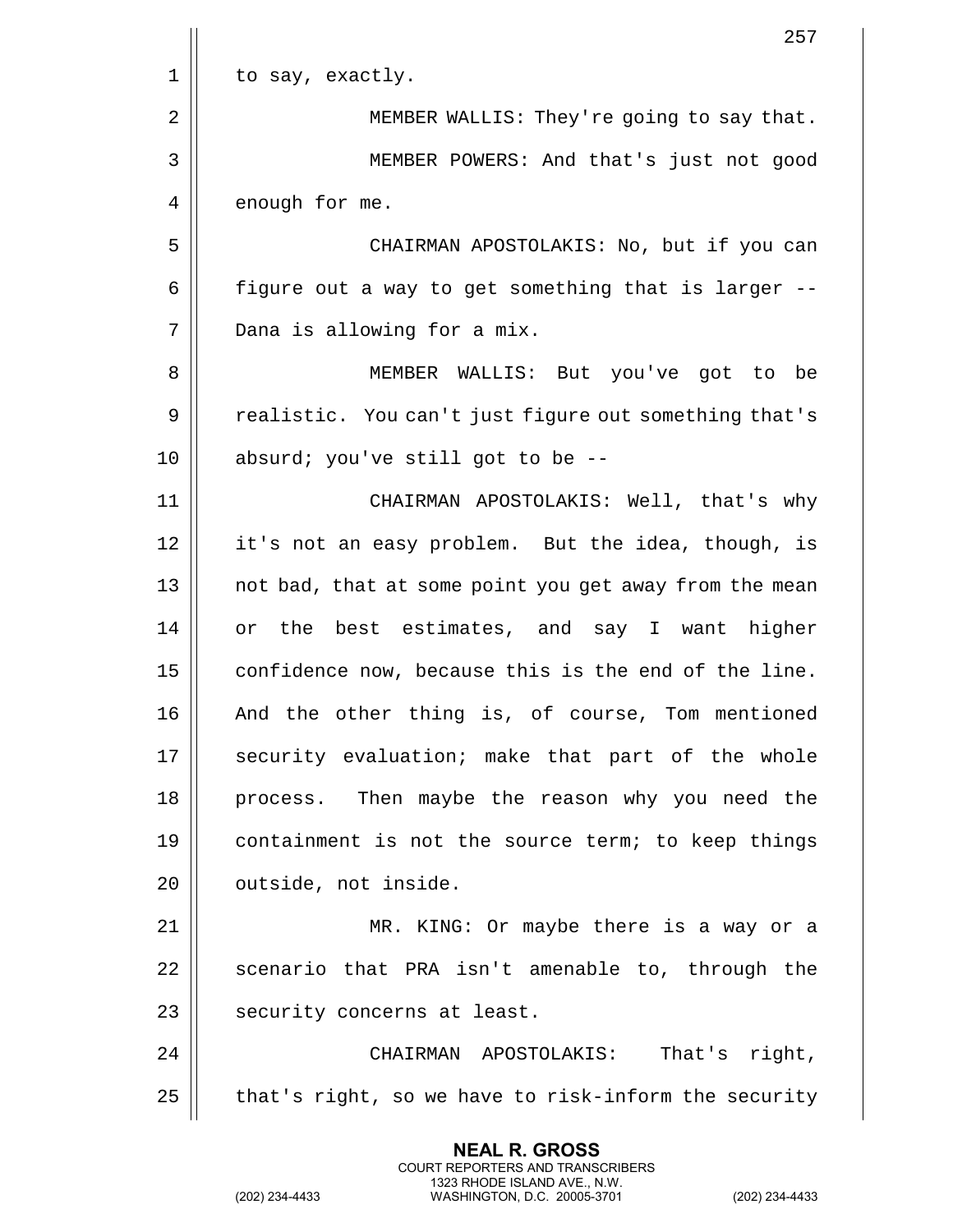258 1 | process. 2 (Laughter.) 3 CHAIRMAN APOSTOLAKIS: Well, we gave you 4 | extra time, Tom, but come on. 5 (Laughter.) 6 MR. KING: You guys are lucky; my wife's 7 | out of town, so I don't have to be home at any special  $8 \parallel$  time. 9 Alright, containment, sixth issue, versus 10 confinement. This was an issue raised back on the 11 MHTGR days. What the Staff recommended and what the 12 | Commission endorsed was you could have a design, they 13 didn't say it had to have a containment -- they said 14 || it must do two things. One, it must meet the release 15 || limits, whatever they are in the regulations; and it 16 **must for 24 hours have a performance that you can show** 17 || that its leak rate, whatever leak rate you assumed in 18 || the safety analysis, will not be exceeded in the first 19 24 hours. So if you've got a confinement, and you can 20  $\parallel$  show that in the first 24 hours it's going to work the 21 way it's supposed to work for a containment, you could 22 || make the case for a confinement. 23 || Aqain, I think this is a fundamental defense-in- $24$   $\parallel$  depth issue. It certainly is dependent upon the event  $25$   $\parallel$  selection and source term issues, how they turn out.

> **NEAL R. GROSS** COURT REPORTERS AND TRANSCRIBERS 1323 RHODE ISLAND AVE., N.W.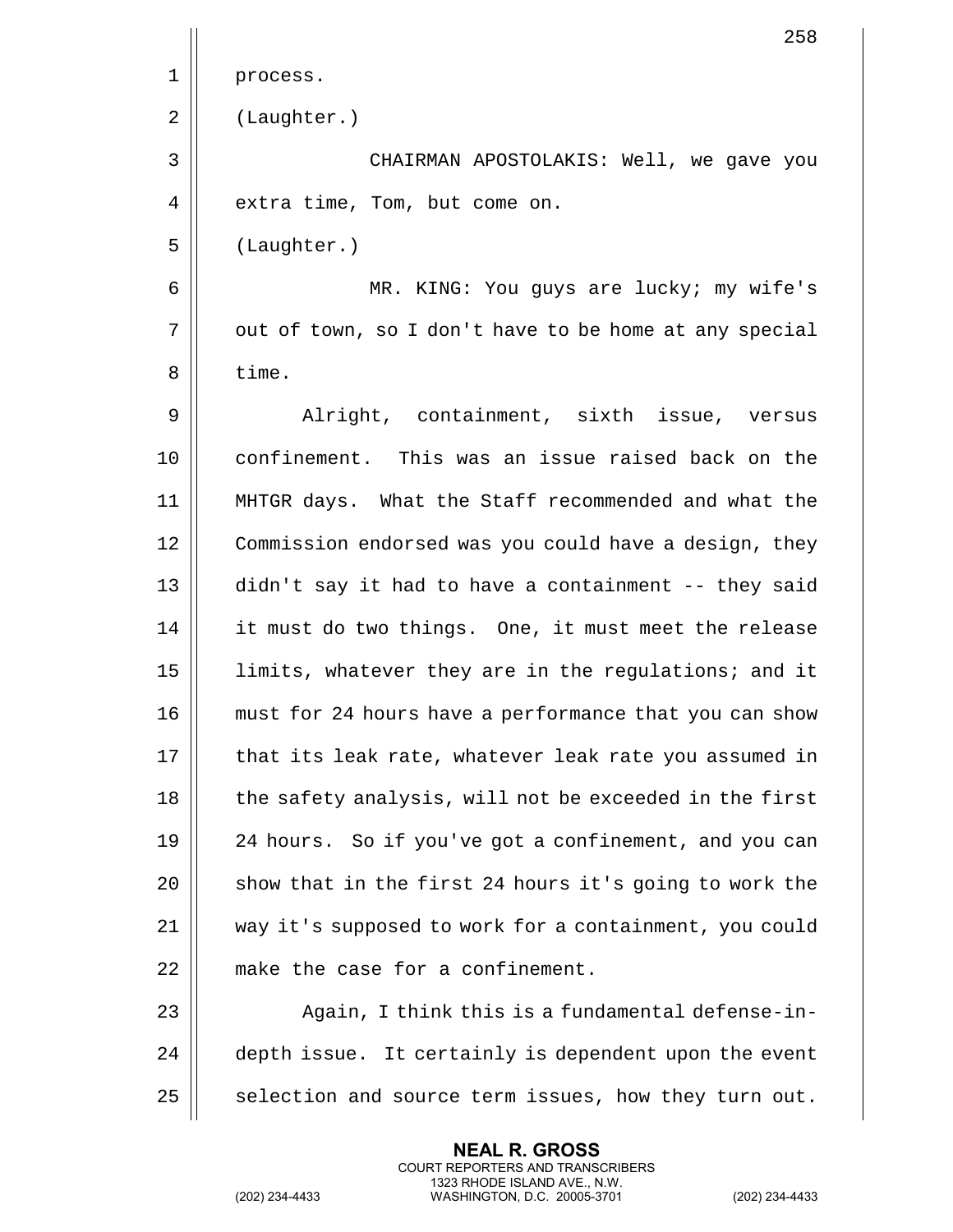1 | Some designers will argue that having the containment 2 | on an HTGR makes it less safe because you make the 3 | heat removal more complicated. The passive systems 4 | have to be more complicated, you have to have active  $5 \parallel$  systems.

6 | That's certainly one argument that we will hear. 7 || Another one is that you'll retain that hot helium and 8 | you'll have a pressurized building and that provides 9 || a driving force for any fission products that are in 10 || there. That makes it less safe. There have been 11 designs approved in other countries without 12 | containment buildings, most notably Germany.

13  $\parallel$  0n the flip side, I see that containment is --14 || can be a way where you don't have to worry so much 15 || about fuel performance and heat removal system 16 performance. You don't have to worry so much about 17 || air ingress. It can have some positive aspects. So 18 I think looking at the design both with and without 19 the containment might be a reasonable criteria to 20 || impose to see what are the safety benefits. Does it 21 || really detract from safety or does it really maybe 22 | improve safety?

23 I'm just sort of speaking out loud here,  $24$   $\parallel$  thinking about additional criteria that we might want  $25$   $\parallel$  to think about before going forward to the Commission.

> **NEAL R. GROSS** COURT REPORTERS AND TRANSCRIBERS 1323 RHODE ISLAND AVE., N.W.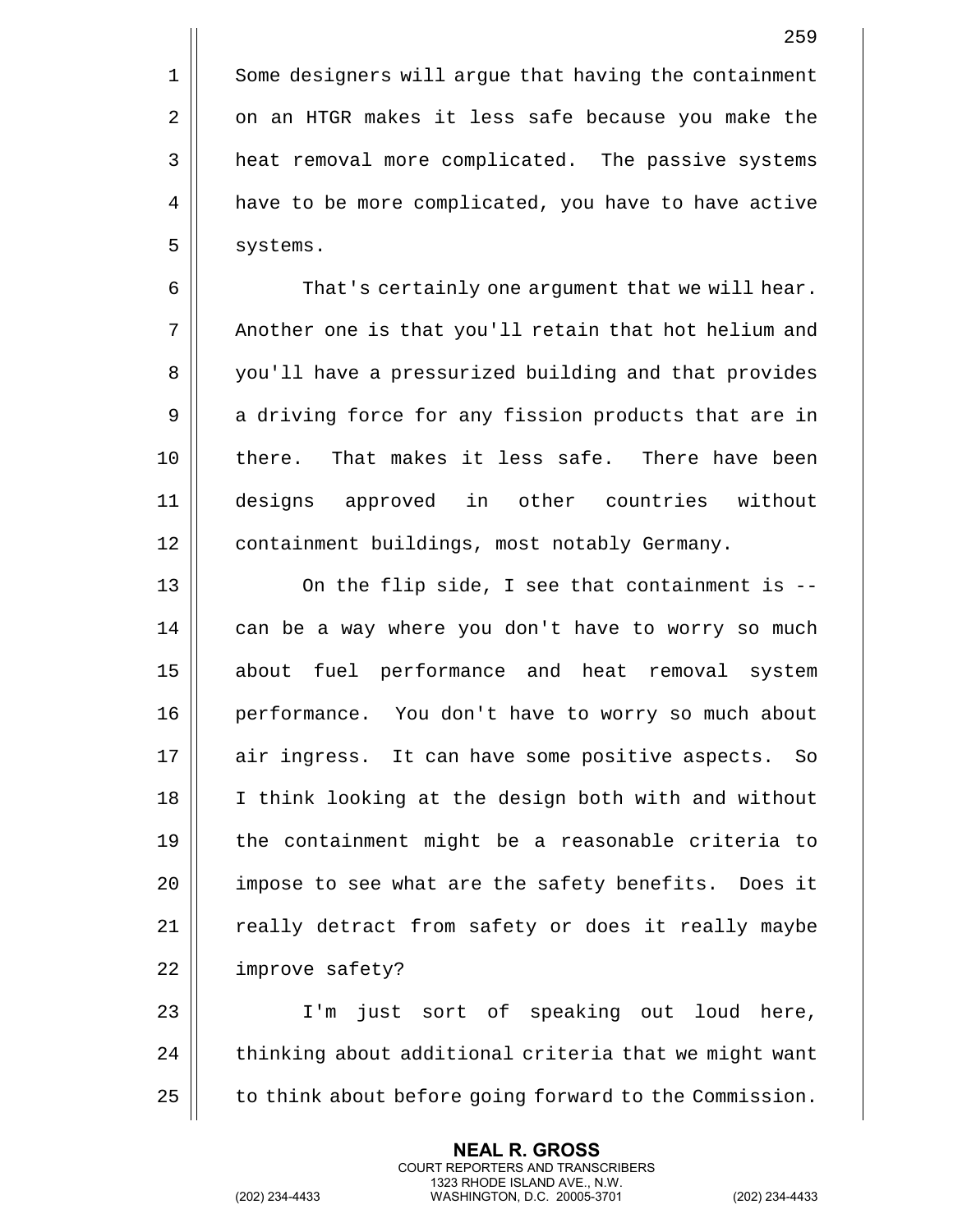|    | 260                                                    |
|----|--------------------------------------------------------|
| 1  | Saying, do they want to stick with their<br>1993       |
| 2  | position, or do they want to embellish the criteria or |
| 3  | take a different position?                             |
| 4  | MEMBER KRESS: This certainly is tied in                |
| 5  | with everything that's going on.                       |
| 6  | MR. KING: Yes. If the Commission decides               |
| 7  | big source term, then I think that settles this one.   |
| 8  | If they decide scenario-specific, small source term -- |
| 9  | there could be other reasons; public confidence is     |
| 10 | probably something they'll think about.                |
| 11 | MEMBER WALLIS: I wonder if that's right.               |
| 12 | I mean I'm sitting here, you're raising all these      |
| 13 | questions. You're somehow assuming that the            |
| 14 | Commission is magically going to be wise enough to     |
| 15 | make a good choice?                                    |
| 16 | MR. KING: Yes.                                         |
| 17 | MEMBER KRESS: That's their job.                        |
| 18 | MEMBER WALLIS: No, I don't. I think                    |
| 19 | you've got to lay out the rationale for why they ought |
| 20 | to make the various choices.                           |
| 21 | MEMBER KRESS: I think it's incumbent upon              |
| 22 | these guys to give them lots of information.           |
| 23 | MEMBER WALLIS: And they've got to give a               |
| 24 | way of thinking as well as just letting them --        |
| 25 | CHAIRMAN APOSTOLAKIS: They usually do.                 |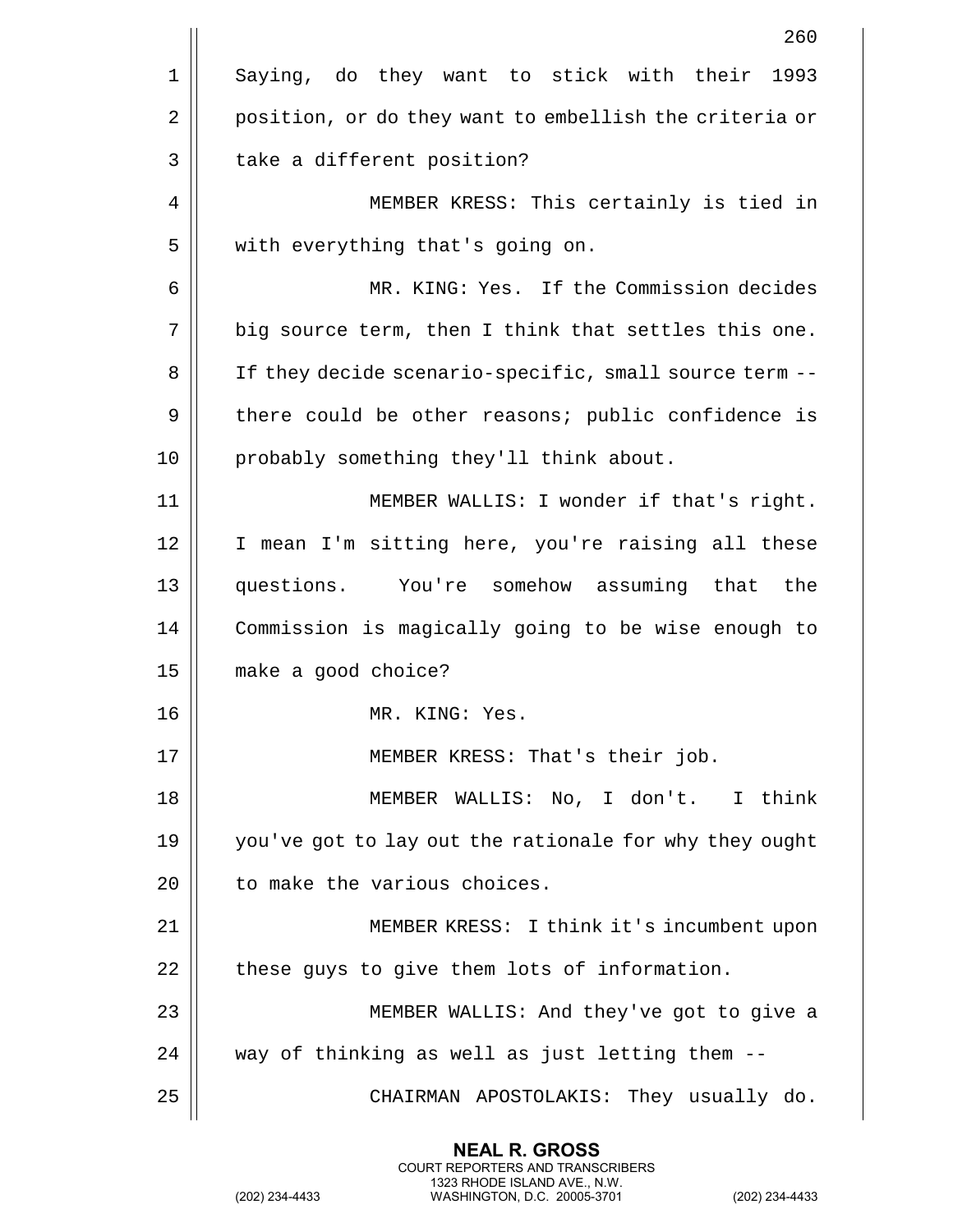|                | 261                                                   |
|----------------|-------------------------------------------------------|
| $\mathbf 1$    | They usually do. They don't just give them all the    |
| $\overline{2}$ | same arguments.                                       |
| 3              | MR. KING: Our plan is to give a                       |
| 4              | recommendation. Here are the options we considered;   |
| 5              | here's the pros and cons. Here's what we recommend.   |
| 6              | Here's why.                                           |
| 7              | CHAIRMAN APOSTOLAKIS: That's why you come             |
| 8              | here before us.                                       |
| 9              | MR. KING: Yes, that's what I want to talk             |
| 10             | about, is the steps to do that. Let me just touch on  |
| 11             | the last issue and then we can talk schedule.         |
| 12             | Emergency planning. Again, the HTGR designers         |
| 13             | are saying we don't need to have off-site emergency   |
| 14             | planning --                                           |
| 15             | MEMBER POWERS: What's EAB?                            |
| 16             | MR. KING: Exclusion area boundary; that's             |
| 17             | the fence around the plant. They say they'll never    |
| 18             | exceed one rem at the fencepost; therefore, you don't |
| 19             | need to evacuate people. This was looked at again ten |
| 20             | years ago with the MHTGR. What the Commission said    |
| 21             | was, they did not agree to making any change to       |
| 22             | emergency planning at that time. They said what they  |
| 23             | would need before they would make a change<br>to      |
| 24             | emergency planning was, get some operating experience |
| 25             | on these plants to see if all their safety claims     |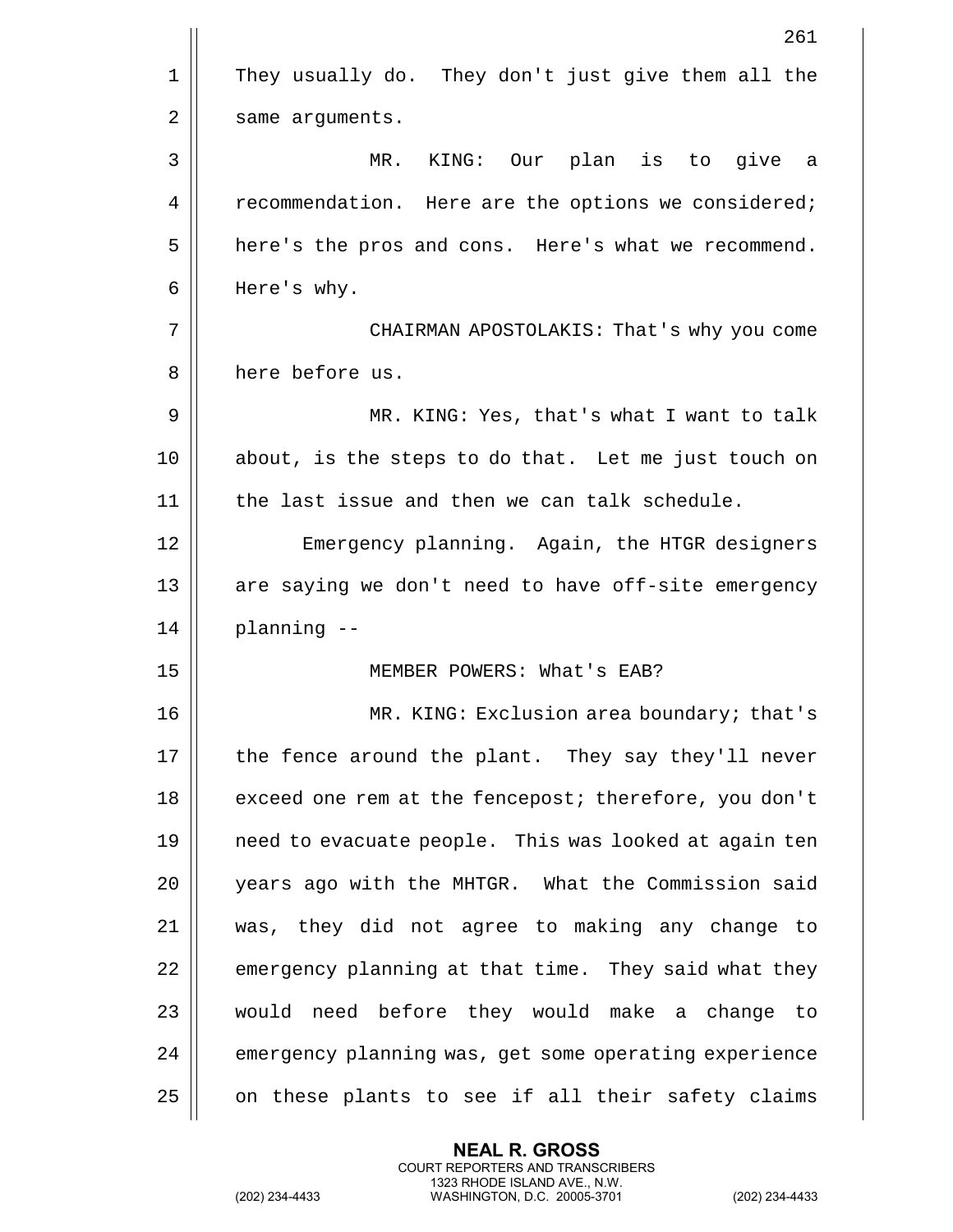$1 \parallel$  really, in fact, pan out.

| $\overline{2}$ | They may want to retain that position today, or       |
|----------------|-------------------------------------------------------|
| 3              | they may want to reconsider. I don't know. We'll lay  |
| 4              | out the options and the pros and cons and see where   |
| 5              | they want to go. To some extent, you could consider   |
| 6              | this: emergency planning is the last line of defense- |
| 7              | in-depth, and if you're going to back off in those    |
| 8              | other areas, maybe you don't want to back off there   |
| 9              | until you really do have some operating experience.   |
| 10             | To me it's a reasonable position.                     |
| 11             | MEMBER LEITCH: As long the only sites                 |
| 12             | being considered are existing sites, it's kind of a   |
| 13             | moot point.                                           |
|                |                                                       |

14 || MR. KING: For existing sites, it's 15 | probably a moot point; I agree. But again, it's also 16 | something where, if you do want to change it later, 17 || it's not like you have to change the plant design. 18 || You could change the emergency planning plans later 19 without -- you know, put a containment on the plant or 20 | something.

21 | Schedule. We'll be having this workshop. The 22 || next step after the workshop, in a couple of weeks, is  $23$   $\parallel$  to then start formulating recommendations, draft 24 | recommendations. I would like to come back to you --25 | Subcommittee, Full Committee -- certainly, at the

> **NEAL R. GROSS** COURT REPORTERS AND TRANSCRIBERS 1323 RHODE ISLAND AVE., N.W.